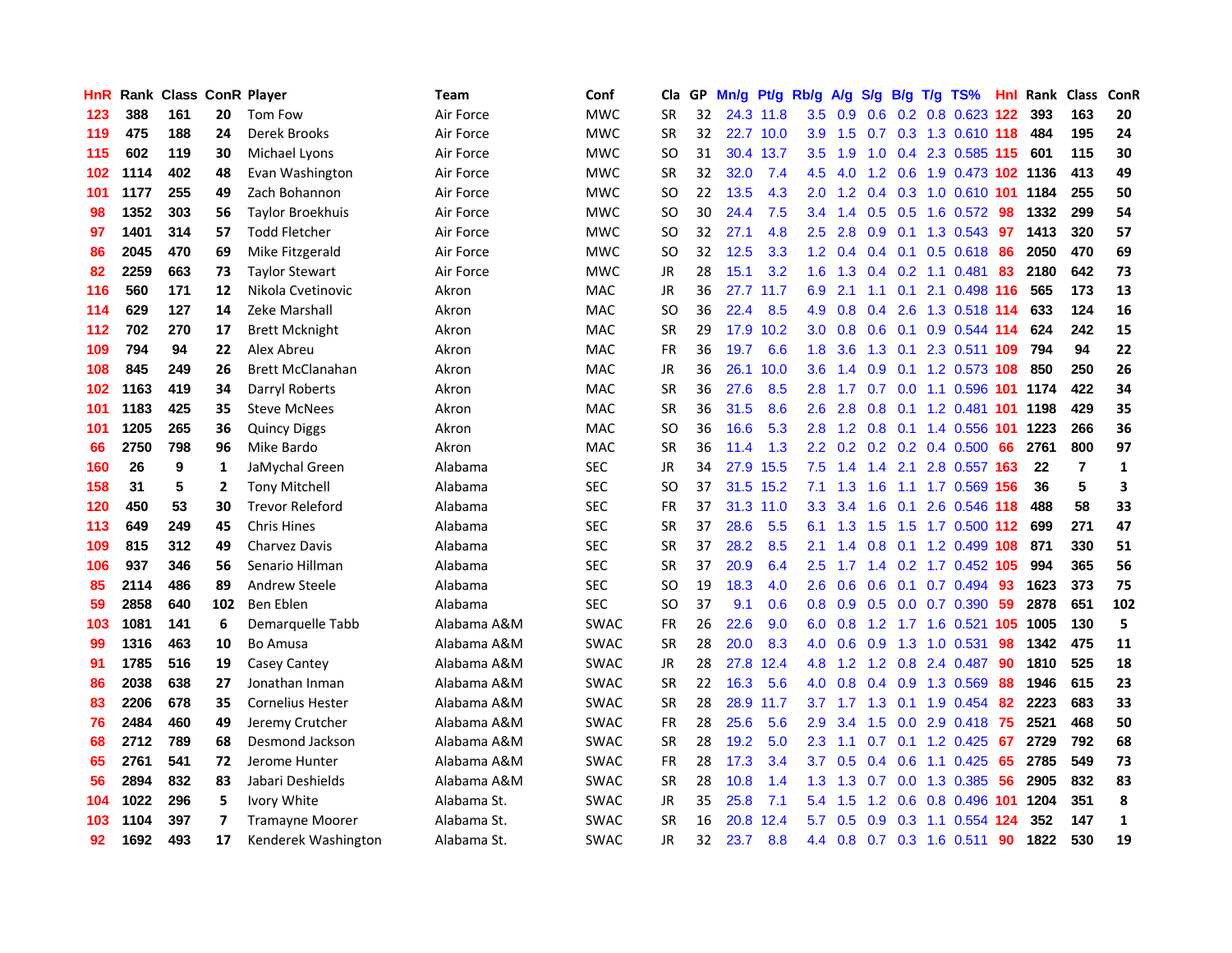| HnR |      | Rank Class ConR Player |    |                          | <b>Team</b>     | Conf        | <b>Cla</b>    | GP. | Mn/g | Pt/g Rb/g |                  | A/g             | S/g |                | B/g T/g TS%               | Hnl | Rank Class |     | ConR |
|-----|------|------------------------|----|--------------------------|-----------------|-------------|---------------|-----|------|-----------|------------------|-----------------|-----|----------------|---------------------------|-----|------------|-----|------|
| 89  | 1911 | 555                    | 24 | <b>Tramaine Butler</b>   | Alabama St.     | <b>SWAC</b> | JR            | 26  |      | 26.1 10.7 | 3.8              | 1.5             | 1.7 | 0.2            | 2.1 0.427                 | 87  | 1973       | 574 | 24   |
| 88  | 1932 | 614                    | 25 | Christopher Duncan       | Alabama St.     | <b>SWAC</b> | <b>SR</b>     | 28  | 21.5 | 6.5       | 4.9              | 0.8             | 0.4 | 1.7            | 1.6 0.441                 | 86  | 2030       | 634 | 26   |
| 79  | 2369 | 698                    | 42 | Jeffery Middlebrooks     | Alabama St.     | <b>SWAC</b> | JR            | 35  | 23.3 | 4.9       | 1.7              | 2.8             | 0.9 | 0.1            | 2.3 0.520                 | -77 | 2454       | 719 | 45   |
| 78  | 2403 | 434                    | 45 | Shareif Adamu            | Alabama St.     | <b>SWAC</b> | <b>FR</b>     | 31  | 16.7 | 4.5       | $2.5\,$          | 0.5             |     |                | 0.3 0.9 1.1 0.484         | -76 | 2473       | 455 | 46   |
| 73  | 2568 | 486                    | 56 | Dwayne Harvey            | Alabama St.     | <b>SWAC</b> | <b>FR</b>     | 23  | 13.6 | 2.5       | 1.4              | 2.0             |     |                | 0.3 0.2 1.5 0.435         | -73 | 2598       | 491 | 56   |
| 72  | 2619 | 769                    | 59 | <b>Robert Sanders</b>    | Alabama St.     | <b>SWAC</b> | <b>SR</b>     | 35  | 17.1 | 4.8       | 3.3 <sub>1</sub> | 0.6             |     |                | $0.4$ 0.1 1.6 0.468       | -69 | 2694       | 786 | 63   |
| 54  | 2920 | 837                    | 84 | Ivan Johnson             | Alabama St.     | <b>SWAC</b> | JR            | 25  | 12.0 | 3.0       | 1.5              | 0.7             |     |                | $0.8$ $0.2$ $0.9$ $0.315$ | -56 | 2906       | 830 | 84   |
| 130 | 234  | 109                    | 4  | <b>Tim Ambrose</b>       | Albany (NY)     | AEC         | <b>SR</b>     | 32  |      | 33.9 16.6 | 5.2 <sub>1</sub> | 3.6             |     |                | 1.3 0.2 3.0 0.550 130     |     | 244        | 113 | 4    |
| 97  | 1413 | 318                    | 20 | Logan Aronhalt           | Albany (NY)     | <b>AEC</b>  | <b>SO</b>     | 32  |      | 34.6 14.6 | 4.7              | 1.3             | 0.7 |                | 0.3 1.9 0.501             | 97  | 1415       | 321 | 20   |
| 89  | 1893 | 297                    | 41 | Luke Devlin              | Albany (NY)     | <b>AEC</b>  | <b>FR</b>     | 32  | 30.0 | 7.4       | 6.9              | 0.8             | 0.7 |                | 0.4 1.0 0.503             | -89 | 1896       | 300 | 41   |
| 89  | 1897 | 445                    | 42 | Mike Black               | Albany (NY)     | <b>AEC</b>  | <b>SO</b>     | 28  |      | 33.0 12.3 | 1.9              | 2.9             | 0.8 |                | 0.0 2.9 0.550             | -89 | 1904       | 442 | 42   |
| 84  | 2144 | 492                    | 50 | <b>Blake Metcalf</b>     | Albany (NY)     | <b>AEC</b>  | <b>SO</b>     | 32  | 19.8 | 4.0       | 4.8              | 0.7             | 0.5 | 0.4            | 1.1 0.492                 | 84  | 2136       | 488 | 50   |
| 72  | 2600 | 493                    | 67 | <b>Ralph Watts</b>       | Albany (NY)     | <b>AEC</b>  | <b>FR</b>     | 31  | 15.3 | 3.1       | 1.8              | 1.1             | 0.3 | 0.0            | $0.9$ $0.480$             | 73  | 2604       | 492 | 67   |
| 68  | 2722 | 527                    | 70 | John Puk                 | Albany (NY)     | AEC         | <b>FR</b>     | 32  | 20.3 | 2.5       | 3.4              | 0.5             | 0.2 | 1.2            | $1.1 \quad 0.414$         | 68  | 2728       | 530 | 70   |
| 64  | 2781 | 620                    | 72 | Jacob lati               | Albany (NY)     | <b>AEC</b>  | <sub>SO</sub> | 29  | 9.2  | 2.0       | 0.7              | 0.7             | 0.2 | 0.0            | 0.4 0.471                 | 65  | 2784       | 621 | 72   |
| 94  | 1569 | 452                    | 14 | Marquiz Baker            | Alcorn St.      | <b>SWAC</b> | <b>JR</b>     | 28  |      | 28.3 15.9 | 3.4              | 1.1             | 1.6 |                | 0.0 2.3 0.476             | -93 | 1598       | 461 | 14   |
| 75  | 2510 | 470                    | 51 | <b>Korey Sanders</b>     | Alcorn St.      | <b>SWAC</b> | FR            | 28  | 18.2 | 4.4       |                  | $5.2 \quad 0.4$ |     |                | 0.4 0.8 0.6 0.420 74      |     | 2550       | 476 | 52   |
| 74  | 2553 | 575                    | 55 | <b>Michael Starks</b>    | Alcorn St.      | <b>SWAC</b> | <b>SO</b>     | 22  | 17.9 | 3.9       |                  | $3.6 \quad 0.3$ |     |                | 0.4 1.2 0.5 0.489 75      |     | 2541       | 570 | 51   |
| 73  | 2573 | 747                    | 57 | <b>Willis Brownlee</b>   | Alcorn St.      | <b>SWAC</b> | JR            | 28  | 19.1 | 6.0       | 2.9 <sup>°</sup> | 1.0             |     |                | 0.8 0.3 1.6 0.481 73      |     | 2607       | 763 | 57   |
| 72  | 2620 | 585                    | 60 | Jamar Ragland            | Alcorn St.      | <b>SWAC</b> | SO.           | 25  | 19.4 | 7.0       | 3.0 <sub>2</sub> | 0.7             |     |                | 0.5 0.2 1.5 0.493 71      |     | 2641       | 591 | 59   |
| 71  | 2637 | 591                    | 61 | <b>Michael Martin</b>    | Alcorn St.      | <b>SWAC</b> | <b>SO</b>     | 23  | 10.0 | 1.5       | 2.0              | 0.2             |     |                | 0.4 0.7 0.4 0.461 71      |     | 2656       | 595 | 61   |
| 69  | 2697 | 788                    | 65 | Alex Savannah            | Alcorn St.      | <b>SWAC</b> | <b>JR</b>     | 26  | 16.0 | 4.7       | 1.6              | 1.4             |     |                | 0.9 0.1 1.8 0.476         | 68  | 2715       | 793 | 65   |
| 68  | 2706 | 790                    | 66 | <b>Kendrick McDonald</b> | Alcorn St.      | <b>SWAC</b> | JR            | 28  | 26.0 | 10.2      | 2.8              | 1.8             | 0.8 |                | 0.0 3.0 0.459             | 68  | 2724       | 795 | 67   |
| 63  | 2803 | 627                    | 75 | lan Francis              | Alcorn St.      | <b>SWAC</b> | <b>SO</b>     | 28  | 17.8 | 4.4       | 3.4              | 0.4             | 0.7 |                | $0.7$ 1.4 0.401           | 63  | 2828       | 631 | 77   |
| 49  | 2959 | 668                    | 89 | Keith Searcy             | Alcorn St.      | SWAC        | <b>SO</b>     | 24  | 15.4 | 3.7       | 1.8              | 1.2             | 1.0 | 0.0            | 1.4 0.352                 | -50 | 2960       | 668 | 89   |
| 39  | 2987 | 675                    | 92 | <b>Tony Eackles</b>      | Alcorn St.      | <b>SWAC</b> | <b>SO</b>     | 25  | 10.5 | 2.6       | 1.2              | 0.7             | 0.4 | 0.0            | 1.3 0.378                 | 40  | 2990       | 676 | 92   |
| 35  | 2993 | 676                    | 93 | Shaunvanta Ingram        | Alcorn St.      | <b>SWAC</b> | <b>SO</b>     | 21  | 12.1 | 3.3       | 2.2              | 0.5             | 0.3 | 0.0            | 1.4 0.358                 | 38  | 2992       | 677 | 93   |
| 139 | 126  | 59                     | 3  | Vlad Moldoveanu          | American        | Pat.        | SR            | 30  | 33.7 | 20.4      | 6.4              | 2.0             |     | $0.4\quad 0.5$ | 1.9 0.562 140             |     | 122        | 60  | 3    |
| 128 | 275  | 82                     | 4  | Stephen Lumpkins         | American        | Pat.        | <b>JR</b>     | 31  |      | 30.0 13.5 | 8.2              | 0.5             | 0.5 |                | 1.3 1.3 0.598 128         |     | 288        | 88  | 4    |
| 97  | 1435 | 412                    | 21 | <b>Troy Brewer</b>       | American        | Pat.        | JR            | 31  |      | 34.0 11.5 | 4.0              | 1.3             |     |                | 0.8 0.4 1.3 0.547         | -96 | 1451       | 412 | 20   |
| 96  | 1453 | 506                    | 22 | Nick Hendra              | American        | Pat.        | <b>SR</b>     | 31  | 32.9 | 7.5       | $3.6\,$          | 4.3             |     |                | $0.9$ $0.2$ 2.1 $0.508$   | -96 | 1468       | 511 | 22   |
| 84  | 2163 | 636                    | 41 | <b>Charles Hinkle</b>    | American        | Pat.        | <b>JR</b>     | 23  | 13.1 | 4.5       | 2.1              | 0.6             |     |                | 0.5 0.1 1.0 0.495         | 85  | 2103       | 614 | 40   |
| 80  | 2340 | 520                    | 48 | Daniel Munoz             | American        | Pat.        | <b>SO</b>     | 31  | 16.0 | 3.0       | 1.3              | 1.9             |     |                | $0.2$ 0.0 0.8 0.492       | 80  | 2356       | 524 | 48   |
| 77  | 2429 | 737                    | 52 | Steve Luptak             | American        | Pat.        | <b>SR</b>     | 31  | 22.6 | 2.8       | 1.5              | 2.2             | 0.3 |                | $0.1$ 1.4 $0.481$         | 77  | 2449       | 739 | 53   |
| 67  | 2744 | 801                    | 62 | Simon McCormack          | American        | Pat.        | <b>JR</b>     | 30  | 13.2 | 2.5       | $2.4\,$          | 0.8             | 0.3 | 0.1            | $0.8$ 0.431               | 67  | 2750       | 800 | 62   |
| 138 | 135  | 65                     | 3  | <b>Donald Sims</b>       | Appalachian St. | Southern    | <b>SR</b>     | 31  | 37.9 | 21.0      | 3.7              | 3.6             | 1.7 |                | 0.2 2.8 0.593 136         |     | 160        | 76  | 3    |
| 110 | 768  | 228                    | 18 | <b>Omar Carter</b>       | Appalachian St. | Southern    | <b>JR</b>     | 31  | 33.6 | 16.3      | 5.8              | 1.3             | 0.8 | 0.2            | 1.7 0.548                 | 108 | 826        | 242 | 20   |
| 97  | 1423 | 408                    | 43 | Andre Williamson         | Appalachian St. | Southern    | <b>JR</b>     | 31  | 26.9 | 8.7       |                  | 6.3 0.8         |     |                | 0.3 1.5 1.4 0.578         | 96  | 1480       | 422 | 44   |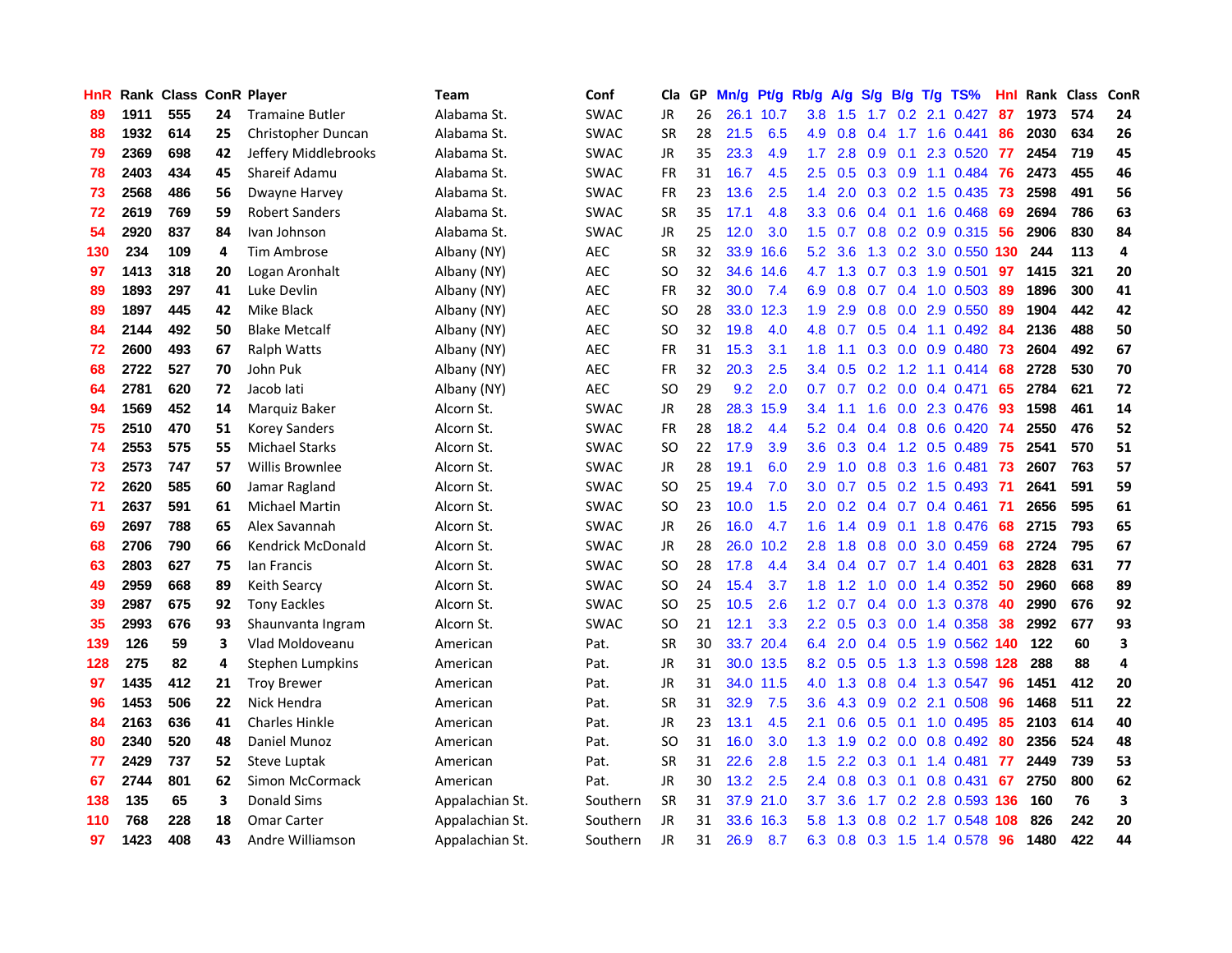| HnR |              | Rank Class ConR Player |              |                          | Team             | Conf            | Cla       |    | GP Mn/g | Pt/g      | <b>Rb/g</b>      | A/g             | S/g B/g         |                 | T/g TS%                   | Hnl | Rank Class |              | <b>ConR</b>    |
|-----|--------------|------------------------|--------------|--------------------------|------------------|-----------------|-----------|----|---------|-----------|------------------|-----------------|-----------------|-----------------|---------------------------|-----|------------|--------------|----------------|
| 88  | 1923         | 611                    | 55           | Jeremi Booth             | Appalachian St.  | Southern        | <b>SR</b> | 29 | 23.8    | 8.7       | 3.1              | 0.4             | 0.9             | 0.1             | 0.9 0.517                 | 88  | 1948       | 617          | 55             |
| 88  | 1933         | 560                    | 56           | Petey Hausley            | Appalachian St.  | Southern        | JR        | 30 | 18.4    | 7.0       | 3.4              | 0.2             |                 | $0.5 \quad 0.5$ | 1.3 0.559                 | -87 | 1966       | 573          | 58             |
| 87  | 2014         | 466                    | 60           | Nathan Healy             | Appalachian St.  | Southern        | <b>SO</b> | 30 | 16.1    | 3.8       | 3.3              | 1.0             | 0.6             | 0.1             | 0.9 0.514                 | 86  | 2062       | 472          | 62             |
| 67  | 2732         | 798                    | 85           | Marcus Wright            | Appalachian St.  | Southern        | JR        | 26 | 19.2    | 4.4       |                  |                 |                 |                 | 1.8 1.2 0.7 0.1 1.7 0.491 | 70  | 2681       | 786          | 85             |
| 67  | 2734         | 531                    | 86           | Mitch Woods              | Appalachian St.  | Southern        | <b>FR</b> | 26 | 20.8    | 1.9       | 3.0 <sub>2</sub> | 2.4             |                 |                 | 0.5 0.1 1.7 0.360 71      |     | 2663       | 507          | 84             |
| 188 | $\mathbf{2}$ | $\mathbf{1}$           | 1            | <b>Derrick Williams</b>  | Arizona          | P12             | <b>SO</b> | 38 | 30.0    | 19.5      | 8.3              | 1.1             |                 |                 | 1.0 0.7 2.6 0.679 188     |     | 3          | $\mathbf{1}$ | $\mathbf{1}$   |
| 138 | 137          | 22                     | 8            | <b>Kevin Parrom</b>      | Arizona          | P12             | SO.       | 38 | 20.1    | 7.6       | 3.4              | 2.0             |                 |                 | 0.6 0.3 1.1 0.624 138     |     | 143        | 22           | 8              |
| 123 | 385          | 72                     | 20           | Solomon Hill             | Arizona          | P12             | SO.       | 38 | 25.2    | 8.0       | 4.7              | 1.7             |                 |                 | 0.8 0.2 1.7 0.574 123     |     | 386        | 70           | 21             |
| 119 | 472          | 139                    | 26           | <b>Jesse Perry</b>       | Arizona          | P <sub>12</sub> | <b>JR</b> | 38 | 19.5    | 6.6       |                  | 4.4 0.7         |                 |                 | 0.2 0.4 1.1 0.529 119     |     | 469        | 138          | 26             |
| 118 | 487          | 194                    | 27           | Jamelle Horne            | Arizona          | P <sub>12</sub> | <b>SR</b> | 38 | 18.1    | 6.1       | 3.3 <sub>1</sub> | 0.8             |                 |                 | 0.3 0.4 0.9 0.589 118     |     | 480        | 194          | 27             |
| 118 | 493          | 145                    | 28           | Kyle Fogg                | Arizona          | P12             | JR        | 38 | 25.5    | 8.1       | 1.8              | 2.6             |                 |                 | 0.8 0.2 1.4 0.516 118     |     | 492        | 146          | 28             |
| 117 | 534          | 102                    | 31           | Lamont Jones             | Arizona          | P12             | <b>SO</b> | 38 | 26.0    | 9.7       | 1.6              | 2.4             | 0.6             |                 | 0.0 1.9 0.509 117         |     | 539        | 98           | 31             |
| 112 | 701          | 209                    | 39           | Brendon Lavender         | Arizona          | P12             | <b>JR</b> | 38 | 10.7    | 3.6       | 0.9              | 1.0             | 0.3             | 0.1             | 0.5 0.534                 | 112 | 709        | 212          | 39             |
| 111 | 733          | 85                     | 43           | Jordin Mayes             | Arizona          | P <sub>12</sub> | FR        | 38 | 14.3    | 4.9       | 0.9              | 1.2             | 0.3             |                 | 0.0 0.8 0.563 111         |     | 746        | 87           | 44             |
| 91  | 1744         | 402                    | 76           | Kyryl Natyazhko          | Arizona          | P <sub>12</sub> | <b>SO</b> | 38 | 9.5     | 1.9       | $2.2^{\circ}$    | 0.3             | 0.1             | 0.3             | 0.4 0.563                 | -91 | 1741       | 404          | 77             |
| 121 | 430          | 172                    | $\mathbf{2}$ | Solomon Bozeman          | Ark.-Little Rock | Sun Belt        | <b>SR</b> | 36 | 30.6    | 16.6      | 2.1              | 2.8             | 0.7             | 0.1             | 2.6 0.605 120             |     | 436        | 176          | $\overline{2}$ |
| 98  | 1367         | 191                    | 26           | Daylon Guy               | Ark.-Little Rock | Sun Belt        | <b>FR</b> | 36 | 21.3    | 7.6       | 2.1              | 2.0             | $1.0 \quad 0.1$ |                 | 1.3 0.515 97              |     | 1390       | 195          | 29             |
| 95  | 1535         | 441                    | 38           | D'Andre Williams         | Ark.-Little Rock | Sun Belt        | JR        | 36 | 26.2    | 6.7       | 3.3              | 3.0             |                 | $1.2 \quad 0.1$ | 1.6 0.511 94              |     | 1534       | 439          | 38             |
| 93  | 1629         | 550                    | 44           | <b>Montrell Thornton</b> | Ark.-Little Rock | Sun Belt        | <b>SR</b> | 34 | 14.5    | 3.5       | 3.0 <sub>2</sub> | 0.4             |                 |                 | 0.5 0.8 0.7 0.564         | 93  | 1638       | 552          | 47             |
| 92  | 1672         | 559                    | 47           | Alex Garcia-Mendoza      | Ark.-Little Rock | Sun Belt        | <b>SR</b> | 36 | 25.5    | 8.9       | 2.9              | 1.1             |                 |                 | 0.7 0.1 1.2 0.548         | 92  | 1677       | 562          | 48             |
| 92  | 1684         | 564                    | 49           | Matt Mouzy               | Ark.-Little Rock | Sun Belt        | <b>SR</b> | 36 | 18.6    | 7.9       | 1.6              | 0.6             |                 |                 | $0.2$ 0.1 0.8 0.557       | 92  | 1698       | 565          | 50             |
| 90  | 1855         | 538                    | 57           | Courtney Jackson         | Ark.-Little Rock | Sun Belt        | JR        | 28 | 20.0    | 5.3       | 5.3              | 0.7             |                 |                 | $0.4$ 0.4 0.9 0.452       | 90  | 1812       | 527          | 54             |
| 87  | 2002         | 584                    | 61           | <b>Tramar Sutherland</b> | Ark.-Little Rock | Sun Belt        | JR        | 34 | 9.1     | 2.2       | 1.6              | 0.4             |                 |                 | $0.4$ 0.0 0.3 0.469       | -87 | 2011       | 586          | 61             |
| 84  | 2152         | 632                    | 69           | Marlon Louzeiro          | Ark.-Little Rock | Sun Belt        | JR        | 31 | 12.9    | 3.7       | 2.7              | 0.3             |                 |                 | $0.3$ 0.2 0.6 0.518       | 84  | 2126       | 621          | 67             |
| 83  | 2230         | 652                    | 77           | Eric Kibi                | Ark.-Little Rock | Sun Belt        | <b>JR</b> | 29 | 16.7    | 4.4       | 4.2              | 0.7             | 0.6             | 0.1             | 1.2 0.445                 | 84  | 2156       | 630          | 70             |
| 60  | 2843         | 823                    | 103          | <b>Derrick Bails</b>     | Ark.-Little Rock | Sun Belt        | <b>SR</b> | 28 | 11.0    | 3.3       | 2.9              | 0.3             | 0.1             | 0.4             | 1.0 0.384                 | 63  | 2824       | 817          | 103            |
| 55  | 2911         | 587                    | 108          | <b>Gus Leeper</b>        | Ark.-Little Rock | Sun Belt        | <b>FR</b> | 29 | 10.0    | 1.7       | 1.7              | 0.2             | 0.1             | 0.6             | 0.5 0.407                 | 57  | 2897       | 580          | 107            |
| 90  | 1858         | 539                    | 20           | Savalance Townsend       | Ark.-Pine Bluff  | <b>SWAC</b>     | JR        | 30 |         | 31.1 11.9 | 3.7              | 1.8             | 1.6             | 0.4             | 3.3 0.542                 | 88  | 1911       | 553          | 22             |
| 85  | 2105         | 618                    | 30           | Terrell Kennedy          | Ark.-Pine Bluff  | <b>SWAC</b>     | JR        | 28 | 25.6    | 9.1       | 4.3              | 1.5             | 0.9             | 0.4             | 2.0 0.520                 | 85  | 2115       | 618          | 29             |
| 83  | 2191         | 673                    | 33           | Allen Smith              | Ark.-Pine Bluff  | <b>SWAC</b>     | <b>SR</b> | 31 |         | 36.1 12.0 | 1.9              | 3.0             | 0.9             |                 | $0.1$ 2.1 0.511           | 82  | 2266       | 697          | 36             |
| 81  | 2287         | 674                    | 38           | <b>Gavin Montgomery</b>  | Ark.-Pine Bluff  | <b>SWAC</b>     | JR        | 31 | 25.9    | 7.7       | 4.1              | 1.0             |                 |                 | 1.5 0.4 1.8 0.492         | 80  | 2355       | 693          | 39             |
| 79  | 2381         | 428                    | 43           | Daniel Broughton         | Ark.-Pine Bluff  | <b>SWAC</b>     | <b>FR</b> | 27 | 20.8    | 9.1       | 4.6              | 0.6             |                 |                 | $0.6$ $0.5$ 2.2 $0.481$   | 78  | 2410       | 436          | 43             |
| 70  | 2662         | 778                    | 63           | Clay Johnson             | Ark.-Pine Bluff  | <b>SWAC</b>     | JR        | 25 | 14.4    | 2.0       | 2.0 <sub>1</sub> | 1.1             |                 |                 | $0.8$ 0.1 1.1 0.562       | 69  | 2700       | 789          | 64             |
| 63  | 2815         | 814                    | 76           | <b>Ricky Parks</b>       | Ark.-Pine Bluff  | <b>SWAC</b>     | <b>SR</b> | 22 | 23.5    | 6.6       | 3.8 <sup>°</sup> | 0.9             | 0.3             |                 | $0.1$ 1.8 0.469           | 65  | 2783       | 807          | 72             |
| 59  | 2853         | 827                    | 79           | <b>Dominic Moore</b>     | Ark.-Pine Bluff  | SWAC            | <b>SR</b> | 14 | 19.8    | 3.6       | 3.3 <sub>2</sub> | 0.9             | 0.6             |                 | $0.4$ 1.6 0.463           | 63  | 2812       | 815          | 75             |
| 58  | 2870         | 571                    | 82           | <b>Marcel Mosley</b>     | Ark.-Pine Bluff  | <b>SWAC</b>     | <b>FR</b> | 31 | 15.1    | 2.1       | $2.4^{\circ}$    | 1.5             | 0.8             | 0.1             | 1.7 0.332                 | 57  | 2896       | 579          | 82             |
| 29  | 2998         | 852                    | 95           | Lavoris Weathers         | Ark.-Pine Bluff  | <b>SWAC</b>     | JR        | 21 | 14.0    | 2.7       | 2.7              | 0.2             | 0.3             | 0.2             | 0.9 0.275                 | 35  | 2995       | 852          | 94             |
| 128 | 282          | 124                    | 20           | Delvon Johnson           | Arkansas         | <b>SEC</b>      | <b>SR</b> | 31 | 28.3    | 9.6       |                  | $7.2 \quad 0.8$ |                 |                 | 0.6 2.9 1.6 0.556 127     |     | 301        | 134          | 22             |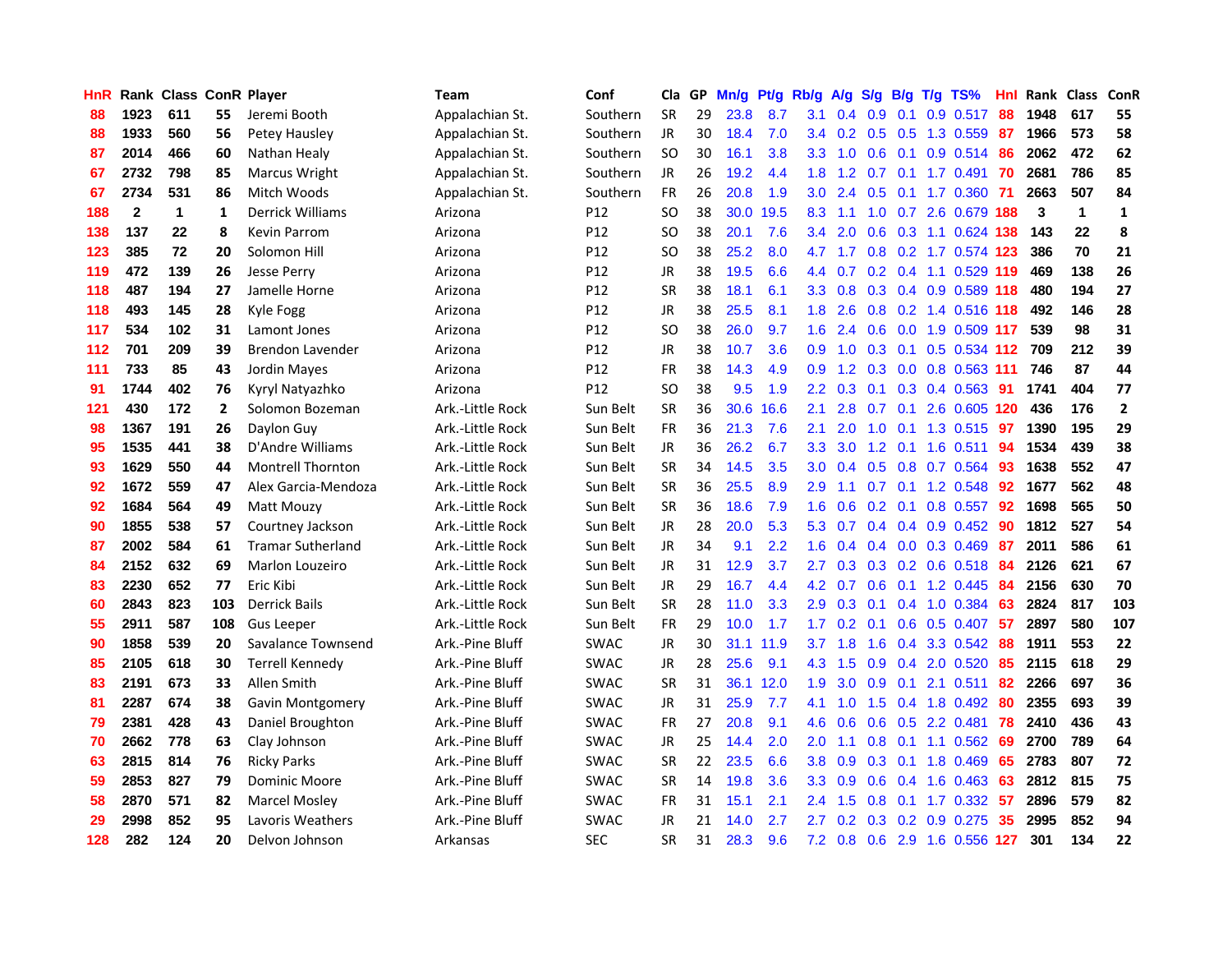| <b>HnR</b> |      | <b>Rank Class ConR Player</b> |     |                         | Team         | Conf            | Cla       |    | GP Mn/g   | Pt/g      | Rb/g             | A/g             | S/g             | B/g            | $T/g$ TS%                 | Hnl | Rank Class |     | ConR                    |
|------------|------|-------------------------------|-----|-------------------------|--------------|-----------------|-----------|----|-----------|-----------|------------------|-----------------|-----------------|----------------|---------------------------|-----|------------|-----|-------------------------|
| 127        | 301  | 90                            | 22  | Rotnei Clarke           | Arkansas     | <b>SEC</b>      | JR        | 31 | 31.8 15.2 |           | 3.0              | 1.6             | 0.8             | 0.0            | 1.2 0.617 126             |     | 327        | 104 | 26                      |
| 116        | 572  | 110                           | 37  | Marshawn Powell         | Arkansas     | <b>SEC</b>      | SO.       | 28 |           | 22.4 10.8 | 4.5              | 1.0             | 0.8             | 0.5            | 1.5 0.508 116             |     | 552        | 104 | 37                      |
| 115        | 601  | 118                           | 40  | Glenn Bryant            | Arkansas     | <b>SEC</b>      | <b>SO</b> | 31 | 12.9      | 4.1       | 3.0 <sub>1</sub> |                 | $0.2 \quad 0.4$ | 1.6            | $0.5$ 0.538 114           |     | 626        | 121 | 40                      |
| 107        | 894  | 263                           | 54  | Marvell Waithe          | Arkansas     | <b>SEC</b>      | JR        | 23 | 11.4      | 3.6       | 3.3 <sub>2</sub> |                 |                 |                | 0.4 0.3 0.5 0.8 0.474 106 |     | 920        | 272 | 53                      |
| 104        | 1028 | 221                           | 59  | <b>Julysses Nobles</b>  | Arkansas     | <b>SEC</b>      | SO.       | 31 | 24.8      | 8.4       | 2.8              | 3.0             | 1.1             |                | 0.1 2.5 0.504 103 1059    |     |            | 227 | 60                      |
| 99         | 1318 | 464                           | 69  | <b>Marcus Britt</b>     | Arkansas     | <b>SEC</b>      | <b>SR</b> | 30 | 19.0      | 5.3       | 2.1              | 1.2             | 0.8             |                | $0.2$ 1.2 0.548           | 98  | 1329       | 471 | 70                      |
| 96         | 1456 | 417                           | 71  | Jeff Peterson           | Arkansas     | <b>SEC</b>      | JR        | 29 | 21.8      | 6.3       | 2.2              | 2.4             | 0.9             |                | $0.0$ 1.8 $0.474$         | 96  | 1432       | 410 | 71                      |
| 84         | 2173 | 372                           | 90  | Mardracus Wade          | Arkansas     | <b>SEC</b>      | <b>FR</b> | 31 | 17.2      | 4.0       | 1.2              | 0.7             | 0.8             |                | $0.0$ 0.8 0.510           | 83  | 2187       | 376 | 91                      |
| 69         | 2682 | 782                           | 101 | <b>Michael Sanchez</b>  | Arkansas     | <b>SEC</b>      | JR        | 20 | 14.0      | 3.5       | $2.4^{\circ}$    | 0.5             | 0.5             |                | $0.1$ 1.2 0.458           | 75  | 2527       | 735 | 97                      |
| 106        | 957  | 353                           | 13  | Rashad Allison          | Arkansas St. | Sun Belt        | <b>SR</b> | 32 | 27.0      | 9.6       | 2.2 <sub>2</sub> | 3.8             |                 |                | 0.8 0.2 1.7 0.540 105     |     | 967        | 354 | 15                      |
| 98         | 1370 | 394                           | 27  | <b>Martavius Adams</b>  | Arkansas St. | Sun Belt        | <b>JR</b> | 32 | 24.8      | 11.1      | 7.2              | 0.4             |                 |                | $0.3$ $0.3$ $2.2$ $0.510$ | 97  | 1383       | 396 | 28                      |
| 98         | 1373 | 308                           | 28  | <b>Trey Finn</b>        | Arkansas St. | Sun Belt        | <b>SO</b> | 31 | 29.6      | 8.7       | 5.5 <sub>1</sub> | 1.5             | 1.1             | 0.3            | 1.5 0.553                 | 97  | 1381       | 312 | 27                      |
| 95         | 1514 | 435                           | 35  | Malcolm Kirkland        | Arkansas St. | Sun Belt        | JR        | 32 | 15.0      | 4.8       | 3.6              | 0.3             | 0.2             | 1.0            | 1.2 0.534                 | 95  | 1516       | 434 | 36                      |
| 95         | 1517 | 520                           | 37  | Jeremy Thomas           | Arkansas St. | Sun Belt        | <b>SR</b> | 32 | 13.1      | 3.5       | 2.3              | 0.5             | 0.3             | 0.3            | 0.7 0.644                 | 95  | 1517       | 523 | 37                      |
| 94         | 1586 | 537                           | 40  | Donald Boone            | Arkansas St. | Sun Belt        | <b>SR</b> | 32 | 31.3      | 10.6      | 3.1              | 1.8             | 1.8             | 0.0            | 1.5 0.493                 | 94  | 1585       | 537 | 42                      |
| 91         | 1747 | 404                           | 53  | <b>Brandon Peterson</b> | Arkansas St. | Sun Belt        | <b>SO</b> | 31 | 27.4      | 7.9       | 5.6              | 1.1             |                 | $0.4\quad 0.9$ | 1.8 0.504                 | -91 | 1735       | 401 | 51                      |
| 83         | 2213 | 383                           | 75  | <b>Edward Townsel</b>   | Arkansas St. | Sun Belt        | FR        | 32 | 14.5      | 4.8       | $2.0^{\circ}$    | 0.9             |                 |                | $0.6$ $0.0$ 1.5 $0.529$   | -83 | 2213       | 385 | 75                      |
| 80         | 2353 | 523                           | 84  | <b>Adam Sterrenberg</b> | Arkansas St. | Sun Belt        | SO.       | 30 | 12.3      | 3.5       |                  | $1.3 \quad 0.7$ |                 |                | $0.5$ 0.0 0.6 0.493       | -80 | 2335       | 520 | 84                      |
| 114        | 635  | 245                           | 7   | Jeremy Hence            | Army         | Pat.            | <b>SR</b> | 30 |           | 32.3 15.7 | 5.3              | 1.9             |                 |                | 0.8 0.4 2.4 0.589 113     |     | 658        | 253 | $\overline{\mathbf{z}}$ |
| 108        | 841  | 172                           | 9   | Ella Ellis              | Army         | Pat.            | SO        | 30 |           | 30.6 14.6 | 5.3              | 1.7             |                 |                | 0.7 0.4 1.8 0.556 108     |     | 861        | 178 | 9                       |
| 85         | 2079 | 643                           | 38  | Mitch McDonald          | Army         | Pat.            | <b>SR</b> | 29 | 18.1      | 4.0       | 2.0              | 3.3             | 1.1             |                | $0.0$ 2.1 $0.475$         | 85  | 2100       | 652 | 38                      |
| 85         | 2091 | 646                           | 39  | Nathan Hedgecock        | Army         | Pat.            | <b>SR</b> | 24 | 13.6      | 4.3       | 2.5              | 0.9             | 0.3             |                | $0.0$ 1.1 $0.612$         | -85 | 2102       | 653 | 39                      |
| 84         | 2172 | 639                           | 42  | Julian Simmons          | Army         | Pat.            | JR        | 30 |           | 25.1 12.5 | 3.1              | 0.5             |                 |                | $0.7$ 0.1 1.5 0.484       | -83 | 2174       | 640 | 43                      |
| 80         | 2329 | 415                           | 47  | Josh Herbeck            | Army         | Pat.            | <b>FR</b> | 29 | 16.0      | 5.2       | 1.9              | 0.7             |                 |                | $0.2$ $0.0$ $0.7$ $0.551$ | 80  | 2337       | 418 | 47                      |
| 78         | 2416 | 542                           | 51  | Jason Pancoe            | Army         | Pat.            | SO.       | 25 | 22.4      | 4.7       | 2.0              | 2.8             | 0.7             |                | $0.2$ 1.5 0.459           | -79 | 2393       | 532 | 50                      |
| 61         | 2837 | 635                           | 64  | Jordan Springer         | Army         | Pat.            | <b>SO</b> | 30 | 15.1      | 1.9       | 3.2 <sub>2</sub> | 0.5             | 0.5             |                | 0.3 0.9 0.438             | -61 | 2851       | 637 | 64                      |
| 57         | 2887 | 575                           | 68  | Chris Welker            | Army         | Pat.            | FR        | 30 | 10.6      | 2.2       | $1.4^{\circ}$    | 0.4             | 0.1             |                | $0.0$ 0.7 0.519           | 57  | 2901       | 582 | 68                      |
| 123        | 386  | 73                            | 21  | <b>Trent Lockett</b>    | ASU          | P12             | <b>SO</b> | 29 |           | 30.7 13.4 | 5.3              | 2.5             | 0.7             | 0.5            | 2.4 0.558 123             |     | 373        | 66  | 19                      |
| 112        | 704  | 271                           | 40  | <b>Rihards Kuksiks</b>  | ASU          | P12             | <b>SR</b> | 27 |           | 27.3 10.4 | $2.7^{\circ}$    | 1.8             | 0.8             |                | 0.3 1.1 0.577 112         |     | 695        | 269 | 38                      |
| 110        | 746  | 289                           | 44  | <b>Ty Abbott</b>        | ASU          | P12             | <b>SR</b> | 29 |           | 32.6 12.4 | 3.5              | 2.7             |                 |                | 1.1 0.6 1.9 0.524 110     |     | 762        | 295 | 45                      |
| 110        | 784  | 302                           | 46  | Jamelle McMillan        | ASU          | P12             | <b>SR</b> | 28 | 29.9      | 7.2       | $2.5^{\circ}$    | 3.9             |                 |                | 1.8 0.2 1.5 0.518 109     |     | 785        | 303 | 46                      |
| 99         | 1303 | 179                           | 63  | Kyle Cain               | ASU          | P12             | <b>FR</b> | 31 | 20.8      | 5.4       | 5.5              | 0.5             |                 |                | $0.4$ $0.3$ 1.2 $0.537$   | -98 | 1340       | 183 | 64                      |
| 97         | 1422 | 323                           | 68  | Carrick Felix           | ASU          | P12             | <b>SO</b> | 30 | 14.5      | 4.6       | 1.6              | 1.0             |                 |                | $0.5$ 0.4 0.8 0.470       | -96 | 1452       | 330 | 69                      |
| 90         | 1846 | 428                           | 79  | <b>Ruslan Pateev</b>    | ASU          | P <sub>12</sub> | SO.       | 30 | 12.3      | 3.0       | 2.0              | 0.5             |                 |                | 0.2 0.8 0.7 0.476         | -89 | 1862       | 430 | 79                      |
| 84         | 2160 | 367                           | 82  | Keala King              | ASU          | P12             | <b>FR</b> | 29 | 12.7      | 3.7       | 2.6              | 1.2             | 0.4             | 0.1            | 1.4 0.407                 | 84  | 2148       | 367 | 83                      |
| 77         | 2431 | 438                           | 84  | <b>Chanse Creekmur</b>  | ASU          | P12             | <b>FR</b> | 27 | 12.3      | 3.1       | 1.3              | 0.3             | 0.3             |                | $0.0$ 0.4 0.519           | 78  | 2419       | 439 | 85                      |
| 123        | 373  | 67                            | 28  | <b>Earnest Ross</b>     | Auburn       | <b>SEC</b>      | <b>SO</b> | 31 | 31.8      | 13.1      | 6.6              | 2.1             | $1.4^{\circ}$   |                | 0.3 2.3 0.520 121         |     | 410        | 76  | 31                      |
| 104        | 1034 | 300                           | 60  | Kenny Gabriel           | Auburn       | <b>SEC</b>      | <b>JR</b> | 31 |           | 26.6 10.3 | 5.8              | 0.6             | $0.8\ 0.9$      |                | 1.9 0.499 102 1120        |     |            | 328 | 62                      |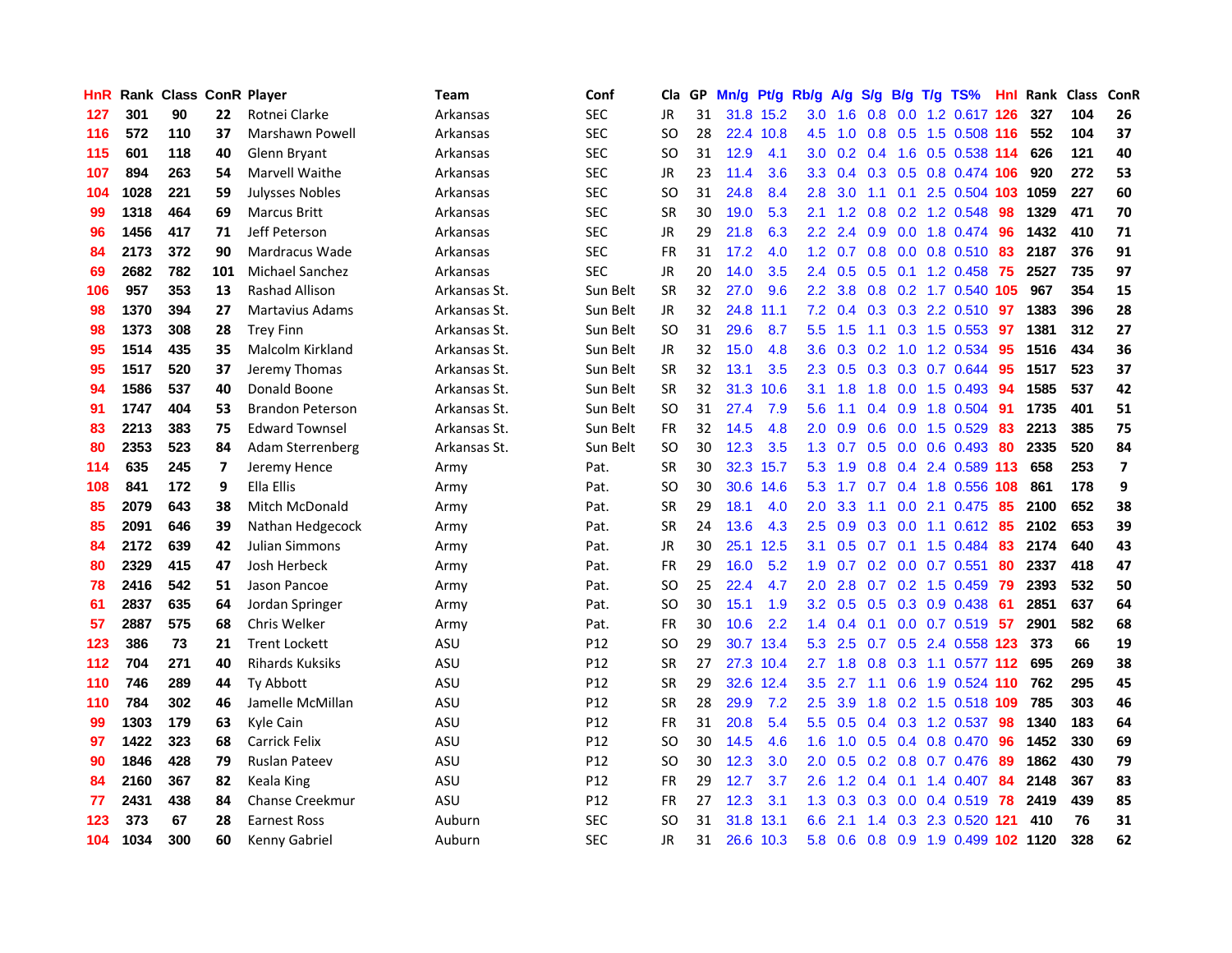| <b>HnR</b> |      | Rank Class ConR Player |     |                        | Team               | Conf       | Cla       |     | GP Mn/g | Pt/g      | Rb/g             | A/g                                  |     |                 | $S/g$ B/g T/g TS%         | Hnl  |      | Rank Class | ConR                    |
|------------|------|------------------------|-----|------------------------|--------------------|------------|-----------|-----|---------|-----------|------------------|--------------------------------------|-----|-----------------|---------------------------|------|------|------------|-------------------------|
| 97         | 1404 | 315                    | 70  | Andre Malone           | Auburn             | <b>SEC</b> | SO.       | 11  |         | 25.9 11.7 | 3.4              | 0.8                                  | 0.7 | 0.1             | $1.1 \quad 0.551$         | 109  | 799  | 157        | 49                      |
| 92         | 1697 | 248                    | 76  | Chris Denson           | Auburn             | <b>SEC</b> | <b>FR</b> | 20  | 18.4    | 5.9       | 1.6              | 1.0                                  | 0.9 | 0.1             | $0.6$ 0.468               | -91  | 1746 | 264        | 79                      |
| 91         | 1790 | 415                    | 79  | Josh Wallace           | Auburn             | <b>SEC</b> | <b>SO</b> | 31  | 28.3    | 5.7       | $2.4^{\circ}$    | 3.9                                  | 1.7 |                 | $0.0$ 2.1 $0.415$         | -89  | 1864 | 431        | 81                      |
| 87         | 1999 | 462                    | 86  | Rob Chubb              | Auburn             | <b>SEC</b> | <b>SO</b> | 29  | 20.2    | 7.6       |                  | $3.8\quad 0.3$                       |     |                 | 0.3 0.7 1.4 0.469         | -86  | 2057 | 471        | 90                      |
| 76         | 2459 | 716                    | 94  | <b>Adrian Forbes</b>   | Auburn             | <b>SEC</b> | <b>JR</b> | 28  | 16.0    | 3.6       | 2.7              | 0.2 <sub>2</sub>                     |     |                 | 0.2 0.7 0.8 0.486         | -76  | 2482 | 726        | 94                      |
| 76         | 2462 | 452                    | 95  | Allen Payne            | Auburn             | <b>SEC</b> | <b>FR</b> | 31  | 21.8    | 5.6       | 2.9              | 0.8                                  |     |                 | $0.9$ $0.1$ $2.0$ $0.435$ | -75  | 2525 | 470        | 96                      |
| 74         | 2555 | 481                    | 97  | Josh Langford          | Auburn             | <b>SEC</b> | FR        | 31  | 15.0    | 4.6       | 2.6              | 0.4                                  |     |                 | 0.3 0.4 1.2 0.454         | 73   | 2610 | 495        | 99                      |
| 70         | 2667 | 780                    | 100 | <b>Tony Neysmith</b>   | Auburn             | <b>SEC</b> | <b>JR</b> | 29  | 15.9    | 2.4       | 1.3              | 1.4                                  |     |                 | 0.6 0.2 1.2 0.421         | 69   | 2690 | 788        | 101                     |
| 118        | 510  | 155                    | 5   | TyShwan Edmondson      | <b>Austin Peay</b> | <b>OVC</b> | <b>JR</b> | 33  | 32.0    | 17.1      | 4.5              | 2.0                                  | 1.8 |                 | 0.5 2.0 0.521 118         |      | 496  | 147        | $\overline{\mathbf{3}}$ |
| 104        | 1018 | 295                    | 15  | John Fraley            | <b>Austin Peay</b> | <b>OVC</b> | JR        | 34  | 30.2    | 9.6       | 7.4              | 0.8                                  | 0.7 | 1.6             | 1.6 0.607 104 1030        |      |      | 301        | 16                      |
| 104        | 1045 | 136                    | 16  | <b>Will Triggs</b>     | <b>Austin Peay</b> | <b>OVC</b> | <b>FR</b> | 34  | 16.5    | 6.4       | 4.6              | 0.6                                  | 0.6 | 0.6             | 1.3 0.532                 | 103  | 1052 | 137        | 17                      |
| 99         | 1307 | 458                    | 24  | Caleb Brown            | <b>Austin Peay</b> | <b>OVC</b> | <b>SR</b> | 34  | 31.2    | 8.8       | 2.8              | 4.7                                  | 1.7 | 0.1             | 3.0 0.527                 | -99  | 1313 | 464        | 24                      |
| 99         | 1328 | 382                    | 25  | Josh Terry             | <b>Austin Peav</b> | <b>OVC</b> | JR        | 33  |         | 30.5 11.0 | 4.3              | 1.8                                  | 1.8 | 0.1             | 2.1 0.517                 | 98   | 1321 | 379        | 25                      |
| 94         | 1550 | 446                    | 33  | Anthony Campbell       | <b>Austin Peay</b> | OVC        | <b>JR</b> | 10  |         | 31.4 13.9 | 3.5              | 1.3                                  | 1.1 | 0.2             | 1.6 0.521                 | 98   | 1352 | 384        | 26                      |
| 94         | 1597 | 463                    | 35  | <b>Tyrone Caldwell</b> | <b>Austin Peay</b> | <b>OVC</b> | <b>JR</b> | 34  | 10.0    | 2.2       | 0.9              | 1.6                                  | 0.6 | 0.0             | $1.0 \t0.543$             | 93   | 1594 | 459        | 35                      |
| 90         | 1801 | 524                    | 41  | <b>Melvin Baker</b>    | <b>Austin Peay</b> | <b>OVC</b> | JR        | 34  | 19.3    | 7.1       | 3.7              | 0.9                                  |     |                 | 0.5 0.7 1.6 0.492         | -90  | 1802 | 521        | 41                      |
| 89         | 1910 | 447                    | 43  | Justin Blake           | <b>Austin Peay</b> | <b>OVC</b> | <b>SO</b> | 34  | 13.4    | 5.1       | 0.9 <sup>°</sup> | 0.9                                  |     |                 | $0.4$ 0.0 0.6 0.540       | -88  | 1923 | 448        | 42                      |
| 83         | 2184 | 644                    | 53  | <b>Marcel Williams</b> | <b>Austin Peav</b> | <b>OVC</b> | JR        | 34  | 10.7    | 1.8       |                  | $2.4\quad 0.5$                       |     |                 | $0.3$ $0.5$ $0.5$ $0.565$ | 83   | 2189 | 644        | 51                      |
| 130        | 247  | 70                     | 3   | Jarrod Jones           | Ball St.           | <b>MAC</b> | JR        | 32. |         | 29.5 14.7 |                  | 8.4 1.2                              |     |                 | 0.8 0.7 1.8 0.537 129     |      | 260  | 76         | 5                       |
| 121        | 422  | 126                    | 9   | Randy Davis            | Ball St.           | MAC        | JR        | 32  | 29.8    | 9.8       | $3.5\,$          | 5.0                                  |     |                 | 1.5 0.1 2.7 0.594 120     |      | 432  | 129        | 10                      |
| 109        | 834  | 102                    | 25  | Chris Bond             | Ball St.           | <b>MAC</b> | <b>FR</b> | 30  | 21.0    | 7.3       | 4.3              | 0.7                                  |     |                 | 0.9 0.3 0.9 0.603 109     |      | 798  | 97         | 23                      |
| 96         | 1476 | 511                    | 44  | <b>Malik Perry</b>     | Ball St.           | <b>MAC</b> | <b>SR</b> | 32  | 24.8    | 6.4       | 5.5              | 1.3                                  | 0.6 |                 | 0.5 1.3 0.498             | 96   | 1481 | 512        | 43                      |
| 96         | 1491 | 336                    | 45  | Jauwan Scaife          | Ball St.           | <b>MAC</b> | <b>SO</b> | 32  |         | 29.4 11.2 | 2.4              | 1.1                                  | 1.0 |                 | $0.1$ 1.7 0.517           | -95  | 1504 | 340        | 44                      |
| 91         | 1764 | 268                    | 53  | Jesse Berry            | Ball St.           | <b>MAC</b> | <b>FR</b> | 32  | 24.0    | 8.9       | 1.6              | 1.3                                  | 0.3 |                 | 0.1 1.3 0.529             | -91  | 1772 | 270        | 56                      |
| 80         | 2332 | 418                    | 73  | Matt Kamieniecki       | Ball St.           | MAC        | <b>FR</b> | 23  | 13.2    | 2.9       | 2.5              | 0.3                                  |     |                 | 0.3 0.2 0.6 0.635         | -82  | 2238 | 390        | 69                      |
| 76         | 2460 | 450                    | 79  | <b>Tyrae Robinson</b>  | Ball St.           | <b>MAC</b> | <b>FR</b> | 30  | 18.0    | 4.3       | 1.5              | 2.4                                  | 0.5 | 0.0             | 2.0 0.466                 | 77   | 2441 | 445        | 77                      |
| 66         | 2751 | 803                    | 97  | Pierre Sneed           | Ball St.           | <b>MAC</b> | JR        | 31  | 15.1    | 2.7       | 1.5              | 0.6                                  |     | $0.3 \ 0.0$     | $0.6$ $0.442$             | 66   | 2753 | 802        | 95                      |
| 133        | 196  | 56                     | 14  | <b>Quincy Acy</b>      | Baylor             | <b>B12</b> | JR        | 31  | 31.0    | 12.4      | 7.6              | 0.9                                  | 0.9 | 1.5             | 2.1 0.571 132             |      | 209  | 61         | 16                      |
| 123        | 374  | 38                     | 33  | Perry Jones            | Baylor             | B12        | <b>FR</b> | 30  |         | 33.9 13.9 |                  | $7.2$ 1.2                            |     |                 | 0.5 0.9 2.3 0.574 123     |      | 378  | 37         | 33                      |
| 123        | 381  | 158                    | 34  | LaceDarius Dunn        | Baylor             | B12        | <b>SR</b> | 28  |         | 35.3 19.5 | 3.6 <sup>2</sup> | 2.1                                  |     |                 | 1.4 0.0 3.6 0.549 124     |      | 357  | 149        | 32                      |
| 109        | 799  | 160                    | 59  | A.J. Walton            | Baylor             | B12        | <b>SO</b> | 30  | 33.0    | 7.9       |                  | $3.2$ 4.7                            |     | $2.3 \quad 0.1$ | 3.4 0.506 109             |      | 815  | 162        | 60                      |
| 109        | 826  | 242                    | 60  | Anthony Jones          | Baylor             | <b>B12</b> | <b>JR</b> | 31  | 29.8    | 8.5       | 5.3              | 0.9                                  |     |                 | 0.6 0.4 1.5 0.633 108     |      | 845  | 247        | 61                      |
| 101        | 1215 | 352                    | 82  | J'mison Morgan         | Baylor             | B12        | JR        | 31  | 12.5    | 3.0       | 2.4              | 0.2                                  | 0.5 |                 | 1.1 0.6 0.500 100         |      | 1246 | 364        | 82                      |
| 87         | 1985 | 578                    | 95  | <b>Fred Ellis</b>      | Baylor             | <b>B12</b> | <b>JR</b> | 31  | 16.0    | 3.6       | 2.3              | 0.9                                  |     |                 | $0.4$ 0.2 1.1 0.496       | 86   | 2012 | 587        | 95                      |
| 62         | 2823 | 560                    | 105 | <b>Stargell Love</b>   | Baylor             | <b>B12</b> | FR        | 24  | 12.0    | 2.2       | 1.4              | $\blacktriangleleft$<br>$\mathbf{A}$ | 0.4 | 0.0             | 1.4 0.406                 | 66   | 2758 | 540        | 105                     |
| 135        | 172  | 81                     | 3   | Jordan Campbell        | Belmont            | ASun       | <b>SR</b> | 35  | 21.3    | 8.4       | 3.1              | 2.2                                  | 1.4 |                 | 0.4 1.1 0.680 135         |      | 177  | 85         | 3                       |
| 133        | 194  | 55                     | 5   | <b>Scott Saunders</b>  | Belmont            | ASun       | JR        | 35  | 17.1    | 9.9       | 5.2              | 0.3                                  | 0.3 | 1.1             | 1.2 0.570                 | -133 | 194  | 55         | 5                       |
| 131        | 226  | 38                     | 6   | Kerron Johnson         | <b>Belmont</b>     | ASun       | <b>SO</b> | 35  | 18.2    | 7.9       | 1.5              | 2.7                                  |     |                 | 2.0 0.0 2.1 0.627 130     |      | 230  | 38         | 6                       |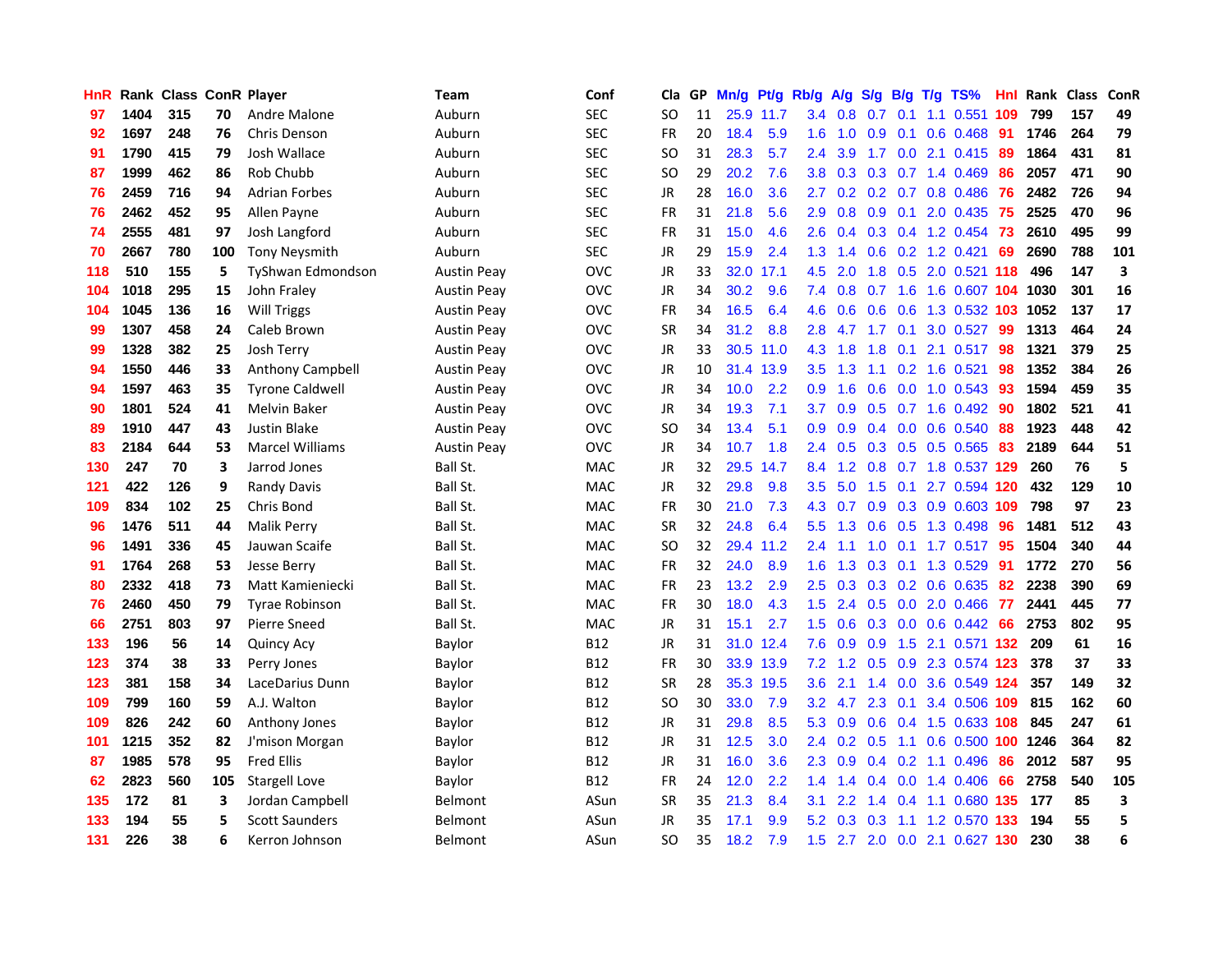| HnR. |      | Rank Class ConR Player |                          |                           | Team                  | Conf        | Cla       | GP. | Mn/g | Pt/g      | Rb/g             | <b>A/g</b>    | <b>S/g</b>      |     | B/g T/g TS%                   | Hnl  |      | Rank Class ConR |    |
|------|------|------------------------|--------------------------|---------------------------|-----------------------|-------------|-----------|-----|------|-----------|------------------|---------------|-----------------|-----|-------------------------------|------|------|-----------------|----|
| 129  | 262  | 74                     | $\overline{\phantom{a}}$ | Mick Hedgepeth            | <b>Belmont</b>        | ASun        | JR.       | 35  |      | 22.1 10.8 | 5.9              | 0.6           | 0.6             | 0.6 | 1.3 0.588                     | 129  | 264  | 77              | 7  |
| 126  | 315  | 55                     | 8                        | lan Clark                 | <b>Belmont</b>        | ASun        | SO        | 35  |      | 24.6 12.2 | $2.3^{\circ}$    | 1.8           | 1.2             | 0.2 | 1.5 0.617 126                 |      | 315  | 55              | 8  |
| 115  | 596  | 185                    | 13                       | Drew Hanlen               | Belmont               | ASun        | <b>JR</b> | 35  | 23.2 | 6.4       | 1.7              | 4.0           | 0.8             | 0.0 | 1.4 0.525 115                 |      | 593  | 186             | 14 |
| 113  | 673  | 259                    | 18                       | Jon House                 | <b>Belmont</b>        | ASun        | <b>SR</b> | 35  | 19.1 | 5.3       | 3.3 <sub>1</sub> | 1.7           |                 |     | 0.9 0.2 1.2 0.560 113         |      | 675  | 261             | 18 |
| 110  | 740  | 87                     | 19                       | JJ Mann                   | Belmont               | ASun        | <b>FR</b> | 35  | 15.5 | 6.0       | $2.3^{\circ}$    | 1.0           | 0.9             |     | 0.0 0.9 0.499 110             |      | 748  | 88              | 21 |
| 103  | 1064 | 233                    | 28                       | <b>Trevor Noack</b>       | Belmont               | ASun        | SO        | 35  | 14.8 | 5.2       | 3.2              | 0.5           |                 |     | 0.5 0.3 0.8 0.507 103         |      | 1056 | 226             | 28 |
| 96   | 1485 | 211                    | 41                       | <b>Blake Jenkins</b>      | Belmont               | ASun        | FR        | 34  | 10.3 | 3.8       | 2.2 <sub>2</sub> | 0.6           |                 |     | 0.3 0.1 1.1 0.531             | 96   | 1460 | 208             | 40 |
| 93   | 1643 | 380                    | 49                       | <b>Brandon Baker</b>      | Belmont               | ASun        | SO        | 35  | 12.3 | 3.1       | $2.0^{\circ}$    | 0.6           | 0.8             |     | $0.3$ 0.7 0.478               | 93   | 1629 | 376             | 47 |
| 118  | 479  | 140                    | 5                        | C.J. Reed                 | Bethune-Cookman       | <b>MEAC</b> | <b>JR</b> | 34  |      | 38.7 18.8 | 3.8 <sub>2</sub> | 4.8           | 1.6             |     | 0.0 3.0 0.506 118             |      | 490  | 145             | 4  |
| 108  | 865  | 253                    | 8                        | Garrius Holloman          | Bethune-Cookman       | <b>MEAC</b> | JR        | 34  | 27.5 | 11.5      | 6.6              | 1.4           | 0.9             |     | 0.7 1.7 0.544 107             |      | 883  | 262             | 9  |
| 100  | 1238 | 440                    | 14                       | <b>Alexander Starling</b> | Bethune-Cookman       | <b>MEAC</b> | <b>SR</b> | 33  | 31.4 | 10.7      | 6.7              | 0.8           | 1.4             | 1.0 | 1.8 0.562                     | 101  | 1221 | 434             | 14 |
| 80   | 2337 | 689                    | 50                       | <b>Stanley Elliott</b>    | Bethune-Cookman       | <b>MEAC</b> | <b>JR</b> | 34  | 21.9 | 5.1       | 2.4              | 1.3           | 0.9             | 0.3 | 0.9 0.467                     | 80   | 2342 | 688             | 49 |
| 77   | 2436 | 546                    | 56                       | Javoris Bryant            | Bethune-Cookman       | <b>MEAC</b> | SO        | 34  | 23.4 | 5.1       | 3.4              | 0.7           | 0.9             | 0.2 | 1.0 0.494                     | 77   | 2450 | 548             | 57 |
| 76   | 2468 | 552                    | 61                       | <b>Kevin Dukes</b>        | Bethune-Cookman       | <b>MEAC</b> | SO        | 34  | 22.6 | 5.8       | 1.1 <sup>1</sup> | 1.2           | $0.4^{\circ}$   | 0.0 | 1.1 0.553                     | 76   | 2495 | 556             | 62 |
| 75   | 2504 | 749                    | 64                       | Albert Abrahams           | Bethune-Cookman       | <b>MEAC</b> | <b>SR</b> | 26  | 12.0 | 3.8       | $2.7^{\circ}$    | 0.3           | 0.2             | 0.2 | 0.8 0.493                     | -76  | 2488 | 749             | 61 |
| 66   | 2754 | 539                    | 80                       | Mikel Trapp               | Bethune-Cookman       | <b>MEAC</b> | <b>FR</b> | 33  | 16.9 | 4.1       | 1.4              | 0.6           | 0.7             | 0.0 | 1.1 0.477                     | -66  | 2756 | 539             | 79 |
| 52   | 2936 | 663                    | 94                       | <b>Aric Miller</b>        | Bethune-Cookman       | <b>MEAC</b> | <b>SO</b> | 28  | 11.0 | 1.9       | 1.0 <sub>1</sub> | 0.5           | $0.3 \quad 0.1$ |     | $0.6$ 0.491                   | 54   | 2928 | 661             | 94 |
| 110  | 748  | 290                    | 8                        | Mahamoud Jabbi            | <b>Binghamton</b>     | <b>AEC</b>  | <b>SR</b> | 31  | 33.3 | 9.9       | 7.8              | 1.1           | 1.1             | 1.6 | 1.1 0.541 109                 |      | 801  | 310             | 8  |
| 94   | 1556 | 529                    | 26                       | <b>Greer Wright</b>       | <b>Binghamton</b>     | <b>AEC</b>  | <b>SR</b> | 25  |      | 30.7 13.4 | 4.2              | 3.5           | 1.1             |     | 0.3 3.9 0.518                 | -98  | 1377 | 483             | 19 |
| 88   | 1939 | 563                    | 43                       | <b>Kyrie Sutton</b>       | <b>Binghamton</b>     | <b>AEC</b>  | JR        | 29  | 18.2 | 6.4       | 4.1              |               |                 |     | $0.4$ 0.2 0.9 1.0 0.514       | 88   | 1944 | 566             | 44 |
| 79   | 2377 | 724                    | 58                       | Moussa Camara             | <b>Binghamton</b>     | AEC         | <b>SR</b> | 31  | 30.0 | 11.2      | $2.5^{\circ}$    | 0.9           |                 |     | $0.4$ 0.1 1.2 0.513 78        |      | 2415 | 732             | 59 |
| 78   | 2413 | 541                    | 60                       | Jimmy Gray                | Binghamton            | AEC         | <b>SO</b> | 31  | 27.8 | 6.5       | 1.8              | 2.3           | 0.9             | 0.1 | 1.6 0.498                     | -77  | 2453 | 549             | 60 |
| 74   | 2550 | 758                    | 65                       | Chretien Lukusa           | Binghamton            | AEC         | <b>SR</b> | 30  | 25.9 | 6.0       | 2.7              | 2.0           | 0.7             |     | $0.0$ 1.4 $0.415$             | 73   | 2577 | 769             | 64 |
| 64   | 2790 | 622                    | 73                       | <b>Taylor Johnston</b>    | Binghamton            | <b>AEC</b>  | SO        | 26  | 15.9 | 3.5       | 1.8              | 0.5           |                 |     | 0.3 0.0 0.8 0.542             | 65   | 2790 | 623             | 73 |
| 55   | 2904 | 583                    | 78                       | Alex Ogundadegbe          | <b>Binghamton</b>     | <b>AEC</b>  | <b>FR</b> | 27  | 10.7 | 1.6       | $1.4^{\circ}$    | 0.3           |                 |     | $0.3$ $0.2$ $0.4$ $0.467$     | 56   | 2909 | 585             | 78 |
| 55   | 2905 | 584                    | 79                       | <b>Robert Mansell</b>     | <b>Binghamton</b>     | <b>AEC</b>  | FR        | 29  | 15.1 | 3.9       | 1.7              | 0.6           | 0.2             | 0.1 | $1.1 \quad 0.413$             | 55   | 2912 | 586             | 79 |
| 132  | 200  | 96                     | 3                        | La'Shard Anderson         | Boise St.             | <b>WAC</b>  | SR        | 35  |      | 32.2 15.1 | 3.2              | 4.7           | 2.2             | 0.4 | 3.1 0.533 132                 |      | 204  | 98              | 4  |
| 112  | 685  | 78                     | 19                       | <b>Ryan Watkins</b>       | Boise St.             | <b>WAC</b>  | <b>FR</b> | 35  | 14.0 | 5.7       | 3.5              | 0.4           | 0.5             |     | 0.4 0.6 0.564 112 700         |      |      | 78              | 20 |
| 112  | 691  | 265                    | 20                       | Robert Arnold             | Boise St.             | <b>WAC</b>  | <b>SR</b> | 35  | 26.8 | 12.3      | 4.4              | 0.9           |                 |     | 1.2 0.7 1.9 0.531 112         |      | 705  | 274             | 21 |
| 105  | 1008 | 368                    | 26                       | Daeguon Montreal          | Boise St.             | <b>WAC</b>  | <b>SR</b> | 35  |      | 26.1 10.2 |                  | $5.2\quad0.9$ |                 |     | 0.5 0.4 1.2 0.523 104 1014    |      |      | 372             | 26 |
| 103  | 1079 | 390                    | 28                       | Paul Noonan               | Boise St.             | <b>WAC</b>  | <b>SR</b> | 35  | 28.8 | 9.9       | 3.3 <sub>2</sub> | 1.7           |                 |     | 0.8 0.3 1.7 0.597 103 1092    |      |      | 395             | 28 |
| 102  | 1152 | 337                    | 29                       | Westly Perryman           | Boise St.             | <b>WAC</b>  | <b>JR</b> | 35  | 23.0 | 6.1       | 2.6              | 1.7           |                 |     | 1.5 0.1 1.1 0.507 102 1162    |      |      | 340             | 29 |
| 100  | 1252 | 167                    | 30                       | Thomas Bropleh            | Boise St.             | <b>WAC</b>  | FR        | 34  | 12.4 | 3.7       | $2.4^{\circ}$    | 0.4           |                 |     | 0.4 0.1 0.5 0.567 100         |      | 1253 | 170             | 31 |
| 92   | 1688 | 565                    | 51                       | Zack Moritz               | Boise St.             | <b>WAC</b>  | <b>SR</b> | 33  | 10.2 | 3.2       | 2.1              | 0.4           |                 |     | $0.2$ $0.2$ $0.6$ $0.531$     | 92   | 1670 | 561             | 49 |
| 85   | 2073 | 608                    | 60                       | <b>Tre Nichols</b>        | Boise St.             | <b>WAC</b>  | <b>JR</b> | 28  | 11.2 | 4.0       | 0.8 <sub>0</sub> | 0.8           | 0.5             | 0.0 | $0.6$ 0.457                   | -87  | 2000 | 583             | 58 |
| 84   | 2142 | 364                    | 62                       | Jeff Elorriaga            | Boise St.             | <b>WAC</b>  | <b>FR</b> | 30  | 17.6 | 3.4       | 1.4              | 1.0           | 0.7             | 0.0 | 0.4 0.555                     | 86   | 2021 | 336             | 60 |
| 160  | 28   | 10                     | 3                        | Reggie Jackson            | <b>Boston College</b> | <b>ACC</b>  | <b>JR</b> | 34  | 34.1 | 18.2      | 4.3              | 4.5           | 1.1             | 0.5 | 2.4 0.614                     | -159 | 30   | 10              | 5  |
| 130  | 235  | 110                    | 22                       | Corey Raji                | <b>Boston College</b> | <b>ACC</b>  | <b>SR</b> | 32  |      | 27.8 12.1 |                  |               |                 |     | 6.7 1.6 0.5 0.2 1.0 0.570 131 |      | 229  | 107             | 22 |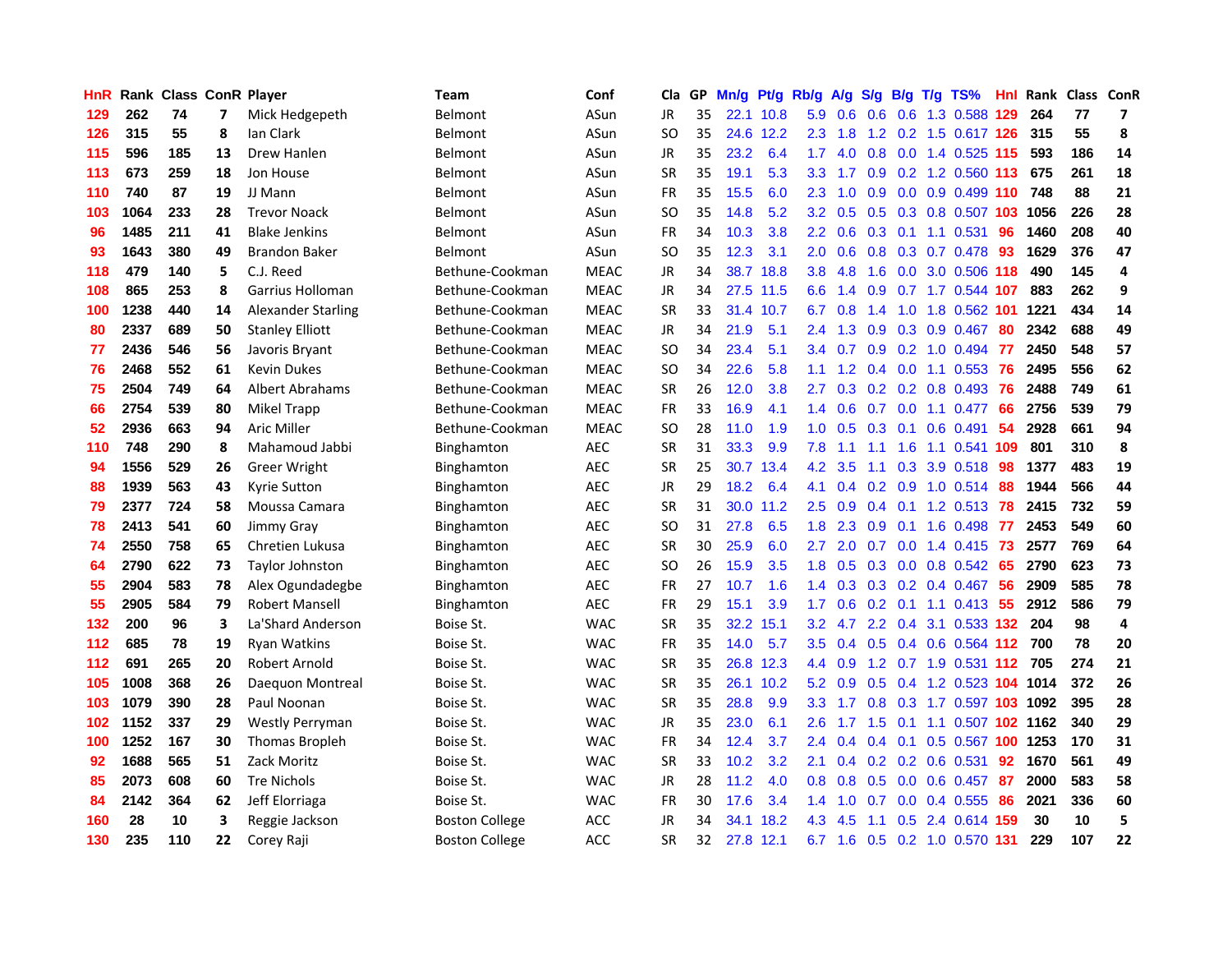| <b>HnR</b> |      | Rank Class ConR Player |     |                              | <b>Team</b>           | Conf       | Cla       |    | GP Mn/g Pt/g |           | Rb/g             | A/g             |                 |                 | S/g B/g T/g TS%            | Hnl | Rank Class |     | ConR           |
|------------|------|------------------------|-----|------------------------------|-----------------------|------------|-----------|----|--------------|-----------|------------------|-----------------|-----------------|-----------------|----------------------------|-----|------------|-----|----------------|
| 128        | 281  | 123                    | 24  | Joe Trapani                  | <b>Boston College</b> | <b>ACC</b> | <b>SR</b> | 34 |              | 29.9 14.8 | 7.0              | 1.8             | 0.7             | 0.8             | 1.9 0.521                  | 127 | 296        | 130 | 25             |
| 114        | 615  | 236                    | 47  | Josh Southern                | <b>Boston College</b> | ACC        | <b>SR</b> | 33 | 18.5         | 6.6       | 3.8              | 1.5             | 0.2             | 0.4             | 1.2 0.611 114              |     | 640        | 247 | 48             |
| 111        | 725  | 281                    | 55  | <b>Biko Paris</b>            | <b>Boston College</b> | ACC        | <b>SR</b> | 33 | 31.3         | 10.3      | $2.2^{\circ}$    | 3.5             | 0.8             | 0.1             | 1.9 0.587 110              |     | 747        | 288 | 55             |
| 87         | 1996 | 326                    | 93  | Danny Rubin                  | <b>Boston College</b> | <b>ACC</b> | FR        | 29 | 16.8         | 4.1       | 1.6              | 0.6             |                 |                 | $0.3$ 0.2 0.6 0.601        | 89  | 1867       | 292 | 89             |
| 75         | 2503 | 467                    | 103 | <b>Gabriel Moton</b>         | <b>Boston College</b> | <b>ACC</b> | FR        | 34 | 14.9         | 2.5       |                  | $1.3 \quad 1.0$ |                 |                 | $0.5$ 0.0 0.8 0.494        | -75 | 2533       | 472 | 104            |
| 74         | 2554 | 759                    | 104 | John Cahill                  | <b>Boston College</b> | ACC        | <b>SR</b> | 26 | 13.5         | 2.1       | 1.2 <sub>1</sub> | 0.3             |                 |                 | $0.3$ $0.0$ $0.3$ $0.711$  | 78  | 2431       | 735 | 101            |
| 73         | 2593 | 760                    | 105 | Dallas Elmore                | <b>Boston College</b> | ACC        | JR        | 34 | 14.6         | 2.3       | 1.3              | 0.6             |                 |                 | $0.4$ 0.2 0.8 0.497        | -72 | 2618       | 769 | 106            |
| 137        | 153  | 71                     | 2   | John Holland                 | Boston U.             | <b>AEC</b> | <b>SR</b> | 34 |              | 33.9 19.2 | 5.8              | 1.6             |                 |                 | 1.4 0.3 2.1 0.522 136      |     | 159        | 75  | $\overline{2}$ |
| 101        | 1198 | 348                    | 13  | Jake O'Brien                 | Boston U.             | <b>AEC</b> | JR        | 14 | 29.0         | 11.6      | 5.8              | 0.4             | 0.8             | 1.0             | 1.8 0.534 108              |     | 846        | 248 | 9              |
| 98         | 1378 | 399                    | 19  | <b>Patrick Hazel</b>         | Boston U.             | <b>AEC</b> | JR        | 35 | 23.7         | 4.6       | 5.8              | 0.5             | 0.3             | 1.8             | 1.0 0.510                  | -97 | 1428       | 409 | 21             |
| 97         | 1438 | 413                    | 21  | Darryl Partin                | Boston U.             | <b>AEC</b> | JR        | 35 | 31.9         | 14.3      | 3.4              | 1.4             | 1.0             | 0.3             | 2.9 0.518                  | 95  | 1485       | 424 | 23             |
| 96         | 1459 | 207                    | 23  | D.J. Irving                  | Boston U.             | <b>AEC</b> | <b>FR</b> | 35 | 30.6         | 8.0       | 2.7              | 3.6             | 0.8             | 0.0             | 2.1 0.522                  | 95  | 1502       | 216 | 24             |
| 94         | 1574 | 456                    | 27  | Matt Griffin                 | Boston U.             | <b>AEC</b> | JR        | 35 | 24.8         | 6.4       | 2.6              | 1.5             | 0.5             | 0.0             | 0.9 0.585                  | 93  | 1620       | 471 | 28             |
| 87         | 1987 | 323                    | 44  | Dom Morris                   | Boston U.             | <b>AEC</b> | FR        | 32 | 23.2         | 5.7       | 4.6              | 0.5             | $0.4^{\circ}$   | 0.3             | 1.3 0.495                  | 87  | 1958       | 312 | 45             |
| 79         | 2370 | 699                    | 57  | Jeff Pelage                  | Boston U.             | <b>AEC</b> | <b>JR</b> | 23 | 14.1         | 2.1       | 3.6              | 0.2             | 0.5             | 0.8             | $0.6$ $0.400$              | 81  | 2278       | 669 | 55             |
| 110        | 766  | 227                    | 20  | <b>Scott Thomas</b>          | <b>Bowling Green</b>  | <b>MAC</b> | JR        | 32 | 33.6         | 11.2      | 6.7              | 3.5             | 2.0             |                 | 0.2 2.5 0.494 110          |     | 752        | 228 | 21             |
| 104        | 1041 | 225                    | 32  | Jordon Crawford              | <b>Bowling Green</b>  | MAC        | <b>SO</b> | 33 | 24.8         | 7.8       | 2.0              | 4.0             |                 |                 | 1.8 0.0 2.1 0.501 104 1047 |     |            | 225 | 32             |
| 98         | 1337 | 298                    | 39  | A'uston Calhoun              | <b>Bowling Green</b>  | <b>MAC</b> | SO.       | 33 |              | 25.3 12.5 |                  | $5.6\quad 0.5$  |                 |                 | 0.8 0.8 1.9 0.479 98       |     | 1343       | 304 | 40             |
| 94         | 1570 | 453                    | 48  | Dee Brown                    | Bowling Green         | <b>MAC</b> | JR        | 33 |              | 26.5 10.4 | 2.1              | 1.8             |                 |                 | 0.8 0.0 1.4 0.537          | 94  | 1571       | 451 | 48             |
| 91         | 1736 | 504                    | 51  | <b>Torian Oglesby</b>        | Bowling Green         | <b>MAC</b> | JR        | 27 | 15.9         | 4.0       | $3.5^{\circ}$    | 0.1             |                 |                 | $0.6$ $0.8$ $0.5$ $0.532$  | -91 | 1721       | 495 | 51             |
| 86         | 2054 | 342                    | 65  | <b>Cameron Black</b>         | <b>Bowling Green</b>  | MAC        | FR        | 31 | 15.1         | 4.1       | 3.7              | 0.2             | 0.3             |                 | 0.6 1.0 0.543              | 86  | 2051       | 340 | 62             |
| 81         | 2293 | 698                    | 71  | Joe Jakubowski               | <b>Bowling Green</b>  | MAC        | <b>SR</b> | 33 | 16.5         | 3.4       | 1.2              | 2.0             | 0.7             | 0.0             | 1.1 0.498                  | 81  | 2302       | 703 | 71             |
| 76         | 2473 | 555                    | 81  | Luke Kraus                   | <b>Bowling Green</b>  | MAC        | <b>SO</b> | 33 | 16.6         | 3.8       | 1.3              | 1.2             | 0.7             | 0.1             | $0.7$ $0.464$              | 76  | 2502       | 558 | 80             |
| 70         | 2668 | 599                    | 90  | Danny McElroy                | Bowling Green         | MAC        | SO        | 32 | 19.8         | 5.0       | 3.3              | 0.3             | 0.6             |                 | 0.3 1.6 0.443              | 70  | 2672       | 600 | 91             |
| 134        | 183  | 87                     | 4   | <b>Andrew Warren</b>         | <b>Bradley</b>        | <b>MVC</b> | <b>SR</b> | 32 |              | 36.7 18.8 | 5.5              | 1.8             | 1.7             | 0.3             | 1.8 0.546 133              |     | 193        | 95  | 4              |
| 103        | 1106 | 242                    | 41  | <b>Dyricus Simms-Edwards</b> | <b>Bradley</b>        | <b>MVC</b> | <b>SO</b> | 30 | 30.0         | 10.5      | 3.3              | 3.5             | 0.9             | 0.3             | 2.3 0.521 103              |     | 1089       | 237 | 39             |
| 92         | 1712 | 568                    | 71  | Dodie Dunson                 | Bradley               | <b>MVC</b> | <b>SR</b> | 31 |              | 33.3 10.5 | 3.9              | 2.5             | 1.1             | 0.1             | 1.9 0.509                  | 91  | 1733       | 572 | 71             |
| 87         | 2007 | 586                    | 74  | Will Egolf                   | Bradley               | <b>MVC</b> | JR        | 32 | 23.7         | 8.0       | 4.1              | 0.6             | 0.7             | 0.6             | 1.5 0.481                  | 86  | 2026       | 592 | 75             |
| 86         | 2072 | 348                    | 77  | Jordan Prosser               | <b>Bradley</b>        | <b>MVC</b> | <b>FR</b> | 31 | 22.2         | 5.3       | 5.5              | 0.2             | 0.4             | 0.1             | $1.0 \t0.522$              | -85 | 2074       | 348 | 77             |
| 80         | 2328 | 519                    | 82  | Jake Eastman                 | <b>Bradley</b>        | <b>MVC</b> | SO.       | 29 | 21.6         | 3.3       | 3.3 <sub>2</sub> | 1.6             | $0.3 \quad 0.1$ |                 | 0.7 0.475                  | -81 | 2285       | 510 | 81             |
| 79         | 2368 | 425                    | 84  | Walt Lemon                   | <b>Bradley</b>        | <b>MVC</b> | <b>FR</b> | 31 | 20.0         | 6.4       | $2.4\phantom{0}$ | 0.9             |                 |                 | 0.9 0.4 1.9 0.473 79       |     | 2371       | 424 | 84             |
| 103        | 1072 | 235                    | 19  | <b>Tucker Halpern</b>        | Brown                 | Ivy        | <b>SO</b> | 28 |              | 28.7 12.6 | 4.5              | 2.4             | 1.1             |                 | 0.4 1.6 0.530 102 1109     |     |            | 241 | 21             |
| 100        | 1228 | 434                    | 25  | Peter Sullivan               | Brown                 | Ivy        | <b>SR</b> | 23 |              | 29.5 14.2 | 5.6              | 2.1             | 0.7             | 0.1             | 2.0 0.543 103              |     | 1094       | 397 | 19             |
| 98         | 1336 | 185                    | 27  | Sean McGonagill              | Brown                 | Ivy        | FR        | 28 |              | 33.3 11.8 | 4.4              | 5.3             | 0.9             | 0.1             | 3.1 0.551                  | 98  | 1380       | 191 | 27             |
| 95         | 1503 | 215                    | 31  | Dockery Walker               | Brown                 | Ivy        | <b>FR</b> | 24 | 14.9         | 5.8       | 4.6              | 0.5             |                 | $0.3 \quad 0.5$ | 0.6 0.545                  | 96  | 1469       | 209 | 30             |
| 91         | 1729 | 399                    | 38  | Andrew McCarthy              | Brown                 | Ivy        | <b>SO</b> | 28 | 19.3         | 6.7       | 4.2 <sub>1</sub> | 0.5             | 0.3             | 0.9             | 0.9 0.581                  | 91  | 1764       | 410 | 40             |
| 87         | 1997 | 461                    | 45  | Matt Sullivan                | Brown                 | Ivy        | SO        | 27 | 15.2         | 5.3       | 1.5              | .0<br>-1        | 0.6             | 0.1             | 0.9 0.598                  | 86  | 2028       | 466 | 46             |
| 85         | 2108 | 650                    | 48  | Garrett Leffelman            | <b>Brown</b>          | <b>Ivy</b> | <b>SR</b> | 27 | 28.8         | 8.9       | 3.0              |                 |                 |                 | 1.2 0.8 0.5 1.0 0.472      | 85  | 2106       | 654 | 48             |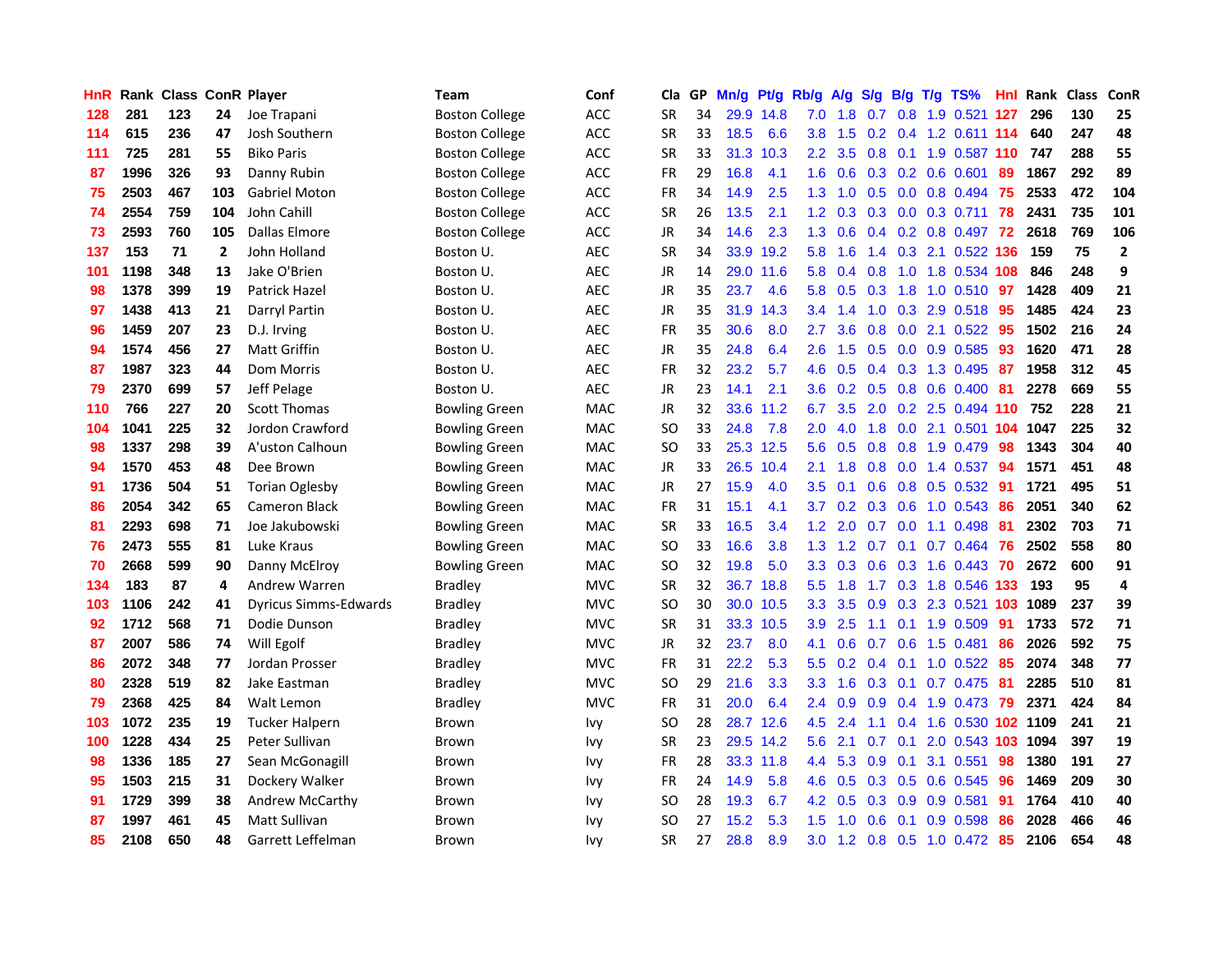| HnR |      | Rank Class ConR Player |                |                         | <b>Team</b>     | Conf       | Cla       |    | GP Mn/g | Pt/g      | Rb/g             | A/g           | S/g             | B/g             | $T/g$ TS%                  | Hnl  | Rank Class |              | ConR                    |
|-----|------|------------------------|----------------|-------------------------|-----------------|------------|-----------|----|---------|-----------|------------------|---------------|-----------------|-----------------|----------------------------|------|------------|--------------|-------------------------|
| 82  | 2243 | 688                    | 51             | <b>Adrian Williams</b>  | Brown           | lvy.       | <b>SR</b> | 28 | 21.3    | 7.3       | $2.2\phantom{0}$ | 1.0           | 0.4             | 0.0             | 1.3 0.573                  | 82   | 2264       | 695          | 52                      |
| 57  | 2888 | 655                    | 64             | <b>Tyler Ponticelli</b> | Brown           | Ivy        | SO.       | 23 | 10.9    | 1.7       | 1.7              | 0.4           | $0.3 \quad 0.1$ |                 | 0.8 0.645                  | 59   | 2879       | 652          | 64                      |
| 102 | 1158 | 250                    | 26             | <b>Frankie Dobbs</b>    | <b>Bryant</b>   | <b>NEC</b> | <b>SO</b> | 30 | 36.6    | 12.4      | 3.2              | 5.3           | 1.1             | 0.1             | 2.8 0.568 101 1197         |      |            | 260          | 29                      |
| 101 | 1180 | 423                    | 29             | Cecil Gresham           | Bryant          | <b>NEC</b> | <b>SR</b> | 27 |         | 30.1 14.3 |                  | 4.4 0.9       |                 |                 | 0.6 0.5 1.3 0.598 103 1057 |      |            | 386          | 23                      |
| 91  | 1789 | 278                    | 52.            | <b>Alex Francis</b>     | Bryant          | <b>NEC</b> | <b>FR</b> | 30 |         | 30.9 14.8 | 8.0              | 0.8           |                 |                 | 0.9 0.5 3.7 0.510 90       |      | 1809       | 281          | 55                      |
| 79  | 2395 | 431                    | 78             | Corey Maynard           | Bryant          | <b>NEC</b> | FR        | 30 | 22.4    | 4.7       | $2.5^{\circ}$    | 2.5           |                 |                 | $0.7$ $0.0$ 1.3 $0.498$    | -78  | 2416       | 438          | 78                      |
| 77  | 2449 | 445                    | 80             | Matthew Lee             | Bryant          | <b>NEC</b> | <b>FR</b> | 29 | 13.9    | 6.6       | 1.1              | 0.9           |                 |                 | $0.4$ 0.1 1.2 0.455        | -76  | 2480       | 457          | 81                      |
| 74  | 2546 | 757                    | 86             | Barry Latham            | Bryant          | <b>NEC</b> | <b>SR</b> | 30 | 24.1    | 3.2       | 3.3 <sub>2</sub> | 1.7           |                 |                 | $0.5$ $0.5$ $0.7$ $0.438$  | 74   | 2574       | 766          | 87                      |
| 72  | 2610 | 584                    | 88             | Vlad Kondratyev         | Bryant          | <b>NEC</b> | <b>SO</b> | 29 | 18.5    | 5.4       | 3.8              | 0.3           |                 |                 | 0.2 0.5 1.0 0.483          | 72   | 2630       | 586          | 89                      |
| 70  | 2669 | 600                    | 89             | Raphael Jordan          | Bryant          | <b>NEC</b> | <b>SO</b> | 30 | 18.1    | 5.1       | 1.7              | 0.6           | 1.0             | 0.1             | 1.0 0.453                  | -69  | 2699       | 608          | 92                      |
| 146 | 80   | 12                     | $\mathbf{1}$   | Mike Muscala            | Bucknell        | Pat.       | SO.       | 34 | 27.8    | 14.9      | 7.3              | 1.4           | 0.4             | 2.0             | 1.7 0.575 145              |      | 85         | 13           | $\mathbf{1}$            |
| 119 | 468  | 187                    | 6              | Darryl Shazier          | Bucknell        | Pat.       | <b>SR</b> | 34 | 31.9    | 8.3       | 3.6              | 5.4           |                 | $1.3 \quad 0.0$ | 1.5 0.519 119              |      | 464        | 187          | 6                       |
| 108 | 869  | 332                    | 10             | G.W. Boon               | Bucknell        | Pat.       | <b>SR</b> | 34 | 20.4    | 8.7       | 3.8 <sub>2</sub> | 0.6           | 0.3             |                 | $0.2$ 0.8 0.551 107        |      | 875        | 331          | 10                      |
| 108 | 877  | 180                    | 11             | Bryson Johnson          | Bucknell        | Pat.       | <b>SO</b> | 34 |         | 29.1 11.7 | 2.0              | 1.1           | 0.5             | 0.0             | 1.1 0.670 107              |      | 881        | 181          | 11                      |
| 103 | 1096 | 239                    | 13             | Joe Willman             | <b>Bucknell</b> | Pat.       | <b>SO</b> | 34 | 21.5    | 7.6       | 4.6              | 1.1           | 0.5             |                 | 0.3 1.2 0.499 103          |      | 1098       | 239          | 14                      |
| 102 | 1147 | 152                    | 15             | <b>Cameron Ayers</b>    | <b>Bucknell</b> | Pat.       | FR        | 34 | 22.9    | 7.5       | 2.0 <sub>2</sub> | 1.4           | 0.8             |                 | 0.1 1.1 0.553 102 1152     |      |            | 152          | 15                      |
| 100 | 1261 | 366                    | 17             | Bryan Cohen             | Bucknell        | Pat.       | <b>JR</b> | 34 | 27.7    | 7.0       |                  | $3.9$ 2.5     |                 |                 | 0.6 0.4 2.2 0.483 100 1257 |      |            | 366          | 17                      |
| 147 | 71   | 6                      | 1              | Javon McCrea            | <b>Buffalo</b>  | <b>MAC</b> | <b>FR</b> | 34 |         | 21.6 11.8 |                  | $6.5$ 1.7     |                 |                 | 1.3 1.7 2.1 0.606 147      |      | -74        | 5            | $\mathbf{1}$            |
| 121 | 417  | 167                    | 8              | <b>Byron Mulkey</b>     | <b>Buffalo</b>  | <b>MAC</b> | <b>SR</b> | 34 |         | 35.1 13.1 | 3.9              | 4.5           |                 |                 | 2.5 0.0 2.4 0.537 121      |      | 419        | 171          | $\overline{ }$          |
| 116 | 580  | 176                    | 13             | Mitchell Watt           | <b>Buffalo</b>  | MAC        | JR        | 34 | 21.2    | 8.0       | 5.3              | 1.5           | 0.8             |                 | 2.2 1.9 0.518 115          |      | 578        | 179          | 14                      |
| 104 | 1058 | 308                    | 33             | Zach Filzen             | <b>Buffalo</b>  | <b>MAC</b> | JR        | 34 | 33.8    | 15.1      | 2.9              | 1.1           | 0.8             |                 | 0.0 1.7 0.565 103 1061     |      |            | 309          | 33                      |
| 97  | 1421 | 407                    | 42             | Dave Barnett            | <b>Buffalo</b>  | MAC        | JR        | 34 | 27.4    | 6.6       | 4.7              | 1.4           | 0.7             | 0.6             | 1.9 0.495                  | -97  | 1420       | 408          | 42                      |
| 95  | 1536 | 526                    | 46             | Jawaan Alston           | <b>Buffalo</b>  | <b>MAC</b> | <b>SR</b> | 34 | 18.5    | 5.2       | 3.3 <sub>2</sub> | 1.1           |                 |                 | $0.4$ 0.4 1.4 0.595        | 95   | 1521       | 524          | 45                      |
| 81  | 2290 | 675                    | 70             | <b>Titus Robinson</b>   | <b>Buffalo</b>  | MAC        | JR        | 34 | 16.2    | 4.9       | $2.3^{\circ}$    | 0.9           |                 |                 | $0.3$ 0.4 1.6 0.515        | -81  | 2290       | 673          | 70                      |
| 75  | 2527 | 568                    | 85             | <b>Tony Watson</b>      | <b>Buffalo</b>  | <b>MAC</b> | SO.       | 31 | 10.6    | 2.0       | 1.2 <sub>1</sub> | 0.8           |                 | $0.3 \ 0.0$     | $0.5 \quad 0.543$          | -75  | 2515       | 563          | 82                      |
| 68  | 2715 | 522                    | 93             | Jarod Oldham            | <b>Buffalo</b>  | <b>MAC</b> | <b>FR</b> | 33 | 11.8    | 1.8       | 1.8              | 0.8           | 0.7             |                 | $0.1$ 1.0 0.411            | 68   | 2714       | 524          | 94                      |
| 170 | 10   | 6                      | $\overline{2}$ | Matt Howard             | Butler          | Hor.       | <b>SR</b> | 37 | 31.0    | 16.4      | 7.7              | 1.4           | 1.1             | 0.6             | 1.7 0.594 171              |      | 10         | 5            | $\mathbf{2}$            |
| 145 | 83   | 24                     | 4              | Shelvin Mack            | Butler          | Hor.       | JR        | 38 | 32.1    | 16.0      | 4.5              | 3.4           | 0.8             | 0.1             | 2.4 0.533 145              |      | 90         | 29           | 4                       |
| 133 | 195  | 31                     | 6              | Andrew Smith            | <b>Butler</b>   | Hor.       | SO.       | 38 | 23.9    | 8.5       | 5.6              | 0.6           |                 |                 | 0.7 0.4 0.8 0.610 132      |      | 203        | 31           | $\overline{\mathbf{z}}$ |
| 122 | 402  | 42                     | 14             | Khyle Marshall          | Butler          | Hor.       | <b>FR</b> | 38 | 15.2    | 5.8       | 3.8 <sup>°</sup> |               |                 |                 | 0.3 0.4 0.2 0.6 0.514 121  |      | 412        | 44           | 14                      |
| 116 | 568  | 221                    | 18             | Shawn Vanzant           | Butler          | Hor.       | <b>SR</b> | 38 | 28.6    | 8.1       |                  | $3.4$ 1.7     |                 |                 | 0.8 0.1 1.1 0.542 115      |      | 581        | 224          | 18                      |
| 106 | 944  | 277                    | 29             | <b>Ronald Nored</b>     | Butler          | Hor.       | JR        | 36 | 26.5    | 5.0       |                  | $3.2\quad2.3$ |                 |                 | 1.2 0.0 2.1 0.473 107      |      | 893        | 266          | 29                      |
| 96  | 1452 | 505                    | 48             | Zach Hahn               | Butler          | Hor.       | <b>SR</b> | 37 | 16.7    | 4.9       | 1.1 <sub>1</sub> | 1.1           |                 |                 | $0.4$ 0.0 0.9 0.481        | 96   | 1438       | 500          | 48                      |
| 93  | 1649 | 381                    | 57             | <b>Chase Stigall</b>    | Butler          | Hor.       | SO.       | 38 | 16.2    | 3.9       | 1.7 <sub>z</sub> | 0.7           |                 | $0.4 \quad 0.1$ | $0.5$ 0.457                | 92   | 1663       | 383          | 58                      |
| 186 | 3    | 1                      | 1              | Jimmer Fredette         | <b>BYU</b>      | <b>MWC</b> | <b>SR</b> | 37 |         | 35.8 28.9 | $3.4^{\circ}$    | 4.3           | 1.3             |                 | 0.0 3.5 0.589 185          |      | 4          | $\mathbf{1}$ | 1                       |
| 136 | 163  | 78                     | 9              | Jackson Emery           | <b>BYU</b>      | <b>MWC</b> | <b>SR</b> | 37 |         | 32.5 12.5 | $3.5^{\circ}$    | 2.6           | 2.7             |                 | $0.2$ 0.9 0.585            | 135  | 169        | 80           | 9                       |
| 132 | 210  | 34                     | 11             | <b>Brandon Davies</b>   | <b>BYU</b>      | <b>MWC</b> | <b>SO</b> | 29 | 24.9    | 11.1      | 6.2              | 1.5           | 0.7             | 0.9             | 1.5 0.561                  | -133 | 188        | 29           | 12                      |
| 125 | 338  | 104                    | 19             | Noah Hartsock           | BYU             | <b>MWC</b> | JR        | 37 | 29.7    | 8.6       | 5.9              | 1.6           | 0.6             |                 | 1.6 0.9 0.580 124          |      | 354        | 111          | 19                      |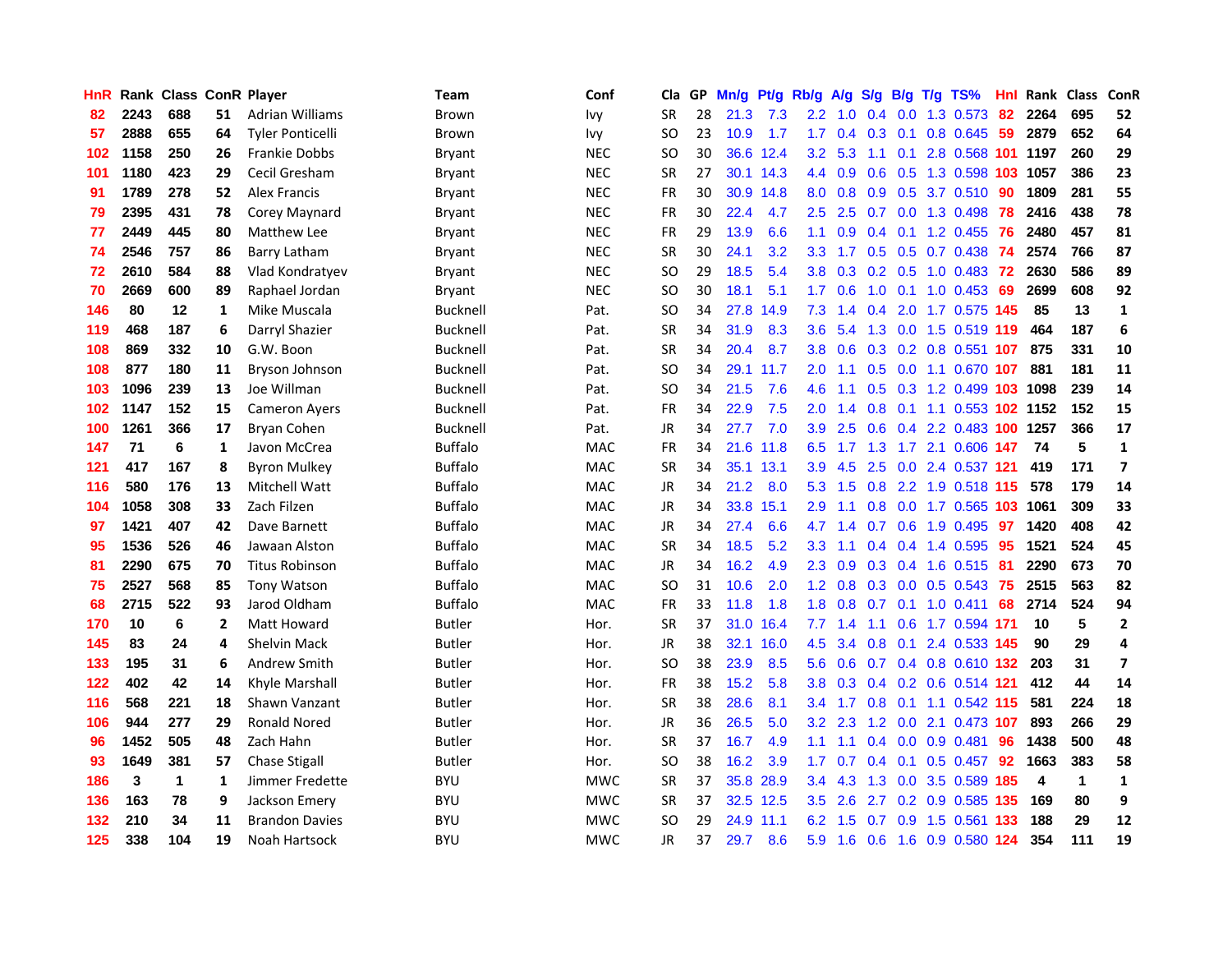| HnR |      | Rank Class ConR Player |    |                          | <b>Team</b>         | Conf        | Cla       |    | GP Mn/g | Pt/g Rb/g |                  | A/g             |     |                 | S/g B/g T/g TS%           | Hnl | Rank Class |     | ConR         |
|-----|------|------------------------|----|--------------------------|---------------------|-------------|-----------|----|---------|-----------|------------------|-----------------|-----|-----------------|---------------------------|-----|------------|-----|--------------|
| 117 | 523  | 64                     | 26 | Kyle Collinsworth        | <b>BYU</b>          | <b>MWC</b>  | <b>FR</b> | 36 | 25.7    | 5.8       | 5.1              | 2.1             | 1.1 | 0.4             | 1.6 0.516 117             |     | 510        | 61  | 25           |
| 117 | 533  | 162                    | 27 | Charles Abouo            | <b>BYU</b>          | <b>MWC</b>  | <b>JR</b> | 37 | 20.9    | 7.2       | 4.8              | 0.8             | 0.8 | 0.3             | 1.1 0.521 117             |     | 547        | 168 | 27           |
| 117 | 536  | 103                    | 28 | <b>Stephen Rogers</b>    | <b>BYU</b>          | <b>MWC</b>  | <b>SO</b> | 36 | 10.2    | 4.1       | 2.2 <sub>2</sub> | 0.3             |     | $0.3 \quad 0.2$ | 0.6 0.574 116             |     | 548        | 102 | 28           |
| 84  | 2124 | 653                    | 72 | Logan Magnusson          | <b>BYU</b>          | <b>MWC</b>  | <b>SR</b> | 35 | 11.6    | 2.2       | 2.5              | 0.6             |     |                 | 0.2 0.0 0.5 0.497 85      |     | 2086       | 648 | 71           |
| 151 | 53   | 17                     | 1  | Ken Horton               | C. Connecticut St.  | <b>NEC</b>  | JR        | 31 |         | 35.4 19.5 |                  | 8.9 1.9         | 1.4 |                 | 1.6 1.6 0.602 150         |     | 56         | 16  | $\mathbf{1}$ |
| 108 | 859  | 329                    | 14 | Shemik Thompson          | C. Connecticut St.  | <b>NEC</b>  | <b>SR</b> | 31 |         | 33.1 12.4 | 5.1              | 5.3             |     |                 | 1.9 0.2 2.8 0.465 107     |     | 888        | 334 | 14           |
| 91  | 1737 | 573                    | 46 | <b>Markeys Deans</b>     | C. Connecticut St.  | <b>NEC</b>  | <b>SR</b> | 12 | 25.4    | 9.3       | 4.8              | 0.7             |     |                 | $0.9$ 0.7 1.3 0.555       | 92  | 1652       | 556 | 45           |
| 91  | 1795 | 520                    | 53 | Robby Ptacek             | C. Connecticut St.  | <b>NEC</b>  | JR        | 31 | 33.6    | 14.9      | 3.8 <sub>1</sub> | 1.6             | 1.1 | 0.1             | 2.6 0.516                 | 90  | 1806       | 523 | 54           |
| 89  | 1900 | 549                    | 57 | <b>Chris Baskerville</b> | C. Connecticut St.  | <b>NEC</b>  | <b>JR</b> | 25 | 15.2    | 4.9       | 3.0              | 0.5             |     |                 | 0.4 0.2 1.0 0.597         | 88  | 1908       | 552 | 57           |
| 86  | 2041 | 468                    | 66 | Joe Efese                | C. Connecticut St.  | <b>NEC</b>  | <b>SO</b> | 28 | 14.7    | 5.1       | 2.6              | 0.3             | 0.3 |                 | 1.2 1.4 0.593             | 86  | 2037       | 468 | 65           |
| 77  | 2457 | 551                    | 81 | Devan Bailey             | C. Connecticut St.  | <b>NEC</b>  | <b>SO</b> | 31 | 26.0    | 2.7       | 1.9              | 2.5             | 0.8 |                 | 0.3 1.6 0.396             | 76  | 2483       | 553 | 82           |
| 75  | 2515 | 732                    | 84 | Vince Rosario            | C. Connecticut St.  | <b>NEC</b>  | JR.       | 25 | 10.4    | 3.7       | 1.0              | 0.4             | 0.4 | 0.0             | 0.6 0.503                 | 76  | 2506       | 732 | 85           |
| 69  | 2678 | 512                    | 90 | <b>Terrell Allen</b>     | C. Connecticut St.  | <b>NEC</b>  | <b>FR</b> | 31 | 10.4    | 2.2       | $2.2\phantom{0}$ | 0.3             | 0.1 | 0.2             | $0.5$ 0.507               | 69  | 2701       | 518 | 93           |
| 67  | 2728 | 528                    | 93 | De'Angelo Speech         | C. Connecticut St.  | <b>NEC</b>  | <b>FR</b> | 27 | 22.1    | 3.4       | 3.2 <sub>2</sub> | 1.9             | 1.1 | 0.0             | 2.1 0.399                 | -71 | 2653       | 503 | 90           |
| 131 | 225  | 62                     | 5  | David Hanson             | Cal Poly            | <b>BWst</b> | <b>JR</b> | 30 |         | 35.3 15.2 | 6.1              | 1.8             | 1.0 | 0.3             | 1.2 0.513 130             |     | 247        | 72  | 5            |
| 116 | 559  | 216                    | 9  | Shawn Lewis              | Cal Poly            | <b>BWst</b> | <b>SR</b> | 30 |         | 31.3 15.2 | 5.5              | 2.2             | 1.5 |                 | 0.3 3.1 0.476 115         |     | 586        | 226 | 9            |
| 106 | 952  | 281                    | 13 | Will Donahue             | Cal Poly            | <b>BWst</b> | JR        | 30 | 31.0    | 8.4       | 8.9              | 1.5             |     |                 | 0.6 0.3 2.0 0.511 105     |     | 986        | 290 | 15           |
| 90  | 1841 | 290                    | 44 | Malik Love               | Cal Poly            | <b>BWst</b> | <b>FR</b> | 30 | 26.4    | 5.7       |                  | $2.3$ 1.6       |     |                 | $0.7$ $0.2$ 1.2 $0.529$   | -89 | 1858       | 291 | 41           |
| 87  | 1966 | 458                    | 48 | Chris O'Brien            | Cal Poly            | <b>BWst</b> | SO.       | 27 | 27.6    | 5.9       | 3.3 <sub>2</sub> | 1.9             |     |                 | 0.8 0.4 1.3 0.427         | 88  | 1917       | 445 | 47           |
| 74  | 2547 | 738                    | 61 | Jordan Lewis             | Cal Poly            | <b>BWst</b> | JR        | 30 | 18.4    | 2.8       | 2.1              | 0.7             |     |                 | 0.5 0.3 0.8 0.497 73      |     | 2578       | 751 | 61           |
| 69  | 2700 | 517                    | 66 | Jamal Johnson            | Cal Poly            | <b>BWst</b> | <b>FR</b> | 30 | 13.3    | 2.5       | 0.6              | 1.0             |     |                 | 0.5 0.1 1.0 0.500         | 68  | 2718       | 525 | 67           |
| 55  | 2901 | 658                    | 71 | Drake U'u                | Cal Poly            | <b>BWst</b> | <b>SO</b> | 18 | 14.0    | 2.7       | 2.1              | 0.8             |     | $0.4 \quad 0.1$ | 0.9 0.350                 | 62  | 2838       | 635 | 70           |
| 100 | 1245 | 275                    | 6  | <b>Stephon Carter</b>    | Cal St. Bakersfield | Ind.        | <b>SO</b> | 28 | 29.9    | 14.3      | 4.0              | 3.3             |     |                 | 2.3 0.4 3.3 0.444         | -99 | 1274       | 284 | 6            |
| 96  | 1448 | 415                    | 9  | Rashad Savage            | Cal St. Bakersfield | Ind.        | JR        | 28 | 27.9    | 7.5       | 9.9              | 0.7             | 0.6 | 0.4             | 1.4 0.495                 | 96  | 1476       | 420 | 9            |
| 94  | 1572 | 455                    | 11 | Alex Johnson             | Cal St. Bakersfield | Ind.        | <b>JR</b> | 28 | 31.0    | 13.3      | 2.7              | 2.4             | 1.1 | 0.0             | 2.0 0.534                 | 93  | 1597       | 460 | 11           |
| 90  | 1811 | 584                    | 15 | Donavan Bragg            | Cal St. Bakersfield | Ind.        | <b>SR</b> | 28 |         | 31.5 14.1 | 2.6              | 2.4             | 0.8 | 0.0             | 2.1 0.506                 | -90 | 1831       | 589 | 15           |
| 76  | 2477 | 457                    | 29 | <b>Reynaul Baker</b>     | Cal St. Bakersfield | Ind.        | <b>FR</b> | 24 | 20.0    | 4.3       | 1.5              | 1.7             | 0.9 | 0.2             | $1.0$ 0.451               | -76 | 2469       | 453 | 29           |
| 73  | 2588 | 757                    | 32 | Donald Johnson           | Cal St. Bakersfield | Ind.        | JR        | 27 | 16.3    | 4.3       | 3.4              | 0.5             | 0.5 | 0.6             | $1.1$ 0.472               | 73  | 2605       | 762 | 32           |
| 66  | 2759 | 801                    | 37 | Cory Brown               | Cal St. Bakersfield | Ind.        | <b>SR</b> | 28 | 13.9    | 2.5       | $2.2\,$          | 0.1             |     | $0.3 \quad 0.9$ | 0.8 0.609                 | 65  | 2780       | 806 | 39           |
| 64  | 2788 | 550                    | 40 | De'Aundray Robinson      | Cal St. Bakersfield | Ind.        | <b>FR</b> | 21 | 12.2    | 2.3       |                  | $3.2 \quad 0.3$ |     |                 | $0.7$ $0.4$ $0.8$ $0.348$ | 66  | 2770       | 544 | 38           |
| 51  | 2944 | 601                    | 47 | <b>Kregg Jones</b>       | Cal St. Bakersfield | Ind.        | <b>FR</b> | 23 | 10.2    | 1.7       | 1.6              | 0.1             |     |                 | $0.2$ 0.5 0.5 0.500       | 53  | 2937       | 596 | 47           |
| 106 | 932  | 344                    | 12 | Jer'Vaughn Johnson       | Cal St. Fullerton   | <b>BWst</b> | <b>SR</b> | 27 |         | 29.5 14.3 | 7.0              | 1.3             |     |                 | 0.9 0.3 2.6 0.575 108     |     | 834        | 319 | 13           |
| 97  | 1431 | 411                    | 24 | Perry Webster            | Cal St. Fullerton   | <b>BWst</b> | JR        | 30 | 29.8    | 7.8       | 3.3 <sub>2</sub> | 5.2             |     |                 | 1.2 0.1 1.9 0.488         | 96  | 1472       | 417 | 24           |
| 95  | 1507 | 432                    | 26 | Orane Chin               | Cal St. Fullerton   | <b>BWst</b> | JR        | 31 |         | 30.9 12.2 | 5.6              | 2.1             | 0.8 |                 | $0.7$ 2.5 $0.525$         | 94  | 1572       | 452 | 26           |
| 91  | 1791 | 518                    | 37 | Andre Hardy              | Cal St. Fullerton   | <b>BWst</b> | <b>JR</b> | 19 | 27.6    | 10.6      | 8.5              | 1.0             | 0.5 | 0.1             | 1.8 0.482                 | 92  | 1681       | 481 | 32           |
| 90  | 1822 | 587                    | 42 | Devon Peltier            | Cal St. Fullerton   | <b>BWst</b> | <b>SR</b> | 31 | 31.8    | 14.5      | 1.7              | 1.0             | 0.6 | 0.0             | 1.8 0.614                 | 89  | 1875       | 602 | 43           |
| 82  | 2232 | 389                    | 55 | Isiah Umipig             | Cal St. Fullerton   | BWst        | FR        | 31 | 20.4    | 7.4       | 1.4              | .2<br>-1        | 0.6 | 0.0             | 1.4 0.571                 | 81  | 2272       | 401 | 56           |
| 74  | 2548 | 739                    | 62 | Orlando Brown            | Cal St. Fullerton   | <b>BWst</b> | <b>JR</b> | 31 | 17.5    | 4.3       | 2.9              | 0.6             |     |                 | 0.4 0.2 1.2 0.561         | 73  | 2593       | 757 | 63           |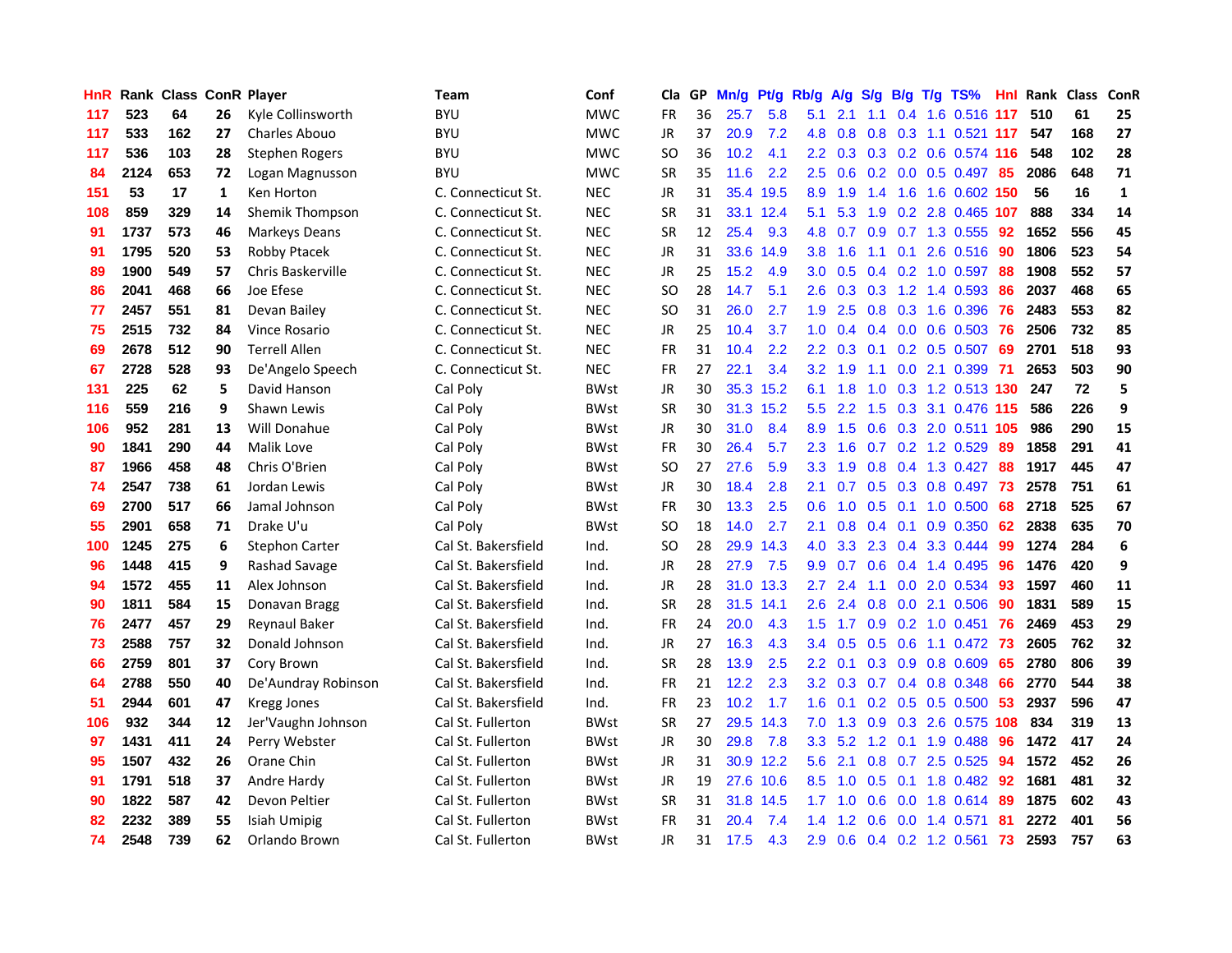| HnR |      | Rank Class ConR Player |    |                              | <b>Team</b>        | Conf        | Cla       |     | GP Mn/g | Pt/g      | Rb/g             | A/g       |                  |                 | S/g B/g T/g TS%      | Hnl  | Rank Class |     | ConR |
|-----|------|------------------------|----|------------------------------|--------------------|-------------|-----------|-----|---------|-----------|------------------|-----------|------------------|-----------------|----------------------|------|------------|-----|------|
| 56  | 2898 | 831                    | 70 | Sedric Martin                | Cal St. Fullerton  | <b>BWst</b> | <b>JR</b> | 29  | 8.8     | 2.5       | 1.5              | 0.2       | 0.0              | 0.1             | 0.8 0.503            | 56   | 2910       | 833 | 71   |
| 132 | 202  | 98                     | 4  | Lenny Daniel                 | Cal St. Northridge | <b>BWst</b> | <b>SR</b> | 32  | 28.5    | 16.3      | 9.4              | 0.7       | 0.4              | 1.2             | 2.7 0.568            | 132  | 215        | 102 | 4    |
| 106 | 956  | 352                    | 14 | Rashaun McLemore             | Cal St. Northridge | <b>BWst</b> | <b>SR</b> | 29  | 24.6    | 14.6      | 3.7              | 1.1       | 0.6              |                 | 0.2 2.4 0.551 107    |      | 901        | 340 | 14   |
| 92  | 1720 | 569                    | 34 | Michael Lizarraga            | Cal St. Northridge | <b>BWst</b> | <b>SR</b> | 32  | 19.5    | 5.9       |                  | 4.2 0.6   | 0.7              |                 | 0.4 1.0 0.553        | -91  | 1734       | 573 | 35   |
| 90  | 1819 | 284                    | 41 | Josh Greene                  | Cal St. Northridge | <b>BWst</b> | <b>FR</b> | 32  | 17.2    | 6.5       |                  | $1.3$ 1.6 |                  |                 | $0.5$ 0.0 1.6 0.560  | -90  | 1827       | 286 | 39   |
| 89  | 1876 | 601                    | 45 | Dathan Lyles                 | Cal St. Northridge | <b>BWst</b> | <b>SR</b> | 32  | 22.7    | 5.7       | $2.0^{\circ}$    | 3.3       |                  |                 | 1.3 0.1 1.9 0.457    | -89  | 1883       | 604 | 44   |
| 86  | 2059 | 603                    | 51 | Vinnie McGhee                | Cal St. Northridge | <b>BWst</b> | JR        | 32. | 21.5    | 6.7       | 1.3              | 2.0       | 0.6              |                 | $0.0$ 1.0 0.478      | -85  | 2069       | 607 | 50   |
| 85  | 2084 | 644                    | 53 | Raymond Cody                 | Cal St. Northridge | <b>BWst</b> | <b>SR</b> | 32  | 19.6    | 5.6       | $2.3\phantom{0}$ | 1.2       | 1.0              |                 | 0.2 1.3 0.516        | 85   | 2096       | 651 | 53   |
| 82  | 2269 | 399                    | 56 | <b>Ageel Quinn</b>           | Cal St. Northridge | <b>BWst</b> | <b>FR</b> | 32  | 12.7    | 3.2       | 1.4              | 1.6       | 0.5              | 0.1             | 1.2 0.481            | -81  | 2275       | 402 | 57   |
| 134 | 181  | 52                     | 11 | Jorge Gutierrez              | California         | P12         | <b>JR</b> | 33  | 33.5    | 14.6      | 3.8              | 4.5       | 1.6              |                 | 0.2 3.0 0.538        | 132  | 214        | 62  | 11   |
| 125 | 347  | 149                    | 17 | Markhuri Sanders-Frison      | California         | P12         | <b>SR</b> | 30  |         | 27.2 10.9 | 7.4              | 1.0       | 0.5              | 0.6             | 1.5 0.597 124        |      | 360        | 150 | 18   |
| 124 | 355  | 34                     | 18 | Allen Crabbe                 | California         | P12         | <b>FR</b> | 31  |         | 33.8 13.4 | 5.3              | 2.0       | 0.9              | 0.5             | 1.5 0.578            | 123  | 380        | 38  | 20   |
| 123 | 393  | 40                     | 23 | <b>Richard Solomon</b>       | California         | P12         | <b>FR</b> | 33  | 15.7    | 5.6       | 4.4              | 0.6       | 0.6              |                 | 0.8 0.7 0.558        | 121  | 428        | 47  | 23   |
| 121 | 427  | 128                    | 25 | Harper Kamp                  | California         | P12         | <b>JR</b> | 33  | 32.9    | 14.2      | 5.6              | 1.7       | 0.6 <sub>2</sub> | 0.3             | 2.3 0.588            | -119 | 465        | 137 | 25   |
| 107 | 893  | 186                    | 50 | <b>Brandon Smith</b>         | California         | P12         | <b>SO</b> | 33  | 29.4    | 6.4       | 2.3              | 3.9       | 0.8              | 0.0             | 2.3 0.507 105        |      | 965        | 204 | 52   |
| 92  | 1718 | 395                    | 75 | <b>Bak Bak</b>               | California         | P12         | <b>SO</b> | 32  | 9.4     | 2.6       | 2.5              | 0.0       |                  | $0.3 \quad 0.1$ | $0.7$ 0.547          | -90  | 1785       | 416 | 78   |
| 64  | 2787 | 549                    | 86 | Gary Franklin                | California         | P12         | <b>FR</b> | 13  | 25.7    | 8.2       | 1.1              | 2.0       |                  | $0.6$ 0.1       | 2.1 0.403            | -88  | 1905       | 304 | 80   |
| 119 | 464  | 136                    | 10 | <b>Eric Griffin</b>          | Campbell           | ASun        | JR        | 29  |         | 28.1 13.2 | 6.9              | 1.0       | 1.7              | 2.1             | 2.7 0.558 120        |      | 445        | 133 | 9    |
| 100 | 1244 | 363                    | 35 | Lorne Merthie                | Campbell           | ASun        | JR        | 23  |         | 29.8 11.2 | $2.7^{\circ}$    | 2.7       |                  | $1.3 \ 0.0$     | 1.1 0.559 103        |      | 1074       | 312 | 31   |
| 94  | 1614 | 547                    | 47 | <b>Junard Hartley</b>        | Campbell           | ASun        | <b>SR</b> | 31  |         | 33.9 10.1 | 3.1              | 5.2       |                  |                 | 1.5 0.1 3.2 0.494    | 92   | 1678       | 563 | 50   |
| 92  | 1695 | 247                    | 53 | Marvelle Harris              | Campbell           | ASun        | <b>FR</b> | 31  | 20.6    | 5.8       | 5.4              | 0.4       | 0.5              |                 | 1.5 1.4 0.514        | 90   | 1775       | 272 | 56   |
| 92  | 1721 | 570                    | 54 | Preston Dodson               | Campbell           | ASun        | <b>SR</b> | 27  | 27.7    | 8.3       | 5.3              | 1.3       | 0.6              | 0.6             | 1.2 0.547            | -91  | 1770       | 580 | 55   |
| 84  | 2150 | 630                    | 70 | Martell Jackson              | Campbell           | ASun        | JR        | 29  | 12.5    | 4.1       | 2.9              | 0.3       |                  |                 | 0.2 0.4 1.0 0.511    | 83   | 2201       | 646 | 71   |
| 80  | 2347 | 694                    | 76 | Amir Celestin                | Campbell           | ASun        | JR        | 30  | 24.9    | 7.2       | 1.5              | 2.5       | 0.7              | 0.1             | 1.9 0.454            | 79   | 2372       | 699 | 76   |
| 75  | 2514 | 731                    | 82 | Keishawn Mayes               | Campbell           | ASun        | <b>JR</b> | 25  | 10.0    | 3.5       | 1.8              | 0.3       | 0.3              |                 | 0.2 0.8 0.509        | -75  | 2539       | 740 | 82   |
| 67  | 2729 | 529                    | 89 | Rico Ferguson                | Campbell           | ASun        | <b>FR</b> | 28  | 16.5    | 4.2       | 1.3              | 1.0       | 0.6              | 0.0             | 1.0 0.490            | 68   | 2722       | 528 | 89   |
| 116 | 574  | 224                    | 10 | <b>Elton Frazier</b>         | Canisius           | <b>MAAC</b> | <b>SR</b> | 30  |         | 28.0 12.4 | 6.3              | 1.0       | 0.8              | 1.1             | 1.3 0.555 116        |      | 571        | 222 | 10   |
| 109 | 790  | 305                    | 19 | <b>Greg Logins</b>           | Canisius           | <b>MAAC</b> | <b>SR</b> | 30  |         | 23.4 11.8 | 6.0              | 0.5       | 0.5              | 0.3             | 1.3 0.573 109        |      | 789        | 306 | 18   |
| 99  | 1308 | 459                    | 40 | Robert Goldsberry            | Canisius           | <b>MAAC</b> | <b>SR</b> | 26  | 23.8    | 6.4       | $2.3\phantom{0}$ | 3.2       | 1.4              | 0.1             | 1.8 0.626            | -99  | 1275       | 450 | 39   |
| 95  | 1518 | 521                    | 41 | <b>Tomas Vazquez-Simmons</b> | Canisius           | <b>MAAC</b> | <b>SR</b> | 30  | 21.0    | 4.0       | 5.1              | 1.1       |                  | $0.5$ 2.1       | 1.2 0.472            | -95  | 1514       | 522 | 41   |
| 94  | 1567 | 533                    | 43 | Julius Coles                 | Canisius           | <b>MAAC</b> | <b>SR</b> | 30  |         | 28.9 10.9 | 4.1              | 1.9       |                  |                 | $1.0$ 0.4 1.6 0.463  | -94  | 1566       | 533 | 42   |
| 94  | 1575 | 360                    | 44 | Gabby Belardo                | Canisius           | <b>MAAC</b> | <b>SO</b> | 30  |         | 30.6 10.3 | 2.3              | 3.9       |                  | $1.4 \quad 0.0$ | 2.9 0.489            | 94   | 1573       | 363 | 43   |
| 90  | 1854 | 432                    | 55 | Alshwan Hymes                | Canisius           | <b>MAAC</b> | <b>SO</b> | 30  | 23.1    | 8.9       | 2.0              | 1.7       | 0.6              |                 | 0.1 1.8 0.526        | 89   | 1844       | 426 | 53   |
| 72  | 2604 | 494                    | 72 | <b>Reggie Groves</b>         | Canisius           | <b>MAAC</b> | FR        | 29  | 13.3    | 1.9       | 2.1              | 1.7       | 0.6              |                 | $0.1$ 1.0 0.367      | 73   | 2608       | 494 | 72   |
| 83  | 2204 | 647                    | 53 | Maxx Nakwaasah               | Centenary          | Summit      | <b>JR</b> | 30  | 30.5    | 12.0      | 6.0              | 1.1       | 0.7              |                 | 0.2 2.9 0.487        | 82   | 2227       | 651 | 55   |
| 81  | 2298 | 512                    | 57 | Jeron Trotman                | Centenary          | Summit      | <b>SO</b> | 26  | 26.9    | 9.0       | 6.2              | 0.8       | 0.6              |                 | 1.2 2.3 0.458        | 83   | 2216       | 503 | 53   |
| 74  | 2541 | 478                    | 68 | Aaron Harwell                | Centenary          | Summit      | FR        | 29  | 19.7    | 5.3       | 1.5              | 1.9       | 1.7              | 0.1             | 2.2 0.477            | 74   | 2570       | 482 | 70   |
| 73  | 2566 | 484                    | 70 | Jonathan Blount              | Centenary          | Summit      | <b>FR</b> | 30  | 19.4    | 6.6       | 1.8              | 0.7       |                  |                 | 0.7 0.0 1.4 0.512 73 |      | 2596       | 489 | 72   |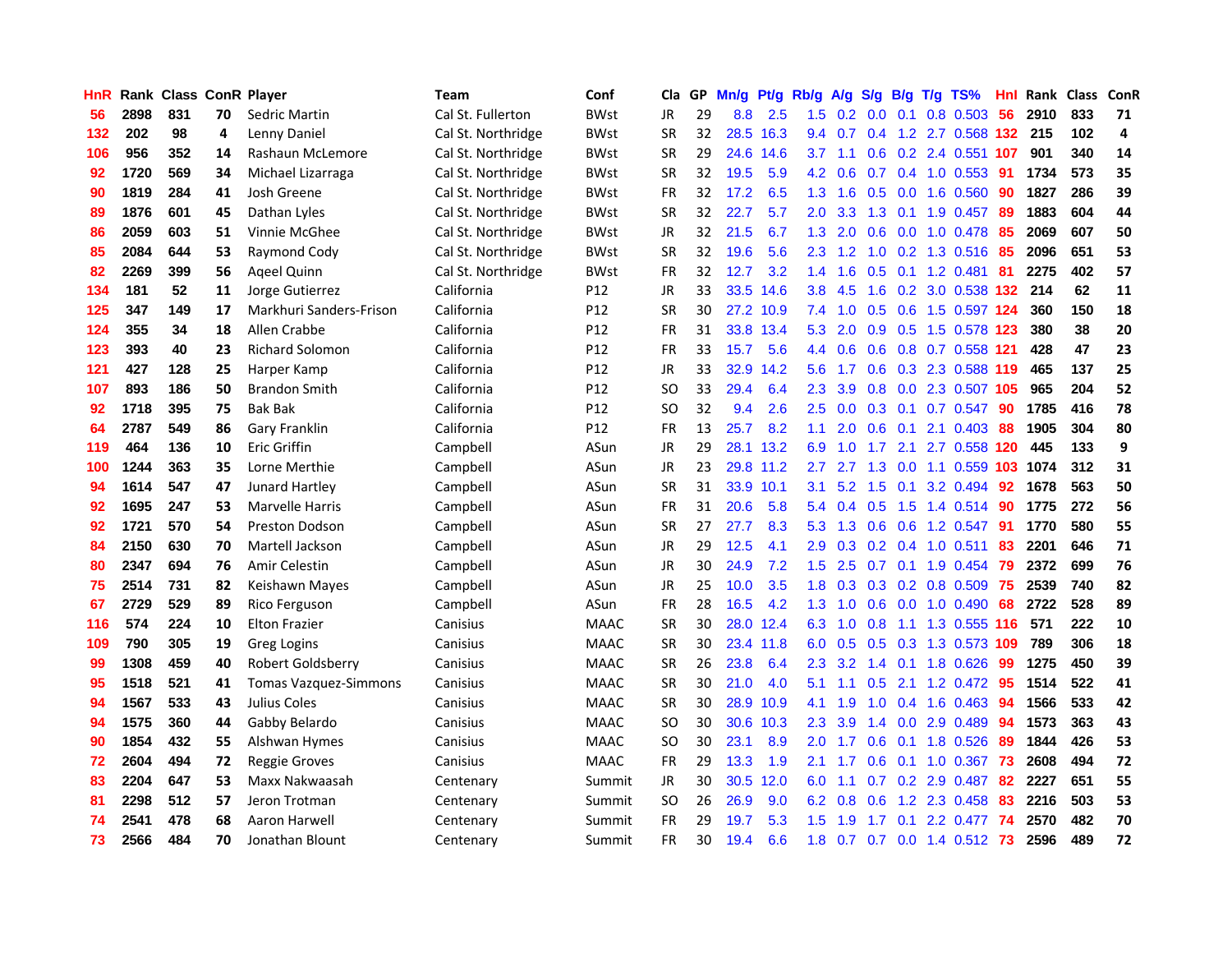| <b>HnR</b> |      | Rank Class ConR Player |     |                          | Team                       | Conf        | Cla       | GP. | Mn/g | Pt/g      | Rb/g             | A/g            | <b>S/g</b>    |                | B/g T/g TS%                    | Hnl | Rank Class |     | <b>ConR</b> |
|------------|------|------------------------|-----|--------------------------|----------------------------|-------------|-----------|-----|------|-----------|------------------|----------------|---------------|----------------|--------------------------------|-----|------------|-----|-------------|
| 71         | 2646 | 774                    | 72  | Roman Tubner             | Centenary                  | Summit      | <b>SR</b> | 9   | 30.9 | 9.1       | 3.3              | 2.9            | 1.7           | 0.2            | 3.9 0.500                      | 74  | 2547       | 760 | 69          |
| 71         | 2651 | 506                    | 73  | Logan Lowery             | Centenary                  | Summit      | <b>FR</b> | 30  | 20.2 | 6.9       | $2.2^{\circ}$    | 0.8            | 0.6           | 0.2            | 1.7 0.498                      | -70 | 2680       | 513 | 75          |
| 68         | 2721 | 526                    | 77  | Andrew Rebol             | Centenary                  | Summit      | <b>FR</b> | 29  | 11.5 | 2.6       | $2.2^{\circ}$    | 0.3            | $0.4^{\circ}$ | 0.6            | 0.9 0.477                      | -67 | 2733       | 533 | 78          |
| 64         | 2795 | 624                    | 80  | Leo Davis                | Centenary                  | Summit      | <b>SO</b> | 29  | 24.2 | 6.0       | 1.3              | 1.8            | 0.6           |                | $0.0$ 2.2 $0.483$              | 63  | 2810       | 627 | 82          |
| 63         | 2810 | 557                    | 82  | Quin Cooper              | Centenary                  | Summit      | FR        | 30  | 12.9 | 3.8       | 1.7 <sup>2</sup> | 0.4            |               |                | $0.5$ 0.0 0.9 0.438            | 62  | 2834       | 562 | 83          |
| 54         | 2921 | 661                    | 87  | <b>Travis Sims</b>       | Centenary                  | Summit      | SO.       | 30  | 16.1 | 3.4       |                  | $2.4\quad 0.9$ |               |                | $0.7$ $0.2$ 1.7 $0.414$        | -54 | 2931       | 663 | 88          |
| 43         | 2977 | 673                    | 89  | <b>Baba Diallo</b>       | Centenary                  | Summit      | SO.       | 29  | 10.9 | 2.0       | 1.1              | 0.3            | 0.3           |                | $0.1$ 0.8 0.443                | 43  | 2983       | 673 | 89          |
| 86         | 2058 | 639                    | 53  | Imad Qahwash             | Central Arkansas           | Southland   | <b>SR</b> | 29  | 22.9 | 12.6      | 2.8              | 1.7            | 1.1           |                | $0.0$ 2.9 $0.528$              | 85  | 2107       | 655 | 55          |
| 81         | 2314 | 704                    | 65  | Mike Pouncy              | Central Arkansas           | Southland   | SR        | 28  | 24.5 | 8.9       | 3.1              | 2.2            | 1.4           |                | 0.2 1.9 0.485                  | 80  | 2341       | 714 | 69          |
| 80         | 2335 | 711                    | 67  | <b>Tadre Sheppard</b>    | Central Arkansas           | Southland   | <b>SR</b> | 22  | 28.4 | 9.5       | 5.3              | 0.7            | 1.0           | 0.8            | 1.5 0.539                      | 82  | 2248       | 691 | 62          |
| 79         | 2375 | 701                    | 72  | <b>Chris Henson</b>      | Central Arkansas           | Southland   | JR        | 25  | 18.6 | 7.2       | 4.6              | 0.7            | 0.3           | 0.6            | 1.0 0.511                      | 79  | 2370       | 698 | 71          |
| 73         | 2570 | 746                    | 85  | Mark Rutledge            | <b>Central Arkansas</b>    | Southland   | JR        | 29  | 29.8 | 9.6       | 4.2 <sub>1</sub> | 2.0            | 0.8           |                | 0.2 2.0 0.502                  | 72  | 2613       | 766 | 87          |
| 73         | 2591 | 763                    | 86  | <b>Carlos Dos Santos</b> | Central Arkansas           | Southland   | <b>SR</b> | 27  | 18.5 | 5.2       | 3.9              | 0.7            | 0.5           | 0.6            | 1.2 0.507                      | 72  | 2629       | 775 | 89          |
| 72         | 2625 | 769                    | 91  | Dewan Clayborn           | <b>Central Arkansas</b>    | Southland   | JR        | 22  | 26.2 | 8.7       | 2.4              | 2.3            | 1.6           | 0.0            | 2.9 0.519                      | 71  | 2643       | 776 | 90          |
| 58         | 2876 | 573                    | 100 | Ryan Williams            | <b>Central Arkansas</b>    | Southland   | FR        | 28  | 20.2 | 5.5       | 1.9              | 1.4            | 1.0           | 0.1            | 1.9 0.392                      | 58  | 2888       | 576 | 102         |
| 55         | 2913 | 660                    | 104 | <b>Terry Tidwell</b>     | <b>Central Arkansas</b>    | Southland   | <b>SO</b> | 18  | 16.2 | 3.9       | 3.1              | 0.2            | 0.3           | 0.5            | 1.6 0.563                      | 58  | 2886       | 657 | 101         |
| 50         | 2950 | 844                    | 106 | T.K. Smith               | <b>Central Arkansas</b>    | Southland   | JR        | 29  | 11.8 | 3.6       | 0.8 <sub>0</sub> | 0.6            | 0.1           |                | $0.0$ 0.7 0.446                | 50  | 2963       | 846 | 107         |
| 146        | 78   | 11                     | 4   | Keith Clanton            | Central Florida            | <b>CUSA</b> | SO.       | 33  |      | 30.5 14.2 |                  | $7.7$ 1.6      | 1.0           |                | 1.8 2.3 0.589 146              |     | 84         | 12  | 4           |
| 117        | 537  | 104                    | 20  | Marcus Jordan            | Central Florida            | <b>CUSA</b> | SO.       | 33  |      | 31.5 15.2 | 2.8              |                |               |                | 3.3 0.8 0.1 2.9 0.539 116      |     | 551        | 103 | 21          |
| 114        | 628  | 241                    | 26  | Tom Herzog               | Central Florida            | <b>CUSA</b> | <b>SR</b> | 29  | 16.0 | 5.7       |                  |                |               |                | 3.5 0.2 0.4 2.0 0.9 0.562 115  |     | 603        | 231 | 24          |
| 104        | 1023 | 297                    | 50  | Dwight McCombs           | Central Florida            | <b>CUSA</b> | JR        | 32  | 12.1 | 3.1       | 2.7              |                |               |                | 0.2 0.3 0.8 0.6 0.636 104 1039 |     |            | 305 | 51          |
| 103        | 1075 | 388                    | 53  | A.J. Tyler               | Central Florida            | <b>CUSA</b> | <b>SR</b> | 26  | 17.2 | 5.4       | 2.8              | 0.4            |               |                | 0.3 0.8 0.3 0.486 103          |     | 1053       | 384 | 52          |
| 103        | 1089 | 317                    | 54  | A.J. Rompza              | Central Florida            | <b>CUSA</b> | JR        | 31  | 24.5 | 6.4       | $2.2^{\circ}$    | 3.2            | 1.1           |                | 0.0 1.9 0.505 103 1084         |     |            | 317 | 53          |
| 98         | 1333 | 184                    | 65  | Isaiah Sykes             | Central Florida            | <b>CUSA</b> | <b>FR</b> | 32  | 16.4 | 4.0       | 3.2 <sub>2</sub> | 0.8            | 0.8           | 0.0            | 1.0 0.540                      | -98 | 1328       | 180 | 65          |
| 98         | 1343 | 385                    | 67  | <b>Isaac Sosa</b>        | Central Florida            | <b>CUSA</b> | JR        | 33  | 25.3 | 8.0       | 1.8              | 0.7            |               | $0.5$ 0.1      | 1.0 0.557                      | 98  | 1364       | 388 | 68          |
| 98         | 1377 | 398                    | 70  | P.J. Gaynor              | Central Florida            | <b>CUSA</b> | JR        | 33  | 16.9 | 4.8       | 3.2 <sub>2</sub> | 0.9            |               | $0.4$ 0.4      | 1.4 0.596                      | -97 | 1393       | 398 | 71          |
| 109        | 829  | 317                    | 24  | Jalin Thomas             | Central Michigan           | MAC         | <b>SR</b> | 29  | 33.6 | 15.9      | 5.3              | 0.5            | 0.6           | 0.0            | 1.7 0.521                      | 109 | 804        | 312 | 24          |
| 107        | 914  | 117                    | 28  | <b>Trey Zeigler</b>      | Central Michigan           | MAC         | <b>FR</b> | 31  |      | 34.4 16.3 | 5.4              | 2.2            | $1.4^{\circ}$ | 0.9            | 3.3 0.443 105                  |     | 992        | 127 | 30          |
| 91         | 1766 | 269                    | 54  | Derek Jackson            | Central Michigan           | MAC         | FR        | 31  | 26.9 | 7.5       | 2.1              | 1.8            | 1.6           | 0.1            | 1.4 0.455                      | 89  | 1847       | 289 | 57          |
| 88         | 1930 | 613                    | 60  | <b>William McClure</b>   | Central Michigan           | <b>MAC</b>  | <b>SR</b> | 31  | 21.7 | 3.5       | 6.0              | 0.3            | 0.8           | 1.2            | $0.9$ $0.402$                  | -87 | 2009       | 631 | 60          |
| 87         | 1976 | 575                    | 62  | Andre Coimbra            | Central Michigan           | <b>MAC</b>  | JR        | 31  | 19.6 | 5.0       | 4.5              | 0.4            | 0.5           | 1.0            | 1.6 0.529                      | 86  | 2053       | 602 | 63          |
| 67         | 2736 | 794                    | 95  | Amir Rashid              | Central Michigan           | <b>MAC</b>  | <b>SR</b> | 18  | 29.7 | 4.9       | 2.8              | 2.6            |               |                | 1.7 0.0 2.4 0.344              | 77  | 2455       | 740 | 78          |
| 65         | 2766 | 803                    | 98  | Antonio Weary            | Central Michigan           | MAC         | <b>SR</b> | 31  | 18.8 | 2.9       | 2.9              | 0.8            |               |                | 0.5 0.1 1.2 0.383              | -64 | 2805       | 813 | 99          |
| 62         | 2824 | 632                    | 102 | <b>Finis Craddock</b>    | Central Michigan           | <b>MAC</b>  | <b>SO</b> | 28  | 14.4 | 3.9       | 1.2 <sub>1</sub> | 0.3            |               | $0.4\quad 0.0$ | $0.9$ $0.482$                  | 62  | 2836       | 634 | 102         |
| 124        | 350  | 108                    | 2   | Kelvin Martin            | <b>Charleston Southern</b> | <b>BSou</b> | JR        | 30  |      | 29.5 12.3 | 9.0              | 1.3            | 1.9           | 0.9            | 1.6 0.618 126                  |     | 318        | 98  | 3           |
| 105        | 1009 | 369                    | 16  | Jamarco Warren           | <b>Charleston Southern</b> | <b>BSou</b> | <b>SR</b> | 32  |      | 33.4 17.6 | 3.0              | 2.8            | 1.4           | 0.1            | 3.1 0.585                      | 104 | 1043       | 380 | 18          |
| 96         | 1450 | 416                    | 34  | Johathan Brooks          | <b>Charleston Southern</b> | <b>BSou</b> | JR        | 31  | 23.2 | 7.1       | 6.7              | 1.1            | 1.3           | 1.0            | 1.4 0.487                      | 96  | 1465       | 415 | 34          |
| 91         | 1792 | 416                    | 49  | Kenny Mitchell           | <b>Charleston Southern</b> | BSou        | SO.       | 32  | 20.6 | 8.7       | 5.1              | 0.6            | 0.8           |                | $0.4$ 1.6 0.515                | 90  | 1816       | 419 | 50          |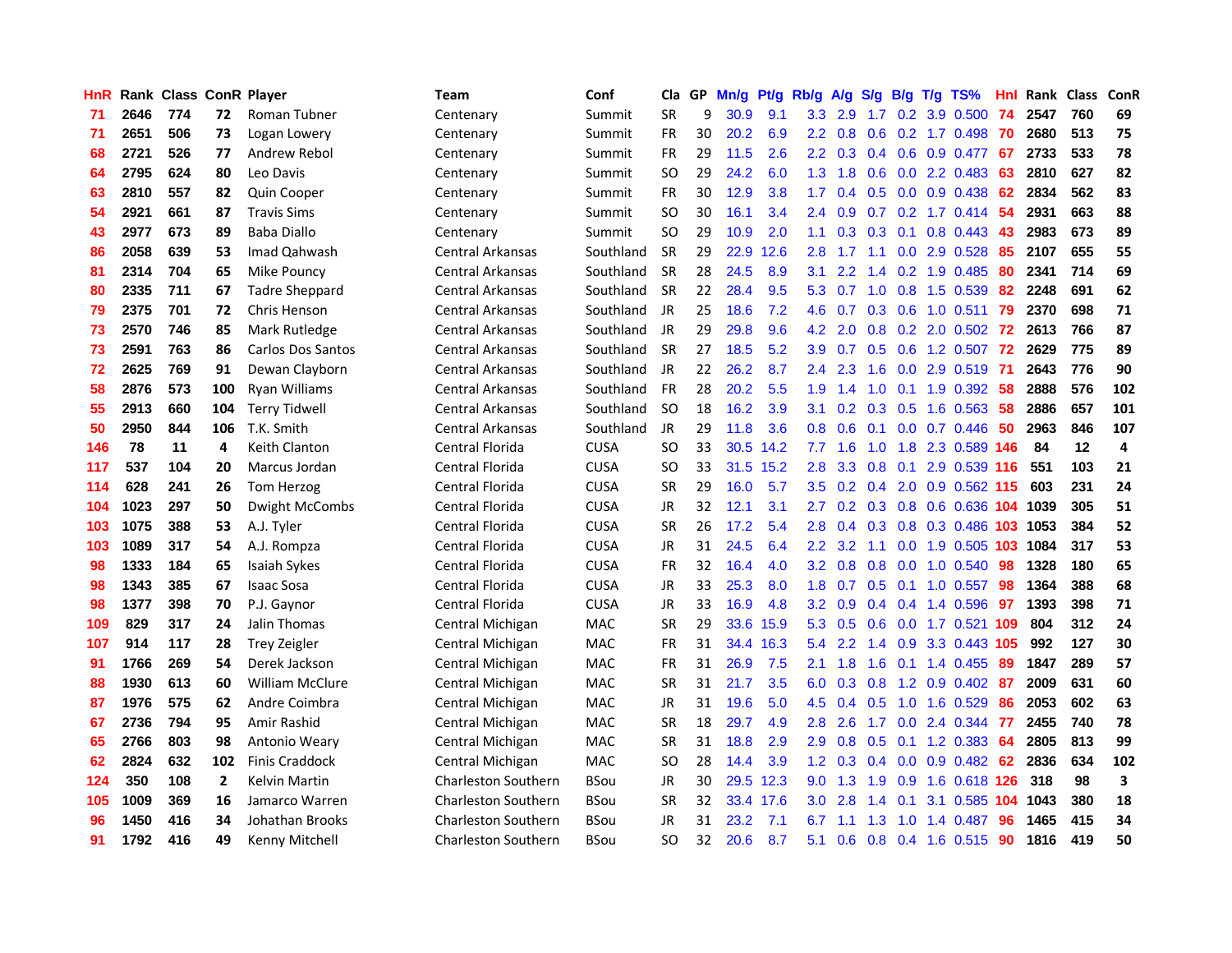| HnR |      | <b>Rank Class ConR Player</b> |     |                         | Team                       | Conf        | Cla       | GP. | Mn/g | Pt/g      | Rb/g             | A/g             | S/g             |                 | B/g T/g TS%                     | Hnl  | Rank Class |     | ConR                     |
|-----|------|-------------------------------|-----|-------------------------|----------------------------|-------------|-----------|-----|------|-----------|------------------|-----------------|-----------------|-----------------|---------------------------------|------|------------|-----|--------------------------|
| 90  | 1832 | 424                           | 50  | Jeremy Sexton           | <b>Charleston Southern</b> | <b>BSou</b> | SO        | 32  |      | 32.7 10.8 | 1.6              | 2.7             | 1.1             | 0.1             | 2.2 0.494                       | 89   | 1846       | 427 | 51                       |
| 87  | 1974 | 319                           | 56  | Sheldon Strickland      | <b>Charleston Southern</b> | <b>BSou</b> | <b>FR</b> | 32  | 25.3 | 8.5       | 1.9              | 2.3             | 1.2             | 0.0             | 2.0 0.540                       | 87   | 2002       | 329 | 56                       |
| 72  | 2618 | 767                           | 76  | <b>Troy Pierce</b>      | <b>Charleston Southern</b> | <b>BSou</b> | JR        | 31  | 8.9  | 1.6       | 1.8              |                 |                 |                 | $0.2$ $0.3$ $0.2$ $0.4$ $0.521$ | -71  | 2640       | 774 | 76                       |
| 52  | 2937 | 597                           | 86  | <b>Chris Grier</b>      | <b>Charleston Southern</b> | <b>BSou</b> | <b>FR</b> | 30  | 10.4 | 2.6       | 1.1              | 0.6             |                 |                 | 0.3 0.0 0.8 0.453               | -53  | 2939       | 598 | 85                       |
| 106 | 962  | 356                           | 44  | <b>Phil Jones</b>       | Charlotte                  | A10         | <b>SR</b> | 15  | 21.5 | 7.5       | 5.5              | 0.6             |                 |                 | 0.4 1.9 1.1 0.595 117           |      | 529        | 210 | 25                       |
| 105 | 983  | 209                           | 46  | Chris Braswell          | Charlotte                  | A10         | <b>SO</b> | 30  |      | 27.5 11.1 | 6.9              | 1.0             |                 |                 | 0.7 0.7 2.5 0.512 103 1076      |      |            | 233 | 50                       |
| 101 | 1192 | 260                           | 57  | Jamar Briscoe           | Charlotte                  | A10         | <b>SO</b> | 29  |      | 33.4 12.5 | 3.9              | 3.0             | 1.5             |                 | 0.0 3.0 0.516 100               |      | 1268       | 283 | 63                       |
| 97  | 1390 | 401                           | 71  | Derrio Green            | Charlotte                  | A10         | <b>JR</b> | 30  |      | 35.4 13.0 | $3.5^{\circ}$    | 3.8             | $1.4^{\circ}$   | 0.1             | 3.0 0.468                       | 96   | 1477       | 421 | 74                       |
| 92  | 1693 | 494                           | 86  | Javarris Barnett        | Charlotte                  | A10         | <b>JR</b> | 30  | 28.4 | 8.0       | 5.0              | 0.9             | 0.6             |                 | 0.3 1.7 0.554                   | 90   | 1789       | 517 | 91                       |
| 91  | 1733 | 572                           | 88  | An'Juan Wilderness      | Charlotte                  | A10         | <b>SR</b> | 29  | 29.7 | 6.6       | 4.2              | 1.7             | 1.0             |                 | 0.2 1.6 0.494                   | 90   | 1798       | 584 | 92                       |
| 84  | 2127 | 489                           | 101 | Kj Sherrill             | Charlotte                  | A10         | SO        | 20  | 23.1 | 6.5       | 3.7              | 0.3             |                 |                 | 0.5 0.8 1.4 0.510               | 86   | 2031       | 467 | 98                       |
| 84  | 2175 | 669                           | 103 | <b>Charles Dewhurst</b> | Charlotte                  | A10         | <b>SR</b> | 14  | 19.9 | 1.9       | 4.8              | 1.1             | 0.6             | 0.6             | 1.0 0.426                       | 86   | 2047       | 639 | 99                       |
| 78  | 2399 | 535                           | 108 | Gokhan Sirin            | Charlotte                  | A10         | SO        | 29  | 11.3 | 3.3       | 1.2 <sub>1</sub> | 0.2             | 0.2             |                 | 0.2 0.7 0.608                   | 77   | 2445       | 547 | 112                      |
| 105 | 1007 | 291                           | 28  | Omar Wattad             | Chattanooga                | Southern    | <b>JR</b> | 32  | 29.3 | 14.3      | 3.7              | 2.0             | 0.8             | 0.1             | 2.0 0.525                       | 104  | 1019       | 297 | 28                       |
| 103 | 1060 | 384                           | 31  | DeAntre Jefferson       | Chattanooga                | Southern    | <b>SR</b> | 32  | 21.3 | 8.2       | 6.4              | 0.7             | 0.3             |                 | 0.4 1.7 0.623                   | 103  | 1079       | 392 | 31                       |
| 100 | 1235 | 362                           | 37  | Keegan Bell             | Chattanooga                | Southern    | <b>JR</b> | 32  | 34.5 | 9.7       | 3.3 <sub>2</sub> | 5.7             | 0.9             |                 | 0.0 2.4 0.499 100               |      | 1243       | 362 | 37                       |
| 98  | 1350 | 387                           | 40  | Chris Early             | Chattanooga                | Southern    | <b>JR</b> | 31  | 24.0 | 9.3       |                  |                 |                 |                 | 6.3 1.0 0.7 0.2 1.8 0.534       | 98   | 1350       | 383 | 39                       |
| 97  | 1393 | 403                           | 42  | <b>Ricky Taylor</b>     | Chattanooga                | Southern    | <b>JR</b> | 32  |      | 26.9 13.0 |                  |                 |                 |                 | 3.7 1.2 0.4 0.0 1.8 0.541       | 97   | 1408       | 403 | 42                       |
| 92  | 1676 | 387                           | 50  | Dontay Hampton          | Chattanooga                | Southern    | <b>SO</b> | 32  | 9.2  | 3.1       |                  | $1.2 \quad 0.8$ |                 |                 | 0.6 0.0 0.8 0.516 92            |      | 1680       | 391 | 51                       |
| 85  | 2118 | 651                           | 64  | <b>Troy Cage</b>        | Chattanooga                | Southern    | <b>SR</b> | 32  | 12.6 | 4.1       | $2.5^{\circ}$    | 0.9             |                 |                 | $0.4$ 0.2 1.1 0.424             | 84   | 2123       | 658 | 64                       |
| 76  | 2481 | 746                           | 79  | Jeremy Saffore          | Chattanooga                | Southern    | <b>SR</b> | 32  | 16.2 | 3.4       | 3.3 <sub>2</sub> | 0.3             |                 |                 | 0.3 0.4 0.9 0.517 75            |      | 2511       | 754 | 80                       |
| 65  | 2775 | 808                           | 90  | Jahmal Burroughs        | Chattanooga                | Southern    | JR        | 32  | 13.4 | 2.7       | 3.2              | 0.5             |                 | $0.3 \quad 0.1$ | 0.9 0.405                       | 64   | 2796       | 810 | 91                       |
| 120 | 446  | 180                           | 1   | Carl Montgomery         | Chicago St.                | <b>GWC</b>  | <b>SR</b> | 32  | 27.5 | 17.3      | 8.1              | 1.1             | 0.6             |                 | 1.0 2.4 0.548 118               |      | 478        | 193 | $\mathbf{1}$             |
| 74  | 2536 | 752                           | 33  | Jon Montgomery          | Chicago St.                | GWC         | SR        | 32  |      | 25.1 10.0 | 2.5              | 14              | 1.1             | 0.1             | 1.7 0.483                       | 73   | 2581       | 770 | 33                       |
| 71  | 2644 | 773                           | 36  | Christian Wall          | Chicago St.                | GWC         | <b>SR</b> | 30  | 18.2 | 6.2       | 1.9              | 1.7             | 1.1             | 0.1             | 1.5 0.444                       | 70   | 2675       | 781 | 36                       |
| 68  | 2717 | 790                           | 42  | Hajji Martin            | Chicago St.                | GWC         | <b>SR</b> | 30  | 23.5 | 7.2       | 5.2              | 0.4             | 0.3             | 0.6             | $1.0$ 0.433                     | 67   | 2738       | 794 | 42                       |
| 68  | 2726 | 792                           | 43  | Antonio Lofton          | Chicago St.                | <b>GWC</b>  | SR        | 31  | 28.9 | 9.6       | 4.8              | 1.8             | 1.1             | 0.2             | 3.5 0.497                       | 67   | 2746       | 798 | 44                       |
| 62  | 2818 | 630                           | 49  | <b>Victor Scott</b>     | Chicago St.                | <b>GWC</b>  | <b>SO</b> | 26  | 26.8 | 7.5       | 3.1              | 1.7             | 0.3             | 0.1             | 1.8 0.478                       | 64   | 2809       | 626 | 47                       |
| 55  | 2910 | 833                           | 54  | Jamill Harris           | Chicago St.                | <b>GWC</b>  | JR        | 26  | 12.2 | 3.3       | 1.3              | 1.5             | 0.6             | 0.0             | 1.3 0.362                       | -55  | 2916       | 837 | 55                       |
| 48  | 2961 | 846                           | 60  | <b>Ardarius Simmons</b> | Chicago St.                | <b>GWC</b>  | JR        | 30  | 15.4 | 3.1       |                  | $1.2 \quad 1.5$ |                 |                 | 0.7 0.0 1.5 0.390               | -49  | 2966       | 847 | 60                       |
| 42  | 2983 | 844                           | 62  | <b>Archie Seals</b>     | Chicago St.                | GWC         | SR        | 18  | 15.9 | 2.2       | 1.6              | 0.6             |                 |                 | 0.6 0.0 1.1 0.476 47            |      | 2970       | 841 | 61                       |
| 39  | 2988 | 850                           | 63  | <b>Steve Martin</b>     | Chicago St.                | <b>GWC</b>  | <b>JR</b> | 29  | 14.2 | 1.1       | 0.7              | 1.6             |                 |                 | $0.4$ 0.1 1.3 0.340             | 40   | 2989       | 850 | 63                       |
| 148 | 69   | 21                            | 6   | <b>Yancy Gates</b>      | Cincinnati                 | ВE          | <b>JR</b> | 34  | 27.8 | 11.9      | 6.9              |                 | $1.2 \quad 0.8$ |                 | 1.3 1.3 0.528 148               |      | 66         | 21  | $\overline{\phantom{a}}$ |
| 139 | 124  | 9                             | 14  | Sean Kilpatrick         | Cincinnati                 | ВE          | FR        | 35  | 20.6 | 9.7       | 3.2 <sub>1</sub> | 1.5             | 0.8             |                 | 0.1 1.2 0.554 139               |      | 131        | 9   | 16                       |
| 135 | 171  | 27                            | 25  | Cashmere Wright         | Cincinnati                 | BE          | <b>SO</b> | 35  | 25.4 | 8.9       | $2.3^{\circ}$    | 3.9             | 1.3             | 0.1             | 2.1 0.533 135                   |      | 175        | 26  | 25                       |
| 133 | 189  | 54                            | 28  | Dion Dixon              | Cincinnati                 | <b>BE</b>   | JR        | 35  | 26.8 | 11.6      | 2.9              | 1.9             | 1.0             | 0.0             | 1.3 0.534                       | -133 | 192        | 54  | 28                       |
| 126 | 320  | 137                           | 48  | Ibrahima Thomas         | Cincinnati                 | ВE          | <b>SR</b> | 35  | 19.0 | 5.7       | 5.3              | 0.6             | 0.5             | 0.6             | $0.8$ 0.523                     | 126  | 329        | 140 | 48                       |
| 125 | 328  | 141                           | 50  | Rashad Bishop           | Cincinnati                 | <b>BE</b>   | <b>SR</b> | 35  | 26.6 | 8.4       | 3.5              |                 |                 |                 | 1.7 1.0 0.6 1.1 0.531 125       |      | 342        | 144 | 50                       |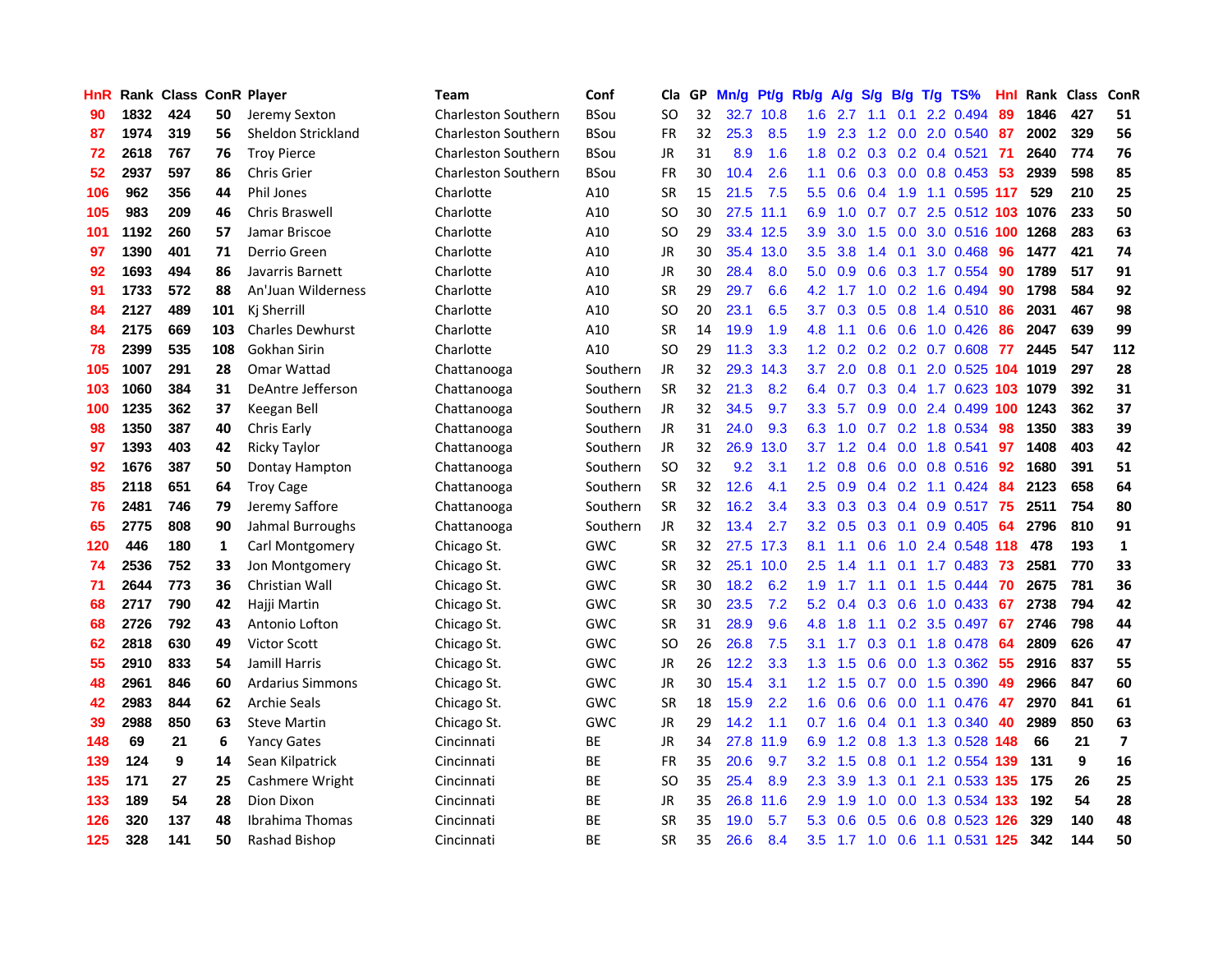| <b>HnR</b> |      | <b>Rank Class ConR Player</b> |     |                         | Team             | Conf        | Cla       | GP | Mn/g | Pt/g      | Rb/g             | A/g             | S/g           | B/g             | T/g | TS%                          | Hnl  | Rank Class |              | ConR         |
|------------|------|-------------------------------|-----|-------------------------|------------------|-------------|-----------|----|------|-----------|------------------|-----------------|---------------|-----------------|-----|------------------------------|------|------------|--------------|--------------|
| 114        | 627  | 240                           | 78  | Darnell Wilks           | Cincinnati       | BE          | <b>SR</b> | 35 | 15.0 | 3.6       | 2.6              | 1.1             | 0.6           | 0.5             |     | $1.0$ 0.521                  | 114  | 629        | 243          | 76           |
| 104        | 1016 | 135                           | 98  | Justin Jackson          | Cincinnati       | BE          | <b>FR</b> | 35 | 12.9 | 2.5       | 2.5              | 0.7             | 0.7           | 0.5             |     | 1.0 0.492 104 1018           |      |            | 133          | 98           |
| 100        | 1263 | 447                           | 108 | Larry Davis             | Cincinnati       | ВE          | <b>SR</b> | 35 | 16.1 | 4.5       | 1.0              | 0.9             | 0.5           |                 |     | 0.0 0.7 0.491 100 1265       |      |            | 446          | 109          |
| 127        | 295  | 131                           | 5   | <b>Cameron Wells</b>    | Citadel          | Southern    | <b>SR</b> | 32 |      | 35.8 17.3 | 5.1              | 4.3             |               |                 |     | 1.4 0.3 2.4 0.516 126        |      | 334        | 141          | 5            |
| 113        | 674  | 138                           | 14  | Mike Groselle           | Citadel          | Southern    | <b>SO</b> | 31 |      | 24.4 11.5 |                  | 6.4 0.6         |               |                 |     | 0.7 0.4 1.5 0.615 112 687    |      |            | 138          | 14           |
| 85         | 2122 | 652                           | 65  | Zach Urbanus            | Citadel          | Southern    | <b>SR</b> | 32 |      | 36.7 10.6 | 3.0 <sub>2</sub> | 2.9             |               |                 |     | 0.8 0.0 1.9 0.514            | -83  | 2164       | 666          | 66           |
| 84         | 2157 | 665                           | 66  | <b>Bryan Streeter</b>   | Citadel          | Southern    | <b>SR</b> | 32 | 21.5 | 5.8       | 4.9              | 1.0             |               |                 |     | $0.5$ $0.3$ $1.2$ $0.472$    | 83   | 2203       | 676          | 70           |
| 83         | 2205 | 677                           | 69  | Austin Dahn             | Citadel          | Southern    | <b>SR</b> | 32 | 31.8 | 10.0      | 4.3              | 1.8             | 0.5           | 0.1             |     | 2.1 0.503                    | 82   | 2250       | 692          | 74           |
| 69         | 2671 | 601                           | 83  | <b>Bo Holston</b>       | Citadel          | Southern    | <b>SO</b> | 19 | 16.6 | 3.8       | 2.9              | 0.9             | 0.5           | 0.1             |     | 1.3 0.510                    | 72   | 2628       | 585          | 82           |
| 60         | 2850 | 826                           | 94  | Daniel Eykyn            | Citadel          | Southern    | <b>SR</b> | 30 | 13.0 | 2.7       | 2.1              | 0.3             |               | $0.2 \quad 0.1$ |     | $0.6$ 0.482                  | -60  | 2859       | 827          | 94           |
| 44         | 2974 | 841                           | 98  | <b>Matt Clark</b>       | Citadel          | Southern    | <b>SR</b> | 22 | 14.8 | 2.2       | 2.9              | 0.2             | 0.1           |                 |     | 0.2 0.6 0.371                | 50   | 2962       | 840          | 98           |
| 160        | 29   | 14                            | 4   | Jerai Grant             | Clemson          | ACC         | <b>SR</b> | 34 |      | 27.1 12.4 | 6.7              | 0.8             | 1.0           | 2.3             |     | 1.5 0.601                    | -159 | 32         | 15           | 6            |
| 136        | 158  | 75                            | 14  | Demontez Stitt          | Clemson          | ACC         | <b>SR</b> | 32 |      | 34.2 14.5 | 4.3              | 3.3             | $1.4^{\circ}$ | 0.4             |     | 2.1 0.539 137                |      | 158        | 74           | 15           |
| 124        | 354  | 109                           | 26  | Andre Young             | Clemson          | <b>ACC</b>  | JR        | 34 |      | 32.3 11.1 | 2.6              | 3.0             | 1.4           |                 |     | 0.1 1.2 0.549 123            |      | 370        | 118          | 27           |
| 116        | 586  | 180                           | 44  | <b>Tanner Smith</b>     | Clemson          | <b>ACC</b>  | JR        | 32 | 29.3 | 7.8       | 3.5              | 2.8             | 1.3           | 0.3             |     | 1.9 0.533 116                |      | 576        | 178          | 41           |
| 115        | 598  | 116                           | 45  | Milton Jennings         | Clemson          | <b>ACC</b>  | <b>SO</b> | 34 | 20.1 | 8.3       | 5.2              | 0.6             | 0.6           |                 |     | 0.4 1.9 0.504 114            |      | 614        | 116          | 46           |
| 113        | 656  | 135                           | 49  | Devin Booker            | Clemson          | ACC         | <b>SO</b> | 34 | 24.3 | 8.1       |                  | 5.5 0.7         |               |                 |     | 0.6 0.4 1.6 0.518 113        |      | 683        | 137          | 50           |
| 94         | 1568 | 451                           | 82  | <b>Bryan Narcisse</b>   | Clemson          | ACC         | JR        | 34 | 12.6 | 2.9       |                  |                 |               |                 |     | 1.6 0.3 0.5 0.4 0.7 0.557 94 |      | 1584       | 457          | 84           |
| 88         | 1938 | 615                           | 92  | Zavier Anderson         | Clemson          | <b>ACC</b>  | <b>SR</b> | 31 | 9.9  | 1.3       |                  | $1.3 \quad 1.3$ |               |                 |     | 0.7 0.3 1.3 0.494            | -88  | 1910       | 610          | 91           |
| 77         | 2454 | 448                           | 102 | Cory Stanton            | Clemson          | <b>ACC</b>  | FR        | 33 | 10.6 | 2.4       | 0.6              | 0.8             | 0.6           |                 |     | $0.1$ 0.6 0.423 77           |      | 2462       | 449          | 103          |
| 181        | 4    | $\mathbf{2}$                  | 1   | Norris Cole             | Cleveland St.    | Hor.        | <b>SR</b> | 36 |      | 35.7 21.7 | 5.8              | 5.3             |               |                 |     | 2.2 0.1 2.7 0.553 181        |      | 5          | $\mathbf{2}$ | $\mathbf{1}$ |
| 111        | 713  | 212                           | 21  | <b>Trevon Harmon</b>    | Cleveland St.    | Hor.        | JR        | 36 |      | 33.2 13.2 | 4.0              | 1.3             | 1.5           |                 |     | 0.0 1.3 0.558 111            |      | 719        | 215          | 21           |
| 104        | 1032 | 299                           | 33  | Jeremy Montgomery       | Cleveland St.    | Hor.        | JR        | 36 |      | 31.1 11.6 | 2.6              | 1.8             | 0.9           | 0.1             |     | 2.0 0.515 104 1032           |      |            | 303          | 32           |
| 102        | 1122 | 328                           | 35  | Aaron Pogue             | Cleveland St.    | Hor.        | JR        | 36 | 25.1 | 8.2       | 6.1              | 0.7             |               | $0.7 \quad 0.6$ |     | 1.9 0.513 102 1130           |      |            | 329          | 35           |
| 102        | 1150 | 247                           | 37  | Josh McCov              | Cleveland St.    | Hor.        | SO.       | 36 | 14.6 | 4.4       | 2.6              | 0.7             | 0.5           | 0.1             |     | 0.8 0.589 102 1155           |      |            | 246          | 36           |
| 101        | 1204 | 264                           | 39  | Tim Kamczyc             | Cleveland St.    | Hor.        | SO.       | 36 | 28.9 | 5.9       | 3.7              | 1.5             | 0.9           | 0.3             |     | 1.3 0.548 101                |      | 1216       | 265          | 39           |
| 88         | 1925 | 451                           | 65  | Charlie Woods           | Cleveland St.    | Hor.        | <b>SO</b> | 30 | 12.9 | 2.6       | 2.5              | 0.5             | 0.4           | 1.0             |     | $0.5$ 0.423                  | -90  | 1834       | 424          | 63           |
| 75         | 2499 | 728                           | 76  | Joe Latas               | Cleveland St.    | Hor.        | JR        | 34 | 9.0  | 1.9       | 1.9              | 0.1             | 0.1           |                 |     | 0.3 0.4 0.516                | 76   | 2496       | 730          | 77           |
| 57         | 2890 | 576                           | 84  | Ludovic Ndaye           | Cleveland St.    | Hor.        | <b>FR</b> | 34 | 8.8  | 1.1       | 1.6              | 0.2             | 0.2           |                 |     | $0.4$ 0.4 0.392              | -57  | 2894       | 578          | 84           |
| 121        | 423  | 127                           | 3   | Desmond Holloway        | Coastal Carolina | <b>BSou</b> | JR        | 26 | 32.0 | 18.5      | 6.9              | 1.7             |               |                 |     | 1.3 0.3 2.4 0.586 126        |      | 336        | 107          | 4            |
| 117        | 545  | 210                           | 8   | Chad Gray               | Coastal Carolina | <b>BSou</b> | <b>SR</b> | 34 |      | 28.9 14.6 | 6.3              | 1.4             | 1.0           |                 |     | 1.2 2.0 0.535 115            |      | 605        | 232          | 9            |
| 110        | 744  | 148                           | 13  | Anthony Raffa           | Coastal Carolina | <b>BSou</b> | SO.       | 34 |      | 23.8 11.7 | 3.5              | 2.4             |               |                 |     | 0.9 0.0 2.1 0.576 109        |      | 812        | 159          | 13           |
| 109        | 789  | 158                           | 14  | Sam McLaurin            | Coastal Carolina | <b>BSou</b> | SO.       | 33 | 26.3 | 7.6       | 7.0              | 1.1             | 0.6           |                 |     | 1.8 1.3 0.656 108            |      | 842        | 174          | 15           |
| 100        | 1271 | 284                           | 24  | Kierre Greenwood        | Coastal Carolina | <b>BSou</b> | SO.       | 27 | 28.3 | 7.8       | 2.9              | 4.0             |               |                 |     | 1.3 0.3 2.0 0.517 100        |      | 1251       | 277          | 24           |
| 98         | 1366 | 306                           | 32  | Danny Nieman            | Coastal Carolina | <b>BSou</b> | <b>SO</b> | 34 | 29.3 | 6.2       | 2.9              | 3.0             | 0.7           |                 |     | $0.0$ 1.6 $0.511$            | 96   | 1433       | 326          | 32           |
| 95         | 1509 | 434                           | 36  | <b>Brandon Crawford</b> | Coastal Carolina | <b>BSou</b> | JR        | 34 | 19.4 | 4.9       | 3.7              | 1.6             | 0.6           | 0.4             |     | 1.1 0.549                    | 94   | 1578       | 455          | 37           |
| 94         | 1602 | 464                           | 38  | Dexter Moore            | Coastal Carolina | <b>BSou</b> | JR        | 31 | 13.2 | 5.0       | 1.3              | 0.8             | 0.5           | 0.1             |     | $0.5$ 0.552                  | 93   | 1632       | 474          | 38           |
| 96         | 1458 | 418                           | 23  | Nick Pascale            | Colgate          | Pat.        | JR        | 30 | 23.7 | 7.3       | 6.6              | 0.9             | 0.6           |                 |     | 1.4 1.4 0.562                | 95   | 1494       | 427          | 23           |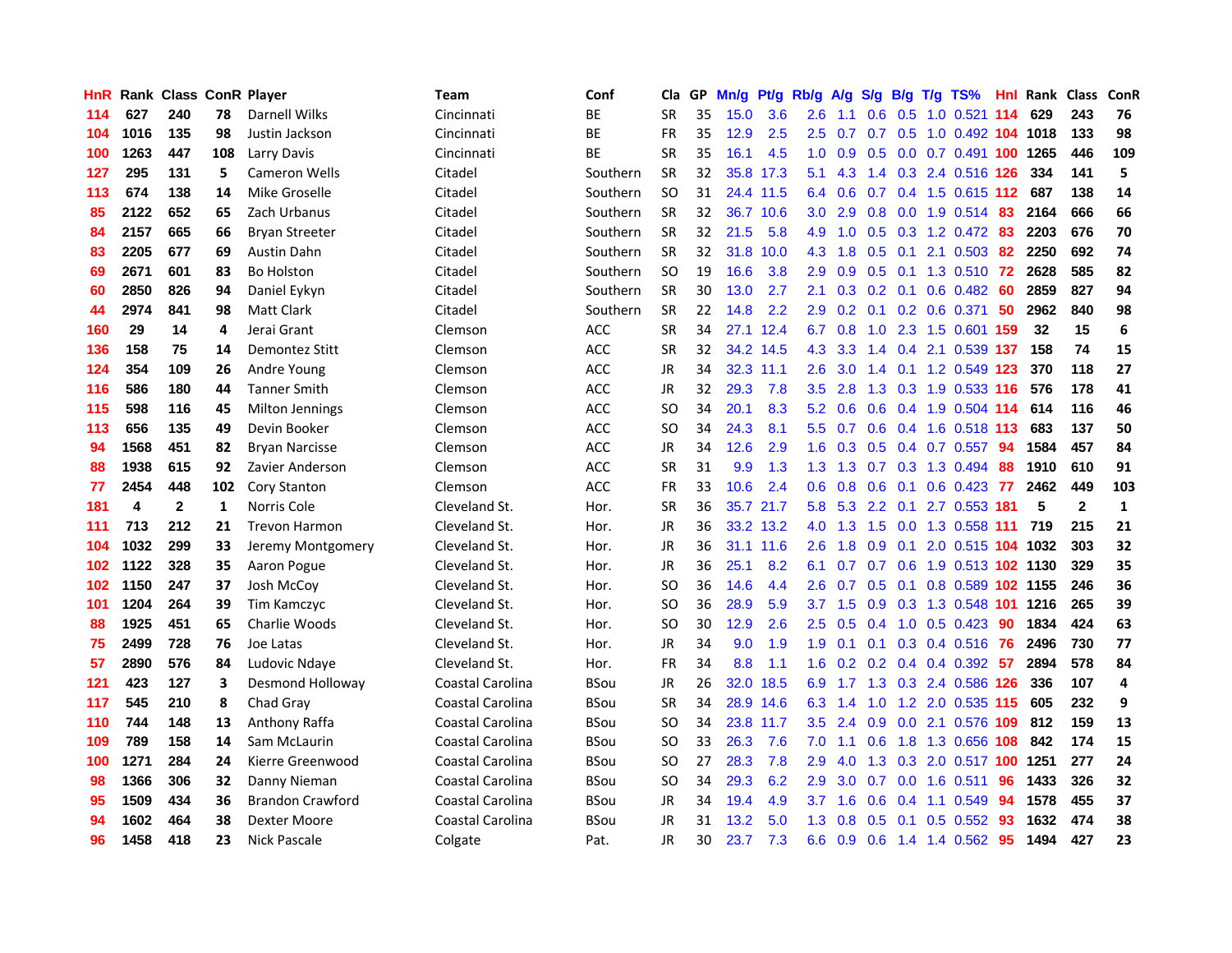| HnR |      | <b>Rank Class ConR Player</b> |                |                          | Team                | Conf       | Cla           |    | GP Mn/g | Pt/g      | Rb/g             | A/g            | S/g           | B/g        | T/g TS%                 | Hnl | Rank Class |                | ConR                    |
|-----|------|-------------------------------|----------------|--------------------------|---------------------|------------|---------------|----|---------|-----------|------------------|----------------|---------------|------------|-------------------------|-----|------------|----------------|-------------------------|
| 92  | 1701 | 567                           | 29             | Joe Hoban                | Colgate             | Pat.       | <b>SR</b>     | 29 |         | 29.1 10.0 | 4.3              | 3.0            | 1.6           | 0.1        | 2.8 0.521               | 92  | 1706       | 567            | 28                      |
| 82  | 2241 | 657                           | 44             | Yaw Gyawu                | Colgate             | Pat.       | <b>JR</b>     | 30 |         | 29.1 12.6 | 4.5              | 0.9            | 0.5           | 0.0        | 2.2 0.521               | 81  | 2267       | 665            | 45                      |
| 82  | 2244 | 658                           | 45             | <b>Sterling Melville</b> | Colgate             | Pat.       | JR            | 30 | 15.9    | 5.6       | 3.1              | 0.6            | 0.7           | 0.3        | 1.4 0.547               | -81 | 2270       | 666            | 46                      |
| 82  | 2253 | 509                           | 46             | <b>Brandon James</b>     | Colgate             | Pat.       | SO            | 27 | 14.3    | 4.7       | $3.4^{\circ}$    | 0.9            |               |            | 0.5 0.3 1.1 0.508       | 82  | 2254       | 507            | 44                      |
| 76  | 2472 | 554                           | 54             | Mitch Rolls              | Colgate             | Pat.       | SO            | 29 | 29.7    | 8.5       | $2.3^{\circ}$    | 3.7            |               | $0.8\ 0.1$ | 3.1 0.453 76            |     | 2501       | 557            | 54                      |
| 75  | 2498 | 559                           | 55             | John Brandenburg         | Colgate             | Pat.       | <b>SO</b>     | 28 | 10.0    | 2.6       | 2.1              |                |               |            | $0.2$ 0.2 0.6 0.5 0.435 | -75 | 2535       | 566            | 56                      |
| 72  | 2615 | 766                           | 58             | Mike Venezia             | Colgate             | Pat.       | JR            | 22 | 30.8    | 9.6       | 1.9              | 1.4            |               |            | $0.3$ 0.1 1.3 0.504     | -75 | 2516       | 733            | 55                      |
| 69  | 2681 | 514                           | 61             | Pat Moore                | Colgate             | Pat.       | <b>FR</b>     | 30 | 20.8    | 5.4       | 1.9              | 1.1            | 0.5           |            | $0.1$ 1.2 0.475         | 69  | 2710       | 522            | 61                      |
| 48  | 2962 | 609                           | 70             | Chad Johnson             | Colgate             | Pat.       | <b>FR</b>     | 25 | 10.5    | 2.2       | 1.2              | 0.7            | 0.3           |            | $0.0$ 1.0 $0.427$       | 49  | 2965       | 611            | 70                      |
| 149 | 62   | 31                            | $\overline{2}$ | Andrew Goudelock         | Coll. of Charleston | Southern   | <b>SR</b>     | 37 |         | 35.2 23.7 | 3.9              | 4.2            | 0.9           |            | 0.2 3.2 0.572 148       |     | 69         | 34             | $\mathbf{2}$            |
| 118 | 495  | 62                            | 9              | <b>Trent Weideman</b>    | Coll. of Charleston | Southern   | <b>FR</b>     | 37 | 26.1    | 8.4       | 6.6              | 1.1            | 0.8           |            | 1.1 1.2 0.666 117       |     | 521        | 63             | 10                      |
| 116 | 550  | 212                           | 10             | Jeremy Simmons           | Coll. of Charleston | Southern   | <b>SR</b>     | 22 |         | 30.8 13.3 | 6.2              | 1.0            | 0.7           | 1.3        | 1.9 0.638 122           |     | 396        | 165            | 9                       |
| 108 | 848  | 323                           | 21             | Donavan Monroe           | Coll. of Charleston | Southern   | <b>SR</b>     | 37 |         | 33.1 12.4 | 2.7              | 2.6            | 0.9           | 0.1        | 2.1 0.546 107           |     | 889        | 335            | 21                      |
| 107 | 918  | 270                           | 24             | <b>Antwaine Wiggins</b>  | Coll. of Charleston | Southern   | JR            | 36 | 27.7    | 7.9       | 5.6              | 1.8            | 0.7           | 1.2        | 1.4 0.530 106           |     | 940        | 278            | 24                      |
| 106 | 941  | 197                           | 25             | <b>Willis Hall</b>       | Coll. of Charleston | Southern   | <b>SO</b>     | 37 | 26.1    | 8.4       | 5.9              | 1.2            | 0.7           | 0.3        | 1.4 0.567 105           |     | 974        | 206            | 26                      |
| 97  | 1388 | 311                           | 41             | Andrew Lawrence          | Coll. of Charleston | Southern   | <sub>SO</sub> | 36 | 24.0    | 5.8       | 1.8              | 1.7            | 1.0           | 0.1        | 1.0 0.575               | -97 | 1396       | 315            | 41                      |
| 156 | 37   | $\overline{\mathbf{r}}$       | 5              | Alec Burks               | Colorado            | <b>B12</b> | SO            | 38 | 31.4    | 20.5      | 6.5              | 2.9            |               |            | 1.1 0.3 2.6 0.568 155   |     | 39         | $\overline{7}$ | 5                       |
| 128 | 276  | 25                            | 23             | Andre Roberson           | Colorado            | <b>B12</b> | <b>FR</b>     | 38 | 22.3    | 6.7       |                  | $7.8\quad 0.9$ | 1.3           |            | 1.1 1.2 0.604 128       |     | 278        | 24             | 23                      |
| 116 | 551  | 213                           | 44             | <b>Cory Higgins</b>      | Colorado            | <b>B12</b> | <b>SR</b>     | 38 |         | 32.2 16.1 | 3.3 <sup>°</sup> | 2.5            |               |            | 1.0 0.4 2.1 0.543 116   |     | 559        | 217            | 43                      |
| 115 | 603  | 231                           | 45             | Levi Knutson             | Colorado            | <b>B12</b> | <b>SR</b>     | 38 |         | 26.8 11.7 | 2.9              | 1.0            | 0.6           |            | 0.1 0.8 0.657 115       |     | 607        | 234            | 45                      |
| 111 | 717  | 277                           | 54             | Marcus Relphorde         | Colorado            | <b>B12</b> | <b>SR</b>     | 38 |         | 28.1 11.2 | 4.3              | 2.2            | 1.0           | 0.1        | 2.3 0.535 111           |     | 728        | 281            | 54                      |
| 106 | 938  | 274                           | 67             | <b>Austin Dufault</b>    | Colorado            | <b>B12</b> | JR            | 38 | 22.2    | 6.6       | 4.2              | 0.7            | 0.6           |            | 0.6 0.7 0.548           | 106 | 943        | 279            | 68                      |
| 96  | 1481 | 424                           | 86             | Nate Tomlinson           | Colorado            | <b>B12</b> | <b>JR</b>     | 34 | 20.2    | 3.1       | 1.7 <sup>2</sup> | 2.5            | 0.9           |            | $0.1$ 1.2 $0.658$       | 98  | 1376       | 394            | 84                      |
| 80  | 2342 | 421                           | 101            | <b>Shannon Sharpe</b>    | Colorado            | <b>B12</b> | <b>FR</b>     | 38 | 13.1    | 2.1       | 1.3 <sup>°</sup> | 1.2            |               |            | 0.3 0.2 0.7 0.471       | 80  | 2339       | 419            | 101                     |
| 145 | 84   | 41                            | 4              | Andy Ogide               | Colorado St.        | <b>MWC</b> | <b>SR</b>     | 32 |         | 29.5 17.2 | 7.7              | 0.7            |               |            | 0.8 0.6 2.3 0.609 145   |     | 91         | 43             | $\overline{\mathbf{4}}$ |
| 128 | 277  | 121                           | 16             | <b>Travis Franklin</b>   | Colorado St.        | <b>MWC</b> | <b>SR</b>     | 32 |         | 23.8 11.8 | 4.5              | 1.8            | 1.3           | 0.1        | 2.5 0.579 128           |     | 285        | 126            | 16                      |
| 109 | 835  | 171                           | 37             | Pierce Hornung           | Colorado St.        | <b>MWC</b> | SO            | 32 | 20.5    | 4.3       | 4.6              | 0.8            | 1.1           | 0.5        | 0.8 0.604 108           |     | 840        | 172            | 37                      |
| 105 | 985  | 361                           | 41             | Adam Nigon               | Colorado St.        | <b>MWC</b> | <b>SR</b>     | 30 | 22.1    | 6.4       | $2.3^{\circ}$    | 1.7            | 1.1           | 0.1        | 1.3 0.598 105           |     | 991        | 364            | 42                      |
| 104 | 1042 | 226                           | 44             | Greg Smith               | Colorado St.        | <b>MWC</b> | <b>SO</b>     | 28 | 18.3    | 6.3       | 3.3 <sub>1</sub> | 1.2            | 0.6           | 0.5        | 1.1 0.473 104           |     | 1040       | 223            | 44                      |
| 103 | 1085 | 237                           | 46             | Dorian Green             | Colorado St.        | <b>MWC</b> | <b>SO</b>     | 32 | 29.3    | 7.1       | 3.0 <sub>1</sub> |                | $2.8$ 0.7 0.1 |            | 1.8 0.501 103 1106      |     |            | 240            | 48                      |
| 101 | 1220 | 269                           | 51             | Jesse Carr               | Colorado St.        | <b>MWC</b> | SO            | 32 | 15.2    | 4.2       | 1.8 <sup>°</sup> | 1.6            | 0.6           |            | 0.1 1.3 0.534 100 1238  |     |            | 272            | 52                      |
| 100 | 1243 | 274                           | 52             | Wes Eikmeier             | Colorado St.        | <b>MWC</b> | <sub>SO</sub> | 29 | 25.6    | 9.1       | 1.5              | 2.1            | 0.7           |            | 0.0 1.7 0.521 101       |     | 1186       | 256            | 51                      |
| 120 | 438  | 130                           | 8              | Noruwa Agho              | Columbia            | Ivy        | JR            | 28 | 34.5    | 16.8      | 4.9              | 4.3            | 1.0           | 0.6        | 3.2 0.509 119           |     | 470        | 139            | 8                       |
| 109 | 801  | 161                           | 14             | <b>Brian Barbour</b>     | Columbia            | lvy        | SO            | 28 |         | 35.1 13.3 | 2.1              | 3.2            | 1.5           | 0.0        | 1.6 0.586 108           |     | 849        | 175            | 15                      |
| 104 | 1044 | 227                           | 18             | Mark Cisco               | Columbia            | Ivy        | <b>SO</b>     | 25 | 17.7    | 6.8       | 4.6              | 0.5            | 0.2           | 0.8        | 1.1 0.599 104 1023      |     |            | 217            | 18                      |
| 94  | 1559 | 531                           | 33             | <b>Brian Grimes</b>      | Columbia            | Ivy        | <b>SR</b>     | 16 | 14.6    | 4.3       | 4.3              | 0.8            | 0.5           | 0.3        | $1.1 \quad 0.422$       | 93  | 1604       | 541            | 33                      |
| 94  | 1592 | 541                           | 34             | Asenso Ampim             | Columbia            | Ivy        | <b>SR</b>     | 28 | 23.0    | 8.9       | 6.8              | 0.8            | 0.8           | 0.5        | 2.0 0.445               | 93  | 1635       | 551            | 35                      |
| 92  | 1675 | 560                           | 36             | Max Craig                | Columbia            | <b>Ivy</b> | <b>SR</b>     | 23 | 11.5    | 4.0       | 2.7              |                |               |            | 0.2 0.3 0.1 0.7 0.541   | 91  | 1718       | 570            | 38                      |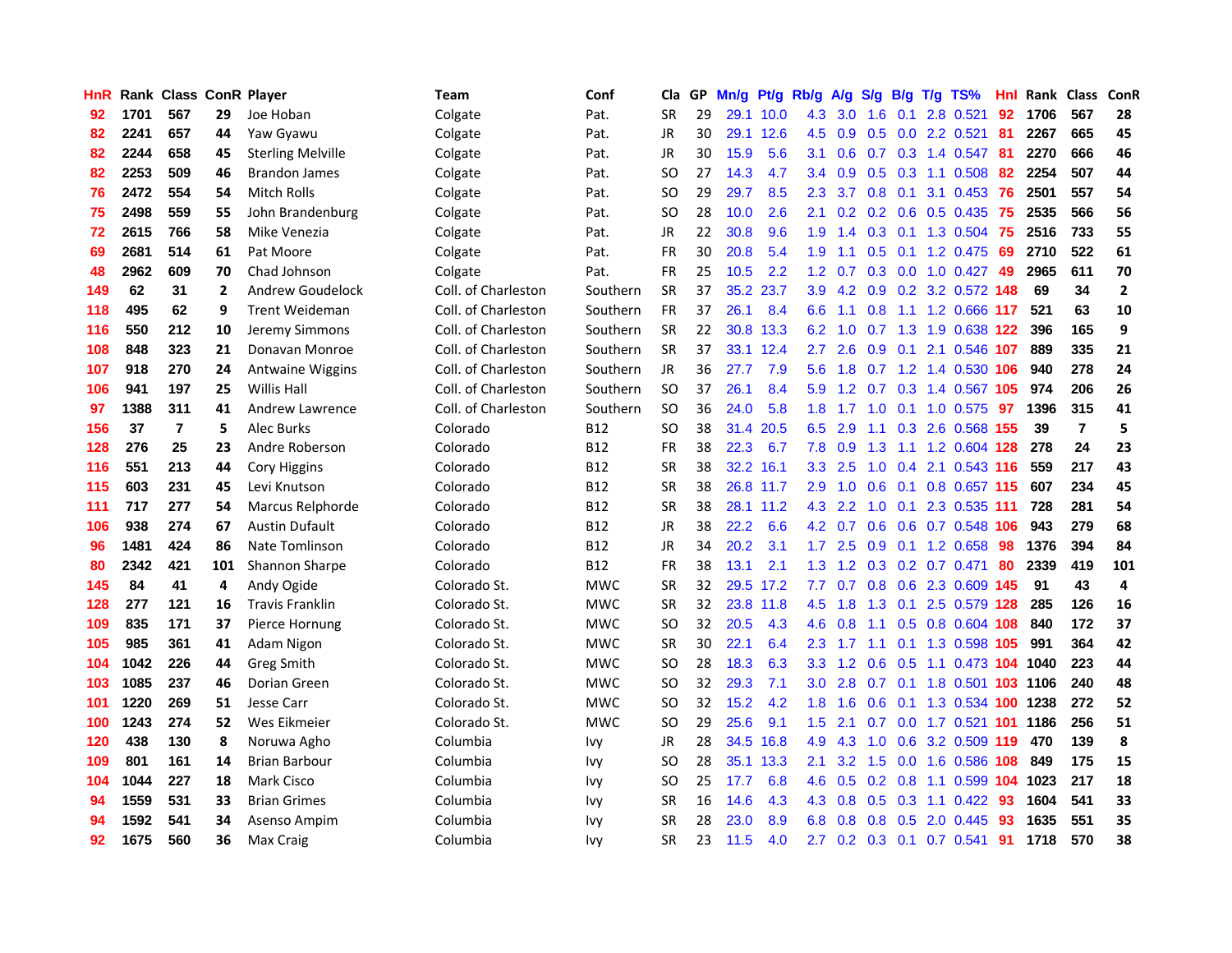| <b>HnR</b> |      | Rank Class ConR Player |     |                          | <b>Team</b> | Conf        | Cla       | GP | Mn/g | Pt/g      | Rb/g             | A/g             | S/g | B/g             | T/g TS%                   | Hnl  | Rank Class              |              | ConR         |
|------------|------|------------------------|-----|--------------------------|-------------|-------------|-----------|----|------|-----------|------------------|-----------------|-----|-----------------|---------------------------|------|-------------------------|--------------|--------------|
| 86         | 2021 | 467                    | 46  | John Daniels             | Columbia    | Ivy         | SO.       | 19 | 16.3 | 4.1       | 4.4              | 0.4             | 0.7 | 0.2             | 1.2 0.542                 | 87   | 1985                    | 462          | 45           |
| 81         | 2284 | 406                    | 53  | Steve Frankoski          | Columbia    | <b>Ivy</b>  | FR        | 28 | 21.5 | 6.5       | 1.7              | 0.6             | 0.8 | 0.1             | 0.9 0.475                 | 80   | 2319                    | 413          | 54           |
| 75         | 2511 | 471                    | 57  | Meiko Lyles              | Columbia    | <b>Ivy</b>  | <b>FR</b> | 14 | 22.5 | 5.7       | 2.4              | 0.6             | 0.6 | 0.1             | 0.6 0.494                 | -82  | 2241                    | 391          | 51           |
| 71         | 2631 | 501                    | 59  | Dyami Starks             | Columbia    | Ivy         | FR        | 20 | 12.1 | 4.4       |                  |                 |     |                 | 0.5 0.3 0.3 0.0 0.6 0.530 | -73  | 2591                    | 487          | 59           |
| 197        | 1    | 1                      | 1   | Kemba Walker             | Connecticut | <b>BE</b>   | JR        | 41 | 37.6 | 23.5      | 5.4              | 4.5             |     |                 | 1.9 0.2 2.3 0.538 197     |      | $\overline{\mathbf{1}}$ | $\mathbf{1}$ | $\mathbf{1}$ |
| 137        | 148  | 11                     | 18  | Jeremy Lamb              | Connecticut | <b>BE</b>   | FR        | 41 |      | 27.8 11.1 | 4.5              | 1.6             |     |                 | 0.9 0.6 1.3 0.566 137     |      | 152                     | 11           | 21           |
| 135        | 170  | 26                     | 24  | Alex Oriakhi             | Connecticut | BE          | SO.       | 41 | 29.1 | 9.6       | 8.7              | 0.4             | 0.4 |                 | 1.6 1.1 0.530 135         |      | 172                     | 25           | 24           |
| 130        | 245  | 22                     | 39  | Shabazz Napier           | Connecticut | BE          | FR        | 41 | 23.8 | 7.8       | 2.4              | 3.0             | 1.6 |                 | 0.1 1.8 0.503 129         |      | 252                     | 22           | 39           |
| 120        | 444  | 52                     | 65  | Roscoe Smith             | Connecticut | ВE          | <b>FR</b> | 41 | 25.4 | 6.3       | 5.2              | 0.5             | 0.5 |                 | 1.2 0.9 0.488             | 120  | 442                     | 51           | 65           |
| 110        | 771  | 156                    | 85  | Jamal Coombs-McDaniel    | Connecticut | ВE          | SO.       | 41 | 16.6 | 5.6       | 2.6              | 0.5             |     |                 | 0.2 0.2 0.7 0.512 110     |      | 768                     | 151          | 85           |
| 101        | 1212 | 431                    | 104 | Charles Okwandu          | Connecticut | BE          | <b>SR</b> | 41 | 15.4 | 2.9       | 2.8              | 0.5             | 0.3 |                 | 1.2 0.9 0.474             | -101 | 1215                    | 433          | 105          |
| 83         | 2214 | 384                    | 130 | Niels Giffey             | Connecticut | <b>BE</b>   | <b>FR</b> | 41 | 9.9  | 2.2       | $1.4^{\circ}$    | 0.4             | 0.2 | 0.1             | 0.8 0.514                 | 83   | 2204                    | 381          | 131          |
| 67         | 2735 | 532                    | 135 | <b>Tyler Olander</b>     | Connecticut | ВE          | <b>FR</b> | 39 | 9.6  | 1.5       | 1.8              | 0.4             | 0.1 | 0.2             | 0.6 0.397                 | 68   | 2719                    | 526          | 135          |
| 108        | 870  | 255                    | 9   | Michael Harper           | Coppin St.  | <b>MEAC</b> | <b>JR</b> | 28 | 30.5 | 15.2      | 3.6              | 1.3             | 1.6 | 0.3             | 2.0 0.598                 | 108  | 829                     | 243          | 8            |
| 97         | 1432 | 499                    | 16  | Vincent Goldsberry       | Coppin St.  | <b>MEAC</b> | <b>SR</b> | 28 | 23.8 | 8.3       | $2.2^{\circ}$    | 3.2             | 1.1 | 0.1             | 1.8 0.528                 | 97   | 1425                    | 495          | 16           |
| 93         | 1619 | 372                    | 20  | Jordan Lee               | Coppin St.  | <b>MEAC</b> | <b>SO</b> | 20 |      | 20.2 10.4 | 3.3 <sub>2</sub> | 0.4             | 0.8 |                 | $0.4$ 1.2 0.546           | -96  | 1454                    | 331          | 19           |
| 91         | 1793 | 519                    | 25  | <b>Antonio Williams</b>  | Coppin St.  | <b>MEAC</b> | JR        | 30 | 23.4 | 6.4       | 6.7              | 1.1             |     |                 | $0.5$ $0.2$ 1.4 $0.551$   | 90   | 1825                    | 531          | 24           |
| 88         | 1941 | 564                    | 28  | Akeem Ellis              | Coppin St.  | <b>MEAC</b> | JR        | 30 |      | 33.7 12.2 | 5.8              | 2.1             |     |                 | 0.8 0.3 2.5 0.497 87      |      | 1963                    | 572          | 29           |
| 88         | 1954 | 569                    | 29  | <b>Tony Gallo</b>        | Coppin St.  | <b>MEAC</b> | JR        | 30 |      | 28.3 11.4 | $2.3^{\circ}$    | 2.6             |     |                 | 1.3 0.0 2.5 0.512         | -87  | 1988                    | 577          | 30           |
| 79         | 2386 | 430                    | 54  | Michael Murray           | Coppin St.  | <b>MEAC</b> | FR        | 23 | 12.1 | 3.5       | $2.2^{\circ}$    | 0.2             |     |                 | $0.5$ $0.3$ $0.4$ $0.471$ | -79  | 2379                    | 426          | 52           |
| 77         | 2442 | 740                    | 58  | Ceslovas Kucinskas       | Coppin St.  | <b>MEAC</b> | <b>SR</b> | 30 | 18.5 | 5.1       | 3.6              | 0.2             |     |                 | $0.6$ $0.2$ $0.9$ $0.498$ | -76  | 2479                    | 747          | 60           |
| 71         | 2648 | 595                    | 72  | <b>Branden Doughty</b>   | Coppin St.  | <b>MEAC</b> | SO.       | 28 | 16.9 | 3.6       | 3.3 <sub>2</sub> | 0.6             | 0.4 |                 | 0.6 0.7 0.431             | -71  | 2651                    | 593          | 73           |
| 128        | 283  | 85                     | 6   | Chris Wroblewski         | Cornell     | <b>Ivy</b>  | JR        | 26 | 32.7 | 14.2      | 3.4              | 5.7             | 1.5 |                 | 0.1 2.7 0.546 130         |      | 251                     | 74           | 5            |
| 101        | 1188 | 257                    | 22  | <b>Errick Peck</b>       | Cornell     | <b>Ivy</b>  | SO.       | 27 | 23.0 | 11.0      | 3.6              | 1.3             | 0.6 |                 | 0.7 1.6 0.499 100         |      | 1234                    | 269          | 24           |
| 101        | 1226 | 433                    | 24  | Mark Coury               | Cornell     | <b>Ivy</b>  | <b>SR</b> | 28 | 17.1 | 5.3       | 3.9              | 0.9             | 0.7 | 0.6             | 0.7 0.516                 | -99  | 1279                    | 451          | 25           |
| 100        | 1250 | 443                    | 26  | <b>Adam Wire</b>         | Cornell     | <b>Ivy</b>  | <b>SR</b> | 28 | 19.7 | 3.8       | 5.0              | 1.8             | 1.3 |                 | $0.2$ 1.2 0.546           | -99  | 1299                    | 460          | 26           |
| 98         | 1383 | 400                    | 28  | <b>Andrew Ferry</b>      | Cornell     | <b>Ivy</b>  | <b>JR</b> | 28 | 29.0 | 11.9      | 2.1              | 1.3             | 0.9 | 0.1             | 1.1 0.581                 | 96   | 1435                    | 411          | 28           |
| 91         | 1780 | 412                    | 39  | Johnathan Gray           | Cornell     | <b>Ivy</b>  | <b>SO</b> | 26 | 13.4 | 4.7       | 2.3              | 1.1             | 0.3 | 0.1             | 1.1 0.492                 | 90   | 1824                    | 422          | 41           |
| 90         | 1816 | 585                    | 40  | Aaron Osgood             | Cornell     | <b>Ivy</b>  | <b>SR</b> | 16 | 20.8 | 6.9       | 4.3              | 0.8             | 0.8 | 0.5             | 1.5 0.500                 | -91  | 1760                    | 578          | 39           |
| 83         | 2222 | 684                    | 50  | Max Groebe               | Cornell     | <b>Ivy</b>  | <b>SR</b> | 23 | 20.4 | 6.7       | 2.1              | 0.6             |     | $0.2 \quad 0.1$ | $0.6$ $0.524$             | 84   | 2143                    | 662          | 49           |
| 53         | 2928 | 662                    | 65  | Miles Asafo-Adjei        | Cornell     | <b>Ivy</b>  | SO.       | 27 | 14.1 | 1.7       |                  | $1.2 \quad 1.0$ |     |                 | 0.3 0.0 0.8 0.376         | -53  | 2933                    | 664          | 65           |
| 126        | 321  | 29                     | 13  | Doug McDermott           | Creighton   | <b>MVC</b>  | <b>FR</b> | 39 |      | 29.1 14.9 | 7.2              |                 |     |                 | 1.2 0.3 0.1 2.2 0.603 125 |      | 343                     | 31           | 14           |
| 123        | 379  | 69                     | 17  | <b>Gregory Echenique</b> | Creighton   | <b>MVC</b>  | <b>SO</b> | 30 |      | 22.8 10.5 | 5.8              | 0.8             |     |                 | 0.4 1.8 2.0 0.637 129     |      | 258                     | 45           | 8            |
| 116        | 552  | 214                    | 21  | Kenny Lawson             | Creighton   | <b>MVC</b>  | <b>SR</b> | 39 | 19.4 | 9.2       | 5.5              | 0.6             | 0.1 |                 | 0.5 1.2 0.556 116         |      | 573                     | 223          | 21           |
| 108        | 839  | 246                    | 28  | <b>Antoine Young</b>     | Creighton   | <b>MVC</b>  | JR        | 39 |      | 35.7 13.1 | 2.6              | 5.0             | 0.9 | 0.1             | 2.1 0.492                 | 108  | 860                     | 255          | 29           |
| 101        | 1211 | 430                    | 47  | <b>Wayne Runnels</b>     | Creighton   | <b>MVC</b>  | <b>SR</b> | 39 | 11.5 | 2.9       | 2.5              | 0.7             | 0.3 | 0.2             | 0.7 0.593                 | 100  | 1239                    | 440          | 48           |
| 100        | 1265 | 282                    | 51  | Josh Jones               | Creighton   | <b>MVC</b>  | SO        | 38 | 14.6 | 5.0       | 1.1              | $\Omega$        | 0.7 | 0.1             | 0.8 0.572                 | 99   | 1282                    | 287          | 50           |
| 99         | 1314 | 181                    | 53  | Jahenns Manigat          | Creighton   | <b>MVC</b>  | <b>FR</b> | 39 | 20.5 | 5.4       | 2.0              | 1.6             |     | $0.7 \quad 0.1$ | 0.9 0.592                 | 98   | 1337                    | 182          | 52           |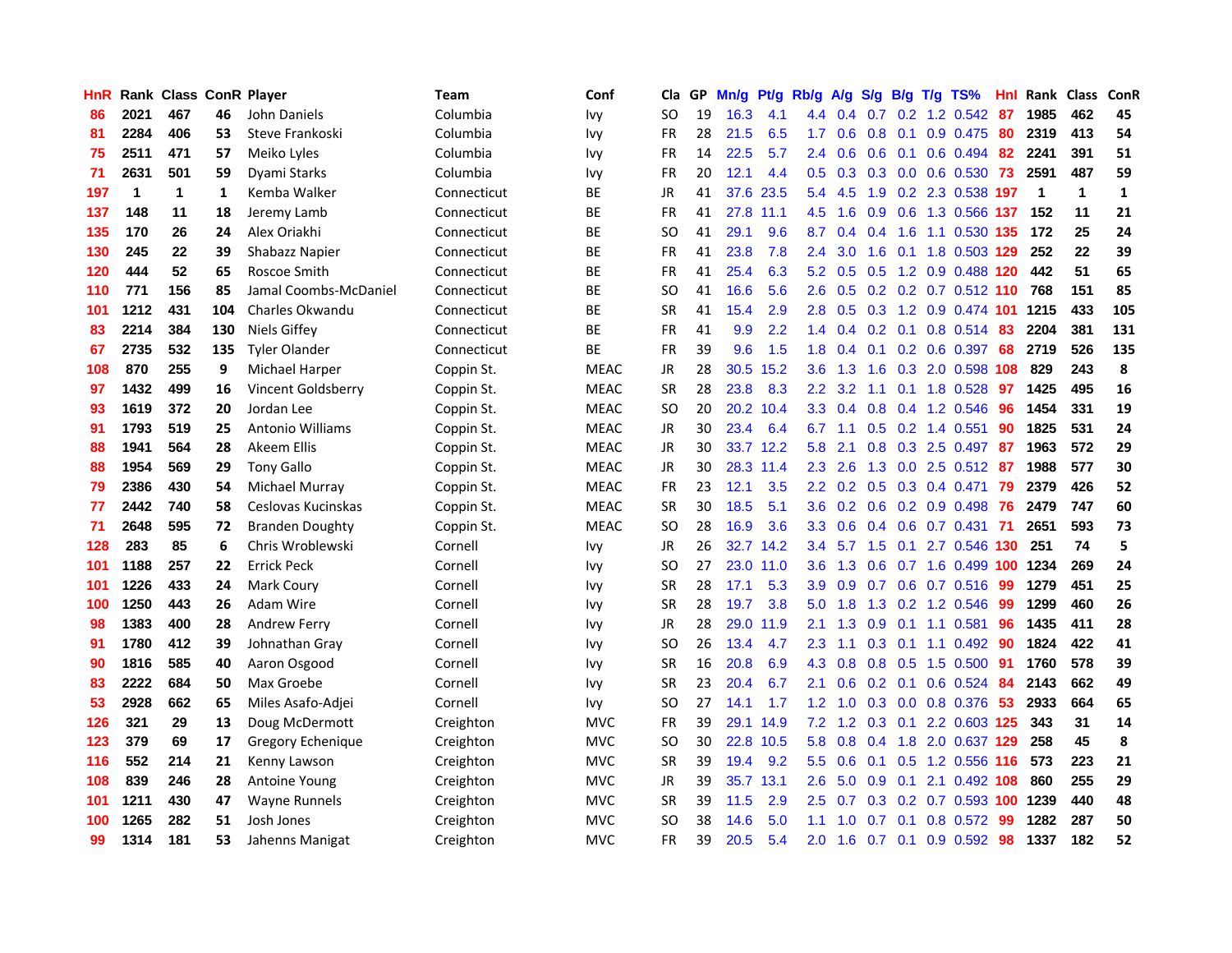| HnR |      | Rank Class ConR Player |     |                         | <b>Team</b> | Conf       | Cla           | GP | Mn/g | Pt/g      | Rb/g             | A/g | S/g |                 | B/g T/g TS%             | Hnl | Rank Class |     | ConR                    |
|-----|------|------------------------|-----|-------------------------|-------------|------------|---------------|----|------|-----------|------------------|-----|-----|-----------------|-------------------------|-----|------------|-----|-------------------------|
| 99  | 1323 | 466                    | 54  | Darryl Ashford          | Creighton   | <b>MVC</b> | <b>SR</b>     | 39 | 19.3 | 4.4       | 3.1              | 1.4 | 0.5 | 0.7             | 0.8 0.518               | 98  | 1345       | 476 | 54                      |
| 97  | 1405 | 488                    | 60  | Kaleb Korver            | Creighton   | <b>MVC</b> | <b>SR</b>     | 39 | 27.9 | 4.3       | 3.1              | 2.3 | 0.5 | 0.0             | 1.3 0.530               | 97  | 1426       | 496 | 60                      |
| 90  | 1840 | 534                    | 41  | David Rufful            | Dartmouth   | lvy        | JR            | 28 | 26.8 | 8.3       | 4.6              | 1.1 | 1.3 | 0.0             | 1.5 0.476               | -89 | 1852       | 542 | 42                      |
| 88  | 1958 | 620                    | 43  | Clive Weeden            | Dartmouth   | <b>Ivy</b> | <b>SR</b>     | 28 | 21.7 | 5.1       | 4.6              | 1.1 |     |                 | 0.5 0.9 1.2 0.439       | -87 | 1974       | 625 | 44                      |
| 87  | 1979 | 625                    | 44  | Ronnie Dixon            | Dartmouth   | <b>Ivy</b> | <b>SR</b>     | 16 | 24.6 | 8.4       | 2.8              | 2.6 |     |                 | 0.8 0.3 2.3 0.484       | 92  | 1668       | 559 | 36                      |
| 85  | 2093 | 613                    | 47  | Kirk Crecco             | Dartmouth   | <b>Ivy</b> | JR            | 24 | 16.2 | 5.5       | 2.3              | 0.5 |     |                 | $0.6$ $0.1$ 1.1 $0.510$ | -85 | 2071       | 608 | 47                      |
| 84  | 2135 | 625                    | 49  | Jabari Trotter          | Dartmouth   | <b>Ivy</b> | JR            | 28 | 27.4 | 8.0       | $2.3-$           | 1.2 |     |                 | $0.8$ 0.1 1.2 0.513     | 84  | 2151       | 628 | 50                      |
| 82  | 2255 | 394                    | 52  | <b>Tyler Melville</b>   | Dartmouth   | <b>Ivy</b> | FR            | 28 | 19.6 | 7.3       | 1.7 <sub>2</sub> | 1.9 |     | $0.7 \quad 0.1$ | 2.2 0.462               | -81 | 2268       | 399 | 53                      |
| 81  | 2307 | 515                    | 54  | R.J. Griffin            | Dartmouth   | <b>Ivy</b> | <sub>SO</sub> | 28 | 29.1 | 9.4       | 2.6              | 0.8 | 1.0 |                 | 0.2 1.4 0.488           | 80  | 2325       | 516 | 55                      |
| 79  | 2384 | 528                    | 55  | Matt LaBove             | Dartmouth   | <b>Ivy</b> | <b>SO</b>     | 25 | 11.8 | 2.9       | 2.5              | 0.2 |     |                 | 0.3 0.3 0.8 0.497       | -79 | 2395       | 533 | 56                      |
| 68  | 2719 | 524                    | 62  | Gediminas Bertasius     | Dartmouth   | Ivy        | FR            | 28 | 19.0 | 4.9       | 3.5              | 0.5 |     |                 | 0.4 0.3 1.7 0.444       | 67  | 2731       | 531 | 62                      |
| 126 | 322  | 57                     | 6   | Jake Cohen              | Davidson    | Southern   | <b>SO</b>     | 33 |      | 23.2 12.2 | 6.2              | 0.8 | 0.5 | 1.5             | 2.0 0.579 125           |     | 337        | 60  | 6                       |
| 113 | 660  | 76                     | 12  | De'Mon Brooks           | Davidson    | Southern   | <b>FR</b>     | 31 | 18.6 | 9.0       | 5.1              | 0.8 | 0.5 |                 | 0.4 1.6 0.577 114       |     | 628        | 69  | 11                      |
| 109 | 795  | 159                    | 19  | J.P. Kuhlman            | Davidson    | Southern   | <b>SO</b>     | 33 |      | 32.5 12.8 | 3.5              | 3.1 | 1.1 | 0.0             | 1.9 0.531               | 109 | 797        | 156 | 19                      |
| 107 | 886  | 183                    | 23  | Nik Cochran             | Davidson    | Southern   | <b>SO</b>     | 33 | 20.4 | 9.1       | 2.0              | 1.7 | 0.5 | 0.1             | 1.4 0.589 107           |     | 904        | 187 | 23                      |
| 99  | 1298 | 455                    | 38  | <b>Brendan Mckillop</b> | Davidson    | Southern   | <b>SR</b>     | 32 | 30.2 | 9.5       | $2.3\phantom{0}$ | 2.3 | 0.7 |                 | $0.1$ 1.2 0.557         | -99 | 1286       | 455 | 38                      |
| 95  | 1512 | 344                    | 45  | Clint Mann              | Davidson    | Southern   | <b>SO</b>     | 33 | 19.8 | 7.4       | 4.5              | 0.8 |     |                 | 0.5 0.3 2.0 0.526       | -95 | 1515       | 344 | 45                      |
| 88  | 1952 | 310                    | 57  | <b>Tom Droney</b>       | Davidson    | Southern   | <b>FR</b>     | 33 | 23.9 | 4.6       | $3.4^{\circ}$    | 2.1 |     |                 | 0.5 0.1 1.7 0.457 87    |     | 1956       | 311 | 57                      |
| 49  | 2958 | 845                    | 97  | <b>Ben Allison</b>      | Davidson    | Southern   | JR            | 28 | 10.3 | 1.9       | 1.9              | 0.3 |     |                 | $0.4$ 0.1 1.1 0.456     | -51 | 2951       | 844 | 97                      |
| 136 | 162  | 47                     | 6   | Chris Johnson           | Dayton      | A10        | JR            | 36 |      | 29.7 11.9 | 6.0              | 1.6 |     |                 | 0.9 0.4 1.1 0.560 136   |     | 164        | 50  | 6                       |
| 134 | 178  | 85                     | 8   | Chris Wright            | Dayton      | A10        | <b>SR</b>     | 36 |      | 28.8 13.2 | 8.4              | 1.8 | 0.8 |                 | 1.4 2.8 0.491 134       |     | 184        | 88  | $\overline{\mathbf{z}}$ |
| 117 | 540  | 163                    | 25  | Josh Parker             | Dayton      | A10        | JR            | 36 | 17.6 | 7.0       | 2.1              | 2.6 | 0.5 | 0.0             | 1.4 0.483 116           |     | 550        | 169 | 27                      |
| 108 | 871  | 107                    | 39  | Juwan Staten            | Dayton      | A10        | FR            | 35 | 29.1 | 8.5       | 2.1              | 5.4 |     |                 | 0.8 0.0 2.6 0.423 107   |     | 876        | 106 | 41                      |
| 108 | 875  | 178                    | 40  | Josh Benson             | Dayton      | A10        | SO.           | 36 | 17.9 | 5.6       | 3.5              | 0.4 |     |                 | 0.4 0.4 0.8 0.565 107   |     | 886        | 183 | 42                      |
| 103 | 1094 | 320                    | 53  | Paul Williams           | Dayton      | A10        | JR            | 36 | 26.4 | 8.4       | 2.6              | 1.3 |     |                 | 0.4 0.2 1.5 0.559 103   |     | 1099       | 320 | 53                      |
| 99  | 1304 | 457                    | 65  | <b>Devin Searcy</b>     | Dayton      | A10        | <b>SR</b>     | 36 | 15.0 | 3.7       | 3.9              | 0.4 | 0.3 | 0.1             | 0.9 0.516               | -99 | 1306       | 461 | 65                      |
| 85  | 2094 | 614                    | 98  | Luke Fabrizius          | Dayton      | A10        | <b>JR</b>     | 30 | 11.1 | 3.8       | 1.1              | 0.2 | 0.2 | 0.1             | 0.4 0.507               | 86  | 2014       | 588 | 96                      |
| 74  | 2560 | 577                    | 115 | Matt Kavanaugh          | Dayton      | A10        | <b>SO</b>     | 32 | 9.2  | 1.9       | 2.3              | 0.2 | 0.1 | 0.2             | 0.8 0.477               | -75 | 2538       | 569 | 114                     |
| 72  | 2609 | 496                    | 116 | Brandon Spearman        | Dayton      | A10        | <b>FR</b>     | 36 | 10.9 | 2.5       | 1.2 <sub>1</sub> | 0.5 |     | $0.3 \quad 0.1$ | $0.4$ 0.416             | 72  | 2627       | 499 | 116                     |
| 64  | 2789 | 551                    | 120 | Devin Oliver            | Dayton      | A10        | <b>FR</b>     | 32 | 9.5  | 1.4       | $2.3^{\circ}$    | 0.5 |     |                 | $0.3$ 0.0 0.6 0.349     | -65 | 2774       | 545 | 120                     |
| 125 | 336  | 145                    | 15  | Jawan Carter            | Delaware    | <b>CAA</b> | <b>SR</b>     | 31 |      | 35.6 16.0 | 3.7              | 2.4 |     |                 | 0.9 0.0 2.1 0.568 123   |     | 375        | 155 | 16                      |
| 113 | 666  | 137                    | 27  | Jamelle Hagins          | Delaware    | CAA        | <b>SO</b>     | 29 | 29.4 | 8.4       | 7.3              | 0.6 | 0.7 | 3.0             | 1.5 0.494 113           |     | 663        | 133 | 27                      |
| 107 | 883  | 108                    | 34  | Devon Saddler           | Delaware    | CAA        | <b>FR</b>     | 31 |      | 33.4 13.3 | 4.3              | 2.8 | 0.7 |                 | 0.1 3.2 0.533 106       |     | 936        | 119 | 36                      |
| 95  | 1529 | 349                    | 56  | Josh Brinkley           | Delaware    | CAA        | <b>SO</b>     | 20 | 22.5 | 7.5       | 5.2              | 0.6 |     |                 | $0.2$ 0.4 1.3 0.503     | 94  | 1564       | 361 | 56                      |
| 92  | 1726 | 397                    | 61  | Kelvin McNeil           | Delaware    | CAA        | <b>SO</b>     | 31 | 19.8 | 5.0       | 5.0              | 0.5 |     |                 | 0.3 0.2 0.9 0.491       | 90  | 1781       | 414 | 64                      |
| 87  | 1992 | 628                    | 71  | Brian Johnson           | Delaware    | <b>CAA</b> | <b>SR</b>     | 28 | 18.7 | 3.8       | 1.1              | 2.1 | 0.4 | 0.0             | 1.0 0.512               | -87 | 2004       | 630 | 72                      |
| 76  | 2458 | 743                    | 90  | D.J. Boney              | Delaware    | CAA        | <b>SR</b>     | 31 | 20.4 | 3.3       | 1.6              | 0.9 | 0.2 | 0.2             | 0.5 0.466               | 76  | 2508       | 752 | 93                      |
| 76  | 2469 | 745                    | 92  | Alphonso Dawson         | Delaware    | CAA        | <b>SR</b>     | 20 | 23.7 | 7.6       | 3.1              | 0.5 |     |                 | 0.3 0.1 1.0 0.432       | 83  | 2214       | 678 | 82                      |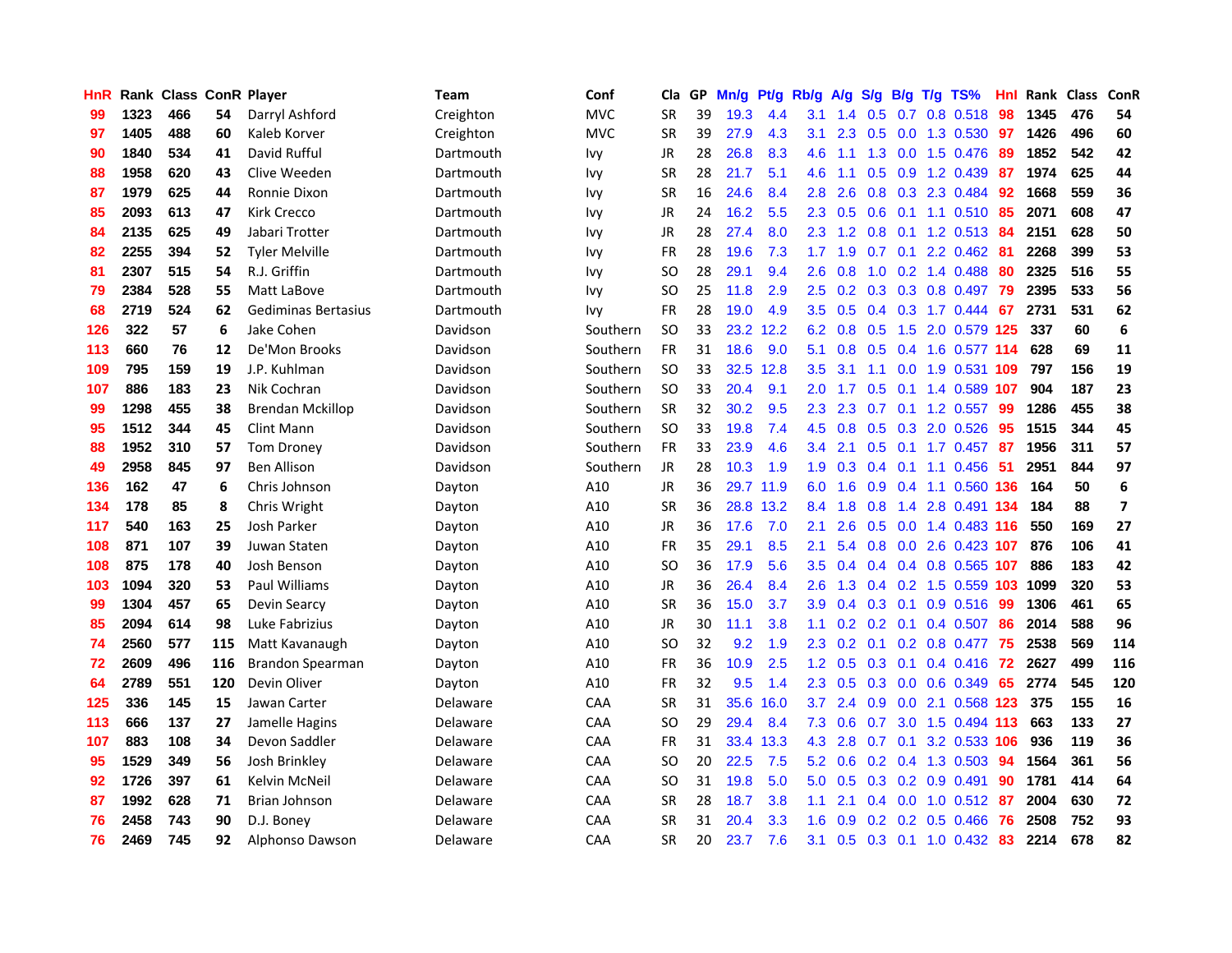| HnR |      | Rank Class ConR Player |     |                         | <b>Team</b>  | Conf        | Cla       |    | GP Mn/g | Pt/g      | Rb/g             | A/g             |        |           | S/g B/g T/g TS%              | Hnl | Rank Class |     | ConR |
|-----|------|------------------------|-----|-------------------------|--------------|-------------|-----------|----|---------|-----------|------------------|-----------------|--------|-----------|------------------------------|-----|------------|-----|------|
| 73  | 2569 | 745                    | 93  | <b>Hakim McCullar</b>   | Delaware     | CAA         | JR        | 20 | 16.3    | 4.6       | 2.6              | 0.3             | 0.2    | 0.3       | 0.8 0.472                    | 77  | 2446       | 717 | 91   |
| 118 | 488  | 142                    | 6   | Jay Threatt             | Delaware St. | <b>MEAC</b> | JR        | 30 | 35.7    | 9.7       | 3.9              | 6.0             | 3.1    |           | 0.2 2.2 0.521 118            |     | 503        | 150 | 5    |
| 96  | 1444 | 326                    | 17  | <b>Marques Oliver</b>   | Delaware St. | <b>MEAC</b> | SO.       | 29 |         | 30.7 10.5 |                  | 6.4 1.3         | 1.4    |           | 2.2 2.2 0.517                | -96 | 1430       | 325 | 17   |
| 81  | 2291 | 408                    | 46  | Desmond Washington      | Delaware St. | <b>MEAC</b> | FR        | 30 |         | 33.5 13.1 |                  | $1.7 \quad 1.0$ | $-1.1$ |           | 0.0 1.5 0.559 81             |     | 2306       | 410 | 46   |
| 81  | 2292 | 409                    | 47  | Casey Walker            | Delaware St. | <b>MEAC</b> | <b>FR</b> | 30 |         | 32.6 13.4 |                  | $3.2 \quad 0.8$ |        |           | 0.8 0.6 1.5 0.535 81         |     | 2308       | 411 | 47   |
| 80  | 2324 | 707                    | 48  | <b>Trevor Welcher</b>   | Delaware St. | <b>MEAC</b> | <b>SR</b> | 29 | 16.1    | 4.1       | 1.1              | 1.0             |        |           | 1.1 0.0 0.4 0.502            | -80 | 2336       | 713 | 48   |
| 69  | 2693 | 784                    | 75  | <b>Terron Stowe</b>     | Delaware St. | <b>MEAC</b> | <b>SR</b> | 27 | 16.7    | 4.7       | 3.2              | 0.2             |        |           | 0.3 0.1 1.0 0.506            | -69 | 2692       | 785 | 75   |
| 58  | 2879 | 826                    | 91  | James Marcellus         | Delaware St. | <b>MEAC</b> | JR        | 29 | 10.6    | 1.9       | 1.6              | 0.2             |        |           | $0.2$ 0.3 0.5 0.573          | 58  | 2892       | 827 | 91   |
| 49  | 2960 | 839                    | 95  | Chad Wilson             | Delaware St. | <b>MEAC</b> | <b>SR</b> | 26 | 13.8    | 2.9       | 0.8 <sub>0</sub> | 0.4             |        |           | 0.3 0.0 0.5 0.425            | 51  | 2958       | 838 | 95   |
| 109 | 804  | 162                    | 8   | Chase Hallam            | Denver       | Sun Belt    | <b>SO</b> | 30 |         | 34.4 12.5 | 4.5              | 2.3             | 1.6    |           | 0.3 1.9 0.563 109            |     | 813        | 160 | 9    |
| 105 | 993  | 130                    | 15  | Chris Udofia            | Denver       | Sun Belt    | <b>FR</b> | 30 | 22.9    | 8.3       |                  | 4.4 1.3         | 0.7    |           | 1.3 1.4 0.544 104 1006       |     |            | 131 | 16   |
| 104 | 1017 | 294                    | 16  | <b>Brian Stafford</b>   | Denver       | Sun Belt    | JR        | 30 | 33.6    | 12.9      | 2.4              | 2.2             | 0.9    | 0.3       | 2.2 0.655 104                |     | 1031       | 302 | 18   |
| 90  | 1845 | 535                    | 55  | Andrew Hooper           | Denver       | Sun Belt    | <b>JR</b> | 20 | 15.8    | 5.2       | 1.5              | 1.1             | 0.2    | 0.5       | 1.1 0.584                    | 90  | 1811       | 526 | 53   |
| 89  | 1880 | 545                    | 59  | <b>Travis Hallam</b>    | Denver       | Sun Belt    | JR        | 30 | 35.7    | 8.6       | 3.5              | 2.7             | 1.0    | 0.3       | 1.8 0.573                    | -89 | 1881       | 547 | 59   |
| 79  | 2383 | 527                    | 86  | <b>Trevor Noonan</b>    | Denver       | Sun Belt    | <b>SO</b> | 25 | 16.7    | 4.3       | $2.4^{\circ}$    | 1.7             | 0.3    |           | $0.7$ 1.5 0.473              | 80  | 2345       | 521 | 85   |
| 74  | 2537 | 737                    | 94  | Justin Coughlin         | Denver       | Sun Belt    | JR        | 28 | 13.3    | 3.0       |                  | $1.4 \quad 0.7$ |        |           | $0.6$ $0.4$ 1.0 0.506        | -74 | 2545       | 743 | 95   |
| 74  | 2557 | 576                    | 95  | <b>Tyler Thalken</b>    | Denver       | Sun Belt    | SO        | 29 | 20.4    | 4.3       |                  |                 |        |           | 1.2 0.8 0.2 0.1 0.7 0.689 74 |     | 2560       | 572 | 96   |
| 66  | 2746 | 796                    | 98  | Kyle Lewis              | Denver       | Sun Belt    | <b>SR</b> | 29 | 18.6    | 3.4       |                  |                 |        |           | 1.0 1.2 0.2 0.1 0.6 0.474 67 |     | 2743       | 796 | 99   |
| 121 | 412  | 45                     | 64  | <b>Cleveland Melvin</b> | DePaul       | ВE          | <b>FR</b> | 27 |         | 26.2 14.3 | 5.0              | 0.7             |        |           | 1.0 1.5 1.5 0.541 126        |     | 335        | 29  | 49   |
| 101 | 1203 | 162                    | 103 | <b>Brandon Young</b>    | DePaul       | ВE          | FR        | 31 |         | 30.4 12.6 | $2.4^{\circ}$    | 3.7             | 1.1    |           | 0.1 3.0 0.516 100 1241       |     |            | 167 | 106  |
| 94  | 1604 | 544                    | 117 | Jimmy Drew              | DePaul       | <b>BE</b>   | <b>SR</b> | 31 | 24.0    | 6.4       | 3.3              | 2.1             | 0.9    |           | $0.2$ 1.0 $0.510$            | 93  | 1625       | 547 | 119  |
| 93  | 1659 | 239                    | 119 | Jeremiah Kelly          | DePaul       | <b>BE</b>   | <b>FR</b> | 31 | 31.7    | 7.6       | $2.2^{\circ}$    | 2.9             | 1.7    | 0.1       | 1.4 0.506                    | 92  | 1690       | 250 | 121  |
| 91  | 1746 | 403                    | 123 | <b>Tony Freeland</b>    | DePaul       | ВE          | <b>SO</b> | 31 | 24.6    | 9.6       | 5.0              | 0.8             | 0.6    |           | 0.5 1.9 0.480                | -90 | 1778       | 413 | 123  |
| 89  | 1906 | 553                    | 125 | Krys Faber              | DePaul       | BE          | <b>JR</b> | 31 | 24.0    | 7.0       | 5.3              | 0.5             |        |           | 0.6 0.5 1.6 0.518            | 88  | 1935       | 561 | 125  |
| 85  | 2089 | 353                    | 126 | <b>Moses Morgan</b>     | DePaul       | ВE          | <b>FR</b> | 28 | 14.0    | 5.1       | 1.8              | 0.8             |        | $0.4$ 0.3 | 1.1 0.498                    | 85  | 2093       | 353 | 127  |
| 84  | 2168 | 668                    | 129 | <b>Mike Stovall</b>     | DePaul       | ВE          | <b>SR</b> | 27 | 13.7    | 5.4       | $1.4^{\circ}$    | 1.2             | 0.6    | 0.1       | 1.3 0.437                    | 84  | 2149       | 664 | 130  |
| 76  | 2475 | 720                    | 133 | Michael Bizoukas        | DePaul       | ВE          | JR        | 28 | 16.0    | 1.3       | 1.5 <sub>1</sub> | 1.8             | 0.9    | 0.1       | 0.7 0.385                    | 76  | 2470       | 722 | 133  |
| 129 | 268  | 119                    | 9   | Eli Holman              | Detroit      | Hor.        | <b>SR</b> | 32 |         | 28.6 11.8 | 9.6              | 0.8             | 0.9    | 1.6       | 2.0 0.625 129                |     | 261        | 117 | 9    |
| 124 | 368  | 37                     | 12  | Ray McCallum            | Detroit      | Hor.        | <b>FR</b> | 33 |         | 33.3 13.5 | 4.7              | 4.9             |        |           | 1.6 0.2 2.6 0.531 123        |     | 388        | 39  | 12   |
| 102 | 1164 | 340                    | 38  | Nick Minnerath          | Detroit      | Hor.        | JR        | 33 |         | 27.6 11.2 |                  | 4.8 0.9         |        |           | 0.6 0.4 2.0 0.628 101        |     | 1201       | 350 | 37   |
| 98  | 1360 | 391                    | 45  | <b>Chase Simon</b>      | Detroit      | Hor.        | JR        | 32 |         | 31.8 13.5 |                  | $4.2 \quad 1.6$ |        |           | 1.3 0.2 2.4 0.503            | -98 | 1374       | 393 | 46   |
| 94  | 1578 | 458                    | 54  | LaMarcus Lowe           | Detroit      | Hor.        | JR        | 33 | 16.4    | 4.1       | 3.6              |                 |        |           | 0.2 0.2 2.4 1.3 0.535        | 93  | 1599       | 462 | 55   |
| 93  | 1646 | 477                    | 56  | Chris Blake             | Detroit      | Hor.        | JR        | 21 |         | 24.1 10.9 | 2.9              | 1.5             |        |           | 1.0 0.2 2.6 0.543            | 95  | 1520       | 435 | 53   |
| 91  | 1758 | 409                    | 60  | Jason Calliste          | Detroit      | Hor.        | SO.       | 31 | 26.6    | 8.6       |                  | $2.4$ 1.2       | 0.9    |           | $0.1$ 1.5 0.542              | 92  | 1702       | 396 | 59   |
| 86  | 2036 | 595                    | 66  | Donavan Foster          | Detroit      | Hor.        | JR        | 33 | 19.0    | 4.9       | 1.9              | 1.8             | 1.2    | 0.0       | 1.5 0.454                    | 86  | 2054       | 603 | 66   |
| 118 | 484  | 60                     | 20  | Rayvonte Rice           | <b>Drake</b> | <b>MVC</b>  | <b>FR</b> | 31 |         | 30.1 13.8 | 4.8              | 1.6             | 1.4    |           | 0.8 2.0 0.498 117            |     | 519        | 62  | 20   |
| 112 | 681  | 141                    | 24  | Seth VanDeest           | Drake        | <b>MVC</b>  | <b>SO</b> | 29 | 24.2    | 8.8       | 4.4              | 1.5             | 0.5    | 0.6       | 1.3 0.592                    | 113 | 680        | 135 | 25   |
| 101 | 1224 | 432                    | 48  | Ryan Wedel              | <b>Drake</b> | <b>MVC</b>  | <b>SR</b> | 31 |         | 30.1 10.9 | 2.4              | 2.0             |        |           | 0.5 0.0 1.5 0.581 100 1271   |     |            | 448 | 49   |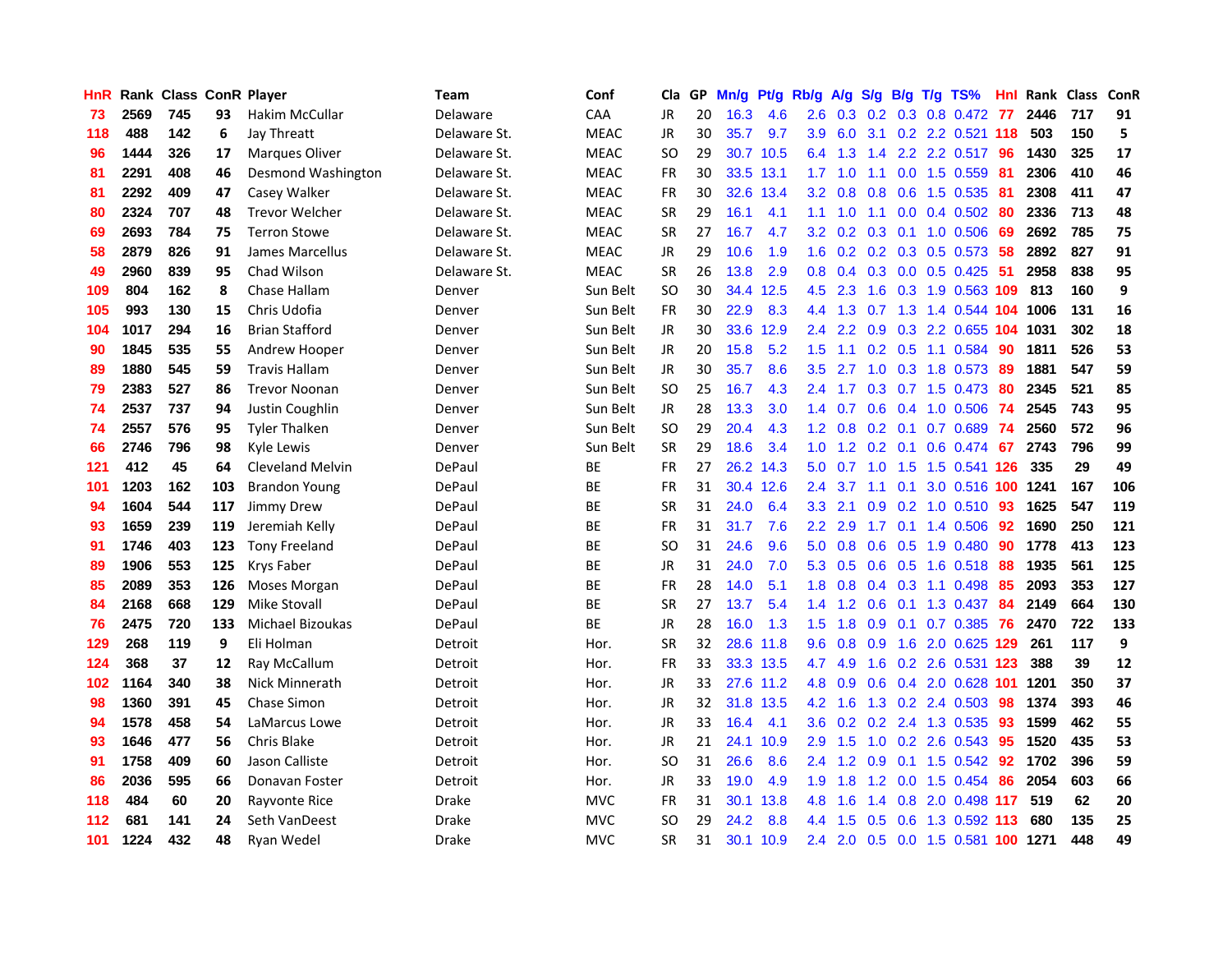| HnR |      | Rank Class ConR Player |     |                       | Team          | Conf        | Cla       | GP | Mn/g      | Pt/g      | Rb/g             | A/g           | S/g       | B/g | $T/g$ TS%                 | Hnl | Rank Class   |              | ConR         |
|-----|------|------------------------|-----|-----------------------|---------------|-------------|-----------|----|-----------|-----------|------------------|---------------|-----------|-----|---------------------------|-----|--------------|--------------|--------------|
| 95  | 1498 | 340                    | 63  | Jordan Clarke         | <b>Drake</b>  | <b>MVC</b>  | SO.       | 19 | 20.7      | 5.3       | 4.7              | 1.3           | 1.3       | 0.3 | 1.6 0.419                 | 94  | 1533         | 350          | 64           |
| 95  | 1505 | 341                    | 64  | <b>Ben Simons</b>     | <b>Drake</b>  | <b>MVC</b>  | SO.       | 31 | 24.5      | 8.1       | 2.0              | 1.2           | 0.4       | 0.1 | 1.1 0.604                 | -94 | 1547         | 356          | 65           |
| 95  | 1508 | 433                    | 65  | Kraidon Woods         | <b>Drake</b>  | <b>MVC</b>  | JR        | 30 | 16.3      | 3.9       | 4.1              | $0.4^{\circ}$ |           |     | 0.2 0.8 0.9 0.555         | -94 | 1552         | 444          | 66           |
| 93  | 1625 | 375                    | 68  | Aaron Hawley          | Drake         | <b>MVC</b>  | SO.       | 30 | 16.1      | 5.8       | $2.3^{\circ}$    | 0.4           | $0.6$ 0.1 |     | $0.8$ 0.499               | 92  | 1662         | 382          | 69           |
| 80  | 2327 | 687                    | 81  | Kurt Alexander        | Drake         | <b>MVC</b>  | JR        | 31 | 18.4      | 5.6       |                  | $1.4$ 1.7     |           |     | $0.5$ 0.0 1.8 0.466       | 80  | 2362         | 695          | 83           |
| 75  | 2522 | 565                    | 85  | Reece Uhlenhopp       | Drake         | <b>MVC</b>  | SO.       | 31 | 12.4      | 2.4       | 2.1              | 0.3           |           |     | $0.3$ 0.1 0.5 0.465       | -74 | 2565         | 574          | 88           |
| 65  | 2769 | 806                    | 89  | Frank Wiseler         | Drake         | <b>MVC</b>  | JR        | 13 | 20.5      | 3.0       | 1.3 <sub>1</sub> | 2.2           | 0.8       |     | $0.0$ 1.2 0.406           | -76 | 2466         | 721          | 85           |
| 140 | 115  | 35                     | 9   | Samme Givens          | Drexel        | CAA         | JR        | 31 |           | 29.7 12.2 | 10.1             | 1.1           | 0.6       |     | 0.8 1.9 0.521 140         |     | 121          | 35           | 8            |
| 122 | 406  | 44                     | 18  | Dartaye Ruffin        | Drexel        | CAA         | <b>FR</b> | 31 | 23.3      | 8.4       | 7.4              | 0.3           | 0.6       |     | 0.5 1.5 0.547 122         |     | 402          | 41           | 18           |
| 117 | 530  | 100                    | 20  | Chris Fouch           | Drexel        | CAA         | SO.       | 31 | 28.5 14.9 |           | $3.4^{\circ}$    | 1.2           |           |     | 0.5 0.2 1.3 0.489 117     |     | 531          | 96           | 20           |
| 110 | 767  | 154                    | 30  | Daryl McCoy           | Drexel        | <b>CAA</b>  | SO.       | 31 | 22.5      | 5.4       | 7.8              | 0.9           | 0.3       | 0.5 | 1.4 0.529 110             |     | 763          | 150          | 30           |
| 102 | 1124 | 406                    | 45  | <b>Gerald Colds</b>   | Drexel        | <b>CAA</b>  | <b>SR</b> | 31 | 32.3      | 9.7       | 2.7              | 2.4           | 0.8       | 0.3 | 1.8 0.418 102 1124        |     |              | 409          | 45           |
| 100 | 1274 | 172                    | 49  | <b>Frank Massenat</b> | Drexel        | <b>CAA</b>  | FR        | 31 | 28.7      | 5.5       | 2.0              | 3.3           | 0.7       | 0.4 | 1.9 0.489 100             |     | 1270         | 172          | 49           |
| 98  | 1340 | 299                    | 50  | <b>Derrick Thomas</b> | Drexel        | CAA         | <b>SO</b> | 31 | 30.1      | 6.9       | 2.5              | 1.8           | 0.5       | 0.1 | 1.6 0.433                 | -98 | 1336         | 302          | 50           |
| 171 | 9    | 5                      | 1   | Nolan Smith           | Duke          | <b>ACC</b>  | <b>SR</b> | 37 | 34.0      | 20.6      | 4.5              | 5.1           | 1.2       | 0.1 | 3.2 0.559 169             |     | 11           | 6            | $\mathbf{2}$ |
| 150 | 58   | 4                      | 10  | Kyrie Irving          | Duke          | ACC         | FR        | 11 | 27.5 17.5 |           |                  | $3.4$ 4.3     |           |     | 1.5 0.5 2.5 0.688 193     |     | $\mathbf{2}$ | $\mathbf{1}$ | 1            |
| 136 | 159  | 25                     | 15  | <b>Mason Plumlee</b>  | Duke          | <b>ACC</b>  | SO.       | 37 | 25.9      | 7.2       |                  | 8.4 1.6       |           |     | 0.9 1.7 1.9 0.563 134     |     | 181          | 27           | 17           |
| 135 | 175  | 83                     | 17  | Kyle Singler          | Duke          | ACC         | <b>SR</b> | 37 | 34.8 16.9 |           | 6.8              | 1.6           |           |     | 0.9 0.3 1.9 0.533 133     |     | 196          | 96           | 18           |
| 134 | 182  | 29                     | 18  | Ryan Kelly            | Duke          | ACC         | SO        | 37 | 20.1      | 6.6       | 3.7              | 0.8           |           |     | 0.7 1.4 0.8 0.599 132     |     | 211          | 34           | 21           |
| 132 | 205  | 32                     | 21  | Seth Curry            | Duke          | <b>ACC</b>  | SO        | 37 | 25.0      | 9.0       | 1.8              | 2.0           |           |     | 1.4 0.1 0.9 0.591 130     |     | 237          | 40           | 23           |
| 123 | 380  | 70                     | 29  | <b>Andre Dawkins</b>  | Duke          | <b>ACC</b>  | <b>SO</b> | 37 | 21.0      | 8.1       | 1.9              | 0.6           | 0.6       | 0.1 | 0.8 0.649 121             |     | 409          | 75           | 30           |
| 121 | 416  | 124                    | 34  | Miles Plumlee         | Duke          | <b>ACC</b>  | JR        | 37 | 16.7      | 4.8       | 4.9              | 0.4           | 0.6       |     | 0.5 0.9 0.530 119         |     | 448          | 134          | 36           |
| 85  | 2099 | 356                    | 96  | <b>Tyler Thornton</b> | <b>Duke</b>   | ACC         | <b>FR</b> | 34 | 9.9       | 1.6       | 0.6              | 1.0           | 0.5       |     | $0.0\quad 0.6\quad 0.629$ | -85 | 2083         | 352          | 97           |
| 135 | 173  | 82                     | 7   | <b>Bill Clark</b>     | Duquesne      | A10         | <b>SR</b> | 32 | 31.0      | 16.3      | 6.2              | 2.5           | 1.5       |     | 0.5 2.0 0.603 134         |     | 186          | 90           | 8            |
| 134 | 187  | 90                     | 10  | Damian Saunders       | Duquesne      | A10         | <b>SR</b> | 31 |           | 34.0 12.6 | 7.9              | 2.5           | 2.3       |     | 2.7 1.7 0.530 133         |     | 189          | 92           | 10           |
| 129 | 265  | 24                     | 13  | T.J. McConnell        | Duquesne      | A10         | <b>FR</b> | 32 |           | 30.6 10.8 | 3.8 <sub>2</sub> | 4.4           | 2.8       |     | 0.2 1.8 0.583 128         |     | 289          | 25           | 13           |
| 112 | 686  | 205                    | 32  | <b>B.J. Monteiro</b>  | Duquesne      | A10         | JR        | 32 |           | 27.1 11.4 | 4.3              | 2.3           | 0.9       | 1.2 | 1.6 0.515 111             |     | 726          | 219          | 34           |
| 106 | 927  | 194                    | 41  | Sean Johnson          | Duquesne      | A10         | <b>SO</b> | 32 | 20.2      | 9.8       | $2.2^{\circ}$    | 1.8           | 0.7       | 0.2 | 1.8 0.542 105             |     | 961          | 201          | 44           |
| 97  | 1436 | 200                    | 72  | Mike Talley           | Duquesne      | A10         | <b>FR</b> | 32 | 22.9      | 6.9       | 1.5              | 2.4           | 0.6       |     | $0.0$ 1.5 0.538           | -96 | 1470         | 210          | 73           |
| 88  | 1950 | 309                    | 93  | Joel Wright           | Duquesne      | A10         | <b>FR</b> | 29 | 10.5      | 3.8       | $2.6^{\circ}$    | 0.4           |           |     | $0.3$ $0.3$ $0.9$ $0.489$ | -88 | 1940         | 308          | 94           |
| 77  | 2452 | 714                    | 110 | <b>Eric Evans</b>     | Duquesne      | A10         | JR        | 22 | 18.1      | 4.9       |                  | $1.7$ $1.5$   |           |     | 0.7 0.0 1.3 0.472 83      |     | 2171         | 638          | 104          |
| 123 | 383  | 160                    | 14  | Jontae Sherrod        | East Carolina | <b>CUSA</b> | <b>SR</b> | 34 |           | 29.7 15.6 |                  | 3.6 1.9       | 1.1       |     | 0.1 2.4 0.582 122         |     | 392          | 162          | 14           |
| 112 | 703  | 210                    | 29  | Darrius Morrow        | East Carolina | <b>CUSA</b> | JR        | 34 |           | 30.5 13.0 | 6.3              | 0.8           | 0.7       |     | 0.8 2.4 0.556 111         |     | 727          | 220          | 30           |
| 111 | 732  | 284                    | 30  | <b>Brock Young</b>    | East Carolina | <b>CUSA</b> | <b>SR</b> | 30 | 26.2      | 9.6       | 2.5              | 4.4           | 1.1       |     | 0.0 2.6 0.503 112 703     |     |              | 273          | 28           |
| 108 | 874  | 333                    | 42  | Jamar Abrams          | East Carolina | <b>CUSA</b> | <b>SR</b> | 33 | 25.6      | 10.3      | 4.1              | 0.9           | 0.6       |     | 0.2 1.2 0.593 107         |     | 885          | 333          | 42           |
| 100 | 1267 | 283                    | 62  | <b>Corvonn Gaines</b> | East Carolina | <b>CUSA</b> | SO.       | 34 | 30.6      | 6.7       | 2.9              | 3.1           | 1.6       | 0.1 | 1.4 0.498                 | -99 | 1278         | 286          | 62           |
| 98  | 1365 | 190                    | 69  | Robert Sampson        | East Carolina | <b>CUSA</b> | FR        | 34 | 13.3      | 3.3       | 3.0              | 0.6           | 0.3       | 0.6 | 0.8 0.531                 | 97  | 1391         | 196          | 70           |
| 92  | 1716 | 394                    | 79  | Erin Straughn         | East Carolina | <b>CUSA</b> | <b>SO</b> | 34 | 24.5      | 5.0       | 4.4              | 1.3           |           |     | 0.7 0.2 1.6 0.496         | -91 | 1729         | 400          | 77           |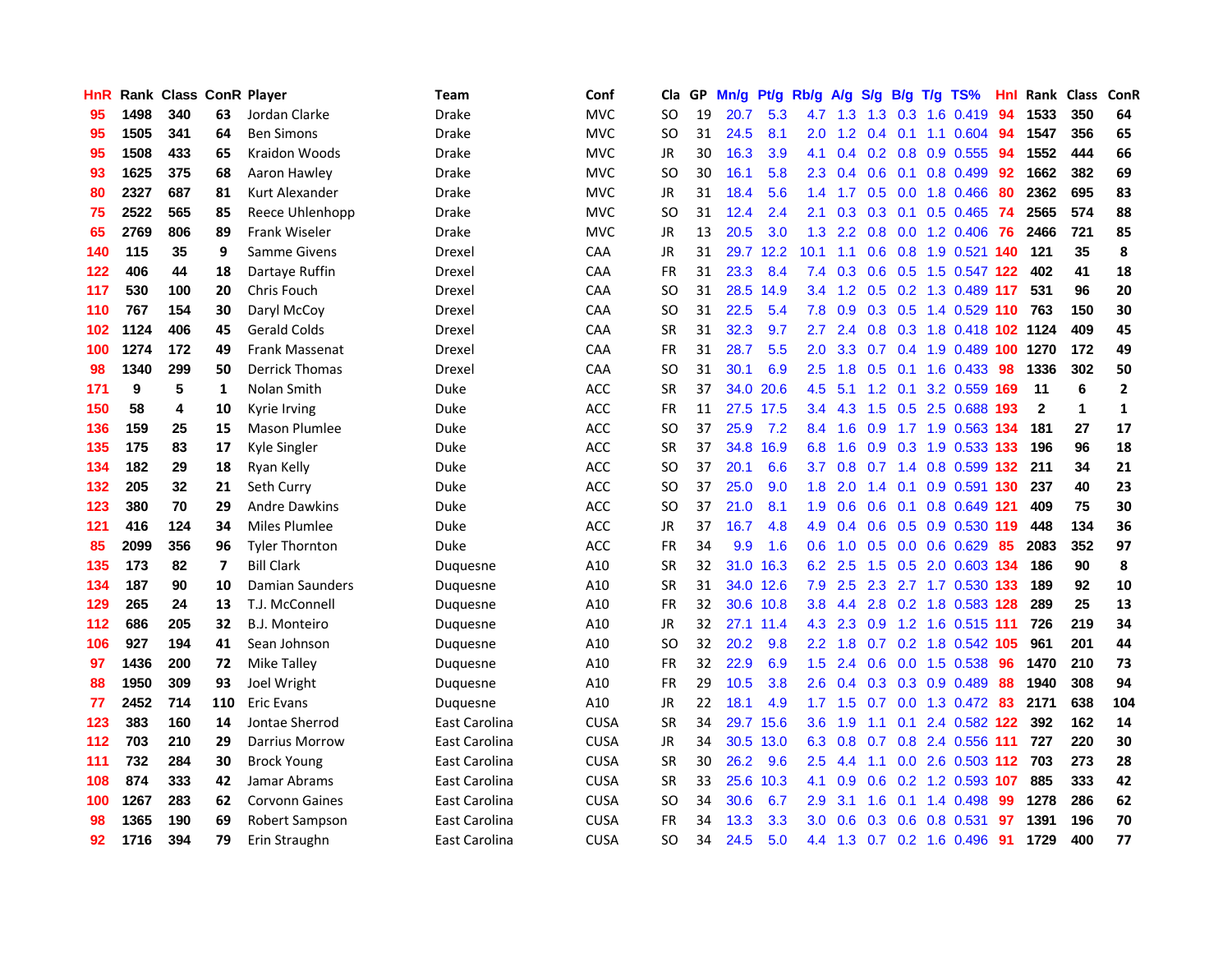| HnR |      | <b>Rank Class ConR Player</b> |    |                       | Team               | Conf        | Cla           | GP | Mn/g | Pt/g      | Rb/g             | A/g | S/g           |     | B/g T/g TS%                | Hnl |      | Rank Class ConR |                         |
|-----|------|-------------------------------|----|-----------------------|--------------------|-------------|---------------|----|------|-----------|------------------|-----|---------------|-----|----------------------------|-----|------|-----------------|-------------------------|
| 134 | 188  | 91                            | 4  | Mike Smith            | East Tennessee St. | ASun        | SR            | 35 |      | 34.1 17.9 | 6.8              | 1.9 | 0.8           | 0.4 | 2.3 0.560                  | 134 | 185  | 89              | 4                       |
| 117 | 543  | 165                           | 12 | Adam Sollazzo         | East Tennessee St. | ASun        | <b>JR</b>     | 36 | 28.2 | 9.2       | 3.2 <sub>2</sub> | 4.0 | 1.3           | 0.3 | 2.5 0.560 116              |     | 567  | 174             | 12                      |
| 115 | 600  | 186                           | 14 | Isiah Brown           | East Tennessee St. | ASun        | <b>JR</b>     | 36 | 29.8 | 10.3      | 7.2              | 0.9 | 1.2           | 2.0 | 2.4 0.522 114              |     | 619  | 193             | 16                      |
| 104 | 1039 | 379                           | 26 | Micah Williams        | East Tennessee St. | ASun        | <b>SR</b>     | 35 |      | 34.5 14.1 | 4.1              | 1.3 | 0.9           |     | 0.2 1.8 0.528 103 1058     |     |      | 387             | 29                      |
| 102 | 1149 | 415                           | 32 | <b>Justin Tubbs</b>   | East Tennessee St. | ASun        | SR            | 33 |      | 29.6 10.5 | 4.6              | 0.4 |               |     | 1.1 0.1 1.2 0.539 102 1145 |     |      | 416             | 33                      |
| 92  | 1671 | 385                           | 52 | Sheldon Cooley        | East Tennessee St. | ASun        | <b>SO</b>     | 35 | 18.1 | 4.5       | $2.6^{\circ}$    | 1.6 | 0.9           |     | $0.1$ 1.7 0.489            | 92  | 1671 | 385             | 49                      |
| 72  | 2624 | 587                           | 87 | J.C. Ward             | East Tennessee St. | ASun        | <b>SO</b>     | 36 | 15.4 | 1.9       | 2.5              | 0.4 |               |     | 0.3 0.1 0.5 0.538          | -71 | 2647 | 592             | 88                      |
| 111 | 711  | 211                           | 9  | Jeremy Granger        | Eastern Illinois   | <b>OVC</b>  | JR            | 29 | 35.4 | 14.5      | 4.3              | 3.4 |               |     | 1.2 0.2 2.2 0.536 109      |     | 783  | 235             | 9                       |
| 96  | 1469 | 330                           | 30 | James Hollowell       | Eastern Illinois   | <b>OVC</b>  | <b>SO</b>     | 29 | 26.3 | 8.4       | 5.6              | 1.7 | 0.9           |     | 1.2 1.9 0.492              | 94  | 1541 | 355             | 31                      |
| 95  | 1511 | 343                           | 32 | <b>Shaun Pratl</b>    | Eastern Illinois   | <b>OVC</b>  | <b>SO</b>     | 28 | 22.6 | 9.0       | 4.5              | 1.6 | 0.6           | 0.6 | 1.8 0.525                  | 94  | 1570 | 362             | 34                      |
| 84  | 2161 | 368                           | 50 | Alfonzo McKinnie      | Eastern Illinois   | <b>OVC</b>  | <b>FR</b>     | 25 | 11.8 | 3.6       | 3.6              | 0.2 |               |     | $0.5$ $0.2$ 1.1 $0.543$    | 83  | 2208 | 382             | 52                      |
| 82  | 2265 | 695                           | 56 | <b>Curry McKinney</b> | Eastern Illinois   | <b>OVC</b>  | <b>SR</b>     | 29 | 32.1 | 9.0       | 4.3              | 2.7 | 1.4           | 0.1 | 2.3 0.439                  | 80  | 2326 | 712             | 58                      |
| 74  | 2563 | 743                           | 71 | <b>Zavier Sanders</b> | Eastern Illinois   | <b>OVC</b>  | <b>JR</b>     | 29 | 12.4 | 3.2       | 2.8              | 0.4 | 0.2           | 0.0 | 0.8 0.500                  | 72  | 2619 | 770             | 74                      |
| 70  | 2664 | 779                           | 75 | <b>Tyler Laser</b>    | Eastern Illinois   | <b>OVC</b>  | <b>SR</b>     | 10 |      | 35.1 11.4 | 2.9              | 1.9 | 1.0           | 0.0 | 2.1 0.471                  | 79  | 2373 | 723             | 62                      |
| 62  | 2827 | 816                           | 80 | L.C. Doss             | Eastern Illinois   | <b>OVC</b>  | <b>JR</b>     | 19 | 21.3 | 4.6       | 1.1              | 1.0 | 0.4           | 0.1 | 0.7 0.486                  | 67  | 2748 | 799             | 77                      |
| 52  | 2935 | 596                           | 86 | <b>Isaac Smith</b>    | Eastern Illinois   | <b>OVC</b>  | <b>FR</b>     | 26 | 12.8 | 2.1       | 1.0              | 0.8 | 0.2           | 0.0 | 0.9 0.486                  | 53  | 2936 | 595             | 86                      |
| 118 | 518  | 203                           | 6  | <b>Spencer Perrin</b> | Eastern Kentucky   | <b>OVC</b>  | <b>SR</b>     | 30 | 30.0 | 13.3      | 5.5 <sub>1</sub> | 2.1 | 0.9           | 0.9 | 1.5 0.593 117              |     | 514  | 206             | 4                       |
| 101 | 1178 | 422                           | 20 | <b>Justin Stommes</b> | Eastern Kentucky   | <b>OVC</b>  | <b>SR</b>     | 27 |      | 28.8 11.7 | 3.0 <sub>1</sub> | 2.6 | 0.9           |     | 0.4 1.9 0.583 102 1117     |     |      | 408             | 19                      |
| 95  | 1496 | 516                           | 31 | Josh Daniel           | Eastern Kentucky   | <b>OVC</b>  | <b>SR</b>     | 31 |      | 29.7 10.6 | 2.6              | 1.6 |               |     | 1.1 0.1 0.9 0.596          | 94  | 1543 | 527             | 32                      |
| 94  | 1598 | 367                           | 36 | <b>Willie Cruz</b>    | Eastern Kentucky   | <b>OVC</b>  | <b>SO</b>     | 28 | 17.1 | 6.3       | 3.3 <sub>1</sub> | 1.5 |               |     | $0.5$ $0.2$ 1.4 $0.535$    | 93  | 1611 | 370             | 36                      |
| 89  | 1903 | 551                           | 42 | Joshua Jones          | Eastern Kentucky   | <b>OVC</b>  | JR            | 30 | 29.6 | 10.7      | $2.5^{\circ}$    | 1.9 |               |     | $0.7$ $0.5$ 1.8 $0.568$    | 88  | 1941 | 565             | 43                      |
| 84  | 2138 | 627                           | 49 | Jaron Jones           | Eastern Kentucky   | <b>OVC</b>  | JR            | 29 | 10.3 | 2.5       | 2.0              | 0.3 |               |     | $0.4$ 0.2 0.4 0.581        | 83  | 2173 | 639             | 50                      |
| 80  | 2341 | 420                           | 59 | Jeff Johnson          | Eastern Kentucky   | <b>OVC</b>  | <b>FR</b>     | 30 | 22.0 | 5.4       | 3.4              | 1.3 |               |     | 0.5 0.3 1.4 0.528          | 80  | 2359 | 423             | 60                      |
| 76  | 2467 | 717                           | 65 | Jeff Allgood          | Eastern Kentucky   | ovc         | JR            | 31 | 10.6 | 3.1       | 0.5              | 0.9 | 0.3           |     | $0.0$ 0.5 0.531            | 75  | 2519 | 734             | 68                      |
| 61  | 2841 | 821                           | 82 | Devin McDonald        | Eastern Kentucky   | ovc         | <b>SR</b>     | 20 | 14.7 | 3.4       | 0.9              | 1.1 | 0.6           | 0.1 | 1.2 0.558                  | 65  | 2787 | 808             | 81                      |
| 59  | 2864 | 569                           | 83 | Jabs Newby            | Eastern Kentucky   | ovc         | <b>FR</b>     | 22 | 11.8 | 2.1       | 1.3 <sup>°</sup> | 1.4 | 0.5           |     | $0.0$ 1.1 0.388            | 62  | 2844 | 565             | 82                      |
| 54  | 2923 | 591                           | 85 | <b>Taylor Filipek</b> | Eastern Kentucky   | <b>OVC</b>  | <b>FR</b>     | 28 | 13.1 | 1.1       | 1.9              | 1.0 | 0.3           | 0.1 | 0.4 0.271                  | 55  | 2919 | 589             | 85                      |
| 129 | 253  | 114                           | 4  | <b>Brandon Bowdry</b> | Eastern Michigan   | MAC         | <b>SR</b>     | 30 | 32.3 | 19.9      | 9.5              | 1.8 | 1.1           | 0.3 | 3.2 0.518 130              |     | 235  | 109             | $\overline{\mathbf{3}}$ |
| 86  | 2029 | 593                           | 63 | Darrell Lampley       | Eastern Michigan   | MAC         | JR            | 31 | 20.6 | 6.3       | 2.0              | 3.6 | 1.0           | 0.0 | 2.2 0.455                  | 86  | 2059 | 604             | 64                      |
| 81  | 2313 | 517                           | 72 | Derek Thompson        | Eastern Michigan   | MAC         | <b>SO</b>     | 29 | 23.6 | 9.4       | 2.5              | 1.1 | 0.6           | 0.1 | 1.4 0.501                  | 80  | 2334 | 519             | 73                      |
| 79  | 2393 | 532                           | 76 | Jamell Harris         | Eastern Michigan   | <b>MAC</b>  | <sub>SO</sub> | 31 | 24.4 | 4.6       | 4.3              | 0.6 | 0.6           | 2.3 | 1.4 0.477                  | 78  | 2417 | 538             | 76                      |
| 76  | 2466 | 744                           | 80 | Jay Higgins           | Eastern Michigan   | MAC         | <b>SR</b>     | 31 | 26.6 | 4.8       | 3.5              | 2.0 | 1.1           |     | $0.3$ 1.8 0.417            | 75  | 2510 | 753             | 81                      |
| 75  | 2507 | 729                           | 83 | Antonio Green         | Eastern Michigan   | MAC         | JR            | 31 | 23.9 | 5.4       | $2.7^{\circ}$    | 1.5 | 0.6           | 0.1 | $1.0 \ \ 0.454$            | -75 | 2543 | 742             | 85                      |
| 72  | 2621 | 586                           | 88 | <b>Adrian Burton</b>  | Eastern Michigan   | MAC         | <b>SO</b>     | 24 | 10.9 | 2.9       | 1.3 <sup>°</sup> | 1.3 | 0.7           |     | $0.0$ 1.0 0.378            | 72  | 2631 | 587             | 90                      |
| 71  | 2634 | 589                           | 89 | J.R. Sims             | Eastern Michigan   | MAC         | <b>SO</b>     | 23 | 14.7 | 3.4       | 1.6              | 1.1 | 0.4           | 0.0 | 0.8 0.491                  | 72  | 2624 | 583             | 89                      |
| 68  | 2707 | 787                           | 92 | <b>William Cooper</b> | Eastern Michigan   | MAC         | SR            | 20 | 12.6 | 1.7       | $3.2\phantom{0}$ | 0.5 | $0.4^{\circ}$ | 0.5 | $0.8$ 0.425                | 70  | 2687 | 784             | 92                      |
| 96  | 1447 | 327                           | 26 | Glen Dean             | Eastern Washington | <b>BSky</b> | <b>SO</b>     | 23 | 32.9 | 13.3      | 2.7              | 4.2 | 0.9           | 0.0 | 2.4 0.538                  | 99  | 1284 | 288             | 17                      |
| 93  | 1617 | 469                           | 29 | Cliff Ederain         | Eastern Washington | <b>BSky</b> | JR            | 30 | 26.5 | 8.5       | 7.4              | 1.2 | $-1.0$        |     | 1.1 2.2 0.466              | 92  | 1650 | 477             | 29                      |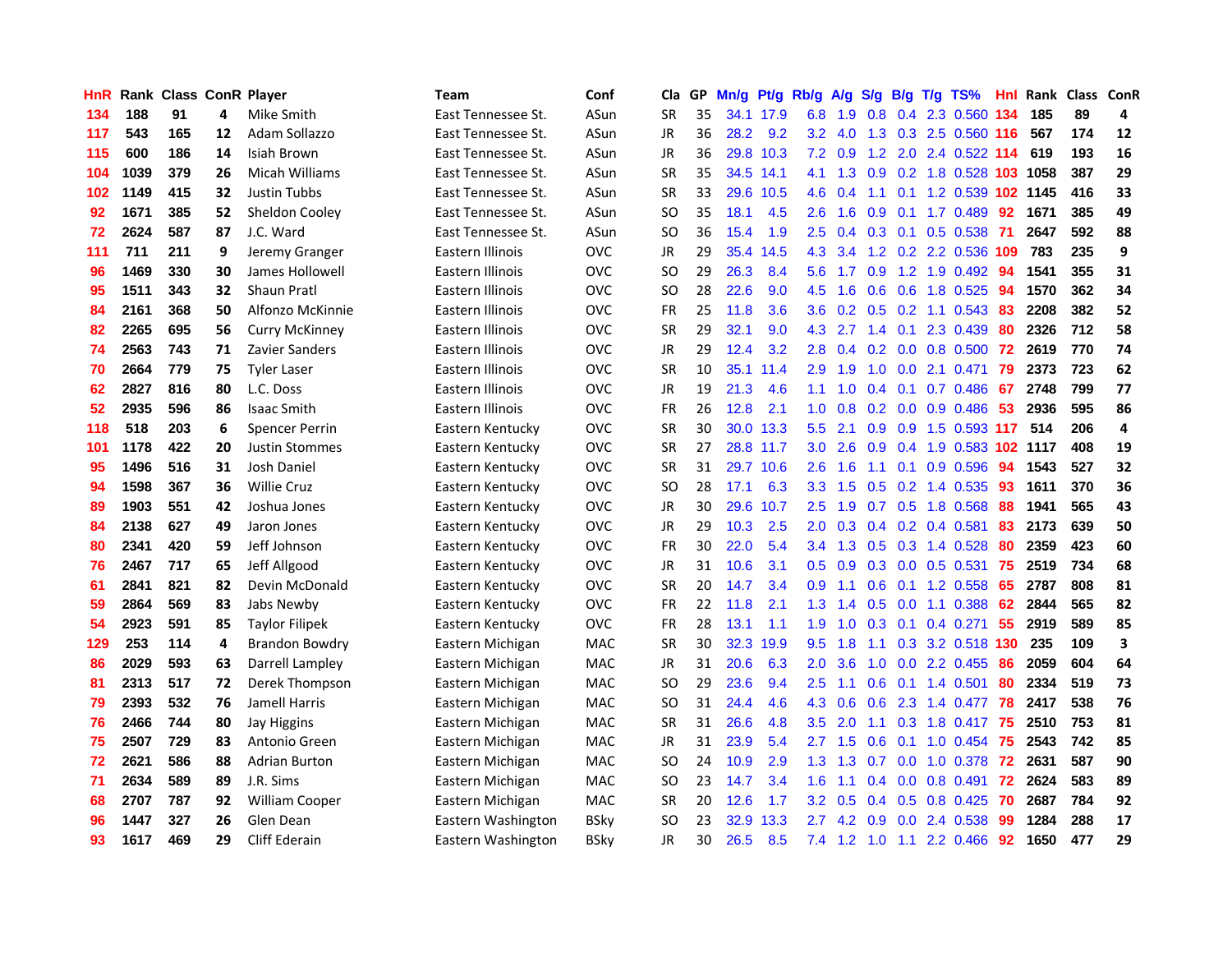| <b>HnR</b> |      | <b>Rank Class ConR Player</b> |    |                          | <b>Team</b>         | Conf        | Cla           |    | GP Mn/g | Pt/g      | Rb/g             | A/g       |                 |                 | S/g B/g T/g TS%                    | Hnl | Rank Class |     | ConR                     |
|------------|------|-------------------------------|----|--------------------------|---------------------|-------------|---------------|----|---------|-----------|------------------|-----------|-----------------|-----------------|------------------------------------|-----|------------|-----|--------------------------|
| 93         | 1652 | 479                           | 30 | Tremayne Johnson         | Eastern Washington  | <b>BSky</b> | JR            | 30 |         | 23.3 10.0 | 5.1              | 0.8       | 0.6             | 1.2             | 2.3 0.513                          | 92  | 1695       | 487 | 30                       |
| 90         | 1812 | 527                           | 33 | Laron Griffin            | Eastern Washington  | <b>BSky</b> | JR            | 30 | 23.5    | 6.1       | 6.8              | 1.1       | 0.5             | 0.9             | 1.1 0.463                          | -89 | 1849       | 539 | 34                       |
| 88         | 1959 | 571                           | 39 | <b>Cliff Colimon</b>     | Eastern Washington  | <b>BSky</b> | JR            | 26 | 24.2    | 10.4      | 2.3              | 1.8       | 0.9             | 0.0             | 2.3 0.533                          | -87 | 1983       | 576 | 40                       |
| 86         | 2055 | 473                           | 46 | Jeffrey Forbes           | Eastern Washington  | <b>BSkv</b> | SO.           | 30 | 31.8    | 9.8       | 2.6              | 2.0       | $0.8\quad 0.1$  |                 | 1.6 0.576                          | 85  | 2092       | 479 | 46                       |
| 83         | 2197 | 500                           | 50 | Kevin Winford            | Eastern Washington  | <b>BSky</b> | SO.           | 30 | 26.4    | 9.9       | 1.1              | 1.0       | $0.6 \quad 0.1$ |                 | 0.9 0.526                          | 82  | 2233       | 506 | 51                       |
| 125        | 329  | 142                           | 7  | Chris Long               | Elon                | Southern    | <b>SR</b>     | 31 |         | 33.7 14.7 | 2.5              | 6.1       |                 |                 | 1.7 0.1 2.2 0.585 125              |     | 341        | 143 | $\overline{\phantom{a}}$ |
| 94         | 1555 | 224                           | 46 | Lucas Troutman           | Elon                | Southern    | <b>FR</b>     | 31 | 20.1    | 8.8       | 4.1              | 0.3       | 0.7             |                 | 1.5 1.1 0.507                      | 94  | 1550       | 222 | 46                       |
| 92         | 1674 | 245                           | 49 | Jack Isenbarger          | Elon                | Southern    | <b>FR</b>     | 31 |         | 23.8 10.4 | 3.2 <sub>2</sub> | 1.9       | 0.5             |                 | $0.0$ 1.5 0.541                    | 92  | 1664       | 243 | 49                       |
| 92         | 1687 | 489                           | 51 | Drew Spradlin            | Elon                | Southern    | <b>JR</b>     | 31 |         | 26.1 13.6 | 4.1              | 1.3       | 0.5             |                 | $0.2$ 1.9 $0.522$                  | 92  | 1685       | 483 | 52                       |
| 87         | 2016 | 331                           | 61 | Sebastian Koch           | Elon                | Southern    | FR            | 31 | 16.8    | 5.5       | 2.5              | 0.9       |                 |                 | 0.3 0.2 0.7 0.582                  | 86  | 2013       | 332 | 60                       |
| 83         | 2223 | 504                           | 73 | Roger Dugas              | Elon                | Southern    | <sub>SO</sub> | 25 | 18.8    | 5.7       | 4.6              | 0.6       |                 |                 | $0.4$ 0.0 0.7 0.502                | 84  | 2153       | 493 | 65                       |
| 78         | 2419 | 733                           | 76 | Scott Grable             | Elon                | Southern    | <b>SR</b>     | 31 | 16.0    | 3.5       | 3.7              | 0.6       | 0.5             |                 | $0.2$ 1.1 $0.581$                  | 77  | 2435       | 736 | 76                       |
| 77         | 2435 | 441                           | 77 | <b>Ryley Beaumont</b>    | Elon                | Southern    | <b>FR</b>     | 31 | 19.0    | 5.0       | 3.8              | 0.6       | 0.3             |                 | 0.2 1.0 0.560                      | -77 | 2447       | 446 | 77                       |
| 73         | 2598 | 762                           | 81 | <b>Terrance Birdette</b> | Elon                | Southern    | <b>JR</b>     | 31 | 18.3    | 4.7       | $2.3^{\circ}$    | 1.6       | 0.4             | 0.0             | 1.6 0.507                          | 72  | 2611       | 765 | 81                       |
| 124        | 367  | 63                            | 16 | Colt Ryan                | Evansville          | <b>MVC</b>  | <b>SO</b>     | 32 | 32.5    | 15.7      | 3.3              | 2.3       | 1.3             | 0.2             | 2.3 0.567 124                      |     | 367        | 64  | 16                       |
| 102        | 1139 | 335                           | 44 | <b>Kenny Harris</b>      | Evansville          | <b>MVC</b>  | JR            | 31 | 26.1    | 8.3       | 5.9              | 1.4       |                 | $1.2 \quad 0.5$ | 1.7 0.473 102 1137                 |     |            | 333 | 45                       |
| 101        | 1174 | 253                           | 45 | <b>Troy Taylor</b>       | Evansville          | <b>MVC</b>  | <b>SO</b>     | 32 | 14.4    | 2.8       | $2.5\,$          | 2.3       |                 |                 | 0.7 0.1 1.1 0.469 101 1170         |     |            | 253 | 46                       |
| 101        | 1184 | 426                           | 46 | Clint Hopf               | Evansville          | <b>MVC</b>  | <b>SR</b>     | 32 | 18.3    | 6.0       |                  |           |                 |                 | 3.4 0.2 0.4 0.3 0.8 0.613 101 1187 |     |            | 425 | 47                       |
| 98         | 1357 | 189                           | 57 | Jordan Jahr              | Evansville          | <b>MVC</b>  | <b>FR</b>     | 30 | 9.7     | 3.8       | $2.2^{\circ}$    | 0.3       |                 |                 | $0.0$ 0.1 0.6 0.535                | -98 | 1355       | 187 | 56                       |
| 98         | 1381 | 481                           | 58 | Pieter van Tongeren      | Evansville          | <b>MVC</b>  | <b>SR</b>     | 32 | 16.5    | 6.0       | $2.2^{\circ}$    |           |                 |                 | $0.2$ 0.3 0.5 1.0 0.635            | 98  | 1379       | 484 | 58                       |
| 95         | 1527 | 438                           | 66 | Denver Holmes            | Evansville          | <b>MVC</b>  | JR            | 32 | 25.3    | 7.8       | 2.1              | 2.8       |                 |                 | 0.3 0.1 1.9 0.539                  | 95  | 1512       | 433 | 63                       |
| 94         | 1607 | 545                           | 67 | Kavon Lacey              | Evansville          | <b>MVC</b>  | <b>SR</b>     | 32 | 24.8    | 5.1       | 2.5              | 2.9       | 0.7             | 0.0             | 1.6 0.509                          | 94  | 1586       | 538 | 67                       |
| 92         | 1677 | 388                           | 70 | Ned Cox                  | Evansville          | <b>MVC</b>  | SO.           | 32 | 21.8    | 7.3       | 1.4              | 1.5       | $0.4^{\circ}$   | 0.1             | 1.1 0.508                          | 92  | 1661       | 381 | 68                       |
| 83         | 2202 | 502                           | 80 | Lewis Jones              | Evansville          | <b>MVC</b>  | SO.           | 31 | 10.8    | 3.6       | 1.7 <sup>2</sup> | 0.2       |                 |                 | $0.3$ 0.0 0.5 0.487                | 83  | 2179       | 497 | 79                       |
| 127        | 310  | 95                            | 5  | Ryan Olander             | Fairfield           | <b>MAAC</b> | <b>JR</b>     | 33 |         | 30.1 10.4 | 6.8              | 1.1       | 0.7             | 2.1             | 1.6 0.555 126                      |     | 320        | 100 | 5                        |
| 115        | 606  | 232                           | 12 | <b>Yorel Hawkins</b>     | Fairfield           | <b>MAAC</b> | <b>SR</b>     | 33 | 27.6    | 10.1      | 5.4              | 1.3       | 1.4             | 0.3             | 1.3 0.486 114                      |     | 613        | 238 | 12                       |
| 110        | 752  | 151                           | 16 | Colin Nickerson          | Fairfield           | <b>MAAC</b> | SO            | 33 | 23.2    | 5.9       | 3.0              | 2.2       | 1.9             | 0.0             | 1.6 0.533 110                      |     | 760        | 149 | 15                       |
| 107        | 887  | 184                           | 21 | Derek Needham            | Fairfield           | <b>MAAC</b> | <b>SO</b>     | 33 |         | 35.2 14.1 | 3.0              | 4.5       | 1.4             | 0.0             | 3.9 0.478 107                      |     | 902        | 186 | 21                       |
| 103        | 1063 | 138                           | 30 | <b>Maurice Barrow</b>    | Fairfield           | <b>MAAC</b> | <b>FR</b>     | 33 | 25.3    | 6.2       | 5.7              | 1.3       | 0.8             | 0.5             | 1.8 0.493 103 1073                 |     |            | 139 | 30                       |
| 102        | 1116 | 403                           | 35 | <b>Warren Edney</b>      | Fairfield           | <b>MAAC</b> | <b>SR</b>     | 30 | 17.9    | 6.7       | 3.3 <sub>2</sub> | 0.5       |                 |                 | 0.4 0.3 0.9 0.501 103 1102         |     |            | 400 | 33                       |
| 102        | 1141 | 151                           | 36 | Jamel Fields             | Fairfield           | <b>MAAC</b> | <b>FR</b>     | 31 | 15.4    | 4.7       |                  | $1.3$ 1.6 |                 |                 | 0.8 0.0 1.1 0.502 102 1142         |     |            | 150 | 35                       |
| 101        | 1187 | 428                           | 37 | Lyndon Jordan            | Fairfield           | <b>MAAC</b> | <b>SR</b>     | 32 | 12.8    | 3.5       | 1.3              | 0.8       |                 |                 | 0.6 0.0 0.4 0.562 101              |     | 1196       | 428 | 37                       |
| 91         | 1732 | 259                           | 47 | Keith Matthews           | Fairfield           | <b>MAAC</b> | <b>FR</b>     | 33 | 10.6    | 3.0       | 2.4              |           |                 |                 | $0.2$ 0.2 0.2 0.6 0.457            | 91  | 1742       | 263 | 48                       |
| 106        | 959  | 354                           | 18 | <b>Mike Scott</b>        | Fairleigh Dickinson | <b>NEC</b>  | <b>SR</b>     | 29 |         | 37.2 14.9 | 5.2              | 4.4       | 1.6             |                 | 0.2 3.6 0.530 105                  |     | 1004       | 368 | 22                       |
| 96         | 1478 | 512                           | 37 | John Galvin              | Fairleigh Dickinson | <b>NEC</b>  | <b>SR</b>     | 29 | 25.9    | 7.7       | 7.4              | 0.8       | 0.5             | 1.0             | 1.4 0.578                          | 95  | 1506       | 520 | 39                       |
| 88         | 1931 | 559                           | 58 | Kamil Svrdlik            | Fairleigh Dickinson | <b>NEC</b>  | JR            | 29 |         | 33.7 12.0 | 7.1              | 1.0       | 0.6             | 1.4             | 2.7 0.539                          | 87  | 1959       | 570 | 58                       |
| 82         | 2277 | 697                           | 74 | <b>Terence Grier</b>     | Fairleigh Dickinson | <b>NEC</b>  | SR            | 22 | 28.4    | 12.2      | 2.6              | 2.0       | 1.0             | 0.1             | 1.8 0.461                          | 82  | 2220       | 681 | 70                       |
| 69         | 2689 | 786                           | 92 | Nate Gibbs               | Fairleigh Dickinson | <b>NEC</b>  | <b>JR</b>     | 10 | 25.2    | 6.8       | 6.0              |           |                 |                 | 0.2 0.6 0.2 1.5 0.511 73           |     | 2599       | 758 | 88                       |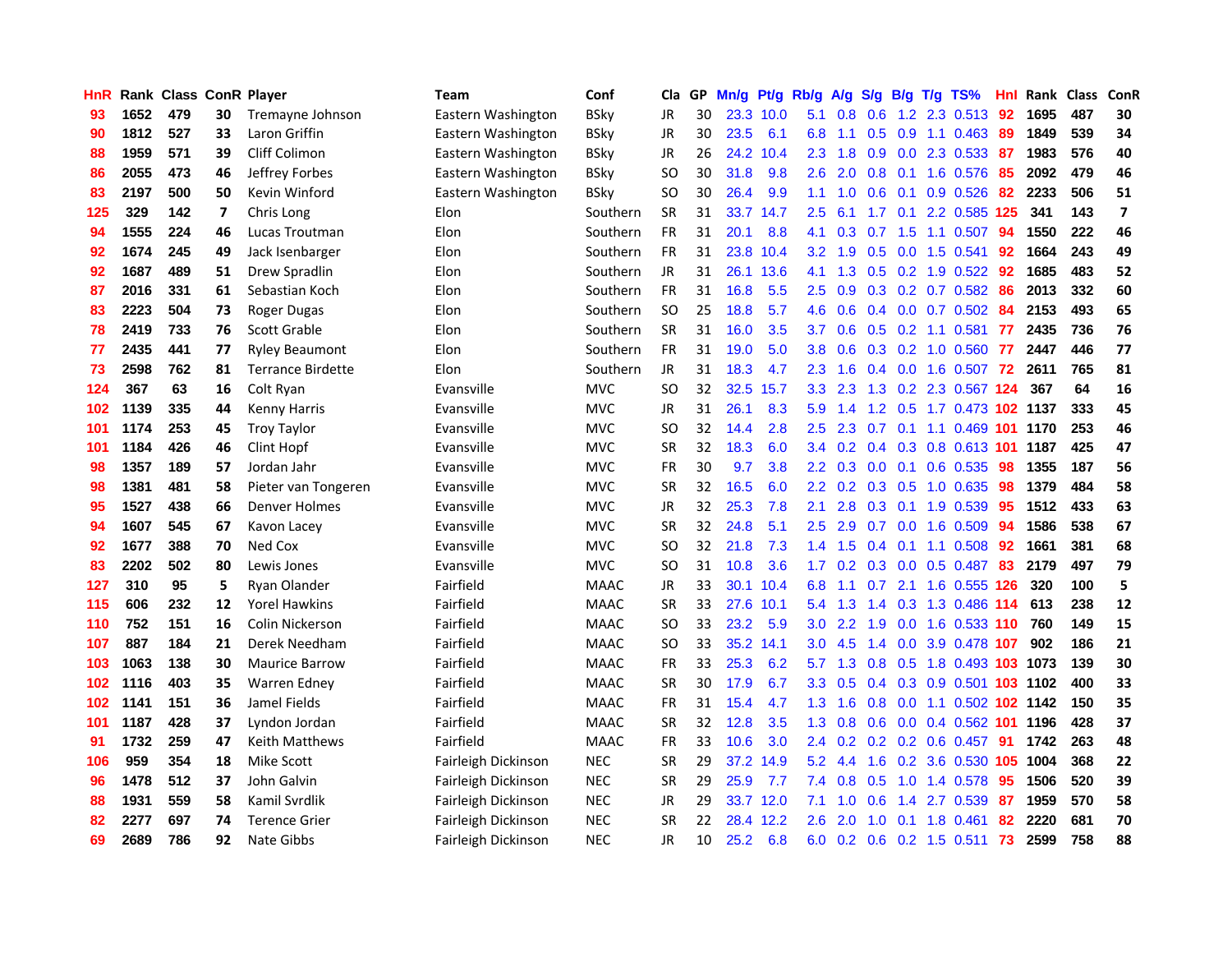| HnR |      | <b>Rank Class ConR Player</b> |     |                         | Team                | Conf        | Cla           |    | GP Mn/g | Pt/g      | Rb/g             | <b>A/g</b>      | S/g |                 | B/g T/g TS%                   | Hnl | Rank Class |     | ConR                     |
|-----|------|-------------------------------|-----|-------------------------|---------------------|-------------|---------------|----|---------|-----------|------------------|-----------------|-----|-----------------|-------------------------------|-----|------------|-----|--------------------------|
| 67  | 2731 | 530                           | 94  | <b>Briahn Smith</b>     | Fairleigh Dickinson | <b>NEC</b>  | FR            | 28 | 18.8    | 6.1       | 2.4              | 0.5             | 0.7 | 0.1             | 0.9 0.420                     | 67  | 2742       | 536 | 94                       |
| 58  | 2873 | 649                           | 100 | DeShawn Dockery         | Fairleigh Dickinson | <b>NEC</b>  | SO            | 27 | 18.9    | 3.0       | 1.9              | 2.1             | 0.7 | 0.0             | 2.0 0.394                     | 59  | 2875       | 649 | 100                      |
| 53  | 2934 | 595                           | 104 | <b>Mathias Seilund</b>  | Fairleigh Dickinson | <b>NEC</b>  | <b>FR</b>     | 26 | 16.6    | 4.6       | $2.2^{\circ}$    | 0.6             |     |                 | $0.2$ $0.2$ 1.5 $0.426$       | 54  | 2929       | 593 | 103                      |
| 46  | 2970 | 613                           | 105 | <b>Tyler Reynolds</b>   | Fairleigh Dickinson | <b>NEC</b>  | FR            | 28 | 13.8    | 2.6       |                  |                 |     |                 | 1.4 0.7 0.2 0.1 0.4 0.326     | 46  | 2974       | 615 | 105                      |
| 116 | 575  | 175                           | 4   | DeJuan Wright           | Fla. International  | Sun Belt    | <b>JR</b>     | 29 |         | 30.3 14.5 |                  | $6.7 \quad 1.2$ |     |                 | 1.7 0.7 2.5 0.599 114         |     | 634        | 197 | 4                        |
| 96  | 1464 | 420                           | 32  | Eric Frederick          | Fla. International  | Sun Belt    | <b>JR</b>     | 28 |         | 25.3 12.6 |                  | $6.5 \quad 0.6$ |     |                 | $0.7$ $0.3$ 1.8 $0.531$       | 94  | 1551       | 443 | 40                       |
| 92  | 1680 | 562                           | 48  | Alex Legion             | Fla. International  | Sun Belt    | <b>SR</b>     | 10 |         | 28.1 13.0 | 5.1              | 1.3             | 1.0 |                 | 0.4 1.4 0.583 106             |     | 956        | 350 | 13                       |
| 92  | 1700 | 566                           | 50  | Phil Gary               | Fla. International  | Sun Belt    | <b>SR</b>     | 29 | 29.9    | 9.6       | $2.2^{\circ}$    | 3.3             | 1.6 |                 | 0.2 1.9 0.555                 | 90  | 1835       | 591 | 55                       |
| 83  | 2215 | 681                           | 76  | <b>Marvin Roberts</b>   | Fla. International  | Sun Belt    | <b>SR</b>     | 28 |         | 28.3 11.1 | 4.1              | 2.0             |     |                 | 0.7 0.3 2.8 0.483             | 81  | 2294       | 702 | 78                       |
| 80  | 2326 | 686                           | 83  | Jeremy Allen            | Fla. International  | Sun Belt    | JR            | 27 | 23.0    | 7.4       | 2.0              | 1.0             | 1.4 |                 | $0.1$ 1.5 0.543               | -79 | 2389       | 703 | 86                       |
| 77  | 2446 | 442                           | 91  | Dominique Ferguson      | Fla. International  | Sun Belt    | <b>FR</b>     | 20 | 26.7    | 7.1       | 4.8              | 0.6             | 0.6 | 1.5             | 1.3 0.459                     | -78 | 2407       | 435 | 88                       |
| 76  | 2487 | 462                           | 92  | Phil Taylor             | Fla. International  | Sun Belt    | <b>FR</b>     | 12 | 21.0    | 7.3       | 1.9              | 1.4             | 0.8 | 0.0             | 1.5 0.512                     | 77  | 2436       | 443 | 90                       |
| 65  | 2772 | 804                           | 99  | <b>Tremayne Russell</b> | Fla. International  | Sun Belt    | <b>SR</b>     | 22 | 14.0    | 4.0       | 1.8              | 0.7             | 0.5 | 0.1             | 1.5 0.600                     | 66  | 2763       | 801 | 100                      |
| 58  | 2872 | 648                           | 105 | <b>Brandon Moore</b>    | Fla. International  | Sun Belt    | <b>SO</b>     | 26 | 10.4    | 1.3       | $1.4^{\circ}$    | 0.3             | 0.5 | 1.0             | 0.8 0.380                     | 58  | 2885       | 656 | 106                      |
| 144 | 94   | 46                            | 7   | <b>Chandler Parsons</b> | Florida             | <b>SEC</b>  | <b>SR</b>     | 36 |         | 34.1 11.3 | 7.8              | 3.8             | 0.9 | 0.4             | 2.3 0.548 145                 |     | 89         | 42  | 8                        |
| 140 | 122  | 37                            | 11  | <b>Erving Walker</b>    | Florida             | <b>SEC</b>  | JR            | 37 |         | 32.8 14.6 | 2.9              | 3.4             | 1.1 |                 | 0.0 2.4 0.572 139             |     | 127        | 37  | 11                       |
| 138 | 136  | 66                            | 12  | Vernon Macklin          | Florida             | <b>SEC</b>  | <b>SR</b>     | 37 |         | 24.5 11.6 |                  |                 |     |                 | 5.4 0.8 0.4 0.7 1.7 0.574 138 |     | 142        | 69  | 12                       |
| 127 | 297  | 132                           | 21  | <b>Alex Tyus</b>        | Florida             | <b>SEC</b>  | <b>SR</b>     | 36 | 25.1    | 9.1       |                  |                 |     |                 | 6.2 0.8 0.4 0.8 1.4 0.522 127 |     | 299        | 133 | 21                       |
| 127 | 311  | 54                            | 23  | Kenny Boynton           | Florida             | <b>SEC</b>  | SO            | 37 |         | 32.9 14.2 | 1.5              | 2.6             |     |                 | 0.9 0.2 1.4 0.521 126         |     | 314        | 54  | 23                       |
| 126 | 323  | 58                            | 26  | Erik Murphy             | Florida             | <b>SEC</b>  | SO            | 33 | 10.8    | 4.3       | 2.3              |                 |     |                 | 0.2 0.2 0.5 0.7 0.592 126     |     | 331        | 58  | 28                       |
| 113 | 658  | 75                            | 46  | Patric Young            | Florida             | <b>SEC</b>  | FR            | 37 | 17.8    | 3.4       | 3.8 <sup>°</sup> | 0.3             | 0.6 |                 | 0.8 0.7 0.581 113             |     | 665        | 76  | 44                       |
| 103 | 1082 | 142                           | 63  | Scottie Wilbekin        | Florida             | <b>SEC</b>  | <b>FR</b>     | 37 | 17.1    | 2.4       | 1.5 <sub>1</sub> | 1.6             | 1.0 |                 | 0.0 0.8 0.443 103 1087        |     |            | 141 | 61                       |
| 118 | 477  | 91                            | 4   | Amin Stevens            | Florida A&M         | <b>MEAC</b> | <sub>SO</sub> | 32 | 29.1    | 13.6      | 7.8              | 1.1             | 1.2 |                 | 0.8 2.3 0.535 116             |     | 556        | 107 | $\overline{\phantom{a}}$ |
| 89  | 1869 | 544                           | 26  | Yannick Crowder         | Florida A&M         | <b>MEAC</b> | JR            | 30 | 22.1    | 7.5       | 6.0              | 0.2             | 0.5 |                 | 2.0 1.7 0.480                 | 88  | 1914       | 555 | 27                       |
| 87  | 2012 | 588                           | 35  | <b>Brandon Hosley</b>   | Florida A&M         | <b>MEAC</b> | JR            | 32 | 18.2    | 6.8       | 1.9              | 0.9             | 1.1 |                 | 0.0 1.3 0.533                 | -85 | 2090       | 612 | 36                       |
| 83  | 2208 | 379                           | 41  | <b>Avery Moore</b>      | Florida A&M         | <b>MEAC</b> | <b>FR</b>     | 32 |         | 25.3 10.1 | 1.8              | 1.5             | 1.4 | 0.0             | 2.1 0.484                     | 81  | 2276       | 403 | 45                       |
| 77  | 2451 | 742                           | 60  | Larry Jackson           | Florida A&M         | <b>MEAC</b> | <b>SR</b>     | 32 | 25.3    | 7.3       | 6.0              | 0.4             | 0.5 | 0.3             | 1.8 0.488                     | 75  | 2522       | 757 | 63                       |
| 72  | 2627 | 771                           | 71  | Rasheem Jenkins         | Florida A&M         | <b>MEAC</b> | <b>SR</b>     | 26 | 22.5    | 6.0       | 1.7 <sup>2</sup> | 2.3             | 0.7 | 0.0             | 1.8 0.453                     | 72  | 2625       | 774 | 70                       |
| 65  | 2774 | 807                           | 82  | Jeremy Dean             | Florida A&M         | <b>MEAC</b> | <b>JR</b>     | 30 | 19.0    | 3.7       | 3.5              | 0.7             | 0.6 | 0.5             | 1.8 0.426                     | 64  | 2798       | 811 | 83                       |
| 63  | 2800 | 811                           | 84  | Chris Watson            | Florida A&M         | <b>MEAC</b> | JR            | 22 | 13.4    | 3.6       | 1.7 <sub>z</sub> | 0.5             |     | $0.7 \quad 0.1$ | 1.0 0.447 64                  |     | 2799       | 812 | 84                       |
| 62  | 2826 | 561                           | 86  | Reggie Lewis            | Florida A&M         | <b>MEAC</b> | <b>FR</b>     | 25 | 14.0    | 3.5       | 1.0 <sub>1</sub> | 0.6             |     |                 | $0.4$ 0.0 0.6 0.465           | 62  | 2831       | 561 | 87                       |
| 29  | 2997 | 679                           | 97  | Jeffrey Kennings        | Florida A&M         | <b>MEAC</b> | <b>SO</b>     | 20 | 19.2    | 1.6       | 1.0 <sub>1</sub> | 1.7             |     |                 | 0.9 0.0 2.3 0.279             | 42  | 2985       | 674 | 97                       |
| 107 | 906  | 189                           | 11  | <b>Greg Gantt</b>       | Florida Atlantic    | Sun Belt    | <sub>SO</sub> | 32 |         | 30.2 14.0 | 3.9              | 0.9             | 0.7 |                 | $0.0$ 1.2 0.555 107           |     | 913        | 191 | 11                       |
| 105 | 964  | 201                           | 14  | Raymond Taylor          | Florida Atlantic    | Sun Belt    | <sub>SO</sub> | 31 |         | 31.9 11.6 | 3.5              | 3.9             | 1.5 |                 | 0.0 2.2 0.485 105             |     | 963        | 203 | 14                       |
| 103 | 1099 | 396                           | 18  | <b>Brett Royster</b>    | Florida Atlantic    | Sun Belt    | SR            | 32 | 30.2    | 8.3       | 6.0              | 0.3             | 0.4 |                 | 3.0 1.3 0.585 102 1112        |     |            | 403 | 19                       |
| 102 | 1161 | 251                           | 21  | Kore White              | Florida Atlantic    | Sun Belt    | <b>SO</b>     | 32 | 22.7    | 8.2       | 5.0              | 0.9             | 0.7 | 1.0             | 1.5 0.498                     | 101 | 1168       | 252 | 20                       |
| 102 | 1169 | 341                           | 22  | Alex Tucker             | Florida Atlantic    | Sun Belt    | JR            | 32 | 26.6    | 7.4       | $2.2^{\circ}$    | 4.3             | 1.1 | 0.1             | 1.9 0.481                     | 101 | 1176       | 344 | 21                       |
| 97  | 1396 | 313                           | 29  | Jordan McCoy            | Florida Atlantic    | Sun Belt    | <b>SO</b>     | 32 | 18.8    | 5.3       | 3.7              |                 |     |                 | 0.1 0.5 0.5 0.6 0.608         | 97  | 1403       | 318 | 30                       |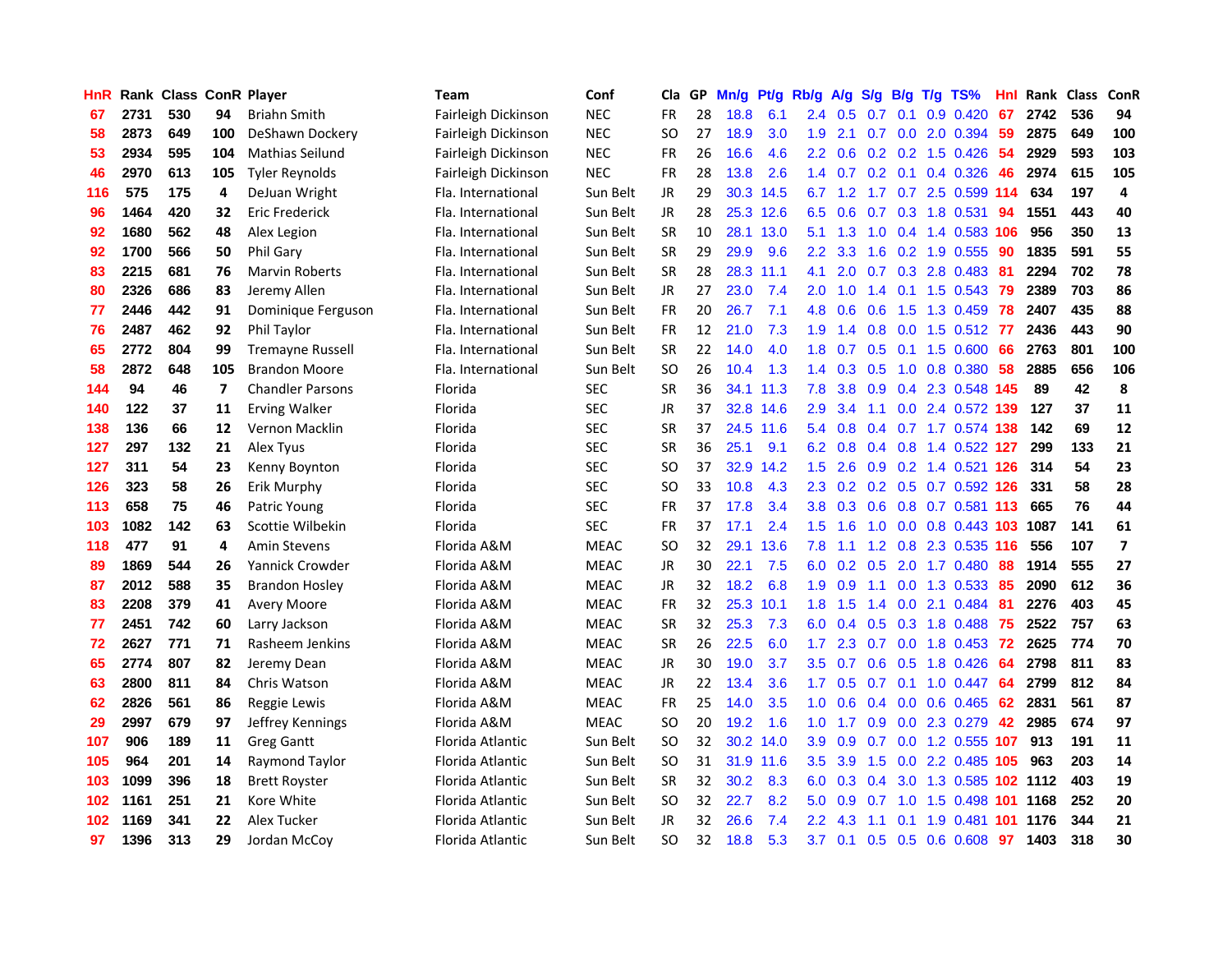| HnR. |      | Rank Class ConR Player |     |                         | Team                      | Conf       | Cla           | GP. | Mn/g | Pt/g      | Rb/g             | <b>A/g</b> | <b>S/g</b>      | B/g | T/g TS%                       | Hnl | Rank Class |     | <b>ConR</b> |
|------|------|------------------------|-----|-------------------------|---------------------------|------------|---------------|-----|------|-----------|------------------|------------|-----------------|-----|-------------------------------|-----|------------|-----|-------------|
| 93   | 1635 | 473                    | 45  | Shavar Richardson       | Florida Atlantic          | Sun Belt   | JR.           | 28  | 14.5 | 5.9       | 1.0              | 1.0        | 0.4             | 0.1 | 0.8 0.497                     | 93  | 1614       | 467 | 44          |
| 93   | 1645 | 237                    | 46  | Pablo Bertone           | Florida Atlantic          | Sun Belt   | <b>FR</b>     | 29  | 9.0  | 2.8       | 1.4              | 0.7        | 0.1             | 0.1 | 0.6 0.543                     | 93  | 1634       | 234 | 46          |
| 86   | 2033 | 335                    | 63  | Dennis Mavin            | Florida Atlantic          | Sun Belt   | <b>FR</b>     | 32  | 13.8 | 5.2       | 2.2 <sub>2</sub> | 0.7        | 0.5             | 0.0 | $0.9$ $0.451$                 | 86  | 2032       | 337 | 62          |
| 113  | 653  | 133                    | 17  | <b>Anthony Banks</b>    | Florida Gulf Coast        | ASun       | <b>SO</b>     | 30  |      | 30.9 14.6 |                  | 6.4 0.9    |                 |     | 0.8 0.4 2.4 0.531 112 704     |     |            | 142 | 19          |
| 95   | 1502 | 517                    | 42  | <b>Reed Baker</b>       | Florida Gulf Coast        | ASun       | <b>SR</b>     | 14  |      | 27.9 14.4 | 2.6              | 1.0        |                 |     | 1.6 0.0 1.9 0.509 106         |     | 953        | 348 | 26          |
| 94   | 1608 | 370                    | 46  | Sherwood Brown          | <b>Florida Gulf Coast</b> | ASun       | <sub>SO</sub> | 27  | 17.7 | 7.0       |                  |            |                 |     | 3.2 0.2 0.6 0.1 0.9 0.554     | 93  | 1613       | 371 | 46          |
| 90   | 1839 | 289                    | 59  | Christophe Varidel      | Florida Gulf Coast        | ASun       | <b>FR</b>     | 30  |      | 30.2 11.5 | 2.4              | 1.6        |                 |     | 0.9 0.1 2.1 0.539             | 89  | 1892       | 298 | 60          |
| 89   | 1891 | 548                    | 61  | <b>Kevin Cantinol</b>   | <b>Florida Gulf Coast</b> | ASun       | JR            | 23  | 20.9 | 6.5       | 5.0              | 0.3        |                 |     | 0.3 0.6 1.3 0.521             | 88  | 1922       | 558 | 61          |
| 87   | 1998 | 582                    | 64  | <b>Marlon Rivera</b>    | Florida Gulf Coast        | ASun       | <b>JR</b>     | 30  | 31.8 | 6.4       | 5.7              | 5.4        | 1.6             | 0.1 | 3.8 0.368                     | 86  | 2060       | 605 | 65          |
| 80   | 2364 | 424                    | 77  | <b>Chase Fieler</b>     | Florida Gulf Coast        | ASun       | <b>FR</b>     | 30  | 21.3 | 5.2       | 3.8 <sub>2</sub> | 0.9        | 0.5             |     | $0.5$ 1.5 0.440               | 79  | 2399       | 432 | 79          |
| 76   | 2493 | 724                    | 81  | Tim Snyder              | <b>Florida Gulf Coast</b> | ASun       | JR            | 25  | 18.1 | 6.2       | 3.8 <sub>1</sub> | 0.4        |                 |     | 0.4 0.2 1.7 0.477             | -76 | 2490       | 728 | 81          |
| 65   | 2771 | 618                    | 90  | <b>Hunter Miller</b>    | Florida Gulf Coast        | ASun       | <sub>SO</sub> | 30  | 11.1 | 2.2       | 1.2 <sub>1</sub> | 1.1        | 0.3             |     | $0.0$ 1.1 $0.468$             | 64  | 2804       | 625 | 91          |
| 152  | 49   | 16                     | 8   | <b>Bernard James</b>    | Florida St.               | <b>ACC</b> | JR            | 34  | 21.1 | 8.6       | 5.9              | 0.2        | 0.9             |     | 2.4 1.5 0.619 150             |     | 58         | 17  | 10          |
| 151  | 54   | 25                     | 9   | Derwin Kitchen          | Florida St.               | <b>ACC</b> | <b>SR</b>     | 34  |      | 30.6 10.4 | 5.8              | 3.6        | 1.6             | 0.1 | 2.0 0.582 149                 |     | 62         | 30  | 12          |
| 145  | 93   | 28                     | 12  | Chris Singleton         | Florida St.               | ACC        | <b>JR</b>     | 28  |      | 29.1 13.1 | 6.8              | 1.2        | 2.0             | 1.5 | 2.2 0.526 149                 |     | 61         | 19  | 11          |
| 122  | 403  | 43                     | 30  | Okaro White             | Florida St.               | ACC        | <b>FR</b>     | 34  | 16.5 | 6.6       | 3.1              | 0.5        | 0.7             |     | 0.4 1.3 0.548 120             |     | 430        | 49  | 34          |
| 115  | 599  | 117                    | 46  | Michael Snaer           | Florida St.               | ACC        | <b>SO</b>     | 34  | 28.6 | 8.8       |                  |            |                 |     | 2.7 2.2 0.9 0.2 2.5 0.510 114 |     | 642        | 126 | 49          |
| 113  | 665  | 198                    | 50  | Deividas Dulkys         | Florida St.               | <b>ACC</b> | <b>JR</b>     | 33  | 25.1 | 7.3       | 2.8              |            |                 |     | 1.2 1.3 0.5 1.4 0.485 112 693 |     |            | 209 | 51          |
| 103  | 1112 | 324                    | 71  | Xavier Gibson           | Florida St.               | <b>ACC</b> | <b>JR</b>     | 25  | 14.0 | 4.7       | 3.7              | 0.4        |                 |     | 0.1 0.8 1.3 0.455 104 1048    |     |            | 306 | 67          |
| 101  | 1213 | 351                    | 74  | Luke Loucks             | Florida St.               | <b>ACC</b> | JR            | 34  | 14.8 | 2.9       | 1.8              |            | $2.2 \quad 0.6$ |     | 0.1 1.6 0.500 99              |     | 1272       | 369 | 75          |
| 99   | 1287 | 177                    | 76  | Ian Miller              | Florida St.               | ACC        | <b>FR</b>     | 23  | 14.4 | 5.5       | 1.6              | 0.8        |                 |     | 0.5 0.0 1.2 0.500 102 1159    |     |            | 154 | 71          |
| 90   | 1821 | 421                    | 85  | <b>Terrance Shannon</b> | Florida St.               | ACC        | <b>SO</b>     | 27  | 12.9 | 4.7       | 2.7              | 0.3        |                 |     | 0.4 0.3 1.2 0.432 92          |     | 1683       | 392 | 86          |
| 116  | 555  | 107                    | 27  | <b>Chris Gaston</b>     | Fordham                   | A10        | <b>SO</b>     | 28  | 33.9 | 15.9      | 11.3             | 1.4        | 0.9             | 1.5 | 3.5 0.476 116                 |     | 568        | 108 | 30          |
| 85   | 2074 | 641                    | 96  | <b>Brenton Butler</b>   | Fordham                   | A10        | <b>SR</b>     | 27  |      | 35.7 14.6 | $2.3\phantom{0}$ | 3.4        | 0.6             |     | 0.0 2.6 0.488                 | 85  | 2085       | 647 | 100         |
| 85   | 2121 | 360                    | 99  | <b>Branden Frazier</b>  | Fordham                   | A10        | <b>FR</b>     | 27  |      | 34.5 11.0 | 2.6              | 3.3        | 0.6             | 0.1 | 2.5 0.498                     | 85  | 2116       | 359 | 101         |
| 85   | 2123 | 361                    | 100 | <b>Marvin Dominique</b> | Fordham                   | A10        | <b>FR</b>     | 20  | 19.6 | 4.5       | 5.6              | 0.3        | 0.5             | 0.5 | 1.0 0.446                     | 84  | 2132       | 365 | 102         |
| 84   | 2133 | 624                    | 102 | <b>Alberto Estwick</b>  | Fordham                   | A10        | <b>JR</b>     | 28  | 31.6 | 10.1      | 3.9              | 2.0        | 0.5             |     | 0.2 1.7 0.496                 | 84  | 2141       | 625 | 103         |
| 83   | 2182 | 643                    | 104 | Kervin Bristol          | Fordham                   | A10        | <b>JR</b>     | 28  | 23.1 | 3.8       | 6.8              | 0.4        | 0.1             | 1.9 | 0.8 0.438                     | 83  | 2188       | 643 | 107         |
| 74   | 2534 | 477                    | 112 | Lamount Samuell         | Fordham                   | A10        | <b>FR</b>     | 14  | 23.1 | 6.2       | 2.8              | 2.5        | 1.1             | 0.1 | 2.4 0.444                     | -79 | 2405       | 434 | 110         |
| 120  | 447  | 83                     | 12  | <b>Greg Smith</b>       | Fresno St.                | <b>WAC</b> | <b>SO</b>     | 31  |      | 30.4 11.7 | 8.1              | 1.7        | 1.1             |     | 1.1 1.8 0.567 119             |     | 459        | 85  | 12          |
| 105  | 1013 | 293                    | 27  | <b>Tim Steed</b>        | Fresno St.                | <b>WAC</b> | <b>JR</b>     | 26  |      | 24.7 10.7 | 4.4              | 1.9        |                 |     | 0.7 0.5 2.2 0.548 106         |     | 929        | 275 | 25          |
| 99   | 1285 | 176                    | 31  | <b>Bracken Funk</b>     | Fresno St.                | <b>WAC</b> | <b>FR</b>     | 31  | 18.8 | 6.4       | 3.9              | 0.9        |                 |     | 1.0 0.8 1.0 0.486 99          |     | 1305       | 178 | 32          |
| 96   | 1466 | 209                    | 41  | <b>Tyler Johnson</b>    | Fresno St.                | <b>WAC</b> | <b>FR</b>     | 31  | 16.9 | 4.4       | 2.9              | 2.0        | 1.1             |     | $0.3$ 1.5 0.472               | 96  | 1479       | 213 | 42          |
| 95   | 1534 | 220                    | 44  | Kevin Olekaibe          | Fresno St.                | <b>WAC</b> | <b>FR</b>     | 30  |      | 25.1 12.0 | 1.9              | 1.3        |                 |     | 1.2 0.2 1.8 0.511             | 94  | 1540       | 220 | 44          |
| 90   | 1808 | 420                    | 53  | Garrett Johnson         | Fresno St.                | <b>WAC</b> | <b>SO</b>     | 31  | 20.8 | 8.1       | 2.2 <sub>2</sub> | 1.2        | 0.8             |     | $0.1$ 1.3 0.501               | 90  | 1818       | 420 | 54          |
| 90   | 1817 | 529                    | 54  | Steven Shepp            | Fresno St.                | <b>WAC</b> | JR            | 22  | 24.1 | 3.8       | 2.7              | 3.8        | 1.5             |     | $0.2$ 1.5 0.426               | 91  | 1725       | 496 | 52          |
| 89   | 1889 | 605                    | 56  | Nedeljko Golubovic      | Fresno St.                | WAC        | SR            | 31  | 24.0 | 6.9       | 3.9              | 0.9        | 1.0             | 0.4 | 1.4 0.506                     | 88  | 1912       | 611 | 56          |
| 76   | 2494 | 725                    | 71  | Jonathan Wills          | Fresno St.                | <b>WAC</b> | <b>JR</b>     | 30  | 19.0 | 3.8       |                  |            |                 |     | 2.8 1.7 0.6 0.1 1.5 0.415 76  |     | 2497       | 731 | 71          |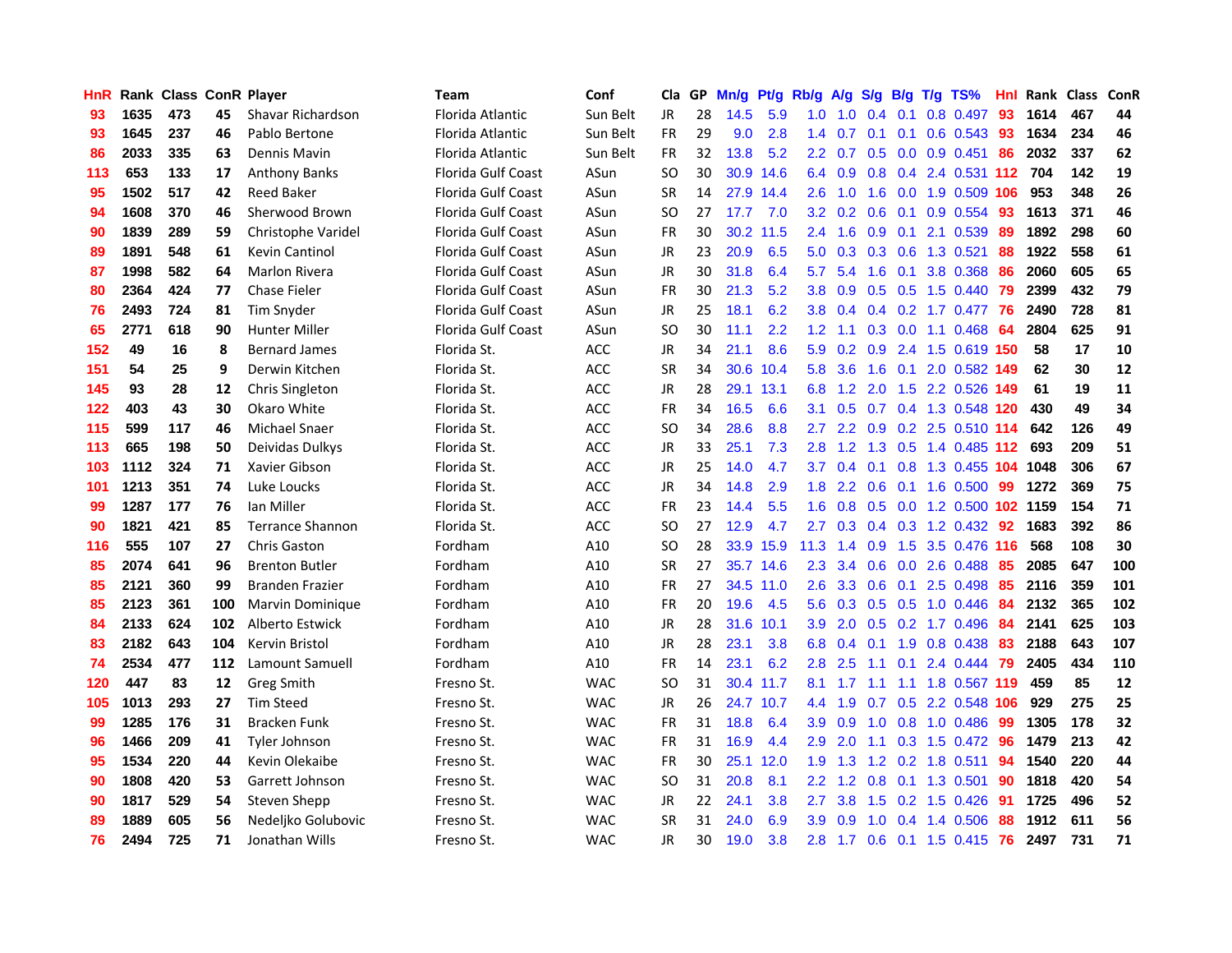| HnR. |      | <b>Rank Class ConR Player</b> |    |                         | Team              | Conf        | Cla       | GP. | Mn/g | Pt/g      | Rb/g             | <b>A/g</b>      | S/q              | B/g             | T/g TS%                    | Hnl  |          | Rank Class ConR |    |
|------|------|-------------------------------|----|-------------------------|-------------------|-------------|-----------|-----|------|-----------|------------------|-----------------|------------------|-----------------|----------------------------|------|----------|-----------------|----|
| 131  | 224  | 106                           | 4  | Amu Saaka               | Furman            | Southern    | <b>SR</b> | 33  | 31.6 | 15.6      | 6.5              | 1.1             | 0.7              | 0.3             | 1.8 0.589                  | 130  | 239      | 111             | 4  |
| 120  | 440  | 177                           | 8  | <b>Noah States</b>      | Furman            | Southern    | <b>SR</b> | 28  |      | 24.1 10.4 | 4.6              | 1.8             | 0.4              | 0.8             | 1.6 0.620 123              |      | 382      | 159             | 8  |
| 108  | 857  | 176                           | 22 | <b>Colin Reddick</b>    | Furman            | Southern    | <b>SO</b> | 33  | 15.7 | 5.3       | 4.6              | 0.8             | 0.5              | 0.7             | 1.2 0.466                  | 107  | 891      | 185             | 22 |
| 106  | 946  | 350                           | 26 | Darryl Evans            | Furman            | Southern    | <b>SR</b> | 33  | 30.7 | 8.7       | 3.0              | 3.5             |                  |                 | 1.2 0.2 2.0 0.568          | 105  | 969      | 355             | 25 |
| 104  | 1019 | 371                           | 29 | Jordan Miller           | Furman            | Southern    | <b>SR</b> | 30  |      | 27.1 11.3 | 2.5              | 1.7             |                  |                 | 0.7 0.5 1.7 0.540 104 1042 |      |          | 379             | 29 |
| 104  | 1037 | 302                           | 30 | Brandon Sebirumbi       | Furman            | Southern    | <b>JR</b> | 33  | 22.6 | 7.5       | 3.7              | 0.8             |                  | $0.4 \quad 0.5$ | 1.2 0.613 103              |      | 1054     | 308             | 30 |
| 97   | 1429 | 498                           | 44 | Justin Dehm             | Furman            | Southern    | <b>SR</b> | 33  | 21.4 | 6.1       | $1.5^{\circ}$    | 1.5             | 0.5              |                 | $0.0$ 1.2 $0.605$          | -96  | 1449     | 506             | 43 |
| 63   | 2804 | 812                           | 92 | Chris Toler             | Furman            | Southern    | <b>JR</b> | 33  | 12.8 | 2.1       | 2.1              | 0.3             | 0.3              |                 | $0.3$ 0.8 0.426            | 63   | 2825     | 818             | 92 |
| 42   | 2980 | 617                           | 99 | <b>Richard Brown</b>    | Furman            | Southern    | <b>FR</b> | 29  | 9.6  | 0.8       | 0.8 <sub>0</sub> | 0.9             | 0.3              | 0.1             | $0.8$ 0.282                | 44   | 2978     | 617             | 99 |
| 102  | 1165 | 420                           | 19 | Jonathan Moore          | Gardner-Webb      | <b>BSou</b> | <b>SR</b> | 26  | 29.8 | 14.0      | 4.4              | 0.9             | 1.0              | 0.0             | 2.1 0.524                  |      | 104 1012 | 371             | 17 |
| 101  | 1193 | 261                           | 21 | Stefon Johnson          | Gardner-Webb      | <b>BSou</b> | SO        | 32  | 25.6 | 9.2       | 5.9              | 0.8             | 1.1              | 0.3             | 1.7 0.486                  | 100  | 1235     | 270             | 23 |
| 93   | 1624 | 232                           | 40 | Michael Byron           | Gardner-Webb      | <b>BSou</b> | FR        | 32  | 13.5 | 3.8       | 3.4              | 0.1             | 0.2 <sub>0</sub> | 0.8             | 1.0 0.597                  | 92   | 1657     | 242             | 39 |
| 91   | 1760 | 266                           | 47 | Santoine Butler         | Gardner-Webb      | <b>BSou</b> | FR        | 27  | 9.8  | 3.1       | 2.0              | 0.1             | 0.1              | 0.7             | 0.5 0.546                  | 91   | 1768     | 267             | 47 |
| 91   | 1767 | 509                           | 48 | Joshua Henley           | Gardner-Webb      | <b>BSou</b> | <b>JR</b> | 31  | 18.7 | 4.8       | 5.9              | 0.5             | 0.5              | 0.0             | 1.3 0.503                  | 90   | 1794     | 518             | 49 |
| 90   | 1851 | 536                           | 52 | David Brown             | Gardner-Webb      | <b>BSou</b> | JR        | 21  | 14.8 | 5.2       | 0.9              | 0.4             | 0.4              | 0.1             | $0.6$ $0.542$              | 89   | 1848     | 538             | 52 |
| 89   | 1907 | 301                           | 54 | Luke Davis              | Gardner-Webb      | <b>BSou</b> | <b>FR</b> | 32  | 32.3 | 7.2       | 1.9              | 4.2             | 1.3              | 0.0             | 3.0 0.477                  | 88   | 1936     | 307             | 54 |
| 88   | 1913 | 556                           | 55 | Laron Buggs             | Gardner-Webb      | <b>BSou</b> | JR        | 32  | 29.2 | 10.2      | 3.1              | 1.8             | 1.2              | 0.1             | 2.3 0.475                  | -88  | 1939     | 564             | 55 |
| 82   | 2274 | 696                           | 65 | Luke Engelken           | Gardner-Webb      | <b>BSou</b> | SR        | 30  | 16.0 | 4.5       | 2.1              | 1.0             | 0.6              |                 | $0.2$ 1.2 0.454            | -81  | 2280     | 699             | 65 |
| 75   | 2517 | 563                           | 72 | <b>Brian McNair</b>     | Gardner-Webb      | <b>BSou</b> | SO        | 24  | 16.8 | 4.5       |                  | $1.4 \quad 0.8$ |                  |                 | 1.0 0.3 1.0 0.434          | - 77 | 2465     | 552             | 69 |
| 145  | 87   | 43                            | 5  | Cameron Long            | George Mason      | CAA         | <b>SR</b> | 34  | 33.0 | 15.1      | 4.7              | 2.9             |                  |                 | 1.4 0.2 2.0 0.584 144      |      | 92       | 44              | 5  |
| 141  | 109  | 17                            | 7  | Luke Hancock            | George Mason      | <b>CAA</b>  | SO        | 33  | 28.6 | 10.9      |                  | $4.2 \quad 4.3$ | 1.0              |                 | 0.5 2.3 0.595 142          |      | 111      | 16              | 6  |
| 140  | 114  | 34                            | 8  | Ryan Pearson            | George Mason      | CAA         | JR        | 34  | 30.3 | 14.2      | 6.7              | 1.2             | 0.9              |                 | 0.6 1.6 0.579 140          |      | 123      | 36              | 9  |
| 124  | 361  | 36                            | 16 | Vertrail Vaughns        | George Mason      | CAA         | <b>FR</b> | 32  | 9.5  | 4.5       | 1.1              | 0.3             | 0.3              |                 | 0.0 0.5 0.630 124          |      | 362      | 35              | 15 |
| 122  | 395  | 118                           | 17 | <b>Michael Morrison</b> | George Mason      | CAA         | <b>JR</b> | 34  | 24.4 | 6.8       | 5.5              | 1.7             | 0.6              |                 | 1.2 0.9 0.523 122          |      | 398      | 121             | 17 |
| 116  | 581  | 177                           | 21 | <b>Andre Cornelius</b>  | George Mason      | CAA         | JR        | 34  | 27.1 | 9.5       | 2.3              | 1.6             | 1.0              | 0.1             | 1.5 0.564                  | -115 | 585      | 181             | 21 |
| 113  | 675  | 260                           | 28 | <b>Isaiah Tate</b>      | George Mason      | CAA         | <b>SR</b> | 34  | 20.6 | 6.2       | 2.4              | 0.8             | 0.8              |                 | $0.2$ 0.6 0.541            | -113 | 685      | 266             | 28 |
| 83   | 2227 | 505                           | 81 | Johnny Williams         | George Mason      | <b>CAA</b>  | SO        | 32  | 9.2  | 2.4       | 1.3              | 0.3             | 0.2              | 0.2             | 0.4 0.500                  | 83   | 2185     | 499             | 79 |
| 68   | 2720 | 525                           | 97 | Paris Bennett           | George Mason      | <b>CAA</b>  | FR        | 33  | 8.9  | 1.1       | $1.5^{\circ}$    | 0.5             | 0.2              |                 | $0.2$ 0.4 0.398            | 68   | 2720     | 527             | 97 |
| 130  | 236  | 67                            | 11 | <b>Tony Taylor</b>      | George Washington | A10         | <b>JR</b> | 31  | 33.4 | 15.0      | 3.3              | 4.6             | 1.3              | 0.0             | 2.6 0.523                  | 129  | 253      | 75              | 11 |
| 106  | 951  | 199                           | 43 | Dwayne Smith            | George Washington | A10         | SO        | 30  | 22.8 | 9.3       | 5.1              | 1.0             | 0.9              | 0.8             | 1.8 0.454                  | 106  | 951      | 199             | 43 |
| 103  | 1061 | 231                           | 51 | David Pellom            | George Washington | A10         | SO        | 31  | 25.2 | 6.7       | 5.2              | 1.0             | 1.0              | 0.6             | 1.2 0.546 103              |      | 1080     | 234             | 52 |
| 102  | 1129 | 408                           | 54 | Joseph Katuka           | George Washington | A10         | <b>SR</b> | 31  | 21.3 | 8.1       | 5.0              | 0.5             | 0.7              | 0.9             | 1.7 0.490 102 1146         |      |          | 417             | 54 |
| 100  | 1248 | 364                           | 61 | Jabari Edwards          | George Washington | A10         | JR        | 16  | 15.6 | 2.4       | 3.3 <sub>1</sub> | $0.2 \quad 0.1$ |                  |                 | 2.3 0.3 0.520 102 1154     |      |          | 338             | 55 |
| 95   | 1513 | 216                           | 76 | Nemanja Mikic           | George Washington | A10         | <b>FR</b> | 31  | 24.1 | 8.1       | 2.7              | 0.7             |                  | $0.4 \quad 0.2$ | 1.3 0.594                  | 95   | 1519     | 217             | 78 |
| 92   | 1723 | 499                           | 87 | Aaron Ware              | George Washington | A10         | <b>JR</b> | 31  | 19.5 | 5.4       | 3.8              | 1.1             | 0.3              | 0.0             | 1.2 0.476                  | 91   | 1731     | 499             | 87 |
| 91   | 1773 | 411                           | 89 | <b>Bryan Bynes</b>      | George Washington | A10         | SO        | 31  | 24.6 | 6.1       | 2.1              | 1.5             | 0.9              | 0.0             | 1.0 0.470                  | 90   | 1776     | 412             | 90 |
| 147  | 70   | 34                            | 7  | Austin Freeman          | Georgetown        | BE          | <b>SR</b> | 32  | 33.8 | 17.6      | 3.7              | $\overline{2}$  | 0.7              | 0.2             | 1.7 0.584                  | 147  | 76       | 37              | 8  |
| 136  | 156  | 74                            | 21 | Chris Wright            | Georgetown        | ВE          | SR        | 29  |      | 32.8 12.9 | 2.9              | 5.3             | $1.4^{\circ}$    | 0.1             | 2.9 0.535                  | 137  | 148      | 71              | 20 |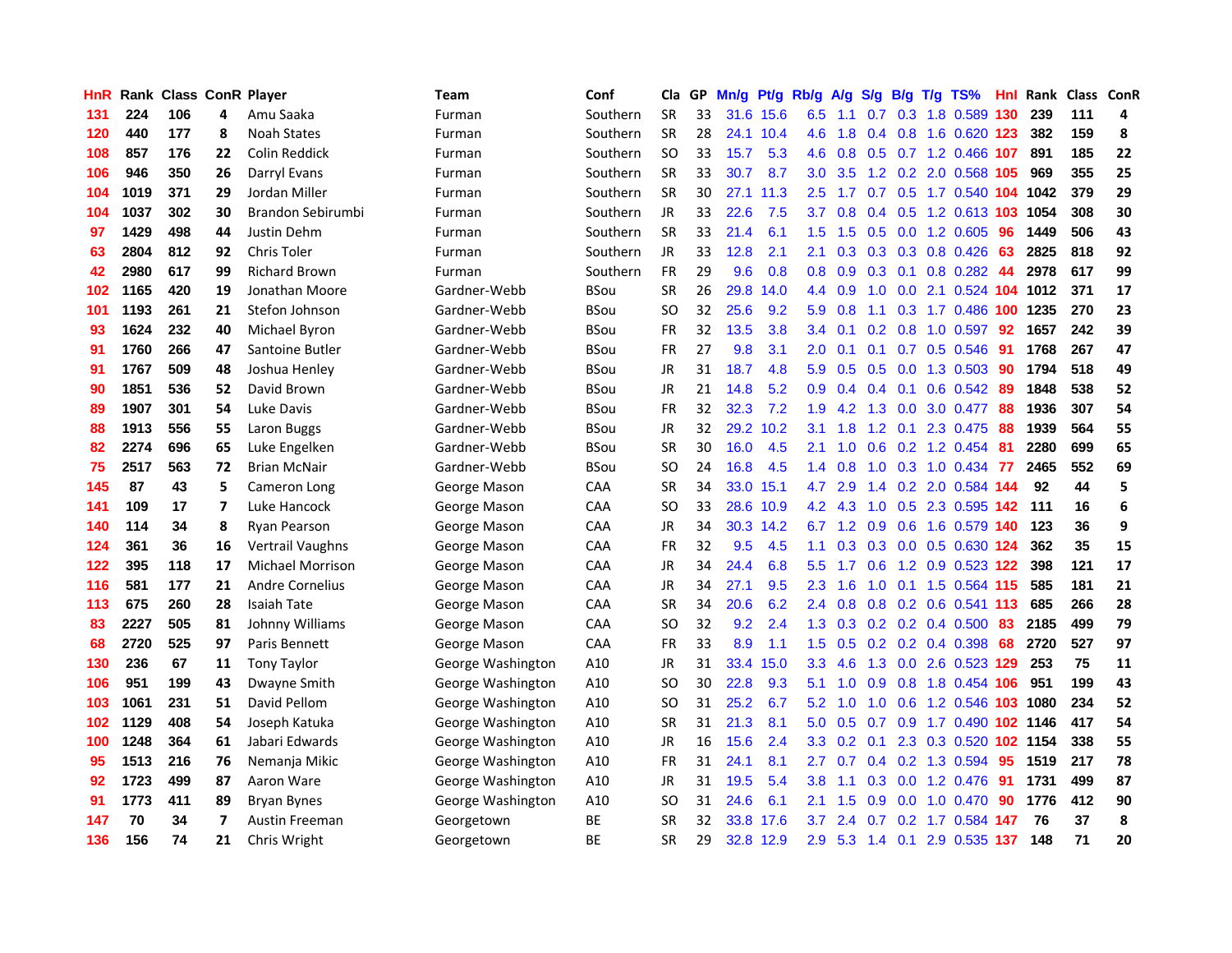| <b>HnR</b> |      | <b>Rank Class ConR Player</b> |     |                          | Team             | Conf       | Cla           |    | GP Mn/g | Pt/g      | Rb/g             | A/g                                   | S/g | B/g | T/g TS%                       | Hnl |      | Rank Class | ConR                     |
|------------|------|-------------------------------|-----|--------------------------|------------------|------------|---------------|----|---------|-----------|------------------|---------------------------------------|-----|-----|-------------------------------|-----|------|------------|--------------------------|
| 132        | 212  | 35                            | 33  | <b>Hollis Thompson</b>   | Georgetown       | BE         | SO.           | 32 | 23.3    | 8.6       | 4.4              | 0.7                                   | 0.8 | 0.4 | 0.8 0.640 131                 |     | 223  | 35         | 34                       |
| 130        | 239  | 111                           | 38  | Julian Vaughn            | Georgetown       | BE         | <b>SR</b>     | 31 | 23.6    | 7.8       | 6.1              | 1.5                                   | 0.3 | 1.9 | 1.9 0.534 130                 |     | 248  | 114        | 38                       |
| 127        | 299  | 89                            | 44  | Jason Clark              | Georgetown       | ВE         | JR            | 32 | 30.6    | 12.0      | 4.1              | 1.8                                   | 1.5 |     | 0.2 2.2 0.594 127             |     | 307  | 93         | 44                       |
| 118        | 517  | 157                           | 72  | <b>Henry Sims</b>        | Georgetown       | BE         | JR            | 32 | 14.0    | 3.6       |                  |                                       |     |     | 3.2 1.2 0.3 0.7 1.1 0.564 117 |     | 518  | 159        | 71                       |
| 107        | 884  | 109                           | 95  | Nate Lubick              | Georgetown       | BE         | <b>FR</b>     | 32 | 19.7    | 4.0       | 3.5              | 1.3                                   |     |     | 0.3 0.3 1.0 0.581 107         |     | 900  | 109        | 92                       |
| 72         | 2603 | 581                           | 134 | Jerrelle Benimon         | Georgetown       | ВE         | SO.           | 32 | 10.3    | 1.3       | 1.8 <sup>°</sup> | 0.4                                   |     |     | $0.3$ $0.5$ $0.8$ $0.494$     | -72 | 2620 | 582        | 134                      |
| 53         | 2930 | 594                           | 136 | <b>Markel Starks</b>     | Georgetown       | BE         | <b>FR</b>     | 30 | 9.7     | 1.5       | 0.6              | 0.7                                   |     |     | $0.3$ 0.0 0.6 0.368           | 54  | 2927 | 592        | 136                      |
| 153        | 43   | 13                            | 4   | <b>Travis Leslie</b>     | Georgia          | <b>SEC</b> | <b>JR</b>     | 33 | 32.2    | 14.4      | 7.2              | 2.9                                   | 1.2 | 0.6 | 2.2 0.556 152                 |     | 47   | 13         | 4                        |
| 143        | 99   | 30                            | 8   | <b>Trey Thompkins</b>    | Georgia          | <b>SEC</b> | JR            | 30 |         | 31.2 16.4 | 7.6              | $\mathcal{A}$<br>$\blacktriangleleft$ | 1.1 |     | 1.7 2.5 0.533 146             |     | 83   | 26         | $\overline{\mathbf{z}}$  |
| 114        | 623  | 190                           | 41  | <b>Dustin Ware</b>       | Georgia          | <b>SEC</b> | JR            | 33 | 33.2    | 8.0       | 2.9              | 3.5                                   | 0.9 | 0.1 | 1.2 0.640 113                 |     | 650  | 200        | 41                       |
| 114        | 625  | 191                           | 42  | <b>Gerald Robinson</b>   | Georgia          | <b>SEC</b> | JR            | 33 |         | 32.4 12.2 | 2.7              | 4.0                                   | 1.3 | 0.1 | 3.0 0.513 113                 |     | 653  | 201        | 42                       |
| 113        | 647  | 248                           | 44  | Jeremy Price             | Georgia          | <b>SEC</b> | <b>SR</b>     | 33 | 23.3    | 9.3       | 5.0              | 0.6                                   | 0.6 | 0.8 | 1.8 0.545 113                 |     | 679  | 264        | 45                       |
| 94         | 1557 | 530                           | 73  | <b>Chris Barnes</b>      | Georgia          | <b>SEC</b> | <b>SR</b>     | 32 | 17.9    | 3.3       | 3.7              | 0.4                                   | 0.3 | 0.8 | 0.8 0.465                     | 94  | 1545 | 528        | 72                       |
| 82         | 2276 | 404                           | 93  | Marcus Thornton          | Georgia          | <b>SEC</b> | <b>FR</b>     | 32 | 9.4     | 1.5       | 1.9              | 0.4                                   | 0.3 | 0.6 | $0.7$ $0.381$                 | 81  | 2279 | 404        | 93                       |
| 73         | 2572 | 579                           | 98  | <b>Sherrard Brantley</b> | Georgia          | <b>SEC</b> | <b>SO</b>     | 32 | 12.7    | 2.9       | 1.0              | 0.7                                   | 0.3 | 0.0 | $0.6$ 0.450                   | 73  | 2579 | 575        | 98                       |
| 102        | 1125 | 330                           | 33  | Ben Drayton              | Georgia Southern | Southern   | JR            | 32 | 37.0    | 15.8      | $3.6\,$          | 4.6                                   | 1.9 | 0.0 | 3.5 0.543 102 1161            |     |      | 339        | 34                       |
| 86         | 2056 | 343                           | 62  | Eric Ferguson            | Georgia Southern | Southern   | <b>FR</b>     | 31 |         | 28.8 12.0 | 5.6              | 1.5                                   |     |     | 1.5 0.8 3.1 0.514             | -86 | 2055 | 342        | 61                       |
| 83         | 2218 | 682                           | 72  | Rory Spencer             | Georgia Southern | Southern   | <b>SR</b>     | 29 | 23.4    | 9.4       | 5.1              | 0.8                                   | 0.8 |     | 1.2 2.0 0.532                 | -83 | 2169 | 669        | 67                       |
| 72         | 2617 | 499                           | 82  | Jelani Hewitt            | Georgia Southern | Southern   | <b>FR</b>     | 32 | 29.2    | 9.0       | 3.6              | 2.5                                   | 1.9 |     | 0.1 3.6 0.480 71              |     | 2644 | 502        | 83                       |
| 66         | 2747 | 535                           | 88  | <b>Tre Bussey</b>        | Georgia Southern | Southern   | <b>FR</b>     | 30 | 22.4    | 6.8       | 1.8 <sup>1</sup> | 0.9                                   | 0.6 |     | $0.1$ 1.4 0.528               | 66  | 2754 | 538        | 88                       |
| 66         | 2757 | 540                           | 89  | Marvin Baynham           | Georgia Southern | Southern   | FR            | 32 | 20.7    | 4.8       | 3.8              | 0.3                                   |     |     | 0.7 0.3 1.2 0.564             | 65  | 2776 | 546        | 89                       |
| 62         | 2825 | 633                           | 93  | Zuri James               | Georgia Southern | Southern   | SO            | 30 | 22.4    | 5.2       | 1.3              | 1.1                                   | 0.6 | 0.0 | 1.2 0.511                     | 62  | 2830 | 633        | 93                       |
| 59         | 2866 | 646                           | 96  | Cameron Baskerville      | Georgia Southern | Southern   | <sub>SO</sub> | 28 | 17.5    | 3.6       | 2.8              | 0.4                                   | 0.9 |     | 0.3 1.6 0.552                 | 60  | 2862 | 642        | 95                       |
| 109        | 808  | 240                           | 32  | Eric Buckner             | Georgia St.      | CAA        | JR            | 31 | 24.3    | 9.4       | 5.6              | 0.4                                   | 0.6 | 1.6 | 1.8 0.554                     | 109 | 809  | 240        | 32                       |
| 107        | 917  | 269                           | 36  | <b>Brandon McGee</b>     | Georgia St.      | CAA        | <b>JR</b>     | 31 | 19.3    | 7.8       | 4.8              | 0.8                                   | 0.5 | 0.2 | 1.3 0.515 106                 |     | 928  | 274        | 35                       |
| 102        | 1118 | 326                           | 44  | Josh Micheaux            | Georgia St.      | CAA        | JR            | 30 | 20.5    | 6.5       | 3.7              | 2.4                                   | 1.1 | 0.4 | 2.3 0.489 103                 |     | 1103 | 323        | 43                       |
| 95         | 1506 | 342                           | 55  | James Vincent            | Georgia St.      | CAA        | SO.           | 28 | 11.3    | 3.0       | 3.1              | 0.0                                   | 0.3 | 1.3 | 1.1 0.519                     | 95  | 1500 | 339        | 55                       |
| 94         | 1589 | 540                           | 57  | Dante Curry              | Georgia St.      | CAA        | <b>SR</b>     | 28 | 14.9    | 6.5       | 1.2 <sub>1</sub> | 0.4                                   | 0.3 | 0.0 | $0.5$ 0.517                   | 94  | 1580 | 535        | 57                       |
| 92         | 1711 | 254                           | 60  | Devonta White            | Georgia St.      | CAA        | <b>FR</b>     | 20 | 15.8    | 5.2       | 1.5              | 2.4                                   | 0.7 | 0.1 | 1.9 0.450                     | -92 | 1687 | 248        | 61                       |
| 91         | 1740 | 574                           | 62  | Marques Johnson          | Georgia St.      | <b>CAA</b> | <b>SR</b>     | 31 | 20.6    | 5.2       | 2.6              | 2.4                                   |     |     | $0.4$ 0.2 1.4 0.508           | -91 | 1743 | 574        | 63                       |
| 90         | 1804 | 525                           | 63  | Jihad Ali                | Georgia St.      | <b>CAA</b> | JR            | 30 | 25.6    | 7.2       | 4.8              | 1.1                                   |     |     | $0.8$ 0.6 1.2 0.422           | 90  | 1782 | 514        | 65                       |
| 90         | 1859 | 540                           | 66  | James Fields             | Georgia St.      | CAA        | JR            | 31 | 27.6    | 5.5       | 3.0 <sub>1</sub> | 3.0                                   | 1.1 |     | 0.1 2.1 0.464                 | 89  | 1851 | 541        | 66                       |
| 88         | 1961 | 313                           | 70  | Javonte Maynor           | Georgia St.      | CAA        | <b>FR</b>     | 30 | 17.5    | 5.9       | 1.1              | 0.6                                   |     |     | $0.4$ 0.0 0.6 0.561           | 87  | 1953 | 309        | 71                       |
| 73         | 2582 | 488                           | 95  | Harold Doby              | Georgia St.      | CAA        | FR            | 26 | 12.4    | 2.5       | 2.1              | 0.4                                   | 0.7 |     | 0.4 0.8 0.401                 | 74  | 2553 | 477        | 94                       |
| 156        | 38   | 12                            | 5   | Iman Shumpert            | Georgia Tech     | ACC        | JR            | 31 | 32.0    | 17.3      | 5.9              | 3.5                                   | 2.7 |     | 0.2 2.3 0.513 155             |     | 41   | 12         | $\overline{\phantom{a}}$ |
| 124        | 369  | 64                            | 28  | Glen Rice Jr.            | Georgia Tech     | ACC        | SO.           | 31 | 28.5    | 12.8      | 5.6              | 2.5                                   | 1.5 | 0.4 | 2.3 0.499 123                 |     | 387  | 71         | 28                       |
| 106        | 955  | 351                           | 66  | Maurice Miller           | Georgia Tech     | ACC        | SR            | 31 | 20.2    | 6.0       | $2.2\,$          | $\overline{2}$ .<br>4                 | 1.4 | 0.0 | 1.6 0.537                     | 105 | 977  | 358        | 66                       |
| 98         | 1349 | 188                           | 78  | <b>Daniel Miller</b>     | Georgia Tech     | ACC        | <b>FR</b>     | 31 | 25.7    | 4.4       | 5.0              | 0.6                                   | 1.0 |     | 2.2 1.3 0.476                 | 97  | 1386 | 193        | 80                       |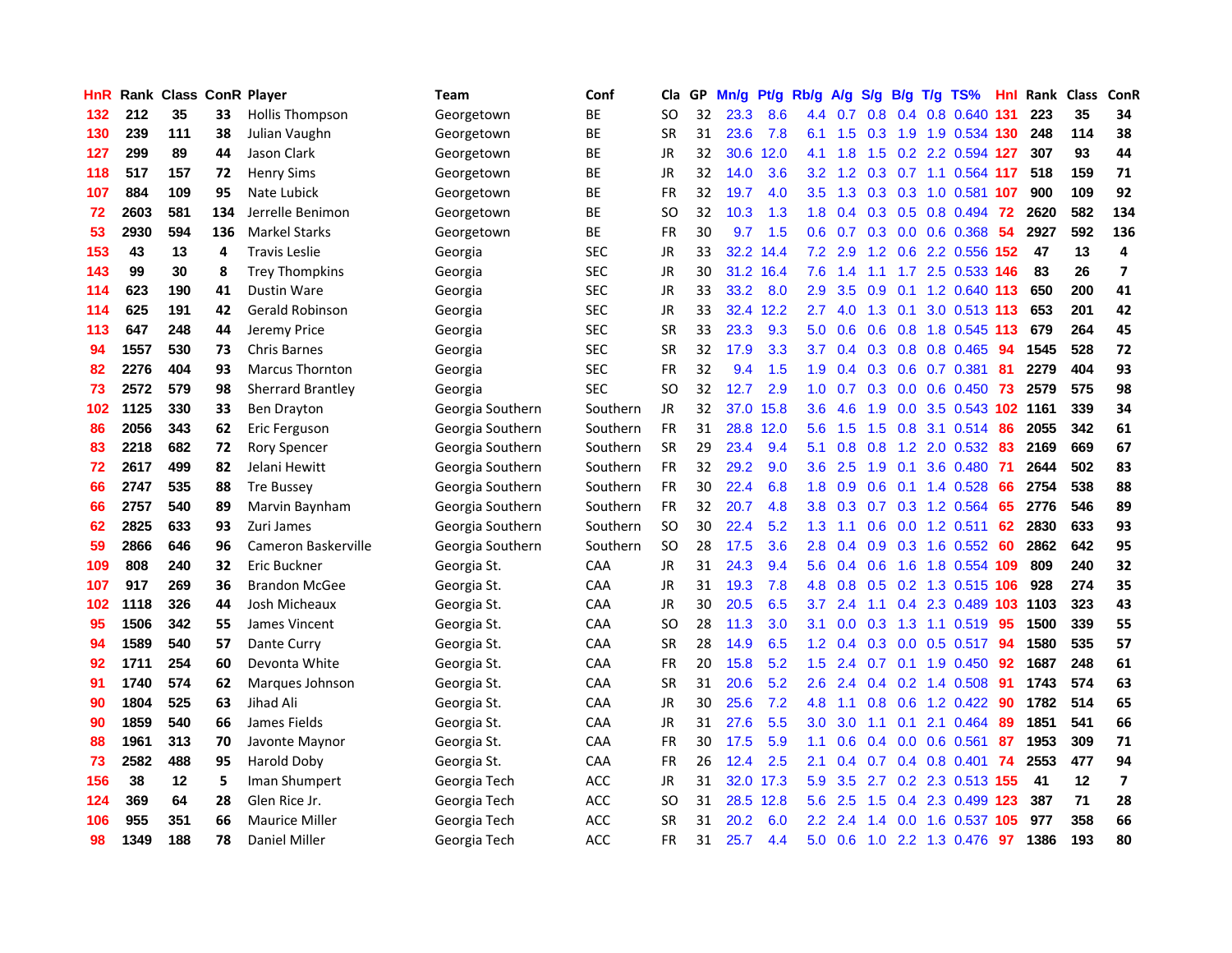| HnR |      |     |                         | Rank Class ConR Player         | Team         | Conf        | Cla       |    | GP Mn/g |           | Pt/g Rb/g        | A/g                             |               |           | S/g B/g T/g TS%           | Hnl | Rank Class |     | ConR       |
|-----|------|-----|-------------------------|--------------------------------|--------------|-------------|-----------|----|---------|-----------|------------------|---------------------------------|---------------|-----------|---------------------------|-----|------------|-----|------------|
| 96  | 1451 | 328 | 81                      | <b>Brian Oliver</b>            | Georgia Tech | ACC         | SO.       | 22 | 28.0    | 10.5      | 4.5              | 1.5                             | 0.6           | 0.3       | 1.4 0.456                 | 99  | 1308       | 292 | 78         |
| 90  | 1850 | 430 | 86                      | Mfon Udofia                    | Georgia Tech | ACC         | SO.       | 31 | 21.3    | 6.7       | 2.1              | 1.2                             | 1.0           | 0.0       | 1.4 0.447                 | -89 | 1860       | 429 | 88         |
| 86  | 2060 | 344 | 94                      | Jason Morris                   | Georgia Tech | ACC         | <b>FR</b> | 31 | 18.3    | 6.0       | $2.2\,$          | 0.4                             | 0.6           | 0.3       | 1.4 0.512                 | -85 | 2077       | 350 | 96         |
| 77  | 2433 | 439 | 101                     | Kammeon Holsey                 | Georgia Tech | <b>ACC</b>  | <b>FR</b> | 30 | 14.4    | 3.4       | 2.7              | 0.3                             |               |           | $0.4$ 0.2 1.1 0.488       | 77  | 2437       | 444 | 102        |
| 61  | 2833 | 819 | 107                     | Lance Storrs                   | Georgia Tech | <b>ACC</b>  | <b>SR</b> | 24 | 14.4    | 2.6       |                  | $1.8$ 1.0                       |               |           | 0.3 0.0 0.8 0.380         | 66  | 2765       | 803 | 107        |
| 138 | 133  | 39  | 4                       | <b>Robert Sacre</b>            | Gonzaga      | <b>WCC</b>  | JR        | 35 |         | 25.9 12.5 | 6.3              | 1.1                             |               |           | 0.8 1.9 2.1 0.575 138     |     | 144        | 43  | 4          |
| 132 | 204  | 17  | 5                       | Sam Dower                      | Gonzaga      | <b>WCC</b>  | <b>FR</b> | 35 | 14.1    | 7.6       | 3.3 <sub>2</sub> | 0.3                             |               |           | $0.4$ 0.7 0.8 0.617 132   |     | 216        | 18  | 5          |
| 132 | 211  | 101 | 6                       | <b>Steven Gray</b>             | Gonzaga      | <b>WCC</b>  | <b>SR</b> | 34 |         | 31.6 13.9 | 3.9              | 4.0                             | 1.7           | 0.1       | 2.1 0.534 132             |     | 217        | 103 | 6          |
| 129 | 250  | 45  | $\overline{\mathbf{z}}$ | <b>Elias Harris</b>            | Gonzaga      | <b>WCC</b>  | <b>SO</b> | 34 | 26.0    | 12.4      | 6.0              | 1.3                             | 0.6           |           | 0.4 1.8 0.586 129         |     | 256        | 44  | 8          |
| 124 | 359  | 61  | 10                      | Kelly Olynyk                   | Gonzaga      | <b>WCC</b>  | <b>SO</b> | 35 | 13.5    | 5.8       | 3.8              | 0.7                             |               |           | 0.3 0.1 1.2 0.620 123     |     | 372        | 65  | 10         |
| 118 | 519  | 158 | 12                      | <b>Marquise Carter</b>         | Gonzaga      | <b>WCC</b>  | JR        | 35 | 19.3    | 6.3       | 1.6              | 2.1                             | 0.9           | 0.1       | 1.1 0.603 117             |     | 522        | 160 | 12         |
| 113 | 650  | 74  | 19                      | David Stockton                 | Gonzaga      | <b>WCC</b>  | <b>FR</b> | 34 | 15.6    | 4.2       | 1.3              | 2.1                             | 0.9           | 0.1       | 1.1 0.599 113             |     | 664        | 75  | 19         |
| 106 | 949  | 279 | 31                      | Demetri Goodson                | Gonzaga      | <b>WCC</b>  | JR        | 35 | 22.7    | 5.2       | 2.8              | 2.6                             | 0.7           | 0.1       | 1.6 0.480 105             |     | 966        | 286 | 32         |
| 97  | 1434 | 199 | 38                      | Mathis Monninghoff             | Gonzaga      | WCC         | <b>FR</b> | 30 | 13.4    | 4.3       | 1.5              | 0.4                             | 0.1           | 0.1       | 0.4 0.640                 | 98  | 1347       | 185 | 39         |
| 96  | 1472 | 332 | 39                      | <b>Mangisto Arop</b>           | Gonzaga      | <b>WCC</b>  | <b>SO</b> | 28 | 15.8    | 4.6       | 2.9              | 0.5                             | 0.4           | 0.1       | 0.9 0.520                 | 99  | 1310       | 293 | 38         |
| 101 | 1225 | 359 | 9                       | <b>Justin Patton</b>           | Grambling    | <b>SWAC</b> | JR        | 33 |         | 28.2 13.2 | 7.1              | 1.4                             | 1.3           |           | 0.3 2.8 0.456 100         |     | 1258       | 367 | ${\bf 10}$ |
| 96  | 1473 | 510 | 12                      | <b>Donald Qualls</b>           | Grambling    | <b>SWAC</b> | <b>SR</b> | 33 |         | 29.0 11.6 | 2.2 <sub>2</sub> | 1.8                             | 1.1           | 0.0       | 1.6 0.533                 | -95 | 1495       | 517 | 13         |
| 89  | 1899 | 607 | 23                      | <b>Rupert Rose</b>             | Grambling    | <b>SWAC</b> | <b>SR</b> | 32 | 27.1    | 6.6       |                  | $4.0$ 2.8                       |               |           | 1.4 0.0 1.6 0.436         | -88 | 1906       | 609 | 21         |
| 76  | 2470 | 553 | 46                      | Peter "PJ" Roberson            | Grambling    | <b>SWAC</b> | SO.       | 33 | 20.7    | 4.3       | 5.0              | 0.3                             |               | $0.3$ 1.8 | 1.1 0.406                 | -75 | 2513       | 561 | 49         |
| 75  | 2523 | 734 | 53                      | <b>Tommie Raschard Boatner</b> | Grambling    | <b>SWAC</b> | JR        | 23 | 14.5    | 4.6       |                  | $1.4 \quad 0.8$                 |               |           | 0.5 0.0 0.7 0.440 74      |     | 2552       | 744 | 53         |
| 73  | 2594 | 764 | 58                      | Lance Feurtado                 | Grambling    | <b>SWAC</b> | <b>SR</b> | 33 | 22.7    | 6.8       | 2.6              | 0.8                             |               |           | 0.3 0.1 1.2 0.476 72      |     | 2621       | 772 | 58         |
| 61  | 2838 | 820 | 78                      | Chris Britt-Black              | Grambling    | <b>SWAC</b> | <b>JR</b> | 32 | 15.2    | 2.8       | 3.5              | 0.2                             |               |           | $0.4$ 0.3 1.3 0.442       | -61 | 2848       | 821 | 79         |
| 59  | 2867 | 570 | 81                      | YonDarius Johnson              | Grambling    | <b>SWAC</b> | <b>FR</b> | 32 | 16.3    | 5.1       | 1.4              | 0.5                             |               |           | $0.4$ 0.0 1.4 0.464       | -59 | 2877       | 574 | 80         |
| 53  | 2931 | 840 | 85                      | Derron Hobbs                   | Grambling    | <b>SWAC</b> | JR        | 29 | 15.7    | 4.4       | 2.0              | 1.4                             | $0.4^{\circ}$ | 0.0       | 2.1 0.392                 | 54  | 2926       | 842 | 85         |
| 128 | 280  | 122 | 10                      | Rahmon Fletcher                | Green Bay    | Hor.        | <b>SR</b> | 32 | 31.5    | 15.7      | 2.4              | 3.1                             | 1.5           | 0.1       | 2.1 0.546 128             |     | 287        | 127 | 11         |
| 117 | 542  | 66  | 16                      | Alec Brown                     | Green Bay    | Hor.        | <b>FR</b> | 32 |         | 25.1 10.2 | 5.6              | 0.4                             | 0.4           | 2.1       | 1.5 0.547 116             |     | 558        | 65  | 17         |
| 99  | 1313 | 461 | 43                      | <b>Bryquis Perine</b>          | Green Bay    | Hor.        | <b>SR</b> | 32 |         | 30.4 11.2 | 2.3              | 2.8                             | 1.1           | 0.0       | 2.0 0.492                 | 98  | 1325       | 469 | 44         |
| 96  | 1454 | 204 | 49                      | Daniel Turner                  | Green Bay    | Hor.        | <b>FR</b> | 31 | 24.2    | 6.6       | 5.8              | 0.8                             | 0.6           | 0.5       | $1.6$ 0.511               | 96  | 1453       | 205 | 49         |
| 96  | 1487 | 427 | 51                      | <b>Steve Baker</b>             | Green Bay    | Hor.        | <b>JR</b> | 32 | 25.0    | 6.5       | 4.2              | 1.7                             | 0.5           | 0.1       | 1.5 0.524                 | -95 | 1499       | 428 | 52         |
| 95  | 1494 | 430 | 52                      | Jarvis Williams                | Green Bay    | Hor.        | JR        | 25 | 23.8    | 8.4       |                  | $5.2 \quad 0.8$                 |               |           | $0.8$ $0.2$ $2.2$ $0.519$ | -96 | 1455       | 413 | 50         |
| 90  | 1835 | 590 | 62                      | Greg LeSage                    | Green Bav    | Hor.        | <b>SR</b> | 32 | 13.3    | 2.5       | 2.9 <sup>°</sup> | 0.4                             |               |           | $0.5$ $0.5$ $0.7$ $0.503$ | -90 | 1833       | 590 | 62         |
| 74  | 2532 | 569 | 77                      | Seth Evans                     | Green Bay    | Hor.        | <b>SO</b> | 31 | 17.9    | 3.6       |                  | $1.5$ 1.2                       |               |           | $0.5$ 0.0 1.1 0.473       | -75 | 2536       | 567 | 78         |
| 117 | 524  | 159 | $\overline{\mathbf{z}}$ | Kwame Morgan                   | Hampton      | <b>MEAC</b> | JR        | 33 |         | 33.3 16.1 | 4.5              | 1.3                             | 1.5           |           | 0.1 1.3 0.520 117         |     | 542        | 166 | 6          |
| 103 | 1070 | 311 | 11                      | Darrion Pellum                 | Hampton      | <b>MEAC</b> | JR        | 32 |         | 36.6 17.5 | 4.3              | 2.0                             | 1.7           | 0.3       | 2.9 0.498 103 1069        |     |            | 310 | 11         |
| 103 | 1095 | 321 | 12                      | Danny Agbelese                 | Hampton      | <b>MEAC</b> | <b>JR</b> | 33 | 23.3    | 4.0       | 6.0              | 0.3                             | 0.4           | 3.1       | 0.5 0.502 102 1108        |     |            | 325 | 12         |
| 100 | 1258 | 444 | 15                      | <b>Charles Funches</b>         | Hampton      | <b>MEAC</b> | <b>SR</b> | 33 | 32.0    | 10.7      | 7.8              | $\cdot$<br>$\blacktriangleleft$ | 1.3           | 1.0       | 2.4 0.494                 | 100 | 1261       | 445 | 15         |
| 96  | 1460 | 507 | 19                      | <b>Brandon Tunnell</b>         | Hampton      | <b>MEAC</b> | <b>SR</b> | 33 | 27.3    | 7.0       | $2.3\,$          | .3<br>$\overline{\mathcal{A}}$  | 0.8           | 0.0       | 2.3 0.519                 | 96  | 1463       | 510 | 20         |
| 91  | 1752 | 508 | 21                      | <b>Mike Tuitt</b>              | Hampton      | <b>MEAC</b> | <b>JR</b> | 33 | 14.8    | 4.1       | 1.6              | 1.9                             | 0.7           |           | 0.0 1.2 0.436             | 91  | 1752       | 506 | 21         |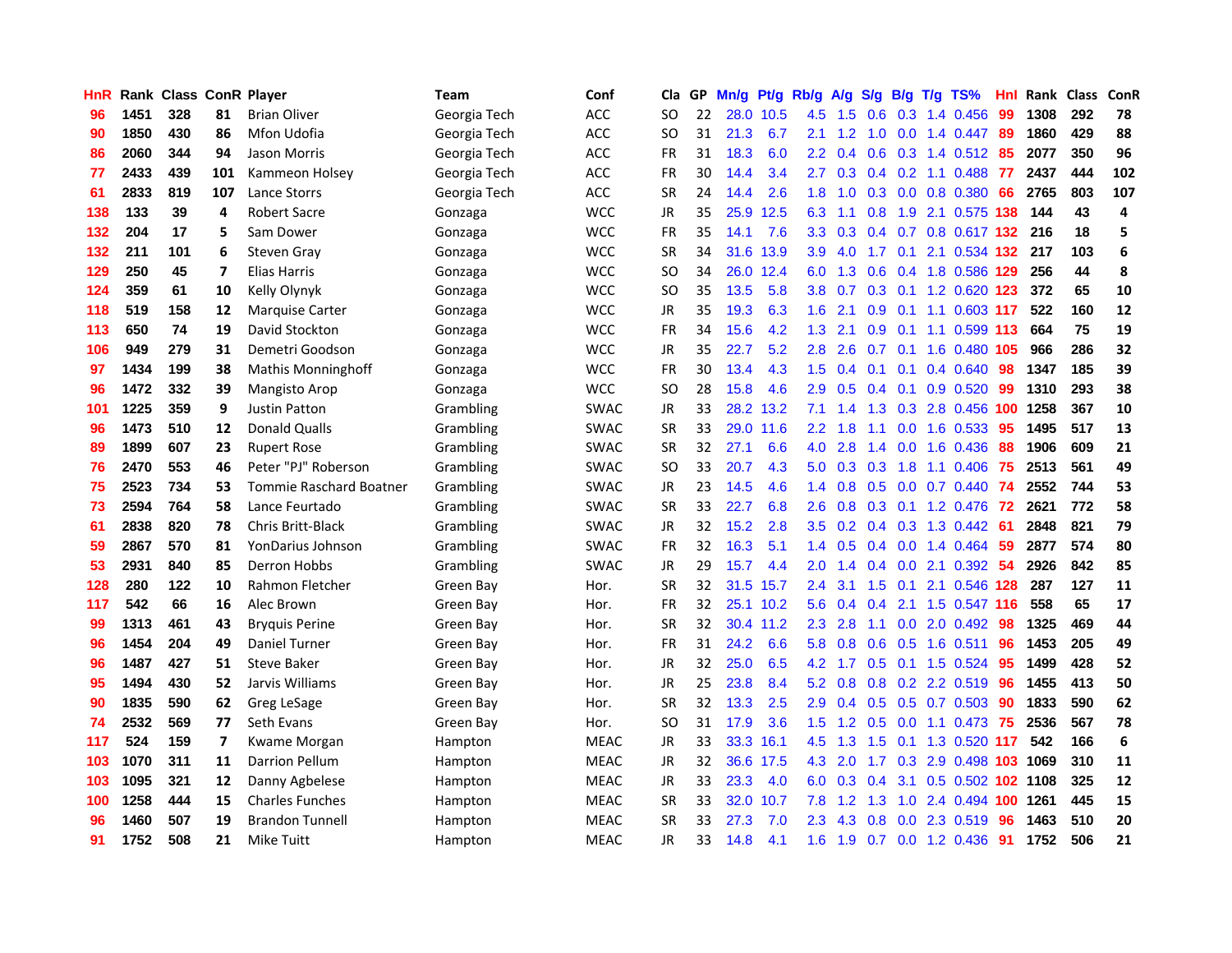| <b>HnR</b> |      | Rank Class ConR Player |              |                        | <b>Team</b>       | Conf        | Cla       |    | GP Mn/g | Pt/g      | Rb/g             | A/g             |                  |                 | S/g B/g T/g TS%       | Hnl  | Rank Class |     | ConR                     |
|------------|------|------------------------|--------------|------------------------|-------------------|-------------|-----------|----|---------|-----------|------------------|-----------------|------------------|-----------------|-----------------------|------|------------|-----|--------------------------|
| 75         | 2509 | 561                    | 65           | <b>Wesley Dunning</b>  | Hampton           | <b>MEAC</b> | SO        | 32 | 10.3    | 2.1       | 2.6              | 0.3             | 0.3              | 0.3             | 0.7 0.434             | 75   | 2523       | 564 | 64                       |
| 70         | 2658 | 597                    | 73           | Koron Reed             | Hampton           | <b>MEAC</b> | SO.       | 31 | 9.4     | 1.6       | 1.5              | 0.1             | 0.1              | 0.5             | $0.2$ 0.562           | -70  | 2665       | 598 | 74                       |
| 68         | 2713 | 792                    | 76           | Christopher Tolson     | Hampton           | <b>MEAC</b> | JR        | 26 | 14.6    | 4.3       | 0.8 <sub>0</sub> | 0.5             | 0.7              | 0.1             | $0.6$ 0.429           | - 71 | 2648       | 778 | 72                       |
| 103        | 1078 | 389                    | 9            | <b>Anthony Minor</b>   | Hartford          | <b>AEC</b>  | <b>SR</b> | 31 | 25.5    | 6.7       | 3.8 <sup>°</sup> | 2.6             |                  |                 | 1.5 0.7 1.9 0.565 103 |      | 1096       | 399 | 13                       |
| 99         | 1281 | 452                    | 14           | <b>Milton Burton</b>   | Hartford          | <b>AEC</b>  | <b>SR</b> | 30 |         | 36.2 10.9 |                  | $5.2$ 2.1       |                  |                 | 2.2 0.5 1.6 0.459 100 |      | 1269       | 447 | 15                       |
| 91         | 1759 | 577                    | 33           | Morgan Sabia           | Hartford          | <b>AEC</b>  | <b>SR</b> | 29 |         | 33.7 12.6 |                  | $6.6 \quad 1.4$ |                  |                 | 0.8 0.7 2.7 0.488     | -91  | 1744       | 575 | 32                       |
| 89         | 1874 | 600                    | 38           | Joe Zeglinski          | Hartford          | AEC         | <b>SR</b> | 31 |         | 36.0 14.2 | 4.0              | 1.9             |                  |                 | 1.2 0.2 1.9 0.461     | 89   | 1884       | 605 | 40                       |
| 85         | 2103 | 483                    | 49           | Ryan Baker             | Hartford          | <b>AEC</b>  | SO.       | 23 | 13.7    | 3.4       | $1.7^{\circ}$    | 0.5             |                  |                 | 0.3 0.1 0.3 0.557     | 85   | 2119       | 484 | 48                       |
| 81         | 2305 | 679                    | 56           | <b>Genesis Maciel</b>  | Hartford          | <b>AEC</b>  | JR        | 31 | 20.7    | 7.0       | 2.1              | 1.0             | 0.5              | 0.1             | 1.3 0.494             | 80   | 2320       | 683 | 56                       |
| 73         | 2580 | 752                    | 66           | Clayton Brothers       | Hartford          | <b>AEC</b>  | JR        | 31 | 24.7    | 3.4       | 2.7              | 2.0             | 0.9              |                 | 0.0 1.9 0.398         | 73   | 2601       | 759 | 66                       |
| 145        | 89   | 26                     | $\mathbf{2}$ | Keith Wright           | Harvard           | Ivy         | JR        | 30 |         | 32.3 14.8 |                  | 8.3 1.5         | 0.8              |                 | 1.8 2.3 0.606 144     |      | 99         | 31  | $\mathbf{2}$             |
| 120        | 431  | 82                     | 7            | <b>Brandyn Curry</b>   | Harvard           | <b>Ivy</b>  | <b>SO</b> | 30 | 33.9    | 9.3       | 3.8 <sub>2</sub> | 5.9             |                  | $1.3 \quad 0.7$ | 2.5 0.543 120         |      | 441        | 83  | $\overline{\phantom{a}}$ |
| 116        | 562  | 172                    | 10           | Oliver McNally         | Harvard           | <b>Ivy</b>  | <b>JR</b> | 30 |         | 32.2 10.1 | 3.3 <sub>2</sub> | 3.1             | 1.2              |                 | $0.1$ 1.5 0.682 116   |      | 570        | 176 | 10                       |
| 115        | 591  | 114                    | 11           | Kyle Casey             | Harvard           | <b>Ivy</b>  | SO.       | 26 |         | 26.6 10.7 | 6.0              | 1.0             | 0.8              | 1.1             | 1.7 0.558 116         |      | 575        | 109 | 11                       |
| 111        | 714  | 83                     | 12           | <b>Laurent Rivard</b>  | Harvard           | <b>Ivy</b>  | <b>FR</b> | 30 |         | 25.2 11.0 | 2.8              | 0.7             | 0.6              | 0.1             | 1.1 0.610 111         |      | 734        | 84  | 12                       |
| 111        | 726  | 145                    | 13           | Christian Webster      | Harvard           | <b>Ivy</b>  | <b>SO</b> | 29 |         | 31.6 13.0 | 3.3 <sub>2</sub> | 1.6             |                  |                 | 1.0 0.1 2.5 0.613 111 |      | 743        | 146 | 13                       |
| 127        | 307  | 134                    | 8            | <b>Bill Amis</b>       | Hawaii            | <b>WAC</b>  | <b>SR</b> | 22 |         | 31.4 15.2 | 7.8              | 0.9             |                  |                 | 1.0 2.2 2.3 0.581 140 |      | 126        | 62  | $\mathbf{2}$             |
| 116        | 569  | 109                    | 16           | Vander Joaquim         | Hawaii            | <b>WAC</b>  | SO.       | 32 | 26.2    | 9.5       |                  | $8.2 \quad 0.8$ |                  |                 | 0.3 1.3 1.8 0.553 113 |      | 646        | 127 | 17                       |
| 110        | 773  | 229                    | 23           | Zane Johnson           | Hawaii            | <b>WAC</b>  | JR        | 31 |         | 34.2 15.8 |                  | $3.1 \quad 1.9$ |                  |                 | 0.5 0.1 2.1 0.601 108 |      | 858        | 254 | 24                       |
| 99         | 1291 | 454                    | 32           | Hiram Thompson         | Hawaii            | <b>WAC</b>  | <b>SR</b> | 24 | 24.6    | 8.3       | 2.1              | 2.5             |                  |                 | 1.0 0.0 2.1 0.547     | 97   | 1400       | 488 | 35                       |
| 96         | 1470 | 331                    | 42           | Joston Thomas          | Hawaii            | <b>WAC</b>  | SO.       | 31 | 22.5    | 9.7       | 5.1              | 1.1             | 0.6              |                 | 0.8 2.7 0.465         | 94   | 1562       | 360 | 45                       |
| 94         | 1562 | 450                    | 45           | Jeremiah Ostrowski     | Hawaii            | <b>WAC</b>  | JR        | 20 | 24.6    | 5.4       | $2.2^{\circ}$    | 3.8             | 1.3              | 0.0             | 2.1 0.462             | 94   | 1563       | 447 | 46                       |
| 90         | 1833 | 288                    | 55           | <b>Trevor Wiseman</b>  | Hawaii            | <b>WAC</b>  | FR        | 30 | 19.8    | 4.2       | 4.0              | 0.9             |                  | $0.7 \quad 0.1$ | 1.4 0.568             | -89  | 1894       | 299 | 55                       |
| 89         | 1898 | 299                    | 57           | <b>Bo Barnes</b>       | Hawaii            | <b>WAC</b>  | FR        | 32 | 23.3    | 6.9       | 1.8              | 0.7             | 0.5              |                 | $0.0$ 0.8 0.543       | -87  | 2001       | 328 | 59                       |
| 70         | 2660 | 510                    | 75           | <b>Bobby Miles</b>     | Hawaii            | <b>WAC</b>  | <b>FR</b> | 29 | 15.6    | 2.2       | 1.3 <sub>1</sub> | 1.9             | 0.5              | 0.1             | 1.6 0.448             | 70   | 2669       | 510 | 74                       |
| 119        | 463  | 135                    | 4            | <b>Shay Shine</b>      | High Point        | <b>BSou</b> | <b>JR</b> | 31 |         | 30.5 14.3 | 4.2              | 2.7             |                  | $1.3 \quad 0.2$ | 2.2 0.538 117         |      | 532        | 162 | 8                        |
| 107        | 901  | 265                    | 15           | Nick Barbour           | <b>High Point</b> | <b>BSou</b> | JR        | 29 |         | 29.8 17.7 | 3.0              | 1.0             | 1.0              | 0.1             | 2.3 0.541 107         |      | 909        | 268 | 16                       |
| 101        | 1176 | 254                    | 20           | Corey Law              | <b>High Point</b> | <b>BSou</b> | <b>SO</b> | 21 | 23.2    | 8.1       | 7.6              | 0.3             | 0.9              | 0.9             | 1.1 0.501 108         |      | 839        | 171 | 14                       |
| 100        | 1255 | 168                    | 23           | Du'Vaughn Maxwell      | <b>High Point</b> | <b>BSou</b> | <b>FR</b> | 25 | 23.0    | 7.3       | 5.6              | 0.7             | 1.1              | 1.4             | 1.7 0.550 102 1135    |      |            | 148 | 20                       |
| 84         | 2131 | 657                    | 62           | <b>Tehran Cox</b>      | <b>High Point</b> | <b>BSou</b> | <b>SR</b> | 31 | 25.7    | 6.9       | $2.5^{\circ}$    | 2.8             | 1.1              |                 | $0.1$ 2.5 0.480       | 83   | 2202       | 675 | 64                       |
| 76         | 2483 | 748                    | 71           | <b>Earnest Bridges</b> | High Point        | <b>BSou</b> | <b>SR</b> | 25 | 20.0    | 4.8       | 4.0              | 0.6             |                  |                 | 0.3 0.3 1.3 0.511 76  |      | 2476       | 745 | 70                       |
| 69         | 2692 | 783                    | 78           | David Campbell         | High Point        | <b>BSou</b> | <b>SR</b> | 31 | 13.9    | 2.2       | 2.1              | 0.8             |                  |                 | 0.3 0.0 0.9 0.476     | 68   | 2727       | 791 | 78                       |
| 54         | 2924 | 592                    | 84           | <b>Travis Elliott</b>  | High Point        | <b>BSou</b> | <b>FR</b> | 31 | 16.3    | 1.7       | 3.0 <sub>1</sub> | 0.2             |                  |                 | 0.6 0.2 0.8 0.317 53  |      | 2935       | 594 | 84                       |
| 53         | 2927 | 593                    | 85           | Xavier Martin          | High Point        | <b>BSou</b> | FR        | 31 | 13.8    | 4.6       | 1.0 <sub>1</sub> | 0.7             |                  |                 | $0.4$ 0.0 1.6 0.433   | 52   | 2946       | 602 | 86                       |
| 47         | 2966 | 670                    | 88           | Jairus Simms           | High Point        | <b>BSou</b> | <b>SO</b> | 30 | 9.2     | 1.5       | 0.5 <sub>0</sub> | 1.1             | 0.3 <sub>0</sub> |                 | 0.0 0.7 0.336         | 47   | 2972       | 670 | 88                       |
| 168        | 11   | $\overline{7}$         | 1            | <b>Charles Jenkins</b> | Hofstra           | CAA         | <b>SR</b> | 33 | 37.3    | 22.6      | 3.4              | 4.8             | 1.7              |                 | 0.7 2.2 0.630         | -167 | 12         | 7   | 1                        |
| 109        | 798  | 237                    | 31           | Mike Moore             | Hofstra           | CAA         | JR        | 33 | 33.5    | 14.9      | 5.4              | 2.2             | 1.0              | 0.2             | 1.7 0.541             | 108  | 838        | 246 | 33                       |
| 98         | 1351 | 474                    | 52.          | Greg Washington        | Hofstra           | CAA         | <b>SR</b> | 33 | 29.0    | 7.5       |                  | $5.3$ 0.8       |                  |                 | 1.0 2.2 0.8 0.499     | 97   | 1407       | 489 | 53                       |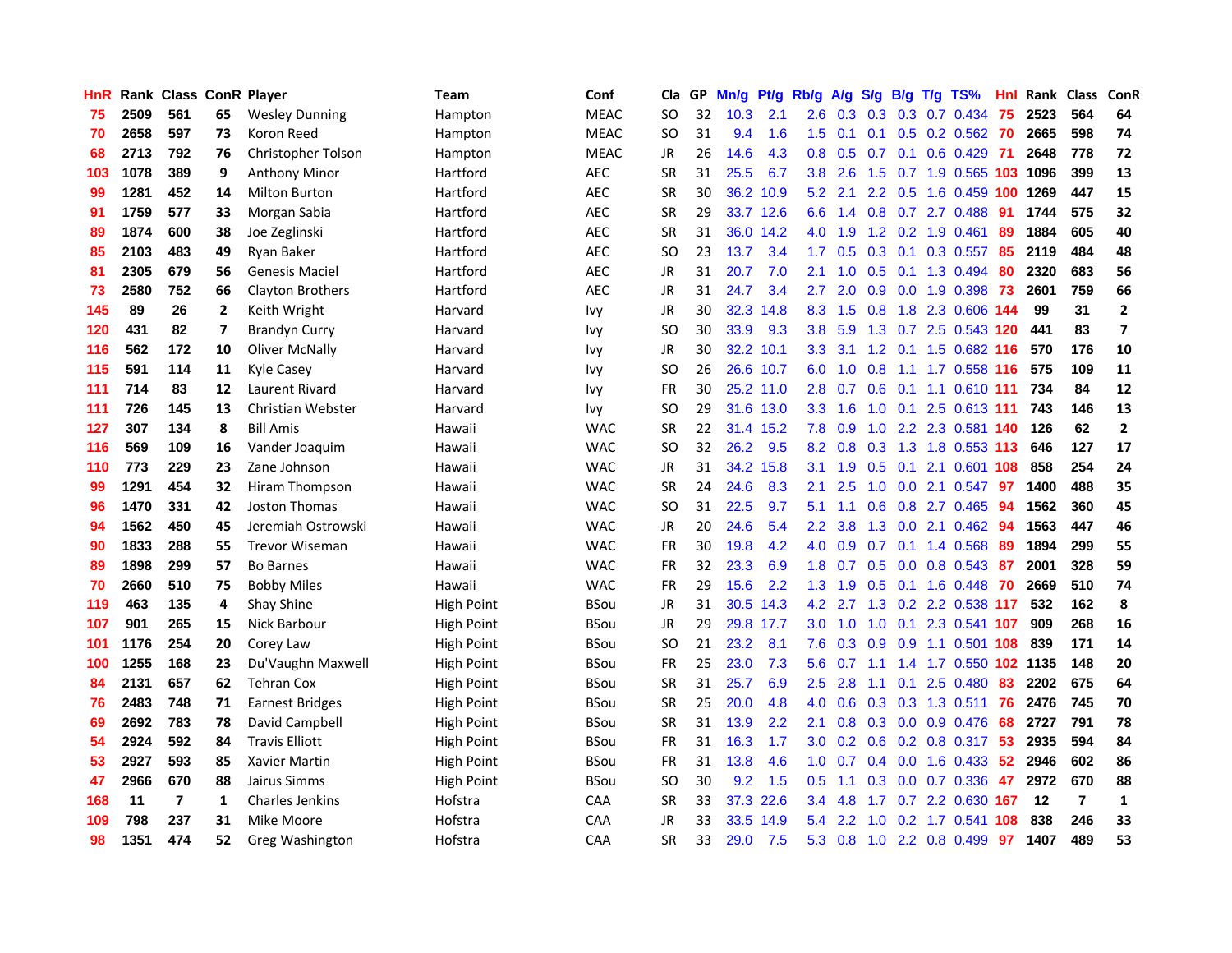| <b>HnR</b> |      | Rank Class ConR Player |                |                        | Team                   | Conf        | Cla       | GP | Mn/g | Pt/g      | Rb/g             | A/g       | S/g           | B/g            | T/g | TS%                       | Hnl | Rank Class |     | ConR |
|------------|------|------------------------|----------------|------------------------|------------------------|-------------|-----------|----|------|-----------|------------------|-----------|---------------|----------------|-----|---------------------------|-----|------------|-----|------|
| 97         | 1420 | 322                    | 53             | David Imes             | Hofstra                | CAA         | SO.       | 33 | 29.9 | 7.6       | 6.8              | 0.7       | 0.6           | 0.7            |     | 1.0 0.528                 | 96  | 1466       | 333 | 54   |
| 90         | 1857 | 596                    | 65             | <b>Brad Kelleher</b>   | Hofstra                | <b>CAA</b>  | <b>SR</b> | 25 | 28.2 | 7.5       | 2.1              | 3.3       | 0.6           | 0.0            |     | 1.5 0.505                 | 93  | 1627       | 548 | 58   |
| 85         | 2107 | 619                    | 76             | Dwan McMillan          | Hofstra                | CAA         | <b>JR</b> | 11 | 27.5 | 6.8       | 1.9              | 3.3       | 2.0           | 0.1            |     | 2.0 0.460                 | 93  | 1644       | 476 | 59   |
| 81         | 2315 | 413                    | 85             | Shemiye McLendon       | Hofstra                | CAA         | <b>FR</b> | 32 | 20.0 | 6.1       | $2.3\phantom{0}$ | 1.1       |               |                |     | $0.5$ 0.1 1.4 0.461       | 80  | 2318       | 412 | 87   |
| 61         | 2835 | 563                    | 99             | Stephen Nwaukoni       | Hofstra                | CAA         | <b>FR</b> | 30 | 11.9 | 2.0       | 3.3              | 0.1       |               |                |     | $0.1$ $0.2$ $0.6$ $0.437$ | 62  | 2839       | 563 | 98   |
| 57         | 2891 | 657                    | 100            | <b>Yves Jules</b>      | Hofstra                | <b>CAA</b>  | <b>SO</b> | 31 | 9.3  | 2.1       | 0.8 <sub>0</sub> | 0.4       |               |                |     | $0.4$ 0.0 0.5 0.533       | 57  | 2899       | 660 | 100  |
| 110        | 781  | 301                    | 8              | Andrew Keister         | <b>Holy Cross</b>      | Pat.        | <b>SR</b> | 26 | 27.8 | 12.9      | 9.2 <sub>1</sub> | 1.0       | 0.1           |                |     | 0.7 2.2 0.541 111         |     | 724        | 280 | 8    |
| 97         | 1406 | 406                    | 20             | Devin Brown            | <b>Holy Cross</b>      | Pat.        | <b>JR</b> | 29 |      | 29.4 15.4 | 2.1              | 1.4       | 0.6           | 0.0            |     | 2.0 0.553                 | 96  | 1464       | 414 | 21   |
| 92         | 1673 | 386                    | 27             | Eric Obeysekere        | <b>Holy Cross</b>      | Pat.        | <b>SO</b> | 28 | 20.5 | 4.7       | 5.9              | 0.8       | 0.4           | 1.6            |     | 1.1 0.461                 | 91  | 1720       | 399 | 29   |
| 90         | 1827 | 589                    | 32             | <b>Andrew Beinert</b>  | <b>Holy Cross</b>      | Pat.        | <b>SR</b> | 29 | 29.4 | 7.7       | 3.0              | 4.1       | 0.9           | 0.0            |     | 2.1 0.530                 | 89  | 1873       | 601 | 34   |
| 90         | 1831 | 287                    | 33             | Dave Dudzinski         | <b>Holy Cross</b>      | Pat.        | <b>FR</b> | 27 | 14.0 | 4.6       | 2.8              | 0.3       | 0.1           | 0.4            |     | 0.6 0.580                 | 89  | 1868       | 293 | 33   |
| 89         | 1883 | 546                    | 35             | Mike Cavataio          | <b>Holy Cross</b>      | Pat.        | JR        | 29 | 29.7 | 8.9       | 5.4              | 2.3       | 0.7           | 0.3            |     | 1.6 0.464                 | 88  | 1933       | 560 | 35   |
| 85         | 2117 | 488                    | 40             | Jordan Stevens         | <b>Holy Cross</b>      | Pat.        | <b>SO</b> | 26 | 21.9 | 7.1       | $2.3^{\circ}$    | 1.5       | 0.2           | 0.4            |     | 1.0 0.483                 | 84  | 2128       | 485 | 41   |
| 71         | 2638 | 772                    | 59             | Josh Jones             | <b>Holy Cross</b>      | Pat.        | <b>SR</b> | 28 | 13.4 | 3.4       | 1.8              | 0.1       | 0.3           | 0.4            |     | 0.6 0.573                 | -71 | 2664       | 780 | 60   |
| 59         | 2865 | 645                    | 66             | Dee Goens              | <b>Holy Cross</b>      | Pat.        | <b>SO</b> | 29 | 10.8 | 2.0       | 0.7              | 1.4       |               | $0.4\quad 0.0$ |     | 1.2 0.439                 | 58  | 2884       | 655 | 66   |
| 113        | 670  | 257                    | 27             | <b>Maurice McNeil</b>  | Houston                | <b>CUSA</b> | <b>SR</b> | 29 |      | 27.6 13.3 | 7.6              | 0.6       | 0.8           |                |     | 1.4 2.4 0.538 113         |     | 684        | 265 | 27   |
| 110        | 785  | 303                    | 33             | Zamal Nixon            | Houston                | <b>CUSA</b> | <b>SR</b> | 30 |      | 33.5 10.3 |                  | $2.6$ 4.7 |               |                |     | 1.8 0.2 2.3 0.587 108     |     | 830        | 318 | 38   |
| 99         | 1300 | 456                    | 63             | Adam Brown             | Houston                | <b>CUSA</b> | <b>SR</b> | 27 |      | 33.0 12.6 | 4.1              | 3.0       |               |                |     | 1.0 0.2 2.4 0.540         | -99 | 1289       | 458 | 63   |
| 95         | 1541 | 351                    | 73             | Kendrick Washington    | Houston                | <b>CUSA</b> | <b>SO</b> | 23 | 20.7 | 8.3       | 4.7              | 0.8       |               |                |     | 0.7 0.5 1.7 0.535         | -95 | 1510       | 342 | 72   |
| 93         | 1640 | 236                    | 75             | Alandise Harris        | Houston                | <b>CUSA</b> | FR        | 27 | 23.2 | 9.4       | 5.4              | 0.9       | $0.4^{\circ}$ |                |     | 1.0 2.5 0.523             | 92  | 1667       | 245 | 75   |
| 92         | 1710 | 498                    | 78             | Darian Thibodeaux      | Houston                | <b>CUSA</b> | JR        | 30 | 35.1 | 8.3       | 2.9              | 2.1       |               |                |     | $0.7$ $0.2$ 1.4 $0.611$   | 91  | 1754       | 508 | 79   |
| 90         | 1849 | 429                    | 80             | Kirk Van Slyke         | Houston                | <b>CUSA</b> | <b>SO</b> | 29 | 15.8 | 6.4       | 3.0              | 0.4       |               |                |     | 0.2 0.7 1.0 0.520         | -89 | 1887       | 440 | 80   |
| 50         | 2951 | 605                    | 99             | Mikhail McLean         | Houston                | <b>CUSA</b> | <b>FR</b> | 27 | 9.2  | 2.2       | 1.0              | 0.1       | 0.1           |                |     | $0.2$ 0.6 0.541           | 51  | 2955       | 607 | 99   |
| 46         | 2969 | 671                    | 100            | Nick Haywood           | Houston                | <b>CUSA</b> | <b>SO</b> | 30 | 11.4 | 1.9       | 0.7              | 0.6       | 0.3           |                |     | $0.0\quad 0.6\quad 0.390$ | 46  | 2975       | 671 | 100  |
| 112        | 687  | 206                    | $\overline{2}$ | <b>Andrew Gonzalez</b> | <b>Houston Baptist</b> | <b>GWC</b>  | JR.       | 30 | 37.0 | 22.9      | 5.5 <sub>1</sub> | 2.2       | 1.6           | 0.5            |     | 3.5 0.548 112             |     | 692        | 208 | 3    |
| 88         | 1918 | 610                    | 16             | <b>Michael Moss</b>    | <b>Houston Baptist</b> | <b>GWC</b>  | <b>SR</b> | 31 |      | 30.8 10.0 | 5.3              | 4.1       | 2.8           |                |     | 0.2 4.0 0.500             | 87  | 1968       | 623 | 19   |
| 70         | 2665 | 779                    | 39             | <b>Terry Bembry</b>    | <b>Houston Baptist</b> | <b>GWC</b>  | JR        | 28 | 26.4 | 8.9       | 6.7              | 0.5       | 0.7           | 0.6            |     | 1.5 0.446                 | 69  | 2704       | 790 | 38   |
| 67         | 2741 | 795                    | 44             | Shawn Echols           | <b>Houston Baptist</b> | <b>GWC</b>  | <b>SR</b> | 31 | 25.3 | 6.5       | $2.2\phantom{0}$ | 1.8       | 1.5           | 0.0            |     | 1.8 0.488                 | 66  | 2764       | 802 | 45   |
| 60         | 2842 | 822                    | 50             | Fred Hinnenkamp        | <b>Houston Baptist</b> | <b>GWC</b>  | <b>SR</b> | 31 | 19.9 | 5.7       | 2.2 <sub>2</sub> | 0.7       |               |                |     | $0.2$ 0.4 0.9 0.482       | -60 | 2866       | 829 | 50   |
| 54         | 2914 | 588                    | 55             | <b>Ben Daniels</b>     | <b>Houston Baptist</b> | <b>GWC</b>  | <b>FR</b> | 20 | 14.4 | 3.6       | 2.8 <sup>°</sup> | 0.5       |               |                |     | $0.4$ 0.1 1.0 0.447       | -56 | 2902       | 583 | 53   |
| 52         | 2941 | 842                    | 57             | Sammy Obetoh           | <b>Houston Baptist</b> | <b>GWC</b>  | JR        | 20 | 17.8 | 5.8       | 4.0              | 0.4       |               |                |     | 0.5 0.6 1.8 0.378         | -55 | 2915       | 836 | 54   |
| 50         | 2952 | 606                    | 58             | Jon Evans              | <b>Houston Baptist</b> | <b>GWC</b>  | <b>FR</b> | 29 | 18.5 | 3.0       | 1.4              | 1.4       | 0.6           |                |     | 0.1 1.3 0.444             | 51  | 2957       | 609 | 59   |
| 48         | 2963 | 669                    | 61             | Lamar Thomas           | <b>Houston Baptist</b> | GWC         | <b>SO</b> | 31 | 14.6 | 2.9       | 2.6              | 0.2       | 0.1           |                |     | 0.4 0.9 0.462             | 47  | 2971       | 669 | 62   |
| 91         | 1755 | 408                    | 22             | Anton Dickerson        | Howard                 | <b>MEAC</b> | <b>SO</b> | 30 |      | 27.4 11.4 | 2.8              | 1.2       | 1.0           | 0.1            |     | 1.6 0.502                 | 90  | 1829       | 423 | 25   |
| 87         | 2001 | 463                    | 34             | <b>Mike Phillips</b>   | Howard                 | <b>MEAC</b> | <b>SO</b> | 30 |      | 33.1 12.9 | 7.2              | 1.0       | 0.6           | 0.6            |     | 3.1 0.457                 | 85  | 2067       | 473 | 34   |
| 84         | 2153 | 664                    | 39             | Kyle Riley             | Howard                 | <b>MEAC</b> | <b>SR</b> | 24 | 35.1 | 9.8       | 2.5              | 3.7       | 1.6           | 0.0            |     | 2.9 0.480                 | 85  | 2070       | 644 | 35   |
| 76         | 2488 | 556                    | 62             | Dadrian Collins        | Howard                 | <b>MEAC</b> | <b>SO</b> | 30 |      | 35.1 11.1 | 4.8              | 1.6       | 0.5           | 0.1            |     | 2.3 0.459                 | -74 | 2548       | 571 | 65   |
| 74         | 2564 | 483                    | 68             | Alphonso Leary         | Howard                 | <b>MEAC</b> | <b>FR</b> | 30 | 28.1 | 7.5       | 5.7              | 0.3       |               | $0.6$ 0.6      |     | 1.8 0.441                 | 72  | 2612       | 496 | 68   |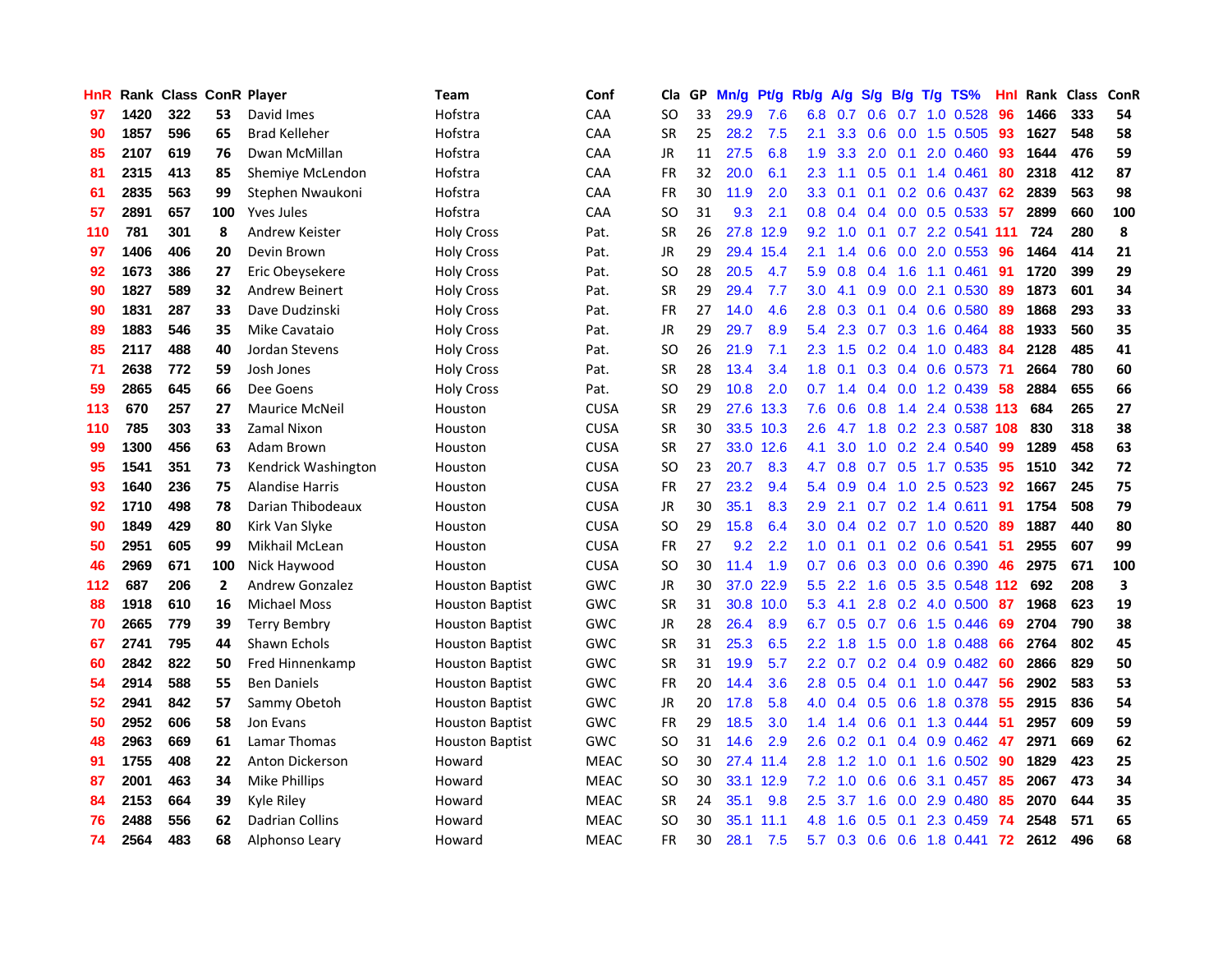| <b>HnR</b> |      | Rank Class ConR Player |    |                            | Team             | Conf        | Cla       |    | GP Mn/g Pt/g |           | Rb/g             | A/g             |     |                 | S/g B/g T/g TS%               | Hnl  | Rank Class |     | ConR |
|------------|------|------------------------|----|----------------------------|------------------|-------------|-----------|----|--------------|-----------|------------------|-----------------|-----|-----------------|-------------------------------|------|------------|-----|------|
| 70         | 2666 | 598                    | 74 | <b>Gary Lawrence</b>       | Howard           | <b>MEAC</b> | SO        | 27 | 17.1         | 3.5       | 4.3              | 0.4             | 0.5 | 0.2             | 1.5 0.437                     | 69   | 2698       | 607 | 76   |
| 68         | 2724 | 795                    | 77 | <b>Clinton Cuffee</b>      | Howard           | <b>MEAC</b> | JR        | 27 | 14.2         | 1.6       | 1.3 <sup>2</sup> | 1.3             | 0.9 | 0.3             | 1.4 0.440                     | 67   | 2740       | 797 | 78   |
| 117        | 529  | 206                    | 15 | Jeff Ledbetter             | Idaho            | <b>WAC</b>  | <b>SR</b> | 32 | 29.0         | 12.8      | 2.9              | 2.0             | 1.4 | 0.1             | 2.0 0.657 117                 |      | 537        | 213 | 15   |
| 114        | 644  | 132                    | 17 | Kyle Barone                | Idaho            | <b>WAC</b>  | SO.       | 32 |              | 26.0 10.5 | 5.8              | 1.0             |     |                 | 0.6 0.8 1.9 0.633 113         |      | 649        | 128 | 18   |
| 97         | 1385 | 482                    | 34 | <b>Brandon Wiley</b>       | Idaho            | <b>WAC</b>  | <b>SR</b> | 32 | 26.4         | 7.9       |                  | 4.8 1.4         | 0.9 |                 | 1.2 2.3 0.583 97              |      | 1392       | 486 | 34   |
| 97         | 1417 | 493                    | 39 | Shawn Henderson            | Idaho            | <b>WAC</b>  | <b>SR</b> | 32 | 28.8         | 8.9       | 4.7              | 2.8             | 1.1 |                 | 0.0 1.9 0.473 97              |      | 1422       | 493 | 37   |
| 96         | 1489 | 428                    | 43 | Landon Tatum               | Idaho            | <b>WAC</b>  | JR        | 32 | 22.3         | 5.7       | 2.0 <sub>1</sub> | 3.0             |     |                 | $0.9$ 0.1 1.4 0.492           | 95   | 1490       | 426 | 43   |
| 94         | 1571 | 454                    | 47 | Deremy Geiger              | Idaho            | <b>WAC</b>  | JR        | 32 | 27.5         | 8.7       | 2.7              | 2.6             | 0.8 |                 | $0.1$ 1.8 0.489               | 94   | 1567       | 449 | 48   |
| 94         | 1615 | 468                    | 48 | Luiz Toledo                | Idaho            | <b>WAC</b>  | JR        | 30 | 27.1         | 9.2       | 4.4              | 0.5             | 0.5 |                 | 0.4 1.7 0.562                 | 94   | 1565       | 448 | 47   |
| 85         | 2086 | 352                    | 61 | Stephen Madison            | Idaho            | <b>WAC</b>  | <b>FR</b> | 32 | 11.6         | 3.7       | 2.0              | 0.7             |     | $0.3 \quad 0.1$ | $0.9$ 0.527                   | 85   | 2082       | 351 | 62   |
| 104        | 1024 | 373                    | 13 | Deividas Busma             | Idaho St.        | <b>BSky</b> | <b>SR</b> | 29 |              | 30.3 11.8 | 6.9              | 0.7             | 0.7 |                 | 1.9 1.9 0.510 104 1037        |      |            | 378 | 13   |
| 89         | 1909 | 554                    | 36 | Chase Grabau               | Idaho St.        | <b>BSky</b> | <b>JR</b> | 28 | 26.9         | 6.3       | 4.4              | 2.0             | 1.4 |                 | $0.4$ 1.7 0.533               | -89  | 1902       | 551 | 35   |
| 86         | 2020 | 589                    | 42 | Kenny McGowan              | Idaho St.        | <b>BSky</b> | JR        | 29 | 22.0         | 9.3       | 1.6              | 1.5             | 1.0 | 0.0             | 1.7 0.518                     | 86   | 2023       | 591 | 42   |
| 85         | 2106 | 649                    | 47 | Phyllip Taylor             | Idaho St.        | BSkv        | <b>SR</b> | 29 | 19.6         | 7.5       | 2.4              | 1.3             | 0.8 |                 | $0.2$ 1.2 0.463               | 85   | 2114       | 656 | 47   |
| 83         | 2183 | 671                    | 49 | <b>Broderick Gilchrest</b> | Idaho St.        | <b>BSky</b> | <b>SR</b> | 29 | 35.1         | 15.0      | 2.4              | 2.2             | 1.1 | 0.1             | 2.8 0.499                     | 83   | 2184       | 670 | 49   |
| 81         | 2283 | 671                    | 56 | Abner Moreira              | Idaho St.        | <b>BSky</b> | JR        | 29 | 27.4         | 5.8       | 6.7              | 0.9             |     |                 | $0.8$ 0.2 2.1 0.537           | -81  | 2287       | 671 | 55   |
| 80         | 2362 | 717                    | 61 | Michael Lacey              | Idaho St.        | <b>BSky</b> | <b>SR</b> | 29 | 21.6         | 5.7       |                  | $3.8\quad 0.5$  |     |                 | 0.7 0.1 1.0 0.506             | - 79 | 2366       | 721 | 61   |
| 61         | 2832 | 562                    | 75 | <b>Andre Hatchett</b>      | Idaho St.        | <b>BSky</b> | <b>FR</b> | 26 | 9.7          | 2.2       |                  | $1.8 \quad 0.1$ |     |                 | $0.2$ 0.2 0.4 0.460 62        |      | 2840       | 564 | 75   |
| 151        | 51   | 23                     | 10 | Demetri McCamey            | <b>Illinois</b>  | <b>B10</b>  | <b>SR</b> | 34 |              | 33.4 14.6 |                  | $3.4 \quad 6.1$ |     |                 | 1.0 0.2 2.9 0.578 151         |      | 52         | 24  | 10   |
| 131        | 216  | 102                    | 19 | Mike Tisdale               | <b>Illinois</b>  | <b>B10</b>  | <b>SR</b> | 34 |              | 26.3 10.0 |                  |                 |     |                 | 6.5 1.3 0.4 1.6 1.7 0.579 131 |      | 221        | 105 | 19   |
| 129        | 256  | 116                    | 23 | Mike Davis                 | <b>Illinois</b>  | <b>B10</b>  | <b>SR</b> | 34 |              | 33.0 12.5 | 7.1              | 1.7             |     |                 | 0.9 0.8 1.4 0.552 129         |      | 262        | 118 | 23   |
| 123        | 384  | 71                     | 30 | <b>Brandon Paul</b>        | <b>Illinois</b>  | <b>B10</b>  | <b>SO</b> | 34 | 22.4         | 9.0       | 3.1              | 2.1             | 1.1 |                 | 0.4 1.8 0.527 123             |      | 385        | 69  | 29   |
| 121        | 421  | 48                     | 31 | Jereme Richmond            | <b>Illinois</b>  | <b>B10</b>  | FR        | 31 | 22.1         | 7.6       | 5.0              | 1.8             |     |                 | 0.4 0.4 1.7 0.540 121         |      | 423        | 46  | 31   |
| 113        | 652  | 251                    | 45 | <b>Bill Cole</b>           | <b>Illinois</b>  | <b>B10</b>  | <b>SR</b> | 34 | 20.7         | 4.9       | 2.5              | 1.3             |     |                 | 0.6 0.5 0.4 0.604 113         |      | 655        | 252 | 45   |
| 113        | 654  | 134                    | 46 | D.J. Richardson            | <b>Illinois</b>  | <b>B10</b>  | SO.       | 34 | 26.8         | 8.4       | 1.8              | 1.9             |     |                 | 0.7 0.2 1.1 0.541 113         |      | 659        | 131 | 46   |
| 110        | 778  | 300                    | 26 | <b>Tony Lewis</b>          | Illinois St.     | <b>MVC</b>  | <b>SR</b> | 31 | 19.1         | 7.1       | 6.6              | 0.7             | 0.5 |                 | 0.1 1.7 0.546 109             |      | 787        | 305 | 27   |
| 105        | 996  | 214                    | 33 | Jackie Carmichael          | Illinois St.     | <b>MVC</b>  | SO.       | 30 | 23.3         | 9.8       | 5.4              | 0.6             | 0.5 |                 | 1.2 1.7 0.492 105             |      | 988        | 210 | 33   |
| 103        | 1098 | 143                    | 39 | Jon Ekey                   | Illinois St.     | <b>MVC</b>  | FR        | 31 | 21.5         | 4.6       | 4.0              | 1.3             | 0.7 |                 | 1.7 0.9 0.493 102 1128        |      |            | 146 | 43   |
| 98         | 1338 | 471                    | 55 | <b>Austin Hill</b>         | Illinois St.     | <b>MVC</b>  | <b>SR</b> | 31 | 23.7         | 10.5      | 2.5              | 1.8             |     |                 | $0.5$ $0.2$ 2.3 $0.520$       | -98  | 1348       | 477 | 55   |
| 96         | 1482 | 335                    | 62 | John Wilkins               | Illinois St.     | <b>MVC</b>  | SO.       | 26 | 22.5         | 7.4       | 3.9              | 0.5             |     |                 | $0.3$ 0.6 0.9 0.553           | -96  | 1447       | 329 | 61   |
| 87         | 1967 | 622                    | 73 | <b>Blake Mishler</b>       | Illinois St.     | <b>MVC</b>  | <b>SR</b> | 31 | 13.1         | 4.4       |                  | $2.4\quad 0.4$  |     |                 | $0.1$ 0.0 0.9 0.529           | -87  | 1972       | 624 | 73   |
| 87         | 2010 | 465                    | 75 | <b>Anthony Cousin</b>      | Illinois St.     | <b>MVC</b>  | <b>SO</b> | 31 | 23.7         | 6.8       |                  | $1.4$ 2.2       |     |                 | $0.6$ $0.0$ 1.8 $0.493$       | 86   | 2018       | 463 | 74   |
| 83         | 2190 | 497                    | 79 | <b>Trey Blue</b>           | Illinois St.     | <b>MVC</b>  | SO.       | 29 | 14.9         | 4.8       | 1.8              | 1.1             |     |                 | $0.2$ 0.1 1.1 0.486           | 83   | 2177       | 496 | 78   |
| 80         | 2348 | 712                    | 83 | Alex Rubin                 | Illinois St.     | <b>MVC</b>  | <b>SR</b> | 31 | 22.3         | 3.5       | 1.8 <sup>1</sup> | 1.4             | 0.8 |                 | $0.1$ 0.9 0.478               | 80   | 2357       | 718 | 82   |
| 75         | 2524 | 566                    | 86 | Justin Clark               | Illinois St.     | <b>MVC</b>  | <b>SO</b> | 28 | 19.5         | 3.5       | 1.8              | 1.1             | 0.7 | 0.1             | 1.1 0.466                     | 76   | 2489       | 554 | 87   |
| 116        | 556  | 215                    | 17 | Robo Kreps                 | Illinois-Chicago | Hor.        | <b>SR</b> | 31 | 38.4         | 15.8      | 4.2              | 2.9             | 1.4 | 0.1             | 2.5 0.540 114                 |      | 612        | 237 | 19   |
| 114        | 614  | 235                    | 19 | <b>Paul Carter</b>         | Illinois-Chicago | Hor.        | <b>SR</b> | 31 | 32.6         | 14.7      | 8.0              | 1.9             | 0.6 | 0.7             | 3.1 0.499 112                 |      | 689        | 267 | 20   |
| 89         | 1865 | 598                    | 63 | K.C. Robbins               | Illinois-Chicago | Hor.        | <b>SR</b> | 31 | 11.8         | 4.1       | 3.0              | 0.5             |     |                 | 0.2 0.6 1.4 0.555             | 88   | 1931       | 613 | 65   |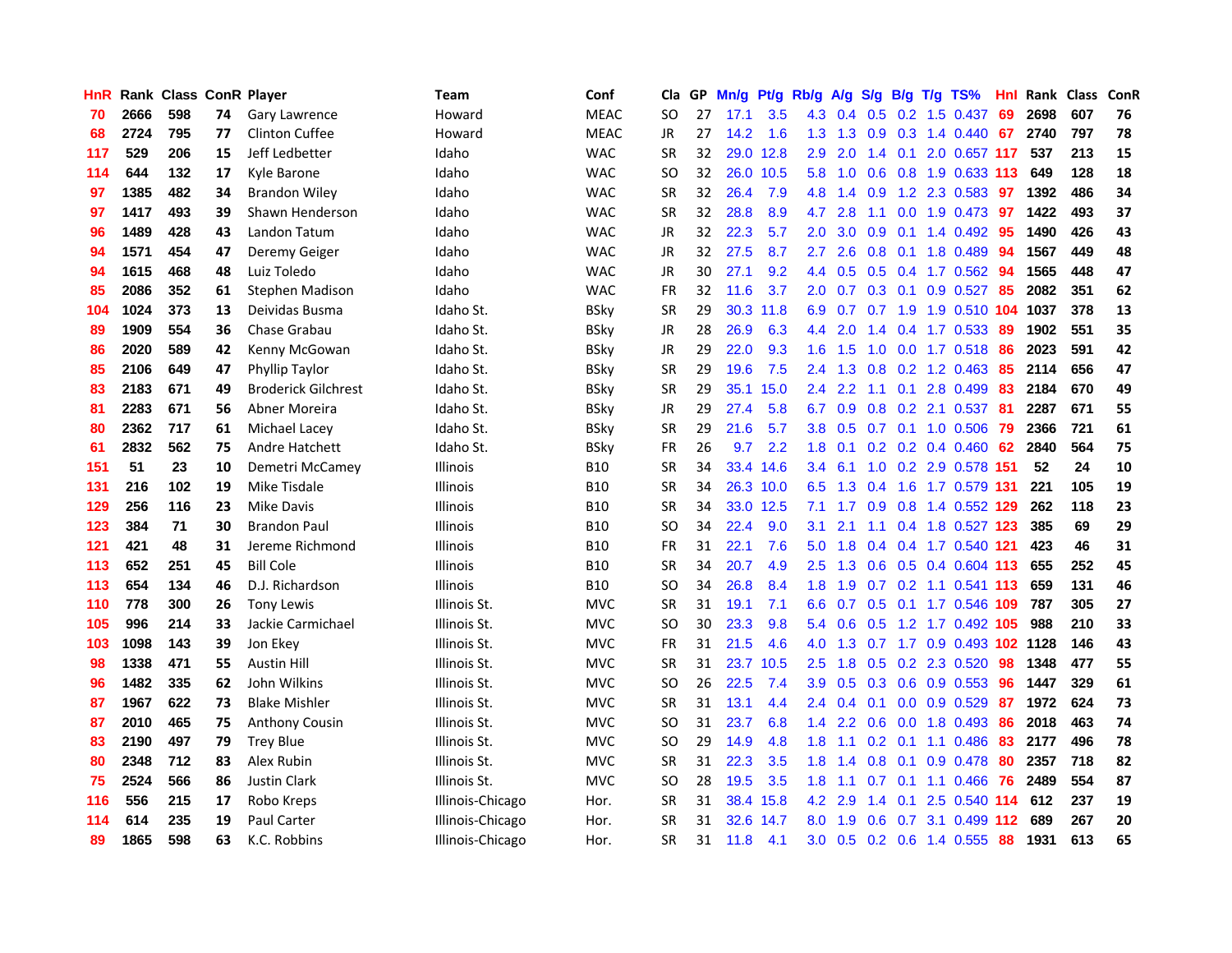| <b>HnR</b> |      | <b>Rank Class ConR Player</b> |                |                         | <b>Team</b>      | Conf        | Cla       |    | GP Mn/g   | Pt/g      | Rb/g             | A/g             |     |                 | S/g B/g T/g TS%               | Hnl | Rank Class |     | ConR                     |
|------------|------|-------------------------------|----------------|-------------------------|------------------|-------------|-----------|----|-----------|-----------|------------------|-----------------|-----|-----------------|-------------------------------|-----|------------|-----|--------------------------|
| 84         | 2134 | 658                           | 68             | <b>Brad Birton</b>      | Illinois-Chicago | Hor.        | <b>SR</b> | 30 | 26.6      | 5.6       | 5.2              | 1.6             | 0.6 | 0.4             | 2.0 0.501                     | 83  | 2190       | 671 | 69                       |
| 83         | 2188 | 672                           | 70             | Dipanjot Singh          | Illinois-Chicago | Hor.        | <b>SR</b> | 22 | 19.3      | 5.5       | 2.0              | $1.2^{\circ}$   | 0.5 | 0.0             | 1.3 0.552                     | 82  | 2221       | 682 | 70                       |
| 77         | 2456 | 715                           | 74             | Paris Carter            | Illinois-Chicago | Hor.        | JR        | 29 | 21.2      | 4.8       | 4.0              | 0.6             | 0.3 | 0.3             | 1.3 0.458                     | 76  | 2486       | 727 | 76                       |
| 76         | 2471 | 718                           | 75             | Zavion Neely            | Illinois-Chicago | Hor.        | JR        | 17 | 30.8      | 8.3       | 2.3              | 2.3             | 0.9 |                 | $0.0$ 1.4 $0.426$             | -81 | 2277       | 668 | 71                       |
| 70         | 2659 | 777                           | 80             | Darrin Williams         | Illinois-Chicago | Hor.        | JR        | 28 | 15.9      | 4.9       |                  | $3.5 \quad 0.4$ |     |                 | 0.1 0.3 1.7 0.495             | -70 | 2679       | 785 | 80                       |
| 49         | 2956 | 667                           | 85             | Corey Gray              | Illinois-Chicago | Hor.        | SO.       | 24 | 16.4      | 3.0       |                  | $0.5 \quad 1.4$ |     |                 | 0.4 0.0 1.3 0.390 54          |     | 2930       | 662 | 85                       |
| 129        | 255  | 47                            | 22             | Christian Watford       | Indiana          | <b>B10</b>  | SO.       | 29 |           | 29.1 16.0 | 5.4              | 1.1             |     |                 | 0.8 0.4 1.9 0.549 131         |     | 225        | 36  | 20                       |
| 120        | 436  | 51                            | 32             | Victor Oladipo          | Indiana          | <b>B10</b>  | FR        | 32 | 18.0      | 7.4       | 3.7              | 0.9             | 1.1 |                 | 0.2 1.4 0.580 119             |     | 454        | 53  | 33                       |
| 117        | 526  | 99                            | 37             | Jordan Hulls            | Indiana          | <b>B10</b>  | <b>SO</b> | 32 | 31.2 11.0 |           | 2.3              | 2.9             | 0.9 |                 | 0.2 1.7 0.623 116             |     | 555        | 106 | 38                       |
| 113        | 677  | 202                           | 47             | <b>Verdell Jones</b>    | Indiana          | <b>B10</b>  | JR        | 28 |           | 28.2 12.5 | 3.3              | 3.2             | 1.0 |                 | 0.3 3.0 0.510 113             |     | 672        | 203 | 47                       |
| 102        | 1131 | 243                           | 67             | Derek Elston            | Indiana          | <b>B10</b>  | <b>SO</b> | 31 | 15.5      | 4.9       | 3.7              | 0.3             |     |                 | 0.5 0.3 0.8 0.537 102 1164    |     |            | 250 | 68                       |
| 97         | 1403 | 197                           | 71             | Will Sheehey            | Indiana          | <b>B10</b>  | <b>FR</b> | 32 | 13.8      | 4.8       | 2.1              | 0.4             |     |                 | $0.4$ 0.2 0.8 0.529           | 96  | 1431       | 200 | 72                       |
| 96         | 1463 | 508                           | 72             | Jeremiah Rivers         | Indiana          | <b>B10</b>  | <b>SR</b> | 32 | 22.4      | 3.8       | 3.0 <sub>2</sub> | 1.7             | 1.1 |                 | $0.3$ 1.5 0.526               | 95  | 1487       | 514 | 73                       |
| 96         | 1474 | 333                           | 73             | <b>Maurice Creek</b>    | Indiana          | <b>B10</b>  | SO        | 18 | 20.0      | 8.3       | 2.4              | 1.2             | 0.2 |                 | $0.2$ 1.4 0.517               | -99 | 1303       | 291 | 70                       |
| 91         | 1730 | 502                           | 79             | <b>Tom Pritchard</b>    | Indiana          | <b>B10</b>  | <b>JR</b> | 32 | 18.2      | 2.5       | 3.8              | 0.7             | 0.2 |                 | $0.7$ 0.5 0.552               | -91 | 1757       | 510 | 79                       |
| 131        | 214  | 20                            | 6              | Jake Odum               | Indiana St.      | <b>MVC</b>  | <b>FR</b> | 34 | 29.8      | 9.3       | 3.9              | 4.1             |     |                 | 1.8 0.3 2.2 0.579 131         |     | 224        | 19  | 6                        |
| 108        | 867  | 254                           | 29             | Dwayne Lathan           | Indiana St.      | <b>MVC</b>  | JR        | 31 |           | 25.2 10.9 | 4.6              | 1.5             |     |                 | 0.7 0.6 2.8 0.512 108         |     | 868        | 257 | 30                       |
| 107        | 896  | 112                           | 30             | R.J. Mahurin            | Indiana St.      | <b>MVC</b>  | FR        | 34 | 10.0      | 4.3       |                  |                 |     |                 | 1.6 0.3 0.3 0.2 0.5 0.559 107 |     | 907        | 113 | 31                       |
| 105        | 999  | 366                           | 35             | Aaron Carter            | Indiana St.      | <b>MVC</b>  | <b>SR</b> | 34 | 22.9      | 8.6       | 2.9              | 0.8             |     |                 | 0.6 0.5 1.3 0.550 104 1007    |     |            | 369 | 35                       |
| 105        | 1011 | 292                           | 36             | Carl Richard            | Indiana St.      | <b>MVC</b>  | JR        | 33 | 30.2      | 9.5       |                  | $6.5 \quad 1.4$ |     |                 | 0.8 0.4 2.4 0.494 104 1008    |     |            | 294 | 36                       |
| 102        | 1130 | 333                           | 42             | Jordan Printy           | Indiana St.      | <b>MVC</b>  | JR        | 28 | 17.9      | 6.2       | 1.0              | 0.9             | 0.1 |                 | 0.0 0.5 0.622 102 1118        |     |            | 326 | 42                       |
| 100        | 1230 | 435                           | 49             | Jake Kelly              | Indiana St.      | <b>MVC</b>  | <b>SR</b> | 21 | 25.2      | 8.8       | 2.7              | 2.7             |     |                 | 0.5 0.5 2.3 0.504 102 1114    |     |            | 405 | 41                       |
| 98         | 1353 | 388                           | 56             | Myles Walker            | Indiana St.      | <b>MVC</b>  | JR        | 34 | 23.8      | 6.5       | 5.3              | 0.4             |     | $0.5\quad 0.9$  | 1.3 0.446                     | -98 | 1370       | 392 | 57                       |
| 97         | 1386 | 194                           | 59             | Steve McWhorter         | Indiana St.      | <b>MVC</b>  | FR        | 34 | 15.2      | 3.1       | 1.4              | 1.3             |     | $0.7 \quad 0.1$ | 0.6 0.589 97                  |     | 1399       | 197 | 59                       |
| 136        | 166  | 49                            | 3              | Michael Glover          | Iona             | <b>MAAC</b> | JR        | 37 |           | 34.3 18.4 | 10.1             | 0.9             |     |                 | 0.8 0.9 2.3 0.613 135         |     | 168        | 52  | 3                        |
| 118        | 480  | 141                           | $\overline{7}$ | Scott Machado           | Iona             | <b>MAAC</b> | <b>JR</b> | 37 |           | 34.2 13.2 | 3.9              | 7.6             |     | $1.3 \quad 0.2$ | 3.5 0.496 118                 |     | 486        | 144 | $\overline{\phantom{a}}$ |
| 111        | 708  | 82                            | 14             | Sean Armand             | Iona             | <b>MAAC</b> | <b>FR</b> | 37 | 10.9      | 6.4       | 1.3              | 0.4             | 0.3 | 0.1             | 0.5 0.573 111                 |     | 725        | 83  | 14                       |
| 110        | 762  | 294                           | 17             | Alejo Rodriguez         | Iona             | <b>MAAC</b> | <b>SR</b> | 36 | 24.8      | 6.6       | 6.7              | 1.0             | 0.8 | 1.1             | 1.0 0.669 110                 |     | 773        | 300 | 16                       |
| 105        | 979  | 287                           | 26             | Jermel Jenkins          | Iona             | <b>MAAC</b> | JR        | 37 | 27.4      | 9.2       | 2.4              | 2.6             |     | $1.2 \ 0.0$     | 1.5 0.517 105                 |     | 990        | 291 | 25                       |
| 105        | 987  | 362                           | 27             | Rashon Dwight           | Iona             | <b>MAAC</b> | <b>SR</b> | 36 | 23.6      | 8.4       | $2.7^{\circ}$    | 2.3             |     |                 | 1.3 0.4 1.8 0.531 105         |     | 987        | 362 | 24                       |
| 105        | 995  | 213                           | 28             | Kyle Smyth              | Iona             | <b>MAAC</b> | SO.       | 33 | 27.3 10.1 |           |                  | $2.3 \t1.2$     |     |                 | 1.1 0.1 0.6 0.605 106         |     | 948        | 198 | 23                       |
| 100        | 1253 | 279                           | 38             | <b>Chris Pelcher</b>    | Iona             | <b>MAAC</b> | <b>SO</b> | 35 | 9.3       | 2.9       | 2.1              |                 |     |                 | 0.3 0.2 0.5 0.3 0.595 100     |     | 1249       | 275 | 38                       |
| 127        | 296  | 27                            | 25             | Melsahn Basabe          | lowa             | <b>B10</b>  | <b>FR</b> | 31 |           | 24.5 11.0 | 6.8              | 0.3             |     |                 | 0.4 1.3 2.1 0.600 127         |     | 305        | 27  | 25                       |
| 114        | 631  | 243                           | 44             | Jarryd Cole             | lowa             | <b>B10</b>  | <b>SR</b> | 31 | 25.2      | 8.0       | 6.3              | 0.5             | 0.8 |                 | 0.3 1.1 0.592 114             |     | 641        | 248 | 43                       |
| 112        | 694  | 207                           | 48             | <b>Bryce Cartwright</b> | lowa             | <b>B10</b>  | JR        | 31 |           | 31.1 10.9 | 2.9              | 5.9             | 0.9 |                 | 0.0 3.3 0.448 112             |     | 714        | 213 | 48                       |
| 106        | 947  | 278                           | 62             | <b>Matt Gatens</b>      | lowa             | <b>B10</b>  | JR        | 29 |           | 33.5 12.6 | 2.4              | 1.8             | 1.3 | 0.1             | 1.4 0.534                     | 106 | 958        | 285 | 63                       |
| 100        | 1232 | 271                           | 68             | Eric May                | lowa             | B10         | SO        | 30 | 25.0      | 7.8       | 2.9              | 1.3             | 1.3 | 0.3             | 2.0 0.499                     | 100 | 1225       | 267 | 69                       |
| 93         | 1627 | 233                           | 77             | Roy Devyn Marble        | lowa             | <b>B10</b>  | <b>FR</b> | 31 | 19.1      | 5.7       |                  | $2.4$ 1.3       |     |                 | $0.7$ 0.1 1.1 0.430           | 93  | 1636       | 235 | 77                       |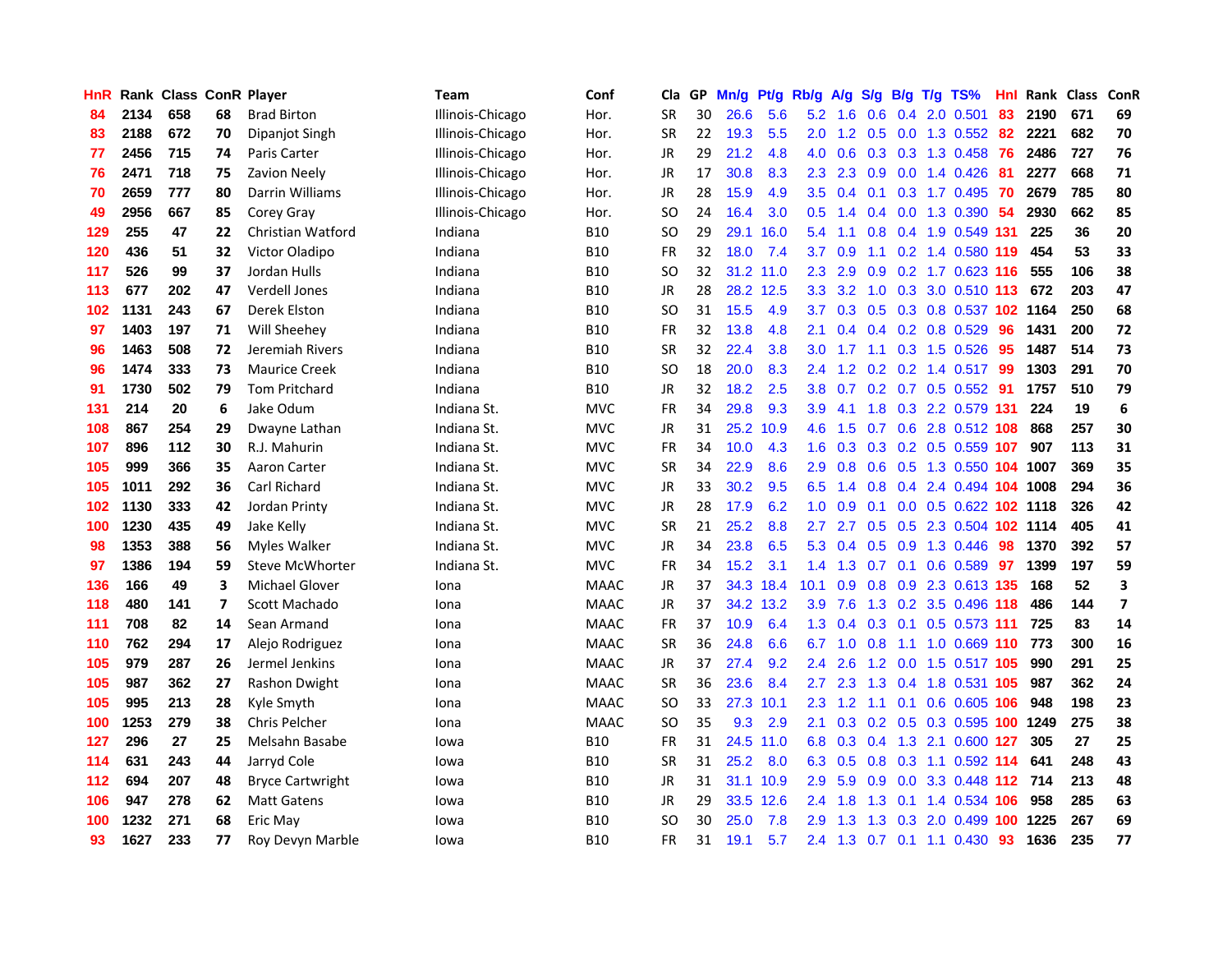| <b>HnR</b> |      | Rank Class ConR Player |                |                         | <b>Team</b>  | Conf        | Cla           |    | GP Mn/g | Pt/g      | Rb/g             | A/g              |     |                 | S/g B/g T/g TS%                | Hnl  | Rank Class |     | ConR                    |
|------------|------|------------------------|----------------|-------------------------|--------------|-------------|---------------|----|---------|-----------|------------------|------------------|-----|-----------------|--------------------------------|------|------------|-----|-------------------------|
| 92         | 1678 | 485                    | 78             | Andrew Brommer          | lowa         | <b>B10</b>  | JR            | 31 | 12.5    | 3.1       | 2.4              | 0.7              | 0.2 | 0.5             | 1.0 0.542                      | 92   | 1682       | 482 | 78                      |
| 91         | 1776 | 273                    | 80             | Zach McCabe             | lowa         | <b>B10</b>  | <b>FR</b>     | 31 | 19.6    | 5.8       | 3.6              | 0.8              | 0.7 | 0.0             | 1.5 0.466                      | 90   | 1777       | 273 | 80                      |
| 127        | 293  | 130                    | 25             | <b>Diante Garrett</b>   | lowa St.     | <b>B12</b>  | <b>SR</b>     | 32 |         | 36.7 17.3 | 3.7              | 6.1              | 1.7 |                 | 0.2 3.3 0.496 127              |      | 303        | 135 | 26                      |
| 114        | 636  | 246                    | 48             | Jamie Vanderbeken       | Iowa St.     | <b>B12</b>  | <b>SR</b>     | 29 |         | 28.7 11.1 | 5.5              | 1.1              | 0.6 |                 | 1.7 1.2 0.587 114              |      | 615        | 239 | 46                      |
| 111        | 734  | 86                     | 55             | Calvin Godfrey          | Iowa St.     | <b>B12</b>  | FR            | 29 | 20.1    | 5.7       |                  | $5.4\quad0.6$    |     |                 | 1.0 0.9 0.9 0.575 111          |      | 741        | 85  | 55                      |
| 110        | 770  | 91                     | 56             | Melvin Ejim             | Iowa St.     | <b>B12</b>  | FR            | 32 |         | 27.8 10.3 |                  |                  |     |                 | 6.7 1.2 1.2 0.2 1.8 0.544 109  |      | 778        | 93  | 57                      |
| 108        | 850  | 325                    | 62             | Darion Anderson         | Iowa St.     | <b>B12</b>  | <b>SR</b>     | 32 |         | 33.3 12.8 | 7.2              | 2.5              | 1.0 |                 | 0.1 2.6 0.528 108              |      | 864        | 325 | 63                      |
| 107        | 885  | 260                    | 64             | Scott Christopherson    | Iowa St.     | <b>B12</b>  | JR            | 31 |         | 35.8 13.7 | 3.1              | 2.5              | 0.7 |                 | 0.0 1.5 0.559 107              |      | 892        | 265 | 64                      |
| 83         | 2187 | 375                    | 99             | <b>Bubu Palo</b>        | Iowa St.     | <b>B12</b>  | <b>FR</b>     | 32 | 14.0    | 3.4       | 1.8              | 1.0              | 0.5 | 0.1             | 0.7 0.484                      | -83  | 2199       | 380 | 99                      |
| 122        | 407  | 78                     | $\overline{ }$ | <b>Frank Gaines</b>     | <b>IPFW</b>  | Summit      | <sub>SO</sub> | 30 |         | 27.4 14.8 | 6.2              | 0.8              | 0.9 |                 | 0.7 1.4 0.583 121              |      | 411        | 77  | $\overline{\mathbf{z}}$ |
| 113        | 651  | 250                    | 14             | <b>Ben Botts</b>        | <b>IPFW</b>  | Summit      | <b>SR</b>     | 30 |         | 30.6 13.7 | 3.2              | 2.2              |     |                 | 0.8 0.2 1.2 0.609 113          |      | 669        | 257 | 13                      |
| 101        | 1189 | 345                    | 25             | <b>Trey McCorkle</b>    | <b>IPFW</b>  | Summit      | <b>JR</b>     | 30 | 21.5    | 8.7       | 3.6 <sup>°</sup> | 0.9              |     |                 | 0.2 0.7 1.1 0.598 101          |      | 1208       | 353 | 24                      |
| 101        | 1223 | 358                    | 26             | Jeremy Mixon            | <b>IPFW</b>  | Summit      | JR            | 29 | 21.1    | 9.9       | $2.3^{\circ}$    | 1.8              | 0.6 |                 | 0.3 1.5 0.530 100              |      | 1228       | 359 | 25                      |
| 97         | 1408 | 490                    | 34             | Zach Plackemeier        | <b>IPFW</b>  | Summit      | <b>SR</b>     | 30 |         | 34.5 10.2 | 3.4              | 4.4              | 0.8 |                 | $0.2$ 1.8 $0.561$              | 97   | 1423       | 494 | 34                      |
| 82         | 2251 | 691                    | 54             | Oleg Kovalov            | <b>IPFW</b>  | Summit      | <b>SR</b>     | 27 | 10.7    | 4.4       | 1.1              | 0.3              | 0.0 | 0.3             | 0.8 0.615                      | 82   | 2225       | 685 | 54                      |
| 82         | 2254 | 661                    | 55             | Jason Smeathers         | <b>IPFW</b>  | Summit      | JR            | 29 | 12.4    | 3.4       | 1.7              | 0.6              |     |                 | $0.3$ $0.3$ $0.5$ $0.508$      | 82   | 2249       | 660 | 56                      |
| 80         | 2354 | 696                    | 59             | Antwaun Boyd            | <b>IPFW</b>  | Summit      | JR            | 29 | 15.3    | 4.3       | 2.0              | 1.6              |     |                 | 0.6 0.1 1.7 0.538              | 80   | 2338       | 687 | 59                      |
| 78         | 2415 | 707                    | 64             | John Peckinpaugh        | <b>IPFW</b>  | Summit      | JR            | 29 | 21.0    | 2.9       | 3.9 <sup>°</sup> | 1.7              |     |                 | 0.5 0.1 1.2 0.431 78           |      | 2413       | 709 | 62                      |
| 73         | 2578 | 487                    | 71             | Michael Kibiloski       | <b>IPFW</b>  | Summit      | <b>FR</b>     | 21 | 12.0    | 3.7       | $2.6^{\circ}$    |                  |     |                 | 0.2 0.3 0.1 1.0 0.574 76       |      | 2499       | 462 | 66                      |
| 127        | 294  | 87                     | 5              | Alex Young              | <b>IUPUI</b> | Summit      | JR            | 33 | 36.6    | 19.7      |                  | 6.4 2.4          |     |                 | 1.4 0.8 3.4 0.545 127          |      | 309        | 94  | 5                       |
| 118        | 489  | 143                    | 9              | Christian Siakam        | <b>IUPUI</b> | Summit      | JR            | 33 | 23.5    | 9.3       | 6.9              | 0.4              |     |                 | 0.5 0.8 1.1 0.642 117          |      | 504        | 151 | 9                       |
| 117        | 527  | 204                    | 10             | LeRoy Nobles            | <b>IUPUI</b> | Summit      | <b>SR</b>     | 32 | 35.8    | 18.3      | 4.0              | 1.3              | 0.8 | 0.1             | 2.1 0.613 117                  |      | 523        | 209 | 10                      |
| 100        | 1276 | 369                    | 30             | <b>Stephen Thomas</b>   | <b>IUPUI</b> | Summit      | JR            | 33 | 33.4    | 11.0      | 3.3              | 2.6              |     |                 | 1.2 0.1 1.5 0.562              | -99  | 1294       | 371 | 28                      |
| 97         | 1442 | 502                    | 35             | John Ashworth           | <b>IUPUI</b> | Summit      | <b>SR</b>     | 33 | 30.8    | 4.4       | 3.0              | 2.9              | 1.2 |                 | 0.0 1.3 0.498                  | 96   | 1462       | 509 | 37                      |
| 80         | 2339 | 419                    | 58             | Donovan Gibbs           | <b>IUPUI</b> | Summit      | <b>FR</b>     | 33 | 12.6    | 2.6       | 2.0              | 0.4              | 0.1 |                 | 0.3 0.3 0.531                  | 80   | 2354       | 422 | 61                      |
| 74         | 2551 | 574                    | 69             | Sean Esposito           | <b>IUPUI</b> | Summit      | <b>SO</b>     | 27 | 13.6    | 3.3       | 1.2              | 0.6              |     | $0.3 \ 0.0$     | 0.4 0.523                      | -76  | 2494       | 555 | 65                      |
| 118        | 512  | 200                    | 1              | <b>Grant Maxey</b>      | Jackson St.  | <b>SWAC</b> | <b>SR</b>     | 31 |         | 21.5 13.2 |                  | $5.4$ 1.2        |     | $1.2 \quad 0.5$ | 2.1 0.531 118                  |      | 497        | 201 | $\mathbf{2}$            |
| 105        | 982  | 360                    | 4              | <b>Tyrone Hanson</b>    | Jackson St.  | <b>SWAC</b> | <b>SR</b>     | 32 |         | 30.1 13.9 | 3.9              | 2.2              | 0.8 | 0.5             | 2.3 0.561 104 1017             |      |            | 373 | 6                       |
| 101        | 1194 | 346                    | 8              | Jenirro Bush            | Jackson St.  | <b>SWAC</b> | JR            | 31 |         | 27.3 14.2 | 3.5              | 1.0              | 1.4 | 0.1             | 2.0 0.528 101                  |      | 1211       | 354 | 9                       |
| 92         | 1725 | 571                    | 18             | De'Suan Dixon           | Jackson St.  | <b>SWAC</b> | <b>SR</b>     | 32 | 22.5    | 6.6       | 4.9              | 1.4              | 1.1 |                 | $0.5$ 1.5 0.451                | - 91 | 1759       | 577 | 17                      |
| 83         | 2226 | 651                    | 36             | <b>Rod Melvin</b>       | Jackson St.  | <b>SWAC</b> | JR            | 31 | 23.7    | 4.7       | $2.5^{\circ}$    | 3.3 <sub>2</sub> |     |                 | $0.9$ $0.0$ 2.0 $0.490$ 82     |      | 2234       | 655 | 34                      |
| 80         | 2351 | 714                    | 41             | Cason Burk              | Jackson St.  | <b>SWAC</b> | <b>SR</b>     | 32 | 24.8    | 2.9       | 4.1              | 1.8              |     |                 | $1.2$ 0.1 1.1 0.443            | 79   | 2376       | 724 | 41                      |
| 61         | 2830 | 817                    | 77             | <b>Phillip Williams</b> | Jackson St.  | <b>SWAC</b> | JR            | 30 | 13.3    | 2.7       | 1.4              | 0.8              | 0.6 |                 | $0.0$ $0.9$ $0.416$            | 62   | 2841       | 819 | 78                      |
| 42         | 2982 | 843                    | 91             | Gertavian Blake         | Jackson St.  | <b>SWAC</b> | <b>SR</b>     | 32 | 10.1    | 1.4       | 2.1              | 0.1              | 0.0 |                 | 0.8 1.0 0.404                  | 42   | 2987       | 844 | 91                      |
| 143        | 101  | 48                     | 2              | Ayron Hardy             | Jacksonville | ASun        | <b>SR</b>     | 32 |         | 33.9 12.3 | 6.2              | 2.8              | 2.0 | 1.0             | 1.8 0.589 142                  |      | 106        | 51  | $\mathbf{2}$            |
| 115        | 608  | 233                    | 15             | <b>Travis Cohn</b>      | Jacksonville | ASun        | <b>SR</b>     | 31 | 19.5    | 10.0      | 2.9              | 1.1              | 0.5 | 0.1             | 1.4 0.569 115                  |      | 602        | 230 | 15                      |
| 109        | 793  | 236                    | 21             | Delwan Graham           | Jacksonville | ASun        | JR            | 30 | 24.5    | 9.0       | 6.4              | 1.6              | 1.1 | 0.7             | 2.4 0.491                      | -110 | 764        | 230 | 22                      |
| 100        | 1241 | 273                    | 34             | <b>Glenn Powell</b>     | Jacksonville | ASun        | <b>SO</b>     | 29 | 20.3    | 6.2       | 4.9              |                  |     |                 | 0.3 0.9 0.9 1.6 0.520 100 1240 |      |            | 273 | 36                      |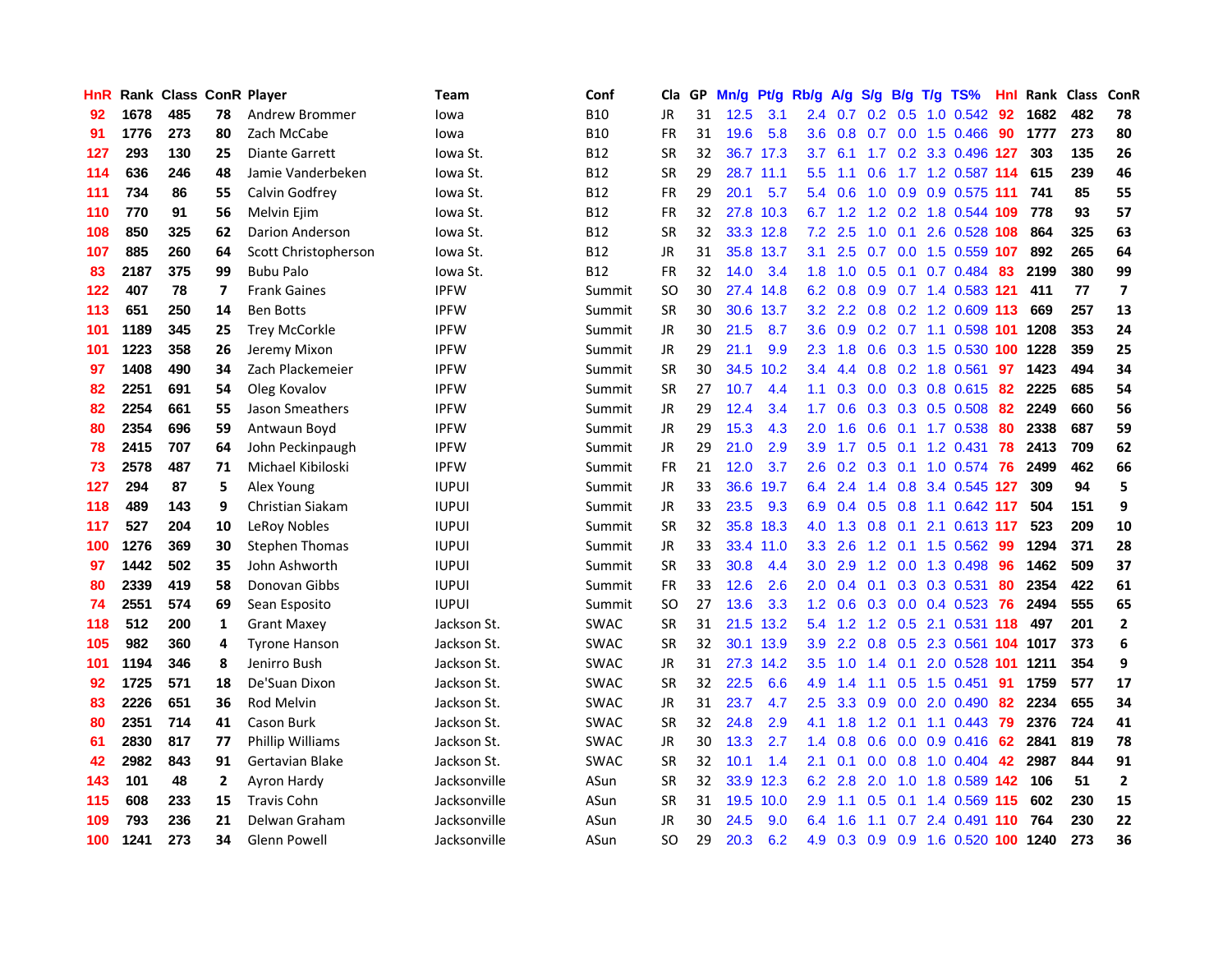| <b>HnR</b> |      | Rank Class ConR Player |    |                          | <b>Team</b>      | Conf       | Cla       |    | GP Mn/g | Pt/g      | Rb/g             | A/g            |     |                 | $S/g$ B/g T/g TS%                  | Hnl |      | Rank Class              | ConR           |
|------------|------|------------------------|----|--------------------------|------------------|------------|-----------|----|---------|-----------|------------------|----------------|-----|-----------------|------------------------------------|-----|------|-------------------------|----------------|
| 96         | 1457 | 206                    | 38 | Keith McDougle           | Jacksonville     | ASun       | <b>FR</b> | 31 | 20.3    | 9.1       | 2.4              | 0.9            | 0.9 | 0.0             | 1.8 0.497                          | 96  | 1450 | 204                     | 39             |
| 95         | 1521 | 345                    | 43 | <b>Russell Powell</b>    | Jacksonville     | ASun       | <b>SO</b> | 32 | 29.2    | 7.5       | 2.4              | 3.0            | 1.1 | 0.0             | 1.9 0.411                          | 95  | 1526 | 348                     | 43             |
| 94         | 1553 | 448                    | 45 | <b>Tevin Galvin</b>      | Jacksonville     | ASun       | JR        | 32 | 24.5    | 6.1       | 4.8              | 1.1            | 1.0 | 0.1             | 1.3 0.454                          | -94 | 1559 | 446                     | 44             |
| 73         | 2583 | 754                    | 85 | Shamile Jeffers          | Jacksonville     | ASun       | <b>JR</b> | 30 | 9.4     | 2.1       | $2.5\,$          | 0.1            |     |                 | 0.3 0.2 0.6 0.450 73               |     | 2583 | 752                     | 84             |
| 61         | 2840 | 565                    | 93 | <b>Shamile Cabell</b>    | Jacksonville     | ASun       | <b>FR</b> | 32 | 9.9     | 3.6       |                  | $0.8\quad 0.9$ |     |                 | $0.5$ 0.1 1.5 0.429                | -60 | 2854 | 568                     | 93             |
| 116        | 571  | 222                    | 8  | Nick Murphy              | Jacksonville St. | <b>OVC</b> | <b>SR</b> | 28 |         | 35.1 15.5 |                  | $6.0$ 2.5      |     |                 | 1.9 0.3 2.6 0.539 117              |     | 530  | 211                     | 6              |
| 87         | 1990 | 581                    | 47 | Stephen Hall             | Jacksonville St. | <b>OVC</b> | JR        | 30 |         | 28.5 11.1 | 5.0              | 1.1            |     |                 | 0.6 0.8 2.4 0.514                  | -85 | 2076 | 610                     | 48             |
| 84         | 2176 | 670                    | 51 | Jeremy Bynum             | Jacksonville St. | <b>OVC</b> | <b>SR</b> | 30 |         | 28.3 10.3 | 2.9              | 1.5            |     |                 | $0.5$ 0.2 1.4 0.529                | 82  | 2243 | 687                     | 53             |
| 76         | 2476 | 456                    | 66 | Nick Cook                | Jacksonville St. | <b>OVC</b> | <b>FR</b> | 26 | 10.3    | 2.3       | $2.3\phantom{0}$ | 0.3            |     |                 | 0.4 0.5 0.5 0.404                  | 75  | 2542 | 473                     | 69             |
| 76         | 2486 | 722                    | 68 | <b>B.J. Miller</b>       | Jacksonville St. | <b>OVC</b> | JR        | 30 | 16.6    | 6.2       | 1.0              | 1.6            | 0.5 | 0.1             | 1.9 0.515                          | 74  | 2556 | 746                     | 70             |
| 74         | 2558 | 482                    | 70 | <b>Brian Williams</b>    | Jacksonville St. | OVC        | <b>FR</b> | 30 | 17.5    | 4.6       | 1.2              | 1.5            | 0.7 | 0.1             | 1.2 0.468                          | 72  | 2615 | 497                     | 73             |
| 67         | 2742 | 799                    | 76 | LeVentrice Gray          | Jacksonville St. | <b>OVC</b> | <b>JR</b> | 30 | 11.6    | 2.5       | 1.8              | 0.2            | 0.1 | 0.3             | 0.4 0.561                          | 65  | 2777 | 808                     | 80             |
| 64         | 2784 | 808                    | 78 | Sean Thurston            | Jacksonville St. | <b>OVC</b> | <b>SR</b> | 26 | 21.3    | 2.1       | 3.6              | 0.3            | 0.7 | 1.3             | 1.4 0.458                          | 65  | 2775 | 804                     | 79             |
| 62         | 2819 | 631                    | 79 | Dominique Shellman       | Jacksonville St. | <b>OVC</b> | <b>SO</b> | 16 | 27.5    | 4.1       | 1.9              | 4.4            | 0.7 | 0.1             | 2.8 0.380                          | -71 | 2662 | 597                     | 76             |
| 61         | 2839 | 564                    | 81 | <b>Brice Jenkins</b>     | Jacksonville St. | <b>OVC</b> | <b>FR</b> | 29 | 12.3    | 2.0       | 1.4              | 0.6            |     | $0.5 \quad 0.1$ | $0.6$ $0.428$                      | 60  | 2861 | 570                     | 83             |
| 148        | 65   | 19                     | 4  | Denzel Bowles            | James Madison    | <b>CAA</b> | JR        | 33 |         | 32.2 17.6 | 8.8              | $2.2^{\circ}$  | 0.6 | 1.6             | 3.3 0.606 148                      |     | 68   | 22                      | 4              |
| 114        | 634  | 128                    | 24 | Andrey Semenov           | James Madison    | CAA        | <b>SO</b> | 32 | 19.0    | 7.5       | 3.1              | 0.9            | 0.9 |                 | 1.0 0.9 0.587 114                  |     | 617  | 118                     | 23             |
| 104        | 1029 | 222                    | 39 | Devon Moore              | James Madison    | CAA        | <b>SO</b> | 33 |         | 34.3 11.4 |                  |                |     |                 | 3.1 4.2 0.8 0.3 2.3 0.566 104 1027 |     |      | 219                     | 37             |
| 104        | 1052 | 306                    | 41 | Rayshawn Goins           | James Madison    | CAA        | JR        | 31 | 23.3    | 9.7       | 6.8              | 0.7            |     |                 | 0.5 0.2 1.5 0.467 104 1049         |     |      | 307                     | 38             |
| 102        | 1126 | 331                    | 46 | Julius Wells             | James Madison    | CAA        | JR        | 33 |         | 31.6 10.7 | 4.1              | 1.9            |     |                 | 0.7 0.2 1.7 0.533 102 1133         |     |      | 331                     | 46             |
| 101        | 1208 | 350                    | 47 | Anthony Humpty Hitchens  | James Madison    | CAA        | <b>JR</b> | 33 | 30.5    | 8.9       | 2.2              | 2.0            | 1.1 |                 | 0.1 1.3 0.529 101                  |     | 1217 | 356                     | 47             |
| 79         | 2382 | 429                    | 89 | Chad Jackson             | James Madison    | CAA        | <b>FR</b> | 33 | 17.4    | 2.8       | 2.6              | 0.9            | 0.5 | 0.1             | 1.0 0.470                          | -79 | 2383 | 428                     | 89             |
| 166        | 12   | 3                      | 1  | <b>Marcus Morris</b>     | Kansas           | B12        | JR        | 38 |         | 28.3 17.2 | 7.6              | 1.6            |     |                 | 0.8 0.6 1.8 0.619 165              |     | 16   | $\overline{\mathbf{4}}$ | $\overline{2}$ |
| 163        | 20   | $\overline{7}$         | 3  | <b>Markieff Morris</b>   | Kansas           | <b>B12</b> | JR        | 38 |         | 24.4 13.6 | 8.3              | 1.4            | 0.8 | 1.1             | 2.1 0.636 162                      |     | 25   | 8                       | 4              |
| 146        | 81   | 13                     | 10 | <b>Thomas Robinson</b>   | Kansas           | <b>B12</b> | <b>SO</b> | 33 | 14.6    | 7.6       | 6.4              | 0.6            |     |                 | 0.4 0.7 1.3 0.581 147              |     | 75   | 11                      | 10             |
| 130        | 228  | 108                    | 17 | <b>Tyrel Reed</b>        | Kansas           | <b>B12</b> | <b>SR</b> | 38 | 28.7    | 9.7       | 3.1              | 1.7            | 1.5 |                 | 0.2 0.9 0.583 130                  |     | 249  | 115                     | 19             |
| 130        | 243  | 113                    | 19 | <b>Brady Morningstar</b> | Kansas           | <b>B12</b> | <b>SR</b> | 38 | 27.6    | 7.1       | $2.2\phantom{0}$ | 3.3            |     |                 | 1.4 0.2 1.2 0.604 129              |     | 267  | 120                     | 20             |
| 128        | 274  | 81                     | 22 | <b>Tyshawn Taylor</b>    | Kansas           | <b>B12</b> | <b>JR</b> | 36 | 27.1    | 9.3       | 1.9              | 4.6            | 1.0 |                 | 0.3 2.7 0.557 128                  |     | 273  | 79                      | 22             |
| 125        | 337  | 146                    | 30 | <b>Mario Little</b>      | Kansas           | B12        | <b>SR</b> | 32 | 13.7    | 5.1       | 2.9              | 0.8            |     |                 | 0.4 0.3 0.6 0.543 125              |     | 346  | 146                     | 30             |
| 112        | 688  | 142                    | 51 | Elijah Johnson           | Kansas           | <b>B12</b> | <b>SO</b> | 36 | 13.7    | 3.4       |                  | $1.3$ $1.8$    |     |                 | 0.5 0.1 0.8 0.623 112 697          |     |      | 140                     | 50             |
| 106        | 936  | 122                    | 66 | Josh Selby               | Kansas           | <b>B12</b> | <b>FR</b> | 26 | 20.4    | 7.9       | 2.2 <sub>2</sub> | 2.2            |     |                 | 0.8 0.0 2.0 0.487 113              |     | 667  | 77                      | 48             |
| 163        | 23   | 12                     | 4  | Jacob Pullen             | Kansas St.       | <b>B12</b> | <b>SR</b> | 31 |         | 32.6 20.2 | 2.9              | 3.7            |     |                 | 1.6 0.1 3.1 0.561 165              |     | 13   | 8                       | $\mathbf{1}$   |
| 129        | 269  | 49                     | 21 | Rodney McGruder          | Kansas St.       | B12        | <b>SO</b> | 34 |         | 30.6 11.1 | 5.9              | 1.5            |     |                 | 0.7 0.2 1.4 0.572 127              |     | 302  | 52                      | 25             |
| 128        | 288  | 127                    | 24 | Curtis Kelly             | Kansas St.       | <b>B12</b> | <b>SR</b> | 25 |         | 25.4 10.5 | 5.5              | 1.6            | 0.8 |                 | 1.3 2.6 0.535 129                  |     | 272  | 123                     | 21             |
| 124        | 351  | 60                     | 31 | Jordan Henriguez-Roberts | Kansas St.       | B12        | <b>SO</b> | 34 | 13.6    | 3.7       | 4.3              | 0.4            | 0.2 | 1.3             | 0.6 0.473 123                      |     | 383  | 68                      | 34             |
| 119        | 466  | 137                    | 39 | Jamar Samuels            | Kansas St.       | B12        | JR        | 33 | 24.5    | 8.5       | 5.4              | 1.5            | 0.7 | 0.5             | 1.6 0.479                          | 118 | 501  | 148                     | 40             |
| 115        | 607  | 68                     | 46 | <b>Will Spradling</b>    | Kansas St.       | <b>B12</b> | <b>FR</b> | 34 | 21.9    | 6.4       | 1.6              | 1.9            | 0.8 | 0.0             | 1.2 0.576                          | 113 | 657  | 74                      | 47             |
| 104        | 1015 | 218                    | 72 | <b>Nick Russell</b>      | Kansas St.       | <b>B12</b> | <b>SO</b> | 25 | 12.2    | 4.2       |                  |                |     |                 | 1.9 1.2 0.4 0.2 1.2 0.505 105      |     | 981  | 209                     | 69             |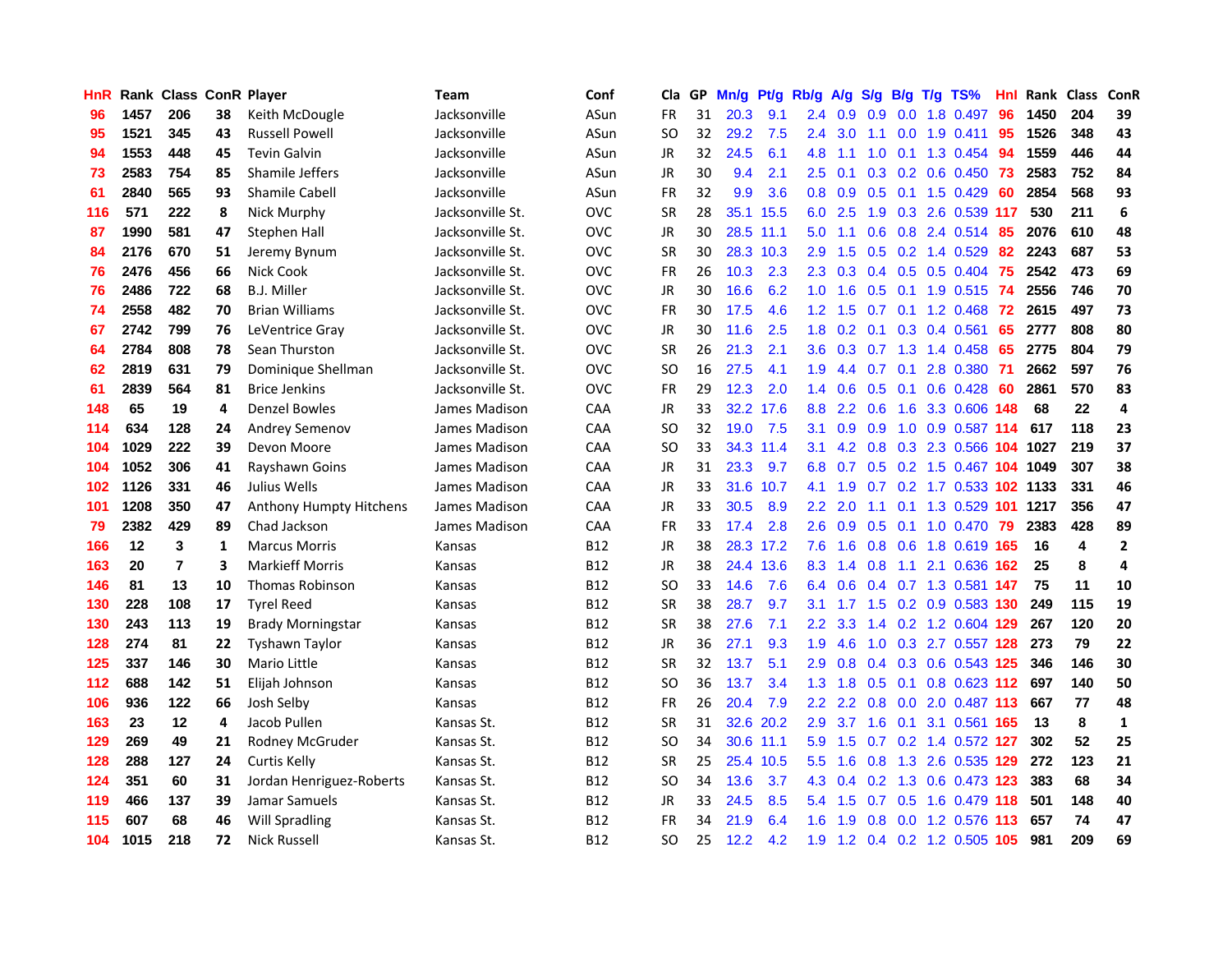| HnR |      | Rank Class ConR Player |    |                           | <b>Team</b>  | Conf       | Cla       |    | GP Mn/g | Pt/g      | Rb/g             | A/g                                              |     |                 | S/g B/g T/g TS%         | Hnl | Rank Class |     | ConR         |
|-----|------|------------------------|----|---------------------------|--------------|------------|-----------|----|---------|-----------|------------------|--------------------------------------------------|-----|-----------------|-------------------------|-----|------------|-----|--------------|
| 91  | 1754 | 407                    | 91 | <b>Martavious Irving</b>  | Kansas St.   | <b>B12</b> | SO.       | 33 | 15.2    | 4.0       | 1.2              | 0.9                                              | 0.3 | 0.1             | 0.8 0.477               | 91  | 1774       | 411 | 92           |
| 89  | 1861 | 292                    | 93 | <b>Shane Southwell</b>    | Kansas St.   | <b>B12</b> | <b>FR</b> | 30 | 12.6    | 1.8       | 2.1              | 1.3                                              | 0.4 | 0.5             | 1.2 0.426               | 90  | 1803       | 280 | 93           |
| 109 | 819  | 167                    | 23 | LaDaris Green             | Kennesaw St. | ASun       | <b>SO</b> | 30 | 28.5    | 9.6       | 8.5              | 1.5                                              | 0.8 | 1.8             | 2.1 0.545 109           |     | 788        | 155 | 24           |
| 105 | 973  | 204                    | 25 | <b>Markeith Cummings</b>  | Kennesaw St. | ASun       | SO        | 31 |         | 35.5 18.3 | 5.0              | 1.8                                              |     | $1.5 \quad 0.1$ | 2.9 0.513 104 1009      |     |            | 215 | 27           |
| 80  | 2322 | 518                    | 74 | Aaron Anderson            | Kennesaw St. | ASun       | <b>SO</b> | 31 | 27.3    | 6.5       |                  | $6.2\quad 0.7$                                   |     |                 | $0.5$ $0.7$ 1.1 $0.508$ | -80 | 2346       | 522 | 74           |
| 80  | 2338 | 690                    | 75 | Spencer Dixon             | Kennesaw St. | ASun       | JR        | 31 |         | 35.0 13.1 | 3.4              | 3.4                                              |     | $1.2 \quad 0.1$ | 3.0 0.447               | 80  | 2363       | 696 | 75           |
| 78  | 2398 | 728                    | 80 | Kelvin McConnell          | Kennesaw St. | ASun       | <b>SR</b> | 31 | 31.5    | 8.4       | 1.3 <sub>1</sub> | 1.9                                              | 0.7 |                 | 0.0 1.6 0.548           | 78  | 2423       | 734 | 80           |
| 71  | 2630 | 771                    | 88 | <b>Artie Marine</b>       | Kennesaw St. | ASun       | <b>JR</b> | 25 | 10.9    | 2.7       | 1.6              | 0.5                                              | 0.5 |                 | $0.0$ 0.4 0.430         | -71 | 2636       | 772 | 87           |
| 65  | 2777 | 806                    | 91 | Matt Heramb               | Kennesaw St. | ASun       | <b>SR</b> | 23 | 17.9    | 3.2       | 2.3              | 1.1                                              | 0.3 | 1.1             | 1.6 0.518               | 67  | 2741       | 795 | 90           |
| 45  | 2973 | 614                    | 99 | Andrew Osemhen            | Kennesaw St. | ASun       | <b>FR</b> | 27 | 9.8     | 1.6       | 1.9              | 0.2                                              | 0.1 |                 | $0.3$ 0.6 0.426         | 46  | 2976       | 616 | 98           |
| 128 | 287  | 86                     | 5  | Justin Greene             | Kent St.     | <b>MAC</b> | JR        | 37 |         | 32.6 15.4 | 8.3              | 1.6                                              | 1.1 | 1.4             | 3.0 0.516 127           |     | 300        | 91  | 6            |
| 120 | 445  | 179                    | 10 | Rodriguez Sherman         | Kent St.     | <b>MAC</b> | <b>SR</b> | 36 |         | 30.5 12.6 | 3.8              | 2.9                                              | 1.6 | 0.1             | 2.4 0.556               | 120 | 446        | 178 | 11           |
| 117 | 525  | 160                    | 11 | Carlton Guyton            | Kent St.     | <b>MAC</b> | <b>JR</b> | 32 |         | 30.8 12.4 | 3.8 <sup>°</sup> | 2.4                                              | 1.0 |                 | 0.4 1.6 0.556 118       |     | 479        | 143 | 12           |
| 112 | 699  | 208                    | 16 | <b>Michael Porrini</b>    | Kent St.     | <b>MAC</b> | <b>JR</b> | 37 |         | 32.1 10.1 | 4.7              | 4.3                                              | 1.8 | 0.4             | 2.8 0.474 111           |     | 721        | 217 | 17           |
| 111 | 720  | 216                    | 18 | <b>Justin Manns</b>       | Kent St.     | <b>MAC</b> | <b>JR</b> | 36 | 17.6    | 4.8       | 4.4              | 0.2                                              | 0.4 | 1.2             | 0.6 0.584 111           |     | 733        | 223 | 18           |
| 105 | 971  | 203                    | 30 | Randal Holt               | Kent St.     | <b>MAC</b> | <b>SO</b> | 37 | 28.4    | 9.9       | $2.5^{\circ}$    | 1.9                                              | 0.9 |                 | 0.1 1.3 0.508 105       |     | 993        | 211 | 31           |
| 85  | 2078 | 350                    | 66 | <b>Eric Gaines</b>        | Kent St.     | <b>MAC</b> | FR        | 37 | 16.9    | 3.2       |                  | $2.5\quad 0.5$                                   |     |                 | 0.8 0.2 0.6 0.452 85    |     | 2094       | 354 | 65           |
| 158 | 32   | $\mathbf{2}$           | 3  | <b>Terrence Jones</b>     | Kentucky     | <b>SEC</b> | <b>FR</b> | 38 |         | 31.5 15.7 |                  | 8.8 1.6                                          |     |                 | 1.1 1.9 2.0 0.506 158   |     | 33         | 3   | $\mathbf{2}$ |
| 143 | 100  | 47                     | 9  | Josh Harrellson           | Kentucky     | <b>SEC</b> | <b>SR</b> | 38 | 28.5    | 7.6       | 8.7              | 0.8                                              |     |                 | 0.9 1.5 0.7 0.612 143   |     | 102        | 49  | 9            |
| 134 | 176  | 15                     | 13 | Brandon Knight            | Kentucky     | <b>SEC</b> | FR        | 38 |         | 35.9 17.3 | 4.0              | 4.2                                              |     |                 | 0.7 0.2 3.2 0.549 134   |     | 178        | 15  | 13           |
| 130 | 244  | 69                     | 15 | Darius Miller             | Kentucky     | <b>SEC</b> | <b>JR</b> | 38 |         | 31.0 10.9 | 4.6              | 1.7                                              | 0.8 |                 | 1.1 1.5 0.598 130       |     | 250        | 73  | 16           |
| 129 | 263  | 23                     | 17 | Doron Lamb                | Kentucky     | <b>SEC</b> | <b>FR</b> | 38 |         | 28.4 12.3 | 2.0              | 1.6                                              | 0.6 |                 | 0.2 1.3 0.627 129       |     | 269        | 23  | 18           |
| 128 | 279  | 84                     | 19 | DeAndre Liggins           | Kentucky     | <b>SEC</b> | JR        | 38 | 31.6    | 8.6       | 4.0              | 2.5                                              |     |                 | 1.2 0.7 1.4 0.518 128   |     | 277        | 83  | 19           |
| 127 | 305  | 53                     | 16 | Aaric Murray              | La Salle     | A10        | <b>SO</b> | 32 |         | 28.1 15.2 | 7.7              | 1.3                                              | 1.0 |                 | 2.3 2.3 0.544 127       |     | 291        | 50  | 15           |
| 105 | 994  | 364                    | 47 | Jerrell Williams          | La Salle     | A10        | <b>SR</b> | 33 |         | 26.6 13.8 | 7.4              | 1.4                                              | 1.1 | 0.2             | 3.4 0.508 104           |     | 1011       | 370 | 47           |
| 99  | 1306 | 293                    | 66 | Devon White               | La Salle     | A10        | <b>SO</b> | 33 | 12.2    | 4.2       | 3.2              | 0.2                                              | 0.4 | 1.0             | $0.6$ $0.521$           | 99  | 1317       | 296 | 66           |
| 97  | 1441 | 203                    | 73 | <b>Tyreek Duren</b>       | La Salle     | A10        | <b>FR</b> | 33 | 33.8    | 9.8       | 2.8              | 4.4                                              | 1.9 | 0.3             | 2.7 0.548               | 96  | 1448       | 203 | 71           |
| 96  | 1446 | 503                    | 74 | Steve Weingarten          | La Salle     | A10        | <b>SR</b> | 33 | 13.7    | 4.7       | 3.2 <sub>2</sub> | 0.4                                              |     | $0.4 \quad 0.1$ | 0.7 0.576               | 96  | 1457       | 507 | 72           |
| 95  | 1501 | 431                    | 75 | Earl Pettis               | La Salle     | A10        | JR        | 33 | 26.6    | 9.1       | 4.1              | 2.6                                              |     | $1.2 \quad 0.1$ | 2.4 0.523               | -95 | 1511       | 432 | 76           |
| 95  | 1545 | 527                    | 79 | <b>Ruben Guillandeaux</b> | La Salle     | A10        | <b>SR</b> | 31 |         | 30.2 12.6 | $2.9^{\circ}$    | 2.5                                              |     |                 | 0.6 0.0 2.0 0.519 95    |     | 1522       | 525 | 79           |
| 86  | 2034 | 336                    | 94 | Cole Stefan               | La Salle     | A10        | <b>FR</b> | 25 | 13.3    | 4.6       | 1.1              | 0.8                                              |     | $0.2 \quad 0.1$ | 0.4 0.537               | -87 | 1970       | 315 | 95           |
| 86  | 2064 | 345                    | 95 | Sam Mills                 | La Salle     | A10        | <b>FR</b> | 32 | 27.6    | 5.4       | 2.7              | 1.7                                              |     |                 | 0.7 0.1 1.3 0.503       | 86  | 2019       | 335 | 97           |
| 120 | 435  | 174                    | 5  | Jared Mintz               | Lafayette    | Pat.       | <b>SR</b> | 32 |         | 30.3 15.8 | 5.8              | 2.2                                              | 0.6 |                 | 0.2 1.9 0.584 120       |     | 443        | 177 | 5            |
| 103 | 1102 | 240                    | 14 | Tony Johnson              | Lafayette    | Pat.       | <b>SO</b> | 31 | 30.9    | 8.5       | 4.3              | 3.8                                              | 1.5 |                 | 0.3 1.9 0.597 103 1097  |     |            | 238 | 13           |
| 94  | 1609 | 466                    | 25 | Ryan Willen               | Lafayette    | Pat.       | JR        | 32 |         | 24.6 10.4 | 3.7              | 1.3                                              | 0.5 |                 | 0.3 1.8 0.563           | 93  | 1615       | 468 | 25           |
| 92  | 1683 | 487                    | 28 | Jim Mower                 | Lafayette    | Pat.       | JR        | 32 |         | 30.2 12.3 | 2.6              | $\blacktriangleleft$<br>$\overline{\mathcal{A}}$ | 0.6 |                 | 0.2 1.3 0.589           | 92  | 1696       | 488 | 27           |
| 86  | 2046 | 600                    | 37 | Rob Delaney               | Lafayette    | Pat.       | JR        | 29 | 22.8    | 6.1       | 3.0              | 2.7                                              | 0.8 | 0.0             | 1.6 0.501               | 86  | 2027       | 593 | 36           |
| 84  | 2177 | 640                    | 43 | Nick Petkovich            | Lafayette    | Pat.       | <b>JR</b> | 30 | 13.7    | 4.6       |                  | $2.4\quad 0.4$                                   |     |                 | 0.3 0.2 0.7 0.519       | 83  | 2168       | 637 | 42           |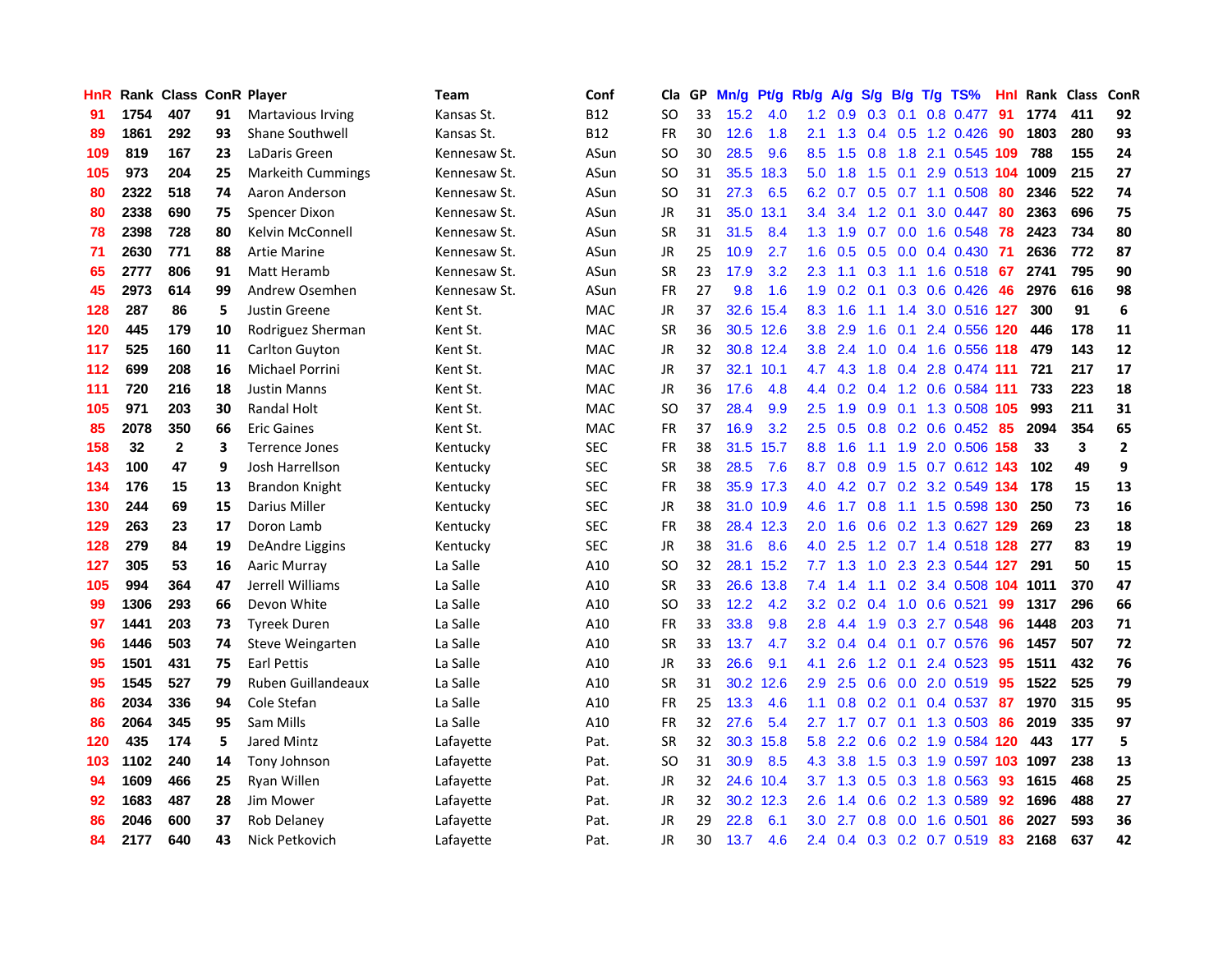| <b>HnR</b> |      | Rank Class ConR Player |              |                        | Team      | Conf        | Cla       |    | GP Mn/g   | Pt/g      | Rb/g             | A/g       | S/g           | B/g             | T/g TS%                   | Hnl | Rank Class |     | ConR         |
|------------|------|------------------------|--------------|------------------------|-----------|-------------|-----------|----|-----------|-----------|------------------|-----------|---------------|-----------------|---------------------------|-----|------------|-----|--------------|
| 78         | 2396 | 534                    | 49           | Levi Giese             | Lafayette | Pat.        | SO.       | 31 | 12.9      | 4.4       | 1.9              | 0.4       | 0.3           | 0.5             | 0.8 0.496                 | 78  | 2412       | 537 | 52           |
| 78         | 2414 | 731                    | 50           | Darion Benbow          | Lafayette | Pat.        | <b>SR</b> | 28 | 20.5      | 5.5       | 3.6              | 0.9       | 0.7           | 0.6             | 1.3 0.461                 | 79  | 2385       | 725 | 49           |
| 73         | 2595 | 765                    | 57           | <b>Ben Wheeler</b>     | Lafayette | Pat.        | <b>SR</b> | 32 | 15.7      | 2.4       | 1.5              | 2.2       | 0.8           | 0.1             | 1.4 0.388                 | 72  | 2614       | 771 | 58           |
| 106        | 939  | 275                    | 15           | Devon Lamb             | Lamar     | Southland   | JR        | 30 | 25.2      | 9.5       | 8.3              | 1.6       | 1.6           |                 | 0.7 1.2 0.495 105         |     | 983        | 289 | 15           |
| 101        | 1217 | 353                    | 19           | Mike James             | Lamar     | Southland   | JR        | 24 |           | 18.4 12.5 |                  | $2.4$ 1.8 | 1.1           |                 | 0.1 1.7 0.533 103         |     | 1081       | 316 | 17           |
| 99         | 1310 | 378                    | 21           | <b>Anthony Miles</b>   | Lamar     | Southland   | JR        | 30 |           | 27.7 11.9 | 3.8              | 3.9       |               |                 | 1.0 0.2 2.6 0.576         | -98 | 1358       | 386 | 23           |
| 96         | 1477 | 423                    | 27           | <b>Brandon Davis</b>   | Lamar     | Southland   | JR        | 30 | 17.0      | 8.2       | 2.1              | 1.5       |               |                 | $0.5$ $0.2$ $0.7$ $0.565$ | 95  | 1508       | 431 | 29           |
| 91         | 1750 | 507                    | 41           | <b>Tremell Adams</b>   | Lamar     | Southland   | JR        | 20 | 13.0      | 7.3       | 2.0              | 0.6       |               |                 | $0.5$ 0.0 1.2 0.566       | -91 | 1730       | 498 | 38           |
| 88         | 1945 | 565                    | 49           | Charlie Harper         | Lamar     | Southland   | JR        | 24 | 20.0      | 7.4       | 5.6              | 1.0       | 1.1           |                 | $0.2$ 1.6 $0.506$         | 87  | 1960       | 571 | 50           |
| 88         | 1955 | 570                    | 50           | Orlando Brazier        | Lamar     | Southland   | JR        | 26 | 12.7      | 5.5       | 3.5              | 0.3       | 0.5           |                 | 0.7 1.0 0.458             | 87  | 1992       | 579 | 52           |
| 88         | 1957 | 619                    | 51           | <b>Kendrick Harris</b> | Lamar     | Southland   | <b>SR</b> | 27 |           | 23.7 10.3 | 2.1              | 3.0       | 1.0           |                 | 0.0 2.4 0.539             | 87  | 1975       | 626 | 51           |
| 79         | 2390 | 727                    | 73           | Coy Custer             | Lamar     | Southland   | <b>SR</b> | 30 | 15.8      | 5.6       | 3.7              | 0.2       | 0.2           | 0.6             | 1.2 0.561                 | 78  | 2421       | 733 | 75           |
| 78         | 2409 | 538                    | 76           | Donley Minor           | Lamar     | Southland   | <b>SO</b> | 28 | 15.4      | 5.6       | 1.4              | 0.9       | 0.7           | 0.1             | 1.0 0.540                 | -78 | 2426       | 540 | 76           |
| 58         | 2882 | 652                    | 101          | Stan Brown             | Lamar     | Southland   | SO.       | 25 | 14.0      | 3.8       | 3.3 <sub>2</sub> | 0.3       | 0.2           | 0.4             | 1.0 0.426                 | 60  | 2860       | 641 | 99           |
| 143        | 98   | 15                     | $\mathbf{2}$ | C.J. McCollum          | Lehigh    | Pat.        | <b>SO</b> | 31 | 34.5      | 21.8      | 7.8              | 2.1       | 2.5           | 0.7             | 2.8 0.518 142             |     | 105        | 15  | $\mathbf{2}$ |
| 100        | 1275 | 285                    | 18           | Gabe Knutson           | Lehigh    | Pat.        | <b>SO</b> | 31 |           | 29.6 12.2 | 5.7              | 0.5       | 0.6           | 0.8             | 1.4 0.562                 | -99 | 1300       | 289 | 18           |
| 95         | 1493 | 338                    | 24           | Holden Greiner         | Lehigh    | Pat.        | <b>SO</b> | 30 | 20.5      | 6.4       | 4.3              | 0.7       | 0.9           | 1.0             | 1.3 0.549                 | -95 | 1507       | 341 | 24           |
| 91         | 1757 | 265                    | 30           | Mackey McKnight        | Lehigh    | Pat.        | <b>FR</b> | 30 | 25.7      | 7.6       | $2.3^{\circ}$    | 3.7       |               |                 | 0.8 0.1 1.6 0.472 91      |     | 1773       | 271 | 30           |
| 90         | 1803 | 582                    | 31           | <b>Prentice Small</b>  | Lehigh    | Pat.        | <b>SR</b> | 31 | 15.9      | 3.0       | 1.3              | 2.9       |               |                 | $0.7$ $0.0$ 1.2 $0.487$   | -90 | 1820       | 587 | 31           |
| 89         | 1866 | 599                    | 34           | Michael Ojo            | Lehigh    | Pat.        | <b>SR</b> | 29 |           | 28.3 10.9 |                  | 4.2 0.9   |               |                 | $0.9$ 0.1 2.0 0.555       | -89 | 1839       | 593 | 32           |
| 77         | 2430 | 711                    | 53           | Jordan Hamilton        | Lehigh    | Pat.        | JR        | 26 | 16.3      | 5.0       | 1.9              | 0.4       |               |                 | 0.3 0.5 0.9 0.565         | 78  | 2406       | 708 | 51           |
| 64         | 2780 | 807                    | 63           | Rob Keefer             | Lehigh    | Pat.        | <b>SR</b> | 29 | 10.2      | 2.7       | 1.2 <sub>2</sub> | 0.2       |               |                 | $0.2$ 0.0 0.3 0.513       | 65  | 2793       | 811 | 63           |
| 59         | 2854 | 828                    | 65           | David Safstrom         | Lehigh    | Pat.        | <b>SR</b> | 29 | 8.7       | 1.5       | 1.8              |           |               |                 | 0.2 0.2 0.5 0.6 0.494     | -60 | 2864       | 828 | 65           |
| 128        | 278  | 83                     | 1            | <b>Jesse Sanders</b>   | Liberty   | <b>BSou</b> | JR        | 32 |           | 32.6 11.3 | 6.0              | 5.7       |               | $1.2 \quad 0.2$ | 3.0 0.531 128             |     | 281        | 85  | $\mathbf{2}$ |
| 119        | 471  | 138                    | 5            | John Brown             | Liberty   | <b>BSou</b> | JR        | 32 |           | 31.9 11.3 | 10.8             | 1.3       | 1.8           | 0.3             | 3.0 0.531 119             |     | 473        | 141 | 5            |
| 98         | 1341 | 300                    | 30           | Evan Gordon            | Liberty   | <b>BSou</b> | <b>SO</b> | 32 |           | 32.9 14.4 | 2.9              | 2.2       | 1.6           | 0.1             | 2.7 0.508                 | 98  | 1351       | 305 | 29           |
| 92         | 1689 | 490                    | 43           | David Minaya           | Liberty   | <b>BSou</b> | <b>JR</b> | 32 | 26.5 10.7 |           | 3.2              | 1.3       | 0.6           | 0.1             | 1.2 0.487                 | 92  | 1694       | 486 | 44           |
| 92         | 1715 | 393                    | 45           | <b>Antwan Burrus</b>   | Liberty   | <b>BSou</b> | <b>SO</b> | 32 | 22.0      | 6.5       | 4.2              | 0.3       | 0.3           | 1.3             | 1.3 0.515                 | 92  | 1711       | 397 | 45           |
| 85         | 2077 | 349                    | 58           | Joel Vander Pol        | Liberty   | <b>BSou</b> | <b>FR</b> | 31 | 14.9      | 4.1       | 3.2              |           | $0.2$ 0.2 0.7 |                 | 0.8 0.545                 | 85  | 2072       | 347 | 59           |
| 74         | 2542 | 479                    | 75           | John Caleb Sanders     | Liberty   | <b>BSou</b> | <b>FR</b> | 32 | 12.4      | 3.9       | 1.0 <sub>1</sub> | 0.6       |               |                 | $0.3$ 0.0 0.6 0.481       | -74 | 2563       | 480 | 73           |
| 59         | 2868 | 822                    | 82           | Jeremy Anderson        | Liberty   | <b>BSou</b> | JR        | 26 | 10.0      | 2.7       | 0.7              |           |               |                 | 0.2 0.1 0.0 0.3 0.514 61  |     | 2849       | 822 | 83           |
| 51         | 2947 | 603                    | 87           | <b>Chene Phillips</b>  | Liberty   | <b>BSou</b> | <b>FR</b> | 32 | 10.3      | 1.9       | 1.2 <sub>1</sub> | 0.7       |               |                 | $0.4$ 0.0 1.0 0.428       | -51 | 2956       | 608 | 87           |
| 146        | 76   | 37                     | 1            | <b>Josh Slater</b>     | Lipscomb  | ASun        | <b>SR</b> | 30 |           | 31.1 16.5 | 6.1              | 4.6       |               |                 | 3.1 0.2 3.1 0.536 146     |     | 82         | 40  | $\mathbf{1}$ |
| 118        | 515  | 201                    | 11           | Adnan Hodzic           | Lipscomb  | ASun        | <b>SR</b> | 30 |           | 31.6 17.7 | 7.5              | 1.0       | 0.3           | 0.1             | 2.2 0.594 117             |     | 515        | 207 | 11           |
| 100        | 1229 | 360                    | 33           | Jordan Burgason        | Lipscomb  | ASun        | <b>JR</b> | 30 |           | 25.1 10.8 | $2.2^{\circ}$    | 1.8       | 0.6           |                 | 0.2 1.5 0.600 100         |     | 1232       | 360 | 35           |
| 96         | 1480 | 513                    | 40           | <b>Brandon Brown</b>   | Lipscomb  | ASun        | <b>SR</b> | 30 | 22.2      | 7.5       | 4.6              | 1.1       | 0.7           | 0.6             | 1.8 0.560                 | 96  | 1482       | 513 | 42           |
| 93         | 1661 | 241                    | 51           | Robert Boyd            | Lipscomb  | ASun        | FR        | 29 | 21.1      | 5.4       | $2.2^{\circ}$    | 2.2       | 1.7           | 0.3             | 1.6 0.474                 | 93  | 1641       | 236 | 48           |
| 86         | 2047 | 339                    | 66           | <b>Brandon Barnes</b>  | Lipscomb  | ASun        | <b>FR</b> | 30 | 17.9      | 6.4       | 3.6              | 0.8       |               |                 | 0.6 0.1 1.6 0.508         | 86  | 2046       | 339 | 64           |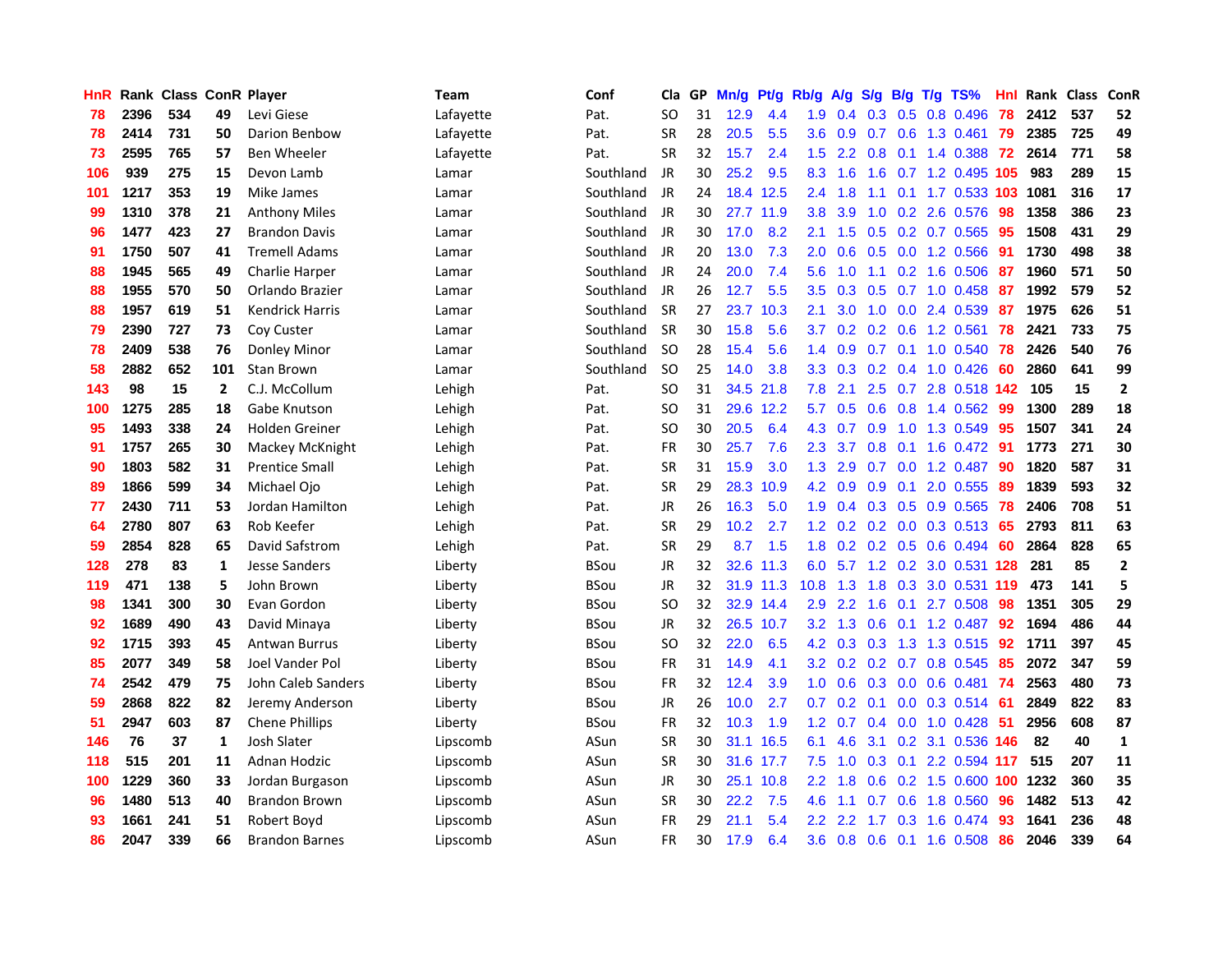| <b>HnR</b> |      |     |    | Rank Class ConR Player | Team                | Conf        | Cla       | GP | Mn/g | Pt/g      | Rb/g          | A/g                            | S/g | B/g             | $T/g$ TS%                  | Hnl  | Rank Class |     | <b>ConR</b>              |
|------------|------|-----|----|------------------------|---------------------|-------------|-----------|----|------|-----------|---------------|--------------------------------|-----|-----------------|----------------------------|------|------------|-----|--------------------------|
| 85         | 2092 | 481 | 68 | Jacob Arnett           | Lipscomb            | ASun        | SO.       | 30 | 17.1 | 3.4       | 1.9           | 2.3                            | 0.6 | 0.0             | 1.3 0.540                  | 85   | 2091       | 478 | 66                       |
| 79         | 2389 | 704 | 79 | Justin Glenn           | Lipscomb            | ASun        | JR        | 30 | 10.9 | 2.4       | 2.6           | 0.5                            |     | $0.3 \quad 0.3$ | 0.7 0.529                  | -79  | 2391       | 705 | 77                       |
| 74         | 2539 | 754 | 83 | <b>Michael Teller</b>  | Lipscomb            | ASun        | <b>SR</b> | 29 | 13.1 | 3.5       | 1.8           | 0.6                            |     | $0.3 \quad 0.1$ | $0.5$ 0.464                | - 74 | 2546       | 759 | 83                       |
| 134        | 179  | 51  | 2  | Casper Ware            | Long Beach St.      | <b>BWst</b> | JR        | 34 |      | 34.9 17.2 | 2.5           | 4.4                            |     |                 | 1.6 0.2 3.0 0.573 132      |      | 205        | 60  | 3                        |
| 134        | 186  | 53  | 3  | Larry Anderson         | Long Beach St.      | <b>BWst</b> | JR        | 28 |      | 33.8 14.3 | 6.3           | 3.3                            |     |                 | 1.9 0.7 2.5 0.573 139      |      | 129        | 38  | $\overline{2}$           |
| 113        | 671  | 201 | 11 | T.J. Robinson          | Long Beach St.      | <b>BWst</b> | JR        | 34 |      | 32.8 13.6 | 10.1          | 1.0                            | 0.6 |                 | 0.1 2.3 0.525 111          |      | 731        | 222 | 12                       |
| 104        | 1035 | 378 | 17 | <b>Greg Plater</b>     | Long Beach St.      | <b>BWst</b> | <b>SR</b> | 34 |      | 34.3 11.8 | 2.6           | 1.8                            | 1.0 |                 | 0.1 1.7 0.543 102 1116     |      |            | 407 | 17                       |
| 103        | 1090 | 318 | 18 | Eugene Phelps          | Long Beach St.      | <b>BWst</b> | <b>JR</b> | 34 | 29.0 | 9.7       | 6.8           | 1.5                            | 0.6 |                 | 0.8 2.3 0.498 101          |      | 1185       | 348 | 19                       |
| 69         | 2672 | 780 | 65 | <b>Tristan Wilson</b>  | Long Beach St.      | <b>BWst</b> | <b>SR</b> | 29 | 14.0 | 3.7       | 2.5           | 0.6                            | 0.4 |                 | $0.0$ 1.2 $0.421$          | 71   | 2650       | 778 | 64                       |
| 61         | 2831 | 818 | 69 | Edis Dervisevic        | Long Beach St.      | <b>BWst</b> | JR        | 29 | 15.1 | 2.1       | $2.2^{\circ}$ | 0.9                            |     |                 | $0.2$ $0.3$ 1.0 $0.434$    | 64   | 2803       | 813 | 68                       |
| 129        | 249  | 44  | 2  | Julian Boyd            | Long Island U.      | <b>NEC</b>  | SO.       | 33 | 26.0 | 13.0      | 8.9           | 1.5                            | 1.0 |                 | $0.7$ 1.8 $0.556$          | 129  | 255        | 43  | $\mathbf{2}$             |
| 119        | 457  | 86  | 5  | Jamal Olasewere        | Long Island U.      | <b>NEC</b>  | SO.       | 33 |      | 22.7 12.9 | 6.8           | 1.9                            | 1.3 | 0.6             | 3.2 0.529                  | -119 | 457        | 84  | 5                        |
| 115        | 587  | 67  | 8  | Jason Brickman         | Long Island U.      | <b>NEC</b>  | <b>FR</b> | 33 | 22.8 | 6.2       | 2.1           | 5.5                            | 0.8 | 0.0             | 1.9 0.629                  | -115 | 582        | 67  | 10                       |
| 105        | 977  | 359 | 20 | Kyle Johnson           | Long Island U.      | <b>NEC</b>  | SR        | 33 | 26.3 | 10.8      | 5.5           | 0.9                            | 0.7 | 0.2             | 1.2 0.549                  | 105  | 978        | 359 | 20                       |
| 105        | 978  | 206 | 21 | Kenny Onyechi          | Long Island U.      | <b>NEC</b>  | SO.       | 33 | 17.5 | 7.4       | 4.2           | 0.2                            | 0.5 | 1.0             | 1.4 0.573 105              |      | 979        | 207 | 21                       |
| 102        | 1143 | 412 | 25 | David Hicks            | Long Island U.      | <b>NEC</b>  | <b>SR</b> | 33 | 26.2 | 10.9      |               | $3.4$ 1.0                      |     |                 | 0.9 0.2 1.3 0.527 102 1147 |      |            | 418 | 25                       |
| 102        | 1170 | 342 | 28 | C.J. Garner            | Long Island U.      | <b>NEC</b>  | JR        | 33 | 24.8 | 9.5       | 1.6           | 3.4                            |     |                 | 1.2 0.2 2.2 0.482 101      |      | 1166       | 342 | 28                       |
| 99         | 1301 | 377 | 33 | Michael Culpo          | Long Island U.      | <b>NEC</b>  | JR        | 33 | 21.4 | 7.8       |               | $3.3 \quad 0.6$                |     |                 | 0.6 0.1 0.8 0.568          | -99  | 1298       | 374 | 32                       |
| 109        | 838  | 245 | 4  | Antwan Carter          | Longwood            | Ind.        | JR        | 31 |      | 32.5 18.2 | 9.5           | 1.6                            |     |                 | 0.9 0.7 2.1 0.596 108      |      | 870        | 258 | 4                        |
| 90         | 1798 | 523 | 14 | Jeremiah Bowman        | Longwood            | Ind.        | JR        | 30 |      | 30.5 12.2 | 3.7           | 4.3                            | 1.1 |                 | $0.1$ 2.6 $0.616$          | 90   | 1796       | 519 | 14                       |
| 87         | 1986 | 626 | 19 | Aaron Mitchell         | Longwood            | Ind.        | <b>SR</b> | 30 |      | 32.5 13.4 | 5.8           | 3.8                            | 1.0 |                 | 0.3 3.0 0.546              | 87   | 2003       | 629 | 19                       |
| 75         | 2495 | 726 | 30 | Martiz Washington      | Longwood            | Ind.        | JR        | 31 | 27.0 | 10.4      | 2.1           | 1.8                            | 1.0 | 0.0             | 1.0 0.530                  | -75  | 2531       | 739 | 30                       |
| 73         | 2586 | 755 | 31 | Durann Neil            | Longwood            | Ind.        | JR        | 30 | 30.4 | 8.7       | 2.0           | 2.9                            | 1.0 |                 | $0.0$ 2.1 $0.455$          | 73   | 2585       | 753 | 31                       |
| 68         | 2714 | 793 | 36 | Jan van der Kooij      | Longwood            | Ind.        | JR        | 21 | 25.0 | 7.3       | 4.9           | 1.1                            | 0.4 |                 | $0.2$ 1.0 0.520            | -71  | 2646       | 777 | 34                       |
| 47         | 2965 | 611 | 49 | David Robinson         | Longwood            | Ind.        | <b>FR</b> | 30 | 12.8 | 3.4       | 1.1           | 0.5                            | 0.3 | 0.0             | $0.7$ 0.453                | 47   | 2968       | 613 | 49                       |
| 130        | 232  | 65  | 5  | Olu Ashaolu            | Louisiana Tech      | <b>WAC</b>  | JR        | 32 | 30.9 | 14.2      | 9.4           | 1.6                            | 1.0 | 0.3             | 3.5 0.560 128              |      | 276        | 82  | 6                        |
| 98         | 1379 | 479 | 33 | DeAndre Brown          | Louisiana Tech      | <b>WAC</b>  | <b>SR</b> | 27 |      | 34.1 15.8 | 3.0           | 2.5                            | 1.1 | 0.0             | 3.2 0.481                  | 98   | 1323       | 468 | 33                       |
| 94         | 1566 | 358 | 46 | <b>Brandon Gibson</b>  | Louisiana Tech      | <b>WAC</b>  | <b>SO</b> | 15 | 26.1 | 9.2       | 5.1           | 1.2                            | 0.9 | 0.9             | 1.9 0.496                  | 101  | 1182       | 254 | 30                       |
| 87         | 2005 | 328 | 58 | Kenyon McNeaill        | Louisiana Tech      | <b>WAC</b>  | <b>FR</b> | 32 | 29.4 | 8.7       | 2.8           | 2.4                            |     | $1.2 \ 0.0$     | 2.8 0.489                  | 85   | 2066       | 345 | 61                       |
| 83         | 2217 | 385 | 64 | Lonnie Smith           | Louisiana Tech      | <b>WAC</b>  | FR        | 31 | 22.7 | 6.1       | 2.5           | 0.8                            |     |                 | $0.4$ 0.3 1.0 0.524        | -82  | 2251       | 393 | 64                       |
| 81         | 2282 | 670 | 66 | Romario Souza          | Louisiana Tech      | <b>WAC</b>  | JR        | 28 | 15.4 | 3.7       | 2.7           | 0.3                            |     | $0.4 \quad 0.1$ | 0.7 0.531                  | -81  | 2304       | 677 | 66                       |
| 81         | 2312 | 681 | 69 | <b>Antwond Roshell</b> | Louisiana Tech      | <b>WAC</b>  | JR        | 29 | 9.8  | 2.3       | 2.6           | 0.1                            |     |                 | $0.1$ 0.8 1.1 0.504        | 80   | 2350       | 691 | 69                       |
| 72         | 2605 | 582 | 73 | <b>Tevin Hall</b>      | Louisiana Tech      | <b>WAC</b>  | SO.       | 30 | 13.5 | 2.7       | 1.6           | 1.0                            |     |                 | $0.4$ 0.0 1.1 0.509        | 72   | 2632       | 588 | 73                       |
| 63         | 2802 | 626 | 77 | J.L. Lewis             | Louisiana Tech      | <b>WAC</b>  | SO        | 29 | 12.1 | 1.8       | 2.6           | 0.2                            |     |                 | 0.4 0.2 0.9 0.495          | 63   | 2816       | 630 | 77                       |
| 59         | 2856 | 568 | 78 | Cordarius Johnson      | Louisiana Tech      | <b>WAC</b>  | <b>FR</b> | 31 | 16.4 | 4.3       | 1.5           | 0.7                            | 0.4 | 0.1             | 1.3 0.392                  | 59   | 2871       | 572 | 78                       |
| 110        | 787  | 304 | 7  | <b>Travis Bureau</b>   | Louisiana-Lafayette | Sun Belt    | <b>SR</b> | 27 | 29.7 | 10.4      | 6.9           | $\overline{\mathcal{A}}$<br>-1 | 0.7 | 0.9             | 1.7 0.571                  | 110  | 766        | 296 | $\overline{\phantom{a}}$ |
| 106        | 931  | 343 | 12 | La'Ryan Gary           | Louisiana-Lafayette | Sun Belt    | <b>SR</b> | 28 | 20.5 | 10.1      | 3.0           | 1.0                            | 0.9 | 0.6             | 1.9 0.569                  | 106  | 950        | 347 | 12                       |
| 101        | 1216 | 165 | 25 | J.J. Thomas            | Louisiana-Lafayette | Sun Belt    | FR        | 25 |      | 24.4 11.3 | 6.2           | 0.8                            |     |                 | 0.3 0.5 1.7 0.507 101 1180 |      |            | 158 | 24                       |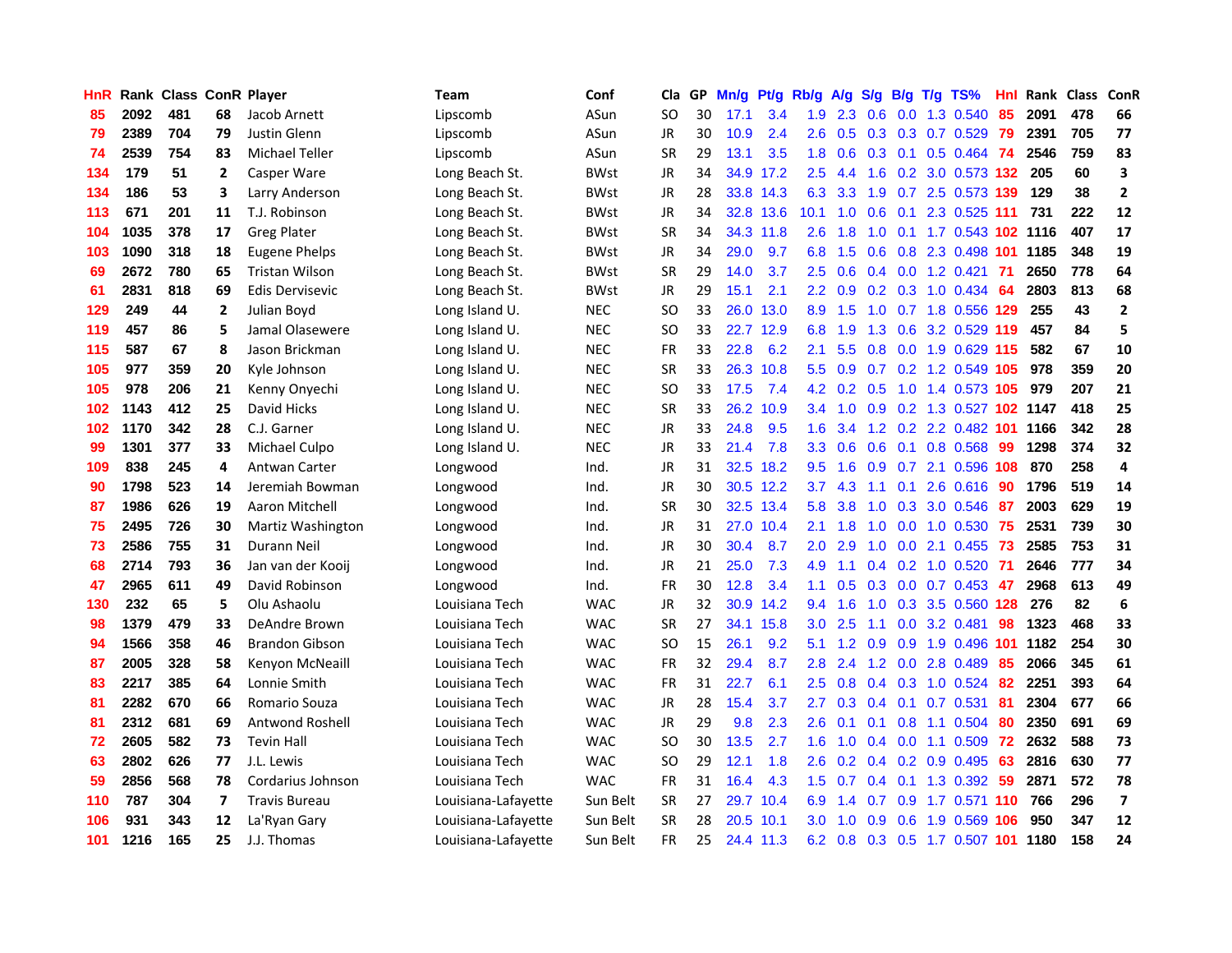| HnR |      | Rank Class ConR Player |     |                           | Team                | Conf        | Cla       | GP. | Mn/g      | Pt/g      | Rb/g             | <b>A/g</b>      | S/g           |                 | B/g T/g TS%                    | Hnl  | Rank Class |     | <b>ConR</b> |
|-----|------|------------------------|-----|---------------------------|---------------------|-------------|-----------|-----|-----------|-----------|------------------|-----------------|---------------|-----------------|--------------------------------|------|------------|-----|-------------|
| 95  | 1515 | 436                    | 36  | Scottie Farrington        | Louisiana-Lafayette | Sun Belt    | JR.       | 22  | 16.0      | 6.1       | 4.3              | 0.2             | 0.4           | 1.3             | 1.8 0.525                      | 95   | 1489       | 425 | 33          |
| 93  | 1626 | 471                    | 43  | Josh Brown                | Louisiana-Lafayette | Sun Belt    | JR.       | 21  | 27.0      | 11.0      | $5.5^{\circ}$    | 0.8             | 0.7           | 0.3             | 1.5 0.464                      | 93   | 1631       | 473 | 45          |
| 90  | 1818 | 586                    | 54  | Randell Daigle            | Louisiana-Lafayette | Sun Belt    | <b>SR</b> | 28  | 27.0      | 8.8       | 2.8              | 2.4             | 0.6           | 0.1             | 1.9 0.527                      | 89   | 1855       | 597 | 57          |
| 83  | 2185 | 496                    | 73  | Raymone Andrews           | Louisiana-Lafayette | Sun Belt    | SO        | 25  | 28.6      | 5.9       | 2.6              | 2.6             |               |                 | 1.2 0.4 2.2 0.487              | -85  | 2079       | 475 | 64          |
| 75  | 2496 | 464                    | 93  | <b>Bryant Mbamalu</b>     | Louisiana-Lafayette | Sun Belt    | <b>FR</b> | 28  | 19.5      | 5.8       |                  |                 |               |                 | 3.3 0.5 0.5 0.1 1.5 0.478 75   |      | 2520       | 467 | 94          |
| 69  | 2684 | 783                    | 97  | David Perez               | Louisiana-Lafayette | Sun Belt    | JR        | 29  | 17.0      | 5.3       |                  | $1.1 \quad 0.6$ |               |                 | $0.5$ 0.0 1.1 0.465            | 68   | 2713       | 792 | 98          |
| 102 | 1144 | 413                    | 20  | <b>Tommie Sykes</b>       | Louisiana-Monroe    | Sun Belt    | <b>SR</b> | 30  |           | 30.2 11.5 | 6.3              | 1.2             |               |                 | 1.5 0.3 2.1 0.510 101          |      | 1179       | 424 | 23          |
| 90  | 1847 | 594                    | 56  | Lawrence Gilbert          | Louisiana-Monroe    | Sun Belt    | <b>SR</b> | 30  |           | 32.4 11.7 | 5.4              | 1.6             |               |                 | 0.7 0.3 2.3 0.533              | 89   | 1880       | 603 | 58          |
| 85  | 2120 | 622                    | 66  | Fred Brown                | Louisiana-Monroe    | Sun Belt    | <b>JR</b> | 29  |           | 32.6 13.8 | 2.1              | 2.7             | $1.4^{\circ}$ | 0.1             | 3.3 0.484                      | 84   | 2138       | 624 | 68          |
| 81  | 2303 | 412                    | 79  | Steven McClellan          | Louisiana-Monroe    | Sun Belt    | FR        | 28  | 19.4      | 5.1       | 4.0              | 0.5             | 0.4           |                 | 0.3 0.8 0.537                  | 80   | 2332       | 416 | 83          |
| 77  | 2427 | 710                    | 90  | Hugh Mingo                | Louisiana-Monroe    | Sun Belt    | <b>JR</b> | 31  | 33.5      | 9.5       | 4.7              | 1.3             | $1.4^{\circ}$ | 0.1             | 1.9 0.467                      | 76   | 2481       | 725 | 92          |
| 63  | 2808 | 556                    | 101 | R.J. McCray               | Louisiana-Monroe    | Sun Belt    | <b>FR</b> | 23  | 14.0      | 3.0       | 0.9              | 0.6             | 0.3           | 0.1             | 0.6 0.504                      | 64   | 2808       | 556 | 101         |
| 62  | 2822 | 559                    | 102 | <b>Marcelis Hansberry</b> | Louisiana-Monroe    | Sun Belt    | <b>FR</b> | 26  | 17.3      | 3.9       | 1.3              | 1.7             | $0.4^{\circ}$ | 0.0             | 1.5 0.428                      | 63   | 2818       | 558 | 102         |
| 55  | 2907 | 832                    | 107 | Fabio Ribero              | Louisiana-Monroe    | Sun Belt    | JR.       | 29  | 17.8      | 3.3       | 2.5              | 0.2             | 0.2           |                 | $0.2$ 1.1 0.473                | 55   | 2914       | 835 | 108         |
| 36  | 2991 | 851                    | 109 | <b>Lonell Reeves</b>      | Louisiana-Monroe    | Sun Belt    | JR.       | 15  | 16.9      | 1.1       | 0.7              | 1.5             | 0.3           | 0.1             | 1.2 0.364                      | 47   | 2969       | 848 | 109         |
| 137 | 151  | 12                     | 20  | Gorgui Dieng              | Louisville          | ВE          | <b>FR</b> | 29  | 15.6      | 5.7       | $4.4^{\circ}$    | 0.7             | 0.4           | 1.9             | 0.9 0.603 139                  |      | 133        | 10  | 17          |
| 136 | 164  | 79                     | 22  | <b>Preston Knowles</b>    | Louisville          | ВE          | SR        | 34  | 30.1      | 14.6      | 3.9 <sup>°</sup> | 3.1             | 1.9           |                 | 0.2 2.0 0.515 136              |      | 165        | 78  | 22          |
| 136 | 165  | 48                     | 23  | <b>Terrence Jennings</b>  | Louisville          | ВE          | JR        | 34  | 23.4      | 9.6       |                  | $5.2 \quad 0.7$ |               |                 | 0.7 1.9 1.1 0.555 136          |      | 166        | 51  | 23          |
| 135 | 174  | 28                     | 26  | Peyton Siva               | Louisville          | ВE          | SO        | 35  | 27.9      | 9.9       | 3.1              |                 |               |                 | 5.2 2.0 0.2 2.9 0.534 134      |      | 183        | 28  | 26          |
| 129 | 271  | 79                     | 41  | Kyle Kuric                | Louisville          | ВE          | JR        | 33  | 28.1      | 10.8      | 3.9 <sup>°</sup> |                 |               |                 | 1.2 0.9 0.2 0.8 0.659 128      |      | 283        | 86  | 41          |
| 128 | 285  | 50                     | 42  | Rakeem Buckles            | Louisville          | ВE          | SO        | 16  | 18.8      | 6.8       | 6.1              | 1.5             |               |                 | 0.8 0.3 2.3 0.560 128          |      | 286        | 49  | 42          |
| 127 | 298  | 88                     | 43  | <b>Chris Smith</b>        | Louisville          | BE          | JR        | 35  | 26.0      | 9.4       | 4.6              | 2.5             | 0.9           |                 | 0.1 1.7 0.555 127              |      | 310        | 95  | 45          |
| 113 | 676  | 139                    | 81  | Stephan Van Treese        | Louisville          | ВE          | SO        | 33  | 13.3      | 2.9       | $3.5^{\circ}$    | 0.3             | 0.6           |                 | $0.2$ 0.6 0.626                | -113 | 682        | 136 | 81          |
| 110 | 759  | 153                    | 84  | Mike Marra                | Louisville          | ВE          | <b>SO</b> | 31  | 20.5      | 6.4       | 2.1              | 2.0             | 0.9           |                 | 0.3 1.2 0.457 112              |      | 707        | 143 | 83          |
| 93  | 1660 | 240                    | 120 | Elisha Justice            | Louisville          | BE          | <b>FR</b> | 29  | 10.1      | 2.4       | 1.0              | 1.1             | $0.4^{\circ}$ |                 | $0.0$ 0.5 0.473                | 94   | 1556       | 224 | 117         |
| 120 | 452  | 84                     | 15  | Ben Averkamp              | Loyola (IL)         | Hor.        | SO        | 31  | 30.3      | 12.0      | 5.3              | 1.5             | 0.7           | 1.6             | 1.2 0.545 118                  |      | 482        | 89  | 16          |
| 112 | 689  | 263                    | 20  | Andy Polka                | Loyola (IL)         | Hor.        | SR        | 31  | 25.2      | 6.3       | 7.2              | 1.8             | 0.8           |                 | 0.4 1.4 0.540 111              |      | 738        | 286 | 23          |
| 106 | 943  | 276                    | 28  | Jordan Hicks              | Loyola (IL)         | Hor.        | JR        | 9   | 29.6      | 11.7      | 4.7              | 1.6             |               | $0.7 \quad 0.8$ | 0.8 0.590 121                  |      | 426        | 127 | 15          |
| 106 | 950  | 280                    | 31  | Walt Gibler               | Loyola (IL)         | Hor.        | JR        | 26  | 22.3      | 9.4       | 4.4              | 0.6             | 0.7           | 0.5             | 1.2 0.534 106                  |      | 945        | 280 | 30          |
| 102 | 1142 | 411                    | 36  | <b>Geoff McCammon</b>     | Loyola (IL)         | Hor.        | SR        | 31  |           | 31.1 14.4 | 3.0 <sub>1</sub> | 1.0             |               |                 | 0.9 0.2 1.9 0.560 101          |      | 1214       | 432 | 38          |
| 100 | 1233 | 437                    | 40  | <b>Terrance Hill</b>      | Loyola (IL)         | Hor.        | <b>SR</b> | 31  |           | 29.9 11.9 | 4.2              | 1.9             |               |                 | 0.7 0.2 1.8 0.514              | -99  | 1280       | 452 | 43          |
| 96  | 1471 | 422                    | 50  | <b>Courtney Stanley</b>   | Loyola (IL)         | Hor.        | JR        | 30  | 30.4      | 6.5       | 3.2              | 3.4             |               |                 | 1.2 0.2 3.0 0.478              | -96  | 1467       | 416 | 51          |
| 94  | 1565 | 226                    | 53  | Gabe Kindred              | Loyola (IL)         | Hor.        | FR        | 24  | 11.8      | 3.8       | 1.6              | 1.0             |               |                 | 0.7 0.0 1.2 0.535              | 94   | 1581       | 226 | 54          |
| 121 | 429  | 81                     | 6   | Erik Etherly              | Loyola (MD)         | <b>MAAC</b> | SO        | 30  | 29.0      | 10.8      | 7.6              | 1.0             | 1.4           |                 | 1.2 1.7 0.538 118              |      | 481        | 88  | 6           |
| 107 | 882  | 259                    | 20  | <b>Shane Walker</b>       | Loyola (MD)         | <b>MAAC</b> | JR        | 28  | 29.4 11.1 |           | 7.1              | 1.0             | 0.6           |                 | 1.7 2.0 0.521                  | 106  | 938        | 277 | 22          |
| 106 | 935  | 196                    | 22  | Robert Olson              | Loyola (MD)         | <b>MAAC</b> | SO        | 30  | 25.2      | 9.1       | $3.0\,$          | 1.9             | 1.0           | 0.1             | 1.3 0.582                      | 104  | 1036       | 221 | 28          |
| 105 | 963  | 124                    | 24  | Justin Drummond           | Loyola (MD)         | <b>MAAC</b> | <b>FR</b> | 21  | 16.6      | 9.8       | 3.1              | $\Omega$<br>4   | $0.4^{\circ}$ | 0.6             | 1.4 0.537                      | 108  | 857        | 104 | 20          |
| 105 | 969  | 285                    | 25  | J'hared Hall              | Loyola (MD)         | <b>MAAC</b> | <b>JR</b> | 27  | 20.3      | 8.8       | 1.6              |                 |               |                 | 1.3 0.8 0.2 1.4 0.607 104 1015 |      |            | 295 | 26          |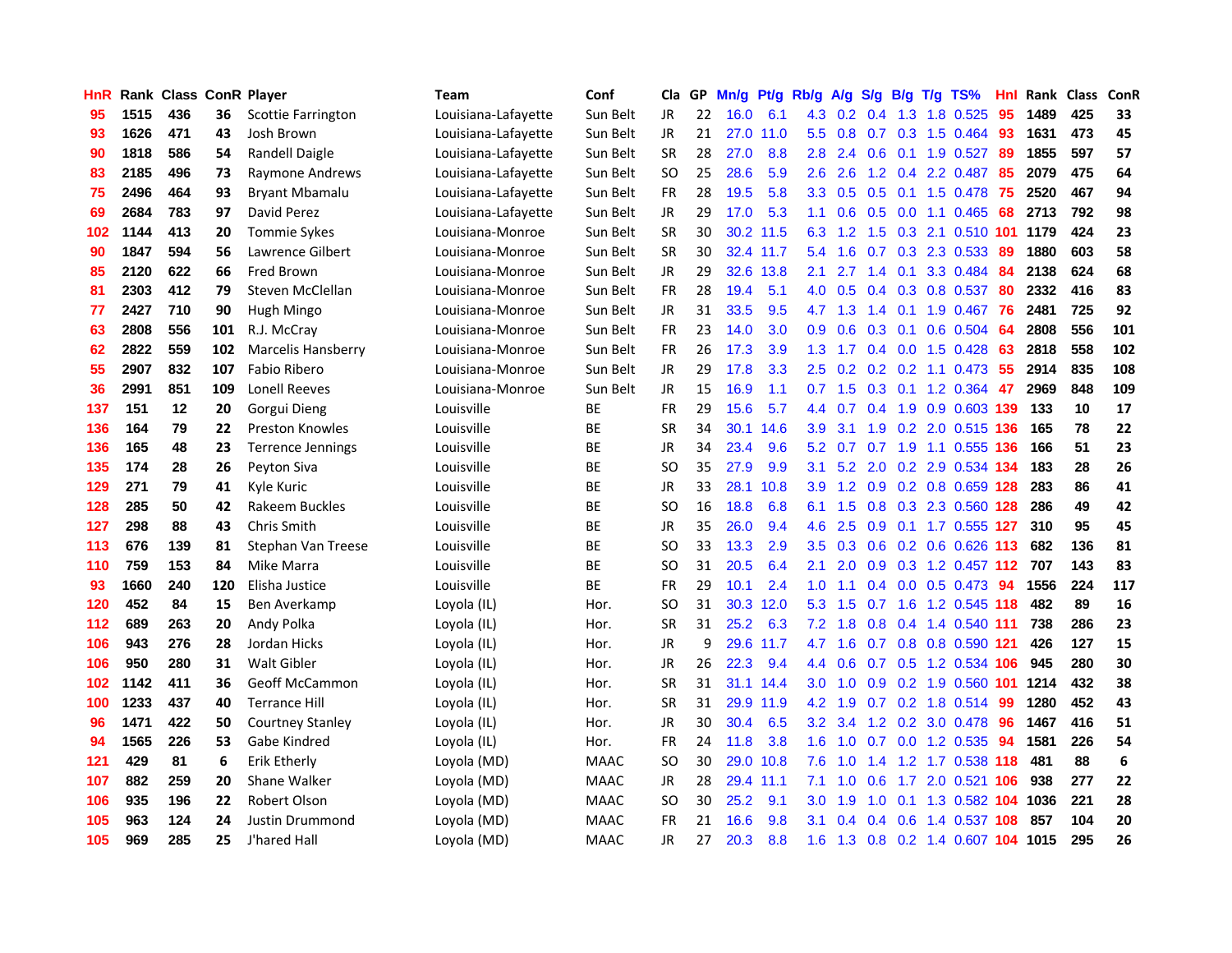| <b>HnR</b> |      | <b>Rank Class ConR Player</b> |    |                          | Team             | Conf        | Cla       |    | GP Mn/g | Pt/g      | Rb/g          | A/g          | S/g             |                  | B/g T/g TS%           | Hnl  | Rank Class |     | ConR |
|------------|------|-------------------------------|----|--------------------------|------------------|-------------|-----------|----|---------|-----------|---------------|--------------|-----------------|------------------|-----------------------|------|------------|-----|------|
| 95         | 1525 | 524                           | 42 | Brian Rudolph            | Loyola (MD)      | <b>MAAC</b> | <b>SR</b> | 30 | 30.0    | 6.5       | 2.9           | 4.4          | 0.8             | 0.0              | 2.1 0.438             | 93   | 1621       | 546 | 45   |
| 91         | 1756 | 264                           | 48 | <b>Dylon Cormier</b>     | Loyola (MD)      | <b>MAAC</b> | <b>FR</b> | 28 | 26.7    | 8.1       | 3.0           | 1.1          | 0.9             | 0.0              | $0.9$ $0.453$         | 90   | 1800       | 278 | 50   |
| 69         | 2677 | 781                           | 76 | Jamal Barney             | Loyola (MD)      | <b>MAAC</b> | <b>SR</b> | 16 | 24.4    | 10.3      | 3.3           | 0.9          | 0.6             |                  | 0.2 2.9 0.443         | 80   | 2322       | 711 | 65   |
| 110        | 754  | 223                           | 23 | <b>Drew Viney</b>        | Loyola Marymount | <b>WCC</b>  | JR        | 27 |         | 33.7 17.2 | 6.6           | 1.8          | 0.8             |                  | 1.0 2.9 0.567 112     |      | 688        | 207 | 21   |
| 109        | 797  | 308                           | 25 | Vernon Teel              | Loyola Marymount | <b>WCC</b>  | <b>SR</b> | 30 |         | 30.4 12.8 | 5.7           | 3.8          |                 |                  | 1.7 0.5 3.5 0.501 109 |      | 803        | 311 | 25   |
| 92         | 1708 | 252                           | 47 | Godwin Okonji            | Loyola Marymount | <b>WCC</b>  | FR        | 31 | 22.9    | 4.9       | 5.4           | 0.9          | 0.7             |                  | 1.2 1.0 0.551         | 90   | 1795       | 277 | 47   |
| 91         | 1734 | 260                           | 48 | Anthony Ireland          | Loyola Marymount | <b>WCC</b>  | FR        | 32 |         | 31.0 10.6 | 3.7           | 3.0          | 1.0             |                  | $0.2$ 1.8 0.480       | 90   | 1823       | 285 | 48   |
| 88         | 1948 | 618                           | 51 | Larry Davis              | Loyola Marymount | <b>WCC</b>  | <b>SR</b> | 26 | 22.6    | 8.4       | 2.2           | $\mathbf{A}$ | 0.8             | 0.1              | 0.9 0.478             | 87   | 1967       | 622 | 51   |
| 86         | 2057 | 474                           | 53 | Ashley Hamilton          | Loyola Marymount | <b>WCC</b>  | <b>SO</b> | 25 | 24.6    | 9.1       | 5.7           | 0.9          | 0.6             | 0.5              | 2.9 0.542             | 86   | 2041       | 469 | 53   |
| 82         | 2273 | 403                           | 56 | Ayodeji Egbeyemi         | Loyola Marymount | <b>WCC</b>  | FR        | 28 | 21.9    | 5.5       | 3.1           | 1.1          | 0.6             | 0.1              | 0.9 0.503             | 82   | 2252       | 394 | 56   |
| 76         | 2464 | 454                           | 60 | <b>Edgar Garibay</b>     | Loyola Marymount | <b>WCC</b>  | FR        | 18 | 15.0    | 3.8       | 2.8           | 0.7          | 0.6             | 0.6              | 0.9 0.463             | 78   | 2420       | 440 | 59   |
| 74         | 2561 | 742                           | 63 | LaRon Armstead           | Loyola Marymount | <b>WCC</b>  | JR        | 24 | 11.8    | 3.7       | 1.3           | 0.5          | 0.1             | 0.2              | 0.5 0.497             | -74  | 2558       | 747 | 64   |
| 68         | 2705 | 789                           | 67 | <b>Tim Diederichs</b>    | Loyola Marymount | <b>WCC</b>  | JR        | 30 | 10.5    | 2.7       | 1.7           | 0.5          | 0.2             | 0.1              | $0.4$ 0.462           | 68   | 2726       | 796 | 67   |
| 113        | 668  | 200                           | 47 | <b>Storm Warren</b>      | LSU              | <b>SEC</b>  | JR        | 29 | 21.8    | 7.7       | 5.7           | 0.4          | 1.3             | 1.2              | 1.4 0.497             | -115 | 595        | 187 | 38   |
| 99         | 1293 | 374                           | 68 | Garrett Green            | LSU              | <b>SEC</b>  | <b>JR</b> | 32 | 18.0    | 6.3       | 5.1           | 0.4          | 0.6             | 0.4              | 1.2 0.458             | 99   | 1307       | 377 | 69   |
| 95         | 1542 | 222                           | 72 | Andre Stringer           | LSU              | <b>SEC</b>  | <b>FR</b> | 32 | 30.7    | 11.2      | 2.4           | 2.7          | 1.1             | 0.1              | 2.6 0.488             | 94   | 1554       | 223 | 73   |
| 94         | 1560 | 356                           | 74 | Eddie Ludwig             | LSU              | <b>SEC</b>  | <b>SO</b> | 32 | 15.5    | 3.8       | 3.1           | 0.7          | $0.7 \quad 0.1$ |                  | 1.0 0.545             | -94  | 1576       | 364 | 74   |
| 93         | 1641 | 476                           | 75 | <b>Malcolm White</b>     | LSU              | <b>SEC</b>  | JR        | 32 | 23.7    | 7.6       | 5.1           | 0.4          | 0.4             | 1.1              | 1.8 0.488             | 92   | 1654       | 479 | 76   |
| 91         | 1772 | 272                           | 78 | <b>Ralston Turner</b>    | LSU              | <b>SEC</b>  | <b>FR</b> | 27 |         | 29.9 12.3 | 2.6           | 1.6          | 0.6             | 0.1              | 2.3 0.483             | 91   | 1723       | 258 | 78   |
| 89         | 1894 | 298                           | 81 | Matt Derenbecker         | LSU              | <b>SEC</b>  | FR        | 32 | 22.6    | 6.5       | 2.1           | 1.3          | 0.8             |                  | $0.1$ 1.2 0.488       | 88   | 1915       | 306 | 83   |
| 89         | 1896 | 444                           | 82 | Aaron Dotson             | LSU              | <b>SEC</b>  | SO.       | 32 | 23.6    | 6.8       | 2.7           | 1.5          | 0.5             |                  | 0.2 1.8 0.524         | 88   | 1919       | 446 | 84   |
| 82         | 2258 | 662                           | 92 | Chris Bass               | LSU              | <b>SEC</b>  | JR        | 32 | 16.4    | 1.8       | 2.0           | 2.4          | 0.6             | 0.1              | $1.3$ 0.343           | 82   | 2262       | 664 | 92   |
| 112        | 700  | 269                           | 6  | <b>Troy Barnies</b>      | Maine            | <b>AEC</b>  | <b>SR</b> | 30 | 33.3    | 14.1      | 7.6           | 1.6          | 0.9             |                  | $0.4$ 2.0 0.569 112   |      | 716        | 278 | 6    |
| 93         | 1644 | 552                           | 29 | <b>Terrance Mitchell</b> | Maine            | <b>AEC</b>  | <b>SR</b> | 26 | 22.4    | 9.6       | 2.4           | 1.3          | 0.6             | 0.1              | 1.7 0.613             | 93   | 1628       | 549 | 29   |
| 93         | 1650 | 554                           | 30 | Sean McNally             | Maine            | <b>AEC</b>  | <b>SR</b> | 28 | 18.1    | 4.9       | 3.9           | 0.8          |                 |                  | 0.4 0.7 0.8 0.555     | -93  | 1639       | 553 | 30   |
| 93         | 1663 | 482                           | 31 | <b>Gerald McLemore</b>   | Maine            | <b>AEC</b>  | <b>JR</b> | 29 | 33.0    | 13.7      | 2.2           | 1.3          | 1.0             |                  | 0.2 1.2 0.564         | 92   | 1653       | 478 | 31   |
| 91         | 1796 | 521                           | 35 | Raheem Singleton         | Maine            | <b>AEC</b>  | <b>JR</b> | 30 | 23.8    | 8.6       | 1.9           | 3.7          | 0.9             | 0.0              | 2.8 0.518             | 90   | 1786       | 515 | 34   |
| 89         | 1867 | 434                           | 37 | Murphy Burnatowski       | Maine            | <b>AEC</b>  | <b>SO</b> | 26 | 19.7    | 6.9       | 3.0           | 0.7          | 0.8             | 0.4              | $1.1$ 0.514           | 89   | 1838       | 425 | 36   |
| 89         | 1882 | 603                           | 39 | Malachi Peav             | Maine            | <b>AEC</b>  | <b>SR</b> | 27 | 13.2    | 3.6       | $2.2^{\circ}$ | 1.3          | 0.6             | 0.1              | 1.0 0.500             | -89  | 1869       | 600 | 38   |
| 86         | 2053 | 341                           | 46 | Alasdair Fraser          | Maine            | AEC         | <b>FR</b> | 30 | 17.3    | 5.5       | 3.7           | 0.3          |                 |                  | $0.2$ 0.8 1.0 0.543   | -86  | 2052       | 341 | 46   |
| 84         | 2169 | 494                           | 51 | Mike Allison             | Maine            | AEC         | SO.       | 28 | 11.5    | 2.7       | $2.5^{\circ}$ | 0.2          |                 |                  | 0.1 0.8 0.5 0.556     | -84  | 2145       | 491 | 51   |
| 82         | 2263 | 664                           | 54 | Andrew Rogers            | Maine            | <b>AEC</b>  | JR        | 30 | 17.1    | 2.8       |               | $1.6$ 2.3    |                 |                  | $0.5$ 0.0 0.9 0.519   | 82   | 2255       | 662 | 54   |
| 109        | 788  | 157                           | 18 | George Beamon            | Manhattan        | <b>MAAC</b> | <b>SO</b> | 31 | 36.8    | 16.3      | 6.1           | 1.3          | 1.5             |                  | 0.5 2.1 0.499 108     |      | 841        | 173 | 19   |
| 105        | 1003 | 132                           | 29 | <b>Rhamel Brown</b>      | Manhattan        | <b>MAAC</b> | FR        | 31 | 28.0    | 6.7       | 7.1           | 0.6          | 1.1             | $2.2^{\circ}$    | 1.1 0.488             | 103  | 1068       | 138 | 29   |
| 84         | 2125 | 654                           | 61 | Demetrius Jemison        | Manhattan        | <b>MAAC</b> | <b>SR</b> | 22 | 34.0    | 10.4      | 8.6           | $\mathbf{A}$ | 0.5             | 0.6              | 2.3 0.462             | 85   | 2089       | 649 | 60   |
| 81         | 2300 | 677                           | 66 | Kidani Brutus            | Manhattan        | <b>MAAC</b> | JR        | 31 | 31.5    | 9.5       | 2.7           | 1.8          | 1.1             | 0.2 <sub>0</sub> | 2.3 0.555             | 80   | 2344       | 690 | 68   |
| 81         | 2319 | 414                           | 67 | Michael Alvarado         | Manhattan        | <b>MAAC</b> | FR        | 26 | 33.0    | 11.2      | 2.5           | 3.2          | 1.4             | 0.0              | 2.9 0.450             | 80   | 2333       | 417 | 67   |
| 59         | 2855 | 639                           | 79 | <b>Mohamed Koita</b>     | Manhattan        | <b>MAAC</b> | <b>SO</b> | 16 | 16.5    | 2.8       | 1.6           | 0.8          |                 |                  | $0.8$ 0.0 0.7 0.431   | 64   | 2800       | 624 | 79   |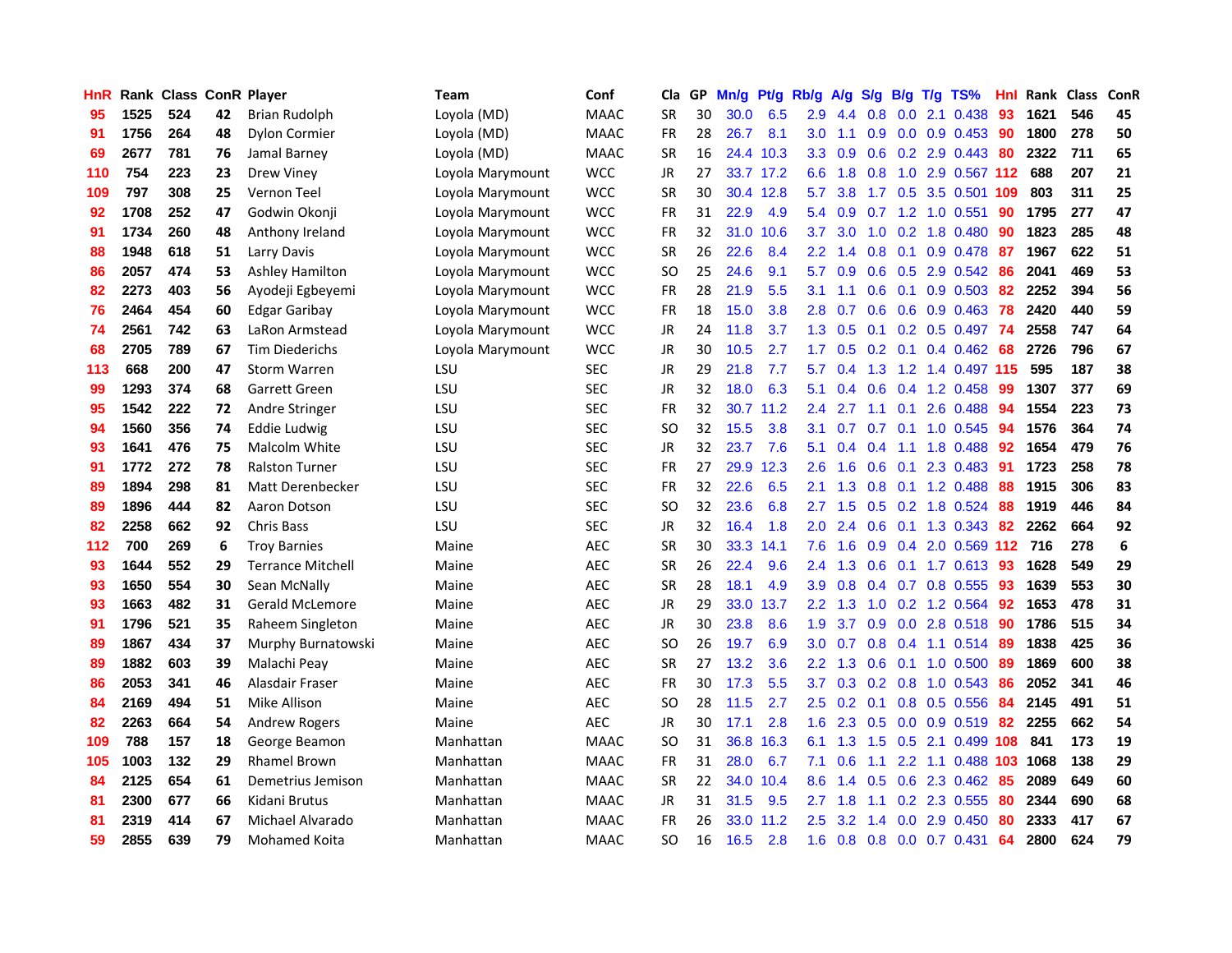| <b>HnR</b> |      | Rank Class ConR Player |     |                        | Team          | Conf        | Cla       | GP. | Mn/g Pt/g         |           | Rb/g             | A/g       |     |                 | S/g B/g T/g TS%                   | Hnl | Rank Class |     | <b>ConR</b> |
|------------|------|------------------------|-----|------------------------|---------------|-------------|-----------|-----|-------------------|-----------|------------------|-----------|-----|-----------------|-----------------------------------|-----|------------|-----|-------------|
| 55         | 2912 | 833                    | 82  | <b>Andrew Gabriel</b>  | Manhattan     | <b>MAAC</b> | <b>SR</b> | 30  | 17.7              | 3.4       | 2.7              | 0.8       | 0.4 | 0.3             | 1.6 0.385                         | 55  | 2923       | 833 | 82          |
| 50         | 2954 | 838                    | 83  | Nick Walsh             | Manhattan     | <b>MAAC</b> | <b>SR</b> | 26  | 14.4              | 3.2       | 0.7              | 1.0       | 0.5 | 0.0             | 1.2 0.395                         | 52  | 2945       | 837 | 83          |
| 94         | 1601 | 368                    | 45  | Dorvell Carter         | Marist        | <b>MAAC</b> | SO.       | 30  | 22.9              | 7.7       | 3.5              | 1.2       | 0.7 | 0.1             | 1.1 0.501                         | 93  | 1605       | 369 | 44          |
| 90         | 1805 | 418                    | 49  | <b>Devin Price</b>     | Marist        | <b>MAAC</b> | SO        | 27  | 23.8              | 7.2       | $2.4^{\circ}$    | 2.8       | 0.9 | 0.1             | 1.9 0.471                         | -91 | 1758       | 408 | 49          |
| 90         | 1807 | 281                    | 50  | <b>Anell Alexis</b>    | Marist        | <b>MAAC</b> | <b>FR</b> | 32  | 14.1              | 5.2       | 3.5              |           |     |                 | 0.4 0.4 0.3 1.3 0.514             | -89 | 1874       | 294 | 56          |
| 88         | 1916 | 303                    | 56  | Adam Kemp              | Marist        | <b>MAAC</b> | <b>FR</b> | 18  | 23.8              | 5.3       |                  | 6.3 0.5   | 0.7 | 1.6             | 1.4 0.475 93                      |     | 1643       | 237 | 46          |
| 87         | 1970 | 573                    | 58  | R.J. Hall              | Marist        | <b>MAAC</b> | JR        | 19  | 25.2              | 9.2       | 1.8              | 2.7       |     |                 | 1.0 0.0 3.0 0.537                 | -90 | 1807       | 524 | 51          |
| 82         | 2233 | 390                    | 62  | Jay Bowie              | Marist        | <b>MAAC</b> | <b>FR</b> | 33  | 24.9              | 6.4       | 4.2              | 0.9       |     |                 | $0.7$ $0.3$ 1.5 $0.504$           | 81  | 2299       | 409 | 63          |
| 82         | 2236 | 506                    | 63  | Sam Prescott           | Marist        | <b>MAAC</b> | <b>SO</b> | 31  |                   | 28.4 11.4 | 3.2              | 1.0       | 0.6 |                 | 0.5 2.4 0.482                     | -81 | 2301       | 514 | 64          |
| 75         | 2525 | 567                    | 68  | <b>Candon Rusin</b>    | Marist        | <b>MAAC</b> | SO.       | 33  | 24.4              | 7.8       | 1.7              | 0.7       |     |                 | $0.4$ 0.0 1.8 0.496               | 73  | 2589       | 579 | 71          |
| 74         | 2540 | 755                    | 69  | Korey Bauer            | Marist        | <b>MAAC</b> | <b>SR</b> | 24  | 17.7              | 3.5       | 4.7              | 0.3       | 0.1 |                 | 0.3 0.8 0.427                     | 74  | 2551       | 761 | 70          |
| 71         | 2633 | 502                    | 73  | Menelik Watson         | Marist        | <b>MAAC</b> | <b>FR</b> | 29  | 16.1              | 4.7       | 3.3 <sub>2</sub> | 0.4       |     |                 | 0.2 0.0 1.3 0.495                 | -71 | 2659       | 506 | 74          |
| 147        | 75   | 36                     | 8   | Jimmy Butler           | Marquette     | ВE          | <b>SR</b> | 37  | 34.6              | 15.7      | 6.1              | 2.3       | 1.4 |                 | 0.4 1.5 0.580 146                 |     | 81         | 39  | 9           |
| 145        | 85   | 25                     | 9   | Jae Crowder            | Marquette     | ВE          | JR        | 37  |                   | 27.6 11.8 | 6.8              | 1.6       | 1.3 | 0.9             | 0.8 0.560 145                     |     | 88         | 28  | 11          |
| 124        | 360  | 111                    | 54  | Darius Johnson-Odom    | Marquette     | ВE          | JR        | 37  | 30.0 <sub>1</sub> | 15.8      | 3.0              | 2.4       | 0.8 | 0.2             | 2.0 0.542 124                     |     | 366        | 116 | 54          |
| 117        | 528  | 205                    | 73  | Dwight Buycks          | Marquette     | ВE          | <b>SR</b> | 36  | 28.1              | 8.8       | 3.1              | 3.4       | 1.1 | 0.1             | 2.3 0.554 117                     |     | 520        | 208 | 72          |
| 107        | 878  | 181                    | 94  | Chris Otule            | Marquette     | ВE          | <b>SO</b> | 37  | 17.6              | 5.1       | 3.6              | 0.1       | 0.3 | 1.5             | 1.1 0.560 107                     |     | 890        | 184 | 91          |
| 103        | 1066 | 234                    | 99  | Junior Cadougan        | Marquette     | ВE          | <b>SO</b> | 36  | 19.8              | 4.0       | 1.8              | 3.2       |     |                 | 0.6 0.1 1.6 0.487 104 1045        |     |            | 224 | 99          |
| 102        | 1156 | 154                    | 102 | Vander Blue            | Marquette     | <b>BE</b>   | <b>FR</b> | 37  | 19.0              | 5.1       | 2.8              | 1.6       |     |                 | 0.9 0.2 1.4 0.441 101             |     | 1167       | 155 | 102         |
| 125        | 349  | 107                    | 13  | <b>Damier Pitts</b>    | Marshall      | <b>CUSA</b> | JR        | 25  |                   | 32.1 16.2 | 2.8              |           |     |                 | 4.7 0.6 0.1 2.8 0.554 130         |     | 232        | 68  | 10          |
| 120        | 439  | 176                    | 16  | <b>Tirrell Baines</b>  | Marshall      | <b>CUSA</b> | <b>SR</b> | 34  |                   | 28.6 12.8 | 6.6              | 0.9       |     |                 | 0.4 0.3 1.7 0.563 118             |     | 474        | 191 | 17          |
| 119        | 470  | 89                     | 18  | DeAndre Kane           | Marshall      | <b>CUSA</b> | <b>SO</b> | 34  |                   | 31.6 15.1 | 5.6              | 3.4       |     | $0.9\quad 0.1$  | 3.4 0.518 117                     |     | 512        | 91  | 19          |
| 114        | 612  | 188                    | 25  | Johnny Thomas          | Marshall      | <b>CUSA</b> | JR        | 30  | 24.8              | 9.1       | 4.5              | 0.6       | 0.6 |                 | 0.7 0.6 0.571 114                 |     | 621        | 194 | 26          |
| 107        | 898  | 264                    | 44  | Dago Pena              | Marshall      | <b>CUSA</b> | JR        | 32  | 21.4              | 7.2       | 2.9              | 1.1       | 0.7 | 0.1             | 0.9 0.570 106                     |     | 946        | 281 | 47          |
| 104        | 1056 | 229                    | 52  | <b>Nigel Spikes</b>    | Marshall      | <b>CUSA</b> | <b>SO</b> | 32  | 20.3              | 5.1       | 5.9              | 0.3       | 0.4 |                 | 1.0 0.9 0.538 102 1110            |     |            | 242 | 55          |
| 102        | 1157 | 338                    | 57  | Shaquille Johnson      | Marshall      | <b>CUSA</b> | JR        | 33  | 26.1              | 8.7       | 2.9              | 2.0       |     | $0.8\ 0.2$      | 2.0 0.504 101                     |     | 1205       | 352 | 59          |
| 92         | 1691 | 492                    | 76  | Aundra Williams        | Marshall      | <b>CUSA</b> | JR        | 31  | 9.6               | 2.0       | 2.0              | 0.0       |     |                 | $0.2$ $0.3$ $0.1$ $0.568$         | 91  | 1732       | 500 | 78          |
| 62         | 2820 | 817                    | 97  | Orlando Allen          | Marshall      | <b>CUSA</b> | <b>SR</b> | 32  | 10.0              | 1.5       | 2.4              | 0.1       | 0.1 | 0.8             | 0.8 0.416                         | 62  | 2832       | 820 | 97          |
| 144        | 95   | 14                     | 13  | Jordan Williams        | Maryland      | <b>ACC</b>  | SO.       | 33  | 32.5              | 16.9      | 11.8             | 0.6       | 0.7 | 1.4             | 1.6 0.546 144                     |     | 101        | 14  | 14          |
| 121        | 415  | 46                     | 33  | <b>Terrell Stoglin</b> | Maryland      | ACC.        | <b>FR</b> | 33  |                   | 21.5 11.4 | 1.3 <sub>1</sub> |           |     |                 | 3.3 0.8 0.1 2.3 0.563 121         |     | 416        | 45  | 32          |
| 119        | 476  | 189                    | 38  | <b>Adrian Bowie</b>    | Maryland      | <b>ACC</b>  | <b>SR</b> | 33  | 24.8              | 8.8       | 3.0 <sub>2</sub> | 3.5       |     |                 | 1.1 0.2 1.8 0.573 118             |     | 475        | 192 | 38          |
| 112        | 692  | 266                    | 51  | <b>Cliff Tucker</b>    | Maryland      | <b>ACC</b>  | <b>SR</b> | 33  | 23.9              | 9.6       |                  |           |     |                 | 3.5 2.2 0.8 0.3 1.6 0.521 112 701 |     |            | 272 | 52          |
| 112        | 697  | 268                    | 52  | Dino Gregory           | Maryland      | <b>ACC</b>  | <b>SR</b> | 33  | 29.4              | 9.1       | 5.8              | 0.8       |     |                 | 0.8 1.3 1.1 0.545 112             |     | 706        | 275 | 53          |
| 109        | 821  | 100                    | 58  | Pe'Shon Howard         | Maryland      | ACC         | FR        | 33  | 18.5              | 5.4       | $1.7^{\circ}$    | 3.2       | 0.8 |                 | 0.1 1.7 0.530 109                 |     | 808        | 98  | 57          |
| 107        | 880  | 258                    | 62  | Sean Mosley            | Maryland      | ACC         | JR        | 33  | 24.6              | 8.1       | 3.8              | 2.2       |     |                 | 1.2 0.3 1.9 0.488 107             |     | 884        | 263 | 61          |
| 101        | 1182 | 159                    | 73  | Cliff Palsson          | Maryland      | ACC         | <b>FR</b> | 32  | 10.1              | 2.8       | 2.1              | 0.8       | 0.3 | 0.1             | 0.6 0.578                         | 101 | 1171       | 157 | 73          |
| 88         | 1915 | 448                    | 90  | James Padgett          | Maryland      | <b>ACC</b>  | SO        | 31  | 8.7               | 3.3       | 1.9              | 0.0       |     | $0.2 \quad 0.2$ | $0.5$ 0.481                       | 89  | 1882       | 438 | 90          |
| 124        | 352  | 151                    | 18  | <b>Anthony Gurley</b>  | Massachusetts | A10         | <b>SR</b> | 30  |                   | 30.7 18.7 |                  | $4.4$ 1.4 |     |                 | 1.0 0.1 2.8 0.519 124             |     | 368        | 153 | 19          |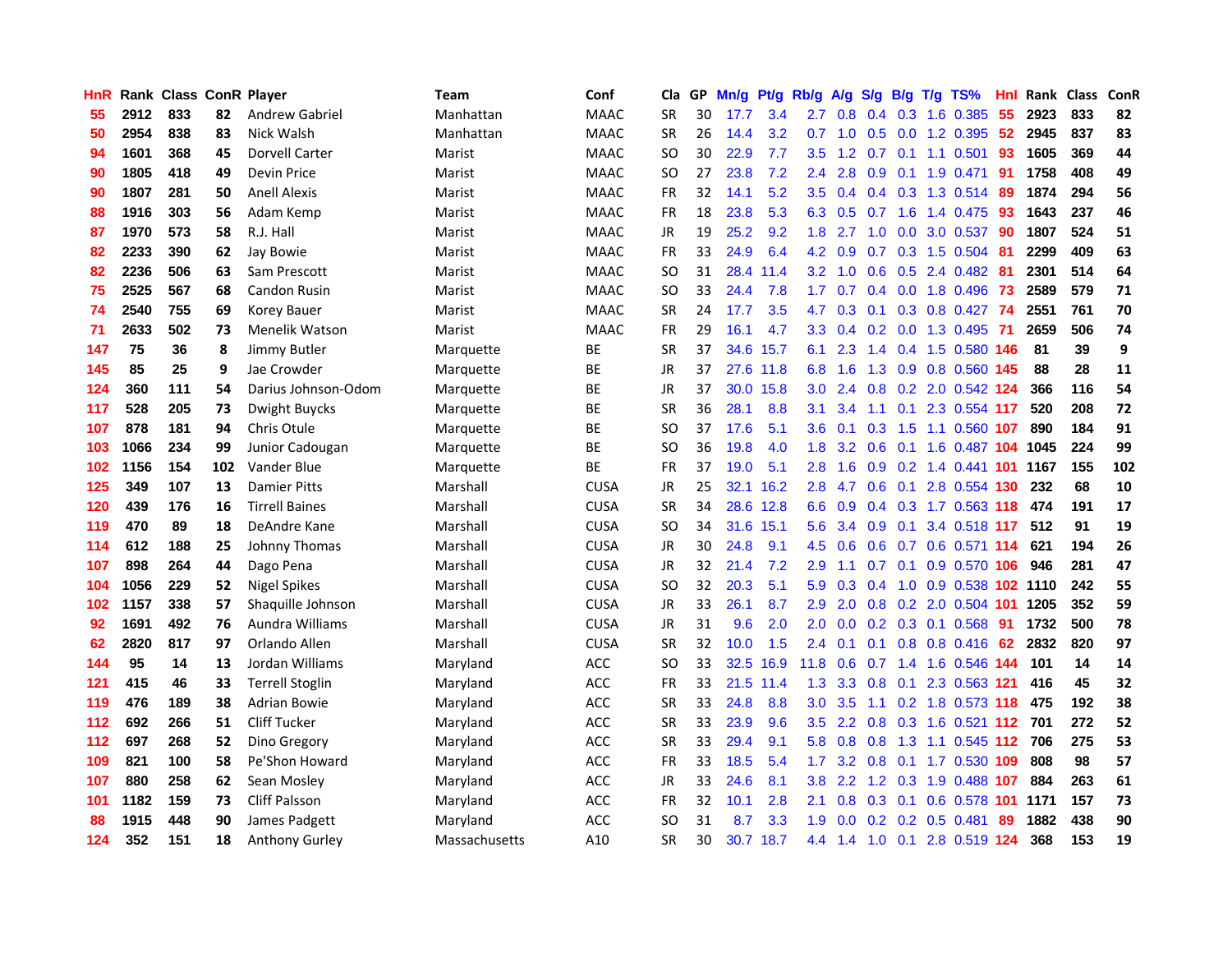| <b>HnR</b> |      | <b>Rank Class ConR Player</b> |     |                          | <b>Team</b>       | Conf        | Cla       |    | GP Mn/g | Pt/g      | Rb/g             | A/g     |               |                 | S/g B/g T/g TS%            | Hnl |      | Rank Class | ConR                    |
|------------|------|-------------------------------|-----|--------------------------|-------------------|-------------|-----------|----|---------|-----------|------------------|---------|---------------|-----------------|----------------------------|-----|------|------------|-------------------------|
| 108        | 840  | 247                           | 37  | Sean Carter              | Massachusetts     | A10         | JR        | 30 | 21.4    | 4.9       | 6.3              | 0.5     | 0.5           | 1.3             | 0.9 0.533                  | 108 | 862  | 256        | 40                      |
| 105        | 1012 | 134                           | 49  | Raphiael Putney          | Massachusetts     | A10         | <b>FR</b> | 29 | 12.7    | 4.4       | 3.0              | 0.4     |               |                 | 0.4 0.7 0.7 0.520 104 1024 |     |      | 134        | 48                      |
| 102        | 1154 | 249                           | 56  | Sampson Carter           | Massachusetts     | A10         | <b>SO</b> | 30 | 21.6    | 7.0       | 4.3              | 0.5     | 0.8           | 0.4             | 1.1 0.502 101              |     | 1193 | 258        | 56                      |
| 95         | 1523 | 346                           | 77  | <b>Terrell Vinson</b>    | Massachusetts     | A10         | <b>SO</b> | 30 | 21.2    | 6.5       |                  | 4.4 0.7 |               |                 | 0.6 0.4 1.4 0.486          | -94 | 1537 | 353        | 80                      |
| 94         | 1573 | 359                           | 81  | Javorn Farrell           | Massachusetts     | A10         | SO.       | 28 | 25.5    | 8.5       | 4.1              | 2.3     |               |                 | $0.8$ $0.2$ 2.2 $0.425$    | -94 | 1560 | 359        | 82                      |
| 93         | 1651 | 382                           | 85  | Freddie Riley            | Massachusetts     | A10         | SO.       | 27 | 18.8    | 8.0       | $1.7^{\circ}$    | 0.9     |               |                 | $0.4$ 0.2 1.0 0.458        | -93 | 1642 | 378        | 85                      |
| 90         | 1824 | 588                           | 90  | Gary Correia             | Massachusetts     | A10         | <b>SR</b> | 27 | 27.3    | 4.3       | 1.9              | 3.3     |               |                 | $0.8$ 0.1 1.8 0.473        | -92 | 1712 | 569        | 86                      |
| 67         | 2733 | 793                           | 118 | Hashim Bailey            | Massachusetts     | A10         | <b>SR</b> | 29 | 10.0    | 1.7       | 2.5              | 0.2     | 0.1           |                 | $0.2$ 0.5 0.446            | 67  | 2734 | 793        | 118                     |
| 65         | 2768 | 805                           | 119 | Matt Hill                | Massachusetts     | A10         | JR        | 26 | 9.5     | 0.8       | $1.4^{\circ}$    | 0.3     |               |                 | 0.5 0.3 0.5 0.400          | 66  | 2757 | 804        | 119                     |
| 123        | 389  | 116                           | 4   | Patrick Richard          | McNeese St.       | Southland   | JR        | 31 | 32.9    | 16.1      | 6.4              | 2.5     | 1.4           |                 | 0.4 2.3 0.575 124          |     | 359  | 113        | $\overline{\mathbf{3}}$ |
| 118        | 516  | 202                           | 8   | P.J. Alawoya             | McNeese St.       | Southland   | <b>SR</b> | 32 |         | 30.9 10.2 | 10.3             | 1.1     | 1.1           |                 | 0.8 1.4 0.618 117          |     | 507  | 205        | $\overline{\mathbf{z}}$ |
| 95         | 1510 | 519                           | 30  | <b>Stephan Martin</b>    | McNeese St.       | Southland   | <b>SR</b> | 33 |         | 21.4 10.4 | 1.8              | 1.5     | 0.8           | 0.1             | 1.8 0.546                  | 94  | 1546 | 529        | 30                      |
| 95         | 1526 | 525                           | 31  | Diego Kapelan            | McNeese St.       | Southland   | <b>SR</b> | 32 |         | 29.1 14.9 | 2.4              | 1.1     | 0.7           | 0.1             | 1.8 0.550                  | 94  | 1555 | 531        | 32                      |
| 93         | 1665 | 558                           | 34  | C.J. Collins             | McNeese St.       | Southland   | <b>SR</b> | 33 | 32.0    | 9.4       | 2.7              | 3.5     | 1.2           | 0.0             | 1.6 0.512                  | 92  | 1700 | 566        | 35                      |
| 83         | 2231 | 686                           | 59  | <b>Preston David</b>     | McNeese St.       | Southland   | <b>SR</b> | 32 | 16.9    | 3.5       | 3.3 <sub>2</sub> | 0.3     | 0.5           | 1.3             | 0.8 0.528                  | 82  | 2244 | 688        | 61                      |
| 64         | 2793 | 809                           | 94  | Daniel Richard           | McNeese St.       | Southland   | JR        | 33 | 16.7    | 3.7       | $2.5\,$          | 0.3     |               | $0.3 \quad 0.3$ | 0.9 0.458                  | 63  | 2817 | 815        | 96                      |
| 105        | 968  | 284                           | 10  | <b>Hillary Haley</b>     | Md.-Eastern Shore | <b>MEAC</b> | JR        | 31 | 29.8    | 16.8      | 5.8              | 0.7     |               |                 | 0.7 0.2 1.6 0.517 105      |     | 996  | 292        | 10                      |
| 91         | 1781 | 514                           | 24  | <b>Tyler Hines</b>       | Md.-Eastern Shore | <b>MEAC</b> | JR        | 30 | 25.3    | 8.7       | 7.5              | 0.6     |               |                 | 0.5 0.3 1.4 0.536          | -91 | 1761 | 511        | 22                      |
| 80         | 2334 | 710                           | 49  | Lyvann Obame Obame       | Md.-Eastern Shore | <b>MEAC</b> | <b>SR</b> | 31 | 21.7    | 7.0       | 4.6              | 0.5     |               |                 | 0.6 0.3 1.4 0.548          | 80  | 2349 | 716        | 50                      |
| 77         | 2439 | 738                           | 57  | Kevin White              | Md.-Eastern Shore | <b>MEAC</b> | <b>SR</b> | 31 | 30.5    | 8.8       | 2.1              | 5.2     |               | $1.2 \quad 0.1$ | 3.4 0.420 77               |     | 2458 | 742        | 58                      |
| 77         | 2445 | 713                           | 59  | Dishawn Bradshaw         | Md.-Eastern Shore | <b>MEAC</b> | JR        | 31 | 25.0    | 9.2       | 2.2              | 1.4     | 0.6           |                 | 0.0 1.3 0.500 76           |     | 2477 | 724        | 59                      |
| 67         | 2737 | 533                           | 78  | Joseph Swift             | Md.-Eastern Shore | <b>MEAC</b> | FR        | 28 | 13.8    | 3.2       | $1.1-1$          | 1.7     | 1.1           |                 | $0.0$ 1.8 $0.418$          | -67 | 2736 | 535        | 77                      |
| 66         | 2753 | 538                           | 79  | Louis Bell               | Md.-Eastern Shore | <b>MEAC</b> | <b>FR</b> | 30 | 14.5    | 3.9       | 1.0              | 0.8     | 0.4           |                 | $0.0$ 0.8 0.511            | 66  | 2762 | 542        | 81                      |
| 62         | 2829 | 634                           | 87  | Mark Robertson           | Md.-Eastern Shore | <b>MEAC</b> | <b>SO</b> | 30 | 16.5    | 4.1       | 2.5              | 0.2     |               |                 | $0.7$ $0.2$ $0.7$ $0.415$  | -62 | 2843 | 636        | 88                      |
| 59         | 2861 | 830                           | 89  | <b>Tim Burns</b>         | Md.-Eastern Shore | <b>MEAC</b> | SR        | 24 | 15.2    | 3.6       | 0.9              | 1.0     | 0.5           |                 | $0.0$ $0.5$ $0.404$        | -61 | 2845 | 825        | 89                      |
| 53         | 2925 | 838                           | 93  | Diyaaldin Kelley         | Md.-Eastern Shore | <b>MEAC</b> | JR        | 22 | 11.7    | 3.4       | 2.5              | 0.0     |               | $0.4\quad 0.6$  | 1.4 0.500                  | 56  | 2908 | 832        | 92                      |
| 120        | 433  | 50                            | 15  | <b>Tarik Black</b>       | Memphis           | <b>CUSA</b> | <b>FR</b> | 35 | 22.6    | 9.1       | 5.0              | 0.3     | 0.8           | 1.6             | 1.3 0.541 120              |     | 438  | 50         | 15                      |
| 119        | 455  | 85                            | 17  | D.J. Stephens            | <b>Memphis</b>    | <b>CUSA</b> | <b>SO</b> | 32 | 11.2    | 3.5       | 2.6              | 0.4     | 0.5           |                 | 0.8 0.5 0.636 120          |     | 439  | 82         | 16                      |
| 118        | 490  | 61                            | 19  | <b>Will Barton</b>       | <b>Memphis</b>    | <b>CUSA</b> | <b>FR</b> | 35 | 30.6    | 12.3      | 4.9              | 2.8     | 1.5           | 0.5             | 2.5 0.499 118              |     | 500  | 60         | 18                      |
| 115        | 592  | 183                           | 22  | Wesley Witherspoon       | <b>Memphis</b>    | <b>CUSA</b> | JR        | 23 | 22.9    | 9.0       | 4.3              | 1.0     | 1.1           |                 | 0.4 1.8 0.606 117          |     | 527  | 161        | 20                      |
| 114        | 611  | 234                           | 24  | Will Coleman             | <b>Memphis</b>    | <b>CUSA</b> | <b>SR</b> | 35 | 19.2    | 7.0       | 4.5              | 0.3     |               | $0.3 \quad 0.9$ | 1.1 0.621 114              |     | 618  | 240        | 25                      |
| 112        | 693  | 79                            | 28  | Joe Jackson              | <b>Memphis</b>    | <b>CUSA</b> | FR        | 35 | 21.9    | 9.9       | 2.1              | 3.1     |               | $1.0 \quad 0.1$ | 3.3 0.526 112 712          |     |      | 80         | 29                      |
| 109        | 832  | 101                           | 39  | Antonio Barton           | <b>Memphis</b>    | <b>CUSA</b> | <b>FR</b> | 35 | 24.6    | 8.2       | $2.5^{\circ}$    | 1.7     |               |                 | 0.7 0.2 1.3 0.586 108      |     | 833  | 101        | 39                      |
| 108        | 861  | 104                           | 41  | <b>Chris Crawford</b>    | <b>Memphis</b>    | <b>CUSA</b> | <b>FR</b> | 35 | 26.3    | 6.6       | 3.1              | 3.3     | 1.6           |                 | 0.4 2.1 0.437 107          |     | 878  | 107        | 41                      |
| 106        | 923  | 271                           | 46  | <b>Charles Carmouche</b> | Memphis           | <b>CUSA</b> | JR        | 32 | 24.7    | 7.4       | 3.3 <sub>2</sub> | 1.7     | 1.3           |                 | 0.3 1.3 0.529 107          |     | 899  | 267        | 43                      |
| 120        | 432  | 173                           | 9   | <b>Brian Mills</b>       | Mercer            | ASun        | <b>SR</b> | 33 |         | 30.6 16.2 | 6.0              | 1.2     | 0.9           | 0.5             | 2.3 0.519 119              |     | 467  | 189        | 10                      |
| 106        | 934  | 345                           | 24  | <b>Brandon Moore</b>     | Mercer            | ASun        | <b>SR</b> | 22 | 26.1    | 11.9      | 6.5              | 1.0     | 0.9           | 1.0             | 2.6 0.527                  | 112 | 708  | 276        | 20                      |
| 103        | 1110 | 400                           | 29  | Jeff Smith               | Mercer            | ASun        | <b>SR</b> | 19 |         | 31.2 14.7 | 3.0              |         | $3.5$ 1.2 0.1 |                 | 3.6 0.519 108              |     | 844  | 322        | 25                      |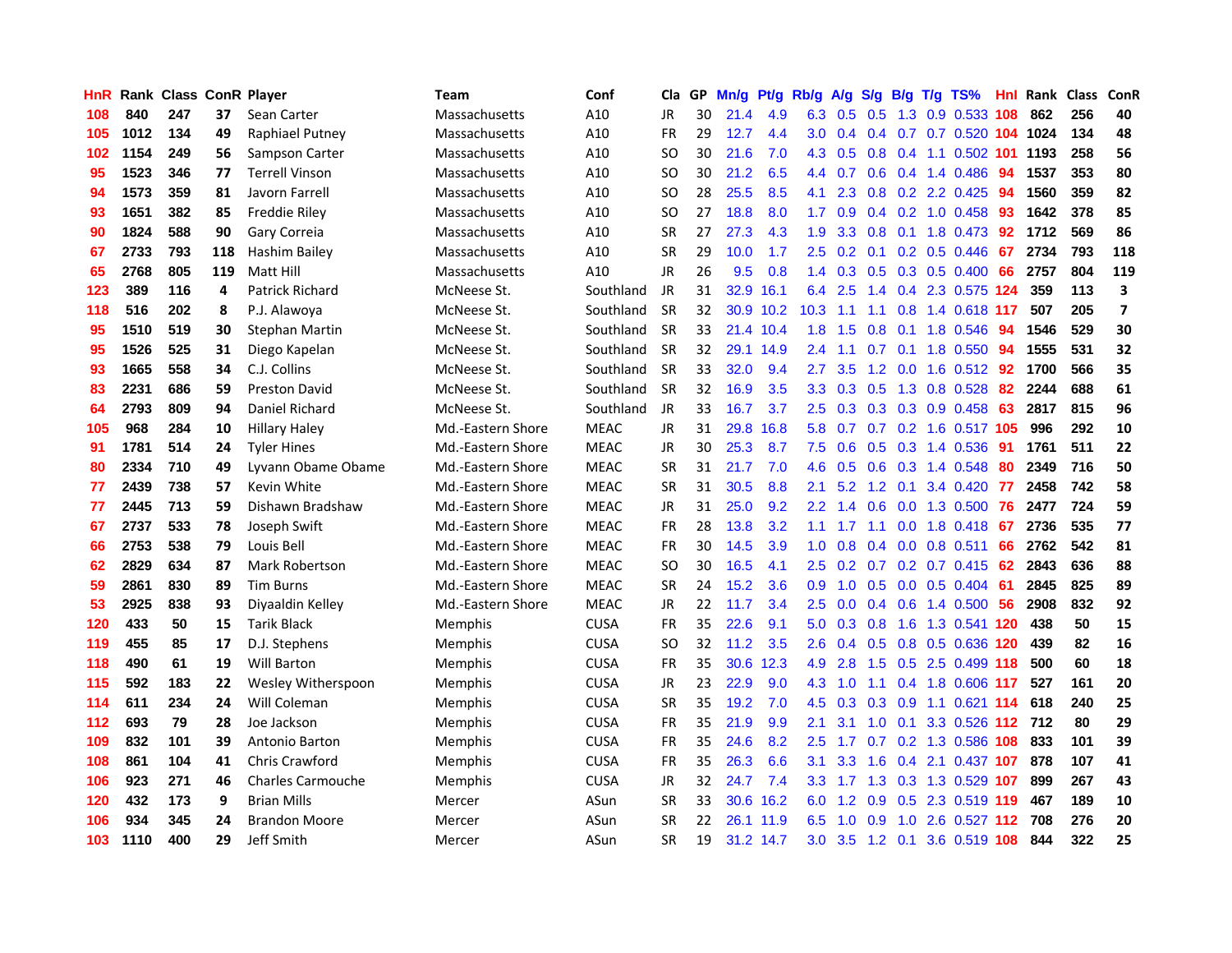| <b>HnR</b>       |      | Rank Class ConR Player |                          |                        | <b>Team</b>  | Conf       | Cla       |    | GP Mn/g | Pt/g      | Rb/g             | A/g       |                 |                 | S/g B/g T/g TS%               | Hnl | Rank Class |                         | ConR |
|------------------|------|------------------------|--------------------------|------------------------|--------------|------------|-----------|----|---------|-----------|------------------|-----------|-----------------|-----------------|-------------------------------|-----|------------|-------------------------|------|
| 95               | 1530 | 218                    | 44                       | Langston Hall          | Mercer       | ASun       | FR        | 33 | 33.3    | 8.2       | 3.1              | 3.5       | 1.3             | 0.3             | 2.1 0.506                     | 94  | 1589       | 229                     | 45   |
| 93               | 1632 | 377                    | 48                       | Jake Gollon            | Mercer       | ASun       | SO.       | 33 | 16.1    | 4.2       | 3.0              | 0.5       | 0.8             | 0.3             | 1.0 0.585                     | 92  | 1699       | 395                     | 51   |
| 93               | 1658 | 556                    | 50                       | Mark Hall              | Mercer       | ASun       | <b>SR</b> | 33 | 26.8    | 7.2       | 1.7 <sub>2</sub> | 1.5       | 1.1             | 0.0             | 1.1 0.607                     | -91 | 1722       | 571                     | 53   |
| 91               | 1745 | 263                    | 55                       | <b>Bud Thomas</b>      | Mercer       | ASun       | <b>FR</b> | 33 | 18.7    | 4.2       | 2.6              | 0.9       |                 |                 | 0.8 0.3 0.8 0.521             | 90  | 1813       | 282                     | 57   |
| 91               | 1787 | 517                    | 58                       | <b>Justin Cecil</b>    | Mercer       | ASun       | JR        | 30 | 14.4    | 5.4       |                  |           |                 |                 | 2.5 0.3 0.3 0.3 0.5 0.464     | -90 | 1832       | 533                     | 58   |
| $52\phantom{.0}$ | 2942 | 665                    | 96                       | Chris Smith            | Mercer       | ASun       | <b>SO</b> | 33 | 10.5    | 2.2       |                  |           |                 |                 | 1.4 0.2 0.4 0.1 0.8 0.413 51  |     | 2954       | 667                     | 96   |
| 152              | 46   | 9                      | 7                        | Reggie Johnson         | Miami (FL)   | ACC        | <b>SO</b> | 36 |         | 26.0 11.9 | 9.6              | 0.9       | 0.6             |                 | 1.3 1.9 0.607 152             |     | 49         | 9                       | 9    |
| 125              | 335  | 103                    | 25                       | Malcolm Grant          | Miami (FL)   | ACC        | JR        | 36 |         | 32.4 14.8 | 1.8              | 3.2       |                 |                 | 0.9 0.0 2.6 0.592 125         |     | 349        | 109                     | 26   |
| 122              | 409  | 80                     | 32                       | <b>Durand Scott</b>    | Miami (FL)   | ACC        | <b>SO</b> | 36 |         | 32.8 13.6 | 4.2              | 3.1       |                 | $1.2 \quad 0.1$ | 2.8 0.548 121                 |     | 414        | 78                      | 31   |
| 107              | 879  | 334                    | 61                       | <b>Adrian Thomas</b>   | Miami (FL)   | ACC        | <b>SR</b> | 36 | 27.6    | 9.1       | 3.7              | 0.8       |                 |                 | 0.4 0.1 1.1 0.566 107         |     | 894        | 336                     | 62   |
| 107              | 910  | 268                    | 63                       | Julian Gamble          | Miami (FL)   | ACC        | <b>JR</b> | 36 | 15.2    | 4.0       | 3.4              | 0.5       |                 |                 | 0.4 0.8 0.9 0.565 106         |     | 918        | 271                     | 63   |
| 107              | 913  | 191                    | 64                       | Garrius Adams          | Miami (FL)   | <b>ACC</b> | <b>SO</b> | 36 | 28.2    | 7.3       | 3.7              | 1.8       | 1.0             |                 | 0.2 1.7 0.495 106             |     | 921        | 193                     | 64   |
| 93               | 1653 | 480                    | 83                       | DeQuan Jones           | Miami (FL)   | <b>ACC</b> | JR        | 28 | 13.9    | 4.5       | $2.5\,$          | 0.5       | 0.5             | 0.4             | 1.1 0.447                     | 95  | 1529       | 438                     | 83   |
| 84               | 2141 | 363                    | 97                       | <b>Rion Brown</b>      | Miami (FL)   | <b>ACC</b> | <b>FR</b> | 36 | 16.9    | 4.4       | 2.0              | 0.6       | 0.3             | 0.1             | $0.9$ 0.498                   | 84  | 2139       | 366                     | 98   |
| 122              | 396  | 119                    | $\overline{\phantom{a}}$ | Julian Mavunga         | Miami (OH)   | <b>MAC</b> | JR        | 32 | 36.3    | 14.8      | 8.2              | 3.0       | 0.6             | 0.5             | 3.8 0.552 121                 |     | 421        | 124                     | 8    |
| 113              | 672  | 258                    | 15                       | Nick Winbush           | Miami (OH)   | <b>MAC</b> | <b>SR</b> | 33 |         | 34.2 12.4 | 6.9              | 1.0       | 0.7             |                 | 1.1 1.3 0.526 111             |     | 739        | 287                     | 19   |
| 110              | 772  | 297                    | 21                       | Antonio Ballard        | Miami (OH)   | <b>MAC</b> | <b>SR</b> | 18 |         | 32.6 12.6 |                  |           |                 |                 | 6.6 1.3 0.6 0.3 2.1 0.616 121 |     | 424        | 173                     | 9    |
| 96               | 1443 | 325                    | 43                       | Orlando Williams       | Miami (OH)   | <b>MAC</b> | SO.       | 33 | 31.9    | 9.8       |                  | $2.8$ 1.9 |                 |                 | 1.0 0.3 1.9 0.537 95          |     | 1525       | 347                     | 46   |
| 90               | 1815 | 528                    | 56                       | Chris McHenry          | Miami (OH)   | <b>MAC</b> | JR        | 32 | 17.7    | 5.4       | 1.6 <sup>1</sup> | 1.4       |                 |                 | 0.4 0.0 1.3 0.519             | -89 | 1889       | 548                     | 58   |
| 90               | 1837 | 426                    | 57                       | Allen Roberts          | Miami (OH)   | <b>MAC</b> | <b>SO</b> | 33 | 24.0    | 7.9       | 2.5              | 1.3       |                 |                 | $0.5$ 0.2 2.1 0.530           | 88  | 1921       | 447                     | 59   |
| 89               | 1904 | 300                    | 58                       | <b>Quinten Rollins</b> | Miami (OH)   | <b>MAC</b> | <b>FR</b> | 24 | 27.6    | 5.5       | 2.5              | 2.1       | 1.5             |                 | $0.0$ 1.8 $0.539$             | -91 | 1769       | 268                     | 55   |
| 80               | 2356 | 422                    | 75                       | Josh Sewell            | Miami (OH)   | <b>MAC</b> | <b>FR</b> | 31 | 10.3    | 3.1       | 1.0              | 0.3       |                 | $0.2 \quad 0.1$ | $0.6$ 0.542                   | -79 | 2394       | 431                     | 74   |
| 162              | 24   | 4                      | 6                        | <b>Darius Morris</b>   | Michigan     | <b>B10</b> | SO.       | 35 |         | 34.8 15.0 | 4.0              | 6.7       |                 |                 | 1.0 0.0 2.9 0.541 162         |     | 27         | $\overline{\mathbf{4}}$ | 6    |
| 132              | 207  | 18                     | 18                       | Tim Hardaway Jr.       | Michigan     | <b>B10</b> | <b>FR</b> | 35 |         | 30.7 13.9 | 3.8 <sup>°</sup> | 1.7       | 1.0             |                 | 0.1 1.3 0.553 132             |     | 212        | 17                      | 18   |
| 125              | 339  | 31                     | 27                       | Jordan Morgan          | Michigan     | <b>B10</b> | <b>FR</b> | 35 | 24.0    | 9.2       |                  | 5.4 0.5   | 0.6             | 0.5             | 1.5 0.618 125                 |     | 347        | 32                      | 27   |
| 116              | 570  | 174                    | 38                       | Zack Novak             | Michigan     | <b>B10</b> | JR        | 35 | 35.0    | 8.9       | 5.8              | 1.6       | 0.6             |                 | 0.1 0.8 0.562 116             |     | 564        | 172                     | 39   |
| 111              | 719  | 215                    | 50                       | Stu Douglass           | Michigan     | <b>B10</b> | JR        | 35 | 30.4    | 7.1       | 3.0              | 1.7       |                 |                 | 0.7 0.3 1.2 0.511 111         |     | 720        | 216                     | 49   |
| 107              | 903  | 114                    | 57                       | Evan Smotrycz          | Michigan     | <b>B10</b> | <b>FR</b> | 35 | 17.8    | 6.3       | 2.3              | 0.7       |                 | $0.5 \quad 0.3$ | 0.9 0.530 107                 |     | 905        | 111                     | 58   |
| 94               | 1561 | 357                    | 76                       | Matt Vogrich           | Michigan     | <b>B10</b> | <b>SO</b> | 34 | 14.0    | 3.2       | 1.6 <sup>°</sup> | 0.4       | $0.3 \quad 0.1$ |                 | 0.4 0.567 95                  |     | 1531       | 349                     | 75   |
| 166              | 13   | 4                      | 4                        | Draymond Green         | Michigan St. | <b>B10</b> | JR        | 34 |         | 30.1 12.6 | 8.6              | 4.1       | 1.8             |                 | 1.1 2.3 0.514 165             |     | 15         | 3                       | 4    |
| 128              | 273  | 120                    | 24                       | Kalin Lucas            | Michigan St. | <b>B10</b> | <b>SR</b> | 34 |         | 33.4 17.0 | 2.1              | 3.4       |                 | $1.0 \quad 0.1$ | 2.6 0.539 128                 |     | 280        | 124                     | 24   |
| 118              | 498  | 148                    | 35                       | Delvon Roe             | Michigan St. | <b>B10</b> | JR        | 34 | 23.6    | 6.1       | 5.0              | 1.4       |                 |                 | 0.8 1.2 1.1 0.526 117         |     | 505        | 152                     | 36   |
| 111              | 710  | 275                    | 49                       | <b>Durrell Summers</b> | Michigan St. | <b>B10</b> | <b>SR</b> | 34 |         | 29.3 11.6 | 4.2              | 0.6       |                 |                 | 0.6 0.2 1.4 0.494 111         |     | 730        | 282                     | 50   |
| 110              | 749  | 88                     | 51                       | Adreian Payne          | Michigan St. | <b>B10</b> | <b>FR</b> | 34 | 9.0     | 2.5       | $2.4^{\circ}$    | 0.1       |                 |                 | 0.3 0.8 0.6 0.475 110         |     | 761        | 89                      | 51   |
| 107              | 900  | 188                    | 56                       | Garrick Sherman        | Michigan St. | <b>B10</b> | SO.       | 34 | 12.1    | 3.1       | 2.6              | 0.4       |                 |                 | 0.3 0.4 0.8 0.637 107         |     | 910        | 188                     | 59   |
| 106              | 925  | 119                    | 61                       | Keith Appling          | Michigan St. | <b>B10</b> | <b>FR</b> | 34 | 22.9    | 6.4       | 2.8              | 1.3       | 0.6             | 0.5             | 1.6 0.590 106                 |     | 939        | 121                     | 61   |
| 103              | 1077 | 313                    | 65                       | Korie Lucious          | Michigan St. | <b>B10</b> | JR        | 18 | 24.4    | 6.5       | 1.7              | 4.1       | 0.8             | 0.2             | 2.1 0.432                     | 108 | 824        | 241                     | 54   |
| 79               | 2371 | 722                    | 83                       | Mike Kebler            | Michigan St. | <b>B10</b> | <b>SR</b> | 33 | 10.1    | 1.5       | 1.0              | 0.5       |                 |                 | $0.3$ 0.2 0.3 0.580           | -79 | 2367       | 722                     | 83   |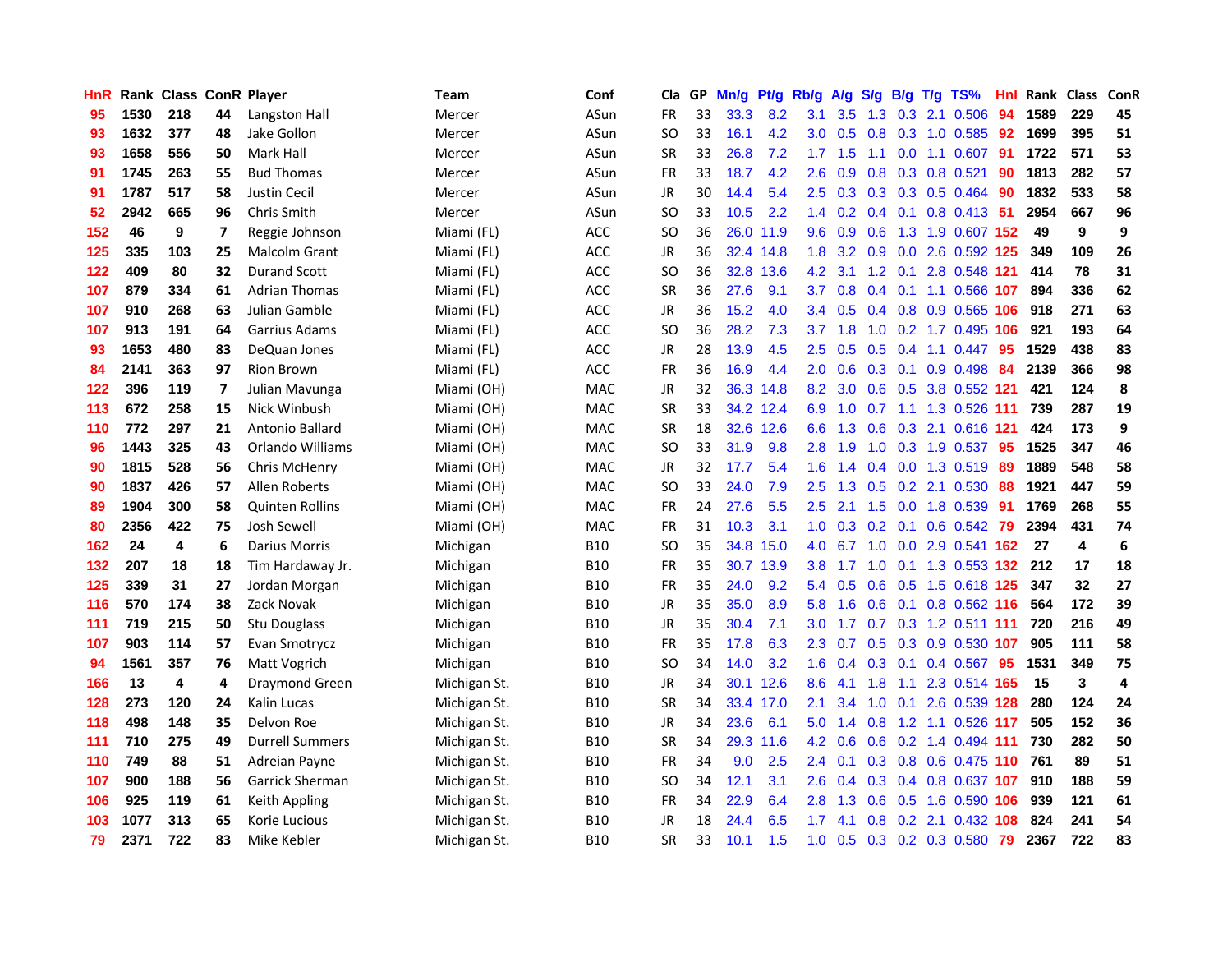| HnR |      | Rank Class ConR Player |    |                        | Team             | Conf        | Cla       | GP. | Mn/g | Pt/g      | Rb/g             | A/g             | S/g              | B/g              | T/g TS%                         | Hnl | Rank Class |     | ConR                    |
|-----|------|------------------------|----|------------------------|------------------|-------------|-----------|-----|------|-----------|------------------|-----------------|------------------|------------------|---------------------------------|-----|------------|-----|-------------------------|
| 79  | 2385 | 703                    | 84 | <b>Austin Thornton</b> | Michigan St.     | <b>B10</b>  | <b>JR</b> | 34  | 11.1 | 2.0       | 2.1              | 0.7             | 0.1              | 0.1              | 0.6 0.433                       | 79  | 2390       | 704 | 84                      |
| 109 | 809  | 310                    | 9  | James Washington       | Middle Tennessee | Sun Belt    | <b>SR</b> | 32  | 35.0 | 14.0      | $2.3^{\circ}$    | 2.8             | 1.6              | 0.0              | 2.3 0.592 109                   |     | 806        | 313 | 8                       |
| 104 | 1021 | 219                    | 17 | Jason Jones            | Middle Tennessee | Sun Belt    | <b>SO</b> | 32  | 29.6 | 13.1      | 4.8              | 1.5             | 1.3              |                  | 0.2 2.4 0.528 104 1025          |     |            | 218 | 17                      |
| 97  | 1424 | 324                    | 30 | J.T. Sulton            | Middle Tennessee | Sun Belt    | SO        | 32  | 23.8 | 9.3       | 5.0              |                 | $0.5\quad 0.9$   |                  | 0.5 2.0 0.531                   | 97  | 1424       | 324 | 31                      |
| 97  | 1428 | 497                    | 31 | <b>Trevor Ottley</b>   | Middle Tennessee | Sun Belt    | SR        | 32  | 19.6 | 5.7       |                  | $5.2 \quad 0.8$ |                  |                  | 1.1 1.2 1.9 0.484               | 96  | 1429       | 497 | 32                      |
| 96  | 1488 | 212                    | 33 | Shawn Jones            | Middle Tennessee | Sun Belt    | <b>FR</b> | 32  | 10.9 | 4.1       | $2.3^{\circ}$    |                 |                  |                  | $0.3$ $0.3$ $0.6$ $0.8$ $0.533$ | -95 | 1492       | 214 | 34                      |
| 88  | 1940 | 454                    | 60 | James Gallman          | Middle Tennessee | Sun Belt    | SO        | 31  | 20.9 | 7.5       | 1.3 <sup>°</sup> | 1.0             |                  |                  | 0.5 0.0 0.9 0.535               | 88  | 1929       | 453 | 60                      |
| 84  | 2126 | 623                    | 67 | <b>Trevor Charles</b>  | Middle Tennessee | Sun Belt    | <b>JR</b> | 30  | 10.9 | 3.8       | $2.6\,$          | 0.2             | 0.1              |                  | 0.4 1.1 0.530                   | 84  | 2120       | 619 | 66                      |
| 81  | 2318 | 705                    | 81 | Rod Emanuel            | Middle Tennessee | Sun Belt    | <b>SR</b> | 29  | 18.6 | 3.9       | 2.7              | 1.6             | 0.9              | 0.1              | 1.1 0.438                       | 82  | 2265       | 696 | 77                      |
| 80  | 2323 | 685                    | 82 | Jimmy Oden             | Middle Tennessee | Sun Belt    | JR.       | 31  | 15.6 | 2.0       | 2.5              | 1.5             | 1.4              | 0.1              | 1.2 0.383                       | 81  | 2311       | 679 | 80                      |
| 78  | 2408 | 435                    | 88 | Kerry Hammonds         | Middle Tennessee | Sun Belt    | FR        | 31  | 14.5 | 4.2       | 2.1              | 0.5             | 0.6              |                  | $0.4$ 1.1 0.464                 | 78  | 2414       | 437 | 89                      |
| 140 | 120  | 57                     | 5  | Anthony Hill           | Milwaukee        | Hor.        | <b>SR</b> | 32  |      | 28.1 15.3 | 6.6              | 1.4             | 0.4              |                  | 0.6 2.4 0.573 140               |     | 119        | 58  | 5                       |
| 130 | 231  | 64                     | 8  | <b>Tony Meier</b>      | Milwaukee        | Hor.        | JR        | 33  |      | 28.1 12.0 | 4.3              | 1.8             | 0.4              | 0.6              | 1.9 0.664                       | 130 | 246        | 71  | 8                       |
| 111 | 728  | 218                    | 23 | Kaylon Williams        | Milwaukee        | Hor.        | JR        | 33  | 32.8 | 8.3       | 5.6              | 5.4             | 0.8              | 0.1              | 3.2 0.491 110                   |     | 749        | 227 | 24                      |
| 109 | 802  | 238                    | 27 | Ryan Allen             | Milwaukee        | Hor.        | JR        | 32  | 16.4 | 5.2       | 2.6              | 0.7             | 1.1              | 0.5              | 1.2 0.554 109                   |     | 802        | 238 | 28                      |
| 104 | 1031 | 376                    | 32 | Tone Boyle             | Milwaukee        | Hor.        | <b>SR</b> | 33  |      | 34.2 12.9 | 3.3 <sub>2</sub> | 1.1             | 0.9 <sub>0</sub> | 0.1              | 1.2 0.526                       | 104 | 1044       | 381 | 33                      |
| 92  | 1698 | 391                    | 58 | Lonnie Boga            | Milwaukee        | Hor.        | SO        | 25  | 13.2 | 3.4       | 2.8              | 0.6             | 0.4              | 0.1              | $0.7$ 0.452                     | -93 | 1626       | 375 | 56                      |
| 91  | 1786 | 414                    | 61 | Ja'Rob McCallum        | Milwaukee        | Hor.        | SO        | 33  | 23.6 | 7.9       | 1.9              |                 |                  |                  | 0.8 0.6 0.0 1.5 0.483           | -90 | 1792       | 417 | 61                      |
| 68  | 2711 | 521                    | 83 | Kyle Kelm              | Milwaukee        | Hor.        | <b>FR</b> | 33  | 13.4 | 2.9       |                  |                 |                  |                  | 2.2 0.3 0.2 0.2 1.0 0.431       | -68 | 2725       | 529 | 83                      |
| 148 | 66   | 20                     | 11 | <b>Trevor Mbakwe</b>   | Minnesota        | B10         | JR        | 31  |      | 30.9 13.9 | 10.5             |                 |                  |                  | 1.3 0.9 1.5 2.2 0.595 147       |     | -71        | 23  | 11                      |
| 123 | 382  | 159                    | 29 | <b>Blake Hoffarber</b> | Minnesota        | <b>B10</b>  | <b>SR</b> | 31  |      | 35.1 13.6 | 3.5              | 4.1             |                  |                  | 1.0 0.1 2.1 0.569 123           |     | 391        | 161 | 30                      |
| 116 | 579  | 226                    | 40 | Al Nolen               | Minnesota        | B10         | <b>SR</b> | 14  | 29.1 | 8.4       | 3.6              | 3.7             |                  |                  | 2.4 0.1 2.1 0.506 119           |     | 466        | 188 | 34                      |
| 115 | 590  | 182                    | 41 | Ralph Sampson          | Minnesota        | B10         | JR        | 31  | 29.0 | 10.2      | 5.4              | 1.6             | 0.5              |                  | 2.0 1.5 0.520 115               |     | 600        | 190 | 41                      |
| 107 | 919  | 192                    | 59 | Rodney Williams        | Minnesota        | <b>B10</b>  | SO        | 31  | 24.6 | 6.8       | $3.5^{\circ}$    | 1.9             | 0.6              |                  | 0.7 1.4 0.494 106               |     | 935        | 197 | 60                      |
| 106 | 953  | 282                    | 63 | Colton Iverson         | Minnesota        | B10         | JR        | 31  | 18.3 | 5.4       | 5.0              | 1.1             | 0.5              |                  | 0.6 1.5 0.479 105               |     | 968        | 287 | 64                      |
| 102 | 1117 | 147                    | 66 | <b>Austin Hollins</b>  | Minnesota        | <b>B10</b>  | <b>FR</b> | 31  | 16.9 | 4.5       | 1.5              | 1.2             | 1.2              | 0.3              | 1.0 0.491 102 1140              |     |            | 149 | 67                      |
| 95  | 1532 | 219                    | 75 | Chip Armelin           | Minnesota        | <b>B10</b>  | <b>FR</b> | 31  | 11.1 | 4.4       | $1.4^{\circ}$    | 0.6             | 0.4              | 0.0              | 0.6 0.474                       | 94  | 1532       | 219 | 76                      |
| 69  | 2701 | 518                    | 85 | Maverick Ahanmisi      | Minnesota        | B10         | <b>FR</b> | 29  | 10.6 | 2.1       | 0.9              | 1.1             | 0.2              | 0.0              | 1.1 0.508                       | 69  | 2696       | 517 | 85                      |
| 96  | 1484 | 425                    | 13 | Paul Crosby            | Miss. Valley St. | <b>SWAC</b> | <b>JR</b> | 22  | 29.8 | 12.1      | 7.0              | 1.9             | 1.5              | 0.9              | 3.1 0.499 102 1144              |     |            | 335 | $\overline{\mathbf{z}}$ |
| 94  | 1603 | 543                    | 15 | D'Angelo Jackson       | Miss. Valley St. | <b>SWAC</b> | <b>SR</b> | 32  |      | 27.2 12.3 | 2.5              | 2.3             | 0.9              | 0.1              | 2.6 0.555                       | 92  | 1660       | 558 | 16                      |
| 89  | 1887 | 547                    | 21 | Jason Holmes           | Miss. Valley St. | <b>SWAC</b> | JR.       | 26  | 22.4 | 6.9       | 6.1              | 0.6             | 0.4              | 1.5              | 1.4 0.510                       | -89 | 1841       | 535 | 20                      |
| 86  | 2052 | 602                    | 28 | Cor-J Cox              | Miss. Valley St. | <b>SWAC</b> | JR        | 32  | 9.8  | 3.9       | 2.1              |                 | $0.4$ 0.3 0.1    |                  | $0.6$ $0.512$                   | -85 | 2113       | 617 | 28                      |
| 84  | 2167 | 637                    | 31 | Terrence Joyner        | Miss. Valley St. | <b>SWAC</b> | JR        | 29  |      | 25.1 10.1 | $2.5^{\circ}$    | 2.1             |                  |                  | 1.3 0.0 2.6 0.489               | 83  | 2207       | 647 | 32                      |
| 83  | 2189 | 646                    | 32 | <b>Falando Jones</b>   | Miss. Valley St. | <b>SWAC</b> | JR        | 31  | 21.5 | 8.0       | 3.7              | 1.2             |                  |                  | 0.8 0.3 1.9 0.501               | 82  | 2247       | 659 | 35                      |
| 81  | 2295 | 700                    | 39 | Orlando Smith          | Miss. Valley St. | <b>SWAC</b> | <b>SR</b> | 32  | 23.7 | 6.8       | 5.9              | 0.7             | 0.6              |                  | $0.1$ 1.8 $0.517$               | 80  | 2348       | 715 | 38                      |
| 75  | 2512 | 750                    | 52 | Kevin Burwell          | Miss. Valley St. | <b>SWAC</b> | <b>SR</b> | 32  | 26.2 | 6.4       | $2.4^{\circ}$    | 2.8             | 0.9              |                  | $0.0$ 2.5 $0.427$               | -74 | 2568       | 765 | 54                      |
| 42  | 2981 | 848                    | 90 | Amos Studivant         | Miss. Valley St. | <b>SWAC</b> | JR.       | 30  | 9.4  | 1.6       | 1.5              | 0.1             | 0.1              | 0.2 <sub>0</sub> | 0.7 0.445                       | 42  | 2984       | 849 | 90                      |
| 134 | 177  | 84                     | 14 | Chris Warren           | Mississippi      | <b>SEC</b>  | SR        | 34  |      | 34.9 19.1 | 2.2 <sub>2</sub> | 3.8             |                  |                  | 0.7 0.1 2.1 0.570 134           |     | 182        | 87  | 14                      |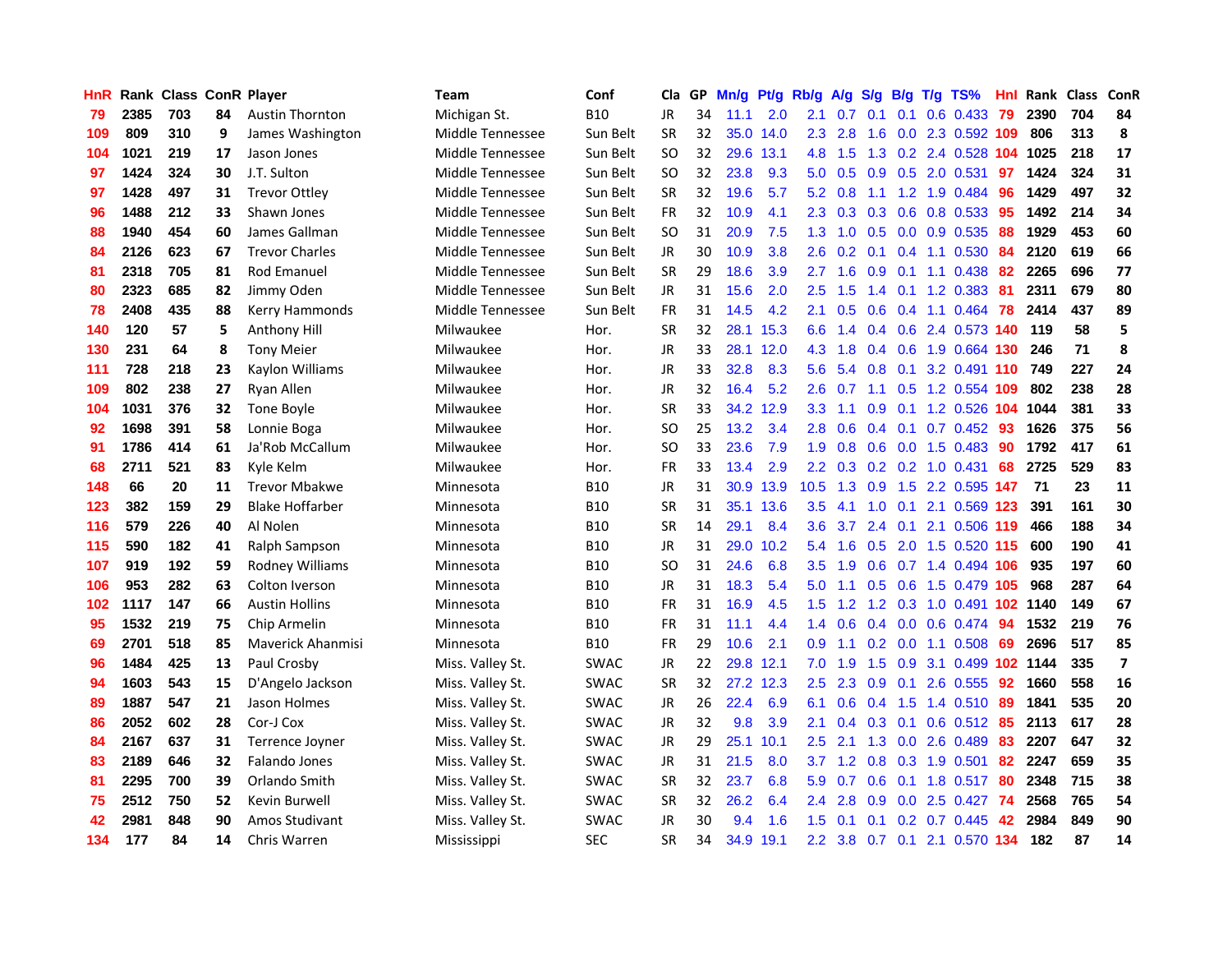| HnR |      | <b>Rank Class ConR Player</b> |              |                          | Team            | Conf       | Cla           | GP. | Mn/g | Pt/g      | Rb/g             | A/g             | S/g           | B/g                       | $T/g$ TS%                  | Hnl | Rank Class |     | ConR         |
|-----|------|-------------------------------|--------------|--------------------------|-----------------|------------|---------------|-----|------|-----------|------------------|-----------------|---------------|---------------------------|----------------------------|-----|------------|-----|--------------|
| 119 | 462  | 186                           | 32           | Zach Graham              | Mississippi     | <b>SEC</b> | <b>SR</b>     | 34  |      | 30.5 14.2 | 4.5              | 1.5             | 0.8           | 0.5                       | 1.5 0.541 119              |     | 462        | 185 | 32           |
| 116 | 547  | 105                           | 36           | Reginald Buckner         | Mississippi     | <b>SEC</b> | SO            | 33  | 23.5 | 6.8       | 6.4              | 0.6             | 0.6           | 2.9                       | 1.6 0.565 117              |     | 544        | 101 | 35           |
| 108 | 852  | 103                           | 51           | <b>Dundrecous Massey</b> | Mississippi     | <b>SEC</b> | <b>FR</b>     | 34  | 15.1 | 7.2       | 1.5              | 1.4             | 0.6           | 0.1                       | 1.6 0.536 108              |     | 855        | 103 | 50           |
| 106 | 930  | 273                           | 55           | <b>Terrance Henry</b>    | Mississippi     | <b>SEC</b> | <b>JR</b>     | 34  | 28.3 | 9.7       | 6.0              |                 |               | $1.2 \quad 0.7 \quad 1.1$ | 2.4 0.550 106              |     | 932        | 276 | 54           |
| 104 | 1047 | 304                           | 61           | <b>Trevor Gaskins</b>    | Mississippi     | <b>SEC</b> | JR            | 31  | 19.5 | 6.1       | 2.8              | 1.9             | 0.9           |                           | 0.1 1.4 0.507 104 1033     |     |            | 304 | 59           |
| 101 | 1200 | 263                           | 65           | <b>Nick Williams</b>     | Mississippi     | <b>SEC</b> | <b>SO</b>     | 34  | 24.5 | 6.2       | 4.0              | 1.5             |               |                           | 0.7 0.1 1.1 0.506 101      |     | 1210       | 264 | 65           |
| 88  | 1927 | 558                           | 83           | Steadman Short           | Mississippi     | <b>SEC</b> | JR            | 33  | 17.5 | 3.2       | 3.8 <sub>1</sub> | 0.3             |               |                           | 0.3 0.4 0.6 0.540          | 89  | 1901       | 550 | 82           |
| 119 | 456  | 134                           | 31           | Dee Bost                 | Mississippi St. | <b>SEC</b> | <b>JR</b>     | 17  |      | 35.4 15.3 | 3.5              | 6.2             |               |                           | 1.6 0.3 3.5 0.511 130      |     | 231        | 67  | 15           |
| 119 | 469  | 88                            | 33           | Renardo Sidney           | Mississippi St. | <b>SEC</b> | <sub>SO</sub> | 19  |      | 25.2 14.2 | 7.6              | 0.7             |               |                           | 0.7 0.8 2.5 0.560 126      |     | 326        | 57  | 25           |
| 116 | 583  | 227                           | 39           | Ravern Johnson           | Mississippi St. | SEC        | <b>SR</b>     | 28  |      | 34.9 17.6 | 3.6              | 0.8             |               |                           | 0.4 0.5 1.3 0.570 113      |     | 654        | 251 | 43           |
| 109 | 823  | 315                           | 50           | Kodi Augustus            | Mississippi St. | <b>SEC</b> | <b>SR</b>     | 31  |      | 31.5 12.2 | 7.2              | 1.6             | 0.5           |                           | 1.0 2.9 0.569 105          |     | 964        | 353 | 55           |
| 108 | 873  | 257                           | 53           | <b>Brian Bryant</b>      | Mississippi St. | SEC        | JR            | 31  | 17.8 | 4.9       | 3.2 <sub>2</sub> | 1.9             | 0.5           |                           | $0.4$ 1.1 0.517 104        |     | 1026       | 299 | 58           |
| 106 | 954  | 200                           | 57           | <b>Wendell Lewis</b>     | Mississippi St. | <b>SEC</b> | <b>SO</b>     | 31  | 15.0 | 3.7       | 3.8 <sub>1</sub> | 0.3             | 0.3           | 1.0                       | 0.7 0.548                  |     | 102 1126   | 243 | 63           |
| 104 | 1054 | 383                           | 62           | <b>Riley Benock</b>      | Mississippi St. | <b>SEC</b> | SR            | 31  | 32.0 | 6.2       | 3.4              | 2.3             | 1.2           | 0.2                       | 1.1 0.625 100              |     | 1230       | 437 | 67           |
| 87  | 2015 | 330                           | 88           | Jalen Steele             | Mississippi St. | <b>SEC</b> | <b>FR</b>     | 27  | 18.0 | 5.7       | $1.5^{\circ}$    | 0.9             | 0.4           | 0.0                       | $0.9$ 0.492                | 86  | 2056       | 343 | 89           |
| 145 | 90   | 27                            | 11           | <b>Marcus Denmon</b>     | Missouri        | <b>B12</b> | JR            | 34  |      | 30.4 16.9 | $3.5^{\circ}$    | 1.8             | 1.8           | 0.1                       | $0.9$ $0.624$ 144          |     | 93         | 30  | 11           |
| 138 | 141  | 43                            | 12           | Laurence Bowers          | Missouri        | B12        | JR            | 34  |      | 24.8 11.6 | 6.1              | 1.4             | $-1.1$        |                           | 1.8 1.4 0.564 138          |     | 146        | 44  | 12           |
| 131 | 221  | 37                            | 16           | Mike Dixon               | Missouri        | <b>B12</b> | <sub>SO</sub> | 32  |      | 22.3 10.3 | 2.5              | 3.5             |               |                           | 1.8 0.1 1.8 0.547 132      |     | 208        | 33  | 15           |
| 127 | 314  | 97                            | 26           | Ricardo Ratliffe         | Missouri        | <b>B12</b> | <b>JR</b>     | 34  |      | 24.5 10.6 | 6.0              | 1.1             |               |                           | 0.2 1.3 1.0 0.585 126      |     | 319        | 99  | 27           |
| 118 | 483  | 59                            | 40           | <b>Phil Pressey</b>      | Missouri        | <b>B12</b> | FR            | 30  | 22.3 | 6.5       | 2.3              | 3.9             |               |                           | 2.0 0.0 2.2 0.510 118      |     | 483        | 57  | 39           |
| 111 | 715  | 213                           | 53           | Kim English              | Missouri        | <b>B12</b> | <b>JR</b>     | 34  | 25.6 | 10.0      | 3.1              | 2.0             |               |                           | 1.2 0.3 2.0 0.497 111      |     | 722        | 218 | 53           |
| 99  | 1290 | 372                           | 83           | Matt Pressey             | Missouri        | B12        | JR            | 33  | 17.5 | 5.7       | 1.8              | 1.6             | 0.8           |                           | 0.2 1.4 0.491 100          |     | 1267       | 368 | 83           |
| 98  | 1380 | 480                           | 84           | Justin Safford           | Missouri        | <b>B12</b> | <b>SR</b>     | 34  | 17.2 | 6.4       | 3.6              | 0.9             |               |                           | $0.2$ 0.1 1.1 0.478        | -97 | 1385       | 485 | 85           |
| 95  | 1540 | 443                           | 89           | <b>Steve Moore</b>       | Missouri        | <b>B12</b> | <b>JR</b>     | 34  | 11.5 | 2.0       | 2.3              | 0.4             |               |                           | 0.3 0.9 0.4 0.654          | 95  | 1527       | 436 | 90           |
| 68  | 2703 | 520                           | 104          | <b>Ricky Kreklow</b>     | Missouri        | <b>B12</b> | <b>FR</b>     | 32  | 9.8  | 2.1       | 1.3              | 0.5             | 0.6           |                           | $0.0$ 0.8 0.462            | -69 | 2695       | 516 | 104          |
| 150 | 59   | 18                            | $\mathbf{1}$ | Kyle Weems               | Missouri St.    | <b>MVC</b> | JR            | 35  |      | 31.1 16.0 | 6.9              | 1.4             | $1.4^{\circ}$ | 0.9                       | 1.4 0.581 149              |     | 59         | 18  | $\mathbf{1}$ |
| 128 | 289  | 128                           | 12           | Will Creekmore           | Missouri St.    | <b>MVC</b> | SR            | 35  |      | 24.8 11.3 | 6.5              | 1.1             | 0.5           | 0.8                       | 1.7 0.578 127              |     | 297        | 131 | 12           |
| 119 | 454  | 182                           | 19           | Jermaine Mallett         | Missouri St.    | <b>MVC</b> | <b>SR</b>     | 35  |      | 32.9 11.7 | 6.0              | 2.9             | 0.8           | 0.1                       | 2.0 0.587 119              |     | 458        | 184 | 19           |
| 113 | 646  | 247                           | 22           | <b>Nafis Ricks</b>       | Missouri St.    | <b>MVC</b> | <b>SR</b>     | 35  | 30.1 | 9.3       | $4.4^{\circ}$    | 3.9             | 0.9           |                           | 0.3 1.9 0.485 113          |     | 662        | 255 | 24           |
| 109 | 791  | 306                           | 27           | Adam Leonard             | Missouri St.    | <b>MVC</b> | <b>SR</b>     | 35  |      | 33.7 10.1 | 1.9              | 1.9             |               |                           | 0.7 0.1 1.2 0.528 109      |     | 791        | 307 | 28           |
| 102 | 1136 | 334                           | 43           | Caleb Patterson          | Missouri St.    | <b>MVC</b> | <b>JR</b>     | 31  | 13.6 | 5.5       |                  | $2.2 \quad 0.3$ |               |                           | 0.1 0.5 0.8 0.555 102 1132 |     |            | 330 | 44           |
| 90  | 1848 | 291                           | 72           | Nathan Scheer            | Missouri St.    | <b>MVC</b> | FR            | 35  | 20.5 | 4.1       | 1.8 <sup>°</sup> | 1.1             |               |                           | $0.3$ 0.1 0.7 0.589        | -89 | 1836       | 288 | 72           |
| 99  | 1283 | 370                           | 32           | Mike Meyers Keitt        | Monmouth        | <b>NEC</b> | <b>JR</b>     | 29  | 25.4 | 10.1      | 3.7              | 1.4             |               |                           | 0.8 0.2 1.8 0.542          | 98  | 1324       | 380 | 33           |
| 93  | 1630 | 376                           | 43           | <b>Ed Waite</b>          | Monmouth        | <b>NEC</b> | SO            | 30  | 23.6 | 9.2       | 5.9              | 1.2             | 1.1           |                           | 0.4 2.9 0.501              | 92  | 1714       | 398 | 48           |
| 91  | 1782 | 276                           | 50           | Jordan Davis             | Monmouth        | <b>NEC</b> | <b>FR</b>     | 14  | 28.3 | 6.5       | 3.5              | 3.4             | 1.4           |                           | $0.3$ 1.6 0.517            | 97  | 1387       | 194 | 34           |
| 90  | 1844 | 427                           | 56           | Jesse Steele             | Monmouth        | <b>NEC</b> | <b>SO</b>     | 18  | 28.6 | 8.9       | 1.9              | 2.3             | 0.8           | 0.0                       | 1.1 0.552                  | 92  | 1659       | 380 | 46           |
| 88  | 1949 | 566                           | 60           | Phil Wait                | Monmouth        | <b>NEC</b> | JR            | 30  | 16.3 | 5.4       | 3.9              | 0.3             | 0.1           | 0.6                       | 1.3 0.528                  | 86  | 2020       | 590 | 63           |
| 85  | 2098 | 647                           | 67           | James Hett               | Monmouth        | <b>NEC</b> | <b>SR</b>     | 30  | 34.8 | 5.3       | 2.9              | 4.0             |               |                           | 1.3 0.0 1.6 0.483          | 84  | 2154       | 665 | 69           |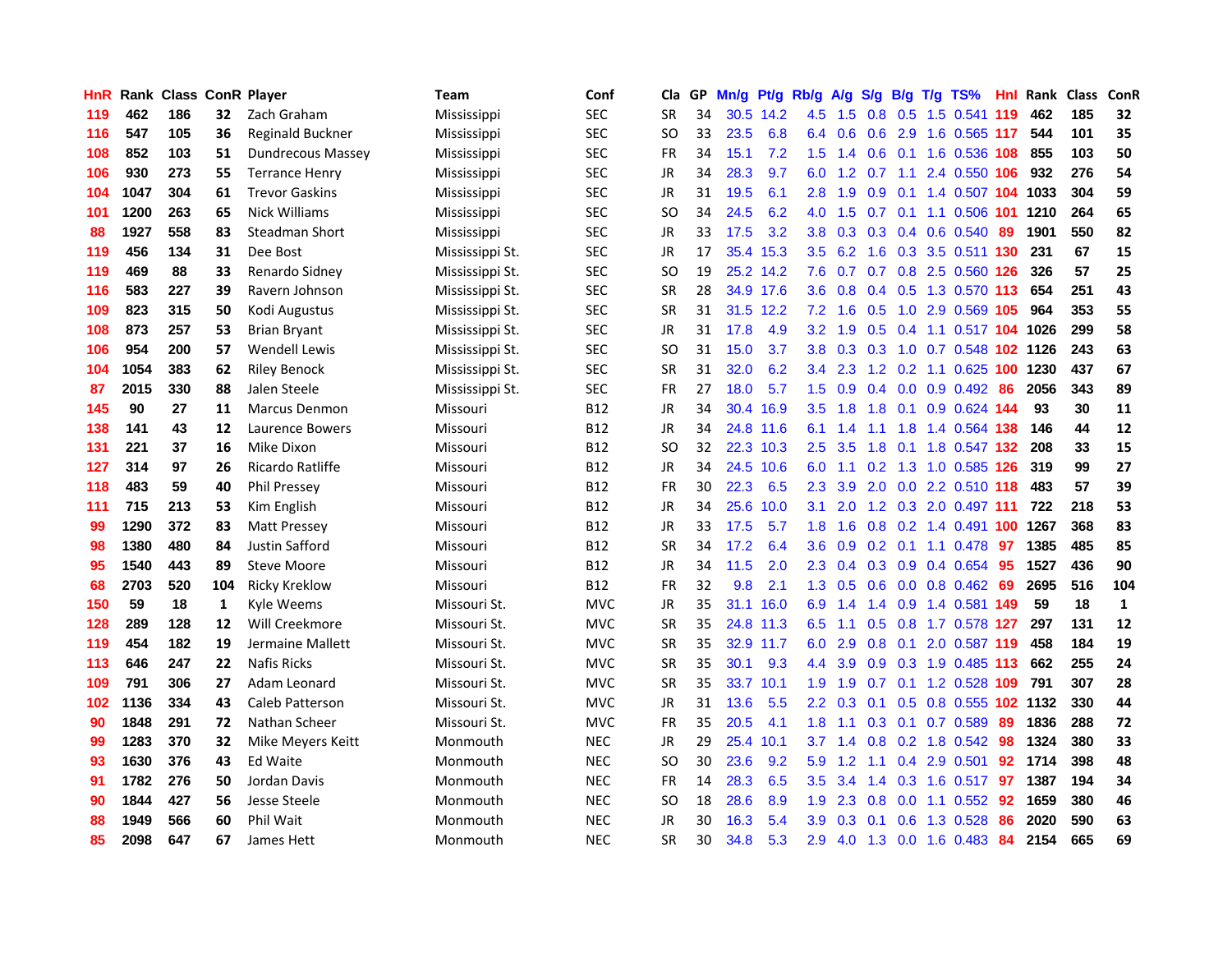| HnR |      |     |                | <b>Rank Class ConR Player</b> | Team             | Conf        | Cla       | GP | Mn/g | Pt/g      | Rb/g             | A/g             | S/g           | B/g             | $T/g$ TS%                  | Hnl | Rank Class |     | <b>ConR</b>             |
|-----|------|-----|----------------|-------------------------------|------------------|-------------|-----------|----|------|-----------|------------------|-----------------|---------------|-----------------|----------------------------|-----|------------|-----|-------------------------|
| 83  | 2207 | 679 | 70             | R.J. Rutledge                 | Monmouth         | <b>NEC</b>  | <b>SR</b> | 30 | 21.3 | 6.2       | 3.1              | 1.0             | 0.5           | 0.3             | 0.9 0.483                  | 82  | 2261       | 694 | 73                      |
| 82  | 2252 | 508 | 72             | Marcus Ware                   | Monmouth         | <b>NEC</b>  | SO.       | 29 | 20.2 | 7.6       | 4.3              | 0.6             | 0.8           |                 | 0.2 2.0 0.445              | -81 | 2303       | 515 | 75                      |
| 73  | 2592 | 759 | 87             | Will Campbell                 | Monmouth         | <b>NEC</b>  | JR        | 13 | 24.0 | 8.6       | 1.9              | 1.2             | 1.0           |                 | $0.0$ 1.4 0.423 77         |     | 2438       | 714 | 80                      |
| 54  | 2922 | 834 | 103            | Nick DelTufo                  | Monmouth         | <b>NEC</b>  | <b>SR</b> | 30 | 16.0 | 2.9       |                  | $1.8 \quad 0.6$ |               |                 | 0.4 0.1 1.3 0.438 53       |     | 2934       | 835 | 104                     |
| 145 | 86   | 42  | 1              | <b>Brian Ovale</b>            | Montana          | <b>BSky</b> | <b>SR</b> | 32 |      | 30.9 14.9 |                  | 8.8 0.7         |               |                 | 0.7 3.0 2.0 0.630 144      |     | 100        | 48  | 3                       |
| 124 | 371  | 66  | 3              | Will Cherry                   | Montana          | <b>BSky</b> | <b>SO</b> | 30 |      | 34.4 14.1 |                  | 3.6 4.3         |               |                 | 2.6 0.2 2.3 0.516 125      |     | 348        | 62  | 4                       |
| 100 | 1270 | 367 | 17             | Derek Selvig                  | Montana          | BSkv        | JR        | 32 |      | 31.3 10.1 | 5.2              | 3.0             |               |                 | 1.1 0.6 2.7 0.519          | -99 | 1290       | 370 | 18                      |
| 98  | 1332 | 383 | 20             | <b>Art Steward</b>            | Montana          | <b>BSky</b> | JR        | 32 | 25.1 | 8.6       | 3.6 <sup>°</sup> | 1.2             | 0.8           |                 | 0.3 1.3 0.552              | 98  | 1362       | 387 | 22                      |
| 98  | 1369 | 192 | 21             | Kareem Jamar                  | Montana          | <b>BSky</b> | FR        | 27 | 26.3 | 8.1       | 4.8              | 1.4             | 0.7           |                 | 0.4 1.2 0.523              | 98  | 1361       | 190 | 21                      |
| 88  | 1929 | 452 | 37             | Mathias Ward                  | Montana          | BSky        | SO.       | 32 | 11.5 | 4.5       | 1.8              | 0.2             | 0.1           |                 | 0.2 0.7 0.567              | 88  | 1945       | 457 | 38                      |
| 75  | 2519 | 733 | 64             | Jordan Wood                   | Montana          | <b>BSky</b> | JR        | 32 | 16.9 | 3.3       | 2.1              | 1.0             | 0.5           |                 | $0.0$ $0.8$ $0.446$        | 74  | 2555       | 745 | 67                      |
| 73  | 2577 | 750 | 66             | Shawn Stockton                | Montana          | <b>BSky</b> | JR        | 30 | 21.0 | 3.2       | 1.7 <sub>2</sub> | 1.4             | 0.5           | 0.0             | 1.0 0.464                  | -75 | 2529       | 737 | 65                      |
| 112 | 690  | 264 | $\overline{7}$ | Erik Rush                     | Montana St.      | <b>BSky</b> | <b>SR</b> | 31 |      | 31.8 15.1 | 4.1              | 2.8             | 1.4           | 0.3             | 2.3 0.530 112              |     | 698        | 270 | $\overline{\mathbf{z}}$ |
| 103 | 1074 | 387 | 15             | <b>Bobby Howard</b>           | Montana St.      | <b>BSky</b> | <b>SR</b> | 31 | 32.0 | 14.8      |                  | $7.2$ 1.7       | 0.9           | 0.3             | 1.9 0.479 103              |     | 1072       | 391 | 14                      |
| 86  | 2048 | 601 | 45             | Rod Singleton                 | Montana St.      | <b>BSky</b> | JR        | 31 | 29.9 | 7.9       | 2.6              | 3.5             | 1.1           | 0.1             | 2.3 0.528                  | 86  | 2040       | 598 | 43                      |
| 83  | 2225 | 650 | 51             | Cody Anderson                 | Montana St.      | <b>BSky</b> | JR        | 31 | 17.4 | 4.5       | 3.3 <sub>2</sub> | 0.4             |               |                 | $0.3$ $0.2$ $0.6$ $0.560$  | 83  | 2212       | 649 | 50                      |
| 82  | 2248 | 393 | 54             | Shawn Reid                    | Montana St.      | <b>BSky</b> | FR        | 30 | 17.3 | 5.7       |                  | $2.5\quad 0.5$  |               |                 | 0.5 0.2 0.8 0.490 82       |     | 2235       | 389 | 52                      |
| 81  | 2302 | 411 | 57             | Tre Johnson                   | Montana St.      | <b>BSky</b> | <b>FR</b> | 29 | 10.5 | 2.7       | 2.1              |                 |               |                 | 0.3 0.3 0.7 0.6 0.473 81   |     | 2295       | 408 | 57                      |
| 81  | 2321 | 706 | 58             | Danny Piepoli                 | Montana St.      | BSky        | <b>SR</b> | 31 | 26.3 | 7.5       |                  | $2.4$ 1.0       |               |                 | 0.5 0.0 1.2 0.514          | -80 | 2317       | 709 | 58                      |
| 73  | 2587 | 756 | 67             | Jordan Allou                  | Montana St.      | BSky        | JR        | 30 | 14.2 | 3.2       | 3.1              | 0.2             |               |                 | 0.2 0.4 0.8 0.531 73       |     | 2586       | 754 | 68                      |
| 71  | 2636 | 503 | 71             | Casey Trujeque                | Montana St.      | <b>BSky</b> | <b>FR</b> | 29 | 9.1  | 1.6       | 0.8 <sub>0</sub> | 1.3             |               |                 | 0.3 0.0 0.7 0.442 71       |     | 2635       | 500 | 69                      |
| 180 | 5    | 3   | 1              | Kenneth Faried                | Morehead St.     | ovc         | <b>SR</b> | 35 |      | 34.7 17.3 | 14.5             | 1.1             | 1.9           |                 | 2.3 2.6 0.612 179          |     | 6          | 3   | $\mathbf{1}$            |
| 109 | 806  | 309 | 10             | Demonte Harper                | Morehead St.     | <b>OVC</b>  | <b>SR</b> | 35 |      | 33.7 15.5 | 5.0              | 3.4             | 1.5           |                 | 0.3 3.9 0.515 108          |     | 828        | 317 | 10                      |
| 99  | 1289 | 453 | 23             | Sam Goodman                   | Morehead St.     | <b>OVC</b>  | <b>SR</b> | 35 | 27.1 | 8.3       | 4.0              | 1.7             |               |                 | 1.3 0.2 1.5 0.534          | -99 | 1309       | 462 | 23                      |
| 98  | 1368 | 393 | 27             | Ty Proffitt                   | Morehead St.     | <b>OVC</b>  | <b>JR</b> | 35 | 32.0 | 7.9       | 2.1              | 1.7             | 0.7           | 0.0             | 1.2 0.534                  | 97  | 1398       | 399 | 29                      |
| 98  | 1372 | 395 | 28             | <b>Terrance Hill</b>          | Morehead St.     | <b>OVC</b>  | JR        | 35 | 30.0 | 10.7      | $2.3^{\circ}$    | 1.4             | $1.4^{\circ}$ | 0.0             | 2.0 0.543                  | -97 | 1404       | 401 | 30                      |
| 76  | 2479 | 721 | 67             | Lamont Austin                 | Morehead St.     | <b>OVC</b>  | <b>JR</b> | 33 | 19.9 | 2.9       | 0.9              | 1.9             | 1.0           | 0.0             | 1.3 0.437 77               |     | 2451       | 718 | 67                      |
| 74  | 2543 | 572 | 69             | Drew Kelly                    | Morehead St.     | <b>OVC</b>  | <b>SO</b> | 25 | 18.5 | 5.0       | 4.1              | 0.7             |               | $0.5 \quad 0.2$ | 1.5 0.461                  | -79 | 2378       | 528 | 63                      |
| 121 | 420  | 125 | 3              | Kevin Thompson                | Morgan St.       | <b>MEAC</b> | <b>JR</b> | 31 |      | 28.7 13.1 | 9.1              | 1.1             | 0.7           |                 | 1.3 2.5 0.536 121          |     | 425        | 126 | $\overline{\mathbf{3}}$ |
| 102 | 1153 | 248 | 13             | DeWayne Jackson               | Morgan St.       | <b>MEAC</b> | <b>SO</b> | 31 |      | 32.0 14.5 | 4.6              | 1.4             |               |                 | 1.4 0.7 2.4 0.507 102 1158 |     |            | 249 | 13                      |
| 96  | 1449 | 504 | 18             | <b>Rodney Stokes</b>          | Morgan St.       | <b>MEAC</b> | <b>SR</b> | 31 | 16.2 | 5.3       | 3.5              | 0.4             |               |                 | 0.4 0.9 0.7 0.536          | -96 | 1445       | 504 | 18                      |
| 87  | 1963 | 572 | 30             | <b>Aric Brooks</b>            | Morgan St.       | <b>MEAC</b> | JR        | 30 |      | 32.1 10.2 | 4.4              | 2.1             |               |                 | 0.9 0.3 2.5 0.498          | 88  | 1951       | 567 | 28                      |
| 87  | 1989 | 580 | 33             | Ameer Ali                     | Morgan St.       | <b>MEAC</b> | JR        | 29 | 18.4 | 6.1       | 5.1              | 0.5             |               |                 | $0.4$ 0.2 1.8 0.530        | 87  | 1990       | 578 | 31                      |
| 82  | 2239 | 656 | 44             | Larry Bastfield               | Morgan St.       | <b>MEAC</b> | JR        | 31 | 28.0 | 5.1       | $1.4^{\circ}$    | 3.4             | 0.5           |                 | 0.1 1.8 0.469              | 82  | 2237       | 657 | 43                      |
| 79  | 2378 | 427 | 53             | <b>Justin Black</b>           | Morgan St.       | <b>MEAC</b> | <b>FR</b> | 31 | 22.4 | 7.2       | 1.7 <sup>2</sup> | 2.1             | 1.0           | 0.1             | 1.9 0.428                  | 79  | 2384       | 429 | 54                      |
| 106 | 961  | 355 | 19             | Shawn Atupem                  | Mount St. Mary's | <b>NEC</b>  | <b>SR</b> | 32 | 26.5 | 10.8      | 5.0              | 1.2             | 0.9           | 0.3             | 2.0 0.556                  | 105 | 972        | 357 | 19                      |
| 101 | 1222 | 357 | 30             | Lamar Trice                   | Mount St. Mary's | <b>NEC</b>  | JR        | 32 | 28.7 | 13.3      | 3.1              | 2.9             | 1.0           | 0.0             | 3.5 0.525                  | 100 | 1237       | 361 | 30                      |
| 94  | 1576 | 457 | 41             | Danny Thompson                | Mount St. Mary's | <b>NEC</b>  | <b>JR</b> | 32 | 21.8 | 5.5       | 6.0              |                 |               |                 | 0.4 0.6 1.2 1.3 0.476      | 94  | 1579       | 456 | 42                      |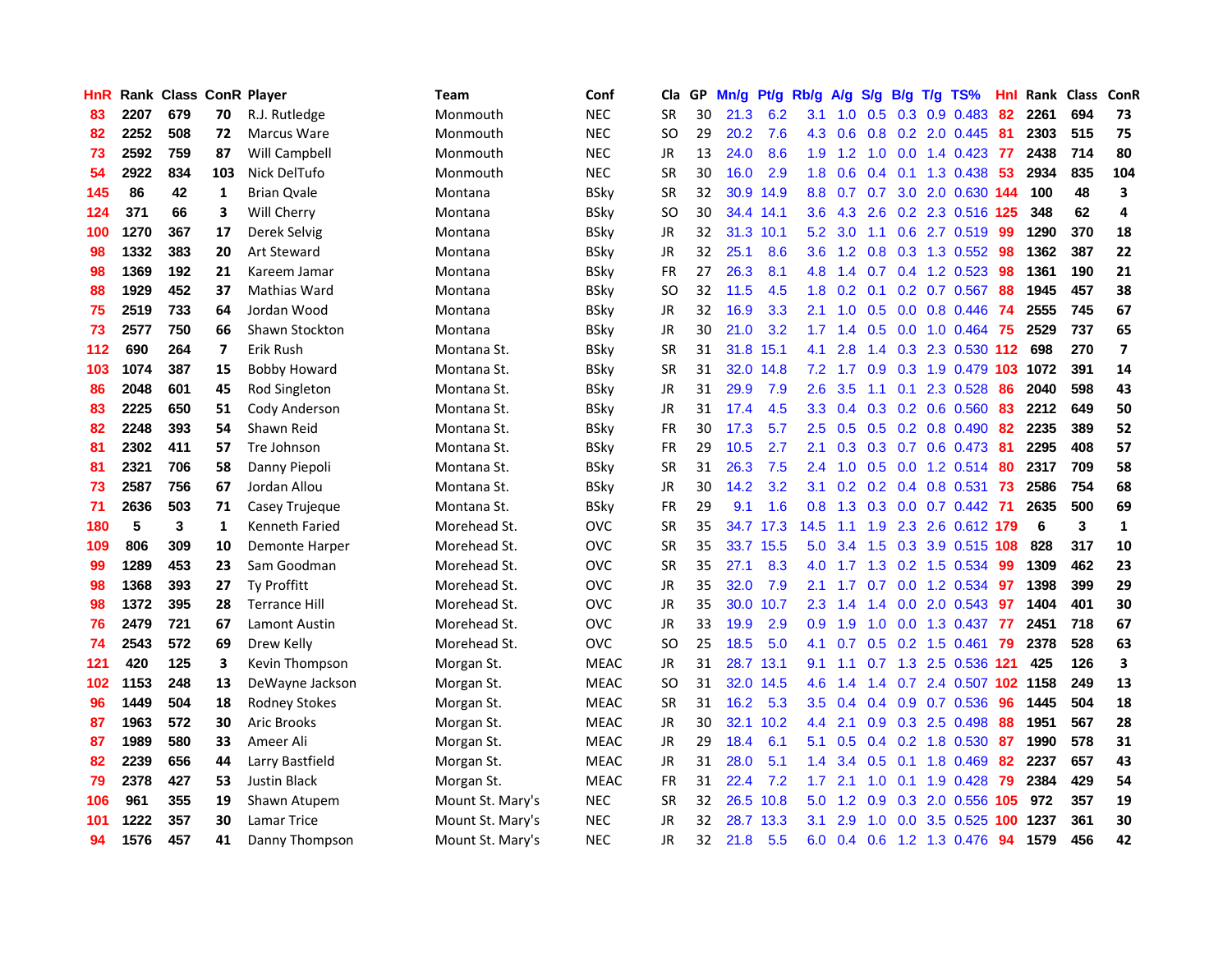| <b>HnR</b> |      | Rank Class ConR Player |     |                       | <b>Team</b>       | Conf        | Cla       |    | GP Mn/g | Pt/g      | Rb/g             | A/g       |                  |                 | S/g B/g T/g TS%              | Hnl | Rank Class |     | ConR           |
|------------|------|------------------------|-----|-----------------------|-------------------|-------------|-----------|----|---------|-----------|------------------|-----------|------------------|-----------------|------------------------------|-----|------------|-----|----------------|
| 93         | 1638 | 378                    | 44  | Raven Barber          | Mount St. Mary's  | <b>NEC</b>  | SO.       | 30 | 19.9    | 7.3       | 2.8              | 0.5       | 0.3              | 0.5             | 1.3 0.626                    | 93  | 1617       | 372 | 43             |
| 86         | 2035 | 337                    | 65  | Julian Norfleet       | Mount St. Mary's  | <b>NEC</b>  | <b>FR</b> | 32 | 32.5    | 9.3       | 2.6              | 2.3       | 0.9              | 0.3             | 1.5 0.468                    | 86  | 2042       | 338 | 66             |
| 77         | 2428 | 437                    | 79  | David Golladay        | Mount St. Mary's  | <b>NEC</b>  | <b>FR</b> | 31 | 23.0    | 5.3       | 3.3 <sub>2</sub> | 1.3       | 0.7              |                 | 0.2 1.7 0.437                | 78  | 2432       | 442 | 79             |
| 76         | 2461 | 451                    | 82  | Josh Castellanos      | Mount St. Mary's  | <b>NEC</b>  | <b>FR</b> | 32 | 25.4    | 4.3       |                  | $1.7$ 2.5 |                  |                 | 0.8 0.0 2.0 0.429            | 76  | 2485       | 458 | 83             |
| 57         | 2884 | 831                    | 102 | Tayvon Jackson        | Mount St. Mary's  | <b>NEC</b>  | <b>SR</b> | 31 | 9.5     | 1.8       |                  |           |                  |                 | 1.7 0.2 0.1 0.2 0.5 0.441    | 57  | 2895       | 831 | 102            |
| 124        | 365  | 155                    | 2   | <b>B.J. Jenkins</b>   | Murray St.        | <b>OVC</b>  | <b>SR</b> | 32 |         | 29.0 11.0 | 3.5              | 3.3       |                  |                 | 1.5 0.1 1.9 0.610 123        |     | 371        | 154 | $\overline{2}$ |
| 108        | 849  | 324                    | 11  | <b>Isacc Miles</b>    | Murray St.        | <b>OVC</b>  | <b>SR</b> | 32 |         | 29.2 10.8 | $2.2^{\circ}$    | 3.8       | 1.0              |                 | 0.1 2.5 0.563 108            |     | 852        | 324 | 11             |
| 108        | 858  | 177                    | 12  | <b>Edward Daniel</b>  | Murray St.        | <b>OVC</b>  | SO.       | 32 | 17.8    | 6.3       | 4.3              | 0.4       | 0.7              |                 | 1.0 1.4 0.573 108            |     | 863        | 179 | 12             |
| 106        | 929  | 195                    | 13  | Isaiah Canaan         | Murray St.        | <b>OVC</b>  | <b>SO</b> | 32 | 28.1    | 11.7      | 1.9              | 2.4       | 1.1              | 0.1             | 2.0 0.566                    | 106 | 930        | 195 | 13             |
| 102        | 1128 | 332                    | 19  | Jewuan Long           | Murray St.        | <b>OVC</b>  | JR        | 32 | 18.8    | 5.4       | 2.5              | 1.3       | 1.0              |                 | 0.4 1.3 0.557 102 1139       |     |            | 334 | 20             |
| 98         | 1364 | 478                    | 26  | Jeffery McClain       | Murray St.        | <b>OVC</b>  | <b>SR</b> | 32 | 22.7    | 6.0       | $4.4^{\circ}$    | 0.7       | 0.7              | 0.1             | 1.1 0.573                    | 98  | 1371       | 480 | 27             |
| 98         | 1376 | 397                    | 29  | Ivan Aska             | Murray St.        | <b>OVC</b>  | <b>JR</b> | 32 | 21.7    | 7.6       | 5.2              | 0.4       | 0.6              | 0.5             | 1.4 0.493                    | 97  | 1382       | 395 | 28             |
| 94         | 1558 | 449                    | 34  | Donte Poole           | Murray St.        | <b>OVC</b>  | JR        | 32 | 16.8    | 4.8       | 2.8              | 0.8       | 0.7              |                 | 0.2 1.0 0.525                | 94  | 1553       | 445 | 33             |
| 106        | 926  | 120                    | 12  | J.J. Avila            | Navy              | Pat.        | <b>FR</b> | 31 |         | 27.9 11.5 | 5.3              | 2.4       | 1.7              | 0.6             | 2.7 0.522                    | 106 | 947        | 123 | 12             |
| 100        | 1256 | 365                    | 16  | Jordan Sugars         | Navy              | Pat.        | JR        | 28 | 33.8    | 16.0      | 6.0              | 1.3       | 1.4              | 0.1             | 2.4 0.520                    |     | 102 1163   | 341 | 16             |
| 97         | 1394 | 484                    | 19  | <b>Greg Brown</b>     | Navy              | Pat.        | <b>SR</b> | 31 |         | 23.1 10.1 |                  | 3.4 0.7   |                  |                 | 1.3 0.7 1.5 0.540            | 97  | 1416       | 491 | 19             |
| 93         | 1655 | 555                    | 26  | Mark Veazey           | Navy              | Pat.        | <b>SR</b> | 31 | 15.3    | 6.5       | 3.0 <sub>2</sub> |           |                  |                 | 0.4 0.5 0.7 1.1 0.543 92     |     | 1669       | 560 | 26             |
| 87         | 2013 | 631                    | 36  | O.J. Avworo           | Navy              | Pat.        | <b>SR</b> | 31 | 28.4    | 8.5       |                  | $2.8$ 3.5 |                  |                 | 1.3 0.1 2.6 0.517 86         |     | 2035       | 635 | 37             |
| 75         | 2520 | 472                    | 56  | Isaiah Roberts        | Navy              | Pat.        | FR        | 31 | 22.9    | 5.6       | 2.1              | 1.4       |                  |                 | 1.1 0.2 1.6 0.464 74         |     | 2554       | 478 | 57             |
| 70         | 2661 | 777                    | 60  | Romeo Garcia          | Navy              | Pat.        | <b>SR</b> | 29 | 23.4    | 4.1       | $2.7^{\circ}$    | 1.0       |                  |                 | 0.8 0.2 0.9 0.432 71         |     | 2645       | 776 | 59             |
| 58         | 2875 | 572                    | 67  | <b>Brennan Wyatt</b>  | Navy              | Pat.        | <b>FR</b> | 31 | 14.4    | 3.4       | 1.2 <sub>1</sub> | 1.5       | 0.6              |                 | $0.0$ 1.5 0.387              | -58 | 2893       | 577 | 67             |
| 51         | 2945 | 602                    | 69  | James Loupos          | Navy              | Pat.        | <b>FR</b> | 30 | 13.3    | 2.9       | 1.3              | 0.4       |                  | $0.4 \quad 0.1$ | 0.8 0.457                    | -51 | 2952       | 605 | 69             |
| 146        | 77   | 38                     | 1   | <b>Thomas Coleman</b> | NC A&T            | <b>MEAC</b> | <b>SR</b> | 31 |         | 31.9 17.0 | 10.5             | 1.4       |                  |                 | 1.2 2.7 2.5 0.624 147        |     | 72         | 35  | $\mathbf{1}$   |
| 87         | 1983 | 460                    | 32  | <b>Adrian Powell</b>  | <b>NCA&amp;T</b>  | <b>MEAC</b> | <b>SO</b> | 32 | 25.2    | 8.1       | 4.1              | 1.5       | 1.0              | 0.6             | 1.6 0.545                    | 86  | 2024       | 465 | 33             |
| 85         | 2113 | 620                    | 37  | Marc Hill             | <b>NCA&amp;T</b>  | <b>MEAC</b> | JR        | 32 |         | 29.2 10.8 | 2.3              | 3.1       | 0.9 <sub>0</sub> | 0.0             | 2.3 0.504                    | 84  | 2144       | 626 | 38             |
| 84         | 2146 | 629                    | 38  | Nic Simpson           | <b>NCA&amp;T</b>  | <b>MEAC</b> | JR        | 27 |         | 29.5 13.3 | 2.4              | 1.1       | 0.9 <sub>o</sub> | 0.0             | 1.4 0.510                    | 84  | 2150       | 627 | 39             |
| 83         | 2203 | 503                    | 40  | R.J. Buck             | <b>NCA&amp;T</b>  | <b>MEAC</b> | SO.       | 31 | 22.2    | 6.6       | 3.4              | 1.0       | 0.5              | 0.1             | 1.0 0.581                    | 82  | 2226       | 504 | 41             |
| 80         | 2349 | 522                    | 52  | <b>Austin Witter</b>  | <b>NCA&amp;T</b>  | <b>MEAC</b> | <b>SO</b> | 32 | 26.5    | 5.7       | 3.7              | 2.1       | 0.8              |                 | 0.8 2.1 0.466                | 79  | 2380       | 529 | 53             |
| 73         | 2590 | 491                    | 69  | Jeremy Underwood      | <b>NCA&amp;T</b>  | <b>MEAC</b> | <b>FR</b> | 32 | 13.0    | 4.9       | $1.4^{\circ}$    | 1.1       |                  |                 | 0.7 0.0 1.6 0.479 72         |     | 2623       | 498 | 69             |
| 59         | 2863 | 644                    | 90  | DaMetrius Upchurch    | <b>NCA&amp;T</b>  | <b>MEAC</b> | <b>SO</b> | 27 | 10.1    | 2.4       | $2.6^{\circ}$    |           |                  |                 | $0.2$ 0.2 0.3 1.0 0.410 60   |     | 2863       | 643 | 90             |
| 40         | 2984 | 618                    | 96  | <b>Ray Lester</b>     | <b>NCA&amp;T</b>  | <b>MEAC</b> | FR        | 25 | 11.4    | 2.4       |                  |           |                  |                 | 1.6 0.7 0.2 0.1 1.2 0.407 43 |     | 2982       | 619 | 96             |
| 110        | 760  | 225                    | 3   | Landon Clement        | <b>NC Central</b> | Ind.        | <b>JR</b> | 30 |         | 36.0 18.7 | 3.7              | 1.1       |                  |                 | 1.1 0.0 1.4 0.587 109        |     | 790        | 236 | 3              |
| 97         | 1387 | 483                    | 8   | C.J. Wilkerson        | <b>NC Central</b> | Ind.        | <b>SR</b> | 29 |         | 37.1 19.0 |                  | $3.4$ 1.8 | 1.0              |                 | 0.1 3.2 0.587                | 97  | 1394       | 487 | 8              |
| 94         | 1580 | 459                    | 12  | Nick Chasten          | <b>NC Central</b> | Ind.        | JR        | 30 |         | 31.2 11.7 | 7.1              | 0.6       |                  | $1.2 \quad 0.6$ | 2.1 0.566                    | 93  | 1606       | 465 | 12             |
| 88         | 1924 | 306                    | 18  | Emanuel Chapman       | <b>NC Central</b> | Ind.        | <b>FR</b> | 25 | 11.8    | 2.2       | 1.6              | 2.3       | 1.0              | 0.1             | 1.2 0.467                    | 89  | 1888       | 295 | 17             |
| 80         | 2352 | 695                    | 27  | Justin Leemow         | <b>NC Central</b> | Ind.        | JR        | 30 | 23.9    | 4.1       | 1.8              | 3.9       | 1.9              | 0.1             | 2.3 0.390                    | 79  | 2377       | 701 | 27             |
| 69         | 2674 | 603                    | 33  | David Best            | <b>NC Central</b> | Ind.        | <b>SO</b> | 20 | 17.1    | 3.7       | 4.1              | 0.1       | 0.4              | 1.2             | 1.5 0.500                    | 72  | 2626       | 584 | 33             |
| 60         | 2847 | 636                    | 41  | <b>Dijon Manns</b>    | <b>NC Central</b> | Ind.        | <b>SO</b> | 29 | 14.0    | 3.4       | 2.7              |           |                  |                 | 0.2 0.2 0.6 1.4 0.532        | -60 | 2856       | 639 | 42             |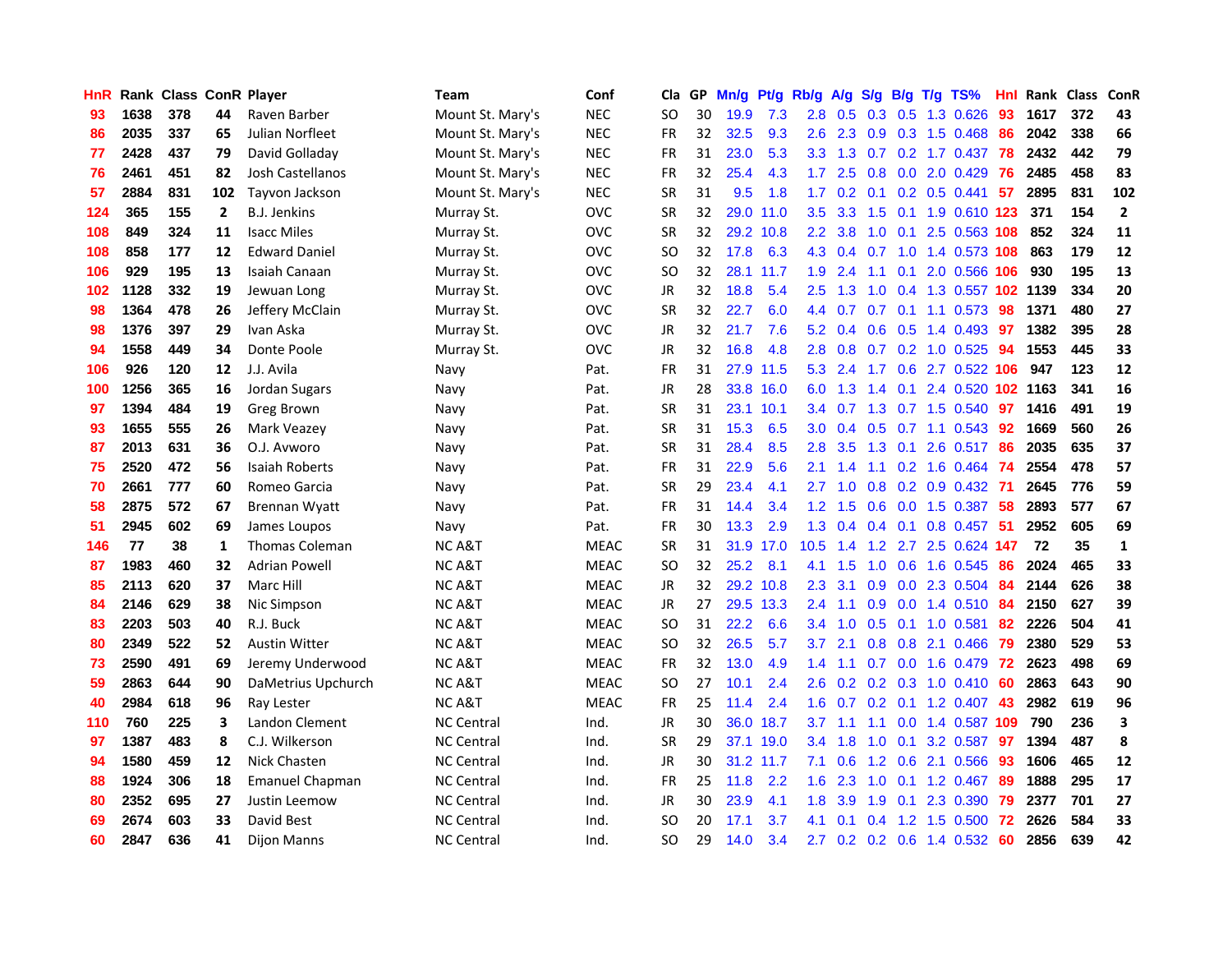| <b>HnR</b> |      | <b>Rank Class ConR Player</b> |    |                       | Team            | Conf        | Cla           |    | GP Mn/g   | Pt/g      | Rb/g             | A/g             | S/g | B/g            | $T/g$ TS%                     | Hnl  | Rank Class |     | ConR                     |
|------------|------|-------------------------------|----|-----------------------|-----------------|-------------|---------------|----|-----------|-----------|------------------|-----------------|-----|----------------|-------------------------------|------|------------|-----|--------------------------|
| 130        | 248  | 43                            | 23 | <b>Richard Howell</b> | <b>NC State</b> | <b>ACC</b>  | SO.           | 30 | 18.2      | 7.4       | 6.5              | 0.9             | 0.8 | 0.5            | 1.0 0.545                     | 129  | 254        | 42  | 24                       |
| 119        | 467  | 57                            | 37 | C.J. Leslie           | <b>NC State</b> | ACC         | <b>FR</b>     | 30 |           | 24.6 11.0 |                  | $7.2 \quad 0.8$ | 0.6 |                | 1.3 1.7 0.465 119             |      | 472        | 55  | 37                       |
| 117        | 544  | 209                           | 42 | <b>Tracy Smith</b>    | <b>NC State</b> | <b>ACC</b>  | <b>SR</b>     | 21 |           | 27.7 14.0 | 5.7              | 0.9             |     | $0.5\quad 0.6$ | 1.7 0.532 120                 |      | 434        | 174 | 35                       |
| 111        | 721  | 84                            | 53 | Ryan Harrow           | <b>NC State</b> | <b>ACC</b>  | FR            | 29 | 23.0      | 9.3       | 1.9              |                 |     |                | 3.3 0.8 0.1 1.8 0.476 111     |      | 744        | 86  | 54                       |
| 109        | 811  | 98                            | 57 | Lorenzo Brown         | <b>NC State</b> | ACC         | <b>FR</b>     | 31 | 28.8      | 9.3       | 3.7              | 3.7             |     |                | 1.3 0.4 2.3 0.486 108         |      | 835        | 102 | 59                       |
| 108        | 846  | 173                           | 59 | Scott Wood            | <b>NC State</b> | ACC         | SO.           | 31 | 31.3      | 9.7       | 2.6              | 1.4             |     |                | 0.9 0.5 0.9 0.619 107         |      | 882        | 182 | 60                       |
| 100        | 1268 | 449                           | 75 | Javier Gonzalez       | <b>NC State</b> | ACC         | <b>SR</b>     | 31 | 19.4      | 5.5       | 1.6              | 2.3             | 0.8 |                | 0.0 1.3 0.476                 | -99  | 1287       | 456 | 76                       |
| 96         | 1445 | 414                           | 80 | C.J. Williams         | <b>NC State</b> | <b>ACC</b>  | JR            | 31 | 17.6      | 4.7       | $2.4^{\circ}$    | 1.1             |     |                | $0.5$ 0.2 0.9 0.500           | 96   | 1473       | 418 | 81                       |
| 91         | 1753 | 406                           | 84 | DeShawn Painter       | <b>NC State</b> | <b>ACC</b>  | <b>SO</b>     | 26 | 15.1      | 4.6       | 3.5              | 0.2             | 0.1 |                | 0.7 0.8 0.506                 | 92   | 1666       | 384 | 85                       |
| 118        | 494  | 146                           | 6  | J.P. Primm            | NC-Asheville    | <b>BSou</b> | JR            | 34 |           | 33.1 14.6 | 3.7              | 4.5             | 2.1 |                | 0.2 3.1 0.539 118             |      | 502        | 149 | $\overline{\mathbf{z}}$  |
| 113        | 663  | 197                           | 10 | Matt Dickey           | NC-Asheville    | <b>BSou</b> | JR            | 34 | 34.2 15.7 |           | 3.7              | 3.3             | 1.9 | 0.0            | 2.9 0.573 113                 |      | 676        | 204 | 12                       |
| 101        | 1210 | 267                           | 22 | D.J. Cunningham       | NC-Asheville    | BSou        | SO.           | 26 | 23.5      | 8.6       | 7.2              | 0.7             | 0.7 |                | 1.4 1.7 0.481                 | -101 | 1194       | 259 | 22                       |
| 99         | 1312 | 460                           | 26 | John Williams         | NC-Asheville    | <b>BSou</b> | <b>SR</b>     | 27 | 28.6      | 8.9       | 5.3              | 1.1             | 1.1 | 1.7            | 1.6 0.521                     | 99   | 1312       | 463 | 25                       |
| 99         | 1321 | 380                           | 27 | Chris Stephenson      | NC-Asheville    | <b>BSou</b> | JR            | 34 | 25.4      | 9.2       | 3.9              | 2.0             | 1.4 | 0.3            | 2.2 0.526                     | 98   | 1326       | 381 | 27                       |
| 98         | 1331 | 297                           | 28 | Jaron Lane            | NC-Asheville    | <b>BSou</b> | SO.           | 34 | 22.1      | 8.7       | 3.1              | 0.8             | 0.8 | 0.5            | 1.4 0.566                     | 98   | 1335       | 301 | 28                       |
| 87         | 2009 | 587                           | 57 | Quinard Jackson       | NC-Asheville    | <b>BSou</b> | JR            | 34 | 21.2      | 5.1       | 3.6              | 1.0             |     |                | $0.6$ $0.3$ 1.2 $0.541$       | 86   | 2015       | 589 | 57                       |
| 66         | 2749 | 536                           | 80 | <b>Trent Meyer</b>    | NC-Asheville    | <b>BSou</b> | FR            | 31 | 11.2      | 2.1       |                  | $1.0 \quad 0.8$ |     |                | 0.5 0.2 0.7 0.442 67          |      | 2735       | 534 | 79                       |
| 113        | 655  | 252                           | 11 | <b>Brandon Evans</b>  | NC-Greensboro   | Southern    | <b>SR</b>     | 31 |           | 23.5 11.9 |                  | 4.1 1.4         |     |                | 1.2 0.1 1.8 0.606 113         |      | 674        | 260 | 13                       |
| 94         | 1584 | 363                           | 48 | Korey VanDussen       | NC-Greensboro   | Southern    | <b>SO</b>     | 31 | 26.0      | 8.7       | 3.0 <sub>1</sub> | 2.3             |     |                | 1.2 0.1 1.6 0.541             | 94   | 1587       | 365 | 48                       |
| 91         | 1739 | 262                           | 52 | <b>Trevis Simpson</b> | NC-Greensboro   | Southern    | <b>FR</b>     | 27 |           | 23.0 11.8 | 3.6 <sup>°</sup> | 0.8             |     |                | $0.5$ $0.2$ 1.7 $0.516$       | 92   | 1665       | 244 | 50                       |
| 87         | 1968 | 459                           | 59 | <b>Brian Cole</b>     | NC-Greensboro   | Southern    | SO.           | 31 | 14.1      | 6.3       | 1.5              | 0.2             |     |                | $0.2$ 0.4 0.5 0.552           | -87  | 1971       | 460 | 59                       |
| 83         | 2194 | 499                           | 68 | Kyle Randall          | NC-Greensboro   | Southern    | <sub>SO</sub> | 30 | 31.8      | 9.4       | 2.3              | 3.4             | 0.7 |                | 0.0 2.3 0.455                 | 83   | 2176       | 495 | 68                       |
| 83         | 2210 | 381                           | 70 | Aaron Bracket         | NC-Greensboro   | Southern    | <b>FR</b>     | 31 | 24.4      | 7.0       | 6.0              | 0.4             | 0.6 |                | $0.5$ 1.5 0.511               | 83   | 2215       | 386 | 72                       |
| 82         | 2234 | 653                           | 74 | Aloysius Henry        | NC-Greensboro   | Southern    | JR            | 31 | 22.4      | 9.5       | 4.8              | 0.3             |     |                | 0.4 0.5 1.8 0.484             | 82   | 2240       | 658 | 73                       |
| 76         | 2478 | 458                           | 78 | David Williams        | NC-Greensboro   | Southern    | <b>FR</b>     | 31 | 18.5      | 4.6       | 3.1              | 1.0             | 1.2 | 0.4            | 2.1 0.502                     | 76   | 2509       | 465 | 79                       |
| 60         | 2852 | 567                           | 95 | <b>Drew Parker</b>    | NC-Greensboro   | Southern    | <b>FR</b>     | 31 | 14.9      | 1.8       | 1.1              | 1.9             | 0.5 | 0.0            | 1.5 0.401                     | 59   | 2869       | 571 | 96                       |
| 136        | 154  | 72                            | 11 | Chad Tomko            | NC-Wilmington   | CAA         | <b>SR</b>     | 31 |           | 36.5 17.6 | 5.9              | 4.3             | 1.9 | 0.3            | 3.2 0.534 136                 |      | 163        | 77  | 11                       |
| 114        | 613  | 122                           | 23 | Keith Rendelman       | NC-Wilmington   | CAA         | <b>SO</b>     | 31 |           | 32.0 11.2 | 7.8              | 0.8             | 0.9 | 1.0            | 1.6 0.584 114                 |      | 636        | 125 | 24                       |
| 103        | 1080 | 314                           | 42 | <b>Trevor Deloach</b> | NC-Wilmington   | CAA         | JR            | 30 | 21.2      | 8.8       | 4.7              | 0.9             | 0.6 | 0.1            | 1.4 0.541 103                 |      | 1077       | 314 | 42                       |
| 85         | 2101 | 648                           | 75 | <b>Ahmad Grant</b>    | NC-Wilmington   | <b>CAA</b>  | <b>SR</b>     | 29 | 29.7      | 7.7       |                  | $2.7$ 1.3       |     |                | 0.4 0.7 1.3 0.532             | -86  | 2064       | 643 | 73                       |
| 83         | 2200 | 377                           | 79 | Donte Morales         | NC-Wilmington   | CAA         | <b>FR</b>     | 31 | 25.7      | 5.2       | 3.9              |                 |     |                | 1.2 0.5 0.5 1.4 0.500         | 83   | 2211       | 384 | 81                       |
| 76         | 2465 | 455                           | 91 | <b>Tanner Milson</b>  | NC-Wilmington   | CAA         | <b>FR</b>     | 30 | 24.2      | 6.1       | 1.6 <sup>°</sup> | 1.6             |     |                | $0.2$ 0.0 1.8 0.531           | -77  | 2464       | 450 | 92                       |
| 71         | 2640 | 592                           | 96 | Matt Wilson           | NC-Wilmington   | CAA         | <b>SO</b>     | 31 | 19.9      | 4.5       | 2.8              | 0.7             |     |                | $0.2$ 0.6 1.5 0.489           | -71  | 2661       | 596 | 96                       |
| 62         | 2828 | 818                           | 98 | Darryl Felder         | NC-Wilmington   | CAA         | <b>SR</b>     | 30 | 11.4      | 2.5       | 1.3              | 0.6             |     |                | $0.5$ 0.2 0.7 0.404           | 62   | 2842       | 824 | 99                       |
| 152        | 47   | 22                            | 6  | Lance Jeter           | Nebraska        | <b>B12</b>  | <b>SR</b>     | 32 | 30.2 11.7 |           | 4.4              | 4.5             | 1.8 | 0.1            | 2.1 0.565 151                 |      | 53         | 25  | $\overline{\phantom{a}}$ |
| 118        | 504  | 151                           | 41 | Andre Almeida         | Nebraska        | <b>B12</b>  | JR            | 30 | 14.9      | 5.2       | 3.3 <sub>1</sub> | 0.9             | 0.2 | 1.3            | 1.5 0.555                     | -117 | 511        | 155 | 41                       |
| 118        | 506  | 95                            | 42 | Brian Jorge Diaz      | Nebraska        | B12         | SO            | 32 | 26.3      | 10.5      | $4.4^{\circ}$    | 1.0             | 0.5 | 1.2            | 1.8 0.535                     | 117  | 534        | 97  | 42                       |
| 116        | 548  | 166                           | 43 | <b>Toney McCray</b>   | Nebraska        | <b>B12</b>  | <b>JR</b>     | 32 | 22.5      | 8.5       |                  |                 |     |                | 4.3 1.3 1.0 0.2 1.9 0.542 116 |      | 569        | 175 | 44                       |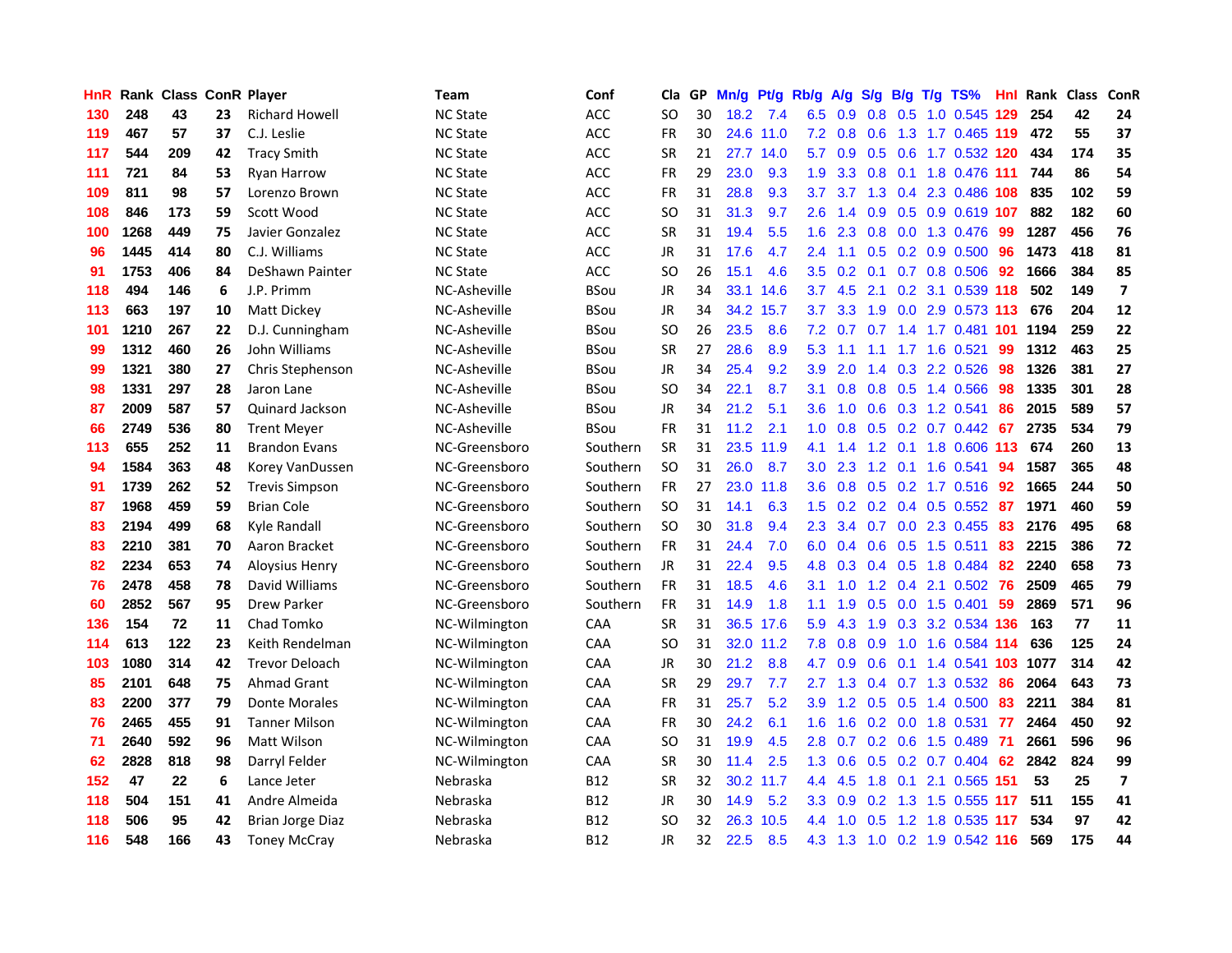| <b>HnR</b> | Rank |     |     | <b>Class ConR Player</b>  | Team              | Conf       | Cla       | GP. | Mn/g | Pt/g      | Rb/g             | A/g             | <b>S/g</b>      | B/g             | $T/g$ TS%               | Hnl | Rank Class |     | ConR |
|------------|------|-----|-----|---------------------------|-------------------|------------|-----------|-----|------|-----------|------------------|-----------------|-----------------|-----------------|-------------------------|-----|------------|-----|------|
| 112        | 683  | 204 | 50  | Caleb Walker              | Nebraska          | <b>B12</b> | <b>JR</b> | 32  | 20.4 | 6.0       | 4.5              | 0.8             | 0.6             | 0.2             | 1.3 0.573               | 112 | 715        | 214 | 52   |
| 107        | 881  | 182 | 63  | <b>Brandon Ubel</b>       | Nebraska          | <b>B12</b> | SO.       | 32  | 20.1 | 6.1       | 3.7              | 0.6             | 0.3             | 0.3             | 1.0 0.604 107           |     | 912        | 190 | 65   |
| 107        | 905  | 267 | 65  | <b>Brandon Richardson</b> | Nebraska          | <b>B12</b> | JR        | 31  | 23.3 | 6.4       | 2.1              | 1.8             | 1.0             | 0.1             | 1.4 0.544 106           |     | 917        | 270 | 66   |
| 97         | 1433 | 500 | 85  | Drake Beranek             | Nebraska          | <b>B12</b> | <b>SR</b> | 32  | 17.6 | 4.2       |                  | 2.4 0.9         | $0.6$ 0.1       |                 | 1.0 0.532               | -96 | 1458       | 508 | 87   |
| 94         | 1549 | 355 | 90  | <b>Eshaunte Jones</b>     | Nebraska          | <b>B12</b> | SO.       | 28  | 12.4 | 4.1       |                  | $1.4 \quad 0.7$ |                 | $0.3 \quad 0.1$ | $0.6$ 0.473             | -95 | 1513       | 343 | 89   |
| 55         | 2908 | 659 | 106 | Ray Gallegos              | Nebraska          | <b>B12</b> | SO.       | 25  | 11.8 | 2.8       | 1.0              | 0.3             |                 |                 | $0.4$ 0.2 0.5 0.363     | -60 | 2865       | 644 | 106  |
| 130        | 230  | 63  | 4   | Dario Hunt                | Nevada            | <b>WAC</b> | JR        | 32  |      | 29.7 12.4 | 9.7              | 0.7             | 0.6             |                 | 1.7 2.2 0.551           | 129 | 265        | 78  | 5    |
| 124        | 357  | 35  | 9   | <b>Deonte Burton</b>      | Nevada            | <b>WAC</b> | FR        | 32  |      | 29.6 13.7 | 2.3              | 3.5             |                 |                 | 1.3 0.3 2.2 0.552 123   |     | 390        | 40  | 10   |
| 110        | 755  | 224 | 21  | Olek Czyz                 | Nevada            | <b>WAC</b> | JR        | 23  |      | 29.4 12.3 | 5.7              | 1.3             | 0.6             |                 | 0.3 2.1 0.601           | 115 | 592        | 185 | 16   |
| 97         | 1389 | 312 | 35  | <b>Malik Story</b>        | Nevada            | <b>WAC</b> | SO.       | 32  |      | 32.2 14.5 | 3.0              | 2.0             | 0.6             | 0.1             | 2.4 0.516               | 96  | 1440       | 328 | 39   |
| 92         | 1705 | 497 | 52  | <b>Derrell Conner</b>     | Nevada            | <b>WAC</b> | JR        | 32  | 12.0 | 4.5       | 1.1              | 1.5             | 0.5             | 0.0             | 1.2 0.445               | -91 | 1753       | 507 | 53   |
| 84         | 2174 | 373 | 63  | Jerry Evans               | Nevada            | <b>WAC</b> | FR        | 31  | 19.1 | 4.9       | 3.5              | 0.3             | $0.4^{\circ}$   | 0.3             | 1.1 0.489               | 83  | 2181       | 373 | 63   |
| 73         | 2585 | 490 | 72  | Jordan Burris             | Nevada            | <b>WAC</b> | <b>FR</b> | 30  | 11.1 | 3.1       | 1.8              | 0.5             | 0.3             | 0.2             | 0.9 0.453               | 73  | 2597       | 490 | 72   |
| 71         | 2641 | 505 | 74  | Devonte Elliott           | Nevada            | <b>WAC</b> | <b>FR</b> | 32  | 11.2 | 1.8       | 2.8              | 0.2             | 0.3             | 0.4             | 0.6 0.397               | -70 | 2670       | 511 | 75   |
| 68         | 2716 | 523 | 76  | Kevin Panzer              | Nevada            | <b>WAC</b> | <b>FR</b> | 32  | 11.3 | 2.2       | 2.1              | 0.5             | 0.1             | 0.2             | 0.6 0.414               | 67  | 2732       | 532 | 76   |
| 57         | 2883 | 653 | 79  | Patrick Nyeko             | Nevada            | <b>WAC</b> | SO.       | 26  | 9.9  | 1.2       | 1.3              | 0.6             | 0.1             | 0.1             | $0.5$ 0.451             | -59 | 2872       | 647 | 79   |
| 44         | 2976 | 616 | 80  | Jordan Finn               | Nevada            | <b>WAC</b> | FR        | 27  | 10.8 | 1.9       | 1.0 <sub>1</sub> | 0.4             |                 |                 | $0.3$ 0.0 0.7 0.451     | -46 | 2973       | 614 | 80   |
| 117        | 539  | 208 | 5   | <b>Tyrone Conley</b>      | New Hampshire     | <b>AEC</b> | <b>SR</b> | 30  | 35.0 | 15.4      | 3.4              | 2.1             |                 |                 | 1.3 0.8 2.1 0.497 115   |     | 598        | 229 | 5    |
| 103        | 1108 | 398 | 11  | Dane DiLiegro             | New Hampshire     | <b>AEC</b> | <b>SR</b> | 27  | 28.4 | 8.7       | 8.2              | 0.5             |                 |                 | 0.6 0.3 1.8 0.560 104   |     | 1051       | 383 | 11   |
| 91         | 1774 | 511 | 34  | <b>Brian Benson</b>       | New Hampshire     | AEC        | JR        | 30  | 25.1 | 5.6       | 8.3              | 0.3             | 0.2             |                 | $1.1$ 1.2 0.442         | 89  | 1843       | 537 | 37   |
| 87         | 2003 | 464 | 45  | Ferg Myrick               | New Hampshire     | AEC        | SO        | 14  | 27.2 | 12.1      | 4.1              | 0.8             |                 |                 | $0.6$ $0.6$ 2.8 $0.468$ | 89  | 1879       | 437 | 39   |
| 84         | 2180 | 495 | 52  | <b>Chandler Rhoads</b>    | New Hampshire     | AEC        | SO.       | 30  | 31.3 | 9.1       | 3.6              | 2.8             | 0.6             | 0.1             | 2.2 0.421               | 82  | 2229       | 505 | 52   |
| 81         | 2289 | 407 | 55  | DeAndray Buckley          | New Hampshire     | <b>AEC</b> | FR        | 29  | 12.5 | 2.8       | 1.9              | 0.7             |                 |                 | 0.5 0.2 0.7 0.398       | 80  | 2331       | 415 | 57   |
| 75         | 2526 | 474 | 64  | Jordon Bronner            | New Hampshire     | <b>AEC</b> | FR        | 30  | 22.7 | 4.0       | 1.4              | 2.2             | 0.5             |                 | 0.0 1.2 0.429           | 73  | 2580       | 485 | 65   |
| 60         | 2846 | 566 | 76  | <b>Scott Morris</b>       | New Hampshire     | <b>AEC</b> | <b>FR</b> | 27  | 10.7 | 3.6       | 0.5              | 0.3             | 0.2             | 0.0             | 0.5 0.449               | 60  | 2855       | 569 | 76   |
| 53         | 2933 | 836 | 80  | James Valladares          | New Hampshire     | <b>AEC</b> | <b>SR</b> | 29  | 15.7 | 2.2       | $1.5^{\circ}$    | 0.2             | 0.1             | $0.4^{\circ}$   | 0.5 0.378               | 53  | 2940       | 836 | 80   |
| 93         | 1662 | 557 | 9   | Jheryl Wilson             | New Jersey Tech   | GWC        | <b>SR</b> | 29  | 32.0 | 13.2      | 4.8              | 2.3             | 1.0             | 0.1             | 2.2 0.550               | 93  | 1647       | 555 | 9    |
| 91         | 1784 | 515 | 11  | Isaiah Wilkerson          | New Jersey Tech   | <b>GWC</b> | JR        | 30  | 27.9 | 13.6      | 6.2              | 1.2             | 0.7             | 0.2             | 2.3 0.506               | 90  | 1804       | 522 | 12   |
| 90         | 1806 | 419 | 13  | <b>Chris Flores</b>       | New Jersey Tech   | GWC        | SO.       | 30  | 29.9 | 12.6      | 3.9              | 2.5             | 1.5             |                 | 0.2 1.9 0.483           | 90  | 1821       | 421 | 14   |
| 86         | 2026 | 333 | 22  | Lamar Kearse              | New Jersey Tech   | GWC        | <b>FR</b> | 26  | 22.7 | 8.8       |                  | $2.2$ 2.2       |                 |                 | 0.7 0.0 1.2 0.530       | -87 | 1989       | 323 | 21   |
| 86         | 2062 | 604 | 23  | Arjun Ohri                | New Jersey Tech   | GWC        | JR        | 21  | 13.1 | 5.5       | 1.1              | 1.0             | $0.3 \quad 0.1$ |                 | 0.5 0.641               | 88  | 1937       | 562 | 17   |
| 78         | 2417 | 543 | 31  | P.J. Miller               | New Jersey Tech   | GWC        | SO.       | 30  | 25.6 | 6.6       | 2.9              | 3.0             |                 |                 | 0.8 0.2 2.1 0.484       | 77  | 2443       | 545 | 31   |
| 63         | 2813 | 815 | 47  | <b>Ryan Regis</b>         | New Jersey Tech   | GWC        | JR        | 29  | 17.3 | 2.7       | 3.1              | 0.1             | 0.3             |                 | 1.0 0.8 0.565           | 63  | 2819       | 816 | 48   |
| 58         | 2878 | 825 | 51  | Sammy Schickel            | New Jersey Tech   | GWC        | JR        | 29  | 12.0 | 2.6       | 2.1              | 0.7             | 0.1             | 0.1             | $0.6$ 0.400             | 58  | 2887       | 825 | 51   |
| 56         | 2900 | 580 | 53  | Dytanya Johnson           | New Jersey Tech   | <b>GWC</b> | <b>FR</b> | 25  | 10.1 | 2.3       | 2.8              | 0.2             | 0.3             | 0.4             | 1.1 0.467               | 57  | 2900       | 581 | 52   |
| 140        | 116  | 54  | 5   | Dairese Gary              | <b>New Mexico</b> | <b>MWC</b> | <b>SR</b> | 33  | 33.8 | 14.1      | 3.2 <sub>2</sub> | 5.5             | 1.3             | 0.0             | 2.8 0.609               | 140 | 120        | 59  | 6    |
| 132        | 213  | 19  | 12  | <b>Kendall Williams</b>   | New Mexico        | MWC        | FR        | 35  | 30.5 | 11.6      | 3.0              | 4.0             | 1.4             | 0.2             | 2.0 0.591               | 130 | 241        | 20  | 13   |
| 129        | 252  | 71  | 15  | Drew Gordon               | New Mexico        | <b>MWC</b> | <b>JR</b> | 26  |      | 28.0 13.0 | 10.5             | 0.6             |                 |                 | 0.5 1.3 2.3 0.549 134   |     | 179        | 53  | 11   |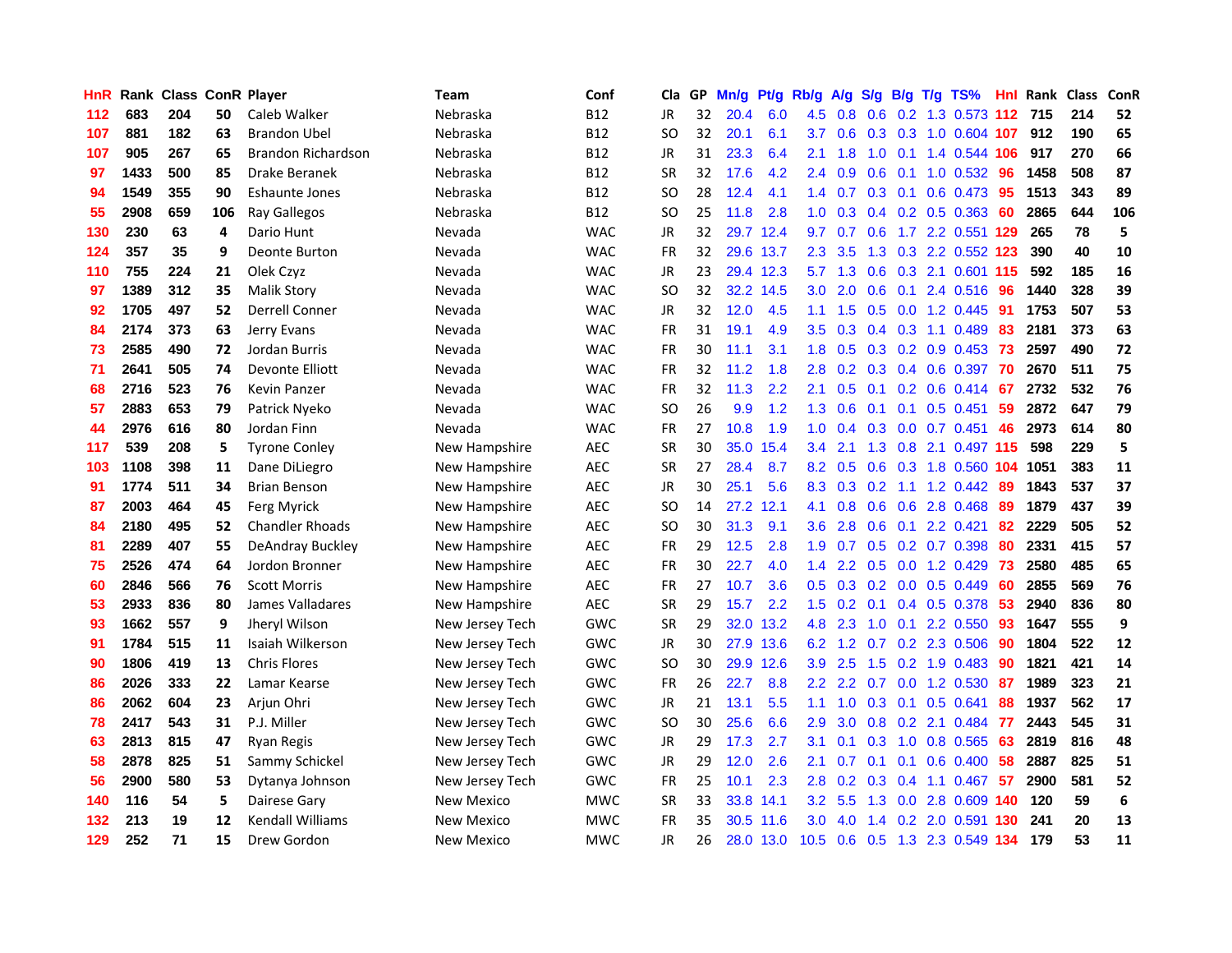| <b>HnR</b> |      | <b>Rank Class ConR Player</b> |                |                           | Team              | Conf        | Cla       |    | GP Mn/g           | Pt/g      | Rb/g             | A/g             | S/g             | B/g             | T/g | TS%                          | Hnl | Rank Class |     | ConR                    |
|------------|------|-------------------------------|----------------|---------------------------|-------------------|-------------|-----------|----|-------------------|-----------|------------------|-----------------|-----------------|-----------------|-----|------------------------------|-----|------------|-----|-------------------------|
| 110        | 764  | 226                           | 34             | <b>Phillip McDonald</b>   | New Mexico        | <b>MWC</b>  | JR        | 32 | 27.8              | 10.9      | 4.3              | 1.1             | 0.5             | 0.3             |     | 1.4 0.528                    | 109 | 779        | 233 | 34                      |
| 105        | 974  | 286                           | 40             | A.J. Hardeman             | New Mexico        | <b>MWC</b>  | JR        | 34 | 22.5              | 7.6       | 4.4              | 0.6             | 0.6             | 0.6             |     | 1.5 0.535 104 1016           |     |            | 296 | 43                      |
| 105        | 986  | 128                           | 42             | Alex Kirk                 | New Mexico        | <b>MWC</b>  | <b>FR</b> | 34 | 15.0              | 4.7       | 3.7              | 0.4             | $0.3 \quad 0.6$ |                 |     | 0.7 0.521 104 1041           |     |            | 135 | 45                      |
| 104        | 1040 | 224                           | 43             | Jamal Fenton              | <b>New Mexico</b> | <b>MWC</b>  | SO.       | 32 | 16.9              | 5.4       |                  | $1.5$ 1.9       |                 |                 |     | 1.0 0.0 1.4 0.474 103 1062   |     |            | 229 | 46                      |
| 99         | 1322 | 296                           | 55             | <b>Chad Adams</b>         | New Mexico        | <b>MWC</b>  | SO.       | 34 | 10.0              | 3.1       |                  | $1.6 \quad 0.5$ |                 |                 |     | $0.3$ 0.1 0.5 0.563          | 98  | 1378       | 311 | 56                      |
| 94         | 1577 | 227                           | 59             | <b>Cameron Bairstow</b>   | New Mexico        | <b>MWC</b>  | FR        | 31 | 9.7               | 2.6       | 1.8 <sup>°</sup> |                 |                 |                 |     | $0.2$ 0.2 0.3 0.5 0.606      | 94  | 1588       | 228 | 58                      |
| 87         | 1971 | 317                           | 66             | <b>Tony Snell</b>         | New Mexico        | <b>MWC</b>  | FR        | 34 | 17.5              | 4.4       | 1.9              | 0.9             |                 |                 |     | 0.2 0.2 0.9 0.507            | -87 | 1984       | 320 | 67                      |
| 121        | 414  | 123                           | 10             | <b>Troy Gillenwater</b>   | New Mexico St.    | <b>WAC</b>  | <b>JR</b> | 27 | 30.3              | 18.9      | 6.3              | 0.6             | 0.4             |                 |     | 1.0 2.3 0.552 126            |     | 322        | 101 | 9                       |
| 109        | 807  | 239                           | 24             | Hernst Laroche            | New Mexico St.    | <b>WAC</b>  | JR        | 33 |                   | 34.5 11.5 | 3.2              | 4.6             | 1.9             | 0.1             |     | 2.7 0.522 108                |     | 851        | 251 | 23                      |
| 105        | 975  | 205                           | 25             | <b>Tyrone Watson</b>      | New Mexico St.    | <b>WAC</b>  | SO.       | 33 | 27.5              | 7.6       | 4.9              | 2.2             | $1.2^{\circ}$   |                 |     | $0.2$ 1.7 0.588              |     | 104 1035   | 220 | 27                      |
| 97         | 1392 | 195                           | 36             | Tshilidzi Nephawe         | New Mexico St.    | <b>WAC</b>  | <b>FR</b> | 33 | 18.2              | 5.6       | $4.4^{\circ}$    | 0.2             | 0.5             | 1.0             |     | 1.1 0.556                    | 96  | 1439       | 201 | 38                      |
| 97         | 1402 | 487                           | 37             | Aaron (Gordo) Castillo    | New Mexico St.    | <b>WAC</b>  | <b>SR</b> | 32 | 26.7              | 9.1       | 2.7              | 0.9             | 0.7             | 0.1             |     | 1.0 0.616                    | 96  | 1444       | 503 | 40                      |
| 92         | 1668 | 243                           | 50             | Christian Kabongo         | New Mexico St.    | <b>WAC</b>  | <b>FR</b> | 33 | 25.7              | 8.9       | 2.9              | 2.5             | 0.8             | 0.1             |     | 2.5 0.459                    | 91  | 1717       | 257 | 51                      |
| 86         | 2039 | 597                           | 59             | Hamidu Rahman             | New Mexico St.    | <b>WAC</b>  | JR        | 23 | 19.4              | 7.2       | 5.0              | 0.2             | 0.3             | 0.5             |     | 2.1 0.497                    | 88  | 1918       | 556 | 57                      |
| 81         | 2311 | 516                           | 68             | Bandja Sy                 | New Mexico St.    | <b>WAC</b>  | SO.       | 33 | 17.7              | 4.7       | 2.7              | 0.9             | 0.5             | 0.3             |     | 1.4 0.489                    | 80  | 2347       | 523 | 68                      |
| 131        | 219  | 104                           | 4              | <b>Anthony Nelson</b>     | Niagara           | <b>MAAC</b> | <b>SR</b> | 29 |                   | 37.3 15.4 | 5.0              | 5.1             |                 | $3.4 \quad 0.1$ |     | 3.6 0.489 135                |     | 170        | 81  | 4                       |
| 85         | 2096 | 615                           | 60             | Kashief Edwards           | Niagara           | <b>MAAC</b> | JR        | 28 |                   | 35.3 12.4 | 6.6              | 0.8             | 1.0             | 1.1             |     | 2.5 0.467                    | -84 | 2124       | 620 | 61                      |
| 82         | 2271 | 401                           | 65             | Marvin Jordan             | Niagara           | <b>MAAC</b> | <b>FR</b> | 32 |                   | 34.2 11.8 |                  | $3.0\quad2.3$   |                 |                 |     | 1.2 0.1 1.9 0.483            | -80 | 2329       | 414 | 66                      |
| 72         | 2602 | 580                           | 71             | <b>Eric Williams</b>      | Niagara           | <b>MAAC</b> | SO.       | 29 | 17.1              | 4.1       |                  |                 |                 |                 |     | 3.2 0.2 0.4 0.4 1.0 0.527 72 |     | 2633       | 589 | 73                      |
| 71         | 2635 | 590                           | 74             | Scooter Gillette          | Niagara           | <b>MAAC</b> | SO.       | 32 | 19.3              | 3.9       | 3.5              | 0.3             |                 |                 |     | 0.3 1.2 1.1 0.463 70         |     | 2682       | 602 | 75                      |
| 70         | 2656 | 509                           | 75             | <b>Malcolm Lemmons</b>    | Niagara           | <b>MAAC</b> | FR        | 31 | 22.8              | 5.9       | $3.5^{\circ}$    | 0.8             |                 |                 |     | 0.7 0.3 1.6 0.417 69         |     | 2689       | 515 | 76                      |
| 69         | 2699 | 610                           | 77             | Kevon Moore               | Niagara           | <b>MAAC</b> | SO.       | 32 | 22.4              | 4.8       | 3.0              | 1.2             | 0.9             | 0.1             |     | 1.8 0.409                    | -67 | 2730       | 612 | 77                      |
| 65         | 2770 | 544                           | 78             | Skylar Jones              | Niagara           | <b>MAAC</b> | <b>FR</b> | 31 | 18.5              | 5.2       | 2.6              | 0.3             | 0.6             |                 |     | $0.3$ 0.8 0.397              | 64  | 2797       | 552 | 78                      |
| 125        | 343  | 147                           | 3              | <b>Anatoly Bose</b>       | Nicholls St.      | Southland   | <b>SR</b> | 28 | 34.1              | 22.1      | 5.9              | 2.2             |                 | $1.4 \quad 0.2$ |     | 3.4 0.537 123                |     | 384        | 160 | $\overline{\mathbf{4}}$ |
| 108        | 862  | 252                           | 13             | <b>Fred Hunter</b>        | Nicholls St.      | Southland   | JR        | 20 |                   | 28.7 15.8 | 6.3              | 1.5             | 0.9             | 0.1             |     | 3.0 0.619 117                |     | 543        | 167 | 9                       |
| 92         | 1717 | 257                           | 38             | Dantrell Thomas           | Nicholls St.      | Southland   | <b>FR</b> | 28 | 18.9              | 6.4       | 2.7              | 1.3             | 0.8             |                 |     | 0.2 1.1 0.576                | -90 | 1780       | 274 | 41                      |
| 91         | 1751 | 576                           | 42             | Kellan Carter             | Nicholls St.      | Southland   | <b>SR</b> | 26 | 23.2              | 5.3       | 2.8              | 2.3             | 1.7             | 0.2             |     | 1.2 0.533                    | 90  | 1791       | 583 | 43                      |
| 84         | 2140 | 660                           | 56             | Kenny Franklin            | Nicholls St.      | Southland   | <b>SR</b> | 28 | 29.3              | 5.9       | 1.9              | 3.1             | 1.1             | 0.1             |     | 1.4 0.513                    | 83  | 2195       | 674 | 58                      |
| 82         | 2235 | 654                           | 60             | <b>Ben Martin</b>         | Nicholls St.      | Southland   | JR        | 28 | 29.7              | 4.5       | 2.3              | 1.7             | $1.2 \quad 0.1$ |                 |     | $0.7$ 0.484                  | -81 | 2283       | 670 | 64                      |
| 71         | 2639 | 504                           | 92             | Bryan Hammond             | Nicholls St.      | Southland   | <b>FR</b> | 28 | 15.5              | 3.7       | $1.5^{\circ}$    | 1.1             |                 |                 |     | $0.4$ 0.0 0.9 0.502          | 70  | 2678       | 512 | 93                      |
| 70         | 2654 | 776                           | 93             | <b>Justin Avers</b>       | Nicholls St.      | Southland   | <b>SR</b> | 23 | 14.6              | 4.0       | 1.7              | 0.6             |                 |                 |     | 0.3 0.0 0.3 0.497 71         |     | 2649       | 777 | 91                      |
| 51         | 2943 | 600                           | 105            | <b>Elridge Moore</b>      | Nicholls St.      | Southland   | <b>FR</b> | 27 | 14.2              | 2.0       | $2.4^{\circ}$    | 0.7             |                 |                 |     | $0.5$ 0.2 1.5 0.404          | -51 | 2953       | 606 | 105                     |
| 140        | 121  | 36                            | $\overline{2}$ | Kyle O'Quinn              | Norfolk St.       | <b>MEAC</b> | <b>JR</b> | 32 | 32.8              | 16.4      | 11.1             | 1.0             | 0.6             |                 |     | 3.4 2.1 0.610 139            |     | 135        | 40  | $\mathbf{2}$            |
| 87         | 1978 | 320                           | 31             | <b>Pendarvis Williams</b> | Norfolk St.       | <b>MEAC</b> | FR        | 32 | 22.2              | 8.1       | 2.9              | 1.3             | 0.6             |                 |     | $0.5$ 1.6 0.610              | 87  | 2006       | 330 | 32                      |
| 83         | 2220 | 683                           | 42             | Aleek Pauline             | Norfolk St.       | <b>MEAC</b> | <b>SR</b> | 31 | 36.2              | 8.8       | 3.8 <sub>2</sub> | 5.3             | 1.5             | 0.1             |     | 3.6 0.507                    | 82  | 2224       | 684 | 40                      |
| 83         | 2221 | 649                           | 43             | <b>Brandon Wheeless</b>   | Norfolk St.       | <b>MEAC</b> | JR        | 30 | 9.2               | 3.9       | 1.3              | 0.5             | 0.2             | 0.1             |     | $0.5$ 0.511                  | 82  | 2236       | 656 | 42                      |
| 82         | 2245 | 689                           | 45             | Rob Hampton               | Norfolk St.       | <b>MEAC</b> | <b>SR</b> | 32 | 30.9 <sup>°</sup> | 14.0      | 3.7              | 1.9             | 1.1             | 0.2             |     | 3.3 0.514                    | 82  | 2260       | 693 | 44                      |
| 76         | 2490 | 723                           | 63             | <b>Chris McEachin</b>     | Norfolk St.       | <b>MEAC</b> | <b>JR</b> | 18 |                   | 26.4 10.3 | 2.8              |                 |                 |                 |     | 1.1 1.2 0.4 1.9 0.472 79     |     | 2401       | 707 | 55                      |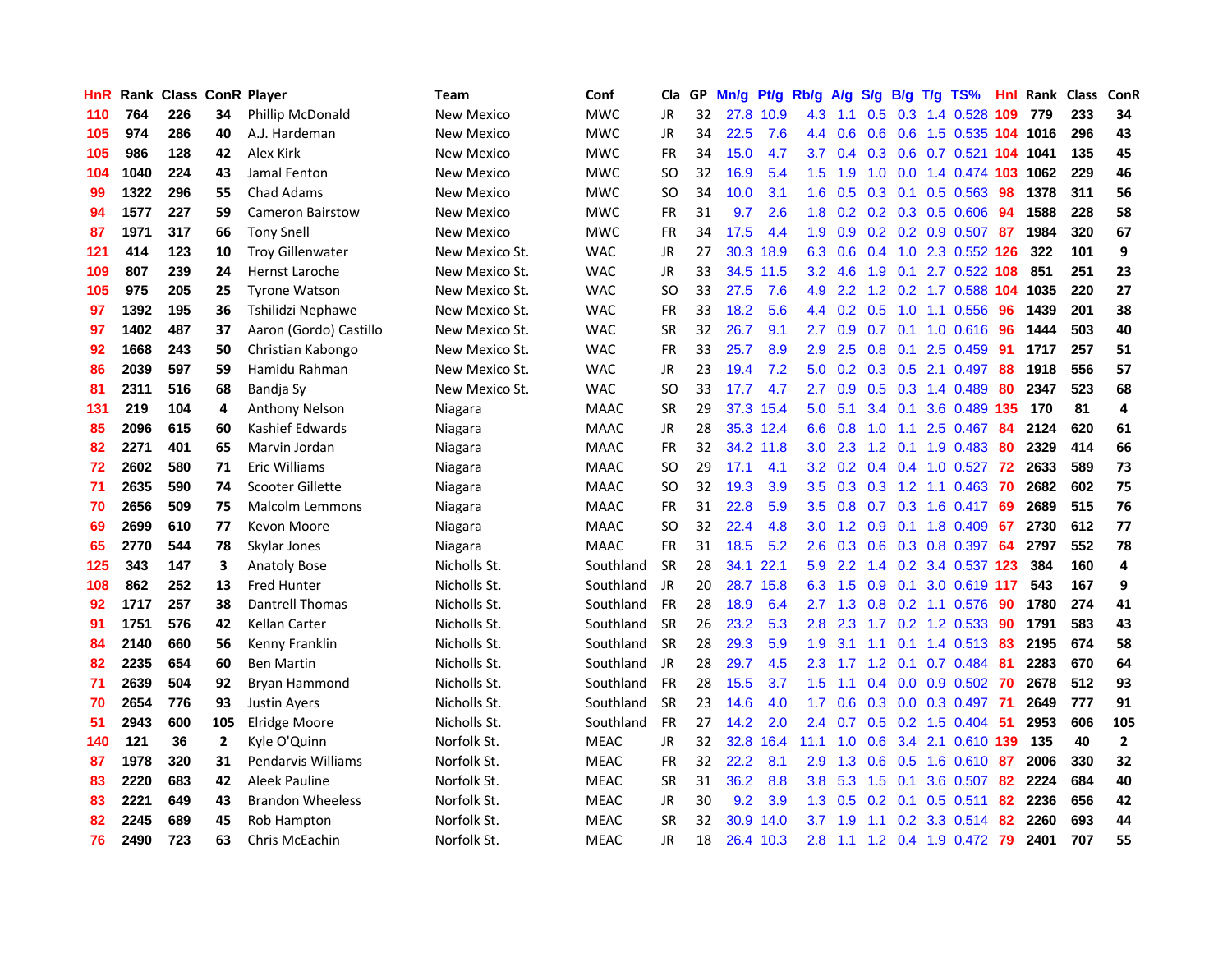| HnR |      | <b>Rank Class ConR Player</b> |    |                         | Team             | Conf        | Cla       | GP. | Mn/g | Pt/g      | Rb/g             | A/g             | S/g B/g         |                 | $T/g$ TS%                     | Hnl | Rank Class |     | <b>ConR</b>    |
|-----|------|-------------------------------|----|-------------------------|------------------|-------------|-----------|-----|------|-----------|------------------|-----------------|-----------------|-----------------|-------------------------------|-----|------------|-----|----------------|
| 65  | 2776 | 805                           | 83 | Timothy Zephyr          | Norfolk St.      | <b>MEAC</b> | <b>SR</b> | 31  | 16.6 | 3.2       | 2.5              | 0.9             | $0.3 \quad 0.6$ |                 | 0.9 0.440                     | 65  | 2794       | 812 | 82             |
| 63  | 2809 | 814                           | 85 | Rodney McCauley         | Norfolk St.      | <b>MEAC</b> | JR        | 31  | 17.5 | 3.6       |                  | $2.2 \quad 0.8$ | 0.6             | 0.1             | 1.1 0.509                     | 63  | 2820       | 817 | 86             |
| 54  | 2915 | 834                           | 92 | <b>Marcos Tamares</b>   | Norfolk St.      | <b>MEAC</b> | JR        | 30  | 15.2 | 4.6       | 2.1              | 0.4             | $0.4$ 0.1       |                 | 1.0 0.400 55                  |     | 2918       | 838 | 93             |
| 161 | 25   | 8                             | 2  | <b>Tyler Zeller</b>     | North Carolina   | <b>ACC</b>  | JR        | 37  |      | 28.1 15.7 |                  |                 |                 |                 | 7.2 0.6 0.7 1.2 1.4 0.593 160 |     | 28         | 9   | 4              |
| 154 | 42   | 8                             | 6  | John Henson             | North Carolina   | ACC         | SO.       | 37  |      | 26.7 11.7 | 10.1             |                 |                 |                 | 0.8 0.6 3.2 2.1 0.498 153     |     | 45         | 8   | 8              |
| 136 | 169  | 14                            | 16 | <b>Harrison Barnes</b>  | North Carolina   | ACC         | <b>FR</b> | 37  |      | 29.4 15.7 | 5.8              | 1.4             |                 |                 | 0.7 0.4 1.9 0.519 135         |     | 176        | 14  | 16             |
| 133 | 193  | 16                            | 20 | Kendall Marshall        | North Carolina   | ACC         | <b>FR</b> | 37  | 24.6 | 6.2       | 2.1              | 6.2             |                 |                 | 1.1 0.1 2.5 0.513 132         |     | 198        | 16  | 19             |
| 122 | 404  | 76                            | 31 | Dexter Strickland       | North Carolina   | <b>ACC</b>  | <b>SO</b> | 37  | 27.0 | 7.5       | 3.1              | 2.2             |                 |                 | 1.2 0.0 1.5 0.523 121         |     | 417        | 80  | 33             |
| 121 | 418  | 47                            | 35 | Reggie Bullock          | North Carolina   | <b>ACC</b>  | FR        | 27  | 14.5 | 6.1       | 2.8              | 0.6             | 0.7             | 0.1             | 0.5 0.460 122                 |     | 405        | 42  | 29             |
| 116 | 578  | 112                           | 43 | Leslie McDonald         | North Carolina   | ACC.        | SO.       | 36  | 15.7 | 7.0       | 2.1              | 0.6             |                 | $0.5 \quad 0.1$ | 0.8 0.520 115                 |     | 579        | 111 | 42             |
| 108 | 872  | 256                           | 60 | Larry Drew              | North Carolina   | <b>ACC</b>  | JR        | 21  | 22.8 | 4.4       | 2.3              | 3.9             | 1.1             | 0.0             | 1.8 0.458 115                 |     | 587        | 182 | 44             |
| 103 | 1093 | 394                           | 70 | Justin Knox             | North Carolina   | ACC         | <b>SR</b> | 37  | 14.4 | 4.6       | 3.2 <sub>2</sub> | 0.4             |                 | $0.2 \quad 0.3$ | 1.1 0.550 102 1125            |     |            | 410 | 70             |
| 85  | 2081 | 610                           | 95 | <b>Justin Watts</b>     | North Carolina   | <b>ACC</b>  | JR        | 34  | 9.2  | 1.9       | 1.9              | 0.5             | 0.1             | 0.1             | 0.4 0.458                     | 86  | 2044       | 599 | 95             |
| 103 | 1083 | 315                           | 4  | <b>Patrick Mitchell</b> | North Dakota     | GWC         | JR        | 34  | 26.6 | 10.7      | 5.8              | 1.1             | 0.7             | 1.6             | 1.3 0.544 102 1134            |     |            | 332 | 5              |
| 99  | 1324 | 182                           | 6  | <b>Troy Huff</b>        | North Dakota     | GWC         | <b>FR</b> | 34  | 26.3 | 13.3      | 4.6              | 1.1             | 1.2             |                 | $0.3$ 2.2 $0.511$             | 98  | 1360       | 189 | $\overline{7}$ |
| 95  | 1537 | 221                           | 8  | Jamal Webb              | North Dakota     | GWC         | <b>FR</b> | 34  | 30.8 | 9.3       | 5.4              | -4.1            |                 |                 | 1.5 0.2 3.5 0.527 94          |     | 1568       | 225 | 8              |
| 89  | 1875 | 293                           | 15 | <b>Brandon Brekke</b>   | North Dakota     | GWC         | FR        | 33  | 15.8 | 5.8       |                  | $3.8 \quad 0.4$ |                 |                 | 0.2 0.6 1.1 0.617 89          |     | 1898       | 301 | 15             |
| 84  | 2149 | 365                           | 27 | Aaron Anderson          | North Dakota     | GWC         | <b>FR</b> | 34  | 22.2 | 7.6       |                  | $1.9$ 1.9       |                 |                 | 0.7 0.1 1.5 0.534 83          |     | 2172       | 371 | 27             |
| 83  | 2219 | 386                           | 29 | Josh Schuler            | North Dakota     | GWC         | <b>FR</b> | 34  | 28.7 | 8.8       | 1.7              | 2.0             |                 |                 | 0.8 0.1 1.1 0.515 82          |     | 2242       | 392 | 29             |
| 71  | 2643 | 593                           | 35 | Jordan Allard           | North Dakota     | GWC         | SO.       | 29  | 14.9 | 3.8       | 2.6              | 0.5             |                 |                 | 0.3 0.5 0.7 0.472 71          |     | 2637       | 590 | 34             |
| 66  | 2756 | 799                           | 45 | <b>Chris Clausen</b>    | North Dakota     | GWC         | <b>SR</b> | 28  | 13.2 | 3.1       | $2.2^{\circ}$    | 0.8             |                 |                 | $0.1$ 0.1 0.5 0.465 67        |     | 2745       | 797 | 43             |
| 62  | 2817 | 816                           | 48 | Derek Benter            | North Dakota     | GWC         | <b>SR</b> | 33  | 16.7 | 4.0       | 3.0              | 0.4             |                 |                 | $0.3$ $0.3$ 1.4 $0.491$       | 62  | 2833       | 821 | 49             |
| 109 | 805  | 97                            | 16 | Marshall Bjorklund      | North Dakota St. | Summit      | FR        | 29  | 21.7 | 8.7       | 5.4              | 0.6             |                 |                 | 0.6 0.5 1.0 0.647 109         |     | 796        | 96  | 16             |
| 107 | 908  | 338                           | 20 | Michael Tveidt          | North Dakota St. | Summit      | <b>SR</b> | 29  |      | 32.2 15.3 | 3.7              | 2.2             |                 |                 | 0.7 0.4 1.8 0.581 107         |     | 908        | 341 | 20             |
| 101 | 1175 | 158                           | 24 | <b>Taylor Braun</b>     | North Dakota St. | Summit      | <b>FR</b> | 29  | 25.0 | 8.2       | 5.7              | 2.3             | 1.0             |                 | 0.4 2.2 0.566 101             |     | 1169       | 156 | 23             |
| 100 | 1257 | 169                           | 27 | <b>TrayVonn Wright</b>  | North Dakota St. | Summit      | <b>FR</b> | 29  | 16.3 | 5.7       | 3.4              | 0.5             | 0.8             |                 | 0.8 0.5 0.511 100             |     | 1247       | 169 | 26             |
| 96  | 1461 | 208                           | 36 | Mike Felt               | North Dakota St. | Summit      | <b>FR</b> | 27  | 13.9 | 6.3       | 0.9              | 0.6             | 0.2             |                 | 0.0 0.5 0.640                 | 96  | 1442       | 202 | 35             |
| 94  | 1579 | 534                           | 39 | Freddy Coleman          | North Dakota St. | Summit      | <b>SR</b> | 28  | 23.4 | 8.1       | 4.8              | 2.3             | 1.1             |                 | 0.3 2.3 0.484                 | 94  | 1561       | 532 | 39             |
| 94  | 1593 | 460                           | 41 | Eric Carlson            | North Dakota St. | Summit      | JR        | 29  | 23.8 | 10.1      | 4.5              | 1.7             | 0.6             |                 | 0.2 2.2 0.506                 | -94 | 1575       | 453 | 40             |
| 89  | 1901 | 550                           | 48 | Drew Lundberg           | North Dakota St. | Summit      | JR        | 29  | 24.4 | 8.0       | 1.7              | 2.0             |                 |                 | $0.4$ 0.0 1.2 0.520           | -89 | 1897       | 549 | 48             |
| 70  | 2657 | 596                           | 74 | Nate Zastrow            | North Dakota St. | Summit      | SO.       | 29  | 14.2 | 3.7       |                  |                 |                 |                 | 1.0 1.2 0.3 0.0 1.1 0.505     | -70 | 2671       | 599 | 74             |
| 60  | 2851 | 638                           | 85 | Andy Nagel              | North Dakota St. | Summit      | SO.       | 28  | 8.9  | 1.6       |                  | $1.6 \quad 0.3$ |                 |                 | $0.1$ 0.0 0.3 0.523           | -60 | 2857       | 640 | 84             |
| 114 | 618  | 123                           | 16 | <b>Andy Diaz</b>        | North Florida    | ASun        | <b>SO</b> | 34  |      | 25.4 10.6 | 5.5              | 0.9             | 1.2             | 1.1             | 2.8 0.550 114                 |     | 632        | 123 | 17             |
| 104 | 1049 | 228                           | 27 | Parker Smith            | North Florida    | ASun        | <b>SO</b> | 34  |      | 24.3 12.0 | $2.2^{\circ}$    | 0.7             | 0.6             |                 | 0.1 1.7 0.556 103 1070        |     |            | 232 | 30             |
| 102 | 1115 | 325                           | 30 | Matt Sauey              | North Florida    | ASun        | <b>JR</b> | 31  | 20.9 | 6.1       | 3.6 <sup>°</sup> | 0.5             |                 |                 | 0.6 0.9 1.2 0.655 103 1075    |     |            | 313 | 32             |
| 99  | 1302 | 291                           | 37 | Jerron Granberry        | North Florida    | ASun        | <b>SO</b> | 34  | 29.4 | 12.0      | 3.2 <sub>2</sub> | 1.4             | 0.7             |                 | $0.2$ 1.9 $0.522$             | -99 | 1315       | 295 | 38             |
| 96  | 1467 | 421                           | 39 | Jimmy Williams          | North Florida    | ASun        | JR        | 34  | 27.2 | 8.4       | 5.1              | 2.4             | 0.8             | 0.3             | 2.6 0.493                     | 96  | 1474       | 419 | 41             |
| 88  | 1942 | 616                           | 63 | <b>Brad Haugabrook</b>  | North Florida    | ASun        | <b>SR</b> | 34  | 28.4 | 6.7       | 2.1              |                 |                 |                 | 3.3 0.4 0.1 2.6 0.446         | 88  | 1947       | 616 | 62             |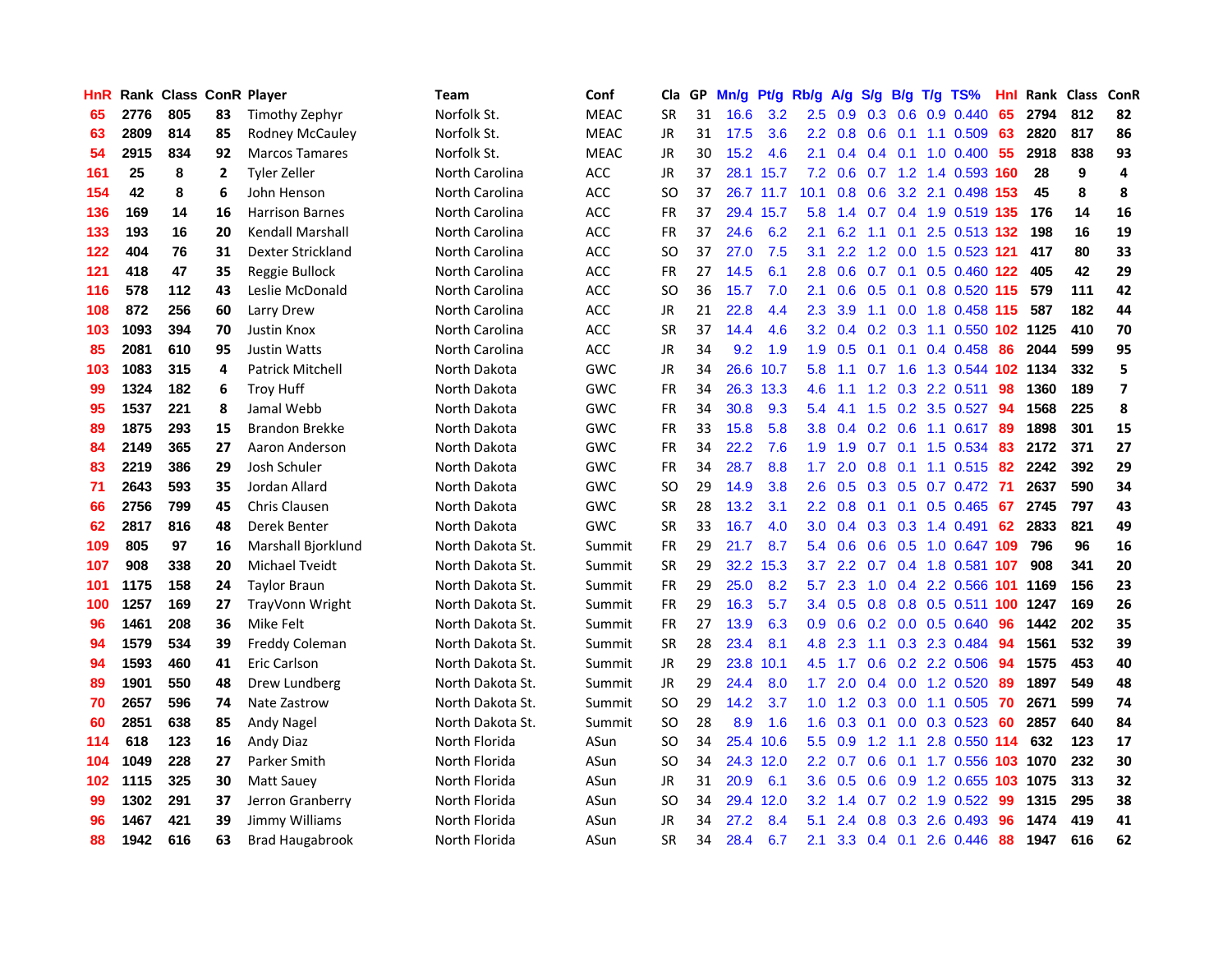| HnR |      | <b>Rank Class ConR Player</b> |              |                          | Team              | Conf        | Cla           |    | GP Mn/g             | Pt/g      | Rb/g             | A/g          | <b>S/g</b>        |     | B/g T/g TS%                   | Hnl | Rank Class |     | ConR         |
|-----|------|-------------------------------|--------------|--------------------------|-------------------|-------------|---------------|----|---------------------|-----------|------------------|--------------|-------------------|-----|-------------------------------|-----|------------|-----|--------------|
| 83  | 2198 | 501                           | 71           | David Jeune              | North Florida     | ASun        | SO            | 34 | $\mathbf{.2}$<br>21 | 3.7       | 4.3              | 0.3          | 0.5               | 0.4 | 1.1 0.516                     | 83  | 2206       | 502 | 72           |
| 83  | 2201 | 378                           | 72           | <b>Charles McRoy</b>     | North Florida     | ASun        | <b>FR</b>     | 32 | 10.9                | 3.3       | 1.9              | 0.3          | $0.4 \quad 0.1$   |     | 0.9 0.505                     | 83  | 2197       | 378 | 70           |
| 72  | 2606 | 583                           | 86           | William Wilson           | North Florida     | ASun        | SO            | 30 | 10.0                | 1.0       | 0.5              | 1.8          | 0.3               | 0.0 | $0.9$ $0.382$ 73              |     | 2600       | 581 | 86           |
| 118 | 491  | 195                           | 3            | <b>Tristan Thompson</b>  | North Texas       | Sun Belt    | <b>SR</b>     | 33 | 32.0                | 18.0      | 3.2              | 1.8          |                   |     | 0.7 0.1 2.2 0.630 118         |     | 495        | 200 | 3            |
| 108 | 864  | 330                           | 10           | George Odufuwa           | North Texas       | Sun Belt    | <b>SR</b>     | 32 |                     | 31.8 11.2 | 10.4             | 1.6          |                   |     | 0.7 0.6 2.3 0.574 108         |     | 847        | 323 | 10           |
| 102 | 1171 | 421                           | 23           | Dominique Johnson        | North Texas       | Sun Belt    | <b>SR</b>     | 33 |                     | 26.6 10.2 | 2.0              | 3.2          |                   |     | 0.8 0.0 2.1 0.605 101         |     | 1177       | 423 | 22           |
| 95  | 1504 | 518                           | 34           | Josh White               | North Texas       | Sun Belt    | <b>SR</b>     | 32 |                     | 33.7 13.3 | $2.3^{\circ}$    | 2.8          | 0.6               |     | 0.0 2.0 0.563                 | -95 | 1496       | 518 | 35           |
| 93  | 1623 | 374                           | 42           | Jacob Holmen             | North Texas       | Sun Belt    | <sub>SO</sub> | 26 | 14.7                | 5.8       | 3.0              | 0.5          |                   |     | 0.2 0.1 0.7 0.507             | 93  | 1601       | 368 | 43           |
| 92  | 1704 | 496                           | 51           | <b>Kendrick Hogans</b>   | North Texas       | Sun Belt    | JR            | 33 | 24.9                | 8.5       | 3.7              | 0.8          |                   |     | 0.5 0.9 1.5 0.565             | 92  | 1697       | 489 | 49           |
| 89  | 1864 | 597                           | 58           | <b>Shannon Shorter</b>   | North Texas       | Sun Belt    | <b>SR</b>     | 33 | 24.0                | 6.7       | 4.1              | 1.6          | 0.5               | 0.1 | 1.5 0.536                     | 89  | 1854       | 596 | 56           |
| 59  | 2869 | 647                           | 104          | Ben Knox                 | North Texas       | Sun Belt    | <b>SO</b>     | 32 | 8.7                 | 1.6       | 1.8              | 0.1          | 0.1               |     | 0.4 0.5 0.476                 | 59  | 2876       | 650 | 105          |
| 133 | 192  | 93                            | 12           | <b>Chaisson Allen</b>    | Northeastern      | CAA         | <b>SR</b>     | 29 |                     | 37.1 16.7 | 6.1              | 3.7          | 2.1               | 0.1 | 1.9 0.535 134                 |     | 180        | 86  | 12           |
| 105 | 980  | 207                           | 37           | Joel Smith               | Northeastern      | CAA         | SO            | 31 |                     | 30.5 12.2 | 3.2              | 2.4          | 0.7               | 0.1 | 1.8 0.609 103                 |     | 1060       | 228 | 39           |
| 105 | 984  | 210                           | 38           | Jonathan Lee             | Northeastern      | <b>CAA</b>  | <b>SO</b>     | 31 |                     | 29.7 11.8 | 3.3 <sub>2</sub> | 2.8          | 0.9               | 0.1 | 2.9 0.634 103                 |     | 1065       | 231 | 41           |
| 93  | 1656 | 238                           | 58           | <b>Alex Harris</b>       | Northeastern      | <b>CAA</b>  | <b>FR</b>     | 30 | 22.5                | 6.4       | 2.0              | 2.1          | 1.3               | 0.1 | 1.3 0.500                     | -91 | 1740       | 262 | 62           |
| 90  | 1825 | 422                           | 64           | Kauri Black              | Northeastern      | CAA         | SO            | 31 | 26.8                | 6.2       | 4.0              | 1.5          | 0.8               | 0.4 | 1.1 0.520                     | -89 | 1893       | 441 | 67           |
| 85  | 2088 | 480                           | 72           | Dinko Marshavelski       | Northeastern      | CAA         | <sub>SO</sub> | 28 | 10.4                | 3.6       |                  |              | $1.4$ 0.3 0.3 0.5 |     | 0.8 0.549                     | -84 | 2131       | 486 | 76           |
| 85  | 2095 | 354                           | 73           | <b>Ryan Pierson</b>      | Northeastern      | CAA         | FR            | 30 | 25.9                | 7.5       | 3.7              | 0.7          |                   |     | 0.3 0.5 1.2 0.493 84          |     | 2121       | 362 | 75           |
| 121 | 413  | 166                           | 4            | Shane Johannsen          | Northern Arizona  | <b>BSky</b> | <b>SR</b>     | 32 | 24.4                | 9.4       |                  |              |                   |     | 6.5 0.4 0.7 2.4 0.9 0.691 121 |     | 418        | 170 | 5            |
| 120 | 449  | 181                           | 5            | Cameron Jones            | Northern Arizona  | <b>BSky</b> | <b>SR</b>     | 32 |                     | 33.7 20.1 | 4.6              | 3.2          |                   |     | 0.9 0.1 2.3 0.523 119         |     | 450        | 181 | 6            |
| 105 | 992  | 363                           | 12           | <b>Eric Platt</b>        | Northern Arizona  | <b>BSky</b> | <b>SR</b>     | 31 |                     | 23.3 10.1 | 2.6              | 1.3          |                   |     | 0.9 0.3 1.4 0.642 105         |     | 984        | 360 | 12           |
| 99  | 1317 | 295                           | 18           | Gabe Rogers              | Northern Arizona  | <b>BSky</b> | <b>SO</b>     | 32 |                     | 29.5 13.0 | $2.4^{\circ}$    | 2.4          | 0.6               |     | 0.0 1.7 0.575                 | -99 | 1311       | 294 | 20           |
| 97  | 1412 | 317                           | 24           | Austin Smith             | Northern Arizona  | <b>BSky</b> | <b>SO</b>     | 32 | 12.6                | 4.7       | 2.7              | 0.5          |                   |     | $0.4$ 0.6 1.1 0.620           | -97 | 1417       | 322 | 24           |
| 96  | 1479 | 334                           | 27           | <b>Stallon Saldivar</b>  | Northern Arizona  | <b>BSky</b> | <b>SO</b>     | 32 | 26.0                | 3.7       | 3.1              | 5.4          |                   |     | 0.7 0.1 1.9 0.470 96          |     | 1478       | 334 | 26           |
| 82  | 2247 | 690                           | 53           | Julian Olubuyi           | Northern Arizona  | <b>BSky</b> | <b>SR</b>     | 32 | 11.5                | 1.3       | 0.9              | 2.1          | 0.8               |     | $0.0$ 1.0 0.413               | -82 | 2245       | 689 | 53           |
| 80  | 2361 | 697                           | 60           | Durrell Norman           | Northern Arizona  | <b>BSky</b> | JR            | 32 | 17.9                | 3.6       | 3.8 <sub>2</sub> | 0.7          |                   |     | $0.4$ 0.2 1.2 0.569           | 80  | 2360       | 694 | 60           |
| 68  | 2718 | 791                           | 74           | DeAngelo Jones           | Northern Arizona  | <b>BSky</b> | <b>SR</b>     | 28 | 14.1                | 3.4       | 1.6              | 0.7          | 0.8               |     | $0.1$ 1.0 0.449               | -70 | 2684       | 782 | 74           |
| 145 | 92   | 45                            | $\mathbf{2}$ | Devon Beitzel            | Northern Colorado | <b>BSky</b> | <b>SR</b>     | 32 |                     | 35.4 21.5 | 3.3 <sub>2</sub> | 1.8          | 1.4               | 0.0 | 2.4 0.649 144                 |     | 95         | 45  | $\mathbf{2}$ |
| 101 | 1196 | 429                           | 16           | Neal Kingman             | Northern Colorado | <b>BSky</b> | <b>SR</b>     | 32 |                     | 25.1 10.3 | 4.3              | 1.5          | 0.5               | 0.4 | 1.9 0.559 101                 |     | 1203       | 430 | 16           |
| 99  | 1319 | 379                           | 19           | <b>Mike Proctor</b>      | Northern Colorado | <b>BSky</b> | JR            | 27 | 17.8                | 5.4       | 5.6              | 0.8          | 0.6               |     | 0.4 1.1 0.434                 | -99 | 1297       | 373 | 19           |
| 98  | 1382 | 193                           | 22           | <b>Emmanuel Addo</b>     | Northern Colorado | <b>BSky</b> | FR            | 31 | 15.3                | 6.3       | 3.3 <sub>2</sub> | 0.4          | 0.1               | 0.1 | 1.1 0.576                     | -97 | 1384       | 192 | 23           |
| 97  | 1418 | 494                           | 25           | Chris Kaba               | Northern Colorado | <b>BSky</b> | SR            | 32 | 27.4                | 9.5       | 4.8              | 1.5          |                   |     | 0.8 0.6 2.0 0.529             | 97  | 1419       | 492 | 25           |
| 95  | 1538 | 350                           | 28           | Elliott Lloyd            | Northern Colorado | <b>BSky</b> | <b>SO</b>     | 32 | 30.6                | 7.5       | 2.9              | 3.3          | $0.8\quad 0.1$    |     | 2.8 0.552 95                  |     | 1523       | 346 | 28           |
| 90  | 1813 | 282                           | 34           | <b>Paul Garnica</b>      | Northern Colorado | <b>BSky</b> | <b>FR</b>     | 32 | 14.8                | 4.2       | 1.8 <sup>°</sup> | 1.5          | 1.1               |     | 0.1 1.4 0.479                 | -90 | 1801       | 279 | 33           |
| 87  | 1995 | 629                           | 40           | <b>Taylor Montgomery</b> | Northern Colorado | <b>BSky</b> | SR            | 32 | 25.7                | 5.3       | 5.9              | 0.5          | 0.6               |     | 0.2 1.2 0.425                 | 87  | 1993       | 628 | 41           |
| 125 | 334  | 144                           | 6            | Xavier Silas             | Northern Illinois | <b>MAC</b>  | <b>SR</b>     | 26 | 32.0                | 22.3      | 4.6              | 1.8          | 1.2               |     | 0.3 4.0 0.593 130             |     | 240        | 112 | 4            |
| 93  | 1654 | 481                           | 50           | Tim Toler                | Northern Illinois | <b>MAC</b>  | JR            | 28 | 27.0                | 9.9       | $5.5^{\circ}$    | $\mathbf{A}$ | $0.4^{\circ}$     | 0.4 | 1.7 0.539                     | -91 | 1727       | 497 | 52           |
| 88  | 1946 | 617                           | 61           | Jeremy Landers           | Northern Illinois | <b>MAC</b>  | SR            | 29 | 20.8                | 7.1       | 2.9              |              |                   |     | 1.8 0.6 0.3 1.3 0.498         | 86  | 2036       | 636 | 61           |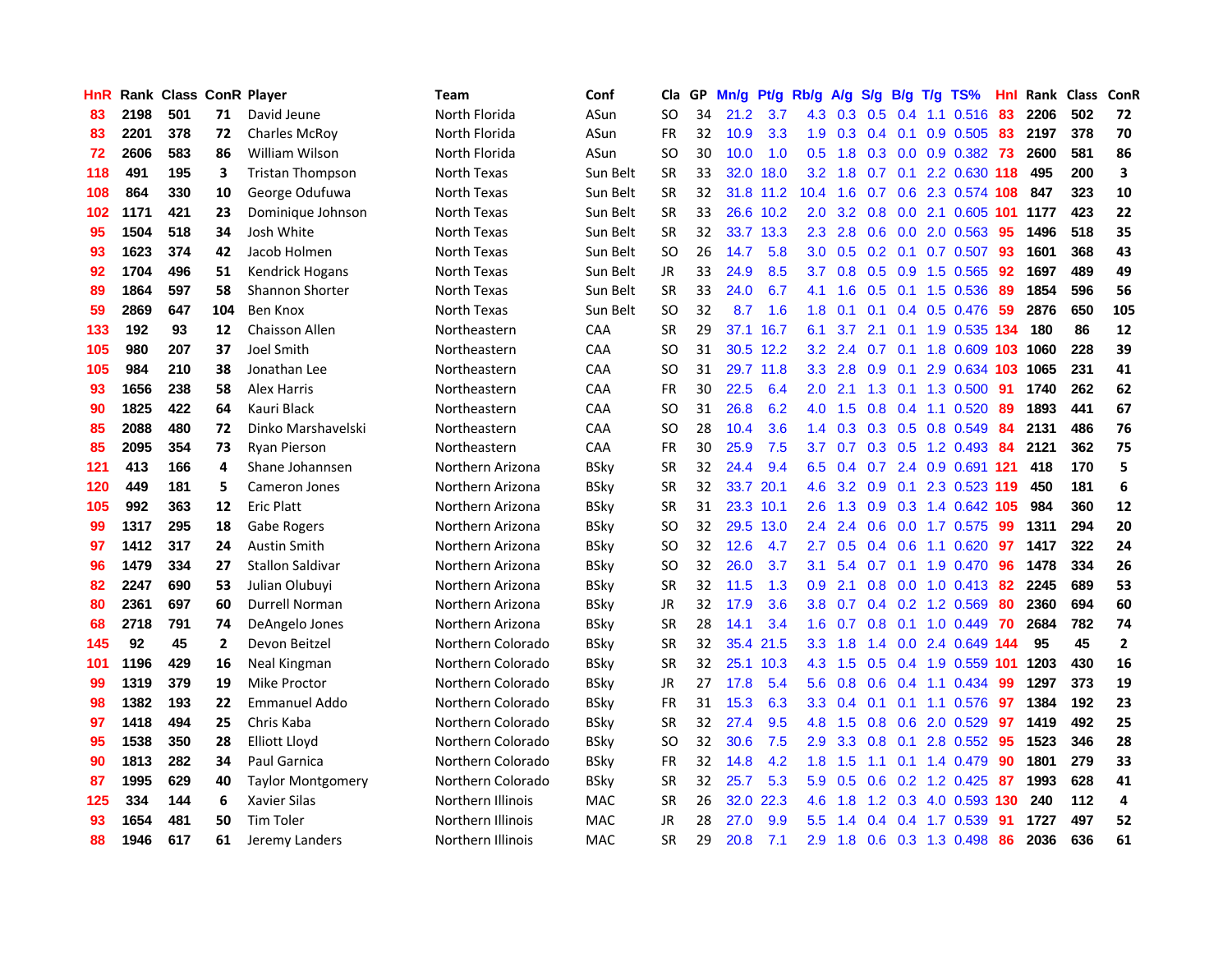| HnR |      | <b>Rank Class ConR Player</b> |                          |                       | Team              | Conf       | Cla           | GP. | Mn/g | Pt/g      | Rb/g             | A/g       | S/g |     | B/g T/g TS%                   | Hnl |      | Rank Class | ConR |
|-----|------|-------------------------------|--------------------------|-----------------------|-------------------|------------|---------------|-----|------|-----------|------------------|-----------|-----|-----|-------------------------------|-----|------|------------|------|
| 86  | 2049 | 340                           | 64                       | Antone Christian      | Northern Illinois | <b>MAC</b> | FR            | 25  | 17.8 | 6.2       | 2.8              | 0.8       | 0.6 | 0.2 | 1.0 0.468                     | 84  | 2127 | 364        | 66   |
| 85  | 2110 | 358                           | 67                       | Nate Rucker           | Northern Illinois | <b>MAC</b> | <b>FR</b>     | 30  | 20.9 | 7.1       | 4.1              | 0.4       | 0.6 | 0.3 | 1.3 0.542                     | 83  | 2196 | 377        | 67   |
| 84  | 2178 | 641                           | 68                       | <b>Bryan Hall</b>     | Northern Illinois | <b>MAC</b> | <b>JR</b>     | 23  | 23.0 | 3.8       | 3.3 <sub>1</sub> | 2.8       | 1.3 |     | 0.2 1.7 0.429                 | 82  | 2219 | 650        | 68   |
| 82  | 2268 | 666                           | 69                       | Lee Fisher            | Northern Illinois | MAC        | JR            | 26  | 18.2 | 3.9       | 4.7              | 0.7       |     |     | 0.3 0.2 0.7 0.465             | 80  | 2316 | 682        | 72   |
| 69  | 2696 | 609                           | 91                       | <b>Tony Nixon</b>     | Northern Illinois | <b>MAC</b> | <b>SO</b>     | 25  | 16.4 | 5.1       |                  |           |     |     | 1.9 0.7 0.3 0.2 0.7 0.428     | -69 | 2697 | 606        | 93   |
| 63  | 2812 | 813                           | 101                      | <b>Michael Patton</b> | Northern Illinois | <b>MAC</b> | <b>SR</b>     | 29  | 16.5 | 3.9       | 1.0 <sub>1</sub> | 1.4       |     |     | $0.3$ 0.0 1.3 0.441           | 62  | 2837 | 823        | 103  |
| 130 | 237  | 40                            | 8                        | Jake Koch             | Northern Iowa     | <b>MVC</b> | <sub>SO</sub> | 34  | 26.4 | 9.8       | 5.0 <sub>1</sub> | 2.0       |     |     | 0.9 0.9 1.8 0.584 129         |     | 271  | 48         | 9    |
| 124 | 356  | 153                           | 15                       | Kwadzo Ahelegbe       | Northern Iowa     | <b>MVC</b> | <b>SR</b>     | 34  |      | 31.4 14.1 | $3.2\phantom{0}$ | 3.0       | 0.6 |     | 0.1 2.1 0.538 123             |     | 381  | 158        | 17   |
| 122 | 405  | 77                            | 18                       | Anthony James         | Northern Iowa     | <b>MVC</b> | <sub>SO</sub> | 34  |      | 27.9 12.4 | 3.4              | 0.7       |     |     | 0.9 0.0 1.2 0.592 121         |     | 427  | 81         | 18   |
| 111 | 723  | 279                           | 25                       | Lucas O'Rear          | Northern Iowa     | <b>MVC</b> | <b>SR</b>     | 23  | 25.6 | 6.9       | 5.7              | 1.3       | 1.0 |     | 0.2 1.3 0.578 114             |     | 630  | 244        | 22   |
| 106 | 958  | 283                           | 32                       | Johnny Moran          | Northern Iowa     | <b>MVC</b> | JR            | 34  | 31.8 | 9.6       | 3.2 <sub>2</sub> | 1.9       | 1.0 |     | 0.0 1.0 0.533 105             |     | 1002 | 293        | 34   |
| 93  | 1642 | 379                           | 69                       | Marc Sonnen           | Northern Iowa     | <b>MVC</b> | <b>SO</b>     | 34  | 24.1 | 4.8       | 2.6              | 1.2       | 0.6 | 0.1 | $0.7$ 0.453                   | 92  | 1676 | 389        | 70   |
| 84  | 2156 | 366                           | 78                       | Chip Rank             | Northern Iowa     | <b>MVC</b> | FR            | 34  | 13.5 | 3.4       | $2.2\phantom{0}$ | 0.2       | 0.1 | 0.1 | 0.4 0.485                     | 83  | 2182 | 374        | 80   |
| 69  | 2683 | 782                           | 87                       | Kerwin Dunham         | Northern Iowa     | <b>MVC</b> | <b>SR</b>     | 25  | 19.0 | 3.0       | 1.5 <sub>1</sub> | 0.6       |     |     | $0.2$ 0.2 0.4 0.497           | 76  | 2478 | 746        | 86   |
| 67  | 2730 | 612                           | 88                       | <b>Austin Pehl</b>    | Northern Iowa     | <b>MVC</b> | SO            | 29  | 10.2 | 2.0       | $2.4^{\circ}$    | 0.0       |     |     | $0.2$ 0.2 0.6 0.500           | -69 | 2709 | 610        | 89   |
| 141 | 108  | 33                            | 13                       | John Shurna           | Northwestern      | <b>B10</b> | JR            | 32  | 34.0 | 16.6      | 4.9              | 2.6       | 1.1 | 1.0 | 1.8 0.604 142                 |     | 104  | 32         | 13   |
| 131 | 222  | 105                           | 20                       | Michael Thompson      | Northwestern      | <b>B10</b> | <b>SR</b>     | 34  |      | 37.3 16.3 |                  | $2.2$ 4.3 | 1.4 | 0.1 | 1.9 0.593 130                 |     | 238  | 110        | 22   |
| 118 | 505  | 152                           | 36                       | Luka Mirkovic         | Northwestern      | <b>B10</b> | JR            | 34  | 24.4 | 7.4       |                  |           |     |     | 5.2 2.3 0.6 0.7 1.4 0.561 117 |     | 538  | 165        | 37   |
| 114 | 619  | 124                           | 42                       | Drew Crawford         | Northwestern      | <b>B10</b> | <b>SO</b>     | 34  |      | 31.4 12.1 | 4.7              |           |     |     | 2.0 0.9 0.6 1.3 0.512 113     |     | 652  | 130        | 44   |
| 109 | 810  | 163                           | 53                       | Alex Marcotullio      | Northwestern      | <b>B10</b> | <b>SO</b>     | 34  | 23.2 | 6.2       | $2.5^{\circ}$    | 2.1       |     |     | 1.0 0.1 1.1 0.565 108         |     | 837  | 170        | 56   |
| 100 | 1242 | 166                           | 69                       | JerShon Cobb          | Northwestern      | <b>B10</b> | <b>FR</b>     | 27  | 24.2 | 7.4       | 3.0 <sub>1</sub> | 1.5       |     |     | 0.7 0.1 0.8 0.481 104 1050    |     |      | 136        | 65   |
| 98  | 1374 | 396                           | 70                       | Davide Curletti       | Northwestern      | <b>B10</b> | <b>JR</b>     | 34  | 14.8 | 4.0       | 1.9              | 1.0       |     |     | 0.2 0.4 0.4 0.557 97          |     | 1410 | 404        | 71   |
| 96  | 1483 | 514                           | 74                       | Mike Capocci          | Northwestern      | <b>B10</b> | <b>SR</b>     | 32  | 10.6 | 1.7       | 1.7 <sub>2</sub> | 0.7       |     |     | $0.5$ 0.2 0.3 0.540           | 95  | 1491 | 515        | 74   |
| 118 | 502  | 150                           | $\overline{\phantom{a}}$ | <b>William Mosley</b> | Northwestern St.  | Southland  | JR            | 32  | 28.2 | 7.9       | 8.8              | 1.2       | 1.2 |     | 4.9 1.6 0.552 117             |     | 508  | 153        | 8    |
| 108 | 855  | 327                           | 12                       | Will Pratt            | Northwestern St.  | Southland  | -SR           | 32  |      | 25.0 17.8 | 4.4              | 1.2       | 1.3 |     | 0.3 3.4 0.567 108             |     | 869  | 329        | 13   |
| 102 | 1155 | 416                           | 17                       | Devon Baker           | Northwestern St.  | Southland  | <b>SR</b>     | 32  |      | 27.3 15.5 | $2.4^{\circ}$    | 2.0       | 1.5 |     | 0.0 2.2 0.555 101             |     | 1173 | 421        | 18   |
| 92  | 1670 | 484                           | 35                       | <b>Louis Ellis</b>    | Northwestern St.  | Southland  | JR.           | 30  | 21.1 | 8.8       | $2.3^{\circ}$    | 1.6       | 1.4 |     | $0.2$ 1.6 0.532               | 92  | 1658 | 480        | 34   |
| 91  | 1783 | 413                           | 43                       | James Hulbin          | Northwestern St.  | Southland  | -SO           | 32  | 14.6 | 5.8       | 4.6              | 0.4       |     |     | $0.4$ 0.4 1.1 0.514           | 90  | 1783 | 415        | 42   |
| 80  | 2350 | 713                           | 69                       | Dominic Knight        | Northwestern St.  | Southland  | <b>SR</b>     | 17  | 18.8 | 5.5       | 3.1              | 1.8       | 0.9 | 0.4 | 1.2 0.470                     | 82  | 2218 | 680        | 60   |
| 79  | 2394 | 533                           | 75                       | <b>Shamir Davis</b>   | Northwestern St.  | Southland  | <b>SO</b>     | 32  | 22.6 | 6.7       | 2.1              | 2.7       | 0.7 |     | 0.2 2.5 0.485                 | 79  | 2404 | 534        | 73   |
| 74  | 2530 | 475                           | 81                       | <b>Gary Stewart</b>   | Northwestern St.  | Southland  | <b>FR</b>     | 31  | 13.2 | 4.4       | 2.0 <sub>1</sub> | 0.7       |     |     | $0.4$ 0.1 1.4 0.595           | -74 | 2549 | 475        | 81   |
| 63  | 2811 | 812                           | 97                       | Logan McConathy       | Northwestern St.  | Southland  | <b>SR</b>     | 32  | 14.0 | 2.2       | 0.9              | 1.4       |     |     | 0.6 0.1 0.9 0.473 63          |     | 2826 | 818        | 97   |
| 55  | 2903 | 582                           | 103                      | Patrick Robinson      | Northwestern St.  | Southland  | <b>FR</b>     | 32  | 14.0 | 2.0       | $2.3^{\circ}$    | 0.5       |     |     | 0.8 0.2 0.9 0.373 55          |     | 2917 | 588        | 104  |
| 157 | 36   | 17                            | 3                        | Ben Hansbrough        | Notre Dame        | ВE         | <b>SR</b>     | 34  |      | 35.4 18.4 | 3.9              | 4.3       |     |     | 1.2 0.1 2.4 0.629 156         |     | 38   | 18         | 3    |
| 137 | 150  | 70                            | 19                       | <b>Carleton Scott</b> | Notre Dame        | ВE         | <b>SR</b>     | 30  |      | 31.2 11.2 | 7.4              | 2.1       | 0.8 |     | 1.9 1.4 0.582 139             |     | 134  | 65         | 18   |
| 134 | 184  | 88                            | 27                       | <b>Tim Abromaitis</b> | Notre Dame        | <b>BE</b>  | <b>SR</b>     | 34  |      | 34.2 15.4 | 6.1              | 1.8       | 0.8 |     | 0.4 1.5 0.596 133             |     | 190  | 93         | 27   |
| 130 | 229  | 39                            | 36                       | Jack Cooley           | Notre Dame        | <b>BE</b>  | <sub>SO</sub> | 34  | 10.3 | 3.7       | 3.1              | 0.3       | 0.2 | 0.5 | 0.3 0.635                     | 130 | 243  | 41         | 37   |
| 124 | 362  | 154                           | 55                       | <b>Tyrone Nash</b>    | Notre Dame        | ВE         | SR            | 34  | 28.8 | 9.5       | 5.9              |           |     |     | 2.6 0.3 0.6 1.6 0.555 123     |     | 376  | 156        | 56   |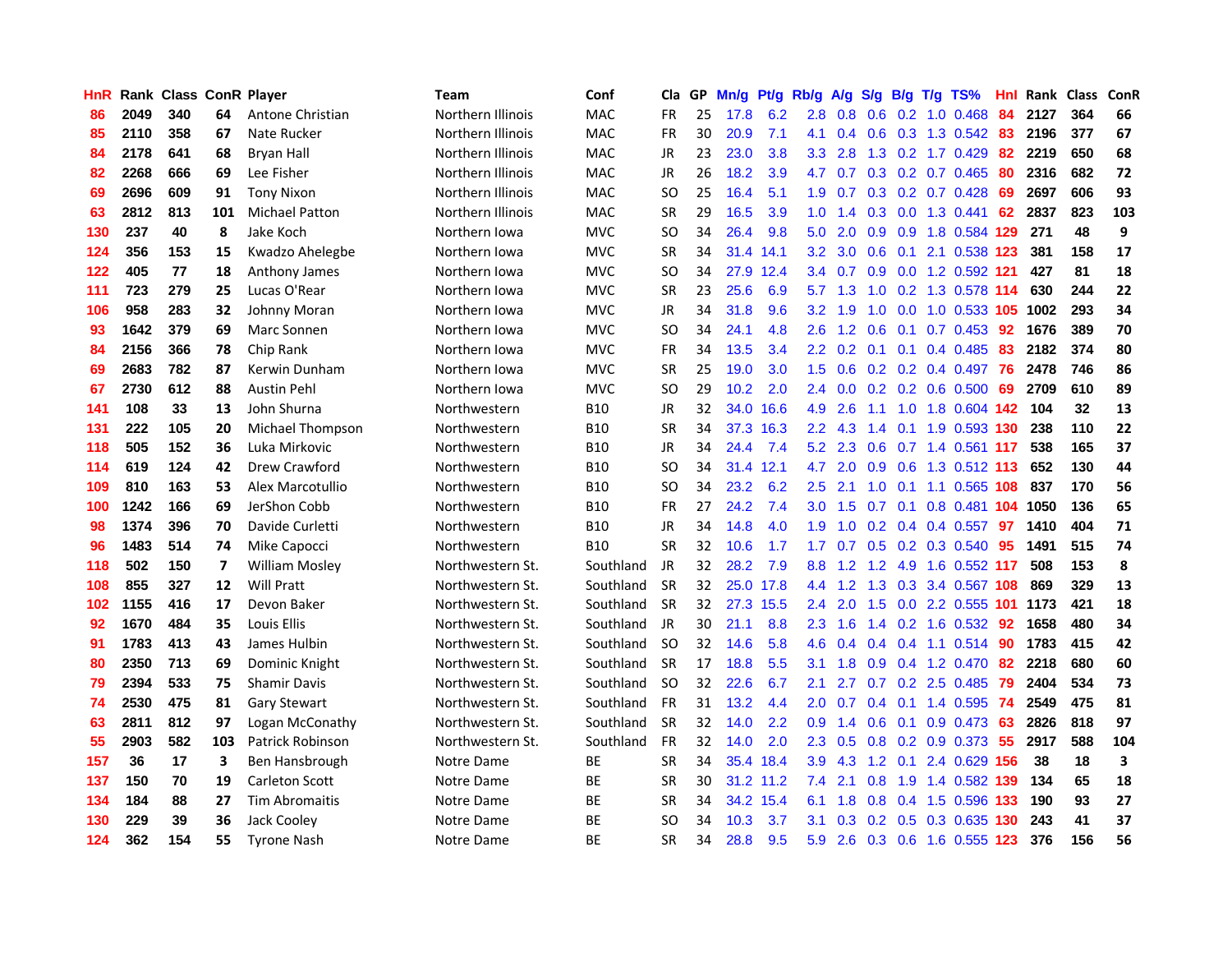| <b>HnR</b> |      | <b>Rank Class ConR Player</b> |              |                       | Team         | Conf       | Cla           | GP | Mn/g | Pt/g      | Rb/g              | A/g | S/g | B/g | $T/g$ TS%                     | Hnl | Rank Class |                | ConR         |
|------------|------|-------------------------------|--------------|-----------------------|--------------|------------|---------------|----|------|-----------|-------------------|-----|-----|-----|-------------------------------|-----|------------|----------------|--------------|
| 119        | 459  | 184                           | 66           | <b>Scott Martin</b>   | Notre Dame   | BE         | <b>SR</b>     | 33 | 30.5 | 9.7       | 4.8               | 1.8 | 0.5 | 0.3 | $1.5$ 0.511                   | 120 | 447        | 179            | 67           |
| 114        | 622  | 70                            | 76           | <b>Eric Atkins</b>    | Notre Dame   | ВE         | <b>FR</b>     | 34 | 25.4 | 5.8       | 1.8               | 3.2 | 0.6 | 0.0 | 1.3 0.527 114                 |     | 639        | 70             | 79           |
| 146        | 82   | 40                            | 1            | Keith Benson          | Oakland      | Summit     | <b>SR</b>     | 35 |      | 32.4 17.9 | 10.1              | 1.1 | 0.8 | 3.6 | 1.9 0.577 145                 |     | 86         | 41             | 1            |
| 138        | 134  | 40                            | 3            | Reggie Hamilton       | Oakland      | Summit     | <b>JR</b>     | 35 |      | 28.8 17.6 | $2.5^{\circ}$     | 5.3 |     |     | 1.3 0.2 3.6 0.623 138         |     | 141        | 42             | 3            |
| 116        | 567  | 220                           | 12           | Will Hudson           | Oakland      | Summit     | <b>SR</b>     | 35 |      | 31.3 12.6 |                   |     |     |     | 7.2 0.8 0.7 0.9 1.3 0.663 116 |     | 566        | 221            | 12           |
| 109        | 813  | 164                           | 17           | Drew Valentine        | Oakland      | Summit     | <b>SO</b>     | 35 | 24.7 | 7.9       | 5.6               |     |     |     | 1.7 1.2 0.0 1.8 0.640 109     |     | 807        | 158            | 17           |
| 108        | 842  | 321                           | 18           | Larry Wright          | Oakland      | Summit     | <b>SR</b>     | 34 | 25.5 | 9.8       | $3.4^{\circ}$     | 3.0 |     |     | 0.7 0.3 1.9 0.566 108         |     | 836        | 320            | 18           |
| 107        | 892  | 111                           | 19           | <b>Travis Bader</b>   | Oakland      | Summit     | <b>FR</b>     | 35 |      | 25.7 10.5 | 2.2 <sub>2</sub>  | 1.4 | 0.5 |     | 0.1 0.7 0.614 107             |     | 903        | 110            | 19           |
| 94         | 1611 | 467                           | 42           | Ilija Milutinovic     | Oakland      | Summit     | <b>JR</b>     | 35 | 8.9  | 2.8       | 1.9               | 0.5 | 0.1 |     | 0.2 0.4 0.605                 | 93  | 1602       | 463            | 41           |
| 78         | 2407 | 537                           | 62           | Ledrick Eackles       | Oakland      | Summit     | <b>SO</b>     | 31 | 14.3 | 4.8       | 2.5               | 1.1 | 0.7 | 0.1 | 0.9 0.387                     | 80  | 2327       | 517            | 58           |
| 65         | 2762 | 542                           | 79           | <b>Ryan Bass</b>      | Oakland      | Summit     | <b>FR</b>     | 34 | 9.3  | 2.0       | 0.8 <sub>0</sub>  | 1.4 | 0.3 |     | $0.0$ 1.1 $0.447$             | 66  | 2766       | 543            | 80           |
| 141        | 111  | 18                            | $\mathbf{2}$ | D.J. Cooper           | Ohio         | MAC        | SO            | 35 |      | 35.7 15.8 | 5.0               | 7.5 | 2.3 | 0.3 | 3.5 0.492 141                 |     | 117        | 19             | $\mathbf{2}$ |
| 109        | 828  | 170                           | 23           | Ivo Baltic            | Ohio         | MAC        | SO            | 35 |      | 25.7 11.4 | 6.1               | 1.1 | 0.7 |     | 0.2 1.8 0.578                 | 109 | 817        | 164            | 25           |
| 105        | 998  | 365                           | 31           | DeVaughn Washington   | Ohio         | <b>MAC</b> | <b>SR</b>     | 34 |      | 29.5 13.4 | 5.6               | 0.9 | 1.1 | 0.4 | 1.8 0.548 105                 |     | 989        | 363            | 29           |
| 98         | 1344 | 473                           | 40           | Tommy Freeman         | Ohio         | <b>MAC</b> | <b>SR</b>     | 34 |      | 29.6 11.3 | 2.1               | 1.1 | 1.0 | 0.1 | 0.9 0.624                     | 98  | 1341       | 474            | 39           |
| 94         | 1548 | 354                           | 47           | Reggie Keely          | Ohio         | <b>MAC</b> | <sub>SO</sub> | 35 | 18.3 | 5.3       | 4.6               | 0.7 | 0.5 | 1.1 | 1.4 0.492                     | -94 | 1538       | 354            | 47           |
| 94         | 1599 | 228                           | 49           | Nick Kellogg          | Ohio         | <b>MAC</b> | FR            | 35 | 25.8 | 7.8       | 1.4 <sup>2</sup>  | 2.0 | 0.8 |     | 0.0 1.1 0.594                 | -94 | 1582       | 227            | 49           |
| 77         | 2455 | 449                           | 78           | T.J. Hall             | Ohio         | <b>MAC</b> | <b>FR</b>     | 35 | 16.7 | 4.5       | $2.3^{\circ}$     |     |     |     | 1.0 0.5 0.2 1.2 0.469 76      |     | 2467       | 451            | 79           |
| 73         | 2575 | 762                           | 87           | <b>Asown Sayles</b>   | Ohio         | <b>MAC</b> | SR            | 34 | 13.3 | 2.1       | $2.5^{\circ}$     | 0.4 |     |     | $0.5$ 0.2 0.4 0.452 74        |     | 2576       | 768            | 87           |
| 64         | 2791 | 552                           | 99           | Ricardo Johnson       | Ohio         | <b>MAC</b> | <b>FR</b>     | 34 | 10.9 | 2.7       | 2.0 <sub>1</sub>  | 0.4 |     |     | $0.5$ 0.1 0.9 0.399           | -64 | 2802       | 554            | 98           |
| 173        | 8    | $\mathbf{1}$                  | 3            | Jared Sullinger       | Ohio St.     | <b>B10</b> | FR            | 37 |      | 31.7 17.2 | 10.2 <sub>1</sub> | 1.2 |     |     | 1.0 0.5 1.6 0.584 173         |     | 9          | $\mathbf{2}$   | 3            |
| 145        | 91   | $\overline{7}$                | 12           | <b>Deshaun Thomas</b> | Ohio St.     | <b>B10</b> | <b>FR</b>     | 37 | 14.0 | 7.5       | 3.5               | 0.5 |     |     | 0.4 0.2 0.8 0.559 144         |     | 94         | $\overline{7}$ | 12           |
| 141        | 112  | 53                            | 14           | David Lighty          | Ohio St.     | <b>B10</b> | <b>SR</b>     | 37 |      | 32.1 12.1 | 4.0               | 3.3 | 1.5 | 0.5 | 1.6 0.560 140                 |     | 118        | 57             | 14           |
| 139        | 131  | 63                            | 15           | Jon Diebler           | Ohio St.     | <b>B10</b> | SR            | 37 |      | 35.7 12.6 | 2.6               | 2.4 | 1.0 | 0.1 | 0.9 0.719 138                 |     | 137        | 67             | 15           |
| 138        | 143  | 44                            | 16           | <b>William Buford</b> | Ohio St.     | <b>B10</b> | <b>JR</b>     | 36 |      | 32.4 14.4 | 3.9               | 2.9 |     |     | 0.8 0.3 1.8 0.556 138         |     | 147        | 45             | 16           |
| 136        | 157  | 13                            | 17           | Aaron Craft           | Ohio St.     | <b>B10</b> | FR            | 37 | 29.6 | 6.9       | 2.9               | 4.8 | 2.0 | 0.1 | 2.1 0.571 136                 |     | 162        | 13             | 17           |
| 123        | 375  | 157                           | 28           | Dallas Lauderdale     | Ohio St.     | <b>B10</b> | <b>SR</b>     | 37 | 16.1 | 4.2       | 3.2 <sub>2</sub>  | 0.2 | 0.1 |     | 1.5 0.6 0.684 123             |     | 377        | 157            | 28           |
| 121        | 425  | 169                           | 36           | Cade Davis            | Oklahoma     | <b>B12</b> | <b>SR</b>     | 31 |      | 34.9 14.2 | 5.0               | 1.8 | 1.0 | 0.5 | 2.0 0.571 121                 |     | 413        | 169            | 35           |
| 105        | 988  | 211                           | 70           | Andrew Fitzgerald     | Oklahoma     | <b>B12</b> | SO            | 32 |      | 30.8 12.6 | 5.0               | 0.7 | 1.1 |     | 0.7 2.4 0.528 105             |     | 997        | 213            | 70           |
| 104        | 1038 | 223                           | 74           | Carl Blair            | Oklahoma     | <b>B12</b> | <sub>SO</sub> | 30 | 27.6 | 7.5       | 2.9               | 4.7 | 0.9 | 0.1 | 3.0 0.527 104 1038            |     |            | 222            | 74           |
| 102        | 1140 | 150                           | 77           | <b>Cameron Clark</b>  | Oklahoma     | <b>B12</b> | <b>FR</b>     | 32 | 33.6 | 9.3       | 4.5               | 1.1 |     |     | 0.8 0.4 1.0 0.535 102 1153    |     |            | 153            | 77           |
| 102        | 1172 | 343                           | 78           | C.J. Washington       | Oklahoma     | <b>B12</b> | JR            | 31 | 11.8 | 2.5       | 3.1               | 0.1 |     |     | 0.4 0.6 0.4 0.539 101 1181    |     |            | 346            | 78           |
| 101        | 1186 | 256                           | 79           | Steven Pledger        | Oklahoma     | <b>B12</b> | <b>SO</b>     | 32 |      | 30.0 10.9 | 2.1               | 1.7 |     |     | 0.9 0.3 1.8 0.542 101 1199    |     |            | 261            | 79           |
| 101        | 1206 | 163                           | 81           | <b>Tyler Neal</b>     | Oklahoma     | <b>B12</b> | <b>FR</b>     | 26 | 12.5 | 4.2       | $2.3^{\circ}$     | 0.5 |     |     | 0.2 0.1 0.7 0.570 101 1219    |     |            | 165            | 81           |
| 96         | 1486 | 426                           | 87           | Nick Thompson         | Oklahoma     | <b>B12</b> | <b>JR</b>     | 17 | 17.1 | 4.4       | 3.3               | 1.4 |     |     | 0.4 0.0 1.5 0.543             | -97 | 1402       | 400            | 86           |
| 87         | 1965 | 315                           | 94           | <b>Calvin Newell</b>  | Oklahoma     | <b>B12</b> | <b>FR</b>     | 31 | 12.5 | 3.5       | 1.1               | 1.5 | 0.4 | 0.1 | 1.4 0.510                     | 87  | 1955       | 310            | 94           |
| 149        | 60   | 29                            | 8            | <b>Marshall Moses</b> | Oklahoma St. | <b>B12</b> | <b>SR</b>     | 34 | 29.6 | 14.1      | 7.3               | 1.0 | 0.6 |     | 0.4 2.2 0.592 147             |     | 73         | 36             | 9            |
| 129        | 251  | 46                            | 20           | Jean-Paul Olukemi     | Oklahoma St. | <b>B12</b> | <b>SO</b>     | 34 |      | 23.8 11.1 | 4.1               | 0.9 |     |     | 0.8 0.2 1.5 0.540 127         |     | 293        | 51             | 24           |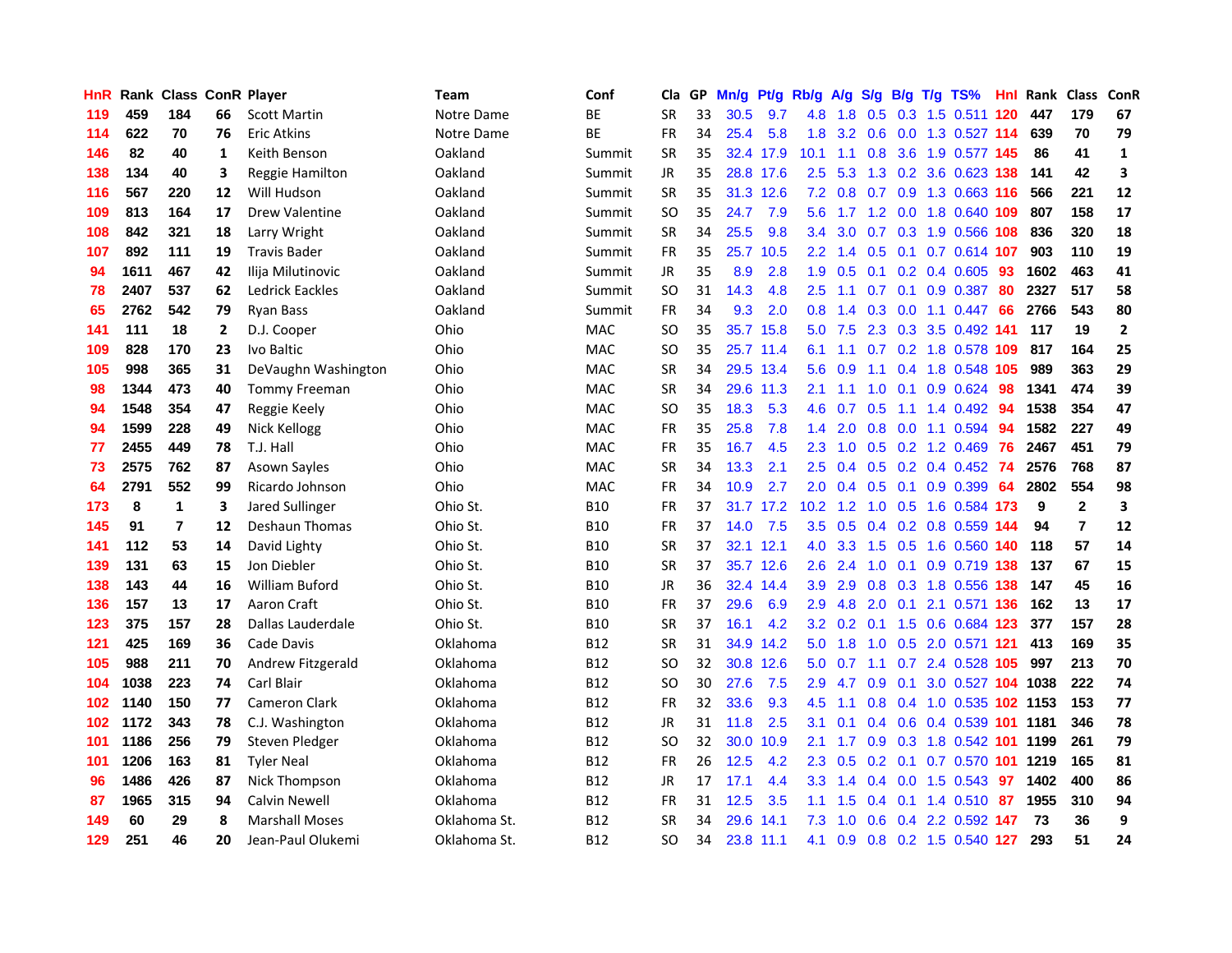| HnR |      | <b>Rank Class ConR Player</b> |              |                         | Team                | Conf            | Cla           | GP | Mn/g | Pt/g      | Rb/g             | A/g       | S/g | B/g             | $T/g$ TS%                         | Hnl  | <b>Rank Class</b> |     | ConR                    |
|-----|------|-------------------------------|--------------|-------------------------|---------------------|-----------------|---------------|----|------|-----------|------------------|-----------|-----|-----------------|-----------------------------------|------|-------------------|-----|-------------------------|
| 125 | 332  | 101                           | 29           | Darrell Williams        | Oklahoma St.        | <b>B12</b>      | <b>JR</b>     | 23 | 21.0 | 7.1       | 7.3              | 0.9       | 0.6 | 0.5             | 1.4 0.513 130                     |      | 234               | 69  | 17                      |
| 121 | 428  | 171                           | 37           | <b>Matt Pilgrim</b>     | Oklahoma St.        | <b>B12</b>      | <b>SR</b>     | 34 | 20.0 | 5.4       | 5.7              | 0.9       | 1.3 | 0.5             | 1.6 0.489 119                     |      | 463               | 186 | 38                      |
| 114 | 633  | 192                           | 47           | <b>Keiton Page</b>      | Oklahoma St.        | <b>B12</b>      | <b>JR</b>     | 34 |      | 34.1 13.2 | 2.1              | 1.7       | 0.9 | 0.0             | 1.8 0.539 112                     |      | 694               | 210 | 49                      |
| 114 | 643  | 131                           | 49           | <b>Reger Dowell</b>     | Oklahoma St.        | <b>B12</b>      | SO            | 23 | 13.6 | 5.2       |                  |           |     |                 | 0.7 1.2 0.4 0.0 1.2 0.597 112 702 |      |                   | 141 | 51                      |
| 112 | 707  | 81                            | 52           | Markel Brown            | Oklahoma St.        | <b>B12</b>      | <b>FR</b>     | 34 | 21.6 | 6.4       | $2.5^{\circ}$    | 1.4       | 0.8 |                 | 1.0 1.5 0.466 110                 |      | 765               | 90  | 56                      |
| 90  | 1799 | 417                           | 92           | Ray Penn                | Oklahoma St.        | <b>B12</b>      | <b>SO</b>     | 27 | 22.0 | 5.9       | 0.8 <sub>0</sub> | 2.1       | 0.5 |                 | 0.0 1.7 0.466                     | -94  | 1535              | 351 | 91                      |
| 82  | 2264 | 694                           | 100          | Nick Sidorakis          | Oklahoma St.        | <b>B12</b>      | <b>SR</b>     | 33 | 14.4 | 2.3       | 1.3 <sup>°</sup> | 0.6       | 0.7 |                 | $0.0$ $0.5$ $0.423$               | -81  | 2289              | 700 | 100                     |
| 71  | 2629 | 588                           | 103          | Roger Franklin          | Oklahoma St.        | <b>B12</b>      | <sub>SO</sub> | 25 | 13.3 | 1.7       | 2.3              | 0.2       | 0.5 | 0.1             | $0.4$ 0.408                       | 75   | 2514              | 562 | 103                     |
| 163 | 22   | 11                            | $\mathbf{2}$ | Frank Hassell           | Old Dominion        | CAA             | <b>SR</b>     | 34 |      | 29.3 15.1 | 9.4              | 1.1       | 0.9 |                 | 1.3 2.1 0.594 162                 |      | 23                | 11  | $\mathbf{2}$            |
| 142 | 107  | 32                            | 6            | Kent Bazemore           | Old Dominion        | <b>CAA</b>      | <b>JR</b>     | 34 |      | 30.7 12.3 | 5.1              | 2.9       |     |                 | 2.2 0.9 2.4 0.554                 | 142  | 113               | 34  | $\overline{\mathbf{z}}$ |
| 115 | 595  | 230                           | 22           | <b>Ben Finney</b>       | Old Dominion        | CAA             | <b>SR</b>     | 34 | 31.9 | 9.2       | 6.3              | 3.0       | 1.3 | 0.6             | 1.9 0.452 115                     |      | 594               | 228 | 22                      |
| 114 | 645  | 195                           | 26           | <b>Trian Iliadis</b>    | Old Dominion        | <b>CAA</b>      | JR            | 34 | 16.2 | 6.0       | 1.3              | 1.4       | 0.7 | 0.1             | 0.8 0.538                         | -113 | 647               | 199 | 25                      |
| 109 | 833  | 320                           | 33           | Darius James            | Old Dominion        | CAA             | <b>SR</b>     | 33 | 28.5 | 7.0       | $2.2^{\circ}$    | 3.2       | 0.6 | 0.0             | 1.6 0.487 109                     |      | 786               | 304 | 31                      |
| 107 | 895  | 335                           | 35           | Keyon Carter            | Old Dominion        | CAA             | SR            | 34 | 22.5 | 7.3       | 4.1              | 0.9       | 0.4 | 0.3             | 1.1 0.493 107                     |      | 898               | 339 | 34                      |
| 103 | 1105 | 323                           | 43           | <b>Chris Cooper</b>     | Old Dominion        | CAA             | <b>JR</b>     | 34 | 20.9 | 5.0       | $5.5^{\circ}$    | 0.6       | 0.3 | 0.8             | $1.1 \quad 0.463 \quad 103$       |      | 1105              | 324 | 44                      |
| 73  | 2579 | 751                           | 94           | Marquel De Lancey       | Old Dominion        | <b>CAA</b>      | JR            | 34 | 12.4 | 1.9       | 1.4 <sup>2</sup> | 1.1       |     | $0.4 \quad 0.1$ | $0.9$ 0.416 73                    |      | 2592              | 756 | 95                      |
| 130 | 242  | 68                            | 4            | Dominique Morrison      | Oral Roberts        | Summit          | JR            | 31 |      | 34.9 19.5 | 5.0              | 2.1       |     |                 | 0.6 0.5 1.6 0.605 132             |      | 199               | 57  | 4                       |
| 124 | 364  | 62                            | 6            | Damen Bell-Holter       | <b>Oral Roberts</b> | Summit          | <sub>SO</sub> | 35 |      | 30.4 13.3 |                  | $7.8$ 1.5 |     |                 | 0.5 1.4 1.9 0.576 122             |      | 404               | 73  | 6                       |
| 113 | 648  | 73                            | 13           | Steven Roundtree        | Oral Roberts        | Summit          | <b>FR</b>     | 35 |      | 28.4 12.1 |                  | 6.4 1.8   |     |                 | 1.0 0.4 2.3 0.578 112 713         |      |                   | 81  | 14                      |
| 99  | 1299 | 290                           | 32           | <b>Warren Niles</b>     | Oral Roberts        | Summit          | <b>SO</b>     | 35 |      | 31.1 14.3 | 3.7              | 1.8       | 1.0 |                 | $0.1$ 1.9 $0.518$                 | 97   | 1388              | 313 | 33                      |
| 95  | 1546 | 445                           | 38           | Ken Holdman             | Oral Roberts        | Summit          | <b>JR</b>     | 35 | 27.2 | 5.9       | 2.8              | 1.6       | 1.3 |                 | $0.3$ 1.3 0.615                   | -93  | 1622              | 472 | 42                      |
| 88  | 1928 | 612                           | 50           | Roderick Pearson        | Oral Roberts        | Summit          | <b>SR</b>     | 34 | 23.0 | 5.6       | 2.4              | 2.7       | 0.7 |                 | $0.0$ 1.9 $0.497$                 | -87  | 1961              | 620 | 50                      |
| 62  | 2821 | 558                           | 83           | <b>Hunter McClinton</b> | <b>Oral Roberts</b> | Summit          | <b>FR</b>     | 29 | 17.4 | 3.4       | 0.8 <sub>0</sub> | 1.3       |     |                 | 0.2 0.0 1.3 0.516                 | 66   | 2760              | 541 | 79                      |
| 136 | 155  | 73                            | 10           | Joevan Catron           | Oregon              | P12             | <b>SR</b>     | 37 | 27.6 | 15.9      | 6.7              | 1.5       | 1.1 |                 | 0.3 2.4 0.544 138                 |      | 145               | 70  | 9                       |
| 125 | 342  | 59                            | 15           | E.J. Singler            | Oregon              | P12             | <b>SO</b>     | 39 |      | 30.5 11.7 | 5.6              | 1.7       | 1.1 |                 | 0.7 1.5 0.595 124                 |      | 358               | 63  | 17                      |
| 118 | 514  | 156                           | 30           | <b>Malcolm Armstead</b> | Oregon              | P12             | JR            | 38 | 27.5 | 8.6       | 2.9              | 4.4       | 2.3 | 0.0             | 2.7 0.499 117                     |      | 509               | 154 | 29                      |
| 104 | 1059 | 309                           | 54           | Garrett Sim             | Oregon              | P12             | <b>JR</b>     | 39 | 26.2 | 8.2       | $2.3^{\circ}$    | 1.8       | 0.8 | 0.1             | 0.9 0.536 103                     |      | 1086              | 318 | 56                      |
| 102 | 1137 | 410                           | 58           | Jay-R Strowbridge       | Oregon              | P12             | SR            | 39 | 25.6 | 9.4       | 2.4              | 1.0       | 0.7 | 0.1             | 0.9 0.515 102 1160                |      |                   | 419 | 58                      |
| 97  | 1391 | 402                           | 65           | <b>Tyrone Nared</b>     | Oregon              | P12             | <b>JR</b>     | 39 | 20.0 | 5.1       | 3.9              | 0.4       | 0.6 | 0.8             | 1.1 0.517                         | -97  | 1412              | 405 | 65                      |
| 94  | 1596 | 462                           | 71           | <b>Teondre Williams</b> | Oregon              | P <sub>12</sub> | <b>JR</b>     | 37 | 15.4 | 4.5       | 1.7 <sub>z</sub> | 0.6       |     |                 | $0.7$ 0.4 0.9 0.508               | 94   | 1577              | 454 | 70                      |
| 92  | 1714 | 256                           | 74           | Johnathan Loyd          | Oregon              | P <sub>12</sub> | <b>FR</b>     | 39 | 19.1 | 4.7       | 1.9              | 2.3       | 0.9 |                 | 0.0 1.3 0.423 91                  |      | 1726              | 260 | 76                      |
| 130 | 241  | 41                            | 13           | Jared Cunningham        | Oregon St.          | P12             | <b>SO</b>     | 30 |      | 29.2 14.2 | 3.1              | 2.1       |     |                 | 2.8 0.2 2.5 0.570 130             |      | 236               | 39  | 13                      |
| 112 | 698  | 80                            | 38           | Devon Collier           | Oregon St.          | P <sub>12</sub> | <b>FR</b>     | 30 | 19.9 | 7.0       | 4.4              | 0.7       |     |                 | 0.9 0.8 1.2 0.574 112 710         |      |                   | 79  | 40                      |
| 103 | 1109 | 399                           | 56           | Calvin Haynes           | Oregon St.          | P12             | <b>SR</b>     | 29 | 23.4 | 9.3       | 3.1              | 2.1       | 1.2 | 0.1             | 2.2 0.511 102 1127                |      |                   | 411 | 57                      |
| 97  | 1414 | 492                           | 66           | Omari Johnson           | Oregon St.          | P <sub>12</sub> | <b>SR</b>     | 31 | 26.7 | 7.2       | 6.2              | 1.0       | 0.8 |                 | 0.3 1.5 0.502                     | 96   | 1441              | 501 | 67                      |
| 97  | 1415 | 319                           | 67           | Joe Burton              | Oregon St.          | P12             | <b>SO</b>     | 30 | 25.8 | 7.0       | 5.6              | 2.4       | 1.2 | 0.3             | 2.5 0.480                         | 96   | 1436              | 327 | 66                      |
| 97  | 1426 | 496                           | 69           | Lathen Wallace          | Oregon St.          | P12             | SR            | 29 | 16.5 | 6.9       | 2.0              | 0.4       | 0.8 | 0.0             | $0.9$ $0.512$                     | 96   | 1446              | 505 | 68                      |
| 91  | 1779 | 275                           | 78           | Roberto Nelson          | Oregon St.          | P12             | <b>FR</b>     | 24 | 17.4 | 7.5       | 1.8              | 1.5       |     |                 | 0.6 0.1 1.9 0.510 91              |      | 1724              | 259 | 75                      |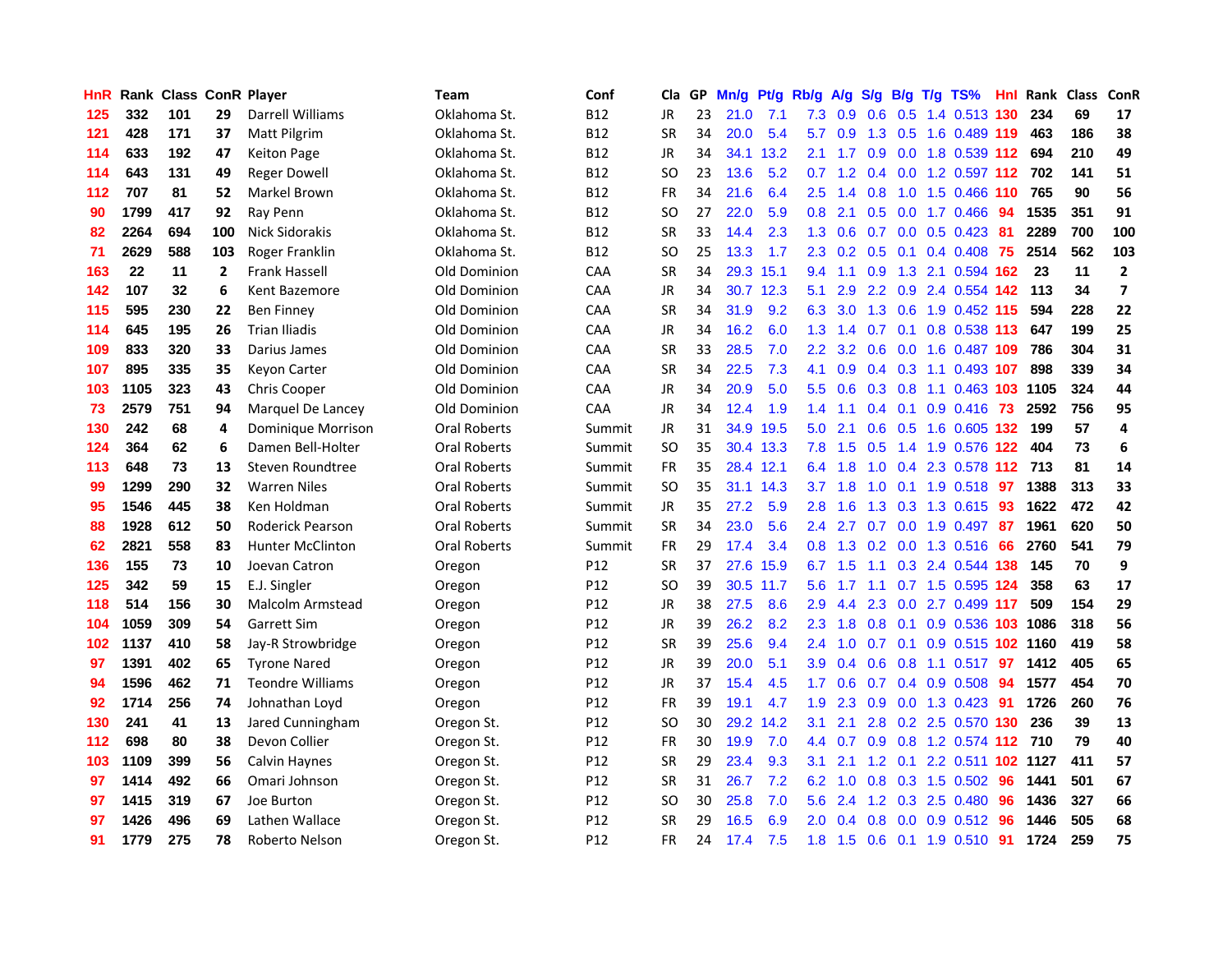| <b>HnR</b> |      | Rank Class ConR Player |                         |                         | Team         | Conf            | Cla       |    | GP Mn/g | Pt/g      | Rb/g             | A/g             |                   |                 | S/g B/g T/g TS%               | Hnl | Rank Class |     | ConR |
|------------|------|------------------------|-------------------------|-------------------------|--------------|-----------------|-----------|----|---------|-----------|------------------|-----------------|-------------------|-----------------|-------------------------------|-----|------------|-----|------|
| 87         | 1993 | 324                    | 80                      | <b>Ahmad Starks</b>     | Oregon St.   | P <sub>12</sub> | FR        | 30 | 22.0    | 7.8       | 0.9              | 1.5             | 0.6               | 0.0             | 1.2 0.468                     | 87  | 1987       | 322 | 81   |
| 78         | 2410 | 539                    | 83                      | Angus Brandt            | Oregon St.   | P <sub>12</sub> | SO.       | 29 | 16.0    | 4.8       | 2.5              | 0.6             | 0.5               | 0.3             | 1.1 0.454                     | -78 | 2408       | 535 | 84   |
| 61         | 2834 | 819                    | 87                      | Kevin McShane           | Oregon St.   | P12             | JR        | 31 | 9.4     | 0.9       | 1.6              | 0.3             | $0.3 \quad 0.1$   |                 | 0.5 0.569                     | -61 | 2850       | 823 | 87   |
| 129        | 258  | 117                    | 6                       | Sam Willard             | Pacific      | <b>BWst</b>     | <b>SR</b> | 31 |         | 33.2 14.8 | 10.6             | 1.6             | 0.6               |                 | 0.7 2.2 0.558 129             |     | 266        | 119 | 6    |
| 104        | 1025 | 374                    | 16                      | Nyika Williams          | Pacific      | <b>BWst</b>     | <b>SR</b> | 31 | 18.0    | 8.1       |                  |                 |                   |                 | 4.4 0.2 0.4 0.7 1.4 0.577 104 |     | 1022       | 375 | 16   |
| 98         | 1371 | 307                    | 22                      | Allen Huddleston        | Pacific      | <b>BWst</b>     | SO.       | 31 |         | 27.1 11.1 | 2.2 <sub>2</sub> | 1.4             | 1.1               |                 | $0.0$ 1.5 $0.561$             | 98  | 1369       | 309 | 22   |
| 95         | 1495 | 515                    | 25                      | Demetrece Young         | Pacific      | <b>BWst</b>     | <b>SR</b> | 31 |         | 36.0 10.6 | $2.2^{\circ}$    | 3.8             | 0.8               |                 | 0.0 1.8 0.591                 | 95  | 1493       | 516 | 25   |
| 94         | 1610 | 546                    | 30                      | <b>Terrell Smith</b>    | Pacific      | <b>BWst</b>     | <b>SR</b> | 31 | 30.2    | 7.5       | 4.5              | 3.6             |                   | $0.5 \quad 0.1$ | 2.3 0.489                     | 93  | 1593       | 539 | 27   |
| 88         | 1914 | 609                    | 46                      | Pat Eveland             | Pacific      | <b>BWst</b>     | <b>SR</b> | 30 | 23.8    | 6.4       | 4.1              | 1.3             |                   |                 | $0.4$ 0.2 0.7 0.446           | 89  | 1885       | 606 | 45   |
| 87         | 1984 | 577                    | 49                      | Jose Rivera             | Pacific      | <b>BWst</b>     | JR        | 31 | 22.9    | 5.5       | 1.4              | 1.7             | 0.3               |                 | 0.0 0.9 0.579                 | 87  | 1979       | 575 | 48   |
| 158        | 33   | 15                     | $\overline{\mathbf{z}}$ | <b>Talor Battle</b>     | Penn St.     | <b>B10</b>      | <b>SR</b> | 34 |         | 38.1 20.2 | 4.4              | 2.9             | 0.8               | 0.1             | 2.0 0.554                     | 156 | 35         | 17  | 8    |
| 152        | 45   | 21                     | 9                       | Jeff Brooks             | Penn St.     | <b>B10</b>      | <b>SR</b> | 33 | 32.9    | 13.1      | 6.3              | 1.7             | 0.8               |                 | 1.4 1.6 0.606                 | 153 | 46         | 23  | 9    |
| 116        | 577  | 111                    | 39                      | <b>Tim Frazier</b>      | Penn St.     | <b>B10</b>      | SO.       | 34 | 30.8    | 6.3       | 3.9              | 5.1             | 1.0               | 0.1             | 2.4 0.521 115                 |     | 599        | 114 | 40   |
| 109        | 822  | 314                    | 54                      | David Jackson           | Penn St.     | <b>B10</b>      | <b>SR</b> | 33 | 31.7    | 9.9       | 4.5              | 0.6             | 0.5               |                 | 0.3 1.2 0.539                 | 108 | 825        | 316 | 55   |
| 107        | 920  | 340                    | 60                      | <b>Andrew Jones</b>     | Penn St.     | <b>B10</b>      | <b>SR</b> | 34 | 30.3    | 6.0       | 5.6              | 0.6             |                   | $0.4$ 0.1       | 1.3 0.540                     | 106 | 944        | 346 | 62   |
| 64         | 2792 | 553                    | 86                      | <b>Billy Oliver</b>     | Penn St.     | <b>B10</b>      | <b>FR</b> | 32 | 14.3    | 2.3       |                  | $1.4 \quad 0.4$ |                   |                 | $0.3$ $0.3$ $0.8$ $0.426$     | 65  | 2786       | 550 | 86   |
| 58         | 2871 | 823                    | 87                      | Cammeron Woodyard       | Penn St.     | <b>B10</b>      | JR        | 28 | 10.4    | 1.8       |                  |                 | $1.4$ 0.3 0.2 0.1 |                 | 0.3 0.345                     | -61 | 2846       | 820 | 87   |
| 128        | 272  | 80                     | 5                       | Zack Rosen              | Pennsylvania | <b>Ivy</b>      | JR        | 28 |         | 36.7 14.3 |                  | $3.5$ 5.4       |                   |                 | 1.3 0.1 2.7 0.583 127         |     | 294        | 90  | 6    |
| 119        | 458  | 183                    | 9                       | Jack Eggleston          | Pennsylvania | <b>Ivy</b>      | <b>SR</b> | 28 |         | 37.4 13.2 | 8.0              | 2.1             |                   |                 | 0.9 0.8 2.0 0.585 118         |     | 487        | 197 | 9    |
| 102        | 1134 | 409                    | 21                      | <b>Tyler Bernardini</b> | Pennsylvania | <b>Ivy</b>      | <b>SR</b> | 28 |         | 30.4 12.9 | 3.9 <sup>°</sup> | 1.3             |                   |                 | 1.3 0.2 1.8 0.532 101         |     | 1190       | 427 | 22   |
| 94         | 1554 | 223                    | 32                      | <b>Miles Cartwright</b> | Pennsylvania | <b>Ivy</b>      | FR        | 28 |         | 33.8 11.7 | $2.0\,$          | 3.0             |                   |                 | 1.3 0.2 3.0 0.556             | 93  | 1592       | 230 | 32   |
| 89         | 1878 | 602                    | 42                      | Conor Turley            | Pennsylvania | <b>Ivy</b>      | <b>SR</b> | 26 | 16.7    | 5.3       | 2.4              | 0.6             |                   |                 | 0.2 0.4 1.0 0.582             | 89  | 1895       | 607 | 43   |
| 73         | 2589 | 758                    | 58                      | Rob Belcore             | Pennsylvania | <b>Ivy</b>      | JR        | 21 | 22.9    | 3.0       | $2.5^{\circ}$    | 0.9             |                   |                 | 0.9 0.2 0.9 0.504             | 78  | 2418       | 710 | 57   |
| 64         | 2786 | 548                    | 63                      | Fran Dougherty          | Pennsylvania | Ivy             | <b>FR</b> | 27 | 13.6    | 2.5       | $2.4^{\circ}$    | 0.2             |                   |                 | 0.2 0.2 0.8 0.496             | -64 | 2807       | 555 | 63   |
| 117        | 541  | 164                    | 16                      | Lorne Jackson           | Pepperdine   | <b>WCC</b>      | JR        | 33 |         | 27.3 13.2 | 2.9              | 2.9             | 1.6               |                 | 0.2 2.6 0.562 115             |     | 604        | 191 | 18   |
| 109        | 827  | 316                    | 26                      | <b>Mychel Thompson</b>  | Pepperdine   | <b>WCC</b>      | <b>SR</b> | 33 |         | 32.2 14.6 | 5.9              | 1.9             | 1.1               | 1.0             | 1.8 0.460 107                 |     | 896        | 338 | 28   |
| 105        | 989  | 288                    | 33                      | Keion Bell              | Pepperdine   | <b>WCC</b>      | <b>JR</b> | 20 |         | 29.7 18.9 | 4.1              | 2.4             | 0.8               |                 | 0.2 4.2 0.538 113             |     | 668        | 202 | 20   |
| 95         | 1528 | 348                    | 40                      | Joshua Lowery           | Pepperdine   | <b>WCC</b>      | <b>SO</b> | 33 | 21.9    | 5.6       | 2.5              | 2.8             | 0.8               |                 | 0.2 1.4 0.530                 | 93  | 1600       | 367 | 42   |
| 91         | 1771 | 510                    | 49                      | <b>Taylor Darby</b>     | Pepperdine   | <b>WCC</b>      | JR        | 33 | 24.8    | 7.7       | 5.5              | 0.6             |                   |                 | $0.5$ $0.2$ 1.3 $0.520$       | -89 | 1842       | 536 | 49   |
| 88         | 1935 | 562                    | 50                      | Corbin Moore            | Pepperdine   | <b>WCC</b>      | JR        | 33 | 19.1    | 4.5       | 3.7              | 0.5             |                   |                 | 0.3 0.5 0.7 0.560             | 87  | 2005       | 584 | 52   |
| 80         | 2366 | 720                    | 58                      | <b>Gus Clardy</b>       | Pepperdine   | <b>WCC</b>      | <b>SR</b> | 32 | 15.8    | 2.3       | 3.3 <sub>2</sub> | 0.5             |                   |                 | $0.4$ 0.2 0.4 0.514           | -79 | 2398       | 728 | 58   |
| 73         | 2571 | 761                    | 64                      | Jonathan Dupre'         | Pepperdine   | <b>WCC</b>      | <b>SR</b> | 24 | 17.8    | 5.1       | 2.7              | 0.3             |                   |                 | $0.4$ 0.4 0.8 0.466           | -76 | 2493       | 750 | 61   |
| 71         | 2632 | 772                    | 65                      | Dane Suttle Jr.         | Pepperdine   | <b>WCC</b>      | <b>JR</b> | 33 | 14.2    | 3.9       |                  | $1.4 \quad 0.5$ |                   |                 | 0.2 0.2 1.0 0.535             | -70 | 2673       | 782 | 66   |
| 154        | 41   | 20                     | 5                       | <b>Brad Wanamaker</b>   | Pittsburgh   | ВE              | <b>SR</b> | 34 |         | 30.4 11.7 | 5.2              | 5.1             |                   |                 | 1.4 0.4 2.3 0.533 154         |     | 44         | 22  | 6    |
| 144        | 96   | 29                     | 11                      | <b>Ashton Gibbs</b>     | Pittsburgh   | BE              | JR        | 31 |         | 32.8 16.8 | $2.4^{\circ}$    | 2.8             |                   |                 | 0.4 0.0 1.6 0.640 145         |     | 87         | 27  | 10   |
| 133        | 191  | 30                     | 29                      | Dante Taylor            | Pittsburgh   | <b>BE</b>       | <b>SO</b> | 33 | 15.1    | 5.1       | 4.5              | 0.3             | 0.1               | 0.7             | 0.5 0.605                     | 133 | 195        | 30  | 29   |
| 132        | 199  | 95                     | 31                      | Gilbert Brown           | Pittsburgh   | ВE              | <b>SR</b> | 34 | 28.0    | 11.3      | 4.4              | 2.7             | $0.4^{\circ}$     | 0.3             | 1.8 0.578                     | 132 | 207        | 99  | 31   |
| 132        | 203  | 99                     | 32                      | Gary McGhee             | Pittsburgh   | <b>BE</b>       | <b>SR</b> | 34 | 23.0    | 6.9       | 7.7 <sub>2</sub> |                 |                   |                 | 0.3 0.3 1.3 0.7 0.548 132     |     | 213        | 101 | 32   |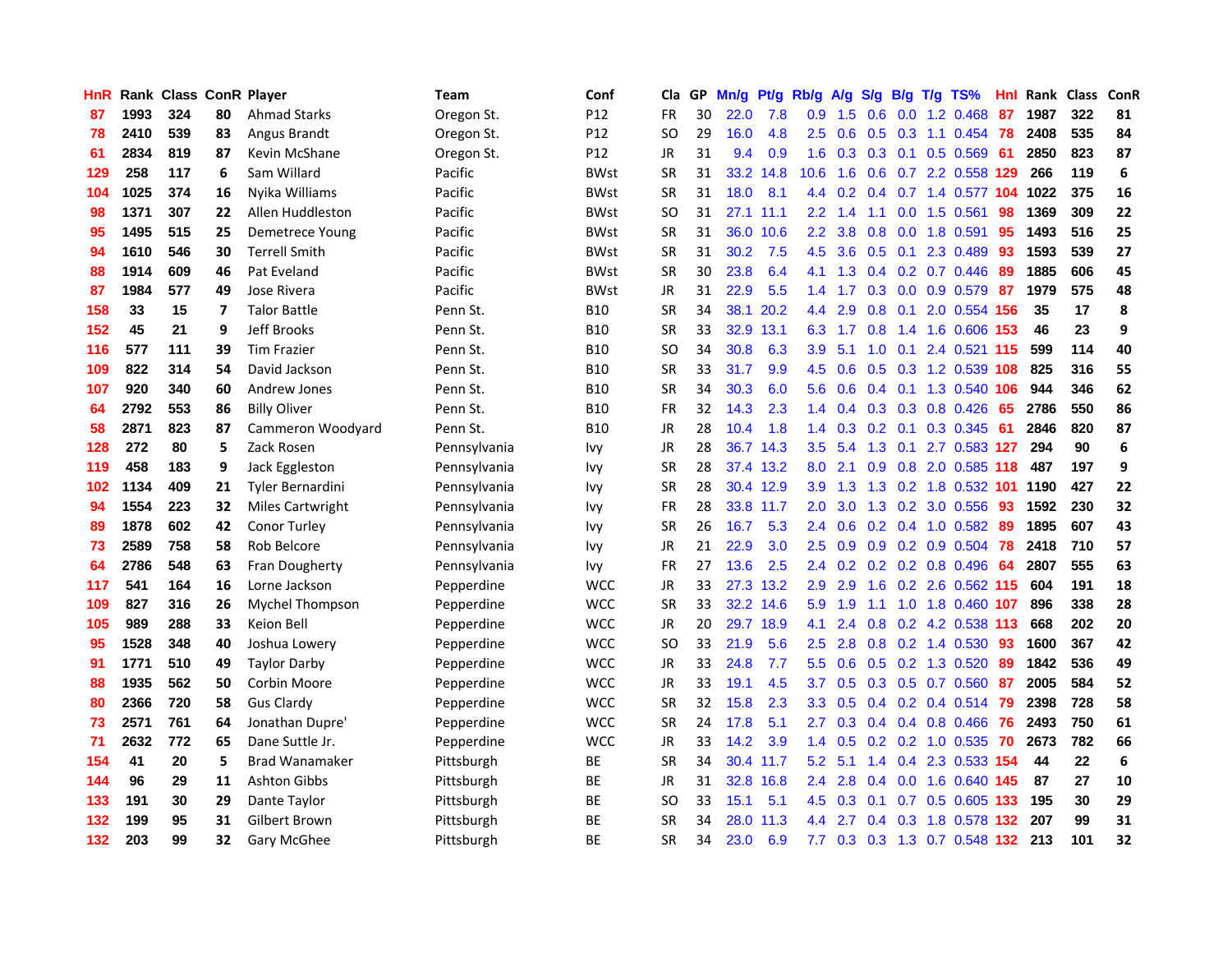| <b>HnR</b>      |      |     |    | <b>Rank Class ConR Player</b> | Team                | Conf        | Cla       |    | GP Mn/g | Pt/g      | Rb/g             | A/g             | S/g | B/g             | $T/g$ TS%                     | Hnl  |      | Rank Class | ConR         |
|-----------------|------|-----|----|-------------------------------|---------------------|-------------|-----------|----|---------|-----------|------------------|-----------------|-----|-----------------|-------------------------------|------|------|------------|--------------|
| 123             | 377  | 114 | 57 | Nasir Robinson                | Pittsburgh          | BE          | <b>JR</b> | 31 | 24.1    | 9.4       | 4.9              | 1.3             | 0.5 | 0.1             | 1.7 0.543 124                 |      | 361  | 114        | 53           |
| 123             | 391  | 74  | 59 | <b>Travon Woodall</b>         | Pittsburgh          | ВE          | SO.       | 34 | 21.6    | 6.4       | $2.3^{\circ}$    | 3.4             | 0.8 | 0.1             | 1.5 0.483 122                 |      | 397  | 72         | 60           |
| 119             | 460  | 56  | 67 | Talib Zanna                   | Pittsburgh          | ВE          | <b>FR</b> | 27 | 11.8    | 3.7       |                  |                 |     |                 | 3.4 0.2 0.3 0.3 0.6 0.543 120 |      | 444  | 52         | 66           |
| 106             | 960  | 123 | 96 | Lamar Patterson               | Pittsburgh          | ВE          | FR        | 32 | 12.5    | 2.6       |                  |                 |     |                 | 2.0 1.3 0.4 0.2 0.8 0.435 106 |      | 942  | 122        | 95           |
| 148             | 64   | 33  | 1  | Luke Sikma                    | Portland            | <b>WCC</b>  | <b>SR</b> | 32 |         | 31.1 12.9 | 10.5             | 2.6             |     |                 | 1.3 0.8 2.1 0.572 148         |      | 65   | 32         | $\mathbf{1}$ |
| 116             | 561  | 217 | 17 | Jared Stohl                   | Portland            | <b>WCC</b>  | <b>SR</b> | 32 |         | 32.6 14.1 |                  | $2.4$ 1.8       |     |                 | 0.8 0.0 1.1 0.616 116         |      | 563  | 220        | 16           |
| 111             | 727  | 217 | 21 | Nemanja Mitrovic              | Portland            | <b>WCC</b>  | <b>JR</b> | 32 |         | 30.5 13.5 | 3.3 <sub>2</sub> | 1.6             | 0.8 |                 | 0.1 1.8 0.626 111             |      | 740  | 224        | 23           |
| 103             | 1067 | 385 | 35 | Kramer Knutson                | Portland            | <b>WCC</b>  | <b>SR</b> | 31 | 27.0    | 6.2       | 5.1              | 1.2             | 0.6 |                 | 1.5 0.9 0.571 103 1067        |      |      | 390        | 34           |
| 100             | 1277 | 173 | 37 | <b>Tim Douglas</b>            | Portland            | <b>WCC</b>  | <b>FR</b> | 28 | 20.4    | 7.7       | 1.6              | 3.0             | 0.9 |                 | 0.0 2.4 0.489 100             |      | 1242 | 168        | 37           |
| 92              | 1690 | 491 | 45 | Eric Waterford                | Portland            | <b>WCC</b>  | JR        | 32 | 19.4    | 5.0       | 1.9              | 2.4             |     |                 | 0.2 0.1 1.3 0.475             | 92   | 1691 | 484        | 45           |
| 78              | 2411 | 436 | 59 | <b>Tanner Riley</b>           | Portland            | <b>WCC</b>  | <b>FR</b> | 32 | 9.8     | 2.9       | 1.3              | 0.6             |     |                 | $0.3$ 0.0 0.5 0.460           | 78   | 2424 | 441        | 60           |
| 64              | 2782 | 621 | 69 | <b>Derrick Rodgers</b>        | Portland            | <b>WCC</b>  | SO.       | 31 | 11.7    | 2.3       | 1.2 <sub>1</sub> | 0.9             | 0.2 | 0.1             | 0.8 0.438                     | 65   | 2788 | 622        | 69           |
| 107             | 891  | 262 | 10 | <b>Charles Odum</b>           | Portland St.        | <b>BSkv</b> | <b>JR</b> | 30 |         | 28.8 14.0 | 3.4              | 2.8             | 1.0 | 0.1             | 2.6 0.613 106                 |      | 952  | 283        | 11           |
| 104             | 1050 | 305 | 14 | <b>Chehales Tapscott</b>      | Portland St.        | <b>BSky</b> | JR        | 24 |         | 28.9 11.8 | 8.1              | 1.9             | 1.0 | 0.8             | 1.9 0.518 107                 |      | 879  | 260        | 9            |
| 89              | 1871 | 436 | 35 | <b>Chris Harriel</b>          | Portland St.        | <b>BSky</b> | <b>SO</b> | 30 |         | 31.2 12.6 | 5.1              | 1.9             | 1.4 | 0.4             | 2.1 0.487                     | -88  | 1932 | 454        | 37           |
| 86              | 2028 | 636 | 43 | <b>Melvin Jones</b>           | Portland St.        | <b>BSky</b> | <b>SR</b> | 30 |         | 32.1 11.5 | 2.1              | 2.4             |     |                 | $0.4$ 0.0 1.6 0.562           | -85  | 2084 | 646        | 45           |
| 85              | 2119 | 621 | 48 | Dane Johnson                  | Portland St.        | <b>BSky</b> | JR        | 29 | 17.6    | 2.8       |                  | $1.2$ 2.9       |     |                 | $0.7$ $0.0$ 1.1 $0.615$       | -83  | 2162 | 634        | 48           |
| 83              | 2228 | 685 | 52 | <b>Phillip Thomas</b>         | Portland St.        | <b>BSky</b> | <b>SR</b> | 30 | 20.9    | 9.7       |                  | $3.2 \quad 0.1$ |     |                 | $0.3$ $0.3$ 1.6 $0.561$       | - 81 | 2274 | 698        | 54           |
| 80              | 2363 | 718 | 62 | Paul Guede                    | Portland St.        | BSky        | <b>SR</b> | 30 | 16.9    | 4.0       |                  | $3.2 \quad 0.7$ |     |                 | $0.9$ $0.2$ $0.6$ $0.488$     | -79  | 2402 | 730        | 62           |
| 70              | 2663 | 778 | 72 | <b>Phil Nelson</b>            | Portland St.        | BSky        | <b>SR</b> | 16 | 23.7    | 6.4       | 3.5              | 0.9             |     |                 | 0.6 0.5 0.8 0.433 76          |      | 2474 | 744        | 64           |
| 70              | 2670 | 781 | 73 | Nate Lozeau                   | Portland St.        | <b>BSky</b> | JR        | 25 | 14.6    | 4.7       | 2.4              | 0.0             |     |                 | 0.3 0.4 0.8 0.547 70          |      | 2674 | 783        | 73           |
| 97              | 1425 | 495 | 11 | <b>Brandon Webb</b>           | Prairie View        | <b>SWAC</b> | <b>SR</b> | 32 | 20.1    | 9.6       | 5.2              | 0.6             | 0.6 |                 | 1.4 2.3 0.555                 | 96   | 1437 | 499        | 12           |
| 86              | 2024 | 635 | 26 | Duwan Kornegay                | <b>Prairie View</b> | <b>SWAC</b> | <b>SR</b> | 32 | 21.1    | 7.3       | 5.0              | 0.6             | 0.6 |                 | 0.3 0.7 0.501                 | 86   | 2043 | 638        | 27           |
| 81              | 2297 | 701 | 40 | <b>Trant Simpson</b>          | <b>Prairie View</b> | SWAC        | <b>SR</b> | 32 | 31.9    | 13.2      | 3.5              | 2.8             | 1.3 |                 | 0.0 2.6 0.446                 | -81  | 2310 | 706        | 37           |
| 78              | 2400 | 433 | 44 | <b>Cortney Bell</b>           | <b>Prairie View</b> | <b>SWAC</b> | <b>FR</b> | 29 | 18.0    | 5.1       | 5.1              | 0.4             | 0.4 | 0.8             | 1.1 0.470                     | -79  | 2403 | 433        | 42           |
| 76              | 2474 | 719 | 47 | <b>Michael Griffin</b>        | <b>Prairie View</b> | <b>SWAC</b> | JR        | 27 | 26.3    | 8.6       | 2.9              | 3.4             | 1.5 | 0.0             | 2.4 0.401                     | -76  | 2491 | 729        | 47           |
| 69              | 2676 | 604 | 64 | Michael Webb                  | Prairie View        | <b>SWAC</b> | SO        | 25 | 12.1    | 2.6       | 1.8              | 0.2             |     | $0.2 \quad 0.4$ | 0.5 0.634                     | -69  | 2693 | 605        | 62           |
| 68              | 2725 | 796 | 69 | <b>Tim Meadows</b>            | Prairie View        | <b>SWAC</b> | JR        | 30 | 24.6    | 5.5       | 3.9              | 0.8             | 0.8 | 0.1             | 1.1 0.435                     | 68   | 2721 | 794        | 66           |
| 64              | 2779 | 546 | 73 | Jeff Wherry                   | Prairie View        | <b>SWAC</b> | <b>FR</b> | 31 | 14.2    | 3.3       | 1.9              | 1.4             | 0.6 | 0.0             | 1.1 0.411                     | 64   | 2801 | 553        | 74           |
| 63              | 2801 | 555 | 74 | Demondre Chapman              | Prairie View        | <b>SWAC</b> | <b>FR</b> | 29 | 12.1    | 3.1       |                  |                 |     |                 | 2.3 0.2 0.4 0.5 0.9 0.421     | 63   | 2813 | 557        | 76           |
| 52              | 2939 | 664 | 88 | <b>Beloved Rogers</b>         | Prairie View        | <b>SWAC</b> | SO.       | 31 | 17.3    | 4.6       | 1.7              | 0.8             |     |                 | $0.3$ 0.1 1.1 0.402           | -52  | 2942 | 665        | 86           |
| 32 <sub>2</sub> | 2996 | 678 | 94 | Chris Sights                  | Prairie View        | <b>SWAC</b> | SO.       | 30 | 9.4     | 1.4       | 1.2 <sub>1</sub> | 0.9             |     |                 | $0.3$ 0.0 0.9 0.297           | -33  | 2998 | 679        | 95           |
| 113             | 667  | 199 | 11 | Al'Ionzo Coleman              | Presbyterian        | <b>BSou</b> | JR        | 17 |         | 28.8 14.1 | 8.1              | 2.9             |     |                 | 1.3 0.2 4.0 0.516 131         |      | 228  | 66         | $\mathbf{1}$ |
| 99              | 1305 | 292 | 25 | Khalid Mutakabbir             | Presbyterian        | <b>BSou</b> | <b>SO</b> | 31 |         | 38.9 13.5 | 3.2              | 2.3             | 1.0 |                 | 0.2 2.9 0.577                 | 97   | 1409 | 319        | 31           |
| 98              | 1335 | 470 | 29 | <b>Walt Allen</b>             | Presbyterian        | <b>BSou</b> | <b>SR</b> | 31 | 28.8    | 7.2       | 4.1              | 1.6             | 0.5 |                 | 0.3 1.2 0.599                 | 96   | 1434 | 498        | 33           |
| 96              | 1462 | 419 | 35 | Pierre Miller                 | Presbyterian        | <b>BSou</b> | JR        | 31 | 36.5    | 9.6       | 3.3 <sub>2</sub> | 3.5             | 0.5 | 0.0             | 2.3 0.585                     | 94   | 1544 | 441        | 35           |
| 94              | 1606 | 369 | 39 | Jake Troyli                   | Presbyterian        | BSou        | SO        | 30 | 26.4    | 10.5      | 4.1              | 0.4             | 0.3 | 0.5             | 1.6 0.511                     | 92   | 1692 | 394        | 43           |
| 91              | 1731 | 503 | 46 | Josh Johnson                  | Presbyterian        | <b>BSou</b> | <b>JR</b> | 26 | 29.3    | 7.7       | 2.9              | 1.8             |     |                 | 0.7 0.3 1.5 0.542             | 90   | 1787 | 516        | 48           |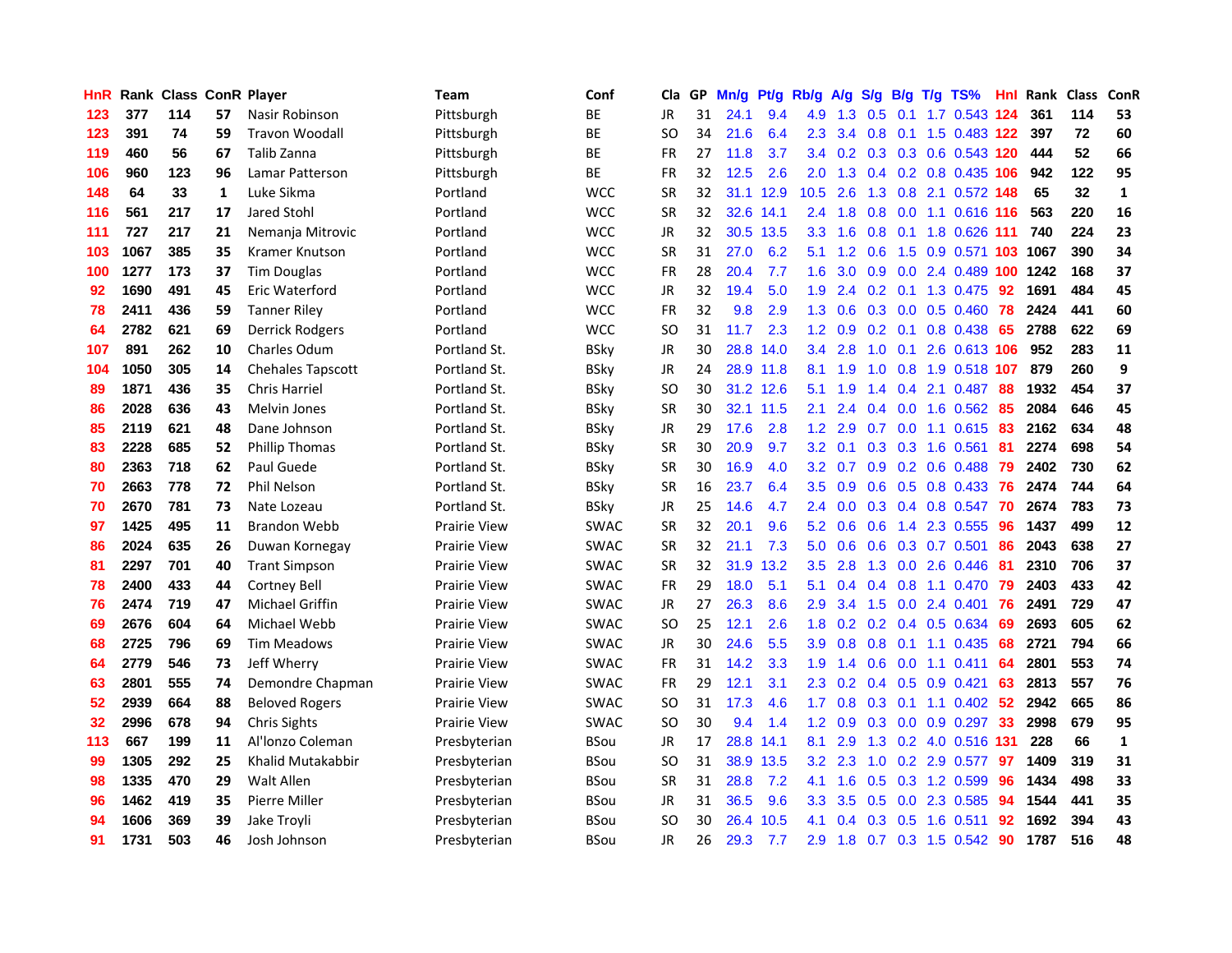| <b>HnR</b> |      |     |     | Rank Class ConR Player  | Team         | Conf        | Cla       |    | GP Mn/g | Pt/g      | Rb/g             | A/g            | S/g | B/g             | T/g TS%                       | Hnl | Rank Class |     | ConR                    |
|------------|------|-----|-----|-------------------------|--------------|-------------|-----------|----|---------|-----------|------------------|----------------|-----|-----------------|-------------------------------|-----|------------|-----|-------------------------|
| 79         | 2392 | 531 | 67  | Ryan Hargrave           | Presbyterian | <b>BSou</b> | SO.       | 28 | 12.0    | 3.9       | 2.4              | 0.2            | 0.1 | 0.1             | 0.9 0.512                     | 78  | 2425       | 539 | 67                      |
| 67         | 2740 | 614 | 79  | Jay Reynolds            | Presbyterian | <b>BSou</b> | <b>SO</b> | 27 | $12.5$  | 2.0       | 1.7 <sup>2</sup> | 0.2            | 0.3 | 0.3             | 0.6 0.505                     | 67  | 2739       | 614 | 80                      |
| 150        | 56   | 27  | 1   | Kareem Maddox           | Princeton    | Ivy         | <b>SR</b> | 32 | 31.0    | 13.8      | 7.0              | 2.5            | 0.8 | 1.8             | 2.0 0.618 150                 |     | 57         | 28  | $\mathbf 1$             |
| 137        | 147  | 24  | 4   | lan Hummer              | Princeton    | <b>Ivy</b>  | SO.       | 32 |         | 30.2 13.8 |                  | 6.8 1.9        | 1.1 | 1.1             | 2.2 0.570 137                 |     | 156        | 24  | 4                       |
| 108        | 856  | 328 | 16  | Dan Mavraides           | Princeton    | <b>Ivy</b>  | <b>SR</b> | 32 |         | 33.0 12.7 |                  | 4.6 2.8        |     | $1.1 \quad 0.1$ | 2.8 0.540 108                 |     | 866        | 327 | 16                      |
| 108        | 860  | 251 | 17  | Doug Davis              | Princeton    | <b>Ivy</b>  | JR        | 32 |         | 33.8 11.9 |                  |                |     |                 | 1.8 1.7 1.2 0.0 1.5 0.517 108 |     | 872        | 259 | 17                      |
| 101        | 1191 | 259 | 23  | <b>Mack Darrow</b>      | Princeton    | <b>Ivy</b>  | SO.       | 31 | 18.4    | 4.3       | $2.5^{\circ}$    | 1.6            |     |                 | 0.4 0.3 0.7 0.551 101         |     | 1192       | 257 | 23                      |
| 95         | 1492 | 337 | 30  | <b>Brendan Connolly</b> | Princeton    | <b>Ivy</b>  | SO.       | 31 | 13.8    | 3.2       | 2.7              | 1.0            |     |                 | $0.2$ $0.4$ $0.7$ $0.533$     | 95  | 1486       | 336 | 31                      |
| 93         | 1647 | 478 | 35  | <b>Patrick Saunders</b> | Princeton    | <b>Ivy</b>  | JR        | 31 | 21.2    | 5.4       | 3.1              | 0.7            |     |                 | 0.3 0.2 0.8 0.556             | 93  | 1616       | 469 | 34                      |
| 77         | 2453 | 447 | 56  | T.J. Bray               | Princeton    | <b>Ivy</b>  | <b>FR</b> | 32 | 10.6    | 1.5       | 1.7              | 0.6            |     |                 | $0.4$ 0.0 0.5 0.516           | 76  | 2472       | 454 | 58                      |
| 160        | 27   | 13  | 2   | <b>Marshon Brooks</b>   | Providence   | ВE          | <b>SR</b> | 32 |         | 36.5 24.6 | 7.0              | 2.5            | 1.5 | 1.2             | 3.1 0.579 160                 |     | 29         | 14  | $\mathbf{2}$            |
| 109        | 817  | 165 | 88  | <b>Vincent Council</b>  | Providence   | <b>BE</b>   | SO.       | 32 |         | 36.3 13.7 | 4.2              | 5.9            | 1.7 | 0.4             | 3.3 0.466                     | 109 | 820        | 165 | 87                      |
| 100        | 1254 | 280 | 106 | <b>Bilal Dixon</b>      | Providence   | <b>BE</b>   | SO.       | 32 | 19.9    | 5.7       | 6.4              | 0.3            | 0.3 | 1.4             | 1.1 0.501                     | 100 | 1262       | 280 | 108                     |
| 98         | 1339 | 186 | 112 | Kadeem Batts            | Providence   | <b>BE</b>   | <b>FR</b> | 32 | 21.7    | 7.1       | 5.8              | 0.5            | 0.5 | 0.4             | 1.1 0.503                     | 98  | 1349       | 186 | 114                     |
| 96         | 1468 | 329 | 115 | Duke Mondy              | Providence   | BE          | <b>SO</b> | 28 | 27.1    | 7.7       | 3.3 <sub>2</sub> | 1.2            | 2.1 | 0.3             | 1.3 0.489                     | 97  | 1395       | 314 | 115                     |
| 95         | 1500 | 214 | 116 | Gerard Coleman          | Providence   | <b>BE</b>   | <b>FR</b> | 31 | 29.6    | 10.3      | 3.1              | 1.4            | 0.9 |                 | 0.2 1.9 0.458                 | -96 | 1459       | 207 | 116                     |
| 85         | 2109 | 357 | 127 | <b>Bryce Cotton</b>     | Providence   | ВE          | FR        | 31 | 15.3    | 4.0       | 1.5              | 0.5            |     |                 | $0.7$ 0.0 0.3 0.502           | -85 | 2104       | 357 | 128                     |
| 175        | 6    | 4   | 1   | JaJuan Johnson          | Purdue       | <b>B10</b>  | <b>SR</b> | 34 |         | 35.4 20.5 | 8.6              |                |     |                 | 1.0 0.9 2.3 1.6 0.559 175     |     | -7         | 4   | $\mathbf{1}$            |
| 157        | 34   | 16  | 8   | E'Twaun Moore           | Purdue       | <b>B10</b>  | <b>SR</b> | 34 |         | 33.9 18.0 | 5.1              | 3.2            |     |                 | 1.2 0.5 1.8 0.542 157         |     | 34         | 16  | $\overline{ }$          |
| 127        | 313  | 96  | 26  | Lewis Jackson           | Purdue       | <b>B10</b>  | JR        | 34 | 26.2    | 8.0       | 3.2              | 4.0            |     |                 | 0.8 0.1 1.9 0.567 126         |     | 325        | 103 | 26                      |
| 120        | 448  | 133 | 33  | <b>Ryne Smith</b>       | Purdue       | <b>B10</b>  | JR        | 34 | 23.9    | 6.2       | 2.5              | 1.7            |     |                 | 0.7 0.2 0.5 0.676 119         |     | 451        | 135 | 32                      |
| 114        | 624  | 126 | 43  | D.J. Byrd               | Purdue       | <b>B10</b>  | <b>SO</b> | 34 | 20.6    | 5.2       | 3.0              | 2.0            | 0.6 |                 | 0.2 0.9 0.503 114             |     | 631        | 122 | 42                      |
| 107        | 911  | 190 | 58  | <b>Kelsey Barlow</b>    | Purdue       | <b>B10</b>  | <b>SO</b> | 32 | 19.5    | 5.1       | 2.9              | 1.6            | 0.8 |                 | 0.3 1.6 0.517 107             |     | 874        | 180 | 57                      |
| 103        | 1071 | 140 | 64  | Terone Johnson          | Purdue       | <b>B10</b>  | FR        | 34 | 19.3    | 4.9       | 2.5              | 1.7            |     |                 | 0.5 0.2 1.0 0.436 103         |     | 1082       | 140 | 66                      |
| 80         | 2330 | 416 | 82  | <b>Travis Carroll</b>   | Purdue       | <b>B10</b>  | <b>FR</b> | 31 | 9.2     | 1.3       | 1.9              | 0.3            |     |                 | $0.2$ $0.2$ $0.3$ $0.494$     | -81 | 2281       | 405 | 81                      |
| 122        | 411  | 122 | 4   | James Johnson           | Quinnipiac   | <b>NEC</b>  | <b>JR</b> | 32 | 33.9    | 16.1      | 4.2              | 3.5            | 1.6 |                 | $0.1$ 1.5 $0.525$             | 120 | 433        | 130 | $\overline{\mathbf{4}}$ |
| 113        | 659  | 253 | 11  | <b>Justin Rutty</b>     | Quinnipiac   | <b>NEC</b>  | <b>SR</b> | 25 |         | 30.9 14.5 | 9.4              | 1.4            |     | $0.4\quad 0.8$  | 1.8 0.514 118                 |     | 494        | 199 | 6                       |
| 98         | 1361 | 476 | 35  | Deontay Twyman          | Quinnipiac   | <b>NEC</b>  | <b>SR</b> | 32 | 30.8    | 12.4      | 3.9              | 3.6            | 0.7 | 0.2             | 2.2 0.499                     | 97  | 1411       | 490 | 37                      |
| 98         | 1384 | 310 | 36  | Lance Brown             | Quinnipiac   | <b>NEC</b>  | <b>SO</b> | 22 | 18.3    | 5.9       | 4.8              | 0.8            | 0.5 |                 | 0.3 1.1 0.546                 | -97 | 1401       | 317 | 35                      |
| 93         | 1618 | 371 | 42  | Darien Johnson          | Quinnipiac   | <b>NEC</b>  | SO.       | 32 | 21.9    | 5.7       | 2.6              | 3.5            |     | $0.6$ 0.1       | 1.5 0.470 93                  |     | 1645       | 379 | 44                      |
| 91         | 1761 | 267 | 47  | Ike Azotam              | Quinnipiac   | <b>NEC</b>  | <b>FR</b> | 31 | 17.3    | 5.1       |                  | $5.4\quad 0.5$ |     |                 | $0.4$ 0.4 1.0 0.462           | -90 | 1793       | 276 | 52                      |
| 91         | 1788 | 277 | 51  | Dominique Langston      | Quinnipiac   | <b>NEC</b>  | <b>FR</b> | 30 | 22.9    | 7.1       | 4.4              | 2.0            |     |                 | $0.5$ $0.2$ 1.8 $0.492$       | 90  | 1784       | 275 | 51                      |
| 88         | 1947 | 457 | 59  | Jamee Jackson           | Quinnipiac   | <b>NEC</b>  | SO.       | 32 | 20.9    | 6.3       | 4.9              | 0.5            |     |                 | 0.2 1.2 1.3 0.457             | 87  | 1976       | 461 | 60                      |
| 58         | 2881 | 651 | 101 | Raheem May-Thompson     | Quinnipiac   | <b>NEC</b>  | <b>SO</b> | 29 | 9.5     | 2.1       | 1.3 <sub>1</sub> | 0.4            |     |                 | $0.2$ 0.3 0.5 0.400           | 58  | 2882       | 653 | 101                     |
| 94         | 1583 | 362 | 37  | <b>Blake Smith</b>      | Radford      | <b>BSou</b> | SO.       | 27 | 26.0    | 8.9       | $3.4^{\circ}$    | 1.7            |     |                 | 2.4 0.4 1.8 0.427             | 94  | 1558       | 358 | 36                      |
| 85         | 2082 | 611 | 59  | Johnathan Edwards       | Radford      | <b>BSou</b> | JR        | 29 | 23.0    | 6.8       | 5.3              | 0.5            | 0.8 | 0.3             | 1.4 0.468                     | 84  | 2130       | 623 | 61                      |
| 85         | 2083 | 351 | 60  | Tolga Cerrah            | Radford      | <b>BSou</b> | FR        | 25 | 28.4    | 8.1       | 6.0              | 0.7            | 0.6 | 0.6             | 1.9 0.530                     | 85  | 2065       | 344 | 58                      |
| 83         | 2199 | 376 | 64  | <b>Martins Abele</b>    | Radford      | <b>BSou</b> | <b>FR</b> | 19 | 16.7    | 5.4       | 5.1              |                |     |                 | 0.3 0.4 1.1 1.9 0.500         | 85  | 2101       | 356 | 60                      |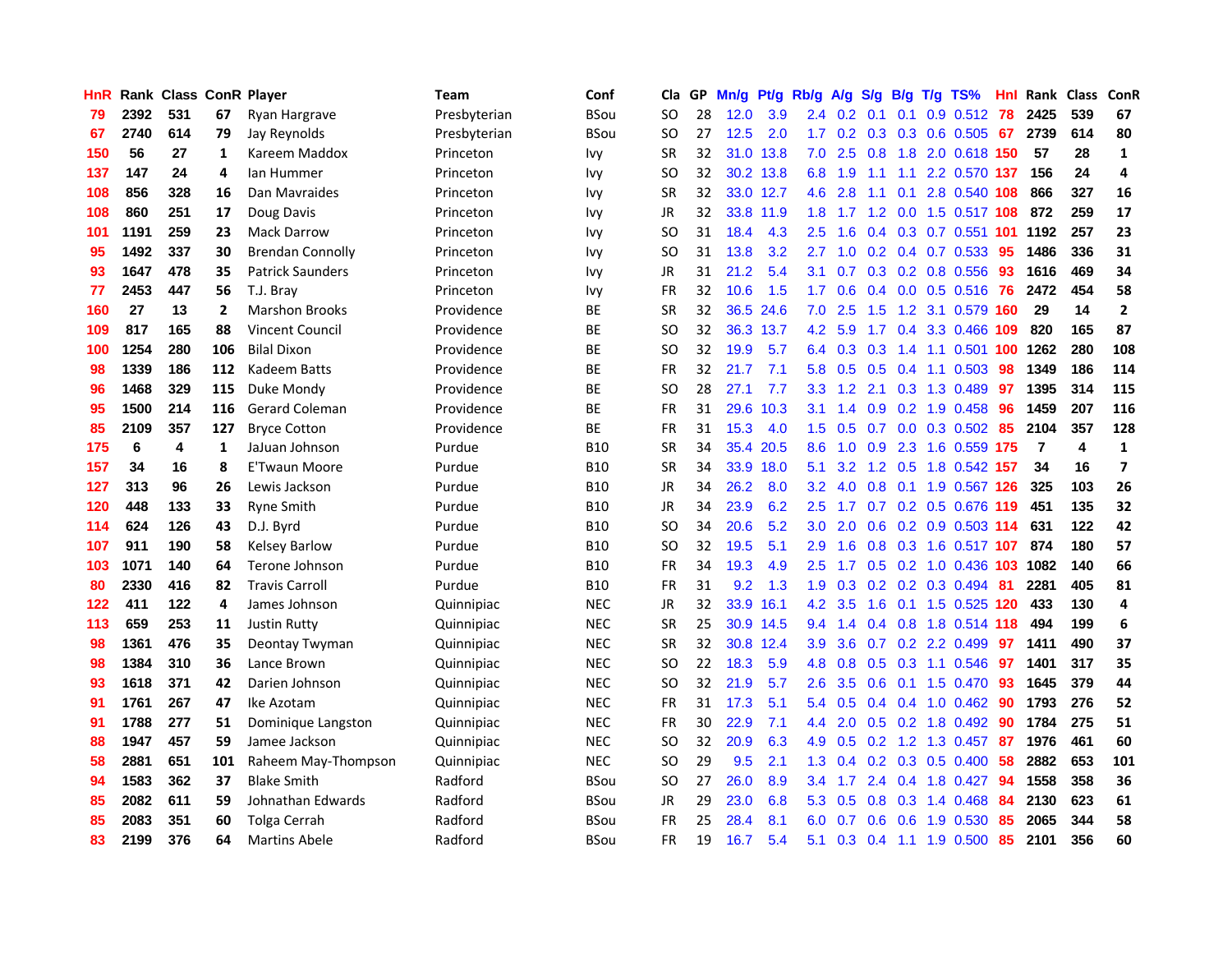| <b>HnR</b> |      | Rank Class ConR Player |              |                              | Team         | Conf        | Cla       | GP | Mn/g | Pt/g      | Rb/g             | A/g              | S/g | B/g             | T/g | TS%                        | Hnl  | Rank Class |                  | ConR         |
|------------|------|------------------------|--------------|------------------------------|--------------|-------------|-----------|----|------|-----------|------------------|------------------|-----|-----------------|-----|----------------------------|------|------------|------------------|--------------|
| 78         | 2401 | 729                    | 68           | Jeremy Robinson              | Radford      | <b>BSou</b> | <b>SR</b> | 29 | 20.4 | 5.0       | 2.0              | 2.0              | 1.0 | 0.0             |     | 1.7 0.466                  | 77   | 2439       | 737              | 68           |
| 77         | 2448 | 444                    | 69           | Jareal Smith                 | Radford      | <b>BSou</b> | <b>FR</b> | 28 | 22.9 | 9.4       | 2.1              | 2.0              | 0.8 | 0.0             |     | 3.0 0.459                  | -76  | 2498       | 461              | 71           |
| 77         | 2450 | 446                    | 70           | Lukas Winegarner             | Radford      | <b>BSou</b> | <b>FR</b> | 28 | 10.0 | 2.8       | 2.3              | 0.1              |     |                 |     | $0.3$ 0.4 0.5 0.426        | 76   | 2505       | 464              | 72           |
| 74         | 2533 | 570                    | 73           | Gorkem Sonmez                | Radford      | <b>BSou</b> | <b>SO</b> | 29 | 23.2 | 8.5       | 2.5              | 1.0              |     |                 |     | 0.7 0.2 2.1 0.471          | 73   | 2582       | 576              | 74           |
| 74         | 2535 | 571                    | 74           | Evan Faulkner                | Radford      | <b>BSou</b> | <b>SO</b> | 29 | 21.6 | 5.3       | 1.7 <sub>z</sub> | 1.8              | 0.9 |                 |     | $0.0$ 1.7 $0.464$          | -73  | 2584       | 577              | 75           |
| 55         | 2909 | 586                    | 83           | <b>Tommy Spagnolo</b>        | Radford      | <b>BSou</b> | <b>FR</b> | 14 | 17.4 | 3.2       | 3.6 <sup>°</sup> | 0.4              |     |                 |     | $0.3$ 0.4 1.6 0.464        | -61  | 2847       | 566              | 82           |
| 142        | 105  | 50                     | 4            | Delroy James                 | Rhode Island | A10         | <b>SR</b> | 34 |      | 34.1 17.5 | 7.9              | 2.7              | 1.6 |                 |     | 1.1 3.4 0.513 141          |      | 116        | 56               | 4            |
| 115        | 604  | 120                    | 31           | Nikola Malesevic             | Rhode Island | A10         | <b>SO</b> | 34 |      | 27.3 10.3 | 4.3              | 0.9              | 0.9 | 0.6             |     | 1.1 0.606 114              |      | 620        | 119              | 32           |
| 106        | 928  | 272                    | 42           | Orion Outerbridge            | Rhode Island | A10         | <b>JR</b> | 21 | 17.7 | 6.8       | 3.0              | 0.4              | 0.1 |                 |     | 0.7 0.6 0.592 108          |      | 848        | 249              | 38           |
| 105        | 1005 | 217                    | 48           | Daniel West                  | Rhode Island | A10         | <b>SO</b> | 19 | 17.4 | 4.4       | $2.2\phantom{0}$ | 3.2              | 1.1 | 0.1             |     | 1.8 0.477 105              |      | 973        | 205              | 45           |
| 104        | 1020 | 372                    | 50           | <b>Marquis Jones</b>         | Rhode Island | A10         | <b>SR</b> | 34 | 34.8 | 11.0      | 3.2              | 3.8              | 1.6 | 0.2             |     | 2.4 0.522                  | 104  | 1046       | 382              | 49           |
| 100        | 1262 | 446                    | 63           | Will Martell                 | Rhode Island | A10         | <b>SR</b> | 34 | 21.9 | 6.2       | 5.2              | 0.7              |     |                 |     | $0.4$ 0.7 1.1 0.507        | -99  | 1281       | 453              | 64           |
| 98         | 1359 | 305                    | 70           | Akeem Richmond               | Rhode Island | A10         | <b>SO</b> | 34 | 28.3 | 9.3       | 2.4              | 0.7              | 0.7 | 0.0             |     | 0.7 0.472                  | 97   | 1397       | 316              | 70           |
| 85         | 2075 | 609                    | 97           | Jamal Wilson                 | Rhode Island | A10         | <b>JR</b> | 17 | 19.6 | 5.1       | 3.6              | 1.1              | 0.7 | 0.1             |     | $1.1 \quad 0.442$          | -91  | 1745       | 503              | 89           |
| 77         | 2424 | 545                    | 109          | <b>Ryan Brooks</b>           | Rhode Island | A10         | <b>SO</b> | 27 | 10.8 | 1.7       | 1.7              | 0.3              | 0.2 | 0.6             |     | 0.4 0.484                  | -79  | 2386       | 530              | 109          |
| 74         | 2545 | 756                    | 113          | <b>Ben Eaves</b>             | Rhode Island | A10         | <b>SR</b> | 31 | 12.4 | 3.1       | 2.5              | 0.4              |     |                 |     | $0.1$ $0.3$ $0.5$ $0.427$  | -75  | 2534       | 758              | 113          |
| 157        | 35   | 6                      | 1            | Arsalan Kazemi               | Rice         | <b>CUSA</b> | <b>SO</b> | 32 |      | 29.8 15.2 | $11.0 \quad 1.3$ |                  |     |                 |     | 1.2 0.8 1.8 0.589 156      |      | 37         | 6                | $\mathbf{1}$ |
| 105        | 1001 | 216                    | 49           | <b>Tamir Jackson</b>         | Rice         | <b>CUSA</b> | <b>SO</b> | 32 |      | 33.3 13.9 | 2.7              | 3.6              |     |                 |     | 1.3 0.0 2.7 0.517 104 1010 |      |            | 216              | 50           |
| 98         | 1362 | 477                    | 68           | Suleiman Braimoh             | Rice         | <b>CUSA</b> | <b>SR</b> | 31 | 10.8 | 4.4       | 2.1              | 0.2 <sub>0</sub> |     |                 |     | $0.5$ 0.3 0.8 0.537        | -98  | 1373       | 482              | 69           |
| 95         | 1531 | 439                    | 72           | <b>Connor Frizzelle</b>      | Rice         | <b>CUSA</b> | <b>JR</b> | 32 | 27.5 | 10.7      | 1.8              | 1.4              |     |                 |     | 1.4 0.0 1.7 0.507          | 95   | 1528       | 437              | 73           |
| 93         | 1621 | 470                    | 74           | Lucas Kuipers                | Rice         | <b>CUSA</b> | JR        | 32 | 21.6 | 7.6       | 3.4              | 0.8              |     |                 |     | 0.5 0.3 1.3 0.540          | 93   | 1618       | 470              | 74           |
| 87         | 1962 | 621                    | 81           | <b>Trey Stanton</b>          | Rice         | <b>CUSA</b> | <b>SR</b> | 32 | 19.2 | 5.6       | 4.0              | 0.8              |     | $0.3$ 0.5       |     | 1.2 0.469                  | -87  | 1962       | 621              | 84           |
| 84         | 2143 | 661                    | 88           | Cory Pfleiger                | Rice         | <b>CUSA</b> | <b>SR</b> | 32 | 21.3 | 4.3       | 2.0              | 1.4              |     | $0.4 \quad 0.1$ |     | $0.8$ 0.521                | 84   | 2142       | 661              | 88           |
| 72         | 2608 | 767                    | 94           | <b>Bryan Beasley</b>         | Rice         | <b>CUSA</b> | <b>SR</b> | 28 | 16.4 | 1.7       | $1.2^{\circ}$    | 1.6              |     |                 |     | $0.8$ 0.2 0.9 0.414        | 74   | 2562       | 762              | 93           |
| 54         | 2917 | 589                    | 98           | <b>Trevan Abraham</b>        | Rice         | <b>CUSA</b> | <b>FR</b> | 30 | 9.4  | 1.1       | 0.7              | 1.2              |     |                 |     | $0.2$ 0.0 0.5 0.333        | -55  | 2921       | 591              | 98           |
| 164        | 18   | 8                      | $\mathbf{1}$ | <b>Justin Harper</b>         | Richmond     | A10         | <b>SR</b> | 37 |      | 31.8 17.9 | 6.9              | 1.2              | 0.6 |                 |     | 1.2 1.5 0.638              | 164  | 20         | $\boldsymbol{9}$ | $\mathbf{1}$ |
| 128        | 286  | 126                    | 14           | Kevin Anderson               | Richmond     | A10         | <b>SR</b> | 37 |      | 36.2 16.6 | 2.8              | 3.3              | 1.4 | 0.1             |     | 1.9 0.534 127              |      | 290        | 128              | 14           |
| 118        | 485  | 192                    | 23           | Dan Geriot                   | Richmond     | A10         | <b>SR</b> | 37 | 24.9 | 9.5       | 3.9              | 2.8              | 0.6 | 0.1             |     | 1.7 0.513 118              |      | 485        | 196              | 23           |
| 116        | 558  | 170                    | 28           | Darrius Garrett              | Richmond     | A10         | JR        | 37 | 12.8 | 1.9       | 4.1              | 0.3              | 0.1 |                 |     | 1.6 0.4 0.429 116          |      | 561        | 171              | 28           |
| 116        | 585  | 228                    | 30           | Kevin Smith                  | Richmond     | A10         | <b>SR</b> | 34 | 27.8 | 3.9       |                  | 4.2 3.4          |     |                 |     | 1.2 0.6 1.3 0.576 116      |      | 562        | 219              | 29           |
| 110        | 775  | 230                    | 35           | <b>Francis-Cedric Martel</b> | Richmond     | A10         | JR        | 36 | 18.0 | 4.6       | 3.6 <sup>°</sup> | 0.9              |     |                 |     | 0.7 0.2 0.9 0.557 110      |      | 769        | 231              | 36           |
| 108        | 853  | 175                    | 38           | Darien Brothers              | Richmond     | A10         | <b>SO</b> | 37 | 22.3 | 7.6       | 1.8              | 1.1              |     |                 |     | 0.4 0.1 0.8 0.557 108      |      | 859        | 177              | 39           |
| 101        | 1209 | 164                    | 60           | Cedrick Lindsay              | Richmond     | A10         | FR        | 37 | 16.5 | 4.4       | 1.4              | 1.6              | 0.5 | 0.1             |     | 0.9 0.509 101              |      | 1220       | 166              | 60           |
| 116        | 546  | 211                    | 8            | Justin Robinson              | Rider        | <b>MAAC</b> | <b>SR</b> | 34 |      | 33.6 15.2 | 2.9              | 3.8              | 1.0 | 0.1             |     | 2.6 0.585 116              |      | 557        | 216              | 9            |
| 115        | 588  | 181                    | 11           | Novar Gadson                 | Rider        | <b>MAAC</b> | JR        | 33 | 28.0 | 13.7      | 5.8              | 1.7              | 0.8 | 0.9             |     | 2.4 0.549 116              |      | 574        | 177              | 11           |
| 112        | 680  | 203                    | 13           | <b>Brandon Penn</b>          | Rider        | <b>MAAC</b> | JR        | 33 | 22.2 | 9.4       | 4.5              | 1.0              | 0.9 |                 |     | $0.4$ 1.3 0.600 112        |      | 686        | 206              | 13           |
| 103        | 1076 | 236                    | 31           | Jonathan Thompson            | Rider        | <b>MAAC</b> | <b>SO</b> | 31 | 25.7 | 6.1       | 2.7              | 3.2              | 1.0 | 0.4             |     | 1.4 0.618                  | -103 | 1088       | 236              | 31           |
| 103        | 1084 | 391                    | 32           | Mike Ringgold                | Rider        | <b>MAAC</b> | <b>SR</b> | 34 |      | 30.9 12.1 | 5.4              | 2.5              |     | $0.9\quad 0.6$  |     | 2.8 0.495 103 1093         |      |            | 396              | 32           |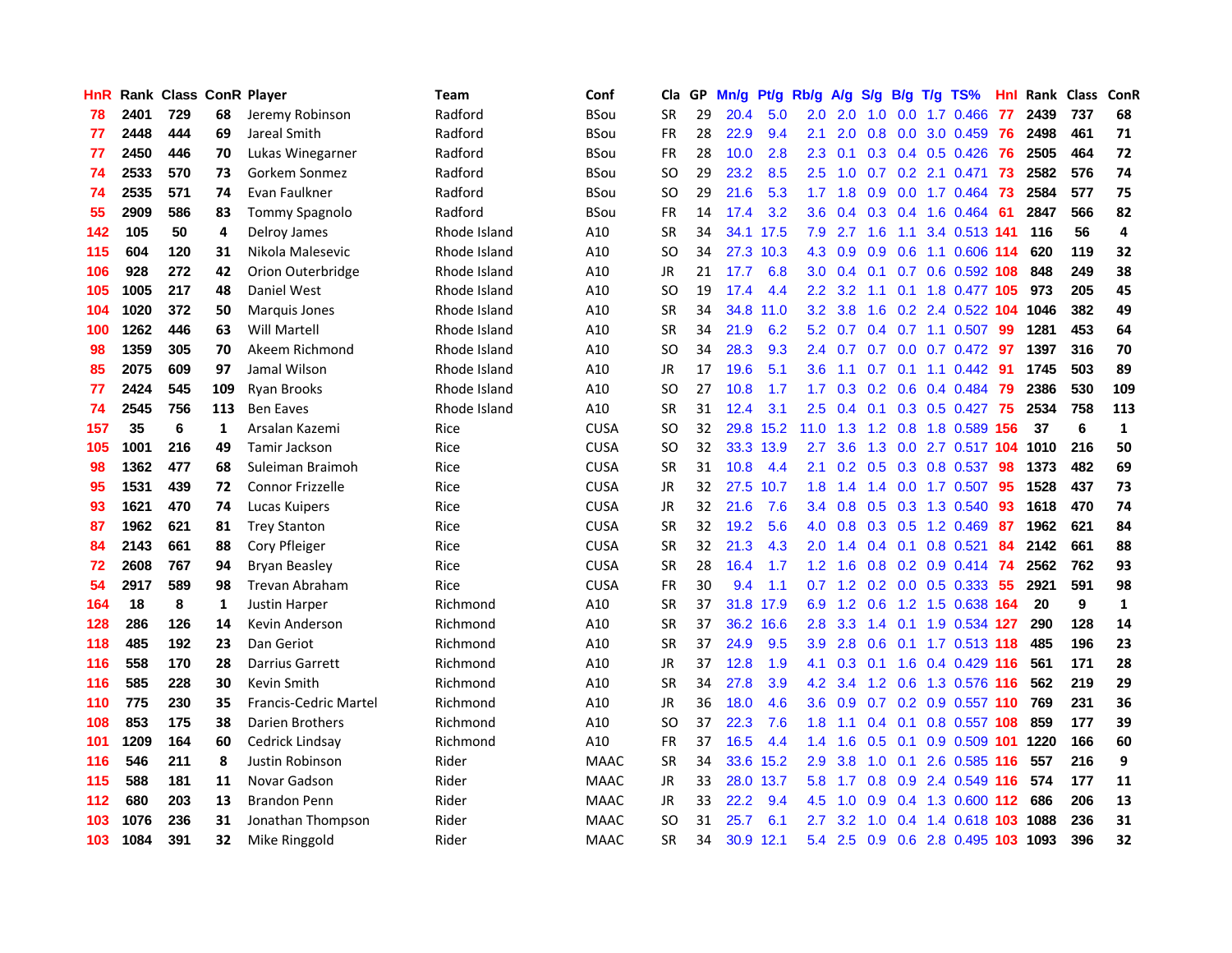| HnR |      | <b>Rank Class ConR Player</b> |     |                       | Team                 | Conf        | Cla       | GP. | Mn/g | Pt/g      | Rb/g             | A/g            | S/g             | B/g | T/g TS%                | Hnl | Rank Class |     | ConR |
|-----|------|-------------------------------|-----|-----------------------|----------------------|-------------|-----------|-----|------|-----------|------------------|----------------|-----------------|-----|------------------------|-----|------------|-----|------|
| 103 | 1101 | 144                           | 34  | Danny Stewart         | Rider                | <b>MAAC</b> | FR        | 34  | 25.7 | 7.3       | 7.1              | 0.4            | 0.6             | 1.1 | 1.2 0.571              | 102 | 1121       | 143 | 34   |
| 86  | 2067 | 346                           | 59  | <b>Anthony Myles</b>  | Rider                | <b>MAAC</b> | <b>FR</b> | 34  | 20.3 | 5.9       | 2.2 <sub>2</sub> | 0.8            | 0.5             | 0.8 | 1.3 0.486              | 85  | 2075       | 349 | 59   |
| 118 | 497  | 93                            | 6   | Lijah Thompson        | Robert Morris        | <b>NEC</b>  | SO        | 32  | 20.3 | 8.6       | 4.4              | 0.6            | 0.7             |     | 0.7 1.2 0.591 117      |     | 541        | 100 | 8    |
| 115 | 597  | 115                           | 9   | Velton Jones          | <b>Robert Morris</b> | <b>NEC</b>  | SO        | 32  |      | 29.4 12.1 | 2.9              | 4.0            | 1.6             |     | 0.0 2.8 0.503 114      |     | 625        | 120 | 11   |
| 112 | 695  | 143                           | 12  | Karon Abraham         | <b>Robert Morris</b> | <b>NEC</b>  | SO        | 23  |      | 27.0 13.9 |                  | $2.4$ 1.2      |                 |     | 1.2 0.3 2.0 0.583 116  |     | 554        | 105 | 9    |
| 110 | 753  | 89                            | 13  | Coron Williams        | <b>Robert Morris</b> | <b>NEC</b>  | FR        | 32  | 19.7 | 7.1       | 1.9 <sup>°</sup> |                | $1.2 \quad 0.9$ |     | 0.1 0.5 0.596 109      |     | 795        | 95  | 13   |
| 107 | 890  | 185                           | 15  | Russell Johnson       | <b>Robert Morris</b> | <b>NEC</b>  | <b>SO</b> | 32  | 26.8 | 11.0      | 6.7              | 1.3            |                 |     | 0.8 0.5 2.3 0.494 106  |     | 933        | 196 | 16   |
| 98  | 1346 | 187                           | 34  | <b>Anthony Myers</b>  | Robert Morris        | <b>NEC</b>  | <b>FR</b> | 32  | 23.8 | 4.2       | $3.4^{\circ}$    | 3.6            | 1.1             |     | $0.0$ 1.9 $0.420$      | -97 | 1406       | 198 | 36   |
| 90  | 1842 | 592                           | 55  | Gary Wallace          | Robert Morris        | <b>NEC</b>  | <b>SR</b> | 30  | 24.6 | 5.2       | 3.6              | 1.4            | 0.8             |     | $0.2$ 0.9 0.452        | 90  | 1799       | 585 | 53   |
| 86  | 2025 | 591                           | 63  | Lawrence Bridges      | <b>Robert Morris</b> | <b>NEC</b>  | <b>JR</b> | 28  | 15.5 | 4.1       | 3.2 <sub>2</sub> | 0.3            | 0.4             |     | $0.0$ $0.8$ $0.509$    | 87  | 2007       | 585 | 61   |
| 74  | 2531 | 476                           | 85  | Yann Charles          | <b>Robert Morris</b> | <b>NEC</b>  | FR        | 32  | 20.5 | 4.7       | 2.7              | 0.4            | $0.4^{\circ}$   |     | 0.3 1.3 0.431          | 74  | 2571       | 483 | 86   |
| 129 | 260  | 118                           | 40  | Jonathan Mitchell     | Rutgers              | <b>BE</b>   | <b>SR</b> | 32  |      | 30.3 14.4 | 5.6              | 0.9            | 0.8             | 0.6 | 1.5 0.552 129          |     | 270        | 122 | 40   |
| 127 | 300  | 28                            | 45  | Gilvydas Biruta       | Rutgers              | BE          | FR        | 32  | 22.1 | 9.6       | 5.6              | 0.6            | 0.9             | 0.6 | 1.4 0.580 127          |     | 304        | 26  | 43   |
| 115 | 589  | 113                           | 74  | Dane Miller           | Rutgers              | BE          | SO        | 32  | 29.8 | 9.2       | 6.1              | 2.6            | 1.0             | 1.6 | 2.0 0.445 115          |     | 591        | 113 | 73   |
| 111 | 737  | 286                           | 83  | James Beatty          | Rutgers              | <b>BE</b>   | <b>SR</b> | 32  | 32.1 | 8.8       | 2.9              | 3.1            | 1.7             | 0.2 | 1.5 0.556 110          |     | 750        | 289 | 84   |
| 108 | 844  | 322                           | 90  | Mike Coburn           | Rutgers              | ВE          | <b>SR</b> | 32  | 33.1 | 8.8       | 1.9              | 4.0            | 1.4             |     | 0.3 2.0 0.501 108      |     | 843        | 321 | 88   |
| 99  | 1295 | 178                           | 110 | Mike Poole            | Rutgers              | ВE          | FR        | 32  | 19.0 | 5.6       | 3.3              | 1.2            | 1.1             |     | 0.4 1.7 0.457          | -99 | 1293       | 176 | 110  |
| 89  | 1873 | 438                           | 124 | Austin Johnson        | Rutgers              | <b>BE</b>   | SO        | 32  | 16.3 | 4.5       |                  | $2.4\quad 0.4$ |                 |     | $0.4$ 0.3 1.0 0.529    | -89 | 1865       | 432 | 124  |
| 83  | 2224 | 387                           | 131 | <b>Austin Carroll</b> | Rutgers              | <b>BE</b>   | <b>FR</b> | 25  | 10.6 | 2.7       | 0.7              | 1.0            |                 |     | $0.2$ 0.2 0.6 0.528    | 85  | 2118       | 361 | 129  |
| 81  | 2296 | 676                           | 132 | Robert Lumpkins       | Rutgers              | ВE          | JR        | 28  | 11.3 | 3.5       | 1.5              | 0.1            |                 |     | $0.3$ 0.4 0.5 0.483    | 82  | 2228       | 652 | 132  |
| 88  | 1943 | 455                           | 38  | John Dickson          | Sacramento St.       | <b>BSky</b> | <b>SO</b> | 28  | 24.2 | 10.9      | 4.2              | 0.8            | 0.8             |     | 0.6 1.9 0.509          | 87  | 1964       | 459 | 39   |
| 87  | 2006 | 585                           | 41  | Alpha N'Diaye         | Sacramento St.       | <b>BSky</b> | JR        | 19  | 20.7 | 6.0       | 6.6              | 0.4            | 0.5             | 1.1 | 0.6 0.473              | 90  | 1779       | 513 | 32   |
| 86  | 2030 | 637                           | 44  | Sultan Toles-Bey      | Sacramento St.       | <b>BSky</b> | <b>SR</b> | 28  | 36.0 | 12.2      | $3.4^{\circ}$    | 4.8            | 1.5             | 0.1 | 3.6 0.474              | 86  | 2061       | 642 | 44   |
| 81  | 2280 | 668                           | 55  | Walter Jackson        | Sacramento St.       | <b>BSky</b> | JR        | 26  | 26.8 | 6.0       | 4.5              | 1.3            | 0.7             |     | 0.9 1.2 0.517          | -81 | 2293       | 675 | 56   |
| 80  | 2333 | 709                           | 59  | Duro Bjegovic         | Sacramento St.       | <b>BSky</b> | <b>SR</b> | 28  | 27.2 | 9.2       | 5.4              | 1.5            | 0.5             | 0.3 | 2.1 0.502              | 80  | 2358       | 719 | 59   |
| 73  | 2576 | 749                           | 65  | Zach Nelson           | Sacramento St.       | <b>BSky</b> | <b>JR</b> | 16  | 22.1 | 6.4       | 4.8              | 0.9            | 0.8             | 0.3 | 1.7 0.435              | -75 | 2530       | 738 | 66   |
| 72  | 2626 | 770                           | 69  | Heath Hoffman         | Sacramento St.       | <b>BSky</b> | <b>JR</b> | 27  | 20.4 | 4.6       | $2.4^{\circ}$    | 1.0            | 0.6             | 0.1 | $0.9$ $0.513$          | -71 | 2642       | 775 | 70   |
| 71  | 2628 | 500                           | 70  | Jackson Carbajal      | Sacramento St.       | <b>BSky</b> | <b>FR</b> | 28  | 23.6 | 6.5       | 2.7              | 0.9            | 0.5             |     | $0.2$ 1.5 $0.515$      | -71 | 2658       | 505 | 71   |
| 113 | 657  | 136                           | 10  | Shane Gibson          | <b>Sacred Heart</b>  | <b>NEC</b>  | SO        | 29  | 32.6 | 17.2      | 4.0              | 1.6            | 1.4             | 0.6 | 2.7 0.567 113          |     | 670        | 134 | 12   |
| 103 | 1097 | 395                           | 23  | Jerrell Thompson      | <b>Sacred Heart</b>  | <b>NEC</b>  | <b>SR</b> | 29  |      | 31.4 11.4 | 4.2              | 3.7            | 1.6             |     | 0.1 2.6 0.516 102 1111 |     |            | 402 | 24   |
| 91  | 1770 | 271                           | 49  | Louis Montes          | Sacred Heart         | <b>NEC</b>  | <b>FR</b> | 29  | 20.3 | 7.2       | 4.5              | 0.7            |                 |     | 0.5 0.7 1.6 0.572 91   |     | 1767       | 266 | 50   |
| 90  | 1826 | 530                           | 54  | <b>Stan Dulaire</b>   | Sacred Heart         | <b>NEC</b>  | <b>JR</b> | 29  | 26.4 | 7.4       | 5.3              | 0.8            |                 |     | 1.3 0.4 1.5 0.531      | 90  | 1819       | 529 | 56   |
| 84  | 2129 | 362                           | 69  | <b>Chris Evans</b>    | Sacred Heart         | <b>NEC</b>  | FR        | 26  | 23.7 | 9.1       | 3.3 <sub>1</sub> | 1.2            |                 |     | 0.8 0.3 2.2 0.520      | 84  | 2125       | 363 | 67   |
| 82  | 2262 | 397                           | 73  | Evan Kelley           | Sacred Heart         | <b>NEC</b>  | FR        | 29  | 25.6 | 7.3       | 2.9              | 1.7            | 1.3             |     | 0.2 1.8 0.477          | 82  | 2258       | 396 | 71   |
| 65  | 2778 | 619                           | 96  | Nick Greenbacker      | Sacred Heart         | <b>NEC</b>  | SO        | 27  | 17.2 | 3.8       | 2.4              | 0.7            | 0.4             |     | $0.4$ 1.0 0.420        | 65  | 2772       | 619 | 96   |
| 60  | 2848 | 637                           | 98  | Femi Akinpetide       | Sacred Heart         | <b>NEC</b>  | <b>SO</b> | 28  | 13.3 | 3.3       | 2.1              | 0.4            | 0.1             | 0.3 | 0.8 0.439              | 60  | 2853       | 638 | 98   |
| 40  | 2985 | 849                           | 107 | Steve Zazuri          | Sacred Heart         | <b>NEC</b>  | <b>JR</b> | 29  | 12.1 | 0.4       | 1.1              | .2             | 0.4             | 0.1 | 1.1 0.241              | 40  | 2991       | 851 | 107  |
| 106 | 948  | 198                           | 17  | Will Felder           | Saint Francis (PA)   | <b>NEC</b>  | SO.       | 30  |      | 26.8 11.1 | 6.7              |                | $1.3 \quad 0.6$ |     | 1.3 2.4 0.526 105      |     | 960        | 200 | 18   |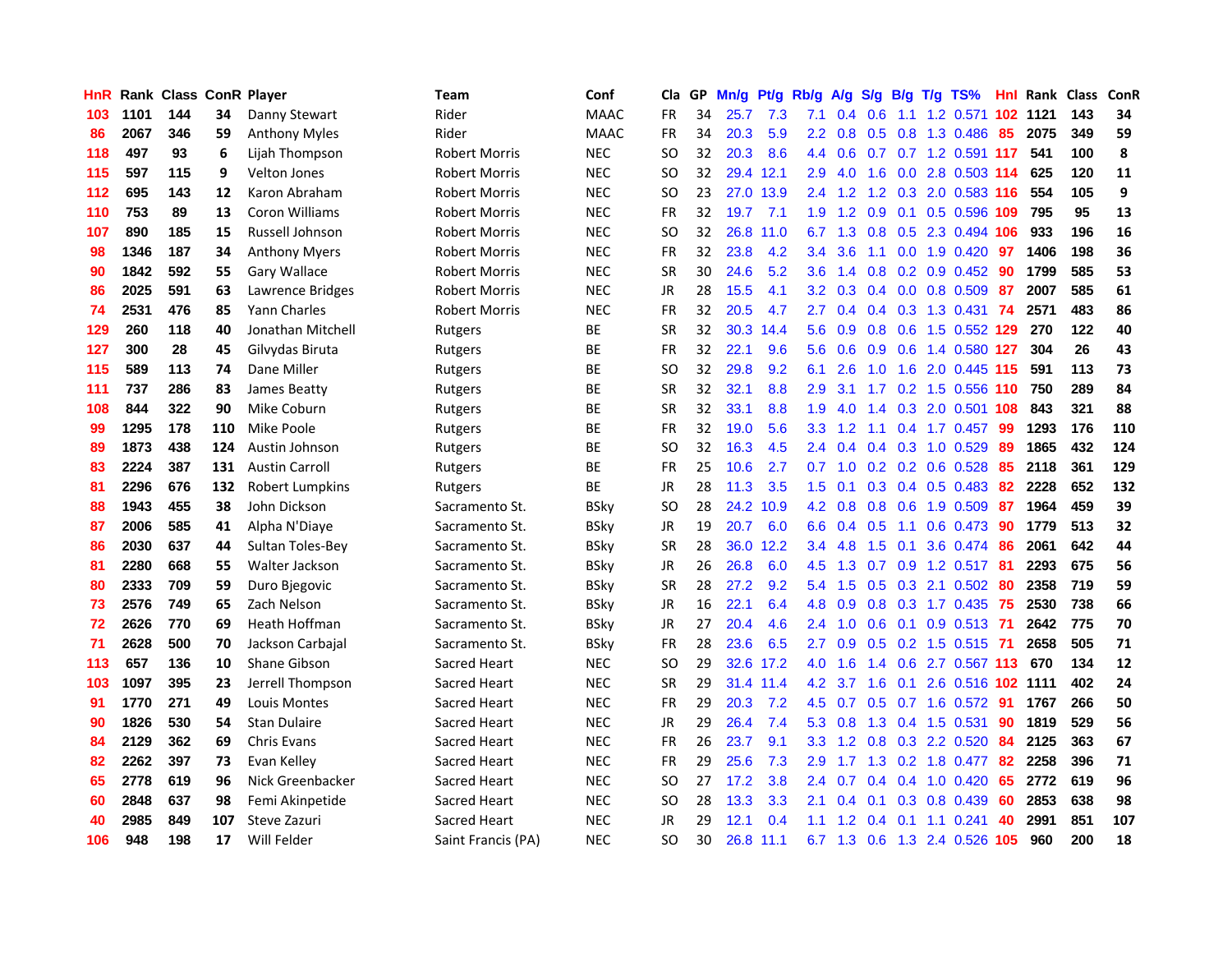| HnR |      | <b>Rank Class ConR Player</b> |                |                            | Team               | Conf        | Cla           | GP. | Mn/g | Pt/g      | Rb/g             | A/g             | <b>S/g</b>       |                 | B/g T/g TS%               | Hnl |      | Rank Class | ConR         |
|-----|------|-------------------------------|----------------|----------------------------|--------------------|-------------|---------------|-----|------|-----------|------------------|-----------------|------------------|-----------------|---------------------------|-----|------|------------|--------------|
| 102 | 1135 | 244                           | 24             | <b>Umar Shannon</b>        | Saint Francis (PA) | <b>NEC</b>  | SO            | 30  | 32.0 | 15.8      | 3.0              | 2.0             | 0.5              | 0.0             | 2.2 0.555                 | 102 | 1151 | 245        | 26           |
| 94  | 1547 | 353                           | 39             | Chris Johnson              | Saint Francis (PA) | <b>NEC</b>  | SO            | 30  | 29.6 | 8.3       | 2.5              | 4.4             | 1.5              | 0.1             | 3.1 0.566                 | 94  | 1557 | 357        | 41           |
| 92  | 1713 | 255                           | 45             | <b>Scott Eatherton</b>     | Saint Francis (PA) | <b>NEC</b>  | <b>FR</b>     | 28  | 9.6  | 3.9       | 2.1              | 0.2             | 0.1              | 0.5             | 0.5 0.624                 | 92  | 1673 | 246        | 47           |
| 84  | 2128 | 655                           | 68             | Mislav Jukic               | Saint Francis (PA) | <b>NEC</b>  | <b>SR</b>     | 30  | 18.5 | 6.7       | 3.0              |                 |                  |                 | 1.5 0.2 0.3 1.9 0.536     | 84  | 2135 | 660        | 68           |
| 81  | 2306 | 514                           | 75             | <b>Anthony Ervin</b>       | Saint Francis (PA) | <b>NEC</b>  | <sub>SO</sub> | 29  | 25.3 | 7.2       | 2.6              | 17              |                  |                 | 1.0 0.1 1.3 0.443         | -81 | 2298 | 512        | 74           |
| 80  | 2336 | 688                           | 77             | Jon Taylor                 | Saint Francis (PA) | <b>NEC</b>  | <b>JR</b>     | 30  | 14.0 | 4.1       | 2.9              | 0.3             |                  |                 | 0.4 0.4 0.8 0.496         | 80  | 2343 | 689        | 77           |
| 76  | 2491 | 463                           | 83             | Kameron Ritter             | Saint Francis (PA) | <b>NEC</b>  | <b>FR</b>     | 28  | 19.0 | 3.3       | 1.7 <sub>z</sub> | 0.9             |                  |                 | $0.8$ 0.2 0.8 0.583       | 76  | 2492 | 460        | 84           |
| 59  | 2860 | 642                           | 99             | <b>Tony Peters</b>         | Saint Francis (PA) | <b>NEC</b>  | SO            | 29  | 13.5 | 3.1       | $2.2^{\circ}$    | 0.5             |                  |                 | $0.3$ $0.2$ 1.0 $0.446$   | 59  | 2868 | 645        | 99           |
| 42  | 2979 | 842                           | 106            | Sorena Orandi              | Saint Francis (PA) | <b>NEC</b>  | <b>SR</b>     | 27  | 12.3 | 2.1       | 1.7              | 0.7             |                  |                 | 0.3 0.0 1.1 0.370         | -44 | 2979 | 843        | 106          |
| 128 | 290  | 26                            | 15             | Langston Galloway          | Saint Joseph's     | A10         | <b>FR</b>     | 33  |      | 34.3 12.8 | 5.5 <sub>1</sub> | 2.9             | 1.7 <sub>z</sub> |                 | 0.5 1.2 0.545             | 126 | 316  | 28         | 17           |
| 119 | 465  | 87                            | 22             | Carl Jones                 | Saint Joseph's     | A10         | SO            | 32  |      | 33.9 17.0 | 2.6              | 3.4             | 1.1              | 0.1             | 2.4 0.538 119             |     | 461  | 87         | 22           |
| 102 | 1151 | 153                           | 55             | C.J. Aiken                 | Saint Joseph's     | A10         | FR            | 33  | 27.5 | 7.4       | 4.3              | 0.6             | 0.4              |                 | 3.5 1.2 0.526 101         |     | 1202 | 161        | 57           |
| 99  | 1309 | 180                           | 67             | <b>Ronald Roberts</b>      | Saint Joseph's     | A10         | FR            | 33  | 19.5 | 6.4       | 4.7              | 0.4             | 0.3              | 0.6             | 0.9 0.529                 | 98  | 1346 | 184        | 67           |
| 94  | 1588 | 539                           | 82             | <b>Idris Hilliard</b>      | Saint Joseph's     | A10         | SR            | 33  | 31.3 | 8.5       | 4.7              | 1.6             | 0.5              |                 | 0.3 1.4 0.563             | 93  | 1619 | 545        | 83           |
| 75  | 2506 | 469                           | 111            | Daryus Quarles             | Saint Joseph's     | A10         | <b>FR</b>     | 33  | 20.5 | 5.1       | 2.6              | 1.0             | 0.2              | 0.3             | 0.8 0.381                 | 75  | 2544 | 474        | 115          |
| 74  | 2549 | 573                           | 114            | Justin Crosgile            | Saint Joseph's     | A10         | <sub>SO</sub> | 19  | 15.1 | 4.8       | $2.2^{\circ}$    | 1.1             | 0.5              |                 | 0.0 1.4 0.438             | 78  | 2429 | 543        | 111          |
| 63  | 2806 | 811                           | 121            | <b>Charoy Bentley</b>      | Saint Joseph's     | A10         | SR            | 27  | 13.4 | 3.1       |                  | $1.2 \quad 1.3$ |                  |                 | $0.3$ 0.0 1.1 0.444       | -65 | 2778 | 805        | 121          |
| 117 | 538  | 65                            | 24             | Dwayne Evans               | Saint Louis        | A10         | <b>FR</b>     | 31  | 23.3 | 8.5       |                  | $6.5 \quad 0.7$ |                  |                 | 0.7 0.7 1.3 0.519 116     |     | 549  | 64         | 26           |
| 109 | 836  | 243                           | 36             | <b>Brian Conklin</b>       | Saint Louis        | A10         | JR            | 31  | 21.4 | 8.7       | 4.3              | 0.6             |                  |                 | 0.4 0.4 1.4 0.547 108     |     | 831  | 244        | 37           |
| 105 | 970  | 126                           | 45             | Mike McCall                | Saint Louis        | A10         | FR            | 31  |      | 29.3 10.4 | 2.1              | 3.0             |                  |                 | 1.0 0.1 2.1 0.542 105     |     | 976  | 125        | 46           |
| 103 | 1073 | 312                           | 52             | <b>Kyle Cassity</b>        | Saint Louis        | A10         | <b>JR</b>     | 31  | 31.5 | 8.4       | 2.3              | 3.4             | 1.0              |                 | 0.1 1.4 0.536 103 1078    |     |      | 315        | 51           |
| 101 | 1197 | 160                           | 58             | Rob Loe                    | Saint Louis        | A10         | <b>FR</b>     | 30  | 17.5 | 6.7       | 3.5              | 0.8             | 0.5              |                 | 0.7 1.7 0.482 101         |     | 1207 | 162        | 58           |
| 100 | 1264 | 170                           | 64             | Jordair Jett               | Saint Louis        | A10         | <b>FR</b>     | 31  | 24.1 | 7.5       | 3.1              | 2.4             | 1.4              |                 | 0.4 2.5 0.457 100         |     | 1264 | 171        | 62           |
| 94  | 1595 | 366                           | 83             | Cody Ellis                 | Saint Louis        | A10         | SO            | 21  | 20.3 | 6.5       | 3.7              | 0.9             |                  |                 | 0.5 0.3 1.0 0.466         | 95  | 1483 | 335        | 75           |
| 89  | 1879 | 440                           | 92             | Cory Remekun               | Saint Louis        | A10         | SO            | 31  | 16.1 | 3.9       | 2.5              | 0.7             |                  | $0.4 \quad 0.8$ | 1.2 0.502                 | -89 | 1870 | 433        | 93           |
| 80  | 2358 | 524                           | 107            | <b>Christian Salecich</b>  | Saint Louis        | A10         | SO            | 31  | 14.1 | 2.3       | 1.1              | 1.0             | 0.5              |                 | $0.2$ $0.5$ $0.473$       | -80 | 2361 | 525        | 108          |
| 68  | 2704 | 786                           | 117            | Paul Eckerle               | Saint Louis        | A10         | <b>SR</b>     | 27  | 10.5 | 2.5       | 0.4              | 0.4             | 0.1              |                 | $0.0$ $0.5$ $0.648$       | 70  | 2685 | 783        | 117          |
| 139 | 132  | 64                            | 3              | Mickey McConnell           | Saint Mary's (CA)  | <b>WCC</b>  | <b>SR</b>     | 34  | 37.0 | 16.4      | 2.5              | 6.1             |                  |                 | 1.2 0.2 2.3 0.660 138     |     | 139  | 68         | 3            |
| 117 | 521  | 97                            | 13             | <b>Matthew Dellavedova</b> | Saint Mary's (CA)  | <b>WCC</b>  | <b>SO</b>     | 34  |      | 35.3 13.4 | 3.6              | 5.3             |                  |                 | 1.2 0.0 2.4 0.571 117     |     | 525  | 93         | 13           |
| 117 | 522  | 98                            | 14             | <b>Mitchell Young</b>      | Saint Mary's (CA)  | <b>WCC</b>  | <b>SO</b>     | 34  |      | 21.2 10.2 | 5.1              |                 |                  |                 | 0.5 0.4 0.6 1.2 0.591 117 |     | 526  | 94         | 14           |
| 117 | 532  | 101                           | 15             | <b>Tim Williams</b>        | Saint Mary's (CA)  | <b>WCC</b>  | SO            | 34  | 10.1 | 4.6       | 3.0 <sub>2</sub> |                 |                  |                 | 0.4 0.2 0.5 0.7 0.585 117 |     | 540  | 99         | 15           |
| 115 | 593  | 184                           | 18             | Rob Jones                  | Saint Mary's (CA)  | <b>WCC</b>  | <b>JR</b>     | 34  |      | 31.4 13.8 | 7.7              | 1.7             |                  |                 | 1.1 0.5 2.1 0.555 115     |     | 596  | 188        | 17           |
| 110 | 782  | 232                           | 24             | Kenton Walker              | Saint Mary's (CA)  | <b>WCC</b>  | JR            | 34  | 15.8 | 6.0       | 3.6 <sup>°</sup> |                 | $0.2 \quad 0.6$  |                 | 1.0 0.6 0.539 109         |     | 782  | 234        | 24           |
| 106 | 933  | 121                           | 30             | Stephen Holt               | Saint Mary's (CA)  | <b>WCC</b>  | FR            | 34  | 22.9 | 6.2       | 3.1              | 1.0             | 1.8              |                 | 0.1 1.0 0.573 106         |     | 937  | 120        | 30           |
| 101 | 1219 | 355                           | 36             | Clint Steindl              | Saint Mary's (CA)  | <b>WCC</b>  | <b>JR</b>     | 34  | 23.0 | 6.6       | 2.7              | 1.0             |                  | $0.4 \quad 0.2$ | 0.6 0.585 100             |     | 1226 | 357        | 36           |
| 140 | 119  | 56                            | $\overline{2}$ | Ryan Bacon                 | Saint Peter's      | <b>MAAC</b> | <b>SR</b>     | 31  | 28.6 | 10.0      | 7.4              | 1.0             | 1.2              | 2.1             | 2.0 0.547 142             |     | 109  | 54         | $\mathbf{2}$ |
| 116 | 573  | 223                           | 9              | <b>Wesley Jenkins</b>      | Saint Peter's      | <b>MAAC</b> | <b>SR</b>     | 27  | 32.6 | 12.6      | 4.8              | 6.6             | 1.2              | 0.5             | 2.0 0.525                 | 118 | 499  | 203        | 8            |
| 111 | 718  | 144                           | 15             | Darius Conley              | Saint Peter's      | <b>MAAC</b> | <b>SO</b>     | 34  | 20.7 | 6.2       | 5.0              |                 |                  |                 | 0.6 0.9 0.7 1.2 0.500 109 |     | 781  | 153        | 17           |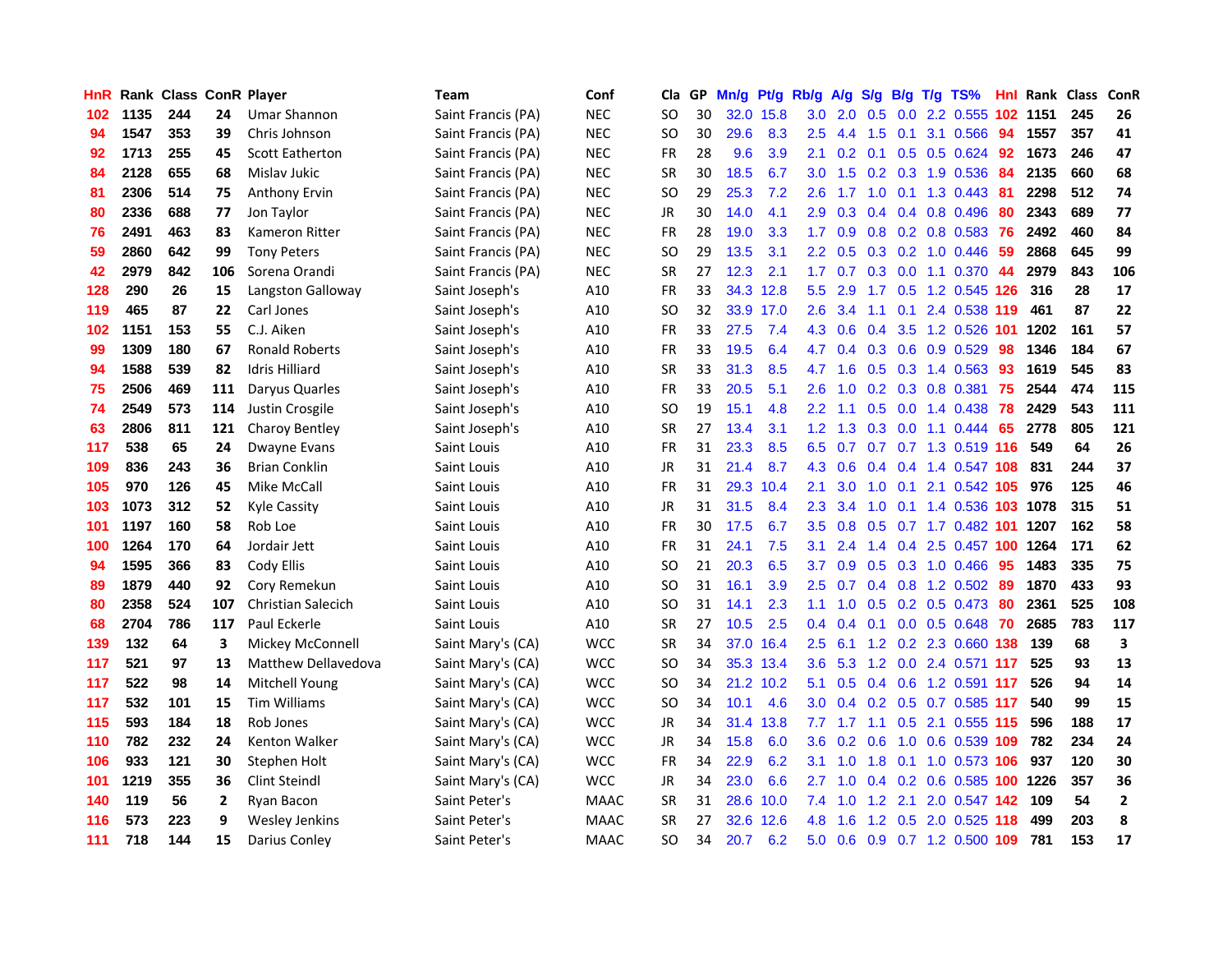| <b>HnR</b> |      | Rank Class ConR Player |                |                        | Team            | Conf        | Cla       | GP. | Mn/g Pt/g |           | Rb/g A/g         |           |     |                 | S/g B/g T/g TS%               | Hnl | Rank Class |              | <b>ConR</b>  |
|------------|------|------------------------|----------------|------------------------|-----------------|-------------|-----------|-----|-----------|-----------|------------------|-----------|-----|-----------------|-------------------------------|-----|------------|--------------|--------------|
| 106        | 942  | 348                    | 23             | Jeron Belin            | Saint Peter's   | <b>MAAC</b> | <b>SR</b> | 34  |           | 26.6 11.6 | 5.2              | 0.8       | 0.9 | 0.6             | 2.4 0.452                     | 104 | 1029       | 376          | 27           |
| 103        | 1087 | 392                    | 33             | Nick Leon              | Saint Peter's   | <b>MAAC</b> | <b>SR</b> | 33  |           | 32.8 10.4 | $2.2^{\circ}$    | 3.2       | 1.0 | 0.0             | 2.5 0.495 101                 |     | 1172       | 420          | 36           |
| 99         | 1280 | 286                    | 39             | <b>Steven Samuels</b>  | Saint Peter's   | <b>MAAC</b> | SO.       | 34  | 24.5      | 7.1       | 3.2              | 1.4       | 1.1 | 0.3             | 2.1 0.506                     | 98  | 1366       | 308          | 40           |
| 93         | 1657 | 383                    | 46             | Yvon Raymond           | Saint Peter's   | <b>MAAC</b> | <b>SO</b> | 30  | 16.4      | 3.8       | 2.8              | 1.1       | 0.7 | 0.1             | 1.1 0.458                     | -92 | 1684       | 393          | 47           |
| 82         | 2237 | 655                    | 64             | <b>Brandon Hall</b>    | Saint Peter's   | <b>MAAC</b> | JR        | 29  | 12.1      | 0.7       |                  | $1.0$ 1.5 |     |                 | 0.8 0.0 0.7 0.288             | -82 | 2230       | 653          | 62           |
| 120        | 441  | 178                    | 6              | Gilberto Clavell       | Sam Houston St. | Southland   | <b>SR</b> | 31  |           | 30.1 19.5 | 7.3              | 0.9       |     |                 | 0.6 0.1 3.1 0.598 119         |     | 453        | 183          | 6            |
| 114        | 620  | 238                    | 10             | <b>Josten Crow</b>     | Sam Houston St. | Southland   | <b>SR</b> | 31  |           | 30.9 12.7 | 5.3              | 3.5       |     |                 | 1.8 0.3 1.9 0.538 114         |     | 643        | 249          | 11           |
| 96         | 1490 | 429                    | 28             | Antuan Bootle          | Sam Houston St. | Southland   | JR        | 30  | 17.2      | 4.9       | 6.1              | 0.9       |     |                 | $0.3$ $0.5$ 1.2 0.568         | 95  | 1503       | 429          | 28           |
| 93         | 1636 | 551                    | 33             | Lance Pevehouse        | Sam Houston St. | Southland   | <b>SR</b> | 30  | 30.8      | 8.7       | 4.0              | 2.4       |     |                 | 1.3 0.4 0.7 0.502             | 93  | 1646       | 554          | 33           |
| 92         | 1686 | 488                    | 37             | Drae Murray            | Sam Houston St. | Southland   | JR        | 31  | 27.2      | 5.8       | 2.5              | 4.7       |     | $1.2 \quad 0.0$ | 1.6 0.470                     | 92  | 1709       | 492          | 37           |
| 86         | 2071 | 607                    | 54             | <b>Marcus Williams</b> | Sam Houston St. | Southland   | JR        | 22  | 23.4      | 7.3       | $2.2^{\circ}$    | 3.3       | 1.5 |                 | 0.0 2.6 0.464                 | 88  | 1938       | 563          | 48           |
| 82         | 2250 | 660                    | 62             | Nafis Richardson       | Sam Houston St. | Southland   | JR        | 31  | 21.3      | 7.1       | 2.0              | 1.8       | 0.8 | 0.1             | 1.8 0.481                     | 82  | 2257       | 663          | 63           |
| 80         | 2346 | 693                    | 68             | Marcus James           | Sam Houston St. | Southland   | JR        | 28  | 16.9      | 4.5       | 4.2              | 0.5       | 0.6 | 0.6             | 1.3 0.467                     | 81  | 2313       | 681          | 67           |
| 102        | 1127 | 407                    | 34             | Josh Bedwell           | Samford         | Southern    | <b>SR</b> | 31  | 23.2      | 8.3       | 2.5              | 1.7       | 0.8 | 0.0             | 1.3 0.660 102 1138            |     |            | 414          | 33           |
| 101        | 1202 | 349                    | 35             | Jeffrey Merritt        | Samford         | Southern    | JR        | 31  | 31.3      | 10.3      | 6.3              | 2.0       | 1.2 | 0.4             | 2.0 0.525                     | 101 | 1213       | 355          | 35           |
| 100        | 1231 | 436                    | 36             | Andy King              | Samford         | Southern    | <b>SR</b> | 31  | 19.4      | 6.6       | 2.3              | 2.1       |     |                 | 0.5 0.2 1.0 0.635 100         |     | 1231       | 438          | 36           |
| 90         | 1820 | 285                    | 53             | Drew Windler           | Samford         | Southern    | <b>FR</b> | 31  | 17.2      | 6.2       | 1.9              |           |     |                 | 1.2 0.4 0.6 1.3 0.569         | -90 | 1814       | 283          | 53           |
| 83         | 2193 | 674                    | 67             | Josh Davis             | Samford         | Southern    | <b>SR</b> | 31  | 25.1      | 7.5       | 3.0 <sub>2</sub> | 0.9       |     |                 | 0.8 0.1 1.2 0.536             | 83  | 2194       | 673          | 69           |
| 83         | 2216 | 648                    | 71             | John Peterson          | Samford         | Southern    | <b>JR</b> | 31  | 16.7      | 4.9       | $2.2^{\circ}$    | 0.5       |     |                 | $0.3$ 0.0 0.8 0.614           | 83  | 2210       | 648          | 71           |
| 75         | 2502 | 560                    | 80             | Gregg Wooten           | Samford         | Southern    | <b>SO</b> | 30  | 22.3      | 7.6       |                  | $1.7$ 1.5 |     |                 | 0.7 0.0 2.1 0.465 76          |     | 2503       | 559          | 78           |
| 67         | 2743 | 800                    | 87             | Kaylin Johnson         | Samford         | Southern    | JR        | 31  | 17.9      | 4.2       | 1.9              | 0.9       |     |                 | $0.4$ 0.1 1.2 0.471           | 66  | 2752       | 801          | 87           |
| 64         | 2785 | 809                    | 91             | Gaby Bermudez          | Samford         | Southern    | <b>SR</b> | 30  | 19.8      | 2.7       | 1.1              | 1.9       | 0.6 |                 | 0.0 1.7 0.480                 | 65  | 2791       | 810          | 90           |
| 94         | 1582 | 361                    | 42             | Chris Manresa          | San Diego       | <b>WCC</b>  | SO.       | 30  | 23.9      | 7.3       | 5.4              | 0.9       |     |                 | $0.7$ $0.7$ 1.6 0.506         | 94  | 1590       | 366          | 41           |
| 92         | 1685 | 389                    | 44             | <b>Chris Gabriel</b>   | San Diego       | <b>WCC</b>  | SO        | 29  | 15.8      | 7.5       | 3.9              | 0.2       |     |                 | 0.3 0.3 1.5 0.540             | 92  | 1679       | 390          | 44           |
| 92         | 1703 | 495                    | 46             | Darian Norris          | San Diego       | <b>WCC</b>  | JR        | 30  |           | 32.8 10.4 | 3.0              | 2.8       |     |                 | 1.3 0.0 2.4 0.505             | -91 | 1715       | 493          | 46           |
| 87         | 1977 | 624                    | 52             | <b>Matt Dorr</b>       | San Diego       | <b>WCC</b>  | <b>SR</b> | 27  | 31.9      | 8.9       | 3.3              | 2.7       | 0.7 |                 | $0.1$ 1.7 $0.516$             | 87  | 1957       | 619          | 50           |
| 86         | 2066 | 476                    | 54             | Ken Rancifer           | San Diego       | <b>WCC</b>  | SO.       | 30  | 20.9      | 8.6       | 2.7              | 0.7       |     |                 | $0.4$ 0.4 1.8 0.517           | -85 | 2080       | 476          | 54           |
| 85         | 2076 | 642                    | 55             | Devin Ginty            | San Diego       | <b>WCC</b>  | <b>SR</b> | 30  | 28.8      | 8.5       | 2.3              | 2.0       |     | $0.7 \quad 0.0$ | 1.6 0.568                     | 85  | 2095       | 650          | 55           |
| 74         | 2544 | 480                    | 62             | <b>Trevor Fuller</b>   | San Diego       | <b>WCC</b>  | <b>FR</b> | 22  | 12.1      | 3.2       | 2.0              | 0.1       | 0.1 |                 | $0.7$ $0.7$ $0.477$           | 75  | 2532       | 471          | 63           |
| 69         | 2675 | 511                    | 66             | Joran Mackie           | San Diego       | <b>WCC</b>  | <b>FR</b> | 26  | 16.9      | 4.5       | 1.8 <sup>1</sup> |           |     |                 | 0.8 0.4 0.1 1.3 0.498         | -70 | 2667       | 508          | 65           |
| 65         | 2767 | 543                    | 68             | Dennis Kramer          | San Diego       | <b>WCC</b>  | <b>FR</b> | 29  | 10.3      | 2.3       | 2.0 <sub>2</sub> |           |     |                 | $0.2$ 0.1 0.7 0.8 0.416       | 65  | 2781       | 548          | 68           |
| 57         | 2885 | 654                    | 70             | <b>Cameron Miles</b>   | San Diego       | <b>WCC</b>  | <b>SO</b> | 28  | 13.4      | 1.9       | 0.9              | 1.1       |     |                 | 0.7 0.0 1.1 0.356             | -58 | 2891       | 659          | 70           |
| 165        | 15   | $\mathbf{2}$           | $\overline{2}$ | Kawhi Leonard          | San Diego St.   | <b>MWC</b>  | SO.       | 36  |           | 32.6 15.5 | 10.6             | 2.5       |     |                 | 1.4 0.6 2.1 0.509 165         |     | -14        | $\mathbf{2}$ | $\mathbf{2}$ |
| 151        | 52   | 24                     | 3              | <b>Malcolm Thomas</b>  | San Diego St.   | <b>MWC</b>  | <b>SR</b> | 37  |           | 30.4 11.4 | 8.1              | 2.3       | 0.5 |                 | 2.0 2.1 0.561 151             |     | 55         | 27           | 3            |
| 136        | 168  | 80                     | 10             | <b>Billy White</b>     | San Diego St.   | <b>MWC</b>  | <b>SR</b> | 36  |           | 26.6 10.3 | 4.4              | 1.6       | 1.1 |                 | 0.8 1.6 0.599 135             |     | 171        | 82           | 10           |
| 130        | 240  | 112                    | 13             | D.J. Gay               | San Diego St.   | <b>MWC</b>  | <b>SR</b> | 37  |           | 35.2 11.1 | $2.2^{\circ}$    | 3.1       | 1.1 | 0.1             | 1.3 0.497 129                 |     | 257        | 116          | 14           |
| 127        | 303  | 52                     | 17             | Chase Tapley           | San Diego St.   | MWC         | <b>SO</b> | 34  | 25.5      | 8.6       | 2.4              | 1.9       | 1.3 | 0.2             | 1.3 0.588                     | 127 | 308        | 53           | 17           |
| 122        | 399  | 164                    | 22             | <b>Brian Carlwell</b>  | San Diego St.   | <b>MWC</b>  | <b>SR</b> | 37  | 11.4      | 3.8       |                  |           |     |                 | 2.7 0.2 0.2 0.7 0.6 0.545 122 |     | 403        | 167          | 21           |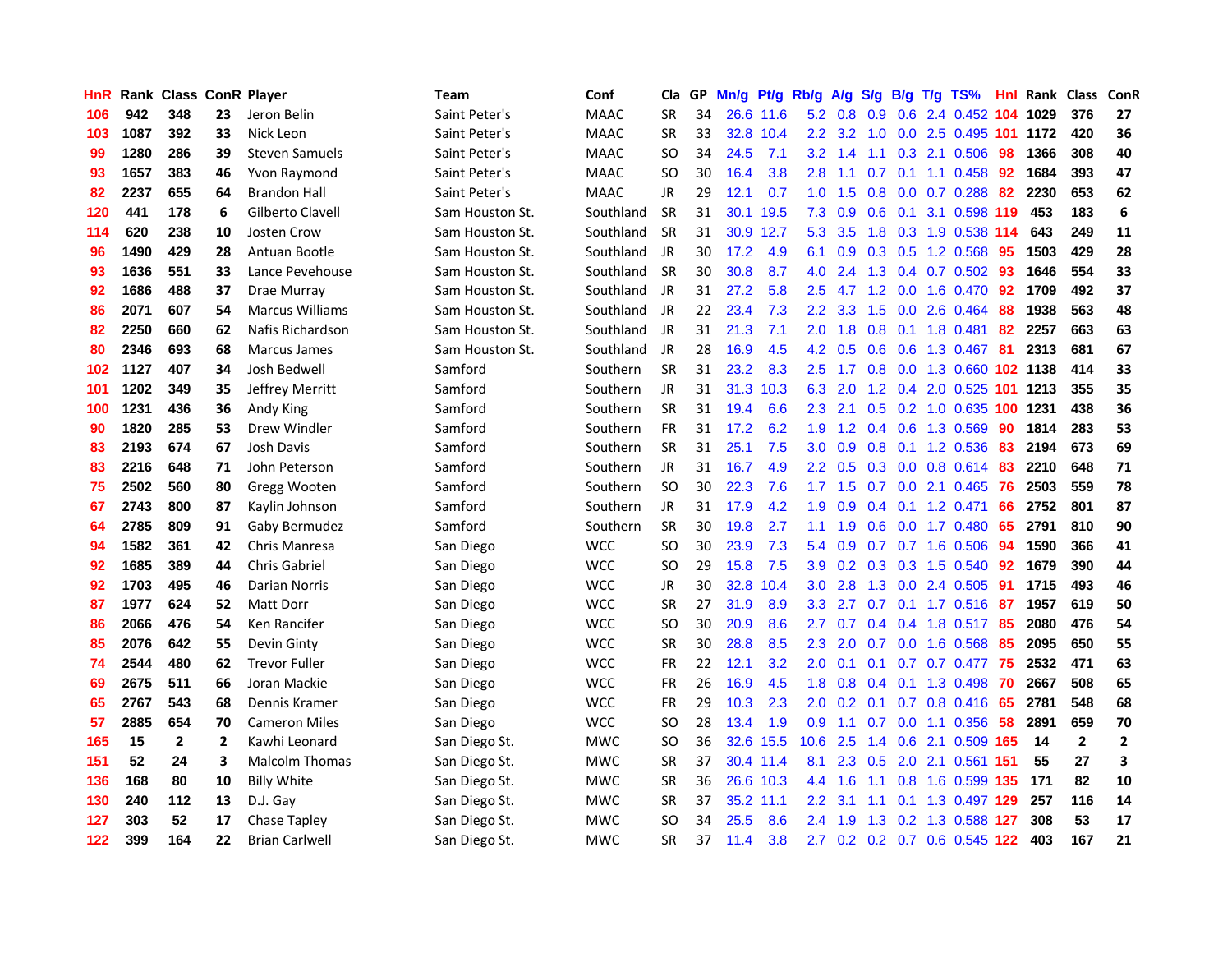| HnR |      | Rank Class ConR Player |                |                            | <b>Team</b>   | Conf       | Cla       |    | GP Mn/g | Pt/g      | Rb/g             | A/g            |     |                 | S/g B/g T/g TS%            | Hnl  | Rank Class |     | ConR                     |
|-----|------|------------------------|----------------|----------------------------|---------------|------------|-----------|----|---------|-----------|------------------|----------------|-----|-----------------|----------------------------|------|------------|-----|--------------------------|
| 114 | 637  | 129                    | 31             | James Rahon                | San Diego St. | <b>MWC</b> | SO.       | 37 | 21.6    | 7.0       | 1.6              | 0.8            | 0.4 | 0.0             | 0.5 0.564                  | 113  | 651        | 129 | 31                       |
| 129 | 257  | 72                     | 8              | Rashad Green               | San Francisco | <b>WCC</b> | JR        | 30 | 28.8    | 12.5      | 5.8              | 3.0            | 1.1 |                 | 0.2 2.7 0.561 131          |      | 220        | 64  | $\overline{\phantom{a}}$ |
| 119 | 473  | 90                     | 11             | Perris Blackwell           | San Francisco | <b>WCC</b> | SO.       | 32 |         | 25.1 10.7 | 7.0              | 0.9            | 0.6 |                 | 0.4 2.2 0.558 118          |      | 489        | 90  | 11                       |
| 110 | 750  | 150                    | 22             | <b>Michael Williams</b>    | San Francisco | <b>WCC</b> | SO.       | 34 |         | 32.4 14.7 | 4.0              | 1.7            |     | $0.6 \quad 0.1$ | 2.0 0.545 109              |      | 814        | 161 | 26                       |
| 109 | 831  | 319                    | 27             | Moustapha Diarra           | San Francisco | <b>WCC</b> | <b>SR</b> | 34 | 16.2    | 7.8       |                  | $3.5\quad 0.5$ |     |                 | 0.2 0.9 1.6 0.507 107      |      | 895        | 337 | 27                       |
| 107 | 888  | 261                    | 28             | Angelo Caloiaro            | San Francisco | <b>WCC</b> | JR        | 34 | 33.4    | 9.9       | 7.3              | 1.9            |     |                 | 0.8 0.3 1.5 0.545 106      |      | 949        | 282 | 31                       |
| 104 | 1046 | 137                    | 34             | Cody Doolin                | San Francisco | <b>WCC</b> | <b>FR</b> | 34 | 32.0    | 7.7       | $3.5^{\circ}$    | 3.5            |     |                 | 1.2 0.2 1.9 0.524 102 1122 |      |            | 144 | 35                       |
| 94  | 1564 | 225                    | 41             | Marko Petrovic             | San Francisco | <b>WCC</b> | FR        | 25 | 17.4    | 5.8       | 1.9              | 1.0            |     |                 | $0.4$ 0.1 1.1 0.568        | 95   | 1524       | 218 | 40                       |
| 52  | 2940 | 599                    | 71             | Avery Johnson              | San Francisco | <b>WCC</b> | <b>FR</b> | 32 | 10.7    | 1.3       | 1.0              | 0.3            | 0.6 | 0.1             | 0.6 0.365                  | 52   | 2944       | 601 | 71                       |
| 134 | 185  | 89                     | $\overline{2}$ | <b>Adrian Oliver</b>       | San Jose St.  | <b>WAC</b> | <b>SR</b> | 31 | 35.0    | 24.0      | 5.3              | 2.5            | 0.7 |                 | 0.4 3.1 0.547 135          |      | 173        | 83  | 3                        |
| 119 | 461  | 185                    | 13             | Justin Graham              | San Jose St.  | <b>WAC</b> | <b>SR</b> | 32 |         | 36.3 14.2 | 4.5              | 4.4            |     |                 | 2.3 0.4 2.3 0.498 119      |      | 468        | 190 | 13                       |
| 97  | 1411 | 198                    | 38             | Keith Shamburger           | San Jose St.  | <b>WAC</b> | <b>FR</b> | 33 |         | 31.3 12.4 | 3.8 <sub>2</sub> | 2.4            | 0.9 |                 | 0.2 1.3 0.483              | 96   | 1471       | 211 | 41                       |
| 93  | 1634 | 472                    | 49             | <b>Wil Carter</b>          | San Jose St.  | <b>WAC</b> | JR        | 33 | 30.8    | 9.8       | 8.0              | 0.9            | 0.4 |                 | 0.7 1.8 0.526              | 92   | 1693       | 485 | 50                       |
| 82  | 2242 | 507                    | 65             | Chris Jones                | San Jose St.  | <b>WAC</b> | SO        | 31 | 10.2    | 2.6       | $2.4^{\circ}$    | 0.5            | 0.3 | 0.1             | 0.4 0.421                  | 81   | 2269       | 508 | 65                       |
| 81  | 2301 | 410                    | 67             | <b>Matt Ballard</b>        | San Jose St.  | <b>WAC</b> | <b>FR</b> | 33 | 26.2    | 2.5       | 5.3              | 0.6            |     | $0.4 \quad 0.5$ | 0.6 0.403                  | 80   | 2340       | 420 | 67                       |
| 80  | 2343 | 691                    | 70             | Calvin Douglas             | San Jose St.  | <b>WAC</b> | JR        | 33 | 18.9    | 6.1       | 0.7              | 0.8            |     |                 | $0.2$ 0.0 0.5 0.542        | -79  | 2381       | 702 | 70                       |
| 43  | 2978 | 674                    | 81             | Joe Henson                 | San Jose St.  | <b>WAC</b> | <b>SO</b> | 33 | 10.8    | 0.8       | 1.9              | 0.1            |     |                 | 0.2 0.3 0.5 0.385          | 42   | 2986       | 675 | 81                       |
| 142 | 104  | 16                     | $\overline{2}$ | Kevin Foster               | Santa Clara   | <b>WCC</b> | SO.       | 38 |         | 32.1 20.2 | $2.7^{\circ}$    | 3.7            |     | $1.6 \quad 0.1$ | 3.1 0.548 141              |      | 115        | 18  | $\overline{2}$           |
| 127 | 308  | 93                     | 9              | Marc Trasolini             | Santa Clara   | <b>WCC</b> | JR        | 37 |         | 26.4 12.8 | 6.1              | 0.8            |     |                 | 0.5 0.9 1.5 0.597 126      |      | 317        | 97  | 9                        |
| 112 | 684  | 77                     | 20             | Evan Roguemore             | Santa Clara   | <b>WCC</b> | <b>FR</b> | 38 |         | 31.4 11.7 | 3.6              | 3.7            |     |                 | 0.9 0.3 2.3 0.547 111      |      | 717        | 82  | 22                       |
| 107 | 904  | 336                    | 29             | <b>Troy Payne</b>          | Santa Clara   | <b>WCC</b> | <b>SR</b> | 38 | 24.5    | 5.4       | 5.9              | 1.1            | 1.6 |                 | 0.3 1.1 0.516 106          |      | 934        | 344 | 29                       |
| 105 | 965  | 357                    | 32             | <b>Ben Dowdell</b>         | Santa Clara   | <b>WCC</b> | <b>SR</b> | 38 | 24.7    | 8.2       | 4.7              | 0.9            | 1.1 | 0.5             | 1.8 0.561 105              |      | 1003       | 367 | 33                       |
| 93  | 1620 | 373                    | 43             | <b>Raymond Cowels</b>      | Santa Clara   | <b>WCC</b> | <b>SO</b> | 37 | 15.2    | 5.4       | 1.8              | 0.6            |     |                 | $0.2$ $0.2$ $0.7$ $0.521$  | 93   | 1624       | 374 | 43                       |
| 80  | 2359 | 716                    | 57             | <b>Michael Santos</b>      | Santa Clara   | <b>WCC</b> | <b>SR</b> | 37 | 13.4    | 1.5       | 2.3              | 0.8            |     | $0.4 \quad 0.1$ | $0.5$ 0.533                | -79  | 2365       | 720 | 57                       |
| 76  | 2492 | 558                    | 61             | Nivi Harrison              | Santa Clara   | <b>WCC</b> | SO        | 38 | 14.4    | 3.6       | 3.0              | 0.2            |     |                 | 0.4 0.3 1.0 0.457          | -75  | 2526       | 565 | 62                       |
| 125 | 345  | 148                    | $\mathbf{1}$   | Jovonni Shuler             | Savannah St.  | Ind.       | <b>SR</b> | 30 | 34.7    | 18.1      | 5.1              | 2.0            |     | $1.3 \quad 0.4$ | 2.7 0.528                  | -124 | 363        | 151 | $\mathbf{1}$             |
| 99  | 1311 | 294                    | $\overline{ }$ | Preston Blackmon           | Savannah St.  | Ind.       | SO        | 30 |         | 33.1 12.5 | 2.0              | 4.1            | 1.3 | 0.1             | 2.7 0.476                  | 98   | 1333       | 300 | $\overline{\mathbf{z}}$  |
| 93  | 1622 | 231                    | 13             | Jyles Smith                | Savannah St.  | Ind.       | FR        | 30 | 25.7    | 4.5       | 7.2              | 0.6            | 0.7 | 2.4             | 1.6 0.489                  | 93   | 1633       | 233 | 13                       |
| 89  | 1902 | 446                    | 17             | Joshua Montgomery          | Savannah St.  | Ind.       | <b>SO</b> | 30 |         | 31.7 10.3 | 5.5              | 0.8            | 1.1 |                 | $0.2$ 1.8 $0.518$          | 88   | 1925       | 450 | 18                       |
| 84  | 2132 | 490                    | 23             | Cedric Smith               | Savannah St.  | Ind.       | <b>SO</b> | 30 | 21.0    | 5.6       | 2.5              | 1.0            | 1.1 |                 | 0.0 1.2 0.487 84           |      | 2146       | 492 | 23                       |
| 58  | 2880 | 574                    | 42             | Keierre Richards           | Savannah St.  | Ind.       | <b>FR</b> | 27 | 20.6    | 3.3       | 1.8 <sup>1</sup> | 0.8            |     |                 | 0.5 0.0 1.5 0.436          | -60  | 2852       | 567 | 41                       |
| 57  | 2892 | 577                    | 43             | <b>Christopher Spears</b>  | Savannah St.  | Ind.       | <b>FR</b> | 30 | 15.8    | 2.4       | 2.6              | 0.1            |     |                 | $0.2$ $0.3$ 1.0 $0.480$    | -56  | 2904       | 584 | 44                       |
| 33  | 2994 | 677                    | 50             | Darnel Jones               | Savannah St.  | Ind.       | <b>SO</b> | 28 | 9.5     | 1.0       | 0.7              | 0.7            |     |                 | $0.5$ $0.0$ 1.0 $0.322$    | 34   | 2997       | 678 | 50                       |
| 104 | 1014 | 370                    | 16             | David Ndoumba              | SE Louisiana  | Southland  | <b>SR</b> | 29 |         | 28.8 10.9 | 7.7              | 0.9            | 0.5 | 1.8             | 1.6 0.569 104 1034         |      |            | 377 | 16                       |
| 101 | 1195 | 347                    | 18             | <b>Brandon Fortenberry</b> | SE Louisiana  | Southland  | JR        | 28 |         | 29.8 11.9 | 3.3 <sub>2</sub> | 4.2            | 0.9 |                 | 0.3 2.4 0.551              | 101  | 1183       | 347 | 19                       |
| 89  | 1884 | 604                    | 46             | <b>Trent Hutchin</b>       | SE Louisiana  | Southland  | <b>SR</b> | 29 | 29.3    | 14.8      | $1.4^{\circ}$    | 0.9            | 0.4 | 0.1             | 1.7 0.597                  | 89   | 1899       | 608 | 45                       |
| 88  | 1937 | 453                    | 48             | Roosevelt Johnson          | SE Louisiana  | Southland  | SO.       | 29 | 13.1    | 5.5       | 4.0              | 0.5            | 0.6 | 0.4             | 1.2 0.469                  | 88   | 1942       | 456 | 49                       |
| 86  | 2043 | 599                    | 52             | DeShawn Patterson          | SE Louisiana  | Southland  | JR        | 29 | 27.4    | 6.3       | 3.9              | 3.6            |     |                 | 1.5 0.4 1.5 0.434          | 86   | 2049       | 601 | 53                       |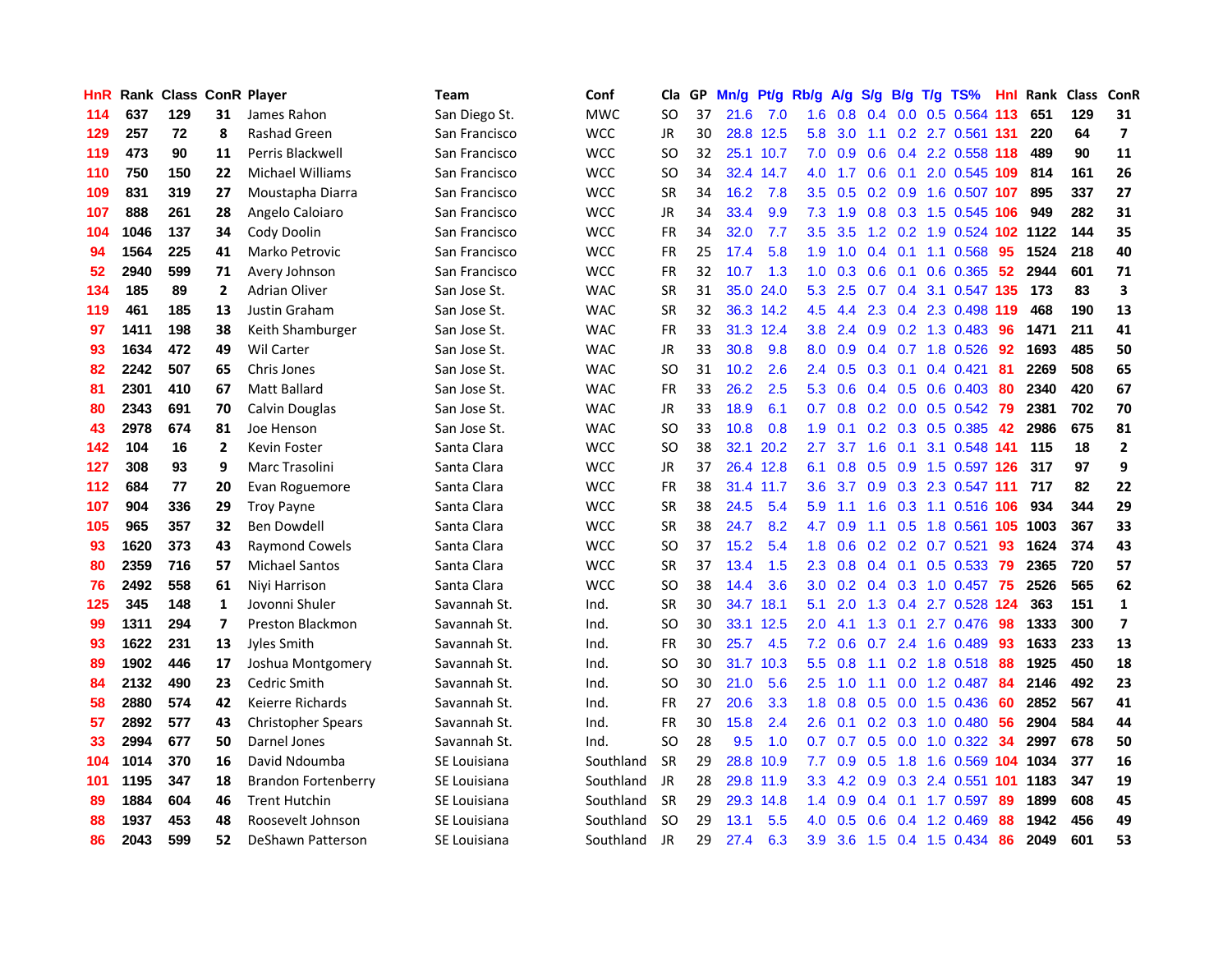| <b>HnR</b> |      | Rank Class ConR Player |                |                        | <b>Team</b>       | Conf        | Cla       |    | GP Mn/g   | Pt/g      | Rb/g             | A/g       |                 |                 | S/g B/g T/g TS%           | Hnl             | Rank Class |     | ConR         |
|------------|------|------------------------|----------------|------------------------|-------------------|-------------|-----------|----|-----------|-----------|------------------|-----------|-----------------|-----------------|---------------------------|-----------------|------------|-----|--------------|
| 82         | 2261 | 693                    | 63             | Rodney Jones           | SE Louisiana      | Southland   | <b>SR</b> | 17 | 15.0      | 4.7       | 2.2              | 1.1       | 0.4             | 0.1             | 1.1 0.544                 | 83              | 2217       | 679 | 59           |
| 81         | 2294 | 699                    | 64             | Jason Marks            | SE Louisiana      | Southland   | <b>SR</b> | 28 | 22.8      | 5.1       | 4.5              | 1.4       | 0.7             | 0.3             | 1.4 0.593                 | -81             | 2291       | 701 | 66           |
| 80         | 2367 | 721                    | 71             | Gary Dixon             | SE Louisiana      | Southland   | <b>SR</b> | 28 | 24.5      | 8.9       | 1.8              | 1.2       | 0.9             | 0.3             | 1.5 0.482                 | -80             | 2351       | 717 | 70           |
| 118        | 492  | 144                    | 3              | Leon Powell            | SE Missouri St.   | <b>OVC</b>  | <b>JR</b> | 32 | 31.5 14.1 |           |                  | $7.7$ 1.0 | 0.6             | 1.6             | 1.8 0.602 117             |                 | 516        | 157 | 5            |
| 87         | 1964 | 314                    | 45             | Lucas Nutt             | SE Missouri St.   | <b>OVC</b>  | <b>FR</b> | 32 |           | 29.8 10.0 | 2.3              | 3.5       |                 |                 | 0.7 0.0 2.5 0.596 87      |                 | 1995       | 326 | 45           |
| 80         | 2344 | 521                    | 60             | <b>Marland Smith</b>   | SE Missouri St.   | <b>OVC</b>  | SO.       | 32 |           | 29.8 12.0 | 4.0              |           |                 |                 | 1.7 0.9 0.1 1.8 0.469     | -79             | 2369       | 527 | 61           |
| 78         | 2418 | 732                    | 62             | <b>Anthony Allison</b> | SE Missouri St.   | <b>OVC</b>  | <b>SR</b> | 32 |           | 30.7 11.9 | $2.2^{\circ}$    | 1.5       |                 |                 | 0.4 0.2 1.7 0.475 77      |                 | 2448       | 738 | 66           |
| 73         | 2574 | 748                    | 72             | <b>Marcus Brister</b>  | SE Missouri St.   | <b>OVC</b>  | JR        | 32 | 24.0      | 5.2       | 3.8              | 3.0       |                 | $0.9\quad 0.1$  | 2.8 0.409                 | -73             | 2603       | 761 | 72           |
| 72         | 2623 | 770                    | 74             | <b>Cameron Butler</b>  | SE Missouri St.   | <b>OVC</b>  | <b>SR</b> | 25 | 24.7      | 5.6       | 5.9              | 0.6       |                 | $0.4\quad 0.6$  | 1.8 0.530                 | -74             | 2575       | 767 | 71           |
| 56         | 2899 | 579                    | 84             | Zach House             | SE Missouri St.   | <b>OVC</b>  | <b>FR</b> | 32 | 11.7      | 1.8       | 2.6              | 0.2       |                 |                 | 0.2 0.8 0.6 0.358         | 55              | 2913       | 587 | 84           |
| 50         | 2949 | 666                    | 87             | <b>Waylon Jones</b>    | SE Missouri St.   | <b>OVC</b>  | <b>SO</b> | 26 | 10.7      | 1.4       | 1.9              | 0.5       |                 |                 | 0.2 0.6 0.9 0.545         | 52 <sub>2</sub> | 2948       | 666 | 87           |
| 123        | 387  | 115                    | $\overline{2}$ | Aaron Broussard        | Seattle           | Ind.        | <b>JR</b> | 31 |           | 30.8 14.5 | 7.7              | 1.3       | 1.5             |                 | 0.2 2.4 0.535 122         |                 | 400        | 122 | $\mathbf{2}$ |
| 102        | 1159 | 417                    | 5              | Alex Jones             | Seattle           | Ind.        | <b>SR</b> | 31 | 21.2 11.8 |           | 4.0              | 0.5       | 0.7             | $0.4^{\circ}$   | 2.2 0.542 101             |                 | 1206       | 431 | 5            |
| 95         | 1516 | 217                    | 10             | <b>Sterling Carter</b> | Seattle           | Ind.        | FR        | 31 | 26.8 13.8 |           | 3.3 <sub>2</sub> | 1.9       | 0.9             | 0.5             | 3.0 0.495                 | 94              | 1542       | 221 | 10           |
| 87         | 1991 | 627                    | 20             | Garrett Lever          | Seattle           | Ind.        | <b>SR</b> | 31 | 29.2      | 3.8       | 5.6              | 1.8       | 2.4             | 0.1             | 1.4 0.453                 | 86              | 2025       | 633 | 20           |
| 87         | 2000 | 583                    | 21             | Cervante Burrell       | Seattle           | Ind.        | JR        | 30 |           | 27.3 10.9 | 3.0 <sub>2</sub> | 3.5       | 1.3             |                 | $0.0$ 3.3 $0.421$         | 86              | 2034       | 596 | 22           |
| 82         | 2270 | 400                    | 25             | Mark McLaughlin        | Seattle           | Ind.        | FR        | 17 | 17.8      | 7.2       | 3.6 <sup>°</sup> | 0.8       |                 |                 | 0.6 0.3 1.6 0.438         | 82              | 2222       | 387 | 24           |
| 69         | 2679 | 605                    | 34             | <b>Chad Rasmussen</b>  | Seattle           | Ind.        | SO.       | 28 | 17.4      | 3.9       |                  | $1.6$ 1.0 |                 |                 | $0.5$ 0.1 0.8 0.429       | 70              | 2676       | 601 | 35           |
| 65         | 2764 | 617                    | 39             | <b>Brandon Durham</b>  | Seattle           | Ind.        | SO.       | 27 | 14.9      | 2.9       | 3.3 <sup>°</sup> | 0.4       |                 |                 | $0.2$ 0.3 1.1 0.481       | 66              | 2751       | 616 | 37           |
| 54         | 2916 | 835                    | 45             | Gavin Gilmore          | Seattle           | Ind.        | JR        | 30 | 17.6      | 2.6       | 2.6              | 0.5       |                 |                 | 0.3 0.3 1.4 0.417 55      |                 | 2922       | 839 | 45           |
| 138        | 139  | 67                     | 17             | Jeremy Hazell          | Seton Hall        | ВE          | <b>SR</b> | 18 |           | 35.3 19.8 | 3.5              | 1.6       |                 |                 | 2.4 0.1 1.8 0.546 155     |                 | 40         | 19  | 4            |
| 127        | 304  | 91                     | 46             | Jordan Theodore        | Seton Hall        | ВE          | JR        | 31 |           | 30.2 11.0 | 3.1              | 4.4       |                 | $1.3$ 0.1       | 2.7 0.520 123             |                 | 389        | 119 | 58           |
| 124        | 358  | 110                    | 53             | Herb Pope              | Seton Hall        | ВE          | JR        | 30 | 27.1      | 9.8       | 7.9              | 1.5       | 0.8             |                 | 1.3 1.9 0.450 120         |                 | 431        | 128 | 64           |
| 118        | 503  | 197                    | 71             | Jeff Robinson          | Seton Hall        | BE          | <b>SR</b> | 31 | 31.7 12.1 |           | 6.4              | 0.7       |                 |                 | 0.8 0.5 1.5 0.532 114     |                 | 623        | 241 | 75           |
| 110        | 780  | 93                     | 86             | Edwin Fuquan           | Seton Hall        | <b>BE</b>   | <b>FR</b> | 31 | 24.7      | 7.9       | 3.3              | 0.9       |                 |                 | 1.2 0.4 0.9 0.482 106     |                 | 931        | 118 | 94           |
| 109        | 830  | 318                    | 89             | <b>Eniel Polynice</b>  | <b>Seton Hall</b> | BE          | <b>SR</b> | 31 | 17.6      | 3.8       | 2.8              | 2.0       | 0.7             | 0.5             | 1.2 0.411 105             |                 | 971        | 356 | 96           |
| 97         | 1410 | 491                    | 113            | Keon Lawrence          | Seton Hall        | BE          | <b>SR</b> | 24 | 24.0      | 4.5       | 3.1              | 2.9       | 0.6             |                 | 0.3 1.8 0.424             | -99             | 1316       | 466 | 111          |
| 92         | 1709 | 253                    | 121            | Patrik Auda            | Seton Hall        | ВE          | FR        | 24 | 15.3      | 3.2       | 2.5              | 0.5       |                 | $0.4 \quad 0.4$ | 0.8 0.579                 | 92              | 1707       | 253 | 122          |
| 84         | 2136 | 659                    | 128            | Jamel Jackson          | Seton Hall        | <b>BE</b>   | <b>SR</b> | 19 | 14.7      | 4.6       | 1.2              | 0.8       | $0.2 \quad 0.1$ |                 | $0.5$ 0.463               | -87             | 1982       | 627 | 126          |
| 149        | 61   | 30                     | 1              | Ryan Rossiter          | Siena             | <b>MAAC</b> | <b>SR</b> | 31 |           | 37.4 18.7 | $13.2 \quad 1.5$ |           | 0.9             |                 | 1.4 2.3 0.533 148         |                 | 67         | 33  | $\mathbf{1}$ |
| 90         | 1836 | 425                    | 51             | O.D. Anosike           | Siena             | <b>MAAC</b> | SO        | 31 | 28.4      | 8.9       | 6.8              | 0.5       |                 |                 | 0.8 0.6 1.7 0.485         | -89             | 1856       | 428 | 54           |
| 90         | 1843 | 593                    | 52             | Clarence Jackson       | Siena             | <b>MAAC</b> | <b>SR</b> | 22 |           | 33.1 14.7 |                  |           |                 |                 | 3.1 1.7 1.2 0.1 2.8 0.508 | 90              | 1830       | 588 | 52           |
| 90         | 1852 | 537                    | 53             | Owen Wignot            | Siena             | <b>MAAC</b> | JR        | 28 | 27.1      | 6.6       | 3.6              | 1.8       |                 |                 | 0.9 0.8 1.2 0.541         | 89              | 1861       | 544 | 55           |
| 90         | 1853 | 431                    | 54             | Jonathan Breeden       | Siena             | <b>MAAC</b> | <b>SO</b> | 31 | 12.7      | 4.5       | 0.9              | 1.6       |                 |                 | 0.5 0.0 1.2 0.478         | 89              | 1877       | 436 | 57           |
| 88         | 1926 | 307                    | 57             | Rakeem Brookins        | Siena             | <b>MAAC</b> | <b>FR</b> | 28 | 31.6      | 9.0       | 1.8              | 4.3       | 1.6             |                 | 0.3 3.0 0.442             | 89              | 1891       | 297 | 58           |
| 73         | 2581 | 753                    | 70             | Kyle Downey            | Siena             | <b>MAAC</b> | JR        | 23 | 23.6      | 6.2       | 2.9              | 1.2       | 0.7             |                 | $0.2$ 1.7 $0.451$         | 78              | 2422       | 711 | 69           |
| 58         | 2877 | 650                    | 80             | Davis Martens          | Siena             | <b>MAAC</b> | SO        | 30 | 9.7       | 2.2       | 1.8              | 0.1       | 0.3             | 0.4             | 0.7 0.384                 | 58              | 2889       | 658 | 80           |
| 55         | 2902 | 581                    | 81             | <b>Trenity Burdine</b> | Siena             | <b>MAAC</b> | <b>FR</b> | 31 | 11.8      | 2.6       | 0.9              |           |                 |                 | 0.4 0.3 0.1 0.7 0.458     | 55              | 2920       | 590 | 81           |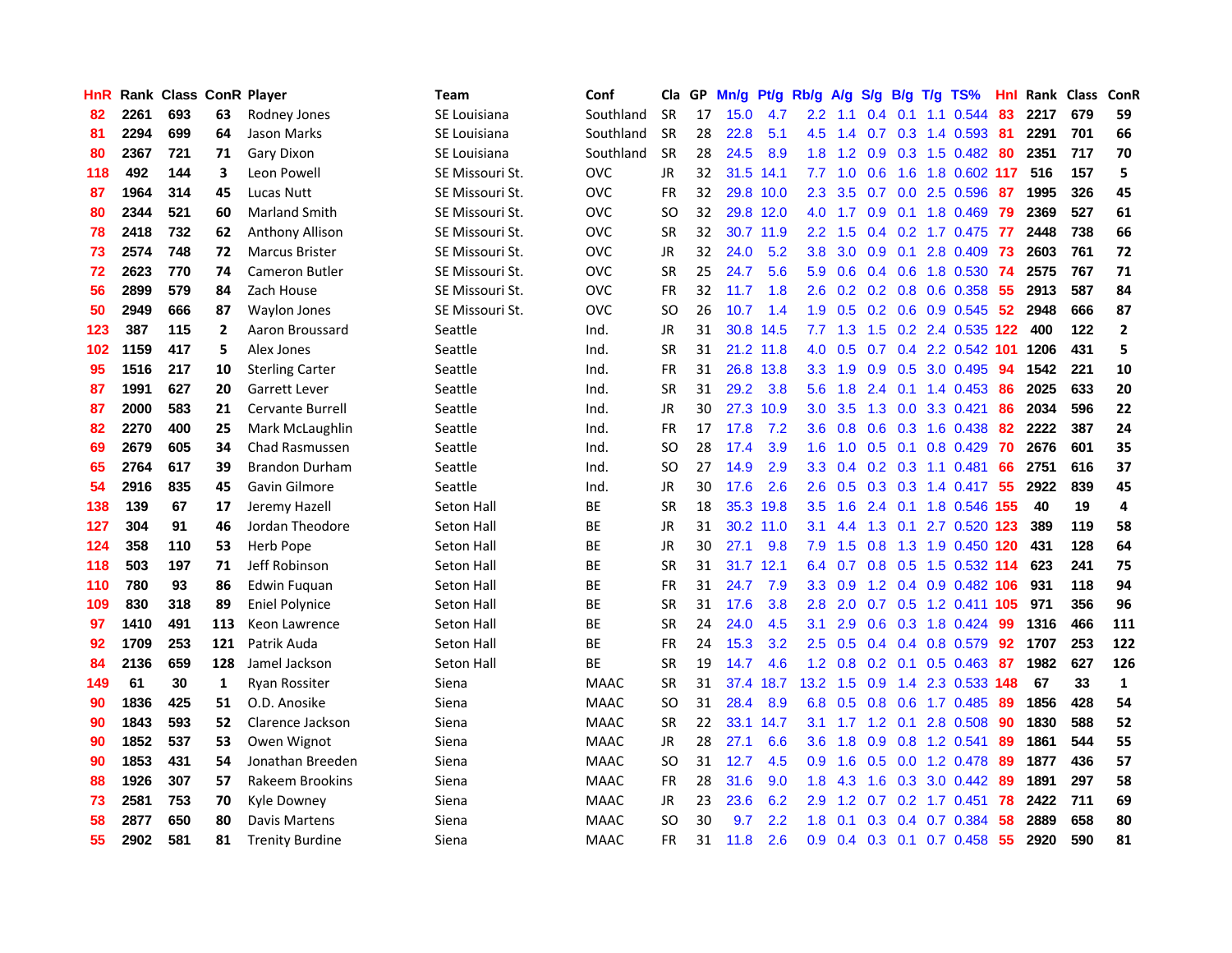| HnR |      | <b>Rank Class ConR Player</b> |     |                           | <b>Team</b>        | Conf        | Cla       |    | GP Mn/g           | Pt/g      | Rb/g             | A/g |                 |                  | $S/g$ B/g T/g TS%         | Hnl | Rank Class |     | ConR |
|-----|------|-------------------------------|-----|---------------------------|--------------------|-------------|-----------|----|-------------------|-----------|------------------|-----|-----------------|------------------|---------------------------|-----|------------|-----|------|
| 90  | 1838 | 591                           | 16  | Nikola Bundalo            | SIU-Edwardsville   | Ind.        | <b>SR</b> | 29 |                   | 23.9 10.0 | 6.0              | 0.2 | 0.4             | 1.0              | 2.2 0.602                 | 89  | 1853       | 595 | 16   |
| 86  | 2040 | 598                           | 22  | <b>Cornelius Chatt</b>    | SIU-Edwardsville   | Ind.        | JR        | 28 |                   | 27.4 12.1 | 2.4              | 2.3 | 1.0             | 0.0              | 2.4 0.516                 | 86  | 2033       | 595 | 21   |
| 82  | 2246 | 392                           | 24  | <b>Michael Messer</b>     | SIU-Edwardsville   | Ind.        | <b>FR</b> | 29 | 26.0              | 8.7       | 3.4              | 1.7 | 0.6             | 0.3              | 1.6 0.560                 | 82  | 2263       | 398 | 25   |
| 81  | 2281 | 669                           | 26  | Corey Wickware            | SIU-Edwardsville   | Ind.        | JR        | 29 |                   | 30.2 11.6 | $2.4^{\circ}$    | 2.8 | 1.1             | 0.1              | 3.1 0.540                 | 81  | 2297       | 676 | 26   |
| 79  | 2387 | 726                           | 28  | Cody Rincker              | SIU-Edwardsville   | Ind.        | <b>SR</b> | 28 | 15.7              | 4.6       | 1.1              |     |                 |                  | 1.2 0.9 0.0 0.8 0.569     | -79 | 2400       | 729 | 28   |
| 69  | 2686 | 785                           | 35  | Kevin Stineman            | SIU-Edwardsville   | Ind.        | JR        | 29 | 26.6              | 5.5       | 2.6              | 2.8 | 0.6             |                  | 0.0 2.4 0.491             | 69  | 2708       | 791 | 36   |
| 65  | 2763 | 616                           | 38  | LeShaun Murphy            | SIU-Edwardsville   | Ind.        | SO.       | 27 | 10.6              | 3.4       | 1.9              | 0.7 |                 |                  | $0.4$ 0.0 1.1 0.429       | 65  | 2782       | 620 | 40   |
| 56  | 2896 | 829                           | 44  | Anthony Mitchell          | SIU-Edwardsville   | Ind.        | JR        | 24 | 10.6              | 3.4       | 2.8              | 0.4 |                 |                  | 0.3 0.3 1.3 0.414         | 57  | 2898       | 828 | 43   |
| 53  | 2926 | 835                           | 46  | Dobrivoje Mavrak          | SIU-Edwardsville   | Ind.        | <b>SR</b> | 25 | 9.5               | 1.4       | 2.8              | 0.2 | 0.1             |                  | 0.3 0.6 0.379             | 54  | 2932       | 834 | 46   |
| 51  | 2946 | 843                           | 48  | David Boarden             | SIU-Edwardsville   | Ind.        | JR        | 29 | 17.1              | 3.4       | 1.3              | 0.8 |                 |                  | 0.3 0.3 1.0 0.380         | -51 | 2959       | 845 | 48   |
| 147 | 72   | 35                            | 3   | Papa Dia                  | SMU                | <b>CUSA</b> | <b>SR</b> | 35 | 33.6              | 18.3      | 9.6              | 1.8 | 0.7             |                  | 2.2 3.6 0.622 146         |     | 79         | 38  | 3    |
| 116 | 584  | 179                           | 21  | Robert Nyakundi           | SMU                | <b>CUSA</b> | JR        | 35 |                   | 30.6 14.3 | $4.3^{\circ}$    | 1.9 | 1.0             | 0.2              | 2.4 0.651 115             |     | 597        | 189 | 23   |
| 92  | 1707 | 251                           | 77  | Jeremiah Samarrippas      | SMU                | <b>CUSA</b> | <b>FR</b> | 35 | 30.7              | 7.4       | 2.2              | 3.4 | 1.3             | 0.0              | 2.3 0.538                 | 91  | 1716       | 256 | 76   |
| 87  | 1972 | 623                           | 82  | Collin Mangrum            | SMU                | <b>CUSA</b> | <b>SR</b> | 33 | 24.3              | 6.0       | 2.5              | 1.8 | 0.8             | 0.2              | 1.0 0.523                 | 88  | 1943       | 614 | 81   |
| 87  | 2019 | 633                           | 85  | Mike Walker               | SMU                | <b>CUSA</b> | <b>SR</b> | 33 | 28.7              | 6.9       | 1.3              | 1.5 | 0.8             | 0.1              | 1.0 0.575                 | 88  | 1950       | 618 | 83   |
| 86  | 2023 | 590                           | 86  | Justin Haynes             | SMU                | <b>CUSA</b> | JR        | 35 | 18.9              | 4.7       | 2.1              | 1.4 | 0.7             |                  | 0.2 1.3 0.594             | 86  | 2038       | 597 | 86   |
| 84  | 2171 | 638                           | 90  | <b>Rodney Clinkscales</b> | SMU                | <b>CUSA</b> | JR        | 34 | 16.2              | 4.8       | 0.9              | 1.1 |                 |                  | $0.4$ 0.0 0.9 0.588       | 84  | 2157       | 631 | 89   |
| 74  | 2559 | 760                           | 93  | Ryan Harp                 | SMU                | <b>CUSA</b> | <b>SR</b> | 34 | 17.6              | 2.3       | 2.1              | 1.1 |                 |                  | $0.4$ 0.2 0.8 0.545       | -74 | 2566       | 763 | 94   |
| 115 | 609  | 69                            | 5   | <b>Augustine Rubit</b>    | South Alabama      | Sun Belt    | FR        | 28 | 30.4              | 13.1      | 11.0             | 0.9 | 0.6             | 1.1              | 2.4 0.585 113             |     | 644        | 71  | 5    |
| 91  | 1728 | 398                           | 52  | <b>Martino Brock</b>      | South Alabama      | Sun Belt    | <b>SO</b> | 27 |                   | 31.6 14.2 | 3.9              | 2.4 |                 |                  | 1.7 0.3 3.0 0.501         | 91  | 1749       | 406 | 52   |
| 85  | 2115 | 487                           | 65  | DeAndre Hersey            | South Alabama      | Sun Belt    | SO.       | 26 | 10.7              | 2.5       | $2.2^{\circ}$    | 0.4 |                 |                  | $0.2$ $0.9$ $0.6$ $0.533$ | 84  | 2140       | 490 | 69   |
| 84  | 2147 | 662                           | 68  | <b>Tim Williams</b>       | South Alabama      | Sun Belt    | <b>SR</b> | 27 | 30.3              | 12.8      | 4.6              | 1.3 | 1.0             |                  | 0.4 2.1 0.489             | 83  | 2167       | 668 | 71   |
| 84  | 2154 | 633                           | 70  | <b>Allyn Cooks</b>        | South Alabama      | Sun Belt    | JR        | 28 | 29.7              | 8.7       | $2.3\phantom{0}$ | 3.1 | 1.2             | 0.1              | 1.6 0.519                 | 83  | 2178       | 641 | 72   |
| 84  | 2165 | 667                           | 71  | Gary Redus                | South Alabama      | Sun Belt    | <b>SR</b> | 28 | 29.5              | 8.4       | 3.8              | 2.3 | 1.0             | 0.9              | 1.6 0.489                 | 83  | 2191       | 672 | 73   |
| 84  | 2166 | 493                           | 72  | Javier Carter             | South Alabama      | Sun Belt    | <b>SO</b> | 28 | 16.4              | 5.3       | 3.8              | 0.4 | 0.4             | 1.0              | 1.0 0.471                 | 83  | 2192       | 500 | 74   |
| 57  | 2889 | 656                           | 106 | <b>Rico Sanders</b>       | South Alabama      | Sun Belt    | SO.       | 21 | 11.4              | 3.0       | 0.5              | 0.6 | 0.6             | 0.1              | 0.4 0.403                 | 59  | 2873       | 648 | 104  |
| 129 | 254  | 115                           | 16  | Sam Muldrow               | South Carolina     | <b>SEC</b>  | <b>SR</b> | 30 | 28.9              | 11.4      | 7.3              | 0.4 | 0.6             |                  | 3.4 1.6 0.486 129         |     | 268        | 121 | 17   |
| 122 | 397  | 120                           | 29  | <b>Malik Cook</b>         | South Carolina     | <b>SEC</b>  | JR        | 30 | 25.8              | 9.4       | 6.4              | 0.7 | 1.5             | 0.5              | 1.6 0.533 122             |     | 401        | 123 | 30   |
| 110 | 745  | 149                           | 48  | Lakeem Jackson            | South Carolina     | <b>SEC</b>  | <b>SO</b> | 26 | 28.1              | 7.8       | 5.6              | 2.5 | 0.9             | 0.2              | 1.8 0.477 111             |     | 718        | 144 | 48   |
| 105 | 1002 | 131                           | 58  | <b>Damontre Harris</b>    | South Carolina     | <b>SEC</b>  | FR        | 29 | 16.9              | 3.7       | 3.6              | 0.4 | 0.5             | 0.9              | 0.7 0.575 104 1013        |     |            | 132 | 57   |
| 102 | 1166 | 155                           | 64  | <b>Bruce Ellington</b>    | South Carolina     | <b>SEC</b>  | <b>FR</b> | 30 | 30.9 <sup>°</sup> | 12.8      | 3.3 <sub>2</sub> | 3.2 | 1.0             |                  | 0.0 2.9 0.417 101 1189    |     |            | 159 | 64   |
| 101 | 1207 | 266                           | 66  | Ramon Galloway            | South Carolina     | <b>SEC</b>  | SO.       | 30 |                   | 24.5 10.7 | 2.6              | 1.7 | 1.1             | 0.1              | 2.1 0.458 100 1229        |     |            | 268 | 66   |
| 87  | 1981 | 322                           | 85  | <b>Brian Richardson</b>   | South Carolina     | <b>SEC</b>  | <b>FR</b> | 30 | 19.4              | 5.9       | 1.6 <sup>°</sup> | 0.5 | 0.7             |                  | $0.2$ 1.0 0.492           | -87 | 1994       | 325 | 87   |
| 87  | 2004 | 327                           | 87  | <b>RJ Slawson</b>         | South Carolina     | <b>SEC</b>  | <b>FR</b> | 28 | 9.0               | 2.3       | 2.1              | 0.1 |                 |                  | $0.3$ 0.2 0.5 0.496       | -87 | 1998       | 327 | 88   |
| 71  | 2652 | 507                           | 99  | Eric Smith                | South Carolina     | <b>SEC</b>  | FR        | 28 | 13.3              | 2.4       | 0.8 <sub>0</sub> | 1.5 | 0.2             |                  | $0.0$ $0.9$ $0.415$       | -71 | 2639       | 501 | 100  |
| 91  | 1763 | 578                           | 23  | <b>Tyvon Williams</b>     | South Carolina St. | <b>MEAC</b> | <b>SR</b> | 32 | 22.2              | 7.0       | 2.8              | 3.4 | 1.1             | 0.1              | 2.2 0.532                 | 90  | 1805       | 586 | 23   |
| 89  | 1908 | 608                           | 27  | Darnell Porter            | South Carolina St. | <b>MEAC</b> | <b>SR</b> | 29 | 26.8              | 12.3      | 3.9              | 1.3 | 1.0             | 0.2 <sub>0</sub> | 2.4 0.571                 | 89  | 1863       | 598 | 26   |
| 85  | 2104 | 617                           | 36  | Presano Bell              | South Carolina St. | <b>MEAC</b> | <b>JR</b> | 30 | 21.1              | 7.0       | 4.2              |     | $0.3 \quad 0.5$ |                  | 1.5 0.9 0.494             | 85  | 2112       | 616 | 37   |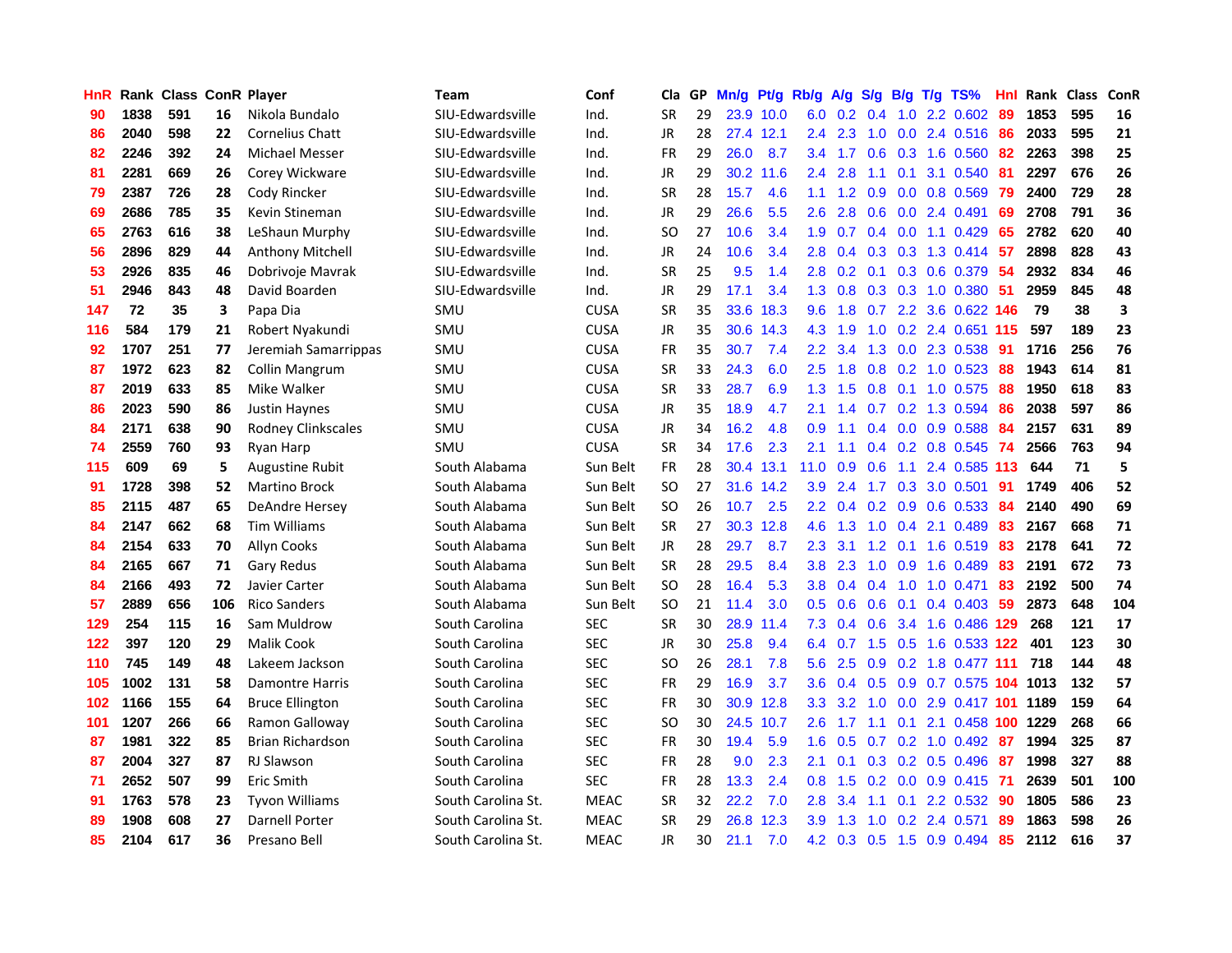| <b>HnR</b> |      | <b>Rank Class ConR Player</b> |                |                            | <b>Team</b>        | Conf        | Cla       |    | GP Mn/g | Pt/g      | Rb/g             | A/g             |     |                | S/g B/g T/g TS%            | Hnl | Rank Class |     | ConR         |
|------------|------|-------------------------------|----------------|----------------------------|--------------------|-------------|-----------|----|---------|-----------|------------------|-----------------|-----|----------------|----------------------------|-----|------------|-----|--------------|
| 80         | 2345 | 692                           | 51             | <b>Omar Sanders</b>        | South Carolina St. | <b>MEAC</b> | JR        | 32 | 20.9    | 7.1       | 4.9              | 0.4             | 0.4 | 0.8            | 1.5 0.506                  | 79  | 2374       | 700 | 51           |
| 78         | 2402 | 705                           | 55             | <b>Brandon Riley</b>       | South Carolina St. | <b>MEAC</b> | JR        | 32 | 21.2    | 9.4       | 2.5              | 0.9             | 0.7 | 0.2            | 2.1 0.524                  | 78  | 2433       | 713 | 56           |
| 75         | 2518 | 564                           | 66             | <b>Khalif Toombs</b>       | South Carolina St. | <b>MEAC</b> | SO.       | 32 | 28.2    | 7.0       | 1.9              | 3.1             | 1.1 | 0.0            | 1.9 0.449 74               |     | 2561       | 573 | 66           |
| 74         | 2529 | 736                           | 67             | <b>Rio Pitt</b>            | South Carolina St. | <b>MEAC</b> | JR        | 30 | 19.2    | 4.5       | 5.0              | 0.6             |     |                | 0.6 0.5 1.3 0.467 74       |     | 2564       | 749 | 67           |
| 72         | 2612 | 764                           | 70             | Joe Ikhinmwin              | South Carolina St. | <b>MEAC</b> | JR        | 31 | 18.8    | 6.3       |                  | $3.5 \quad 0.5$ |     |                | 0.3 0.3 1.5 0.517 71       |     | 2638       | 773 | 71           |
| 65         | 2765 | 802                           | 81             | <b>Westley Telfare</b>     | South Carolina St. | <b>MEAC</b> | <b>SR</b> | 24 | 12.1    | 3.7       | 1.8 <sup>1</sup> | 0.4             |     |                | $0.3$ $0.3$ $0.9$ $0.497$  | -66 | 2759       | 799 | 80           |
| 60         | 2844 | 824                           | 88             | Carrio Bennett             | South Carolina St. | <b>MEAC</b> | <b>SR</b> | 24 | 21.1    | 5.4       | 1.5 <sub>1</sub> | 1.7             |     |                | $0.3$ 0.0 1.8 0.476        | -64 | 2806       | 814 | 85           |
| 89         | 1863 | 542                           | 14             | Charlie Westbrook          | South Dakota       | GWC         | JR        | 30 |         | 28.5 16.2 | 4.7              | 1.2             | 1.1 |                | 0.6 2.3 0.531              | 90  | 1817       | 528 | 13           |
| 88         | 1951 | 567                           | 18             | Louie Krogman              | South Dakota       | GWC         | JR        | 33 |         | 31.6 14.8 | $3.5^{\circ}$    | 2.3             | 0.8 | 0.0            | 1.1 0.539                  | 87  | 1954       | 569 | 18           |
| 87         | 1980 | 321                           | 19             | <b>Trevor Gruis</b>        | South Dakota       | GWC         | <b>FR</b> | 33 | 26.2    | 9.6       | 6.8              | 1.2             | 0.5 |                | 0.8 1.5 0.580              | -87 | 1981       | 319 | 20           |
| 87         | 2018 | 632                           | 21             | Kendall Cutler             | South Dakota       | <b>GWC</b>  | <b>SR</b> | 31 | 25.0    | 8.2       | 3.2              | 4.5             |     |                | 1.3 0.0 2.4 0.517          | 87  | 2010       | 632 | 22           |
| 84         | 2139 | 491                           | 26             | Jake Thomas                | South Dakota       | GWC         | SO.       | 31 | 32.8    | 13.6      | 4.9              | 2.4             | 0.9 | 0.3            | 1.6 0.548                  | 84  | 2137       | 489 | 25           |
| 84         | 2162 | 369                           | 28             | Steve Tecker               | South Dakota       | GWC         | <b>FR</b> | 31 | 16.9    | 5.9       | 3.0 <sub>1</sub> | 1.0             | 0.7 | 0.1            | 0.7 0.563                  | 84  | 2152       | 368 | 26           |
| 81         | 2320 | 684                           | 30             | Ricardo Andreotti          | South Dakota       | GWC         | JR        | 33 | 20.5    | 5.1       | 6.3              | 0.8             | 0.7 | 1.1            | 1.5 0.517                  | 80  | 2324       | 685 | 30           |
| 77         | 2443 | 550                           | 32             | Jordan Boots               | South Dakota       | GWC         | <b>SO</b> | 33 | 18.0    | 6.1       | 1.3              | 1.3             | 0.7 | 0.0            | 0.9 0.567                  | 77  | 2457       | 550 | 32           |
| 140        | 118  | 20                            | $\overline{2}$ | Nate Wolters               | South Dakota St.   | Summit      | <b>SO</b> | 31 |         | 33.2 19.5 | 4.6              | 6.1             |     |                | 1.3 0.2 2.2 0.550 140      |     | 124        | 20  | $\mathbf{2}$ |
| 120        | 451  | 54                            | 8              | Jordan Dykstra             | South Dakota St.   | Summit      | FR        | 31 |         | 20.7 11.3 | 5.1              | 1.3             |     |                | 0.7 0.6 1.3 0.650 119      |     | 455        | 54  | 8            |
| 103        | 1107 | 145                           | 22             | Chad White                 | South Dakota St.   | Summit      | <b>FR</b> | 31 | 20.3    | 8.1       |                  | $3.4$ 1.6       |     |                | 0.5 0.5 1.1 0.619 102 1129 |     |            | 147 | 22           |
| 100        | 1266 | 448                           | 28             | <b>Clint Sargent</b>       | South Dakota St.   | Summit      | <b>SR</b> | 31 |         | 32.2 15.2 |                  | $3.2 \quad 1.3$ |     |                | $0.5$ 0.1 1.0 0.547        | -99 | 1273       | 449 | 27           |
| 99         | 1294 | 375                           | 31             | Griffan Callahan           | South Dakota St.   | Summit      | JR        | 31 | 26.1    | 8.8       |                  | $4.5\quad 0.9$  |     |                | 1.1 0.2 0.6 0.644          | -99 | 1302       | 375 | 29           |
| 98         | 1354 | 475                           | 33             | Dale Moss                  | South Dakota St.   | Summit      | <b>SR</b> | 31 | 24.9    | 7.6       | 4.5              | 1.8             |     |                | 0.6 0.5 1.0 0.570          | 98  | 1372       | 481 | 32           |
| 87         | 1994 | 325                           | 51             | Brayden Carlson            | South Dakota St.   | Summit      | FR        | 30 | 11.0    | 2.8       | 1.7              | 0.6             |     |                | $0.6$ 0.2 0.4 0.570        | -87 | 1991       | 324 | 51           |
| 78         | 2412 | 540                           | 63             | <b>Tony Fiegen</b>         | South Dakota St.   | Summit      | <b>SO</b> | 31 | 15.5    | 5.0       | 2.9              | 0.6             |     |                | $0.3$ $0.3$ 1.1 $0.517$    | 78  | 2427       | 541 | 63           |
| 122        | 400  | 121                           | 61             | Ron Anderson               | South Florida      | ВE          | JR        | 33 | 22.5    | 7.0       | 6.4              | 1.2             |     |                | 0.5 0.8 1.5 0.537 121      |     | 422        | 125 | 63           |
| 122        | 410  | 165                           | 63             | Jarrid Famous              | South Florida      | <b>BE</b>   | <b>SR</b> | 31 | 20.8    | 8.7       |                  | 5.4 0.4         |     |                | 0.3 0.5 1.4 0.552 122      |     | 399        | 166 | 61           |
| 118        | 500  | 149                           | 70             | <b>Augustus Gilchrist</b>  | South Florida      | <b>BE</b>   | <b>JR</b> | 30 | 28.4    | 13.4      | 6.0              | 0.8             | 0.5 | 0.7            | 2.5 0.506 119              |     | 471        | 140 | 69           |
| 108        | 876  | 179                           | 93             | <b>Toarlyn Fitzpatrick</b> | South Florida      | ВE          | SO.       | 33 | 14.2    | 4.3       | 4.1              | 0.5             |     | $0.4\quad 0.5$ | 1.3 0.513 107              |     | 915        | 192 | 93           |
| 103        | 1100 | 322                           | 100            | Hugh Robertson             | South Florida      | ВE          | JR        | 33 | 30.1    | 8.3       | 4.3              | 1.8             | 1.0 |                | 0.3 1.5 0.495 102 1150     |     |            | 337 | 101          |
| 101        | 1214 | 268                           | 105            | Shaun Noriega              | South Florida      | <b>BE</b>   | <b>SO</b> | 33 | 16.5    | 6.4       | 0.9              | 0.4             |     |                | 0.3 0.2 0.7 0.557 100 1255 |     |            | 279 | 107          |
| 99         | 1286 | 371                           | 109            | <b>Anthony Crater</b>      | South Florida      | ВE          | JR        | 30 | 33.6    | 3.9       | $2.3^{\circ}$    | 4.6             | 0.8 |                | 0.0 2.5 0.480 101 1195     |     |            | 349 | 103          |
| 99         | 1297 | 289                           | 111            | Jawanza Poland             | South Florida      | <b>BE</b>   | SO.       | 33 | 27.0    | 9.1       | 2.6              | 1.9             |     |                | $1.1$ 0.5 2.1 0.439        | -98 | 1330       | 298 | 113          |
| 83         | 2195 | 675                           | 34             | Julius Ingram              | Southern           | <b>SWAC</b> | <b>SR</b> | 29 |         | 28.8 11.4 |                  | 5.4 0.9         | 0.7 |                | 0.5 2.7 0.535              | 83  | 2205       | 677 | 31           |
| 75         | 2497 | 727                           | 50             | <b>Quinton Doggett</b>     | Southern           | <b>SWAC</b> | JR        | 23 | 19.7    | 7.8       | 6.5              | 0.4             | 0.4 |                | 1.0 1.4 0.397              | 78  | 2430       | 712 | 44           |
| 75         | 2528 | 735                           | 54             | <b>Blake Sanford</b>       | Southern           | <b>SWAC</b> | JR        | 30 | 28.6    | 11.1      | $2.4^{\circ}$    | 1.2             | 0.6 |                | 0.2 1.7 0.490              | -74 | 2573       | 750 | 55           |
| 71         | 2645 | 594                           | 62             | Jameel Grace               | Southern           | SWAC        | <b>SO</b> | 25 | 27.5    | 6.8       | $2.4^{\circ}$    | 3.7             | 1.3 | 0.1            | 2.7 0.426                  | -71 | 2655       | 594 | 60           |
| 66         | 2745 | 802                           | 70             | <b>Brandon White</b>       | Southern           | <b>SWAC</b> | JR        | 30 | 29.4    | 6.5       | 4.2              | 3.3             | 1.0 | 0.1            | 3.1 0.422                  | 66  | 2767       | 805 | 70           |
| 66         | 2752 | 537                           | 71             | Ray Ray Chase              | Southern           | <b>SWAC</b> | FR        | 27 | 13.3    | 2.7       | $2.5\,$          | 0.4             | 0.3 | 0.4            | 0.9 0.503                  | 65  | 2779       | 547 | 71           |
| 59         | 2862 | 643                           | 80             | Madut Bol                  | Southern           | <b>SWAC</b> | SO.       | 30 | 16.4    | 4.7       |                  |                 |     |                | 2.2 0.2 0.2 0.4 1.1 0.464  | 58  | 2883       | 654 | 81           |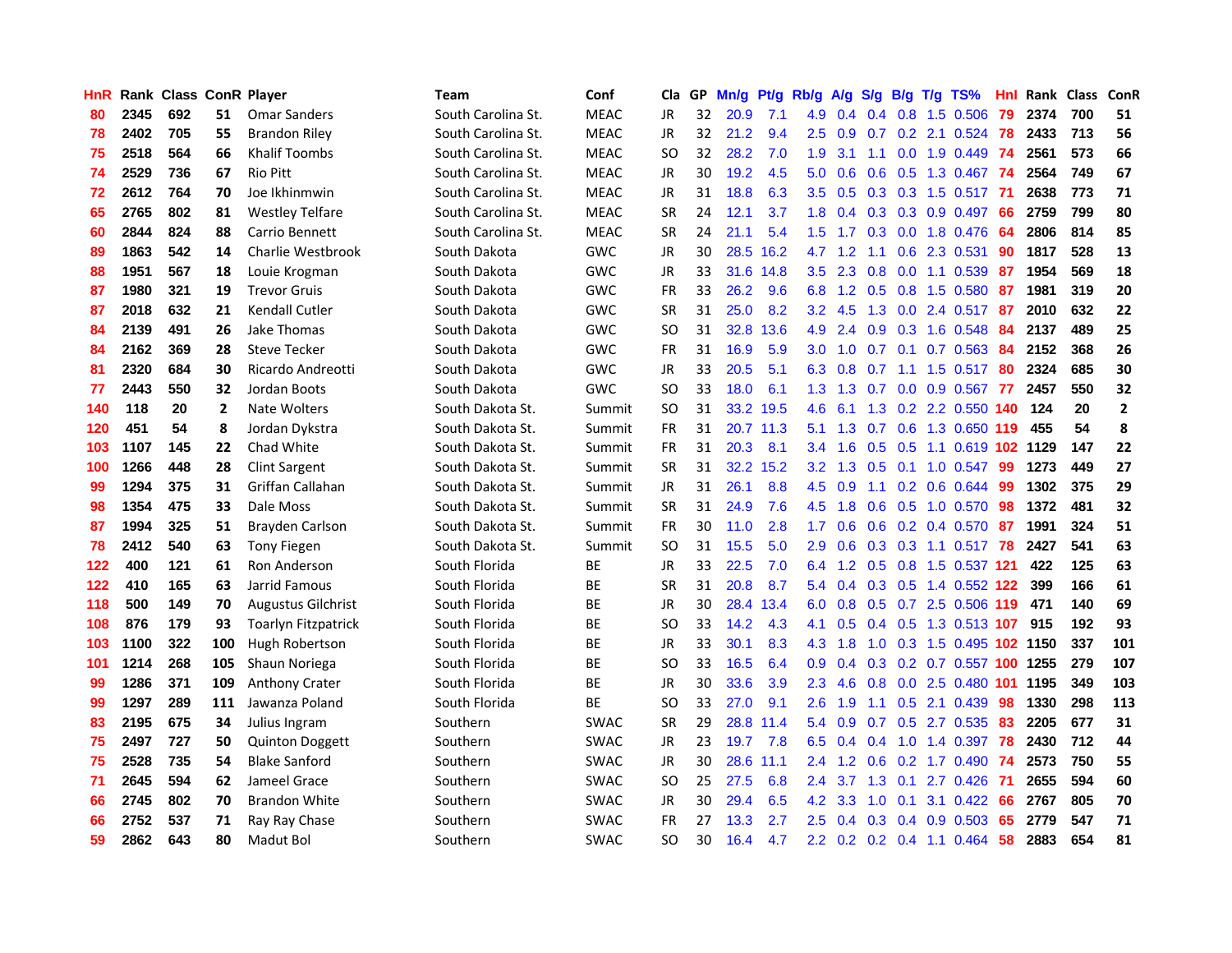| HnR |      | <b>Rank Class ConR Player</b> |              |                      | <b>Team</b>       | Conf        | Cla       |    | GP Mn/g | Pt/g      | Rb/g             | A/g             |                 |                 | $S/g$ B/g T/g TS%       | Hnl | Rank Class |     | <b>ConR</b>    |
|-----|------|-------------------------------|--------------|----------------------|-------------------|-------------|-----------|----|---------|-----------|------------------|-----------------|-----------------|-----------------|-------------------------|-----|------------|-----|----------------|
| 53  | 2932 | 841                           | 86           | Frederick Coleman    | Southern          | <b>SWAC</b> | JR        | 30 | 17.7    | 2.7       | 3.1              | 0.7             | 0.6             | 0.7             | 1.7 0.399               | 52  | 2947       | 843 | 88             |
| 52  | 2938 | 598                           | 87           | Neal Webb            | Southern          | <b>SWAC</b> | <b>FR</b> | 27 | 14.7    | 3.4       | 1.3              | 0.6             | 0.5             | 0.1             | $0.9$ $0.418$           | 52  | 2943       | 600 | 87             |
| 129 | 259  | 73                            | 9            | Mamadou Seck         | Southern Illinois | <b>MVC</b>  | JR        | 32 | 29.3    | 10.8      | 8.1              | 1.5             | 1.0             |                 | 0.3 1.8 0.527 127       |     | 306        | 92  | 13             |
| 107 | 915  | 339                           | 31           | John Freeman         | Southern Illinois | <b>MVC</b>  | <b>SR</b> | 32 | 23.3    | 5.6       | 3.0 <sub>2</sub> | 2.1             | 1.1             | 0.6             | 1.3 0.503 105           |     | 985        | 361 | 32             |
| 105 | 997  | 215                           | 34           | Gene Teague          | Southern Illinois | <b>MVC</b>  | SO.       | 19 | 21.3    | 8.6       |                  | $5.3 \quad 0.7$ |                 |                 | 0.3 0.5 2.5 0.604 110   |     | 777        | 152 | 26             |
| 104 | 1030 | 375                           | 37           | Carlton Fay          | Southern Illinois | <b>MVC</b>  | <b>SR</b> | 32 | 28.8    | 12.7      | 4.0              | 0.7             |                 |                 | 0.4 0.3 1.8 0.522 103   |     | 1104       | 401 | 40             |
| 100 | 1237 | 439                           | 50           | Jack Crowder         | Southern Illinois | <b>MVC</b>  | <b>SR</b> | 30 | 16.8    | 5.6       | 2.9              | 0.4             |                 |                 | 0.4 0.3 1.0 0.553       | -99 | 1288       | 457 | 51             |
| 100 | 1279 | 451                           | 52           | Justin Bocot         | Southern Illinois | <b>MVC</b>  | <b>SR</b> | 30 | 18.1    | 6.2       | $2.3^{\circ}$    | 1.4             | 0.8             |                 | $0.2$ 1.5 $0.459$       | 98  | 1338       | 473 | 53             |
| 97  | 1409 | 316                           | 61           | Kendal Brown-Surles  | Southern Illinois | <b>MVC</b>  | <b>SO</b> | 32 | 24.1    | 7.2       | 1.7              | 2.4             |                 | $0.7 \quad 0.1$ | 2.1 0.570               | 95  | 1488       | 337 | 62             |
| 86  | 2031 | 594                           | 76           | Mykel Cleveland      | Southern Illinois | <b>MVC</b>  | JR        | 29 | 18.8    | 3.2       | 1.7              | 2.2             | 0.7             |                 | 0.3 1.4 0.439           | 86  | 2045       | 600 | 76             |
| 57  | 2886 | 827                           | 90           | <b>Troy Long</b>     | Southern Illinois | <b>MVC</b>  | JR        | 19 | 13.8    | 3.8       | 1.1              | 0.5             |                 | $0.3 \quad 0.1$ | 0.7 0.398               | 63  | 2814       | 814 | 90             |
| 48  | 2964 | 610                           | 91           | Diamond Taylor       | Southern Illinois | <b>MVC</b>  | FR        | 19 | 16.7    | 3.2       | 1.5              | 0.6             |                 |                 | 0.2 0.0 1.3 0.433       | 58  | 2881       | 575 | 91             |
| 44  | 2975 | 615                           | 92           | Davante Drinkard     | Southern Illinois | <b>MVC</b>  | <b>FR</b> | 31 | 11.2    | 1.5       | 1.5              | 0.1             | 0.2             |                 | 0.2 0.5 0.374           | 44  | 2981       | 618 | 92             |
| 149 | 63   | 32                            | $\mathbf{2}$ | <b>Gary Flowers</b>  | Southern Miss.    | <b>CUSA</b> | <b>SR</b> | 31 |         | 31.1 18.8 | 7.7              | 1.1             | 1.1             |                 | 1.4 2.5 0.554 149       |     | 60         | 29  | $\overline{2}$ |
| 111 | 735  | 285                           | 31           | Josimar Ayarza       | Southern Miss.    | <b>CUSA</b> | <b>SR</b> | 32 | 18.0    | 7.4       | 3.9              | 0.6             | 0.2             |                 | 0.7 1.2 0.543 110       |     | 758        | 294 | 31             |
| 110 | 743  | 221                           | 32           | Maurice Bolden       | Southern Miss.    | <b>CUSA</b> | JR        | 32 | 17.0    | 6.8       | 4.4              | 0.4             |                 |                 | 0.3 0.7 1.2 0.505 110   |     | 771        | 232 | 32             |
| 109 | 792  | 235                           | 34           | Angelo Johnson       | Southern Miss.    | <b>CUSA</b> | JR        | 32 | 31.6    | 7.5       | 3.3              | 4.1             |                 |                 | 0.9 0.2 1.3 0.562 109   |     | 805        | 239 | 33             |
| 109 | 796  | 307                           | 35           | R.L. Horton          | Southern Miss.    | <b>CUSA</b> | <b>SR</b> | 32 |         | 31.2 12.4 | 2.9              | 2.1             | 1.0             |                 | 0.0 1.2 0.527 109       |     | 811        | 314 | 34             |
| 109 | 800  | 95                            | 36           | D.J. Newbill         | Southern Miss.    | <b>CUSA</b> | <b>FR</b> | 32 | 30.5    | 9.2       | 6.2              | 1.6             |                 |                 | 0.8 0.1 1.9 0.586 109   |     | 819        | 100 | 36             |
| 99  | 1329 | 468                           | 64           | Sai'Quon Stone       | Southern Miss.    | <b>CUSA</b> | <b>SR</b> | 31 | 16.0    | 4.0       | $2.2^{\circ}$    | 1.0             |                 |                 | $0.7$ 0.1 1.0 0.590     | -98 | 1327       | 470 | 64             |
| 85  | 2111 | 484                           | 87           | LaShay Page          | Southern Miss.    | <b>CUSA</b> | <b>SO</b> | 27 | 18.1    | 6.2       | 2.1              | 0.7             |                 |                 | $0.4$ 0.1 0.9 0.465     | -88 | 1949       | 458 | 82             |
| 107 | 909  | 115                           | 21           | <b>Kyle Davis</b>    | Southern Utah     | Summit      | FR        | 30 | 19.7    | 8.5       | 5.3              | 1.2             | 0.5             |                 | 1.0 1.8 0.589 106       |     | 925        | 117 | 21             |
| 94  | 1591 | 365                           | 40           | Jackson Stevenett    | Southern Utah     | Summit      | <b>SO</b> | 22 | 25.2    | 10.1      | 3.7              | 1.3             |                 |                 | $0.2$ 0.7 1.4 0.590     | 96  | 1461       | 332 | 36             |
| 91  | 1762 | 410                           | 43           | Matt Hodgson         | Southern Utah     | Summit      | <b>SO</b> | 29 | 13.1    | 4.5       | 3.5              | 0.3             | 0.3             |                 | 1.2 1.6 0.591           | -91 | 1762       | 409 | 43             |
| 89  | 1860 | 541                           | 45           | Jake Nielson         | Southern Utah     | Summit      | JR        | 30 | 14.3    | 4.5       | $2.3\phantom{0}$ | 1.6             | 0.9             |                 | $0.2$ 1.4 $0.500$       | -89 | 1859       | 543 | 44             |
| 89  | 1868 | 543                           | 46           | Matt Massey          | Southern Utah     | Summit      | JR        | 30 | 24.2    | 9.4       | 3.3              | 1.2             |                 | $0.5 \quad 0.3$ | 1.9 0.590               | 89  | 1872       | 545 | 46             |
| 89  | 1872 | 437                           | 47           | <b>Tyson Koehler</b> | Southern Utah     | Summit      | <b>SO</b> | 27 | 13.7    | 3.7       | 2.3              | 0.9             | 0.3             | 0.4             | 0.5 0.561               | 89  | 1871       | 434 | 45             |
| 89  | 1905 | 552                           | 49           | Ray Jones            | Southern Utah     | Summit      | JR        | 30 | 31.7    | 9.2       | 3.1              | 4.0             | 1.3             | 0.3             | 3.1 0.547               | 88  | 1920       | 557 | 49             |
| 84  | 2148 | 663                           | 52           | Ryan Brimley         | Southern Utah     | Summit      | <b>SR</b> | 30 | 23.4    | 9.4       | 2.1              | 1.0             | 0.5             | 0.1             | 1.2 0.500               | 84  | 2147       | 663 | 52             |
| 79  | 2373 | 700                           | 60           | <b>Ramell Taylor</b> | Southern Utah     | Summit      | <b>JR</b> | 27 | 16.4    | 6.2       | 3.0              | 0.8             | $0.2 \quad 0.5$ |                 | 1.6 0.479               | 80  | 2353       | 692 | 60             |
| 77  | 2437 | 547                           | 66           | Jordan Weirick       | Southern Utah     | Summit      | <b>SO</b> | 27 | 14.5    | 4.6       | 1.9              | 0.9             |                 | $0.3 \ 0.0$     | 0.9 0.519               | 78  | 2434       | 544 | 64             |
| 68  | 2710 | 611                           | 76           | Damon Heuir          | Southern Utah     | Summit      | SO.       | 30 | 13.2    | 3.0       |                  | $1.3$ $1.3$     |                 |                 | $0.4$ 0.0 0.9 0.425     | -68 | 2723       | 611 | 77             |
| 147 | 73   | 22                            | 3            | Andrew Nicholson     | St. Bonaventure   | A10         | JR        | 31 |         | 33.8 20.8 | 7.3              | 1.0             | 0.5             |                 | 1.5 3.2 0.607 147       |     | -77        | 24  | 3              |
| 101 | 1201 | 161                           | 59           | Matthew Wright       | St. Bonaventure   | A10         | <b>FR</b> | 31 | 16.2    | 4.7       | 1.9              | 1.6             | 0.8             | 0.1             | 0.8 0.521 101 1212      |     |            | 163 | 59             |
| 100 | 1260 | 445                           | 62           | Ogo Adegboye         | St. Bonaventure   | A10         | <b>SR</b> | 31 |         | 39.0 11.5 | 3.1              | 4.0             | 0.8             |                 | 0.2 2.7 0.523 100       |     | 1260       | 444 | 61             |
| 98  | 1345 | 301                           | 68           | Demitrius Conger     | St. Bonaventure   | A10         | SO.       | 31 |         | 35.1 10.0 | 5.5              | 2.1             | 0.7             | 0.5             | 2.6 0.586               | 98  | 1353       | 306 | 68             |
| 98  | 1355 | 389                           | 69           | Michael Davenport    | St. Bonaventure   | A10         | JR        | 31 |         | 31.7 11.1 | 4.9              | 2.2             | 1.1             | 0.4             | 2.3 0.497               | 98  | 1365       | 389 | 69             |
| 93  | 1637 | 474                           | 84           | Da'Quan Cook         | St. Bonaventure   | A10         | JR        | 31 | 25.5    | 6.7       |                  | $4.2 \quad 1.0$ |                 |                 | $0.6$ $0.2$ 1.5 $0.557$ | 93  | 1637       | 475 | 84             |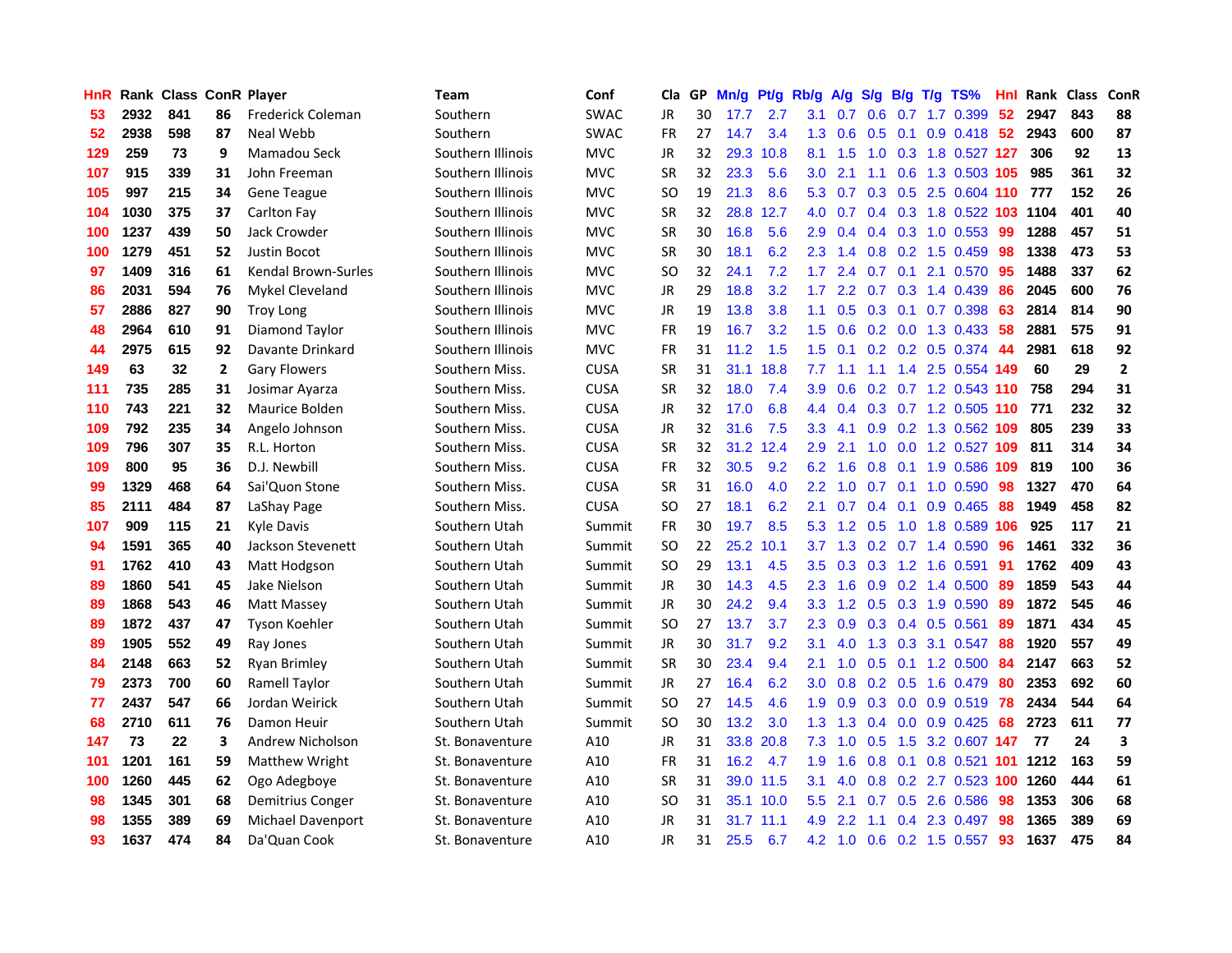| <b>HnR</b> |      | Rank Class ConR Player |     |                         | <b>Team</b>       | Conf            | Cla       |    | GP Mn/g Pt/g Rb/g |           |                  | A/g       |     |                 | S/g B/g T/g TS%                | Hnl | Rank Class |     | ConR                    |
|------------|------|------------------------|-----|-------------------------|-------------------|-----------------|-----------|----|-------------------|-----------|------------------|-----------|-----|-----------------|--------------------------------|-----|------------|-----|-------------------------|
| 90         | 1829 | 423                    | 91  | <b>Marquise Simmons</b> | St. Bonaventure   | A10             | SO.       | 22 | 16.2              | 3.9       | 3.6              | 0.6       | 0.4 | 0.2             | 0.8 0.515                      | 91  | 1737       | 402 | 88                      |
| 117        | 535  | 207                    | 7   | Akeem Bennett           | St. Francis (NY)  | <b>NEC</b>      | <b>SR</b> | 29 |                   | 32.8 14.0 | 5.8              | 2.8       | 2.6 | 0.6             | 3.6 0.498 117                  |     | 533        | 212 | $\overline{\mathbf{z}}$ |
| 107        | 922  | 341                    | 16  | <b>Ricky Cadell</b>     | St. Francis (NY)  | <b>NEC</b>      | <b>SR</b> | 30 |                   | 31.3 16.2 | 3.7              | 1.8       | 1.1 | 0.0             | 2.5 0.517 106                  |     | 957        | 351 | 17                      |
| 103        | 1062 | 232                    | 22  | <b>Travis Nichols</b>   | St. Francis (NY)  | <b>NEC</b>      | <b>SO</b> | 24 | 14.0              | 7.3       | 3.5              | 0.0       |     |                 | 0.4 0.0 0.5 0.606 106          |     | 922        | 194 | 15                      |
| 102        | 1168 | 252                    | 27  | Akeem Johnson           | St. Francis (NY)  | <b>NEC</b>      | SO.       | 28 | 23.2              | 8.9       | 5.0              | 0.1       |     |                 | 0.5 0.5 0.8 0.532 102 1157     |     |            | 248 | 27                      |
| 87         | 1988 | 579                    | 62  | Stefan Perunicic        | St. Francis (NY)  | <b>NEC</b>      | JR        | 30 | 27.5              | 8.6       | 2.5              | 0.8       | 0.6 |                 | $0.4$ 1.1 0.509                | 86  | 2029       | 594 | 64                      |
| 86         | 2032 | 334                    | 64  | Dre Calloway            | St. Francis (NY)  | <b>NEC</b>      | <b>FR</b> | 28 | 26.6              | 6.5       | $2.4^{\circ}$    | 3.6       |     |                 | 1.0 0.0 2.0 0.408              | 86  | 2016       | 333 | 62                      |
| 82         | 2238 | 391                    | 71  | Matt Milk               | St. Francis (NY)  | <b>NEC</b>      | <b>FR</b> | 30 | 12.2              | 2.9       | 2.1              | 0.1       |     |                 | 0.3 0.6 0.4 0.537              | 82  | 2259       | 397 | 72                      |
| 69         | 2685 | 784                    | 91  | <b>Justin Newton</b>    | St. Francis (NY)  | <b>NEC</b>      | JR        | 28 | 19.2              | 1.3       | 2.6              | 1.6       | 0.9 | 0.1             | 1.1 0.333                      | 70  | 2677       | 784 | 91                      |
| 64         | 2783 | 547                    | 97  | Adam Chmielewski        | St. Francis (NY)  | <b>NEC</b>      | <b>FR</b> | 28 | 12.7              | 2.2       | 1.1              | 1.1       | 0.4 |                 | $0.0$ $0.9$ $0.412$            | 65  | 2792       | 551 | 97                      |
| 142        | 106  | 51                     | 12  | Dwight Hardy            | St. John's        | ВE              | <b>SR</b> | 33 |                   | 34.2 18.3 | 2.9              | 1.9       | 1.3 | 0.1             | 2.2 0.576 141                  |     | 114        | 55  | 14                      |
| 139        | 127  | 60                     | 15  | D.J. Kennedy            | St. John's        | BE              | <b>SR</b> | 32 |                   | 28.7 10.4 | 5.6              | 2.0       | 1.8 |                 | 0.5 1.7 0.563 139              |     | 128        | 63  | 15                      |
| 133        | 197  | 94                     | 30  | Justin Brownlee         | St. John's        | ВE              | <b>SR</b> | 33 |                   | 30.2 12.3 | 5.2              | 1.9       | 1.1 | 0.8             | 2.0 0.541 132                  |     | 200        | 97  | 30                      |
| 114        | 626  | 239                    | 77  | Paris Horne             | St. John's        | <b>BE</b>       | <b>SR</b> | 33 | 28.0              | 7.9       | 2.9              | 1.6       | 1.0 |                 | 0.2 1.4 0.535 114              |     | 638        | 246 | 78                      |
| 113        | 662  | 254                    | 80  | Justin Burrell          | St. John's        | ВE              | <b>SR</b> | 33 | 20.9              | 6.3       | 4.9              | 0.8       | 0.6 | 0.5             | 1.5 0.529 113                  |     | 678        | 263 | 80                      |
| 113        | 679  | 261                    | 82  | Sean Evans              | St. John's        | BE              | <b>SR</b> | 31 | 12.1              | 3.6       | 2.7              | 0.2       | 0.6 | 0.1             | $0.5$ $0.521$ 112              |     | 691        | 268 | 82                      |
| 109        | 803  | 96                     | 87  | Dwayne Polee            | St. John's        | <b>BE</b>       | <b>FR</b> | 33 | 14.9              | 4.4       | 2.5              | 0.6       |     |                 | 0.5 0.5 0.6 0.488 109          |     | 810        | 99  | 86                      |
| 108        | 866  | 331                    | 92  | Malik Boothe            | St. John's        | ВE              | <b>SR</b> | 32 | 18.6              | 4.1       | 1.5              | 2.9       |     |                 | 0.8 0.0 1.6 0.514 108          |     | 865        | 326 | 89                      |
| 97         | 1419 | 321                    | 114 | <b>Malik Stith</b>      | St. John's        | <b>BE</b>       | <b>SO</b> | 26 | 12.2              | 3.3       | 0.9 <sup>°</sup> | 0.9       |     |                 | 0.7 0.0 0.5 0.459 98           |     | 1320       | 297 | 112                     |
| 137        | 152  | 46                     | 9   | Josh Owens              | Stanford          | P12             | JR        | 31 |                   | 27.6 11.6 |                  |           |     |                 | 6.5 1.2 0.8 0.9 2.0 0.586 136  |     | 161        | 49  | 10                      |
| 118        | 507  | 153                    | 29  | Jeremy Green            | Stanford          | P <sub>12</sub> | JR        | 31 |                   | 32.6 16.7 |                  | 3.4 1.0   |     |                 | 0.5 0.1 2.1 0.561 117          |     | 513        | 156 | 30                      |
| 114        | 641  | 72                     | 37  | Dwight Powell           | Stanford          | P12             | FR        | 31 | 24.4              | 8.1       | 5.2              | 1.0       |     |                 | 0.8 0.9 1.4 0.531 113          |     | 648        | 72  | 36                      |
| 107        | 912  | 116                    | 51  | Anthony Brown           | Stanford          | P <sub>12</sub> | <b>FR</b> | 30 | 23.9              | 8.7       | 3.2              | 0.8       |     |                 | 0.5 0.2 1.1 0.536 106          |     | 916        | 114 | 51                      |
| 99         | 1296 | 376                    | 62  | Jarrett Mann            | Stanford          | P12             | JR        | 31 | 28.6              | 4.9       | 3.2              | 4.2       |     |                 | 1.0 0.2 2.6 0.361              | -99 | 1304       | 376 | 62                      |
| 99         | 1325 | 183                    | 64  | Josh Huestis            | Stanford          | P12             | FR        | 28 | 9.9               | 2.3       | 2.0 <sub>2</sub> | 0.3       |     |                 | 0.1 0.3 0.3 0.485              | -99 | 1318       | 179 | 63                      |
| 94         | 1612 | 229                    | 73  | Aaron Bright            | Stanford          | P12             | <b>FR</b> | 31 | 18.9              | 5.1       | 0.9              | 2.0       |     |                 | 0.4 0.0 1.3 0.506              | 93  | 1609       | 232 | 73                      |
| 91         | 1748 | 506                    | 77  | Jack Trotter            | Stanford          | P12             | JR        | 28 | 13.7              | 3.2       | $3.4^{\circ}$    | 0.3       | 0.1 |                 | $0.2$ 0.6 0.497                | 92  | 1705       | 491 | 74                      |
| 84         | 2137 | 626                    | 81  | Andrew Zimmerman        | Stanford          | P <sub>12</sub> | <b>JR</b> | 25 | 11.8              | 2.8       | $2.4^{\circ}$    | 0.6       |     |                 | $0.4$ 0.4 1.0 0.441            | 86  | 2063       | 606 | 82                      |
| 114        | 617  | 237                    | 9   | Jordan Glynn            | Stephen F. Austin | Southland       | <b>SR</b> | 29 | 31.6              | 11.5      | 8.0              | 1.3       |     | $1.2 \quad 0.2$ | 1.6 0.599 113                  |     | 645        | 250 | 12                      |
| 114        | 638  | 193                    | 11  | Jereal Scott            | Stephen F. Austin | Southland       | JR        | 28 |                   | 24.8 13.3 | 5.8              | 0.8       |     |                 | 0.5 0.2 1.9 0.618 114          |     | 622        | 195 | 10                      |
| 96         | 1465 | 509                    | 25  | <b>Denzel Barnes</b>    | Stephen F. Austin | Southland       | <b>SR</b> | 17 | 22.2              | 7.0       | 1.5              | 3.8       | 1.8 | 0.1             | 2.0 0.476                      | -99 | 1283       | 454 | 21                      |
| 91         | 1742 | 575                    | 40  | <b>Eddie Williams</b>   | Stephen F. Austin | Southland       | <b>SR</b> | 29 | 32.4              | 8.0       | 4.9              | 3.6       |     |                 | 1.2 0.1 1.9 0.429 91           |     | 1763       | 579 | 40                      |
| 90         | 1809 | 526                    | 44  | Dion Prewster           | Stephen F. Austin | Southland       | JR        | 29 | 17.3              | 5.1       | 3.1              |           |     |                 | 1.2 0.3 0.2 1.2 0.560          | -90 | 1826       | 532 | 44                      |
| 80         | 2357 | 423                    | 70  | Darius Gardner          | Stephen F. Austin | Southland       | <b>FR</b> | 29 | 21.4              | 4.5       | $1.4^{\circ}$    | 2.7       | 0.7 | 0.1             | 2.0 0.508                      | 79  | 2375       | 425 | 72                      |
| 79         | 2391 | 530                    | 74  | <b>Antonio Bostic</b>   | Stephen F. Austin | Southland       | <b>SO</b> | 29 | 22.4              | 6.5       |                  | $1.7$ 1.5 | 0.7 |                 | $0.1$ 1.5 0.470                | 78  | 2411       | 536 | 74                      |
| 73         | 2599 | 766                    | 88  | Mark Gomillia           | Stephen F. Austin | Southland       | <b>SR</b> | 29 | 15.7              | 4.2       | 2.1              | 0.5       | 0.2 | 0.0             | 1.0 0.537                      | 72  | 2622       | 773 | 88                      |
| 109        | 814  | 99                     | 22  | Corey Walden            | Stetson           | ASun            | FR        | 24 | 32.5              | 12.0      | 3.3              | 3.3       | 2.3 |                 | 0.2 3.2 0.571                  | 116 | 572        | 66  | 13                      |
| 102        | 1132 | 148                    | 31  | <b>Steve Forbes</b>     | Stetson           | ASun            | FR        | 31 | 19.0              | 7.8       | 4.4              |           |     |                 | 0.4 0.6 0.6 1.6 0.566 101 1218 |     |            | 164 | 34                      |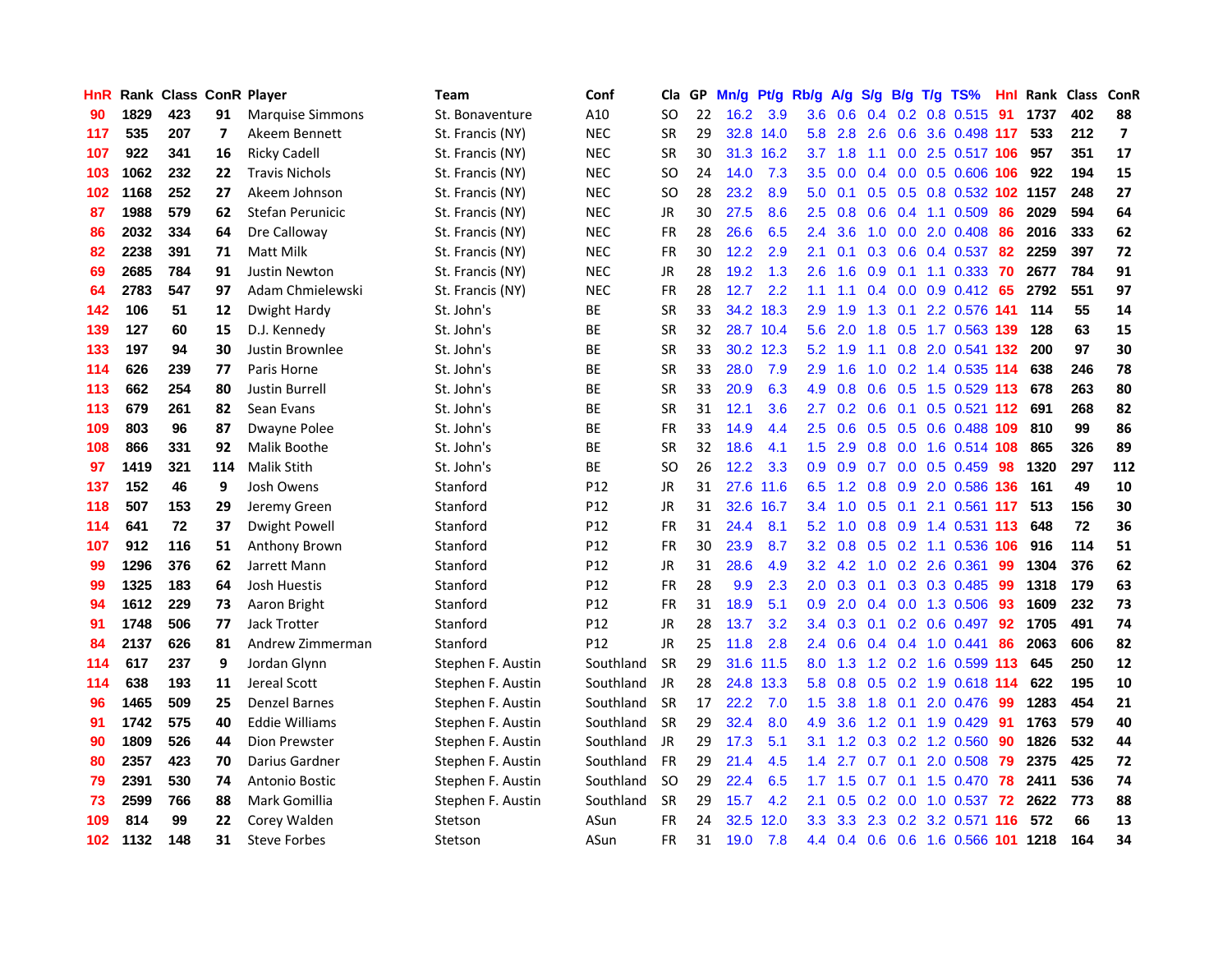| HnR |      | Rank Class ConR Player |     |                          | <b>Team</b>        | Conf       | Cla           |    | GP Mn/g | Pt/g Rb/g |                  | A/g |     |                 | S/g B/g T/g TS%           | Hnl  | Rank Class |     | ConR |
|-----|------|------------------------|-----|--------------------------|--------------------|------------|---------------|----|---------|-----------|------------------|-----|-----|-----------------|---------------------------|------|------------|-----|------|
| 89  | 1877 | 439                    | 60  | <b>Tyshawn Patterson</b> | Stetson            | ASun       | SO.           | 25 | 19.3    | 8.3       | 2.0              | 1.5 | 0.8 | 0.1             | 2.1 0.495                 | 89   | 1886       | 439 | 59   |
| 88  | 1922 | 305                    | 62  | Luis Jacobo              | Stetson            | ASun       | <b>FR</b>     | 31 | 28.6    | 9.2       | 4.0              | 0.9 | 0.8 | 0.5             | 1.6 0.523                 | 87   | 1977       | 316 | 63   |
| 86  | 2044 | 338                    | 65  | Aaron Graham             | Stetson            | ASun       | FR            | 30 | 19.9    | 6.1       | 2.3              | 1.2 | 1.0 |                 | $0.2$ 1.7 0.511           | 85   | 2098       | 355 | 67   |
| 86  | 2050 | 471                    | 67  | Ridge Graham             | Stetson            | ASun       | SO.           | 31 |         | 30.7 12.6 | 6.0              | 1.2 |     |                 | 1.2 0.3 3.3 0.456         | -85  | 2105       | 481 | 68   |
| 85  | 2102 | 482                    | 69  | Joel Naburgs             | Stetson            | ASun       | <b>SO</b>     | 31 | 28.1    | 7.8       | 3.2 <sub>0</sub> | 1.5 |     |                 | $0.8$ 0.1 1.6 0.502       | -84  | 2158       | 494 | 69   |
| 59  | 2857 | 829                    | 94  | Graeme Radford           | Stetson            | ASun       | <b>SR</b>     | 31 | 14.8    | 1.2       | 2.5              | 0.1 |     |                 | $0.3$ 0.7 0.6 0.418       | 58   | 2880       | 830 | 94   |
| 54  | 2918 | 836                    | 95  | Jermol Paul              | Stetson            | ASun       | JR            | 23 | 11.1    | 3.3       | 1.1              | 0.2 |     |                 | 0.2 0.0 1.0 0.551         | 56   | 2903       | 829 | 95   |
| 45  | 2972 | 672                    | 98  | Liam McInerney           | Stetson            | ASun       | <sub>SO</sub> | 31 | 12.5    | 0.9       | 1.9              | 0.4 |     |                 | $0.4$ 0.2 0.6 0.241       | 44   | 2980       | 672 | 99   |
| 99  | 1326 | 381                    | 15  | Bryan Dougher            | <b>Stony Brook</b> | AEC        | <b>JR</b>     | 32 | 32.6    | 12.8      | 2.8              | 2.1 | 1.1 |                 | 0.2 2.2 0.496             | 98   | 1368       | 391 | 18   |
| 98  | 1342 | 472                    | 16  | Chris Martin             | <b>Stony Brook</b> | <b>AEC</b> | <b>SR</b>     | 18 | 20.3    | 7.3       | 4.1              | 2.1 | 0.6 |                 | $0.0$ 1.1 0.456           | 105  | 1001       | 366 | 10   |
| 98  | 1375 | 309                    | 18  | <b>Leonard Haves</b>     | <b>Stony Brook</b> | <b>AEC</b> | <b>SO</b>     | 26 | 19.9    | 6.9       | 2.6              | 0.5 |     |                 | 0.3 0.2 0.6 0.592         | -99  | 1301       | 290 | 16   |
| 95  | 1533 | 440                    | 25  | Al Rapier                | <b>Stony Brook</b> | <b>AEC</b> | JR            | 32 | 17.7    | 4.3       | 4.2              | 1.2 | 0.5 |                 | $0.1$ 1.4 0.517           | -94  | 1569       | 450 | 26   |
| 94  | 1594 | 461                    | 28  | Dallis Joyner            | <b>Stony Brook</b> | <b>AEC</b> | <b>JR</b>     | 30 | 25.2    | 5.6       | 6.8              | 0.9 | 0.4 |                 | $0.7$ 1.3 $0.416$         | 93   | 1608       | 466 | 27   |
| 91  | 1735 | 261                    | 32  | Anthony Jackson          | <b>Stony Brook</b> | AEC        | <b>FR</b>     | 32 | 13.2    | 4.6       | 1.6              | 1.1 | 0.3 | 0.0             | 1.1 0.487                 | -91  | 1771       | 269 | 33   |
| 89  | 1886 | 442                    | 40  | Marcus Rouse             | <b>Stony Brook</b> | AEC        | <b>SO</b>     | 27 | 22.7    | 7.0       | 2.1              | 1.0 | 0.8 | 0.1             | 0.9 0.483                 | 88   | 1907       | 443 | 43   |
| 85  | 2100 | 616                    | 48  | Danny Carter             | <b>Stony Brook</b> | <b>AEC</b> | JR            | 32 | 24.8    | 5.6       | 4.0              | 0.7 |     |                 | $0.5$ $0.3$ $1.3$ $0.493$ | -84  | 2129       | 622 | 49   |
| 83  | 2209 | 380                    | 53  | Anthony Mayo             | Stony Brook        | <b>AEC</b> | <b>FR</b>     | 31 | 11.9    | 3.1       | $2.3^{\circ}$    | 0.1 |     |                 | $0.0$ $0.8$ $0.3$ $0.426$ | -82  | 2231       | 388 | 53   |
| 79  | 2388 | 529                    | 59  | Preye Preboye            | Stony Brook        | <b>AEC</b> | SO.           | 23 | 11.8    | 2.9       | 2.8              | 0.5 |     |                 | $0.4$ 0.2 1.1 0.449       | -79  | 2368       | 526 | 58   |
| 76  | 2480 | 459                    | 63  | Dave Coley               | Stony Brook        | <b>AEC</b> | <b>FR</b>     | 29 | 19.3    | 6.5       | 3.2 <sub>2</sub> | 0.8 |     |                 | $0.9$ $0.0$ 1.9 $0.402$   | -76  | 2468       | 452 | 63   |
| 69  | 2687 | 515                    | 69  | Eric McAlister           | Stony Brook        | AEC        | FR            | 30 | 8.8     | 2.0       | 1.0              | 0.1 |     |                 | $0.2$ $0.3$ $0.2$ $0.461$ | 69   | 2702       | 519 | 69   |
| 155 | 39   | 18                     | 4   | <b>Rick Jackson</b>      | Syracuse           | BE         | SR            | 35 |         | 35.6 13.1 | 10.3             | 2.2 |     |                 | 1.3 2.5 2.1 0.579 154     |      | 42         | 20  | 5    |
| 131 | 220  | 60                     | 35  | Kris Joseph              | Syracuse           | ВE         | <b>JR</b>     | 34 |         | 32.4 14.3 | 5.2              | 2.2 | 1.5 | 0.6             | 2.1 0.561                 | 131  | 222        | 65  | 33   |
| 130 | 233  | 66                     | 37  | Scoop Jardine            | Syracuse           | ВE         | JR            | 35 |         | 32.1 12.5 | $2.2\,$          | 5.9 | 1.6 | 0.1             | 2.9 0.513 130             |      | 242        | 70  | 36   |
| 125 | 341  | 32                     | 52  | <b>Dion Waiters</b>      | Syracuse           | BE         | <b>FR</b>     | 34 | 16.3    | 6.6       | 1.6 <sup>°</sup> | 1.5 | 1.1 | 0.1             | $0.9$ 0.521               | -125 | 350        | 33  | 52   |
| 123 | 376  | 68                     | 56  | <b>Brandon Triche</b>    | Syracuse           | BE         | SO.           | 35 | 28.8    | 11.1      | 2.7              | 2.9 | 0.8 | 0.1             | 2.1 0.545 123             |      | 379        | 67  | 57   |
| 123 | 378  | 39                     | 58  | C.J. Fair                | Syracuse           | ВE         | <b>FR</b>     | 32 | 18.6    | 6.4       | 3.8              | 0.4 |     |                 | 0.8 0.8 0.8 0.557 123     |      | 374        | 36  | 55   |
| 118 | 482  | 92                     | 68  | James Southerland        | Syracuse           | BE         | SO            | 28 | 14.1    | 4.9       | $2.3\phantom{0}$ | 0.5 |     | $0.5 \quad 0.6$ | 0.2 0.540 119             |      | 460        | 86  | 68   |
| 108 | 863  | 105                    | 91  | Baye Moussa Keita        | Syracuse           | BE         | <b>FR</b>     | 35 | 14.6    | 2.2       | 3.7              | 0.2 | 0.6 |                 | 1.2 0.6 0.546 108         |      | 873        | 105 | 90   |
| 93  | 1633 | 235                    | 118 | Fab Melo                 | Syracuse           | ВE         | FR            | 33 | 9.9     | 2.3       | 1.9 <sup>°</sup> | 0.2 |     |                 | 0.3 0.8 0.8 0.562 93      |      | 1595       | 231 | 118  |
| 116 | 549  | 167                    | 29  | J.R. Cadot               | <b>TCU</b>         | <b>MWC</b> | JR            | 32 | 25.3    | 8.2       | 6.0              | 1.1 |     |                 | 1.0 0.4 0.9 0.645 115     |      | 580        | 180 | 29   |
| 113 | 661  | 196                    | 32  | <b>Hank Thorns</b>       | <b>TCU</b>         | <b>MWC</b> | <b>JR</b>     | 32 |         | 33.8 10.7 | 3.5              | 7.0 |     | $1.2 \quad 0.1$ | 2.6 0.440 112             |      | 696        | 211 | 32   |
| 103 | 1086 | 316                    | 47  | <b>Ronnie Moss</b>       | <b>TCU</b>         | <b>MWC</b> | JR            | 20 |         | 31.7 15.7 | 3.5              | 3.6 | 0.9 | 0.1             | 3.7 0.520 107             |      | 914        | 269 | 38   |
| 101 | 1179 | 344                    | 50  | Sammy Yeager             | <b>TCU</b>         | <b>MWC</b> | JR            | 16 | 23.0    | 9.3       | 4.2              | 1.6 | 1.0 |                 | 0.4 1.2 0.497 106         |      | 926        | 273 | 39   |
| 99  | 1284 | 287                    | 54  | Garlon Green             | <b>TCU</b>         | <b>MWC</b> | <b>SO</b>     | 33 |         | 29.4 11.2 | 4.6              | 1.0 | 0.6 | 0.4             | 1.6 0.590                 | 98   | 1356       | 307 | 55   |
| 94  | 1551 | 528                    | 58  | <b>Greg Hill</b>         | <b>TCU</b>         | <b>MWC</b> | <b>SR</b>     | 29 | 20.4    | 7.5       | 2.0              | 1.1 | 0.7 | 0.1             | $1.0$ 0.543               | -93  | 1610       | 543 | 59   |
| 91  | 1794 | 279                    | 63  | <b>Amric Fields</b>      | <b>TCU</b>         | <b>MWC</b> | FR            | 33 | 19.5    | 6.8       | 2.8              | 0.4 | 0.5 | 0.6             | 1.0 0.510                 | -89  | 1857       | 290 | 66   |
| 86  | 2051 | 472                    | 70  | Nikola Cerina            | <b>TCU</b>         | <b>MWC</b> | <b>SO</b>     | 33 | 20.1    | 5.4       | 4.1              | 0.4 | 0.9 | 0.3             | 1.3 0.492                 | 85   | 2110       | 483 | 72   |
| 77  | 2425 | 736                    | 74  | Nikola Gacesa            | <b>TCU</b>         | <b>MWC</b> | <b>SR</b>     | 29 | 19.8    | 4.2       | 2.9              | 0.4 |     |                 | 0.3 0.2 0.6 0.484         | -79  | 2397       | 727 | 74   |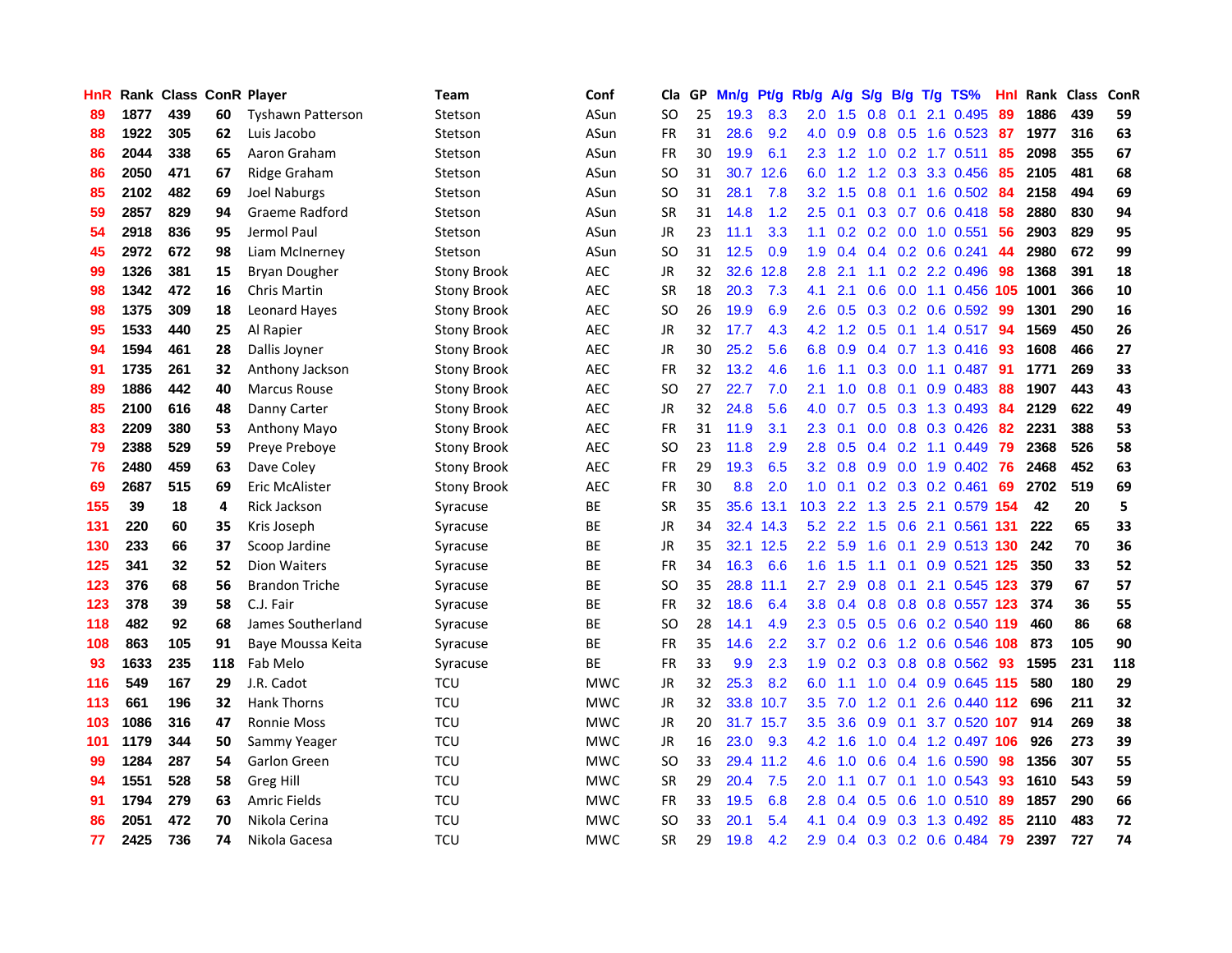| <b>HnR</b> |      | <b>Rank Class ConR Player</b> |     |                       | Team             | Conf       | Cla       | GP. | Mn/g | Pt/g      | Rb/g             | A/g             | S/g             | B/g             | T/g | TS%                       | Hnl | <b>Rank Class ConR</b> |     |                          |
|------------|------|-------------------------------|-----|-----------------------|------------------|------------|-----------|-----|------|-----------|------------------|-----------------|-----------------|-----------------|-----|---------------------------|-----|------------------------|-----|--------------------------|
| 138        | 142  | 23                            | 5   | Khalif Wyatt          | <b>Temple</b>    | A10        | SO.       | 34  |      | 20.7 10.1 | $2.2^{\circ}$    | 1.7             | 1.3             | 0.2             |     | 1.3 0.605                 | 137 | 155                    | 23  | 5                        |
| 134        | 180  | 86                            | 9   | Lavoy Allen           | <b>Temple</b>    | A10        | <b>SR</b> | 33  |      | 33.9 11.6 | 8.6              | 2.3             | 0.7             | 1.8             |     | 1.6 0.516 134             |     | 187                    | 91  | 9                        |
| 129        | 264  | 75                            | 12  | Ramone Moore          | Temple           | A10        | JR        | 34  |      | 33.9 15.2 | 4.2              | 3.1             |                 |                 |     | 1.2 0.2 2.4 0.546 128     |     | 284                    | 87  | 12                       |
| 125        | 327  | 100                           | 17  | <b>Micheal Eric</b>   | <b>Temple</b>    | A10        | JR        | 24  | 20.0 | 7.1       | 5.9              |                 | $1.0 \quad 0.4$ | 1.6             |     | 1.0 0.490 127             |     | 292                    | 89  | 16                       |
| 123        | 372  | 113                           | 20  | Scootie Randall       | <b>Temple</b>    | A10        | JR        | 27  |      | 30.3 10.7 | 4.7              | 1.4             |                 |                 |     | 1.0 0.2 0.8 0.603 124     |     | 365                    | 115 | 18                       |
| 116        | 553  | 106                           | 26  | Rahlir Jefferson      | Temple           | A10        | <b>SO</b> | 34  | 26.4 | 5.6       | 5.3              | 1.6             | 1.0             |                 |     | 0.9 1.3 0.531 115         |     | 577                    | 110 | 31                       |
| 116        | 582  | 178                           | 29  | Juan Fernandez        | Temple           | A10        | JR        | 30  |      | 31.8 11.2 | 2.9              | 3.9             | 0.8             | 0.1             |     | 2.1 0.471 117             |     | 517                    | 158 | 24                       |
| 83         | 2192 | 498                           | 105 | T.J. DiLeo            | Temple           | A10        | <b>SO</b> | 33  | 13.0 | 2.2       | 1.2              | 0.8             | 0.7             | 0.1             |     | $0.5$ 0.441               | 83  | 2183                   | 498 | 105                      |
| 82         | 2260 | 396                           | 106 | Aaron Brown           | Temple           | A10        | FR        | 29  | 9.9  | 3.3       | 1.0              | 0.4             |                 |                 |     | 0.2 0.0 0.3 0.457         | 83  | 2186                   | 375 | 106                      |
| 148        | 67   | 5                             | 6   | <b>Tobias Harris</b>  | Tennessee        | <b>SEC</b> | <b>FR</b> | 34  |      | 29.2 15.3 | 7.3              | 1.3             | 0.7             |                 |     | 0.9 1.8 0.535 146         |     | 80                     | 6   | 6                        |
| 127        | 312  | 135                           | 24  | <b>Brian Williams</b> | <b>Tennessee</b> | <b>SEC</b> | <b>SR</b> | 32  | 23.0 | 6.8       | 7.4              | 1.4             | 0.6             |                 |     | 0.7 1.3 0.512 126         |     | 321                    | 138 | 24                       |
| 126        | 319  | 99                            | 25  | <b>Scotty Hopson</b>  | Tennessee        | <b>SEC</b> | JR        | 32  |      | 29.3 17.0 | 3.3 <sub>2</sub> | 1.3             | 0.8             |                 |     | 0.2 2.8 0.550 126         |     | 330                    | 105 | 27                       |
| 118        | 508  | 198                           | 34  | John Fields           | Tennessee        | <b>SEC</b> | <b>SR</b> | 34  | 11.6 | 2.6       | 3.0              | 0.2             | 0.3             |                 |     | 1.2 0.5 0.565 117         |     | 546                    | 215 | 36                       |
| 116        | 576  | 225                           | 38  | <b>Melvin Goins</b>   | <b>Tennessee</b> | <b>SEC</b> | SR        | 33  | 27.2 | 7.9       | 3.1              | 2.8             | 1.7             | 0.1             |     | 1.8 0.493 115             |     | 606                    | 233 | 39                       |
| 114        | 642  | 194                           | 43  | Cameron Tatum         | Tennessee        | <b>SEC</b> | JR        | 34  | 25.2 | 8.8       | 3.1              | 2.3             | 0.9             | 0.4             |     | 1.7 0.478 113             |     | 681                    | 205 | 46                       |
| 108        | 868  | 106                           | 52  | Trae Golden           | <b>Tennessee</b> | <b>SEC</b> | <b>FR</b> | 31  | 13.3 | 3.0       | 1.1              |                 |                 |                 |     | 2.2 0.7 0.0 1.0 0.415 107 |     | 897                    | 108 | 52                       |
| 92         | 1706 | 392                           | 77  | Skylar McBee          | Tennessee        | <b>SEC</b> | SO        | 31  | 12.6 | 3.0       | 1.0 <sub>1</sub> | 0.6             |                 |                 |     | 0.7 0.0 0.5 0.503 92      |     | 1675                   | 388 | 77                       |
| 89         | 1890 | 606                           | 80  | <b>Steven Pearl</b>   | <b>Tennessee</b> | <b>SEC</b> | <b>SR</b> | 34  | 11.2 | 1.9       |                  | $1.6 \quad 0.7$ |                 |                 |     | $0.6$ $0.1$ $0.7$ $0.533$ | -88 | 1927                   | 612 | 85                       |
| 83         | 2211 | 680                           | 91  | Josh Bone             | <b>Tennessee</b> | <b>SEC</b> | <b>SR</b> | 23  | 17.8 | 3.2       | 1.8              | 0.7             | 0.6             |                 |     | $0.0$ $0.3$ $0.487$       | -89 | 1845                   | 594 | 80                       |
| 118        | 509  | 154                           | 4   | Kenny Moore           | Tennessee St.    | <b>OVC</b> | JR        | 30  |      | 29.1 14.5 | 6.9              | 1.9             |                 |                 |     | 1.4 0.4 2.9 0.574 117     |     | 536                    | 164 | $\overline{\phantom{a}}$ |
| 116        | 564  | 108                           | 7   | Robert Covington      | Tennessee St.    | <b>OVC</b> | SO.       | 30  |      | 30.8 13.4 | 7.5              | 1.2             | 1.5             |                 |     | 1.0 2.4 0.591 115         |     | 584                    | 112 | 8                        |
| 88         | 1960 | 312                           | 44  | <b>Patrick Miller</b> | Tennessee St.    | <b>OVC</b> | <b>FR</b> | 30  |      | 34.4 11.4 | 3.2 <sub>2</sub> | 3.0             | 1.4             | 0.0             |     | 2.7 0.478                 | -87 | 1978                   | 317 | 44                       |
| 87         | 1975 | 574                           | 46  | <b>Wil Peters</b>     | Tennessee St.    | <b>OVC</b> | <b>JR</b> | 30  |      | 34.7 10.5 | 2.6              | $4.2^{\circ}$   | 0.8             |                 |     | $0.2$ 2.5 $0.561$         | 87  | 1997                   | 581 | 47                       |
| 82         | 2267 | 398                           | 57  | Michael Green         | Tennessee St.    | <b>OVC</b> | FR        | 30  | 23.3 | 4.3       | 4.1              | 0.5             | 0.4             |                 |     | 1.7 0.9 0.496             | -81 | 2284                   | 406 | 56                       |
| 77         | 2438 | 548                           | 64  | Jacquan Nobles        | Tennessee St.    | <b>OVC</b> | SO.       | 29  | 22.8 | 7.5       | 2.1              | 0.8             | 0.6             | 0.0             |     | 1.8 0.558                 | -77 | 2444                   | 546 | 65                       |
| 66         | 2760 | 615                           | 77  | Chris Conner          | Tennessee St.    | <b>OVC</b> | SO.       | 29  | 12.1 | 2.9       | 1.7              | 0.4             | 0.3             | 0.0             |     | 0.6 0.509                 | 66  | 2771                   | 618 | 78                       |
| 105        | 1004 | 290                           | 14  | Kevin Murphy          | Tennessee Tech   | <b>OVC</b> | JR        | 33  |      | 29.3 17.0 | 4.5              | 1.7             | 1.0             | 0.2             |     | 3.3 0.555 104 1028        |     |                        | 300 | 15                       |
| 104        | 1055 | 307                           | 17  | Zac Swansey           | Tennessee Tech   | <b>OVC</b> | <b>JR</b> | 33  | 32.7 | 9.7       | 3.0              | 6.4             | 2.1             | 0.0             |     | 3.5 0.509 103             |     | 1090                   | 319 | 18                       |
| 104        | 1057 | 230                           | 18  | <b>Jud Dillard</b>    | Tennessee Tech   | <b>OVC</b> | <b>SO</b> | 29  | 24.6 | 11.0      | 5.8              | 1.0             | $1.2 \quad 0.1$ |                 |     | 1.7 0.551 105             |     | 995                    | 212 | 14                       |
| 100        | 1236 | 438                           | 21  | Alfred Jones Jr.      | Tennessee Tech   | <b>OVC</b> | <b>SR</b> | 33  | 22.9 | 8.3       | 4.7              | 0.5             |                 |                 |     | 0.7 0.5 0.9 0.638 100     |     | 1256                   | 442 | 21                       |
| 93         | 1631 | 234                           | 37  | Chase Dunn            | Tennessee Tech   | <b>OVC</b> | <b>FR</b> | 31  | 13.6 | 6.7       |                  | $0.7 \quad 1.0$ |                 |                 |     | 0.6 0.0 1.3 0.576         | -93 | 1648                   | 238 | 37                       |
| 86         | 2027 | 592                           | 48  | Zach Bailey           | Tennessee Tech   | <b>OVC</b> | JR        | 31  | 25.4 | 8.1       |                  | $1.8$ 1.8       |                 |                 |     | 1.2 0.1 1.5 0.517         | -87 | 1996                   | 580 | 46                       |
| 84         | 2181 | 374                           | 52  | Dennis Ogbe           | Tennessee Tech   | <b>OVC</b> | FR        | 30  | 10.1 | 3.5       | 1.8              |                 |                 |                 |     | 0.2 0.2 0.2 0.8 0.644     | 83  | 2170                   | 370 | 49                       |
| 80         | 2360 | 525                           | 61  | Matt Marseille        | Tennessee Tech   | <b>OVC</b> | <b>SO</b> | 26  | 10.3 | 3.4       | $2.2^{\circ}$    | 0.4             | 0.5             | 0.1             |     | 0.8 0.489                 | 80  | 2328                   | 518 | 59                       |
| 77         | 2422 | 544                           | 63  | <b>Terrell Barnes</b> | Tennessee Tech   | <b>OVC</b> | SO.       | 32  | 21.8 | 4.1       | 4.9              | 0.8             |                 | $0.5 \quad 0.3$ |     | 1.1 0.423                 | 78  | 2428                   | 542 | 64                       |
| 72         | 2622 | 768                           | 73  | Liam McMorrow         | Tennessee Tech   | <b>OVC</b> | JR        | 32  | 10.5 | 2.8       | 3.0 <sub>2</sub> | 0.2             | 0.3             |                 |     | $0.3$ 1.2 $0.552$         | -71 | 2634                   | 771 | 75                       |
| 100        | 1249 | 442                           | 22  | <b>Benzor Simmons</b> | Tennessee-Martin | <b>OVC</b> | <b>SR</b> | 33  | 23.1 | 12.0      | 4.8              | 0.4             | 0.6             | 0.2             |     | 2.0 0.576                 | 100 | 1259                   | 443 | 22                       |
| 93         | 1648 | 553                           | 38  | Reuben Clayton        | Tennessee-Martin | <b>OVC</b> | <b>SR</b> | 33  |      | 29.9 11.7 |                  | $3.5$ 1.8       |                 |                 |     | 1.8 0.4 2.1 0.494         | 92  | 1655                   | 557 | 38                       |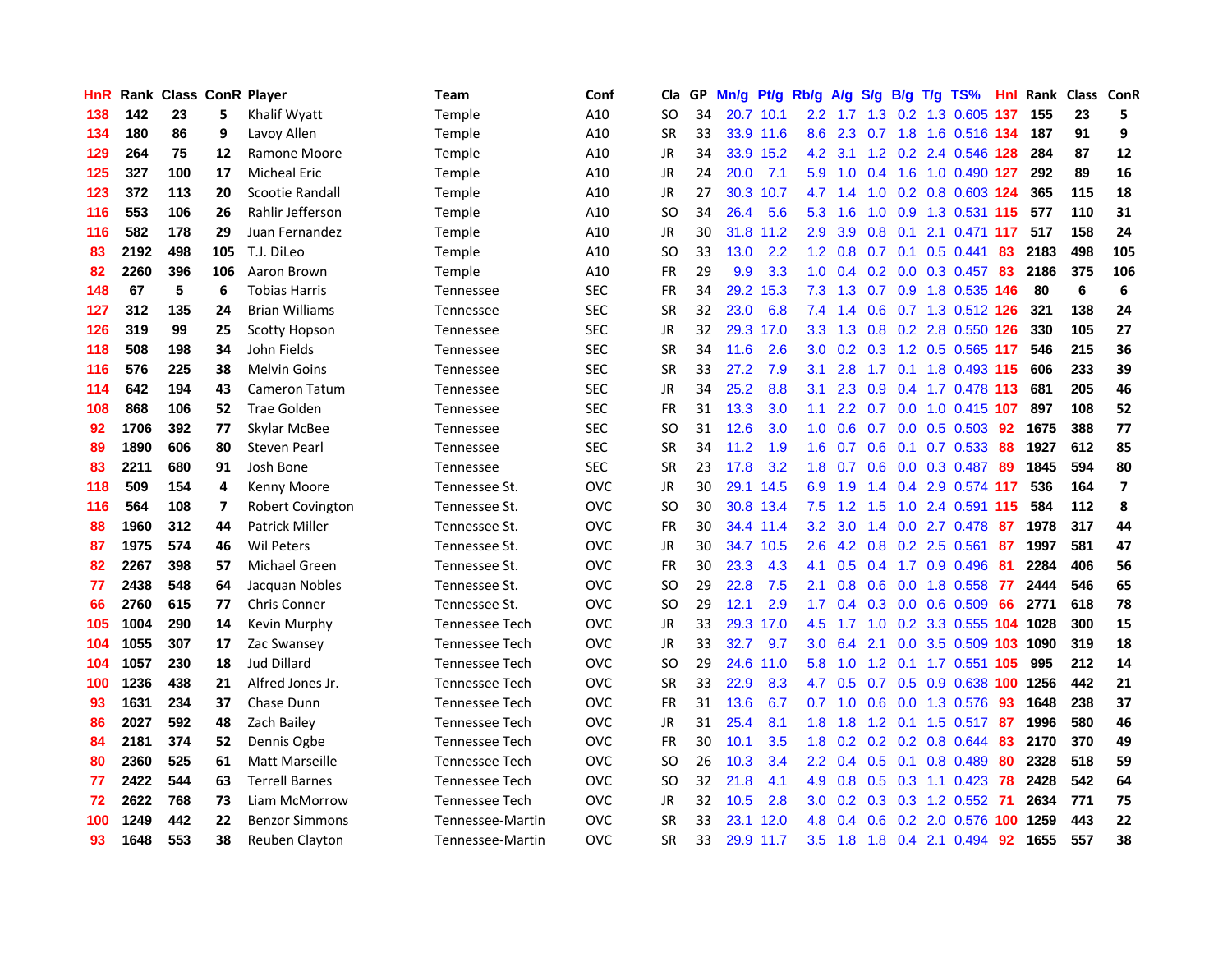| <b>HnR</b> |      | <b>Rank Class ConR Player</b> |                |                         | Team                  | Conf        | Cla       |    | GP Mn/g | Pt/g      | Rb/g             | A/g             |     |                 | S/g B/g T/g TS%             | Hnl | Rank Class |     | ConR |
|------------|------|-------------------------------|----------------|-------------------------|-----------------------|-------------|-----------|----|---------|-----------|------------------|-----------------|-----|-----------------|-----------------------------|-----|------------|-----|------|
| 92         | 1702 | 250                           | 39             | <b>Terence Smith</b>    | Tennessee-Martin      | <b>OVC</b>  | FR        | 33 |         | 31.6 11.3 | 3.9              | 3.1             | 0.8 | 0.1             | 2.6 0.534                   | 92  | 1710       | 254 | 39   |
| 92         | 1719 | 258                           | 40             | Mike Liabo              | Tennessee-Martin      | <b>OVC</b>  | <b>FR</b> | 33 |         | 23.6 11.2 | 3.2              | 1.6             | 0.6 | 0.2             | 1.8 0.487                   | -91 | 1728       | 261 | 40   |
| 82         | 2240 | 687                           | 54             | Andres Irarrazabal      | Tennessee-Martin      | <b>OVC</b>  | <b>SR</b> | 33 | 24.3    | 5.5       | 4.2              | 0.5             | 0.6 | 0.7             | 0.9 0.586                   | 82  | 2246       | 690 | 54   |
| 82         | 2256 | 395                           | 55             | <b>Troy King</b>        | Tennessee-Martin      | <b>OVC</b>  | FR        | 33 | 25.0    | 9.6       |                  | $3.2 \quad 0.8$ |     |                 | 0.7 0.1 1.9 0.545           | -82 | 2256       | 395 | 55   |
| 81         | 2286 | 673                           | 58             | Dane Smith              | Tennessee-Martin      | <b>OVC</b>  | JR        | 33 | 18.1    | 4.0       | 3.9 <sup>°</sup> | 0.9             |     |                 | 0.7 0.4 1.3 0.467 81        |     | 2292       | 674 | 57   |
| 39         | 2986 | 619                           | 88             | Omari Minor             | Tennessee-Martin      | <b>OVC</b>  | <b>FR</b> | 28 | 10.6    | 1.1       | 0.8              | 0.9             |     |                 | $0.5$ 0.0 1.1 0.400 41      |     | 2988       | 620 | 88   |
| 37         | 2990 | 621                           | 89             | Chris Richardson        | Tennessee-Martin      | <b>OVC</b>  | FR        | 32 | 12.0    | 1.4       | 0.7              | 1.0             |     |                 | $0.3$ 0.0 1.1 0.346         | 37  | 2993       | 621 | 89   |
| 164        | 16   | 3                             | $\overline{2}$ | Jordan Hamilton         | Texas                 | <b>B12</b>  | SO.       | 36 |         | 32.2 18.6 | 7.7              | 2.1             |     |                 | 0.9 0.6 2.1 0.547 164       |     | 19         | 3   | 3    |
| 151        | 50   | 3                             | 7              | <b>Tristan Thompson</b> | Texas                 | <b>B12</b>  | <b>FR</b> | 36 |         | 30.9 13.1 | 7.8              | 1.3             |     |                 | 0.9 2.4 1.8 0.529 151       |     | 50         | 4   | 6    |
| 132        | 206  | 33                            | 15             | J'Covan Brown           | Texas                 | <b>B12</b>  | <b>SO</b> | 36 |         | 21.5 10.4 | $2.2^{\circ}$    | 2.1             |     |                 | $0.9$ $0.2$ 1.7 $0.555$ 132 |     | 206        | 32  | 14   |
| 125        | 330  | 30                            | 28             | Cory Joseph             | Texas                 | <b>B12</b>  | <b>FR</b> | 36 |         | 32.4 10.4 | 3.6              | 3.0             |     |                 | 1.0 0.3 1.5 0.523 125       |     | 340        | 30  | 29   |
| 124        | 353  | 152                           | 32             | Gary Johnson            | <b>Texas</b>          | <b>B12</b>  | <b>SR</b> | 36 |         | 30.3 11.5 |                  | 6.8 1.3         |     | $0.4$ 0.3       | 1.6 0.507 124               |     | 356        | 148 | 31   |
| 121        | 419  | 168                           | 35             | Dogus Balbay            | Texas                 | <b>B12</b>  | <b>SR</b> | 36 | 18.8    | 4.1       | 2.7              | 2.2             | 0.8 | 0.3             | 1.1 0.581 121               |     | 420        | 172 | 36   |
| 95         | 1520 | 522                           | 88             | Matt Hill               | Texas                 | <b>B12</b>  | <b>SR</b> | 36 | 13.7    | 1.6       | 3.1              | 0.4             |     | $0.2 \quad 0.6$ | 0.4 0.496                   | 95  | 1509       | 521 | 88   |
| 84         | 2145 | 628                           | 97             | Alexis Wangmene         | Texas                 | <b>B12</b>  | JR        | 34 | 9.6     | 2.3       | 2.3              | 0.1             |     |                 | $0.3$ $0.2$ $0.8$ $0.520$   | 85  | 2099       | 613 | 97   |
| 84         | 2159 | 666                           | 98             | Jai Lucas               | <b>Texas</b>          | <b>B12</b>  | <b>SR</b> | 35 | 12.1    | 3.1       | 0.8 <sub>0</sub> | 1.1             |     |                 | $0.2$ 0.0 0.7 0.434 84      |     | 2122       | 657 | 98   |
| 148        | 68   | 10                            | 9              | Khris Middleton         | Texas A&M             | <b>B12</b>  | SO        | 33 | 29.6    | 14.4      |                  | $5.2$ 2.8       |     |                 | 1.2 0.1 2.7 0.555 147       |     | 70         | 10  | 8    |
| 138        | 144  | 68                            | 13             | Nathan Walkup           | Texas A&M             | <b>B12</b>  | <b>SR</b> | 33 | 24.3    | 9.4       | 5.5              |                 |     |                 | 1.3 0.8 0.1 1.2 0.600 137   |     | 149        | 72  | 13   |
| 130        | 238  | 21                            | 18             | Kourtney Roberson       | Texas A&M             | <b>B12</b>  | <b>FR</b> | 33 | 12.7    | 5.6       | 3.8 <sub>2</sub> | 0.3             |     |                 | 0.4 0.2 0.7 0.578 130       |     | 245        | 21  | 18   |
| 126        | 326  | 140                           | 27             | <b>B.J. Holmes</b>      | Texas A&M             | <b>B12</b>  | <b>SR</b> | 33 | 30.3    | 9.7       | 2.8              | 3.2             |     |                 | 1.3 0.0 1.7 0.586 125       |     | 339        | 142 | 28   |
| 120        | 442  | 131                           | 38             | David Loubeau           | <b>Texas A&amp;M</b>  | <b>B12</b>  | JR        | 33 |         | 26.4 11.8 | 5.0              | 0.4             |     |                 | 0.3 0.4 1.5 0.544 120       |     | 440        | 132 | 37   |
| 104        | 1027 | 298                           | 73             | Dash Harris             | Texas A&M             | <b>B12</b>  | JR        | 33 | 27.5    | 4.2       | 2.6              | 3.1             |     |                 | 1.2 0.0 2.0 0.354 104 1021  |     |            | 298 | 73   |
| 103        | 1092 | 238                           | 75             | Ray Turner              | Texas A&M             | <b>B12</b>  | <b>SO</b> | 32 | 13.4    | 4.0       | 3.2 <sub>2</sub> | 0.2             |     |                 | 0.2 0.5 0.7 0.500 103 1083  |     |            | 235 | 75   |
| 101        | 1199 | 262                           | 80             | Naji Hibbert            | Texas A&M             | <b>B12</b>  | <b>SO</b> | 33 | 20.0    | 5.2       | 2.3              | 1.3             | 0.6 |                 | 0.1 1.2 0.499 101           |     | 1200       | 262 | 80   |
| 86         | 2061 | 640                           | 96             | Andrew Darko            | <b>Texas A&amp;M</b>  | <b>B12</b>  | <b>SR</b> | 33 | 10.2    | 2.3       | 1.3              | 0.5             |     |                 | $0.4$ 0.2 0.6 0.466         | 86  | 2058       | 641 | 96   |
| 110        | 758  | 292                           | $\overline{2}$ | Kevin Galloway          | <b>Texas Southern</b> | <b>SWAC</b> | <b>SR</b> | 32 |         | 37.3 10.9 | 6.9              | 6.3             | 1.8 | 0.9             | 5.0 0.469 107               |     | 877        | 332 | 4    |
| 110        | 763  | 295                           | 3              | Travele Jones           | <b>Texas Southern</b> | <b>SWAC</b> | <b>SR</b> | 25 |         | 34.7 16.0 | 6.9              | 1.7             | 1.7 | 0.4             | 3.4 0.560 115               |     | 608        | 235 | 3    |
| 93         | 1616 | 548                           | 16             | <b>Harrison Smith</b>   | <b>Texas Southern</b> | <b>SWAC</b> | <b>SR</b> | 25 |         | 27.3 11.5 | $3.4^{\circ}$    | 0.8             | 1.3 | 0.2             | 1.4 0.497                   | 93  | 1630       | 550 | 15   |
| 89         | 1892 | 296                           | 22             | Lawrence Johnson-Danner | <b>Texas Southern</b> | <b>SWAC</b> | <b>FR</b> | 32 |         | 33.3 13.1 | $2.5^{\circ}$    | 1.1             |     |                 | 1.2 0.1 2.2 0.566           | -87 | 2008       | 331 | 25   |
| 86         | 2070 | 606                           | 29             | Daniel King             | <b>Texas Southern</b> | <b>SWAC</b> | JR        | 32 | 25.1    | 5.0       | 5.5              | 0.9             |     |                 | 0.6 0.5 1.3 0.568           | -83 | 2163       | 635 | 30   |
| 81         | 2279 | 667                           | 37             | Keithtrick Denson       | <b>Texas Southern</b> | <b>SWAC</b> | JR        | 32 | 17.0    | 3.8       | 3.0 <sub>2</sub> | 0.6             |     |                 | 0.6 0.5 1.0 0.556           | 80  | 2364       | 697 | 40   |
| 76         | 2482 | 747                           | 48             | Justin Ray              | <b>Texas Southern</b> | <b>SWAC</b> | <b>SR</b> | 23 | 14.0    | 4.3       | 0.9              | 0.7             |     |                 | 0.7 0.0 1.0 0.498           | 76  | 2500       | 751 | 48   |
| 68         | 2709 | 791                           | 67             | <b>Timothy Price</b>    | <b>Texas Southern</b> | <b>SWAC</b> | JR        | 31 | 11.3    | 2.1       |                  | $2.4 \quad 0.2$ |     |                 | $0.3$ $0.9$ $0.8$ $0.431$   | -67 | 2744       | 798 | 69   |
| 121        | 426  | 170                           | 5              | <b>Tony Bishop</b>      | Texas St.             | Southland   | <b>SR</b> | 32 |         | 25.3 13.1 | 8.1              | 0.9             | 1.2 | 1.1             | 1.5 0.589 119               |     | 452        | 182 | 5    |
| 107        | 907  | 337                           | 14             | Ryan White              | Texas St.             | Southland   | <b>SR</b> | 32 |         | 29.5 11.9 | 3.5              | 4.8             | 1.7 | 0.1             | 2.9 0.567 106               |     | 955        | 349 | 14   |
| 92         | 1679 | 561                           | 36             | Cameron Johnson         | Texas St.             | Southland   | -SR       | 29 |         | 24.1 12.9 | 5.4              | 0.7             | 0.8 |                 | 0.6 2.3 0.521               | 92  | 1708       | 568 | 36   |
| 89         | 1870 | 435                           | 45             | Matt Staff              | Texas St.             | Southland   | SO.       | 23 | 13.3    | 4.7       | 3.0              | 0.8             | 0.4 | 0.5             | 1.1 0.532                   | 88  | 1916       | 444 | 46   |
| 84         | 2158 | 635                           | 57             | <b>Eddie Rios</b>       | Texas St.             | Southland   | JR        | 30 | 23.8    | 9.0       | 2.0              | 2.0             |     |                 | 1.0 0.0 1.6 0.492           | 83  | 2161       | 633 | 57   |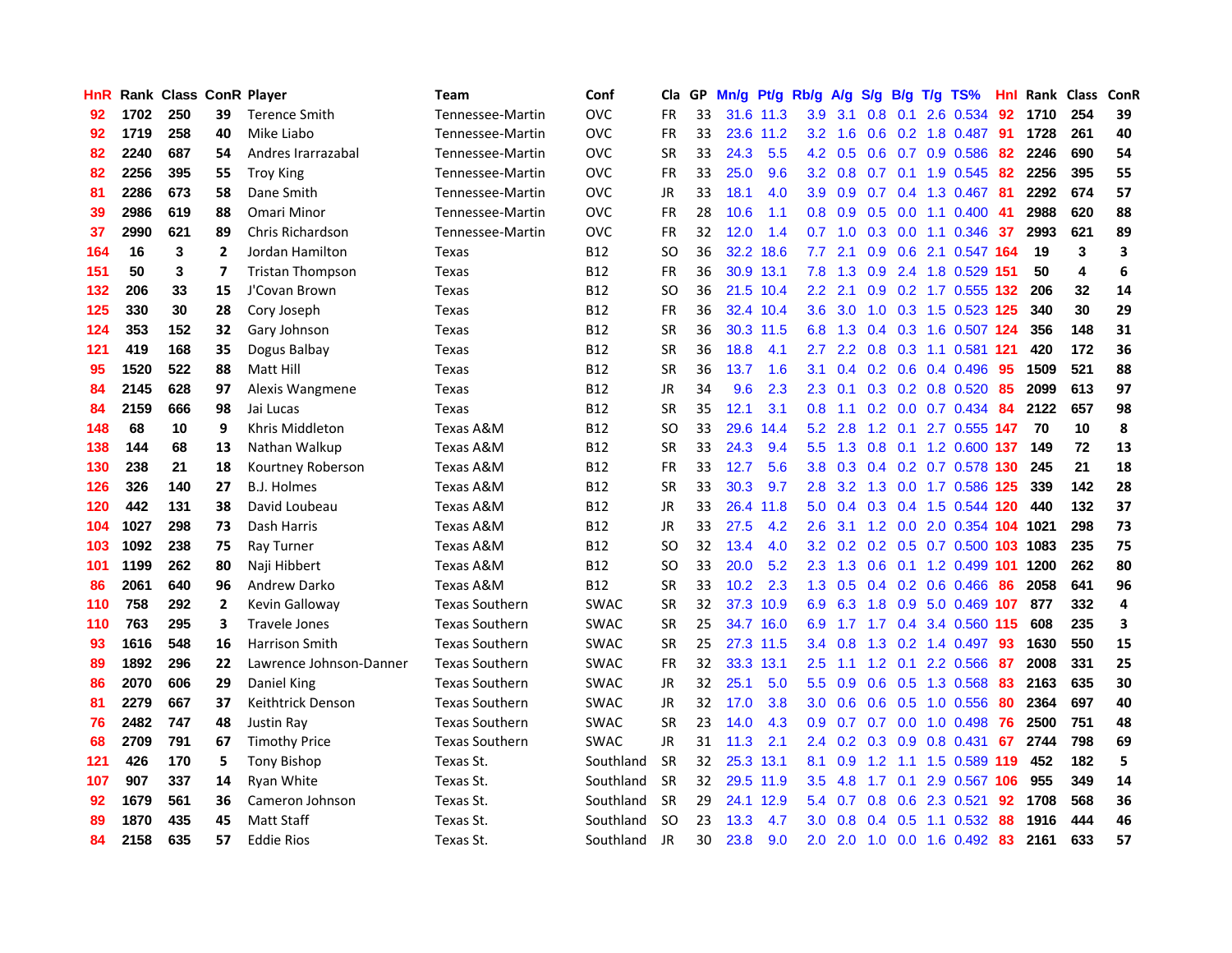| <b>HnR</b> |      | Rank Class ConR Player |                         |                        | <b>Team</b>              | Conf       | Cla       |    | GP Mn/g | Pt/g Rb/g |                  | A/g |                 |             | S/g B/g T/g TS%            | Hnl |          | Rank Class | ConR           |
|------------|------|------------------------|-------------------------|------------------------|--------------------------|------------|-----------|----|---------|-----------|------------------|-----|-----------------|-------------|----------------------------|-----|----------|------------|----------------|
| 82         | 2249 | 659                    | 61                      | <b>Travis Jones</b>    | Texas St.                | Southland  | JR        | 32 | 22.6    | 7.5       | 2.9              | 0.7 | 0.8             | 0.2         | 0.9 0.548                  | 81  | 2288     | 672        | 65             |
| 77         | 2432 | 712                    | 78                      | John Bowman            | Texas St.                | Southland  | JR        | 32 | 22.7    | 5.5       | $2.2\,$          | 1.8 | 0.7             | 0.1         | 1.5 0.488                  | 76  | 2471     | 723        | 79             |
| 72         | 2616 | 768                    | 90                      | J.B. Conley            | Texas St.                | Southland  | <b>SR</b> | 32 | 14.0    | 5.3       | 2.6              | 0.4 | $0.4^{\circ}$   | 0.1         | 1.2 0.476                  | -71 | 2652     | 779        | 92             |
| 61         | 2836 | 820                    | 98                      | Uriel Segura           | Texas St.                | Southland  | <b>SR</b> | 26 | 12.7    | 3.0       | 1.5              | 1.1 |                 | $0.3\ 0.0$  | 1.0 0.462 63               |     | 2827     | 819        | 98             |
| 110        | 774  | 298                    | 57                      | <b>Brad Reese</b>      | <b>Texas Tech</b>        | B12        | <b>SR</b> | 32 |         | 28.8 11.5 | 4.6              | 1.6 | 1.4             |             | 1.0 2.0 0.497 109          |     | 793      | 308        | 59             |
| 110        | 776  | 299                    | 58                      | Mike Singletary        | <b>Texas Tech</b>        | B12        | <b>SR</b> | 31 |         | 29.3 12.7 | 5.8              | 2.4 |                 |             | 0.8 0.4 2.9 0.523 109      |     | 780      | 302        | 58             |
| 108        | 843  | 248                    | 61                      | Robert Lewandowski     | <b>Texas Tech</b>        | <b>B12</b> | JR        | 31 | 23.5    | 8.5       | 4.8              | 0.9 |                 |             | 0.3 0.9 1.0 0.574 108      |     | 853      | 252        | 62             |
| 106        | 940  | 347                    | 68                      | D'walyn Roberts        | <b>Texas Tech</b>        | B12        | <b>SR</b> | 26 | 24.7    | 6.5       | 5.5              | 0.8 | 0.7             |             | 1.1 1.0 0.576 106          |     | 927      | 343        | 67             |
| 105        | 972  | 127                    | 69                      | Jaye Crockett          | <b>Texas Tech</b>        | <b>B12</b> | <b>FR</b> | 32 | 13.2    | 4.8       | 3.0              | 0.6 |                 |             | 0.3 0.7 0.8 0.522 105 1000 |     |          | 129        | 71             |
| 105        | 1006 | 367                    | 71                      | John Roberson          | <b>Texas Tech</b>        | B12        | <b>SR</b> | 30 | 35.3    | 14.1      | 2.0              | 4.4 | 1.1             |             | 0.2 3.3 0.551              |     | 104 1020 | 374        | 72             |
| 103        | 1111 | 401                    | 76                      | David Tairu            | <b>Texas Tech</b>        | B12        | <b>SR</b> | 32 |         | 25.1 10.0 | 2.8              | 0.9 | 0.7             |             | 0.2 0.9 0.547 102 1141     |     |          | 415        | 76             |
| 77         | 2434 | 440                    | 102                     | Javarez Willis         | <b>Texas Tech</b>        | <b>B12</b> | <b>FR</b> | 27 | 13.5    | 3.6       | 0.9              | 1.5 | 0.3             | 0.0         | 1.1 0.476                  | 79  | 2388     | 430        | 102            |
| 97         | 1399 | 405                    | 23                      | LaMarcus Reed          | Texas-Arlington          | Southland  | JR        | 29 |         | 29.2 12.4 | 4.9              | 1.6 | 1.2             | 0.4         | 2.8 0.549                  | 97  | 1418     | 407        | 24             |
| 97         | 1416 | 320                    | 24                      | <b>Cameron Catlett</b> | Texas-Arlington          | Southland  | <b>SO</b> | 28 | 22.0    | 8.6       | $3.2\phantom{0}$ | 2.7 | 0.8             | 0.0         | 2.1 0.539                  | 97  | 1421     | 323        | 25             |
| 95         | 1499 | 213                    | 29                      | <b>Brandon Edwards</b> | Texas-Arlington          | Southland  | FR        | 28 | 20.8    | 5.7       | 5.4              | 0.3 | 0.6             | 0.8         | 0.9 0.608                  | 95  | 1501     | 215        | 27             |
| 95         | 1539 | 442                    | 32                      | <b>Bradley Gay</b>     | Texas-Arlington          | Southland  | JR        | 29 | 17.9    | 7.3       | 3.1              | 0.8 | 0.8             | 0.1         | 1.6 0.591                  | -94 | 1549     | 442        | 31             |
| 91         | 1741 | 505                    | 39                      | Bo Ingram              | Texas-Arlington          | Southland  | JR        | 29 | 25.7    | 11.2      | 5.1              | 0.7 | 0.8             | 0.1         | 2.2 0.564                  | -91 | 1755     | 509        | 39             |
| 89         | 1895 | 443                    | 47                      | Jordan Reves           | Texas-Arlington          | Southland  | SO.       | 29 | 20.9    | 7.5       | 4.7              | 0.7 |                 |             | $0.4$ $0.9$ 2.1 $0.567$    | 88  | 1924     | 449        | 47             |
| 83         | 2229 | 388                    | 58                      | Darius Richardson      | Texas-Arlington          | Southland  | <b>FR</b> | 22 | 22.4    | 7.9       | 3.0              | 1.1 |                 |             | 0.5 0.1 1.0 0.483 83       |     | 2160     | 369        | 56             |
| 76         | 2485 | 461                    | 80                      | <b>Bryant Smith</b>    | Texas-Arlington          | Southland  | <b>FR</b> | 29 | 15.4    | 3.5       | 1.4              | 1.7 |                 |             | 0.8 0.1 1.3 0.463 75       |     | 2518     | 466        | 80             |
| 72         | 2613 | 498                    | 89                      | Shaquille White-Miller | Texas-Arlington          | Southland  | <b>FR</b> | 27 | 19.6    | 4.2       | 1.4              | 3.1 |                 |             | 0.8 0.0 3.0 0.465 73       |     | 2606     | 493        | 86             |
| 63         | 2807 | 628                    | 96                      | Armani Williams        | Texas-Arlington          | Southland  | <b>SO</b> | 23 | 15.3    | 5.8       | 1.0              | 0.4 |                 |             | 0.3 0.0 1.0 0.475          | 66  | 2768     | 617        | 94             |
| 98         | 1330 | 469                    | $\overline{\mathbf{z}}$ | Perry Petty            | Texas-Pan American       | <b>GWC</b> | <b>SR</b> | 19 |         | 27.7 15.7 | 4.5              | 2.9 |                 |             | 1.9 0.3 3.2 0.592 114      |     | 611      | 236        | $\overline{2}$ |
| 87         | 1982 | 576                    | 20                      | <b>Brandon Provost</b> | Texas-Pan American       | <b>GWC</b> | JR        | 31 |         | 30.9 12.5 | 3.2 <sub>1</sub> | 1.9 | 0.8             |             | 0.3 2.1 0.609              | 85  | 2111     | 615        | 24             |
| 85         | 2085 | 479                    | 25                      | Aaron Urbanus          | Texas-Pan American       | <b>GWC</b> | SO        | 31 |         | 30.5 12.5 | $2.2^{\circ}$    | 2.4 |                 |             | 0.9 0.0 2.1 0.581          | 83  | 2200     | 501        | 28             |
| 71         | 2642 | 773                    | 34                      | Jared Maree            | Texas-Pan American       | <b>GWC</b> | JR        | 27 | 26.0    | 8.3       | 3.0              | 1.1 | 0.7             |             | $0.2$ 1.3 0.510            | -70 | 2686     | 787        | 37             |
| 71         | 2649 | 775                    | 37                      | Matt Mierzycki         | Texas-Pan American       | GWC        | <b>SR</b> | 31 | 25.2    | 7.1       | 5.8              | 1.8 | 0.5             | 0.1         | 2.2 0.440                  | 69  | 2707     | 787        | 39             |
| 69         | 2690 | 607                    | 40                      | Ruben Cabrera          | Texas-Pan American       | <b>GWC</b> | <b>SO</b> | 31 | 17.1    | 6.7       | 3.8              | 0.4 | 0.1             |             | $0.2$ 1.6 0.520            | -67 | 2737     | 613        | 41             |
| 66         | 2758 | 800                    | 46                      | Julius Hearn           | Texas-Pan American       | <b>GWC</b> | <b>SR</b> | 28 | 20.0    | 3.3       | 2.8              | 1.9 | 0.9             | 0.1         | 1.3 0.397                  | 65  | 2789     | 809        | 46             |
| 56         | 2897 | 830                    | 52                      | Kieondre Arkwright     | Texas-Pan American       | <b>GWC</b> | <b>JR</b> | 30 | 10.4    | 3.1       | 0.7              | 0.6 |                 | $0.3 \ 0.0$ | 0.9 0.516                  | 55  | 2924     | 840        | 56             |
| 54         | 2919 | 590                    | 56                      | Josh Cleveland         | Texas-Pan American       | <b>GWC</b> | <b>FR</b> | 31 | 12.5    | 3.0       | 1.6              | 0.4 |                 |             | 0.2 0.3 0.8 0.484          | -53 | 2938     | 597        | 57             |
| 49         | 2957 | 608                    | 59                      | <b>Enrique Mason</b>   | Texas-Pan American       | <b>GWC</b> | <b>FR</b> | 22 | 14.6    | 3.3       | $2.6\,$          | 0.2 |                 |             | $0.3$ $0.5$ $0.9$ $0.439$  | -52 | 2950     | 604        | 58             |
| 140        | 117  | 55                     | 1                       | Devin Gibson           | Texas-San Antonio        | Southland  | <b>SR</b> | 34 |         | 35.0 17.0 | 5.2              | 5.4 | 2.7             | 0.1         | 3.3 0.550 140              |     | 125      | 61         | 1              |
| 100        | 1240 | 272                    | 20                      | Melvin Johnson         | Texas-San Antonio        | Southland  | <b>SO</b> | 34 |         | 26.9 14.9 | $3.5\,$          | 0.6 | 0.9             |             | 0.1 1.7 0.552 100          |     | 1248     | 274        | 20             |
| 96         | 1475 | 210                    | 26                      | Jeromie Hill           | Texas-San Antonio        | Southland  | FR        | 34 |         | 30.5 13.4 | 6.6              | 1.0 | 0.8             | 0.5         | 2.6 0.542                  | 96  | 1475     | 212        | 26             |
| 85         | 2087 | 612                    | 55                      | Stephen Franklin       | Texas-San Antonio        | Southland  | JR        | 34 | 24.1    | 6.5       | 4.1              | 1.7 | 0.7             | 0.3         | 1.6 0.536                  | 85  | 2088     | 611        | 54             |
| 81         | 2316 | 682                    | 66                      | Sei Paye               | <b>Texas-San Antonio</b> | Southland  | JR        | 34 | 26.4    | 5.1       | 2.4              | 1.6 | 0.7             | 0.0         | 0.9 0.486                  | 80  | 2323     | 684        | 68             |
| 77         | 2426 | 709                    | 77                      | Larry Wilkins          | Texas-San Antonio        | Southland  | JR        | 34 | 19.5    | 3.6       | 3.7              | 0.7 | $0.6 \quad 0.1$ |             | 0.9 0.552                  | 77  | 2442     | 716        | 77             |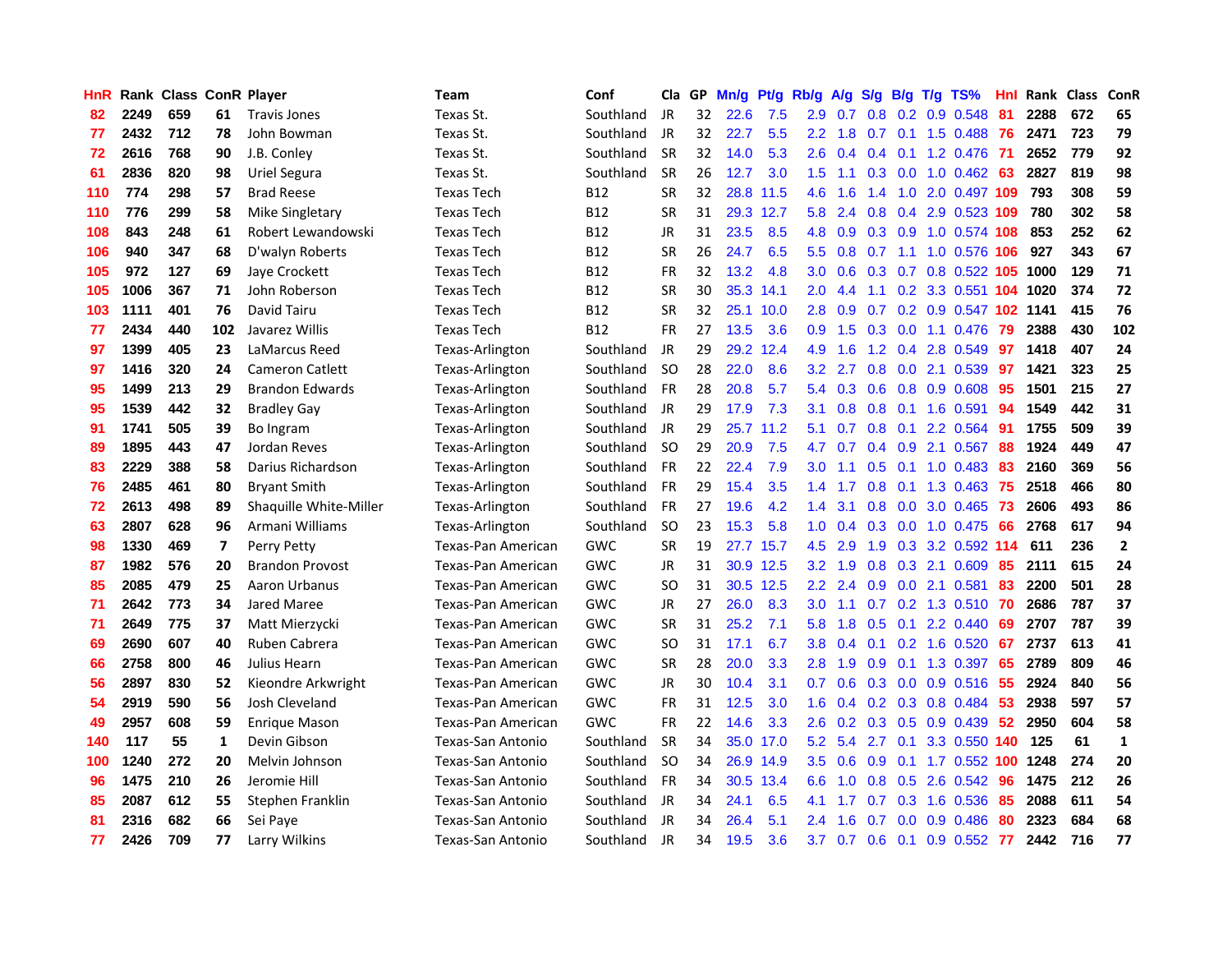| HnR |      | <b>Rank Class ConR Player</b> |     |                           | Team              | Conf        | Cla       |    | GP Mn/g | Pt/g      | Rb/g             | A/g | <b>S/g</b>      |                 | B/g T/g TS%                   | Hnl | Rank Class |     | ConR |
|-----|------|-------------------------------|-----|---------------------------|-------------------|-------------|-----------|----|---------|-----------|------------------|-----|-----------------|-----------------|-------------------------------|-----|------------|-----|------|
| 73  | 2567 | 485                           | 84  | <b>Tyler Wood</b>         | Texas-San Antonio | Southland   | <b>FR</b> | 30 | 9.2     | 2.8       | 1.3              | 0.3 | 0.1             | 0.2             | 0.4 0.538                     | 74  | 2569       | 481 | 85   |
| 73  | 2597 | 492                           | 87  | T.J. Williams             | Texas-San Antonio | Southland   | <b>FR</b> | 25 | 12.1    | 4.0       | 2.7              | 0.3 | 0.3             | 0.4             | $0.9$ $0.458$                 | -74 | 2557       | 479 | 82   |
| 100 | 1227 | 270                           | 37  | Malcolm Griffin           | Toledo            | <b>MAC</b>  | SO        | 31 |         | 27.1 12.0 | 2.6              | 4.0 | $1.4^{\circ}$   | 0.1             | 4.0 0.528                     | -99 | 1277       | 285 | 37   |
| 88  | 1921 | 304                           | 59  | Reese Holliday            | Toledo            | <b>MAC</b>  | <b>FR</b> | 23 |         | 32.2 10.5 | 6.6              | 2.1 |                 | $0.7 \quad 0.1$ | 2.4 0.496                     | 93  | 1649       | 239 | 50   |
| 80  | 2355 | 715                           | 74  | Anthony Wright            | Toledo            | MAC         | <b>SR</b> | 30 | 23.8    | 7.0       | 3.3 <sub>1</sub> | 1.7 |                 |                 | 0.6 0.1 1.8 0.520 78          |     | 2409       | 731 | 75   |
| 77  | 2444 | 741                           | 77  | Justin Anyijong           | Toledo            | <b>MAC</b>  | <b>SR</b> | 32 | 14.6    | 4.3       | 2.8              | 0.5 |                 |                 | 0.3 0.3 0.7 0.442 75          |     | 2517       | 756 | 83   |
| 75  | 2505 | 468                           | 82  | Delino Dear               | Toledo            | <b>MAC</b>  | FR        | 32 | 25.2    | 8.1       | 5.0              | 0.5 |                 |                 | 0.3 0.7 1.7 0.463 74          |     | 2572       | 484 | 86   |
| 75  | 2521 | 473                           | 84  | Hayden Humes              | Toledo            | MAC         | <b>FR</b> | 32 | 26.1    | 5.7       | 5.1              | 0.9 |                 |                 | $0.3$ 0.2 1.3 0.506           | 73  | 2590       | 486 | 88   |
| 68  | 2723 | 794                           | 94  | Jay Shunnar               | Toledo            | MAC         | JR        | 32 | 23.2    | 5.6       | 1.4              | 1.0 | 0.5             | 0.1             | 1.4 0.509                     | 66  | 2755       | 803 | 96   |
| 64  | 2796 | 554                           | 100 | Zack Leahy                | Toledo            | <b>MAC</b>  | <b>FR</b> | 30 | 18.2    | 4.8       | 1.4              | 1.1 | 0.8             |                 | 0.0 1.8 0.475                 | 63  | 2821       | 559 | 100  |
| 55  | 2906 | 585                           | 103 | J.T. Thomas               | Toledo            | MAC         | <b>FR</b> | 19 | 24.8    | 4.5       | 1.7              | 1.7 | 0.9             |                 | $0.0$ 2.1 $0.441$             | 63  | 2823       | 560 | 101  |
| 100 | 1247 | 277                           | 48  | Isaiah Philmore           | Towson            | CAA         | SO        | 30 |         | 35.7 15.3 | 7.0              | 1.0 | 0.9             | 0.6             | 2.0 0.562 100                 |     | 1250       | 276 | 48   |
| 88  | 1920 | 557                           | 68  | <b>Braxton Dupree</b>     | Towson            | <b>CAA</b>  | JR        | 29 |         | 30.9 12.0 | 7.9              | 0.4 | 0.5             | 1.3             | 2.2 0.523                     | 88  | 1913       | 554 | 69   |
| 84  | 2130 | 656                           | 77  | Josh Brown                | Towson            | CAA         | SR        | 30 |         | 28.3 10.6 | 1.9              | 1.7 | 0.9             |                 | 0.1 1.3 0.564                 | 84  | 2133       | 659 | 77   |
| 83  | 2212 | 382                           | 80  | Erigue Gumbs              | Towson            | CAA         | <b>FR</b> | 30 | 12.3    | 3.6       | 2.8              | 0.3 | 0.5             | 0.5             | 0.8 0.532                     | 83  | 2209       | 383 | 80   |
| 82  | 2266 | 665                           | 82  | RaShawn Polk              | Towson            | CAA         | <b>JR</b> | 29 | 29.4    | 11.6      | 3.2 <sub>2</sub> | 1.1 | 1.0             |                 | 0.3 1.7 0.499                 | 82  | 2253       | 661 | 84   |
| 81  | 2308 | 702                           | 84  | <b>Brian Morris</b>       | Towson            | CAA         | SR        | 30 | 28.9    | 6.6       | 3.2              | 3.1 |                 |                 | $0.6$ $0.2$ 1.7 $0.505$       | -81 | 2314       | 707 | 86   |
| 79  | 2372 | 426                           | 86  | Dre Conner                | Towson            | <b>CAA</b>  | <b>FR</b> | 30 | 24.0    | 5.5       | 1.6              | 2.4 |                 |                 | 0.8 0.0 1.1 0.567 79          |     | 2382       | 427 | 88   |
| 79  | 2376 | 702                           | 87  | <b>Troy Franklin</b>      | Towson            | <b>CAA</b>  | JR        | 8  | 35.0    | 12.6      | $2.3^{\circ}$    | 4.6 |                 |                 | 1.9 0.1 3.6 0.455 82          |     | 2232       | 654 | 83   |
| 102 | 1121 | 405                           | 19  | <b>Bernard Toombs</b>     | Troy              | Sun Belt    | <b>SR</b> | 29 | 28.4    | 9.6       | 9.2              |     | $0.7 \quad 0.8$ | 1.6             | 1.3 0.527 101                 |     | 1188       | 426 | 25   |
| 95  | 1544 | 352                           | 39  | Will Weathers             | Troy              | Sun Belt    | <b>SO</b> | 27 | 37.0    | 12.0      | 4.7              | 6.6 | 1.9             | 0.1             | 4.1 0.471                     | 94  | 1536       | 352 | 39   |
| 94  | 1587 | 538                           | 41  | Vernon Taylor             | Troy              | Sun Belt    | <b>SR</b> | 27 |         | 31.7 15.7 | 5.0              | 2.1 | 1.1             | 0.1             | 3.0 0.524                     | 94  | 1583       | 536 | 41   |
| 86  | 2022 | 634                           | 62  | <b>Travis Lee</b>         | Troy              | Sun Belt    | <b>SR</b> | 24 | 17.4    | 8.2       | 1.3              | 0.5 | 0.5             |                 | 0.0 0.6 0.555                 | 86  | 2048       | 640 | 63   |
| 83  | 2196 | 676                           | 74  | Levan Patsatsia           | Troy              | Sun Belt    | <b>SR</b> | 29 | 26.1    | 7.8       | 4.8              | 1.4 |                 |                 | 0.8 0.3 1.2 0.478             | 82  | 2239       | 686 | 76   |
| 81  | 2317 | 683                           | 80  | <b>Shawntez Patterson</b> | Troy              | Sun Belt    | JR.       | 26 | 20.6    | 7.4       | $3.4^{\circ}$    | 0.7 |                 |                 | 0.3 0.5 1.3 0.526             | 80  | 2330       | 686 | 82   |
| 78  | 2405 | 706                           | 87  | Steven Cunningham         | Troy              | Sun Belt    | JR.       | 23 | 20.2    | 4.4       | 3.7              | 1.3 | 0.8             |                 | 0.7 1.6 0.488                 | -79 | 2396       | 706 | 87   |
| 78  | 2421 | 735                           | 89  | Regis Huddleston          | Troy              | Sun Belt    | <b>SR</b> | 29 | 20.8    | 8.2       | 1.5              | 0.7 | 0.6             | 0.0             | $0.9$ 0.501                   | -77 | 2460       | 743 | 91   |
| 128 | 292  | 51                            | 10  | <b>Kendall Timmons</b>    | Tulane            | <b>CUSA</b> | SO        | 30 |         | 36.1 17.0 | 8.3              | 3.3 | 1.9             | 0.6             | 2.9 0.508 125                 |     | 338        | 61  | 12   |
| 104 | 1033 | 377                           | 51  | <b>Kris Richard</b>       | Tulane            | <b>CUSA</b> | <b>SR</b> | 30 |         | 35.5 11.4 | 6.1              | 2.3 | 1.7             | 0.6             | 1.4 0.514 102 1113            |     |            | 404 | 56   |
| 102 | 1160 | 418                           | 58  | Aaron Holmes              | Tulane            | <b>CUSA</b> | <b>SR</b> | 19 | 21.8    | 8.9       | 4.1              | 1.6 |                 |                 | 0.6 0.1 1.3 0.631 106         |     | 923        | 342 | 45   |
| 101 | 1190 | 258                           | 60  | Jordan Callahan           | Tulane            | <b>CUSA</b> | SO        | 30 |         | 34.3 13.7 | 2.6              | 4.1 |                 | $1.4 \quad 0.1$ | 2.6 0.528 100                 |     | 1266       | 282 | 61   |
| 87  | 2008 | 630                           | 83  | David Booker              | Tulane            | <b>CUSA</b> | <b>SR</b> | 28 | 23.8    | 7.5       | 4.0              | 0.4 |                 |                 | $0.3$ $0.3$ 1.1 $0.561$       | 86  | 2039       | 637 | 87   |
| 82  | 2257 | 692                           | 91  | Johnny Mayhane            | Tulane            | <b>CUSA</b> | <b>SR</b> | 30 | 21.0    | 6.4       | 1.9              | 0.9 |                 |                 | 0.3 0.1 1.0 0.541             | 81  | 2307       | 704 | 91   |
| 69  | 2691 | 516                           | 95  | Kevin Thomas              | Tulane            | <b>CUSA</b> | FR        | 28 | 10.6    | 2.5       | 1.0              | 0.0 | 0.0             |                 | 1.0 0.5 0.575                 | 68  | 2712       | 523 | 95   |
| 66  | 2755 | 804                           | 96  | <b>Trent Rogers</b>       | Tulane            | <b>CUSA</b> | <b>JR</b> | 28 | 9.4     | 1.6       | 0.7              | 0.7 |                 |                 | 0.4 0.0 0.6 0.639             | 65  | 2773       | 807 | 96   |
| 138 | 145  | 69                            | 5   | <b>Justin Hurtt</b>       | Tulsa             | <b>CUSA</b> | <b>SR</b> | 32 | 33.7    | 20.0      | 3.8 <sub>2</sub> | 2.4 | 0.5             |                 | 0.2 2.8 0.550 137             |     | 153        | 73  | 6    |
| 132 | 209  | 58                            | 9   | Steven Idlet              | Tulsa             | <b>CUSA</b> | <b>JR</b> | 31 |         | 26.3 11.6 | 6.3              | 1.0 | 0.9             | 0.9             | 1.7 0.572                     | 132 | 197        | 56  | 9    |
| 107 | 897  | 187                           | 43  | Scottie Haralson          | Tulsa             | <b>CUSA</b> | <b>SO</b> | 32 |         | 31.3 10.9 |                  |     |                 |                 | 3.4 1.7 0.4 0.3 1.3 0.553 107 |     | 911        | 189 | 44   |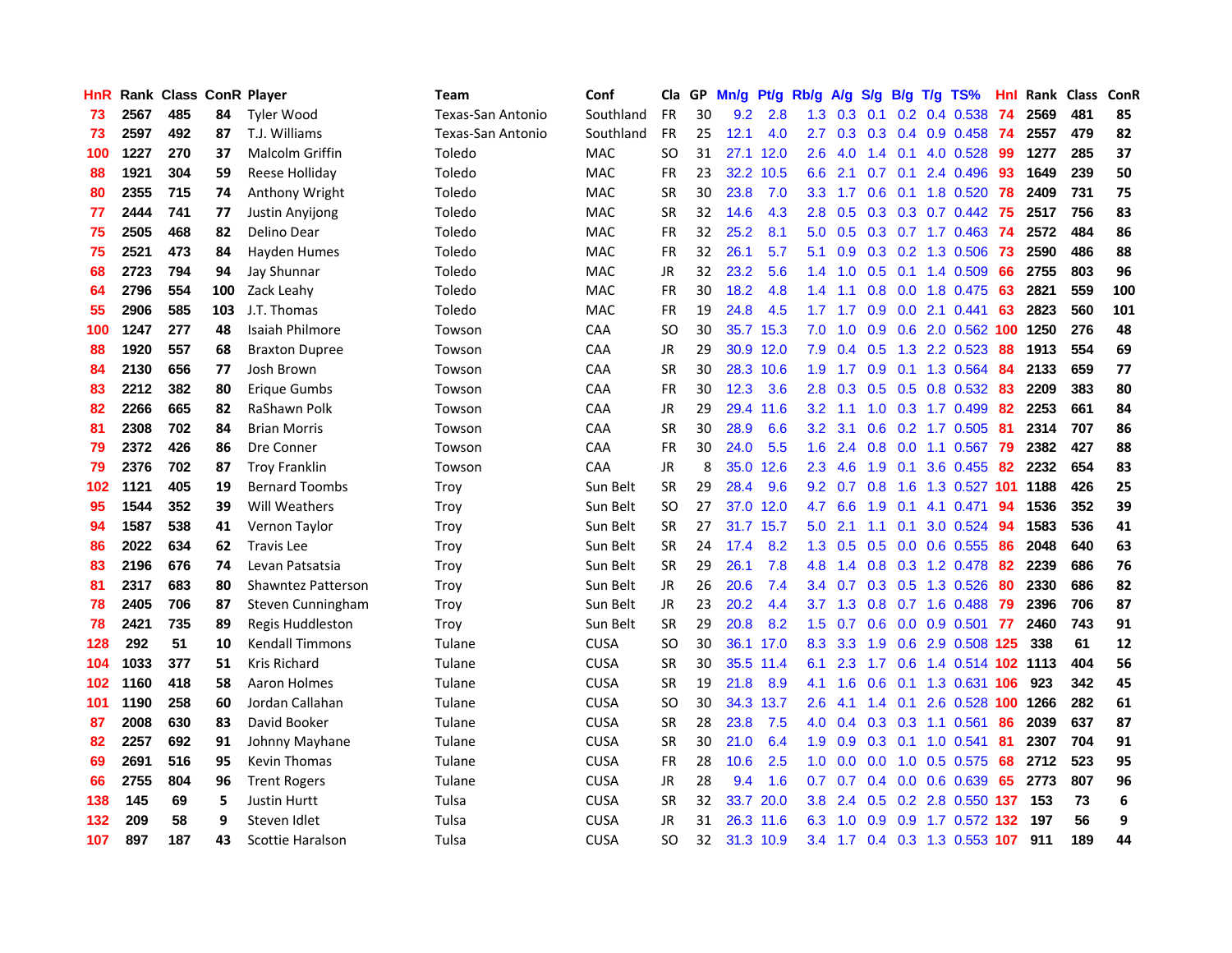| <b>HnR</b> |      | Rank Class ConR Player |                |                        | <b>Team</b>          | Conf        | Cla       |    | GP Mn/g Pt/g |           | Rb/g             | A/g             |               |                 | S/g B/g T/g TS%            | Hnl | Rank Class |     | ConR                     |
|------------|------|------------------------|----------------|------------------------|----------------------|-------------|-----------|----|--------------|-----------|------------------|-----------------|---------------|-----------------|----------------------------|-----|------------|-----|--------------------------|
| 105        | 967  | 125                    | 48             | Jordan Clarkson        | Tulsa                | <b>CUSA</b> | FR        | 27 |              | 24.9 11.5 | 2.1              | 1.9             | 0.7           | 0.1             | 2.9 0.545                  | 105 | 970        | 124 | 48                       |
| 102        | 1138 | 245                    | 56             | <b>Bryson Pope</b>     | Tulsa                | <b>CUSA</b> | SO.       | 32 | 21.8         | 6.3       | 2.9              | 2.3             | 0.6           |                 | 0.2 2.0 0.524 102 1156     |     |            | 247 | 57                       |
| 101        | 1218 | 354                    | 61             | D.J. Magley            | Tulsa                | <b>CUSA</b> | JR        | 31 | 16.4         | 3.9       | 3.9              | 0.4             |               |                 | 0.5 0.3 0.8 0.593 100 1227 |     |            | 358 | 60                       |
| 98         | 1334 | 384                    | 66             | Joe Richard            | Tulsa                | <b>CUSA</b> | JR        | 32 | 24.5         | 3.7       | 6.1              | 0.5             |               |                 | 0.4 0.6 1.0 0.549          | -98 | 1344       | 382 | 67                       |
| 87         | 2011 | 329                    | 84             | Kodi Maduka            | Tulsa                | <b>CUSA</b> | <b>FR</b> | 32 | 11.7         | 2.4       | 2.9              |                 |               |                 | 0.3 0.1 0.8 0.7 0.456 86   |     | 2017       | 334 | 85                       |
| 132        | 208  | 100                    | $\overline{2}$ | Demond Watt            | Tx.A&M-Corp. Christi | Southland   | <b>SR</b> | 31 |              | 33.4 15.0 | 8.9              | 1.4             | 1.1           |                 | 1.3 2.8 0.599 131          |     | 219        | 104 | $\overline{2}$           |
| 99         | 1320 | 465                    | 22             | Justin Reynolds        | Tx.A&M-Corp. Christi | Southland   | <b>SR</b> | 31 |              | 28.4 10.7 |                  | $7.2 \quad 1.4$ | 0.9           |                 | $1.1$ 2.6 0.526            | 98  | 1334       | 472 | 22                       |
| 77         | 2440 | 549                    | 79             | <b>Terence Jones</b>   | Tx.A&M-Corp. Christi | Southland   | <b>SO</b> | 31 | 29.9         | 8.9       | 1.9              | 2.6             | 1.1           |                 | 0.2 2.6 0.500 77           |     | 2461       | 551 | 78                       |
| 74         | 2538 | 753                    | 82             | Horace Bond            | Tx.A&M-Corp. Christi | Southland   | <b>SR</b> | 31 | 26.2         | 5.2       | 4.5              | 0.9             | 1.0           |                 | 0.3 1.9 0.526              | -74 | 2567       | 764 | 84                       |
| 74         | 2552 | 740                    | 83             | <b>Chris Mast</b>      | Tx.A&M-Corp. Christi | Southland   | JR        | 27 | 20.4         | 5.0       | $2.4^{\circ}$    | 1.3             | 0.8           |                 | $0.2$ 1.3 0.477            | 74  | 2559       | 748 | 83                       |
| 63         | 2805 | 813                    | 95             | <b>Garland Judkins</b> | Tx.A&M-Corp. Christi | Southland   | JR        | 28 | 21.9         | 6.4       | 1.9              | 1.6             | 0.8           | 0.1             | 3.0 0.490 65               |     | 2795       | 809 | 95                       |
| 58         | 2874 | 824                    | 99             | Jawan Nelson           | Tx.A&M-Corp. Christi | Southland   | JR        | 31 | 15.1         | 4.9       | 1.8              | 0.5             | 0.0           | 0.3             | 1.1 0.472                  | 58  | 2890       | 826 | 103                      |
| 56         | 2893 | 578                    | 102            | Jaamon Echols          | Tx.A&M-Corp. Christi | Southland   | <b>FR</b> | 21 | 12.0         | 3.1       | 0.8 <sub>0</sub> | 1.1             | 0.4           | 0.0             | 1.0 0.409                  | 59  | 2874       | 573 | 100                      |
| 50         | 2953 | 837                    | 107            | <b>Antonio Topps</b>   | Tx.A&M-Corp. Christi | Southland   | <b>SR</b> | 30 | 11.8         | 2.7       | 0.8 <sub>0</sub> | 0.5             | 0.1           | 0.0             | 0.4 0.426                  | 50  | 2961       | 839 | 106                      |
| 50         | 2955 | 607                    | 108            | <b>Hollis Hill</b>     | Tx.A&M-Corp. Christi | Southland   | <b>FR</b> | 31 | 9.8          | 2.8       | 0.7              | 0.7             | 0.5           | 0.0             | $1.1 \quad 0.411$          | 49  | 2964       | 610 | 108                      |
| 136        | 160  | 76                     | 6              | Aaron Johnson          | <b>UAB</b>           | <b>CUSA</b> | <b>SR</b> | 31 |              | 36.3 11.8 | 2.8              | 7.7             | 1.5           |                 | 0.0 3.5 0.528 135          |     | 174        | 84  | 8                        |
| 136        | 167  | 50                     | 8              | <b>Cameron Moore</b>   | <b>UAB</b>           | <b>CUSA</b> | JR        | 28 |              | 33.8 14.0 |                  | $9.3 \quad 0.9$ |               |                 | 0.7 1.5 1.5 0.528 138      |     | 140        | 41  | 5                        |
| 125        | 348  | 150                    | 12             | Jamarr Sanders         | UAB                  | <b>CUSA</b> | <b>SR</b> | 31 |              | 34.8 17.8 |                  | $4.6$ 1.9       |               |                 | 0.9 0.3 2.9 0.546 124      |     | 364        | 152 | 13                       |
| 109        | 818  | 166                    | 38             | Ovie Soko              | <b>UAB</b>           | <b>CUSA</b> | SO.       | 30 | 27.7         | 9.1       | 5.8              | 0.7             |               |                 | 0.5 0.9 1.8 0.529 108      |     | 827        | 169 | 37                       |
| 107        | 899  | 113                    | 45             | <b>Preston Purifov</b> | <b>UAB</b>           | <b>CUSA</b> | <b>FR</b> | 31 | 12.4         | 3.9       |                  | $1.5 \t0.4$     |               |                 | 0.2 0.3 0.3 0.632 106      |     | 924        | 116 | 46                       |
| 105        | 966  | 202                    | 47             | Dexter Fields          | <b>UAB</b>           | <b>CUSA</b> | SO.       | 31 | 22.5         | 7.1       | $2.2\,$          | 0.6             |               |                 | 0.7 0.1 0.7 0.563 105      |     | 998        | 214 | 49                       |
| 97         | 1440 | 202                    | 71             | Anthony Criswell       | <b>UAB</b>           | <b>CUSA</b> | FR        | 21 | 14.2         | 3.2       | 3.6              | 0.5             | 0.1           | 0.1             | $0.7$ 0.578                | 98  | 1331       | 181 | 66                       |
| 84         | 2164 | 370                    | 89             | <b>Quincy Taylor</b>   | <b>UAB</b>           | <b>CUSA</b> | FR        | 31 | 18.0         | 2.4       | 1.8              | 0.8             |               |                 | 0.7 0.0 0.5 0.425          | 83  | 2175       | 372 | 90                       |
| 75         | 2500 | 465                    | 92             | Robert Williams        | <b>UAB</b>           | <b>CUSA</b> | FR        | 28 | 11.8         | 1.7       | 2.3              | 0.3             |               | $0.3 \quad 0.1$ | 0.5 0.495                  | 76  | 2475       | 456 | 92                       |
| 118        | 511  | 199                    | 8              | Mark Payne             | <b>UC Davis</b>      | <b>BWst</b> | <b>SR</b> | 27 |              | 33.9 15.5 | 4.9              | 3.6             |               |                 | 1.1 0.2 2.0 0.621 119      |     | 449        | 180 | 8                        |
| 101        | 1185 | 427                    | 20             | Joe Harden             | <b>UC Davis</b>      | <b>BWst</b> | <b>SR</b> | 28 |              | 29.6 14.9 | 5.6              | 1.6             | $1.4^{\circ}$ |                 | 0.3 2.3 0.535 101 1222     |     |            | 435 | 20                       |
| 93         | 1639 | 475                    | 32             | <b>Eddie Miller</b>    | UC Davis             | <b>BWst</b> | <b>JR</b> | 30 |              | 28.0 12.5 | 4.5              | 1.5             | 1.1           | 0.1             | 2.2 0.561                  | 91  | 1738       | 502 | 36                       |
| 90         | 1814 | 283                    | 40             | Josh Ritchart          | <b>UC Davis</b>      | <b>BWst</b> | FR        | 30 | 17.7         | 7.9       | 2.5              | 0.7             |               |                 | 0.4 0.4 1.2 0.589          | -89 | 1900       | 302 | 46                       |
| 88         | 1944 | 456                    | 47             | Ryan Sypkens           | <b>UC Davis</b>      | <b>BWst</b> | <b>SO</b> | 30 | 24.6         | 9.7       | 2.0              | 2.3             | 0.6           |                 | $0.2$ 2.0 0.582            | 86  | 2022       | 464 | 49                       |
| 80         | 2365 | 719                    | 57             | <b>Todd Lowenthal</b>  | <b>UC Davis</b>      | <b>BWst</b> | <b>SR</b> | 21 | 31.7         | 2.3       | 5.3              | 4.0             |               |                 | 1.4 0.0 1.6 0.393          | -83 | 2165       | 667 | 54                       |
| 74         | 2562 | 578                    | 63             | Ryan Howley            | UC Davis             | <b>BWst</b> | SO.       | 27 | 15.2         | 3.6       |                  | $2.2 \quad 0.9$ |               |                 | $0.3$ 0.2 0.8 0.583        | -73 | 2587       | 578 | 62                       |
| 72         | 2607 | 495                    | 64             | Mike Kurtz             | <b>UC Davis</b>      | <b>BWst</b> | <b>FR</b> | 30 | 10.6         | 2.4       |                  | $1.6 \quad 0.4$ |               |                 | 0.2 0.9 0.5 0.493 71       |     | 2657       | 504 | 65                       |
| 66         | 2748 | 797                    | 67             | Ryan Silva             | <b>UC Davis</b>      | <b>BWst</b> | <b>SR</b> | 21 | 15.4         | 3.0       |                  | $1.3 \quad 1.4$ | 1.0           |                 | $0.0$ 1.3 0.517            | -69 | 2711       | 788 | 66                       |
| 36         | 2992 | 622                    | 74             | Alex Tiffin            | <b>UC Davis</b>      | <b>BWst</b> | FR        | 29 | 13.1         | 2.0       | 1.3              | 0.4             | 0.0           |                 | 0.3 1.0 0.431              | 36  | 2994       | 622 | 74                       |
| 128        | 284  | 125                    | 7              | Darren Moore           | UC Irvine            | <b>BWst</b> | <b>SR</b> | 32 |              | 30.6 17.0 | 5.9              | 1.7             | 1.8           |                 | 0.2 2.5 0.606 126          |     | 328        | 139 | $\overline{\phantom{a}}$ |
| 105        | 1000 | 289                    | 15             | Eric Wise              | <b>UC</b> Irvine     | <b>BWst</b> | JR        | 20 |              | 29.5 16.3 | 8.1              | 1.6             | 0.9           | 0.1             | 2.5 0.524 114              |     | 627        | 196 | 11                       |
| 94         | 1590 | 364                    | 28             | Mike Wilder            | UC Irvine            | BWst        | SO        | 31 | 29.5         | 9.5       | 5.7              | 1.6             | 0.7           |                 | 0.3 1.2 0.573              | 93  | 1640       | 377 | 31                       |
| 91         | 1797 | 522                    | 38             | <b>Derrick Strings</b> | UC Irvine            | <b>BWst</b> | <b>JR</b> | 25 | 11.4         | 4.9       | 1.1              | 0.4             |               |                 | 0.3 0.1 0.4 0.552          | -89 | 1850       | 540 | 40                       |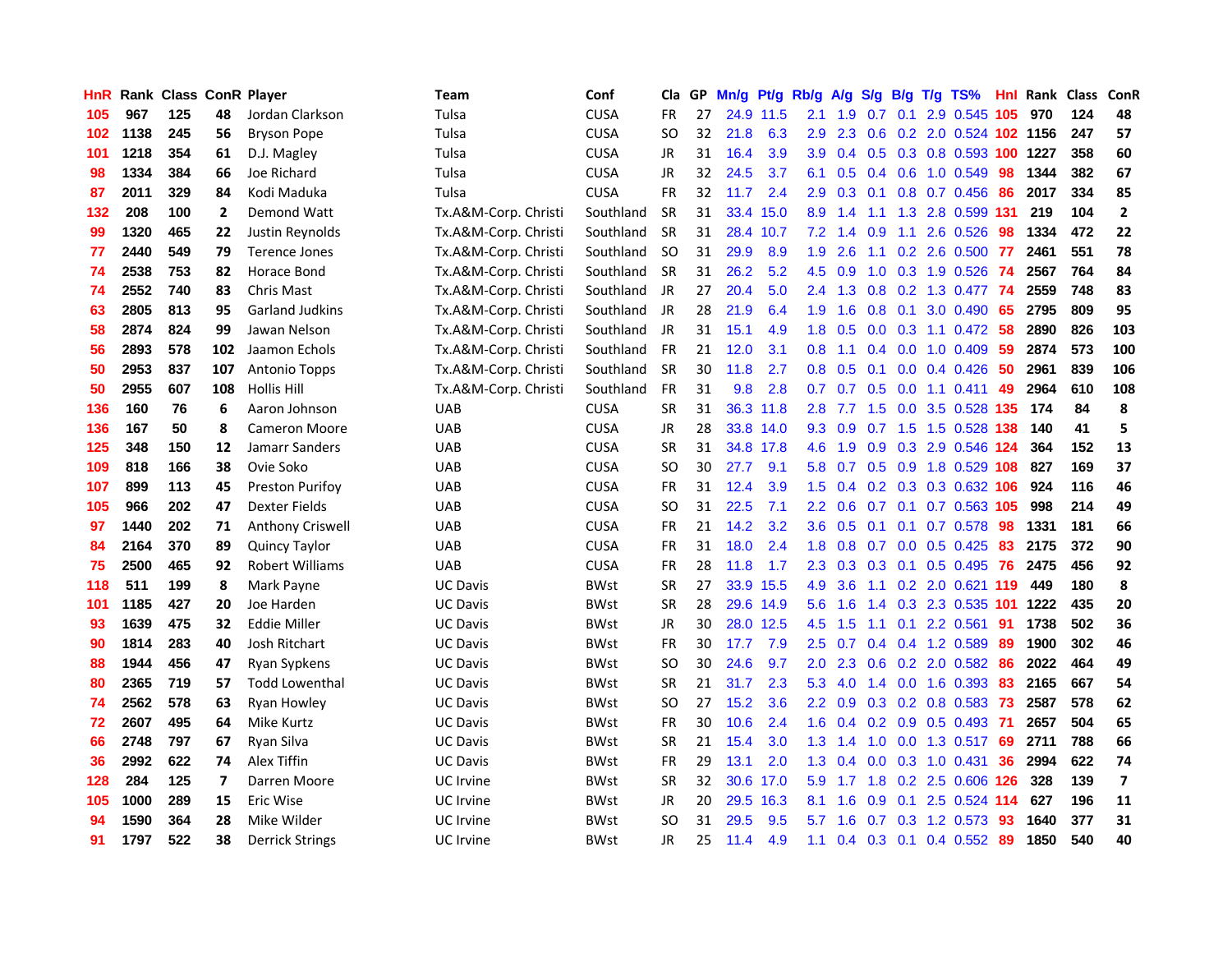| HnR |      | Rank Class ConR Player |                         |                        | <b>Team</b>             | Conf        | Cla       |    | GP Mn/g Pt/g Rb/g |           |                  | A/g             |     |                 | S/g B/g T/g TS%         | Hnl | Rank Class |     | <b>ConR</b>             |
|-----|------|------------------------|-------------------------|------------------------|-------------------------|-------------|-----------|----|-------------------|-----------|------------------|-----------------|-----|-----------------|-------------------------|-----|------------|-----|-------------------------|
| 90  | 1810 | 583                    | 39                      | <b>Patrick Rembert</b> | <b>UC</b> Irvine        | <b>BWst</b> | <b>SR</b> | 32 |                   | 33.1 12.2 | 3.3              | 3.3             | 0.9 | 0.1             | 2.0 0.503               | 89  | 1866       | 599 | 42                      |
| 86  | 2042 | 469                    | 50                      | Daman Starring         | <b>UC</b> Irvine        | <b>BWst</b> | SO.       | 32 | 25.8              | 7.4       | 3.3 <sub>2</sub> | 1.6             | 0.9 | 0.2             | 1.6 0.520               | 85  | 2087       | 477 | 52                      |
| 76  | 2463 | 453                    | 58                      | Chris McNealy          | <b>UC</b> Irvine        | <b>BWst</b> | <b>FR</b> | 31 | 19.3              | 5.0       | $2.2\,$          | 0.9             | 0.7 | 0.5             | 1.0 0.449               | 76  | 2504       | 463 | 59                      |
| 75  | 2516 | 751                    | 60                      | Pavol Losonsky         | <b>UC</b> Irvine        | <b>BWst</b> | <b>SR</b> | 27 | 20.1              | 6.8       | 3.8 <sub>1</sub> | 0.6             |     |                 | $0.1$ 0.1 1.3 0.501     | -76 | 2484       | 748 | 58                      |
| 64  | 2797 | 810                    | 68                      | Peter Simek            | <b>UC</b> Irvine        | <b>BWst</b> | <b>SR</b> | 31 | 9.3               | 2.2       | 1.7 <sub>2</sub> |                 |     |                 | 0.2 0.1 0.4 0.5 0.454   | 63  | 2822       | 816 | 69                      |
| 97  | 1395 | 404                    | 23                      | <b>Phil Martin</b>     | <b>UC Riverside</b>     | <b>BWst</b> | <b>JR</b> | 30 |                   | 31.6 14.2 |                  | $5.0$ 1.3       |     |                 | $0.6$ $0.3$ 2.4 $0.550$ | 97  | 1389       | 397 | 23                      |
| 94  | 1605 | 465                    | 29                      | <b>BJ Shearry</b>      | <b>UC Riverside</b>     | <b>BWst</b> | JR        | 31 | 22.8              | 6.1       | 5.1              | 0.9             | 0.9 |                 | 1.5 1.3 0.463           | -93 | 1603       | 464 | 28                      |
| 92  | 1682 | 563                    | 33                      | Javon Borum            | <b>UC Riverside</b>     | <b>BWst</b> | <b>SR</b> | 31 |                   | 33.7 13.0 | 2.6              | 2.8             | 1.1 |                 | $0.1$ 2.0 $0.510$       | 92  | 1689       | 564 | 33                      |
| 92  | 1724 | 500                    | 35                      | Kareem Nitoto          | <b>UC Riverside</b>     | <b>BWst</b> | <b>JR</b> | 29 | 30.4              | 9.8       | 3.2 <sub>2</sub> | 3.6             |     |                 | 0.8 0.2 2.5 0.528       | 92  | 1701       | 490 | 34                      |
| 90  | 1823 | 286                    | 43                      | Daymond Cowlah         | <b>UC Riverside</b>     | <b>BWst</b> | <b>FR</b> | 30 | 15.0              | 3.9       | 1.5              | 1.8             | 0.8 | 0.1             | 1.1 0.544               | 90  | 1815       | 284 | 38                      |
| 86  | 2065 | 605                    | 52                      | <b>Tyguan Brown</b>    | <b>UC Riverside</b>     | BWst        | <b>JR</b> | 30 | 14.7              | 3.1       | 4.0              | 0.4             |     | $0.6\quad 0.6$  | 1.1 0.482               | 85  | 2073       | 609 | 51                      |
| 83  | 2186 | 645                    | 54                      | Kevin Bradshaw         | <b>UC Riverside</b>     | <b>BWst</b> | JR        | 31 | 24.7              | 7.6       | 5.2              | 0.5             |     |                 | 0.6 0.5 1.6 0.488       | 83  | 2193       | 645 | 55                      |
| 75  | 2508 | 730                    | 59                      | <b>Elliott Berry</b>   | <b>UC Riverside</b>     | <b>BWst</b> | <b>JR</b> | 31 | 18.8              | 5.9       |                  | $3.4 \quad 0.4$ |     | $0.4$ 0.3       | 1.4 0.460               | 75  | 2528       | 736 | 60                      |
| 153 | 44   | 14                     | $\mathbf{1}$            | Orlando Johnson        | <b>UC Santa Barbara</b> | <b>BWst</b> | JR        | 32 |                   | 33.3 21.1 | 6.2              | 2.9             | 1.2 | 0.5             | 2.7 0.592 152           |     | 48         | 14  | $\mathbf{1}$            |
| 116 | 565  | 173                    | 10                      | James Nunnally         | <b>UC Santa Barbara</b> | <b>BWst</b> | JR        | 32 |                   | 33.0 16.3 | 5.7              | 1.8             | 0.4 | 0.3             | 2.1 0.600 115           |     | 589        | 184 | 10                      |
| 102 | 1146 | 336                    | 19                      | Jaime Serna            | <b>UC Santa Barbara</b> | <b>BWst</b> | JR        | 26 | 20.0              | 7.7       | 4.3              | 0.5             | 0.5 | 1.0             | 1.5 0.602 102 1119      |     |            | 327 | 18                      |
| 101 | 1221 | 356                    | 21                      | Greg Somogyi           | <b>UC Santa Barbara</b> | <b>BWst</b> | JR        | 32 | 14.3              | 4.6       | 3.1              | 0.4             | 0.3 | 1.9             | 1.1 0.535 100 1254      |     |            | 365 | 21                      |
| 94  | 1585 | 536                    | 27                      | Jordan Weiner          | <b>UC Santa Barbara</b> | <b>BWst</b> | <b>SR</b> | 32 | 20.9              | 5.4       |                  | $1.7$ 1.7       |     | $1.4 \quad 0.1$ | 1.0 0.555               | -93 | 1607       | 542 | 29                      |
| 93  | 1628 | 549                    | 31                      | Justin Joyner          | <b>UC Santa Barbara</b> | <b>BWst</b> | <b>SR</b> | 30 | 27.4              | 3.7       | 1.9              | 3.8             | 1.7 |                 | 0.1 1.6 0.547 93        |     | 1612       | 544 | 30                      |
| 91  | 1765 | 579                    | 36                      | Jon Pastorek           | <b>UC Santa Barbara</b> | <b>BWst</b> | <b>SR</b> | 32 | 21.0              | 4.4       | 4.1              | 1.3             |     |                 | $0.7$ 0.4 1.6 0.585     | 90  | 1790       | 582 | 37                      |
| 53  | 2929 | 839                    | 72                      | Will Brew              | <b>UC Santa Barbara</b> | <b>BWst</b> | JR        | 30 | 14.9              | 2.3       | 1.1              | 1.2             | 0.9 |                 | $0.0$ 1.3 0.347         | -54 | 2925       | 841 | 72                      |
| 51  | 2948 | 604                    | 73                      | <b>Troy Leaf</b>       | <b>UC Santa Barbara</b> | <b>BWst</b> | <b>FR</b> | 29 | 9.3               | 2.2       | 0.9              | 0.5             |     |                 | $0.2$ 0.0 0.7 0.430     | 52  | 2949       | 603 | 73                      |
| 144 | 97   | 8                      | 5                       | Joshua Smith           | <b>UCLA</b>             | P12         | <b>FR</b> | 33 |                   | 21.7 10.9 | 6.3              | 0.6             | 0.8 | 1.0             | 1.6 0.569 144           |     | 96         | 8   | 5                       |
| 139 | 130  | 21                     | $\overline{7}$          | <b>Reeves Nelson</b>   | <b>UCLA</b>             | P12         | <b>SO</b> | 34 |                   | 31.4 13.9 | 9.1              | 1.6             |     |                 | 0.4 0.4 2.4 0.584 138   |     | 138        | 21  | $\overline{\mathbf{z}}$ |
| 129 | 261  | 48                     | 14                      | <b>Tyler Honeycutt</b> | <b>UCLA</b>             | P12         | <b>SO</b> | 33 |                   | 35.0 12.8 | 7.2              | 2.8             | 0.9 | 2.1             | 3.0 0.516 129           |     | 259        | 46  | 14                      |
| 116 | 557  | 169                    | 33                      | Malcolm Lee            | <b>UCLA</b>             | P12         | <b>JR</b> | 33 |                   | 33.1 13.1 | 3.1              | 2.0             | 0.7 |                 | 0.2 1.7 0.548 116       |     | 553        | 170 | 33                      |
| 115 | 605  | 187                    | 35                      | Lazeric Jones          | <b>UCLA</b>             | P12         | JR        | 34 | 28.4              | 9.1       | 2.1              | 3.6             | 1.0 | 0.4             | 2.1 0.505 114           |     | 609        | 192 | 35                      |
| 111 | 716  | 214                    | 42                      | Jerime Andersen        | <b>UCLA</b>             | P12         | <b>JR</b> | 34 | 20.1              | 5.1       | 1.7 <sub>2</sub> | 2.6             | 0.9 |                 | 0.1 1.5 0.542 111       |     | 729        | 221 | 41                      |
| 100 | 1251 | 278                    | 60                      | <b>Brendan Lane</b>    | <b>UCLA</b>             | P12         | <b>SO</b> | 33 | 15.4              | 3.0       | 3.1              | 0.4             |     |                 | 0.4 0.8 0.7 0.538 100   |     | 1236       | 271 | 60                      |
| 73  | 2584 | 489                    | 85                      | <b>Tyler Lamb</b>      | <b>UCLA</b>             | P12         | <b>FR</b> | 34 | 12.2              | 2.6       | 1.0 <sub>1</sub> | 0.9             |     |                 | $0.4$ 0.2 0.9 0.405 73  |     | 2595       | 488 | 86                      |
| 110 | 741  | 220                    | $\overline{\mathbf{z}}$ | Chris De La Rosa       | <b>UMBC</b>             | <b>AEC</b>  | JR        | 30 |                   | 35.8 15.5 | 3.9              | 6.0             |     |                 | 1.0 0.0 2.8 0.476 110   |     | 754        | 229 | $\overline{\mathbf{z}}$ |
| 90  | 1856 | 595                    | 36                      | Justin Fry             | <b>UMBC</b>             | <b>AEC</b>  | <b>SR</b> | 30 | 26.7              | 9.2       | 6.0              | 1.3             |     |                 | 0.6 0.5 1.5 0.519 89    |     | 1837       | 592 | 35                      |
| 85  | 2090 | 645                    | 47                      | <b>Travis King</b>     | <b>UMBC</b>             | <b>AEC</b>  | <b>SR</b> | 30 | 23.5              | 8.9       | 2.4              | 0.5             |     |                 | 0.9 0.1 1.0 0.631       | 85  | 2081       | 645 | 47                      |
| 77  | 2447 | 443                    | 62                      | <b>Chase Plummer</b>   | <b>UMBC</b>             | <b>AEC</b>  | <b>FR</b> | 30 | 17.4              | 6.7       | 3.7              | 0.4             |     |                 | 1.1 0.3 1.6 0.460 77    |     | 2459       | 448 | 62                      |
| 69  | 2673 | 602                    | 68                      | <b>Adrian Satchell</b> | <b>UMBC</b>             | <b>AEC</b>  | <b>SO</b> | 29 | 21.6              | 5.8       | 3.9              | 0.7             |     |                 | 0.4 0.3 1.3 0.472       | -70 | 2688       | 603 | 68                      |
| 67  | 2739 | 534                    | 71                      | Jamar Wertz            | <b>UMBC</b>             | <b>AEC</b>  | FR        | 30 | 17.9              | 4.6       | $2.4^{\circ}$    | 0.6             | 0.2 | 0.1             | 0.7 0.493               | 67  | 2747       | 537 | 71                      |
| 63  | 2799 | 625                    | 74                      | <b>Brian Neller</b>    | <b>UMBC</b>             | <b>AEC</b>  | <b>SO</b> | 30 | 17.7              | 6.1       | 0.9              | 0.4             | 0.5 | 0.0             | 0.7 0.465               | 63  | 2811       | 628 | 74                      |
| 60  | 2849 | 825                    | 77                      | Laurence Jolicoeur     | <b>UMBC</b>             | <b>AEC</b>  | <b>SR</b> | 30 | 18.2              | 5.4       |                  | $3.2 \quad 0.6$ |     |                 | $0.2$ 0.3 1.6 0.453     | -60 | 2858       | 826 | 77                      |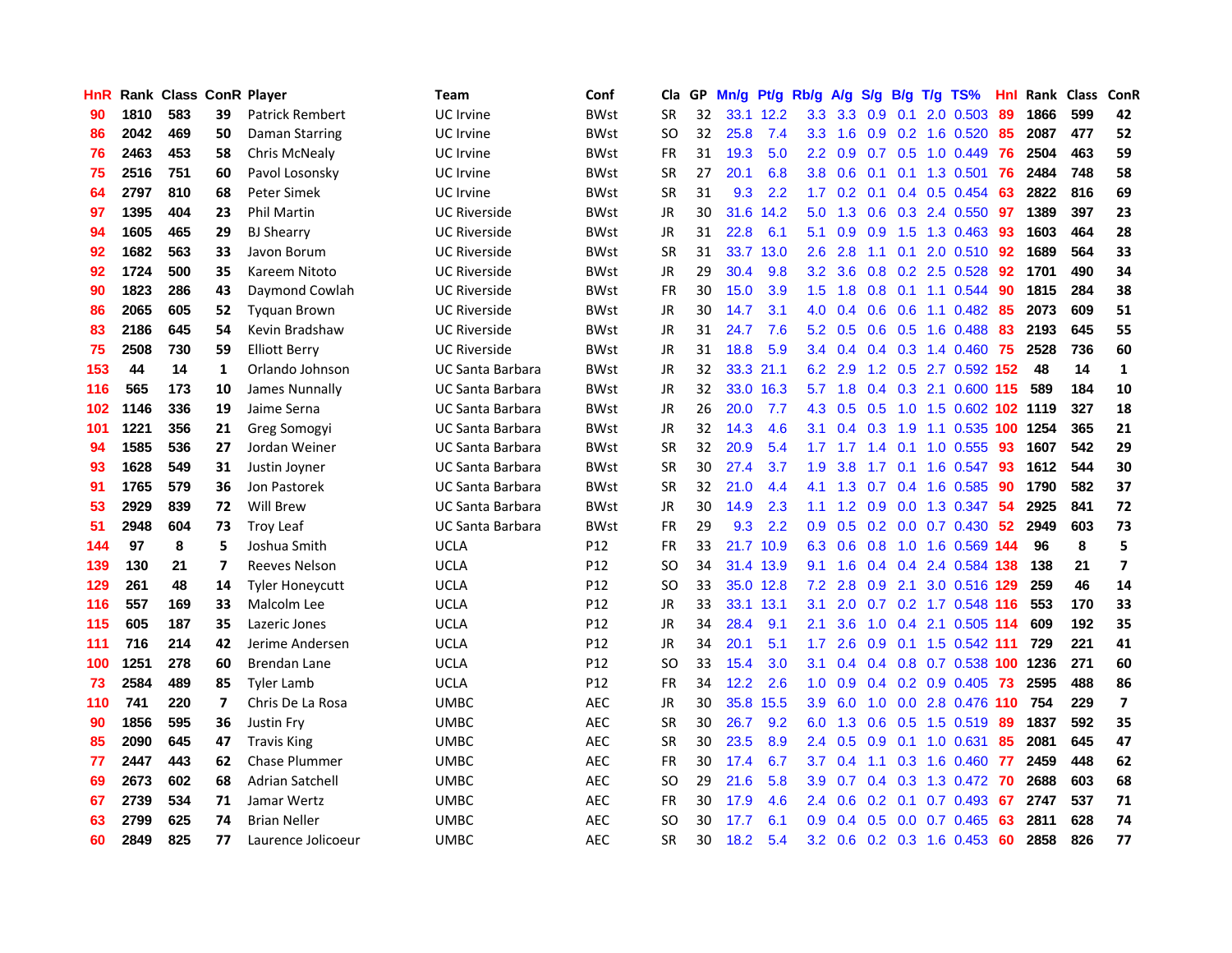| <b>HnR</b> |      | Rank Class ConR Player |                |                         | Team               | Conf            | Cla       |    | GP Mn/g Pt/g |           | Rb/g             | A/g             |     |     | S/g B/g T/g TS%           | Hnl | Rank Class |     | ConR                    |
|------------|------|------------------------|----------------|-------------------------|--------------------|-----------------|-----------|----|--------------|-----------|------------------|-----------------|-----|-----|---------------------------|-----|------------|-----|-------------------------|
| 46         | 2971 | 840                    | 81             | Bakari Smith            | UMBC               | <b>AEC</b>      | <b>SR</b> | 30 | 18.6         | 1.4       | 1.6              | 0.9             | 0.7 | 0.0 | 1.3 0.307                 | 46  | 2977       | 842 | 81                      |
| 116        | 563  | 218                    | 11             | Jay Couisnard           | <b>UMKC</b>        | Summit          | <b>SR</b> | 29 |              | 33.5 17.6 | $5.6^{\circ}$    | 1.6             | 1.3 | 0.6 | 3.2 0.571 116             |     | 560        | 218 | 11                      |
| 112        | 706  | 273                    | 15             | Spencer Johnson         | <b>UMKC</b>        | Summit          | <b>SR</b> | 30 |              | 33.1 11.7 | 9.4              | 0.8             | 0.9 |     | 0.4 1.3 0.577 110         |     | 751        | 290 | 15                      |
| 100        | 1272 | 368                    | 29             | Reggie Chamberlain      | UMKC               | Summit          | JR        | 30 |              | 32.0 11.6 | 2.5              | 2.6             |     |     | 1.1 0.1 1.8 0.606         | -98 | 1319       | 378 | 30                      |
| 95         | 1522 | 523                    | 37             | Bakari Lewis            | UMKC               | Summit          | <b>SR</b> | 28 |              | 26.8 11.3 | 2.1              | 2.9             |     |     | 1.2 0.3 2.8 0.526         | -95 | 1530       | 526 | 38                      |
| 82         | 2272 | 402                    | 56             | <b>Trinity Hall</b>     | UMKC               | Summit          | <b>FR</b> | 28 | 24.0         | 7.7       |                  |                 |     |     | 3.4 0.7 0.7 0.9 1.5 0.478 | -81 | 2271       | 400 | 57                      |
| 69         | 2695 | 608                    | 75             | Max Rockmann            | UMKC               | Summit          | <b>SO</b> | 29 | 21.0         | 4.7       | 2.1              | 0.9             |     |     | $0.4$ 0.0 1.2 0.472       | -69 | 2705       | 609 | 76                      |
| 60         | 2845 | 821                    | 84             | <b>Michael Gholston</b> | имкс               | Summit          | JR        | 30 | 12.0         | 2.7       | 0.8 <sub>0</sub> | 0.7             |     |     | $0.3$ 0.0 0.6 0.457       | -60 | 2867       | 824 | 85                      |
| 56         | 2895 | 828                    | 86             | <b>Dustin Dibble</b>    | <b>UMKC</b>        | Summit          | <b>JR</b> | 30 | 14.4         | 2.7       | 1.0              | 0.7             |     |     | $0.3$ 0.2 0.8 0.431       | 56  | 2911       | 834 | 87                      |
| 47         | 2967 | 847                    | 88             | <b>Bernard Kamwa</b>    | <b>UMKC</b>        | Summit          | JR        | 20 | 18.8         | 3.0       | 4.0              | 0.2             |     |     | $0.3$ 0.2 1.6 0.408       | 56  | 2907       | 831 | 86                      |
| 139        | 123  | 58                     | 6              | Tre'Von Willis          | <b>UNLV</b>        | <b>MWC</b>      | <b>SR</b> | 29 | 29.0         | 13.2      | 3.5              | 3.6             | 1.6 |     | 0.2 2.1 0.557 142         |     | 107        | 52  | 5                       |
| 138        | 140  | 42                     | 8              | Chace Stanback          | <b>UNLV</b>        | <b>MWC</b>      | JR        | 33 |              | 29.3 13.0 | 5.9              | 1.5             | 1.1 | 0.6 | 1.4 0.571 137             |     | 151        | 47  | 8                       |
| 130        | 246  | 42                     | 14             | <b>Anthony Marshall</b> | <b>UNLV</b>        | <b>MWC</b>      | SO.       | 33 | 26.6         | 9.7       | 4.0              | 3.0             | 1.3 |     | 0.4 1.7 0.537 129         |     | 263        | 47  | 15                      |
| 126        | 317  | 56                     | 18             | <b>Quintrell Thomas</b> | <b>UNLV</b>        | <b>MWC</b>      | SO.       | 33 | 15.4         | 6.7       | 5.2              | 0.3             | 0.3 |     | 0.7 1.2 0.558 126         |     | 332        | 59  | 18                      |
| 122        | 398  | 41                     | 21             | Carlos Lopez            | <b>UNLV</b>        | <b>MWC</b>      | <b>FR</b> | 33 | 11.7         | 4.8       | 2.8              | 0.3             | 0.5 | 0.8 | 0.9 0.532 122             |     | 406        | 43  | 22                      |
| 120        | 443  | 132                    | 23             | Oscar Bellfield         | <b>UNLV</b>        | <b>MWC</b>      | JR        | 33 |              | 33.7 11.2 | 2.4              | 3.7             | 1.1 |     | 0.1 2.3 0.511 119         |     | 456        | 136 | 23                      |
| 111        | 738  | 147                    | 33             | <b>Justin Hawkins</b>   | <b>UNLV</b>        | <b>MWC</b>      | <b>SO</b> | 33 | 18.8         | 5.0       | 2.1              | 1.1             |     |     | 1.2 0.2 0.7 0.500 110     |     | 759        | 148 | 33                      |
| 109        | 812  | 311                    | 36             | Derrick Jasper          | UNLV               | <b>MWC</b>      | <b>SR</b> | 32 | 22.0         | 5.1       |                  | $4.2 \quad 1.8$ |     |     | 0.8 0.3 1.3 0.484 109     |     | 800        | 309 | 35                      |
| 90         | 1828 | 531                    | 64             | <b>Brice Massamba</b>   | <b>UNLV</b>        | <b>MWC</b>      | JR        | 32 | 15.0         | 3.6       |                  | $2.2 \quad 0.4$ |     |     | $0.3$ $0.3$ $0.7$ $0.561$ | -90 | 1797       | 520 | 63                      |
| 166        | 14   | 5                      | 2              | Nikola Vucevic          | <b>USC</b>         | P12             | JR        | 34 |              | 34.9 17.1 | 10.3             | 1.6             |     |     | 0.5 1.4 1.7 0.573 165     |     | 17         | 5   | $\overline{2}$          |
| 111        | 712  | 276                    | 41             | Alex Stepheson          | <b>USC</b>         | P12             | <b>SR</b> | 34 | 32.9         | 9.8       | 9.2              | 0.2             | 0.4 |     | 1.1 1.5 0.545 111         |     | 732        | 283 | 42                      |
| 107        | 889  | 110                    | 49             | <b>Maurice Jones</b>    | <b>USC</b>         | P12             | <b>FR</b> | 34 | 34.5         | 9.9       | 2.6              | 3.2             | 2.0 |     | 0.0 2.1 0.471 107         |     | 906        | 112 | 50                      |
| 105        | 1010 | 133                    | 53             | <b>Bryce Jones</b>      | <b>USC</b>         | P12             | FR        | 18 | 20.6         | 7.6       | 2.6              | 1.6             | 1.1 |     | 0.1 1.7 0.482 105         |     | 982        | 126 | 54                      |
| 103        | 1068 | 386                    | 55             | Donte Smith             | <b>USC</b>         | P12             | <b>SR</b> | 34 | 28.3         | 9.7       | 1.6              | 1.6             | 0.8 | 0.1 | 1.3 0.526 103             |     | 1085       | 393 | 55                      |
| 102        | 1123 | 329                    | 57             | Jio Fontan              | <b>USC</b>         | P <sub>12</sub> | <b>JR</b> | 24 |              | 31.5 10.5 | 2.0              | 3.9             | 0.7 |     | 0.0 2.4 0.495 105         |     | 975        | 288 | 53                      |
| 101        | 1173 | 157                    | 59             | Garrett Jackson         | <b>USC</b>         | P12             | <b>FR</b> | 33 | 10.8         | 3.2       | 1.7 <sup>2</sup> | 0.3             |     |     | 0.3 0.2 0.6 0.594 101     |     | 1191       | 160 | 59                      |
| 94         | 1600 | 542                    | 72             | <b>Marcus Simmons</b>   | <b>USC</b>         | P12             | <b>SR</b> | 34 | 25.5         | 5.1       | 2.8              | 1.4             | 0.7 | 0.2 | 1.4 0.479                 | 93  | 1596       | 540 | 72                      |
| 110        | 757  | 90                     | 20             | <b>Torrey Craig</b>     | <b>USC Upstate</b> | ASun            | FR        | 30 | 30.5         | 14.4      | 7.2              | 1.5             | 1.0 | 0.4 | 2.8 0.482 110             |     | 776        | 92  | 23                      |
| 100        | 1278 | 174                    | 36             | Babatunde Olomuwiya     | <b>USC Upstate</b> | ASun            | <b>FR</b> | 30 | 24.5         | 6.5       | 4.7              | 0.7             | 0.4 |     | 2.4 1.8 0.557             | -99 | 1292       | 175 | 37                      |
| 91         | 1775 | 512                    | 56             | <b>Carter Cook</b>      | <b>USC Upstate</b> | ASun            | JR        | 29 | 15.0         | 4.7       | 2.6              | 1.3             |     |     | $0.6$ 0.2 1.1 0.493       | -91 | 1766       | 512 | 54                      |
| 91         | 1778 | 274                    | 57             | Ricardo Glenn           | USC Upstate        | ASun            | <b>FR</b> | 27 | 17.8         | 5.4       | 5.6              | 0.9             |     |     | $0.4$ 0.2 1.3 0.448       | 92  | 1713       | 255 | 52                      |
| 81         | 2310 | 703                    | 73             | <b>Josh Chavis</b>      | USC Upstate        | ASun            | <b>SR</b> | 28 | 30.8         | 7.7       | 1.8              | 3.0             |     |     | 1.0 0.0 1.6 0.451         | 81  | 2309       | 705 | 73                      |
| 79         | 2380 | 725                    | 78             | Mezie Uzochukwu         | USC Upstate        | ASun            | <b>SR</b> | 30 | 26.4         | 6.7       |                  | 3.7 1.3         |     |     | $0.8$ 0.2 1.7 0.463       | -79 | 2392       | 726 | 78                      |
| 74         | 2565 | 744                    | 84             | <b>Chalmers Rogers</b>  | USC Upstate        | ASun            | JR        | 30 | 14.3         | 2.9       | 1.9              | 0.6             |     |     | 0.4 0.2 0.3 0.411 73      |     | 2588       | 755 | 85                      |
| 64         | 2794 | 623                    | 92             | <b>Tony Dukes</b>       | USC Upstate        | ASun            | <b>SO</b> | 30 | 20.4         | 5.7       | 1.8              | 0.9             |     |     | $0.4$ 0.1 1.5 0.414       | 63  | 2815       | 629 | 92                      |
| 46         | 2968 | 612                    | 97             | Marquis Sloan           | <b>USC Upstate</b> | ASun            | <b>FR</b> | 28 | 14.5         | 2.4       | 1.4              | 0.9             | 0.8 | 0.0 | 1.4 0.316                 | 48  | 2967       | 612 | 97                      |
| 139        | 125  | 38                     | $\overline{7}$ | Will Clyburn            | Utah               | <b>MWC</b>      | <b>JR</b> | 30 | 34.7         | 17.1      | 7.8              | 1.0             | 1.1 | 0.2 | 2.5 0.578                 | 139 | 132        | 39  | $\overline{\mathbf{z}}$ |
| 110        | 769  | 155                    | 35             | Jason Washburn          | Utah               | <b>MWC</b>      | SO.       | 31 | 19.2         | 6.0       | 4.1              | 0.5             |     |     | 0.4 1.1 1.0 0.634 108     |     | 823        | 168 | 36                      |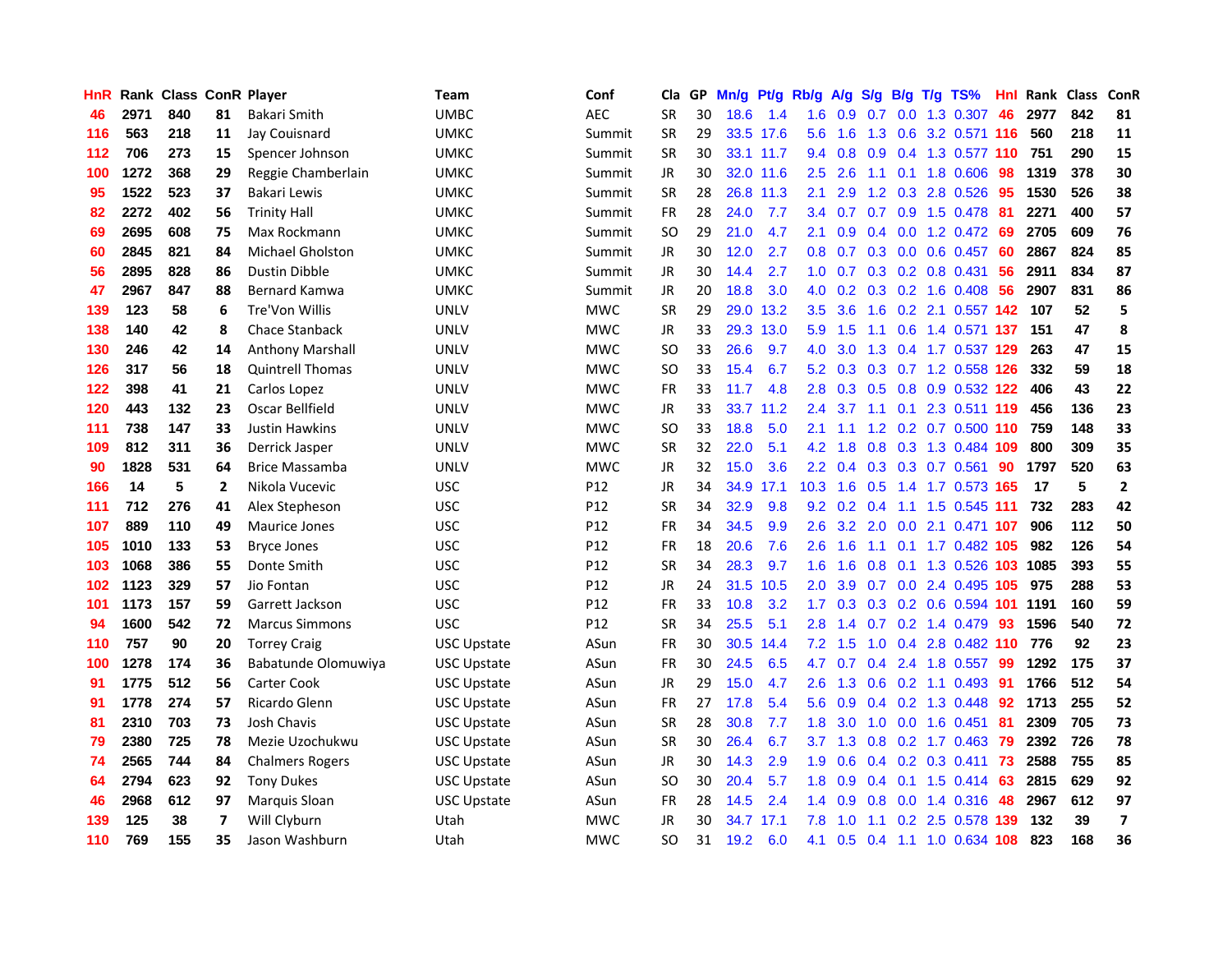| <b>HnR</b> |      | Rank Class ConR Player |    |                         | <b>Team</b> | Conf        | Cla       |    | GP Mn/g   | Pt/g      | Rb/g             | A/g             |     |                 | S/g B/g T/g TS%                    | Hnl | Rank Class |     | ConR                    |
|------------|------|------------------------|----|-------------------------|-------------|-------------|-----------|----|-----------|-----------|------------------|-----------------|-----|-----------------|------------------------------------|-----|------------|-----|-------------------------|
| 107        | 902  | 266                    | 38 | Josh Watkins            | Utah        | <b>MWC</b>  | JR        | 31 |           | 30.5 14.5 | $2.5\,$          | 3.5             | 0.9 | 0.0             | 3.4 0.495                          | 106 | 954        | 284 | 41                      |
| 104        | 1043 | 303                    | 45 | David Foster            | Utah        | <b>MWC</b>  | JR        | 31 | 20.3      | 2.9       | 5.2              | 0.5             | 0.3 | 3.2             | 1.2 0.484 103                      |     | 1100       | 321 | 47                      |
| 100        | 1269 | 450                    | 53 | Jay Watkins             | Utah        | <b>MWC</b>  | <b>SR</b> | 14 | 24.5      | 8.1       | 4.5              | 0.9             | 0.3 | 0.1             | 1.0 0.526                          | -99 | 1291       | 459 | 53                      |
| 91         | 1749 | 405                    | 62 | Shawn Glover            | Utah        | <b>MWC</b>  | SO        | 31 | 23.6      | 6.2       | 3.6 <sup>°</sup> | 0.9             |     |                 | 0.4 0.5 0.8 0.429                  | -90 | 1808       | 418 | 64                      |
| 90         | 1830 | 532                    | 65 | <b>Chris Kupets</b>     | Utah        | <b>MWC</b>  | JR        | 29 | 18.6      | 7.4       |                  |                 |     |                 | 1.6 1.2 0.5 0.0 1.7 0.494          | 89  | 1840       | 534 | 65                      |
| 87         | 2017 | 332                    | 67 | J.J. O'Brien            | Utah        | <b>MWC</b>  | FR        | 22 | 27.7      | 6.3       |                  |                 |     |                 | 5.5 1.2 0.5 0.2 1.8 0.446          | -92 | 1703       | 251 | 60                      |
| 75         | 2513 | 562                    | 75 | <b>Chris Hines</b>      | Utah        | <b>MWC</b>  | <b>SO</b> | 30 | 17.7      | 4.9       | 1.3              | 0.6             |     |                 | 0.3 0.0 1.1 0.500 75               |     | 2537       | 568 | 75                      |
| 163        | 21   | 10                     | 1  | Tai Wesley              | Utah St.    | <b>WAC</b>  | <b>SR</b> | 34 |           | 29.2 14.8 | 8.0              | 2.1             | 0.8 | 1.1             | 2.2 0.634 162                      |     | 24         | 12  | $\mathbf{1}$            |
| 128        | 291  | 129                    | 6  | <b>Brian Green</b>      | Utah St.    | <b>WAC</b>  | <b>SR</b> | 34 | 25.2 10.5 |           | 2.3              | 1.7             |     |                 | 0.6 0.0 0.8 0.646 127              |     | 298        | 132 | $\overline{\mathbf{z}}$ |
| 127        | 306  | 92                     | 7  | Brady Jardine           | Utah St.    | <b>WAC</b>  | JR        | 34 | 21.4      | 7.5       | 7.0              | 0.5             | 0.5 |                 | 1.0 1.2 0.563 127                  |     | 312        | 96  | 8                       |
| 120        | 434  | 129                    | 11 | <b>Brockeith Pane</b>   | Utah St.    | <b>WAC</b>  | JR        | 34 |           | 28.3 11.8 | 3.1              | 3.4             |     | $0.9\quad 0.1$  | 2.6 0.543 120                      |     | 437        | 131 | 11                      |
| 118        | 501  | 196                    | 14 | <b>Tyler Newbold</b>    | Utah St.    | <b>WAC</b>  | <b>SR</b> | 34 | 29.3      | 6.8       | $4.4^{\circ}$    | 2.8             | 0.7 |                 | 0.2 0.9 0.551 117                  |     | 506        | 204 | 14                      |
| 112        | 682  | 262                    | 18 | Nate Bendall            | Utah St.    | <b>WAC</b>  | <b>SR</b> | 31 | 20.3      | 6.5       | 5.8              | 0.4             |     |                 | 0.4 0.3 1.1 0.522 113              |     | 677        | 262 | 19                      |
| 110        | 765  | 296                    | 22 | Pooh Williams           | Utah St.    | <b>WAC</b>  | <b>SR</b> | 34 | 25.9      | 8.6       | 1.6              | 2.2             | 0.2 | 0.1             | 1.4 0.520 110                      |     | 774        | 301 | 22                      |
| 97         | 1430 | 410                    | 40 | Morgan Grim             | Utah St.    | <b>WAC</b>  | JR        | 32 | 8.7       | 2.6       | 1.6              | 0.3             |     | $0.2 \quad 0.3$ | 0.6 0.509                          | 97  | 1414       | 406 | 36                      |
| 110        | 777  | 92                     | 3  | <b>Ben Aird</b>         | Utah Valley | GWC         | FR        | 30 |           | 26.8 12.0 |                  | $7.8$ 1.3       | 0.8 |                 | 1.3 1.3 0.575 110                  |     | 775        | 91  | 4                       |
| 100        | 1239 | 441                    | 5  | Jordan Swarbrick        | Utah Valley | GWC         | <b>SR</b> | 30 |           | 30.3 11.1 |                  |                 |     |                 | 5.2 3.2 0.9 0.4 1.6 0.594 100 1233 |     |            | 439 | 6                       |
| 91         | 1727 | 501                    | 10 | Isiah Williams          | Utah Valley | GWC         | JR        | 30 |           | 30.7 17.5 |                  | $2.7$ 1.9       |     |                 | 0.4 0.1 1.9 0.540 91               |     | 1719       | 494 | ${\bf 10}$              |
| 90         | 1802 | 581                    | 12 | Justin Baker            | Utah Valley | GWC         | <b>SR</b> | 30 | 18.0      | 7.1       |                  | $5.0\quad 0.5$  |     |                 | 0.3 0.6 1.3 0.578                  | 90  | 1788       | 581 | 11                      |
| 88         | 1934 | 561                    | 17 | Geddes Robinson         | Utah Valley | GWC         | JR        | 30 | 28.2      | 8.7       | $9.4^{\circ}$    | 1.1             |     |                 | 0.4 0.3 2.3 0.567                  | 88  | 1930       | 559 | 16                      |
| 86         | 2069 | 347                    | 24 | <b>Holton Hunsaker</b>  | Utah Vallev | GWC         | <b>FR</b> | 30 |           | 32.5 11.1 | 2.1              | 3.2             | 1.0 |                 | 0.0 2.6 0.538                      | 85  | 2068       | 346 | 23                      |
| 71         | 2650 | 775                    | 38 | Keith Thompson          | Utah Valley | GWC         | JR        | 29 | 8.5       | 2.6       | 1.4              | 0.7             |     |                 | $0.3$ $0.3$ $0.6$ $0.430$          | -71 | 2660       | 780 | 35                      |
| 68         | 2708 | 788                    | 41 | Shawn Deadwiler         | Utah Valley | GWC         | <b>SR</b> | 30 | 19.2      | 4.2       | 2.3              | 1.4             |     |                 | $0.5$ 0.0 1.2 0.488                | -68 | 2716       | 789 | 40                      |
| 136        | 161  | 77                     | 7  | Randy Culpepper         | <b>UTEP</b> | <b>CUSA</b> | <b>SR</b> | 35 |           | 36.0 19.3 | 2.9              | 3.1             | 2.0 |                 | 0.3 2.3 0.541 136                  |     | 167        | 79  | $\overline{\mathbf{z}}$ |
| 127        | 302  | 133                    | 11 | Julyan Stone            | <b>UTEP</b> | <b>CUSA</b> | <b>SR</b> | 35 | 36.5      | 8.5       | 7.5              | 5.3             | 1.5 | 0.6             | 1.9 0.547 127                      |     | 311        | 136 | 11                      |
| 115        | 594  | 229                    | 23 | Claude Britten          | <b>UTEP</b> | <b>CUSA</b> | <b>SR</b> | 33 | 11.6      | 7.3       | $2.2\phantom{0}$ | 0.2             |     | $0.2 \quad 0.5$ | 0.9 0.547 115                      |     | 590        | 227 | 22                      |
| 109        | 816  | 313                    | 37 | Christian Polk          | <b>UTEP</b> | <b>CUSA</b> | <b>SR</b> | 35 |           | 32.9 11.7 | 2.6              | 3.0             | 0.9 |                 | 0.2 1.9 0.573 109                  |     | 818        | 315 | 35                      |
| 108        | 854  | 326                    | 40 | Jeremy Williams         | <b>UTEP</b> | <b>CUSA</b> | <b>SR</b> | 35 |           | 29.7 10.5 | 5.5              | 0.9             |     |                 | 0.8 0.8 1.9 0.552 108              |     | 867        | 328 | 40                      |
| 102        | 1113 | 146                    | 55 | John Bohannon           | <b>UTEP</b> | <b>CUSA</b> | <b>FR</b> | 33 | 18.4      | 5.2       | 4.6              | 0.8             |     |                 | 0.4 1.0 1.4 0.513 102 1107         |     |            | 142 | 54                      |
| 102        | 1162 | 339                    | 59 | <b>Gabriel McCulley</b> | <b>UTEP</b> | <b>CUSA</b> | JR        | 35 | 20.7      | 6.1       |                  | 4.2 1.0         |     |                 | 0.7 0.3 1.2 0.528 101 1178         |     |            | 345 | 58                      |
| 131        | 223  | 61                     | 7  | <b>Brandon Wood</b>     | Valparaiso  | Hor.        | JR        | 33 |           | 31.9 16.7 | 4.3              | 3.1             |     |                 | 1.7 0.2 2.2 0.547 132 201          |     |            | 58  | 6                       |
| 122        | 401  | 75                     | 13 | Ryan Broekhoff          | Valparaiso  | Hor.        | SO.       | 35 |           | 28.0 10.3 |                  | $5.2 \quad 1.8$ | 1.0 |                 | 1.1 1.2 0.628 122                  |     | 407        | 74  | 13                      |
| 111        | 722  | 278                    | 22 | <b>Howard Little</b>    | Valparaiso  | Hor.        | <b>SR</b> | 35 | 28.7      | 9.5       | 4.9              | 1.9             |     |                 | 1.2 0.1 1.3 0.601 111              |     | 737        | 285 | 22                      |
| 110        | 751  | 291                    | 25 | Cory Johnson            | Valparaiso  | Hor.        | <b>SR</b> | 34 |           | 26.3 14.1 | 4.4              | 1.5             |     |                 | 0.5 0.5 2.4 0.542 110              |     | 757        | 293 | 25                      |
| 106        | 945  | 349                    | 30 | <b>Michael Rogers</b>   | Valparaiso  | Hor.        | <b>SR</b> | 35 | 14.6      | 5.0       | 3.1              | 0.5             | 0.5 | 0.1             | 0.6 0.581                          | 105 | 959        | 352 | 31                      |
| 100        | 1246 | 276                    | 41 | Kevin Van Wijk          | Valparaiso  | Hor.        | SO.       | 34 | 13.1      | 5.1       | 2.3              | 0.4             | 0.6 |                 | 0.4 1.2 0.565                      |     | 100 1252   | 278 | 41                      |
| 99         | 1288 | 288                    | 42 | Matt Kenney             | Valparaiso  | Hor.        | <b>SO</b> | 32 | 23.1      | 6.0       | 3.9              | 2.4             | 1.1 | 0.2             | 1.6 0.487                          | 100 | 1263       | 281 | 42                      |
| 88         | 1917 | 449                    | 64 | Erik Buggs              | Valparaiso  | Hor.        | SO.       | 35 | 23.3      | 2.8       | 2.4              | 3.1             |     |                 | 0.9 0.1 1.7 0.425                  | 88  | 1926       | 451 | 64                      |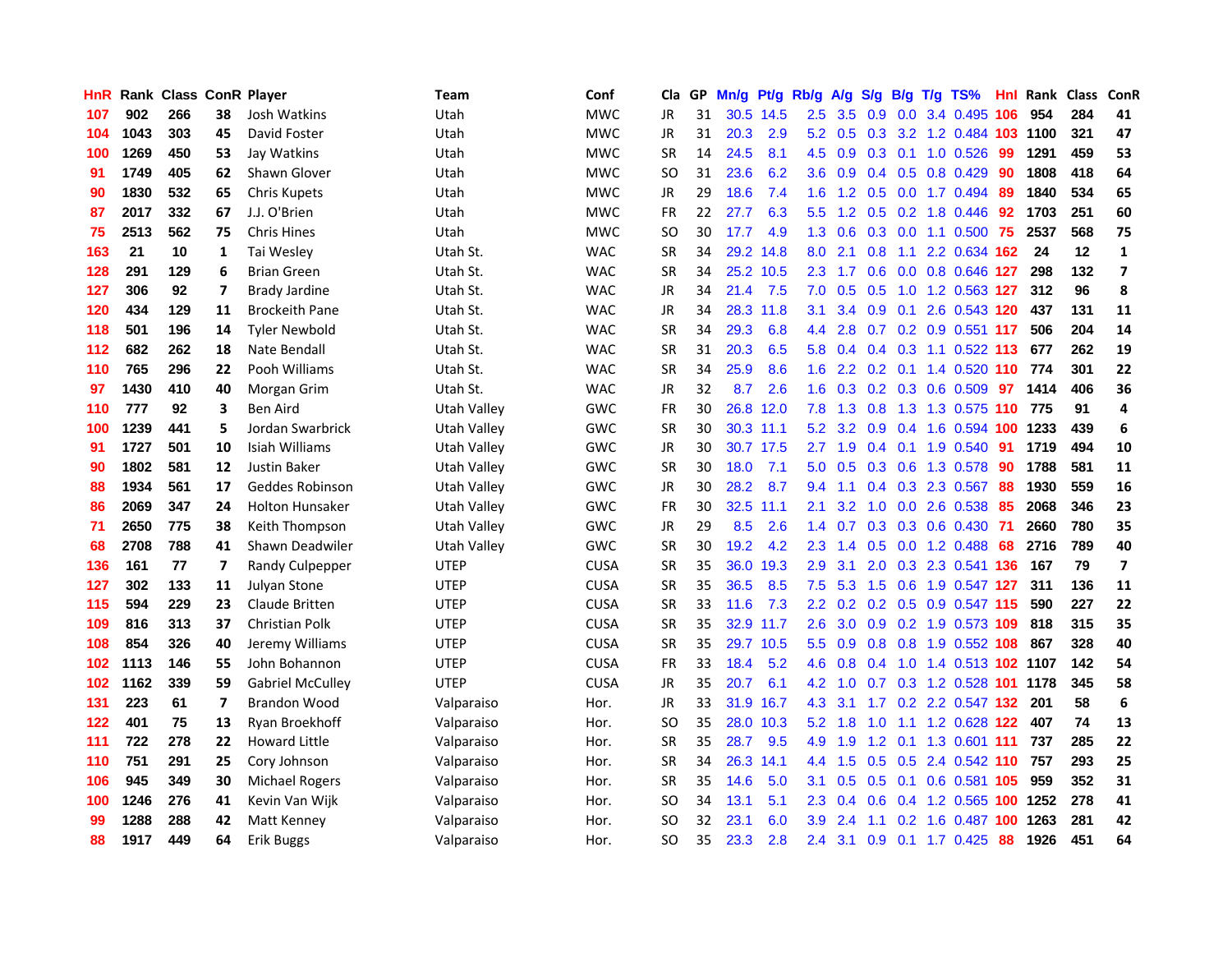| <b>HnR</b> |      | Rank Class ConR Player |     |                         | <b>Team</b> | Conf       | Cla       |    | GP Mn/g Pt/g |           | Rb/g              | A/g            |                 |     | S/g B/g T/g TS%            | Hnl  | Rank Class |     | ConR         |
|------------|------|------------------------|-----|-------------------------|-------------|------------|-----------|----|--------------|-----------|-------------------|----------------|-----------------|-----|----------------------------|------|------------|-----|--------------|
| 81         | 2278 | 405                    | 71  | Jay Harris              | Valparaiso  | Hor.       | FR        | 35 | 17.0         | 5.1       | 1.3               | 1.4            | 0.4             | 0.0 | 1.5 0.485                  | 81   | 2286       | 407 | 72           |
| 152        | 48   | 15                     | 5   | Festus Ezeli            | Vanderbilt  | <b>SEC</b> | JR        | 34 |              | 23.5 13.0 | 6.3               | 0.2            | 0.6             | 2.6 | 1.8 0.605 151              |      | 51         | 15  | 5            |
| 141        | 113  | 19                     | 10  | John Jenkins            | Vanderbilt  | <b>SEC</b> | SO.       | 32 |              | 34.5 19.5 | 3.0 <sub>2</sub>  | 1.2            | 0.8             |     | 0.3 1.6 0.635 142          |      | 112        | 17  | 10           |
| 129        | 270  | 78                     | 18  | Jeffery Taylor          | Vanderbilt  | <b>SEC</b> | JR        | 34 |              | 31.7 14.7 | 5.5               | 2.4            |                 |     | 1.0 0.6 2.6 0.539 128      |      | 279        | 84  | 20           |
| 125        | 333  | 102                    | 27  | <b>Brad Tinsley</b>     | Vanderbilt  | <b>SEC</b> | JR        | 34 |              | 32.7 10.6 | 3.7               | 4.6            |                 |     | 0.8 0.2 1.9 0.570 125      |      | 345        | 108 | 29           |
| 117        | 531  | 161                    | 35  | Lance Goulbourne        | Vanderbilt  | <b>SEC</b> | JR        | 32 | 25.0         | 6.9       | 7.3               | 1.3            |                 |     | 0.6 0.5 1.5 0.526 117      |      | 535        | 163 | 34           |
| 100        | 1234 | 361                    | 67  | <b>Steve Tchiengang</b> | Vanderbilt  | <b>SEC</b> | JR        | 34 | 16.4         | 4.8       | 3.0               | 0.4            |                 |     | 0.3 0.4 1.0 0.577 100 1244 |      |            | 363 | 68           |
| 87         | 1969 | 316                    | 84  | Rod Odom                | Vanderbilt  | <b>SEC</b> | FR        | 34 | 15.7         | 3.9       | 2.6               | 0.4            |                 |     | $0.4$ 0.1 1.1 0.537        | -87  | 1969       | 314 | 86           |
| 75         | 2501 | 466                    | 96  | Kyle Fuller             | Vanderbilt  | <b>SEC</b> | <b>FR</b> | 34 | 14.7         | 1.9       | 1.4               | 1.6            |                 |     | 0.4 0.0 1.0 0.366          | -75  | 2524       | 469 | 95           |
| 151        | 55   | 26                     | 3   | Jamie Skeen             | VCU         | CAA        | <b>SR</b> | 39 | 31.9         | 15.7      | 7.3               | 1.6            | 0.6             |     | 1.0 1.7 0.604 151          |      | 54         | 26  | 3            |
| 138        | 138  | 41                     | 10  | <b>Bradford Burgess</b> | <b>VCU</b>  | CAA        | JR        | 40 |              | 34.5 14.3 | 6.3               | 1.7            | 1.1             | 0.8 | 1.5 0.606 137              |      | 150        | 46  | 10           |
| 126        | 325  | 139                    | 14  | <b>Brandon Rozzell</b>  | <b>VCU</b>  | CAA        | <b>SR</b> | 32 |              | 25.3 11.5 | 2.4               | 1.4            | 1.3             | 0.0 | 0.9 0.568 127              |      | 295        | 129 | 13           |
| 118        | 481  | 191                    | 19  | Joey Rodriguez          | <b>VCU</b>  | <b>CAA</b> | <b>SR</b> | 40 |              | 33.6 10.4 | 3.2               | 5.2            | 1.5             | 0.1 | 2.3 0.489 118              |      | 498        | 202 | 19           |
| 114        | 639  | 71                     | 25  | Rob Brandenberg         | <b>VCU</b>  | CAA        | <b>FR</b> | 39 | 13.7         | 4.9       | 1.7 <sup>2</sup>  | 0.6            | 0.7             |     | 0.2 0.5 0.519 113          |      | 656        | 73  | 26           |
| 111        | 730  | 282                    | 29  | <b>Ed Nixon</b>         | <b>VCU</b>  | CAA        | <b>SR</b> | 40 | 25.0         | 7.0       | 2.6               | 1.9            | 1.2             | 0.4 | 1.5 0.509 110              |      | 756        | 292 | 29           |
| 98         | 1347 | 302                    | 51  | Darius Theus            | VCU         | CAA        | <b>SO</b> | 40 | 15.3         | 3.0       | 1.6               | 2.1            | 1.0             |     | $0.2$ 1.4 $0.432$          | -98  | 1375       | 310 | 52           |
| 88         | 1956 | 311                    | 69  | Juvonte Reddic          | VCU         | CAA        | FR        | 36 | 11.2         | 3.5       | 1.9               |                |                 |     | $0.3$ 0.4 0.2 0.9 0.492    | -88  | 1909       | 305 | 68           |
| 137        | 146  | 10                     | 1   | <b>Brian Voelkel</b>    | Vermont     | <b>AEC</b> | FR        | 32 | 30.7         | 7.0       |                   | $9.6$ 4.5      |                 |     | 1.6 0.3 2.0 0.491 137      |      | 154        | 12  | $\mathbf{1}$ |
| 132        | 201  | 97                     | 3   | Evan Fjeld              | Vermont     | AEC        | <b>SR</b> | 31 |              | 29.9 14.5 |                   |                | 6.3 1.2 0.5     |     | 1.9 2.2 0.563 133          |      | 191        | 94  | 3            |
| 103        | 1088 | 393                    | 10  | Joey Accaoui            | Vermont     | AEC        | <b>SR</b> | 29 |              | 27.2 11.3 | 1.9               | 1.6            |                 |     | 0.5 0.0 1.6 0.570 103 1095 |      |            | 398 | 12           |
| 102        | 1133 | 149                    | 12  | Luke Apfeld             | Vermont     | <b>AEC</b> | FR        | 31 | 15.6         | 4.8       | 3.5               | 0.3            |                 |     | 0.3 0.4 0.9 0.593 102 1148 |      |            | 151 | 14           |
| 98         | 1356 | 304                    | 17  | Brendan Bald            | Vermont     | <b>AEC</b> | <b>SO</b> | 31 |              | 28.2 11.3 | 2.1               | 1.3            | 0.6             | 0.1 | 1.8 0.499                  | 98   | 1339       | 303 | 17           |
| 96         | 1455 | 205                    | 22  | Sandro Carissimo        | Vermont     | <b>AEC</b> | FR        | 32 | 16.4         | 4.4       | 1.9               | 1.4            | 0.8             | 0.1 | 1.2 0.504                  | 96   | 1456       | 206 | 22           |
| 95         | 1519 | 437                    | 24  | <b>Matt Glass</b>       | Vermont     | <b>AEC</b> | JR        | 31 | 22.7         | 8.2       | 3.9               | 0.9            |                 |     | 0.2 0.3 1.4 0.484          | 95   | 1505       | 430 | 25           |
| 77         | 2441 | 739                    | 61  | <b>Garrett Kissel</b>   | Vermont     | <b>AEC</b> | <b>SR</b> | 32 | 13.4         | 3.0       | 3.0               | 0.3            | $0.2 \quad 0.1$ |     | 0.8 0.468                  | 77   | 2456       | 741 | 61           |
| 63         | 2814 | 629                    | 75  | Simeon Marsalis         | Vermont     | <b>AEC</b> | <b>SO</b> | 32 | 12.3         | 1.9       | 1.0 <sub>1</sub>  | 0.9            | 0.3             | 0.1 | 0.8 0.431                  | 63   | 2829       | 632 | 75           |
| 145        | 88   | 44                     | 10  | Corey Fisher            | Villanova   | BE         | <b>SR</b> | 33 |              | 33.4 15.6 | 2.8               | 4.8            | 1.5             | 0.1 | 2.3 0.538 144              |      | 97         | 46  | 12           |
| 131        | 217  | 36                     | 34  | Maalik Wayns            | Villanova   | ВE         | <b>SO</b> | 33 |              | 30.1 13.8 | 2.8               | 4.5            | 1.2             | 0.0 | 2.8 0.518 131              |      | 227        | 37  | 35           |
| 126        | 324  | 138                    | 49  | <b>Corey Stokes</b>     | Villanova   | <b>BE</b>  | <b>SR</b> | 29 | 33.0         | 14.9      | 3.3 <sup>°</sup>  | 1.3            | 0.9             |     | 0.2 1.4 0.624 126          |      | 313        | 137 | 46           |
| 122        | 408  | 79                     | 62  | Mouphtaou Yarou         | Villanova   | ВE         | SO.       | 33 | 24.1         | 8.4       | 7.1               |                | $0.4 \quad 0.4$ |     | 1.0 1.3 0.534 121          |      | 415        | 79  | 62           |
| 118        | 486  | 193                    | 69  | Antonio Pena            | Villanova   | BE         | <b>SR</b> | 33 | 32.8         | 9.8       | 7.1               | 1.5            |                 |     | 1.0 0.6 1.7 0.529 118      |      | 493        | 198 | 70           |
| 105        | 991  | 212                    | 97  | <b>Dominic Cheek</b>    | Villanova   | BE         | <b>SO</b> | 32 | 19.4         | 5.6       |                   | $3.4\quad 0.7$ |                 |     | 0.8 0.2 0.8 0.476 105      |      | 980        | 208 | 97           |
| 100        | 1259 | 281                    | 107 | <b>Maurice Sutton</b>   | Villanova   | <b>BE</b>  | SO.       | 27 | 10.6         | 2.4       | 2.3               | 0.2            | 0.1             |     | 1.0 0.7 0.559 101          |      | 1209       | 263 | 104          |
| 92         | 1722 | 396                    | 122 | Isaiah Armwood          | Villanova   | ВE         | <b>SO</b> | 32 | 17.0         | 2.5       | 3.6 <sup>°</sup>  | 0.3            |                 |     | 0.3 0.8 0.9 0.527          | 92   | 1672       | 386 | 120          |
| 124        | 366  | 156                    | 27  | Mike Scott              | Virginia    | ACC        | <b>SR</b> | 10 |              | 33.7 15.9 | 10.2 <sub>1</sub> | 1.6            |                 |     | 0.3 0.7 2.4 0.570 162      |      | 26         | 13  | 3            |
| 118        | 478  | 190                    | 39  | Mustapha Farrakhan      | Virginia    | ACC        | <b>SR</b> | 31 |              | 30.8 13.5 | 2.8               | 1.8            | 0.7             |     | 0.3 2.2 0.549 115          |      | 583        | 225 | 43           |
| 118        | 513  | 63                     | 41  | Joe Harris              | Virginia    | <b>ACC</b> | FR        | 31 | 29.4         | 10.4      | $4.4^{\circ}$     | 1.3            | 0.9             | 0.4 | 1.6 0.567                  | -114 | 610        | 68  | 45           |
| 114        | 616  | 189                    | 48  | Sammy Zeglinski         | Virginia    | ACC        | <b>JR</b> | 24 | 25.6         | 7.8       | 3.1               |                |                 |     | 2.3 1.3 0.2 1.2 0.492 114  |      | 635        | 198 | 47           |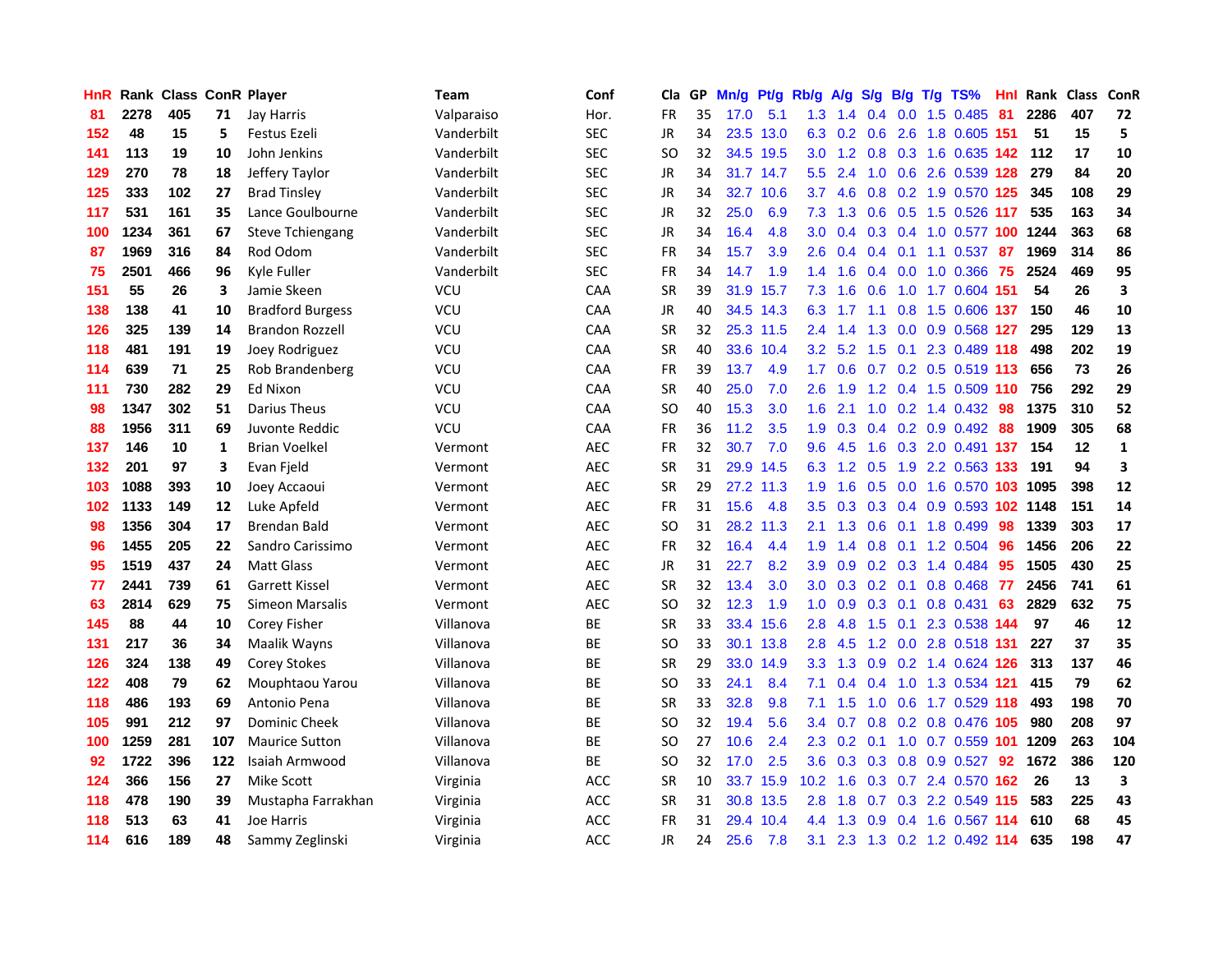| HnR |      | Rank Class ConR Player |     |                          | <b>Team</b>        | Conf        | Cla       |    | GP Mn/g |           | Pt/g Rb/g        | A/g             |               |                 | S/g B/g T/g TS%              | Hnl | Rank Class |     | ConR |
|-----|------|------------------------|-----|--------------------------|--------------------|-------------|-----------|----|---------|-----------|------------------|-----------------|---------------|-----------------|------------------------------|-----|------------|-----|------|
| 104 | 1026 | 220                    | 67  | Jontel Evans             | Virginia           | ACC         | SO.       | 31 | 27.3    | 5.7       | 2.4              | 3.5             | 1.3           | 0.1             | 1.9 0.428                    | 102 | 1165       | 251 | 72   |
| 104 | 1036 | 301                    | 68  | Assane Sene              | Virginia           | ACC         | <b>JR</b> | 31 | 22.5    | 5.1       | 5.5              | 0.1             | 0.3           | 1.3             | 1.1 0.534 101                |     | 1175       | 343 | 74   |
| 102 | 1167 | 156                    | 72  | K.T. Harrell             | Virginia           | ACC         | FR        | 31 | 22.2    | 8.0       | 2.1              | 0.8             |               | $0.3 \quad 0.1$ | $0.9$ $0.501$                | 99  | 1296       | 177 | 77   |
| 99  | 1327 | 467                    | 77  | <b>Will Sherrill</b>     | Virginia           | <b>ACC</b>  | <b>SR</b> | 23 | 18.9    | 4.3       | 2.8              | 0.6             |               |                 | 0.5 0.2 0.6 0.559            | -98 | 1359       | 478 | 79   |
| 88  | 1912 | 302                    | 89  | Akil Mitchell            | Virginia           | <b>ACC</b>  | <b>FR</b> | 29 | 15.1    | 2.4       |                  | $3.0\quad 0.8$  |               |                 | 0.6 0.2 0.6 0.370 87         |     | 1986       | 321 | 94   |
| 146 | 79   | 39                     | 11  | <b>Malcolm Delaney</b>   | Virginia Tech      | ACC         | <b>SR</b> | 34 |         | 38.2 18.7 | $3.5^{\circ}$    | 4.0             | 1.6           |                 | 0.2 3.0 0.580 144            |     | 98         | 47  | 13   |
| 133 | 190  | 92                     | 19  | Jeff Allen               | Virginia Tech      | ACC         | <b>SR</b> | 34 |         | 32.3 13.4 | 9.7              | 1.8             |               |                 | 1.3 0.7 2.9 0.533 132        |     | 210        | 100 | 20   |
| 118 | 499  | 94                     | 40  | Erick Green              | Virginia Tech      | ACC         | SO.       | 32 |         | 30.9 11.6 | $2.3\phantom{0}$ | 2.7             | 1.8           |                 | 0.3 1.2 0.499 117            |     | 528        | 95  | 40   |
| 111 | 724  | 280                    | 54  | <b>Terrell Bell</b>      | Virginia Tech      | <b>ACC</b>  | <b>SR</b> | 34 | 32.2    | 6.9       | 5.6              | 1.9             | 0.8           | 0.9             | 1.4 0.563 110                |     | 767        | 297 | 56   |
| 110 | 786  | 234                    | 56  | <b>Victor Davila</b>     | Virginia Tech      | <b>ACC</b>  | <b>JR</b> | 34 | 31.5    | 7.4       | 5.1              | 0.9             | 0.2           |                 | 1.2 1.4 0.545 108            |     | 832        | 245 | 58   |
| 107 | 921  | 193                    | 65  | Manny Atkins             | Virginia Tech      | ACC         | <b>SO</b> | 33 | 13.3    | 4.9       | 2.0              | 0.2             |               |                 | 0.5 0.0 0.6 0.573 105        |     | 962        | 202 | 65   |
| 89  | 1881 | 294                    | 87  | Jarell Eddie             | Virginia Tech      | ACC         | <b>FR</b> | 27 | 10.9    | 2.9       | $2.2\,$          | 0.5             | 0.1           | 0.3             | 0.6 0.470                    | -90 | 1828       | 287 | 87   |
| 78  | 2406 | 730                    | 100 | Dorenzo Hudson           | Virginia Tech      | ACC         | <b>SR</b> | 9  |         | 32.1 10.4 | 3.1              | 1.4             | 0.9           | 0.0             | 2.7 0.490 103                |     | 1066       | 389 | 68   |
| 114 | 621  | 125                    | 9   | Stan Okove               | VMI                | <b>BSou</b> | SO.       | 31 |         | 29.1 16.8 | 8.0              | 1.7             | 1.1           | 0.8             | 2.3 0.583 113                |     | 660        | 132 | 10   |
| 112 | 705  | 272                    | 12  | Austin Kenon             | VMI                | <b>BSou</b> | <b>SR</b> | 28 |         | 30.0 18.4 | 3.5              | 3.3             | 1.0           | 0.0             | 2.0 0.619 113                |     | 666        | 256 | 11   |
| 98  | 1358 | 390                    | 31  | <b>Keith Gabriel</b>     | VMI                | <b>BSou</b> | <b>JR</b> | 31 |         | 23.8 14.2 |                  | $3.2 \quad 1.4$ | 1.7           | 0.5             | 2.3 0.535                    | -97 | 1405       | 402 | 30   |
| 92  | 1669 | 244                    | 42  | Rodney Glasgow           | VMI                | <b>BSou</b> | FR        | 30 | 26.7    | 9.5       | $2.4^{\circ}$    | 3.9             | 1.1           |                 | 0.0 1.6 0.531                | -92 | 1688       | 249 | 42   |
| 92  | 1694 | 246                    | 44  | D.J. Covington           | VMI                | <b>BSou</b> | <b>FR</b> | 25 | 24.8    | 9.1       |                  |                 |               |                 | 5.3 0.2 0.6 2.3 1.3 0.614 92 |     | 1686       | 247 | 41   |
| 90  | 1834 | 533                    | 51  | <b>Ron Burks</b>         | <b>VMI</b>         | <b>BSou</b> | JR        | 24 | 26.5    | 8.9       | 4.5              | 3.3             |               |                 | 1.6 0.3 2.3 0.494            | -91 | 1751       | 505 | 46   |
| 85  | 2112 | 485                    | 61  | Nick Gore                | VMI                | <b>BSou</b> | SO        | 31 | 18.8    | 6.0       | $3.5^{\circ}$    | 1.1             |               |                 | $0.8$ 0.2 0.9 0.539          | 84  | 2134       | 487 | 62   |
| 81  | 2285 | 672                    | 66  | <b>Michael Sparks</b>    | VMI                | <b>BSou</b> | JR        | 31 | 20.1    | 7.0       | $2.6\,$          | 0.6             |               |                 | 0.7 0.0 0.8 0.531            | -81 | 2305       | 678 | 66   |
| 125 | 344  | 106                    | 3   | <b>Tyler Murray</b>      | Wagner             | <b>NEC</b>  | JR        | 30 | 37.1    | 16.9      | 4.6              | 3.5             | 1.3           |                 | 0.3 3.2 0.578 124            |     | 355        | 112 | 3    |
| 100 | 1273 | 171                    | 31  | Orlando Parker           | Wagner             | NEC         | FR        | 30 | 21.5    | 7.5       | 4.9              | 0.7             |               |                 | $0.7$ $0.8$ 1.1 $0.554$      | -99 | 1276       | 173 | 31   |
| 95  | 1497 | 339                    | 38  | Josh Thompson            | Wagner             | <b>NEC</b>  | SO.       | 30 | 24.5    | 7.3       | 4.1              | 1.7             | 1.1           | 0.5             | 1.5 0.495                    | 95  | 1497       | 338 | 38   |
| 94  | 1552 | 447                    | 40  | Chris Martin             | Wagner             | <b>NEC</b>  | JR        | 29 | 29.0    | 9.8       | 2.7              | 3.7             | 1.0           | 0.1             | 2.8 0.555                    | 94  | 1539       | 440 | 40   |
| 91  | 1768 | 270                    | 48  | <b>Latif Rivers</b>      | Wagner             | <b>NEC</b>  | <b>FR</b> | 30 | 32.7    | 13.9      | 3.1              | 2.9             | 0.7           | 0.4             | 3.3 0.523                    | 91  | 1765       | 265 | 49   |
| 87  | 1973 | 318                    | 61  | Naofall Folahan          | Wagner             | <b>NEC</b>  | <b>FR</b> | 30 | 16.6    | 4.6       | 2.9              | 0.3             | 0.2           | 1.5             | $1.1 \ 0.611$                | 87  | 1965       | 313 | 59   |
| 80  | 2325 | 708                    | 76  | <b>Clifton Spiller</b>   | Wagner             | <b>NEC</b>  | <b>SR</b> | 28 | 9.9     | 2.0       | 2.0              | 0.2             | 0.3           | 0.1             | 0.3 0.667                    | -80 | 2315       | 708 | 76   |
| 67  | 2738 | 613                    | 95  | Danny Mundweiler         | Wagner             | <b>NEC</b>  | <b>SO</b> | 30 | 20.3    | 4.2       | 1.1              | 0.7             |               | $0.4$ 0.1       | 0.9 0.474                    | -67 | 2749       | 615 | 95   |
| 120 | 453  | 55                     | 36  | <b>Travis McKie</b>      | <b>Wake Forest</b> | ACC         | <b>FR</b> | 32 |         | 31.1 13.0 | 7.7              | 1.0             | 0.9           |                 | 1.0 2.0 0.562 118            |     | 491        | 59  | 39   |
| 104 | 1051 | 381                    | 69  | Gary Clark               | Wake Forest        | ACC         | <b>SR</b> | 32 |         | 26.7 10.9 | $2.2^{\circ}$    | 1.6             |               |                 | 0.9 0.2 1.7 0.651 102 1115   |     |            | 406 | 69   |
| 97  | 1427 | 409                    | 79  | Ty Walker                | <b>Wake Forest</b> | <b>ACC</b>  | <b>JR</b> | 32 | 18.1    | 3.6       | 3.5              | 0.4             |               |                 | $0.6$ 2.5 0.6 0.467          | 95  | 1484       | 423 | 82   |
| 89  | 1885 | 441                    | 88  | C.J. Harris              | <b>Wake Forest</b> | <b>ACC</b>  | <b>SO</b> | 32 |         | 32.4 10.3 | 3.4              | 3.5             |               |                 | 0.9 0.0 3.2 0.537            | 88  | 1934       | 455 | 92   |
| 88  | 1936 | 308                    | 91  | JT Terrell               | <b>Wake Forest</b> | ACC         | FR        | 32 |         | 24.0 11.1 | 2.1              | 1.6             | 0.7           |                 | $0.0$ 2.2 $0.500$            | 87  | 1980       | 318 | 93   |
| 84  | 2170 | 371                    | 98  | <b>Carson Desrosiers</b> | <b>Wake Forest</b> | ACC         | <b>FR</b> | 31 | 19.1    | 4.0       | $3.2\phantom{0}$ | 0.7             | 0.3           |                 | 1.7 0.9 0.450                | 83  | 2198       | 379 | 99   |
| 81  | 2288 | 511                    | 99  | Ari Stewart              | <b>Wake Forest</b> | ACC         | <b>SO</b> | 30 | 24.8    | 8.5       | 4.4              | 1.1             | $0.4^{\circ}$ | 0.1             | 2.3 0.484                    | -81 | 2282       | 509 | 100  |
| 71  | 2653 | 776                    | 106 | Nikita Mescheriakov      | <b>Wake Forest</b> | ACC         | JR        | 23 | 14.1    | 4.5       | 1.8              | 0.6             | 0.6           | 0.0             | 1.5 0.547                    | 72  | 2617       | 768 | 105  |
| 37  | 2989 | 620                    | 108 | <b>Tony Chennault</b>    | <b>Wake Forest</b> | ACC         | <b>FR</b> | 15 | 17.5    | 4.5       | 2.5              | 1.9             |               |                 | 0.4 0.0 2.4 0.333            | 52  | 2941       | 599 | 108  |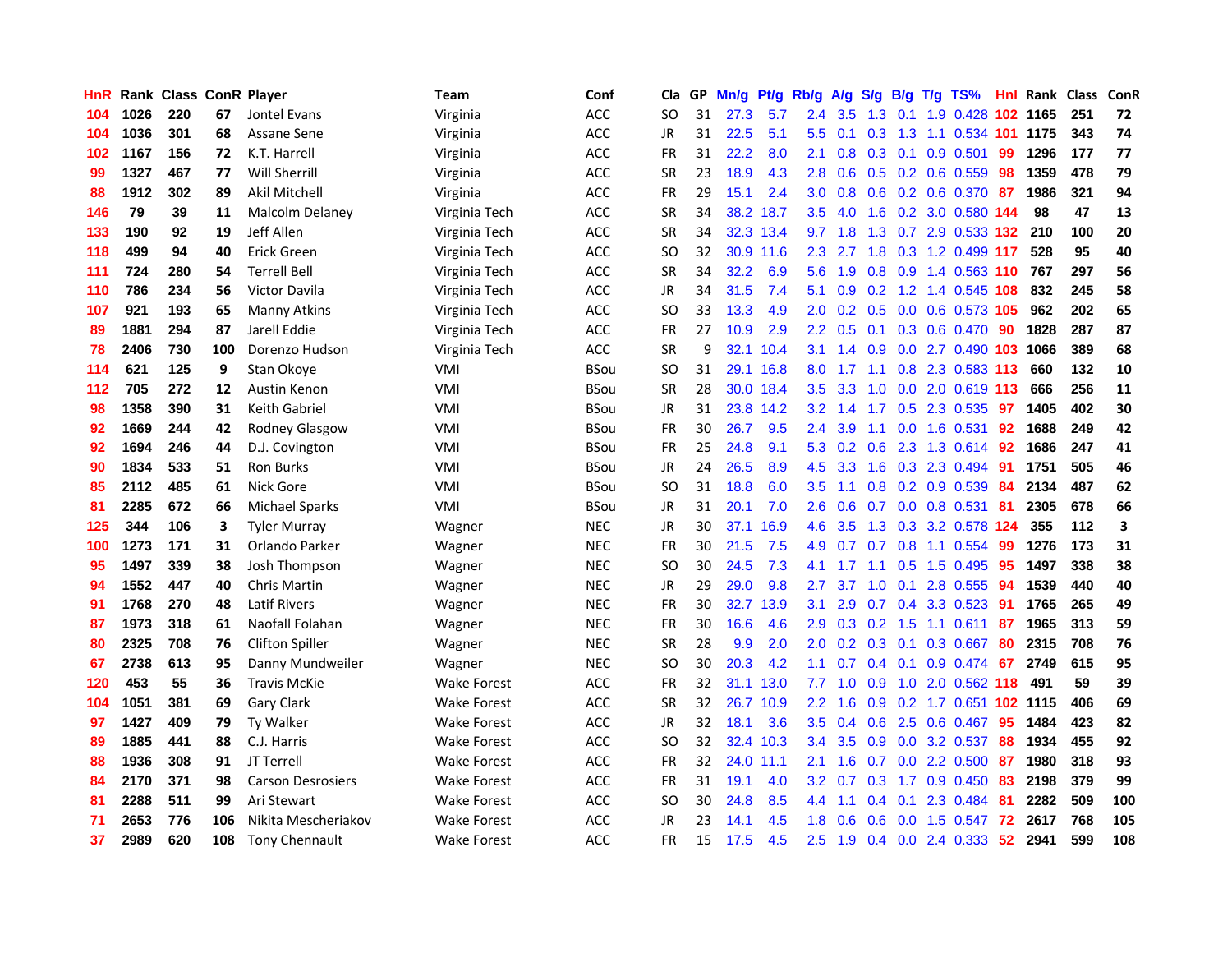| HnR. |      | <b>Rank Class ConR Player</b> |     |                       | Team             | Conf            | Cla           |    | GP Mn/g | Pt/g      | Rb/g             | A/g             |                 |                 | S/g B/g T/g TS%           | Hnl |      | Rank Class ConR |              |
|------|------|-------------------------------|-----|-----------------------|------------------|-----------------|---------------|----|---------|-----------|------------------|-----------------|-----------------|-----------------|---------------------------|-----|------|-----------------|--------------|
| 147  | 74   | 23                            | 4   | Isaiah Thomas         | Washington       | P <sub>12</sub> | JR            | 35 |         | 31.9 16.8 | 3.5              | 6.1             | 1.3             | 0.1             | 3.0 0.557                 | 146 | 78   | 25              | 4            |
| 142  | 102  | 49                            | 6   | Matthew Bryan-Amaning | Washington       | P <sub>12</sub> | <b>SR</b>     | 35 |         | 28.2 15.3 | 8.0              | 0.7             | 1.1             | 1.5             | 1.6 0.559 142             |     | 108  | 53              | 6            |
| 125  | 346  | 33                            | 16  | C.J. Wilcox           | Washington       | P12             | <b>FR</b>     | 33 | 15.8    | 8.1       | 2.1              | 0.9             |                 | $0.4 \quad 0.3$ | 0.6 0.581 124             |     | 353  | 34              | 16           |
| 124  | 370  | 65                            | 19  | Abdul Gaddy           | Washington       | P <sub>12</sub> | SO            | 13 | 23.2    | 8.5       | 2.5              | 3.8             |                 |                 | 0.8 0.1 1.2 0.588 126     |     | 324  | 56              | 15           |
| 123  | 390  | 162                           | 22  | Justin Holiday        | Washington       | P12             | <b>SR</b>     | 35 |         | 28.3 10.5 | 5.2              | 2.1             |                 |                 | 1.2 0.8 1.5 0.564 122     |     | 395  | 164             | 22           |
| 121  | 424  | 49                            | 24  | <b>Terrence Ross</b>  | Washington       | P <sub>12</sub> | FR            | 34 | 17.4    | 8.0       | 2.8              | 1.0             |                 |                 | 0.6 0.4 0.7 0.554 121     |     | 429  | 48              | 24           |
| 116  | 566  | 219                           | 34  | <b>Venoy Overton</b>  | Washington       | P12             | <b>SR</b>     | 31 | 21.0    | 6.0       | 2.6              | 3.3             |                 |                 | 1.2 0.3 1.5 0.501 117     |     | 545  | 214             | 32           |
| 110  | 783  | 233                           | 45  | <b>Scott Suggs</b>    | Washington       | P12             | <b>JR</b>     | 31 | 18.3    | 7.4       | 1.9              |                 |                 |                 | 0.3 0.2 1.1 0.635 111     |     | 745  | 226             | 43           |
| 108  | 847  | 174                           | 48  | Aziz N'Diaye          | Washington       | P12             | <sub>SO</sub> | 35 | 17.4    | 4.6       | 5.7              | 0.2             | 0.3             | 1.1             | 1.1 0.540                 | 108 | 856  | 176             | 48           |
| 99   | 1292 | 373                           | 61  | Darnell Gant          | Washington       | P <sub>12</sub> | JR            | 35 | 18.7    | 5.2       | 3.8              | 0.7             |                 | $0.3 \quad 0.5$ | 0.8 0.481                 | 99  | 1295 | 372             | 61           |
| 164  | 17   | 6                             | 3   | Klay Thompson         | Washington St.   | P12             | <b>JR</b>     | 34 |         | 34.7 21.6 | 5.2              | 3.7             |                 |                 | 1.6 0.9 3.4 0.570 164     |     | 18   | 6               | 3            |
| 131  | 215  | 59                            | 12  | DeAngelo Casto        | Washington St.   | P <sub>12</sub> | <b>JR</b>     | 33 |         | 28.5 12.0 | 6.8              | 1.0             | 1.1             | 1.8             | 2.2 0.582 131             |     | 218  | 63              | 12           |
| 116  | 554  | 168                           | 32  | <b>Faisal Aden</b>    | Washington St.   | P <sub>12</sub> | JR            | 33 |         | 25.5 12.7 | 3.2              | 1.3             | 1.4             | 0.2             | 2.0 0.512 115             |     | 588  | 183             | 34           |
| 114  | 640  | 130                           | 36  | <b>Brock Motum</b>    | Washington St.   | P12             | SO            | 35 | 19.2    | 7.6       | 3.0              | 0.9             | 0.3             |                 | $0.1$ 1.2 0.632 112       |     | 690  | 139             | 37           |
| 109  | 837  | 244                           | 47  | <b>Marcus Capers</b>  | Washington St.   | P12             | <b>JR</b>     | 35 | 29.2    | 5.8       | $4.4^{\circ}$    | 1.9             | 0.7             | 0.6             | 0.9 0.567 107             |     | 887  | 264             | 49           |
| 105  | 981  | 208                           | 52  | Reggie Moore          | Washington St.   | P12             | <sub>SO</sub> | 28 | 32.8    | 9.1       | 3.0              | 3.4             | 0.8             |                 | 0.0 2.0 0.499 109         |     | 821  | 166             | 47           |
| 95   | 1543 | 444                           | 70  | Abe Lodwick           | Washington St.   | P12             | JR            | 35 | 23.3    | 3.5       | 4.1              | 1.3             |                 |                 | 0.6 0.3 1.0 0.482 93      |     | 1591 | 458             | 71           |
| 113  | 678  | 140                           | 6   | Scott Bamforth        | Weber St.        | <b>BSky</b>     | SO            | 31 |         | 28.4 12.2 | 2.1              | 2.8             |                 |                 | 0.5 0.1 1.8 0.651 111     |     | 736  | 145             | 8            |
| 110  | 747  | 222                           | 8   | Damian Lillard        | Weber St.        | <b>BSky</b>     | JR            | 9  |         | 31.7 19.7 | 4.2              | 3.7             |                 |                 | 1.6 0.2 3.1 0.602 148     |     | 64   | 20              | $\mathbf{1}$ |
| 110  | 779  | 231                           | 9   | Kyle Bullinger        | Weber St.        | BSky            | JR            | 32 |         | 29.0 11.2 | 6.3              | 2.0             |                 |                 | 0.8 0.1 1.7 0.573 107     |     | 880  | 261             | 10           |
| 105  | 976  | 358                           | 11  | Lindsey Hughey        | Weber St.        | <b>BSky</b>     | <b>SR</b>     | 32 |         | 31.2 12.4 | 5.2              | 2.5             |                 | $1.4 \quad 0.1$ | 2.8 0.539 103             |     | 1091 | 394             | 15           |
| 97   | 1398 | 486                           | 23  | <b>Trevor Morris</b>  | Weber St.        | <b>BSky</b>     | <b>SR</b>     | 32 | 25.6    | 9.8       | 4.3              | 0.8             | 0.3             | 1.0             | 1.6 0.580                 | 95  | 1498 | 519             | 27           |
| 93   | 1666 | 483                           | 31  | Darin Mahoney         | Weber St.        | <b>BSky</b>     | JR            | 31 | 25.0    | 4.0       |                  | $5.2 \quad 0.8$ | 1.1             | 1.1             | 1.0 0.508                 | 91  | 1750 | 504             | 31           |
| 90   | 1800 | 280                           | 32  | <b>Byron Fulton</b>   | Weber St.        | <b>BSky</b>     | FR            | 32 | 19.0    | 7.0       | 3.5              | 0.6             |                 |                 | $0.2$ $0.2$ $0.9$ $0.523$ | -89 | 1903 | 303             | 36           |
| 78   | 2397 | 432                           | 63  | Kyle Tresnak          | Weber St.        | <b>BSky</b>     | <b>FR</b>     | 32 | 11.6    | 3.6       | 2.2 <sub>2</sub> | 0.2             |                 |                 | $0.2$ 0.2 0.6 0.530       | -77 | 2452 | 447             | 63           |
| 72   | 2611 | 497                           | 68  | Jordan Richardson     | Weber St.        | <b>BSky</b>     | <b>FR</b>     | 32 | 16.7    | 3.2       | 1.3              | 1.5             | 0.5             | 0.0             | $1.1 \quad 0.427$         | 70  | 2668 | 509             | 72           |
| 141  | 110  | 52                            | 13  | Casey Mitchell        | West Virginia    | ВE              | <b>SR</b>     | 30 |         | 23.5 13.6 | 2.8              | 1.1             | 0.7             | 0.2             | 1.7 0.566                 | 143 | 103  | 50              | 13           |
| 139  | 128  | 61                            | 16  | John Flowers          | West Virginia    | BE              | SR            | 33 | 29.8    | 9.2       | 6.2              | 1.7             | 0.8             | 2.2             | 1.5 0.564 138             |     | 136  | 66              | 19           |
| 127  | 309  | 94                            | 47  | Kevin Jones           | West Virginia    | <b>BE</b>       | <b>JR</b>     | 33 | 34.9    | 13.1      | 7.5              | 1.1             | 0.5             | 0.5             | 1.1 0.498 126             |     | 323  | 102             | 47           |
| 125  | 331  | 143                           | 51  | Joe Mazzulla          | West Virginia    | ВE              | <b>SR</b>     | 33 | 28.8    | 7.7       | 3.8              |                 | $4.2 \quad 0.8$ | 0.1             | 1.9 0.543 125             |     | 344  | 145             | 51           |
| 123  | 392  | 117                           | 60  | Darryl Bryant         | West Virginia    | BE              | <b>JR</b>     | 32 |         | 26.6 11.3 | $2.4^{\circ}$    | 3.0             |                 |                 | 0.9 0.0 2.2 0.489 122     |     | 394  | 120             | 59           |
| 115  | 610  | 121                           | 75  | Deniz Kilicli         | West Virginia    | <b>BE</b>       | <b>SO</b>     | 33 | 16.4    | 6.6       | 4.0              | 0.9             |                 |                 | 0.2 0.4 1.8 0.499 114     |     | 616  | 117             | 74           |
| 114  | 630  | 242                           | 79  | Cam Thoroughman       | West Virginia    | ВE              | <b>SR</b>     | 33 | 20.0    | 2.7       | 3.9              | 2.2             | 0.5             |                 | 0.2 0.9 0.489 114         |     | 637  | 245             | 77           |
| 102  | 1148 | 246                           | 101 | Dalton Pepper         | West Virginia    | ВE              | SO            | 32 | 12.4    | 3.9       | 1.6              | 0.5             | 0.3             |                 | 0.0 0.6 0.504 102 1143    |     |      | 244             | 100          |
| 113  | 664  | 255                           | 13  | Mike Williams         | Western Carolina | Southern        | <b>SR</b>     | 33 |         | 31.5 15.4 | $3.5^{\circ}$    | 3.8             | 2.0             |                 | 0.2 2.8 0.483 113         |     | 673  | 259             | 12           |
| 111  | 709  | 274                           | 15  | Richie Gordon         | Western Carolina | Southern        | <b>SR</b>     | 33 | 25.0    | 10.2      | 5.7              | 1.4             | 1.5             | 1.3             | 1.9 0.507                 | 111 | 723  | 279             | 15           |
| 109  | 820  | 241                           | 20  | Harouna Mutombo       | Western Carolina | Southern        | <b>JR</b>     | 32 | 26.8    | 10.1      | 5.6              | 1.8             | 1.1             | 0.6             | 1.3 0.512                 | 109 | 792  | 237             | 18           |
| 105  | 990  | 129                           | 27  | <b>Trey Sumler</b>    | Western Carolina | Southern        | <b>FR</b>     | 33 |         | 31.3 11.5 | 4.0              | 3.0             |                 |                 | 1.1 0.0 2.4 0.603 105     |     | 999  | 128             | 27           |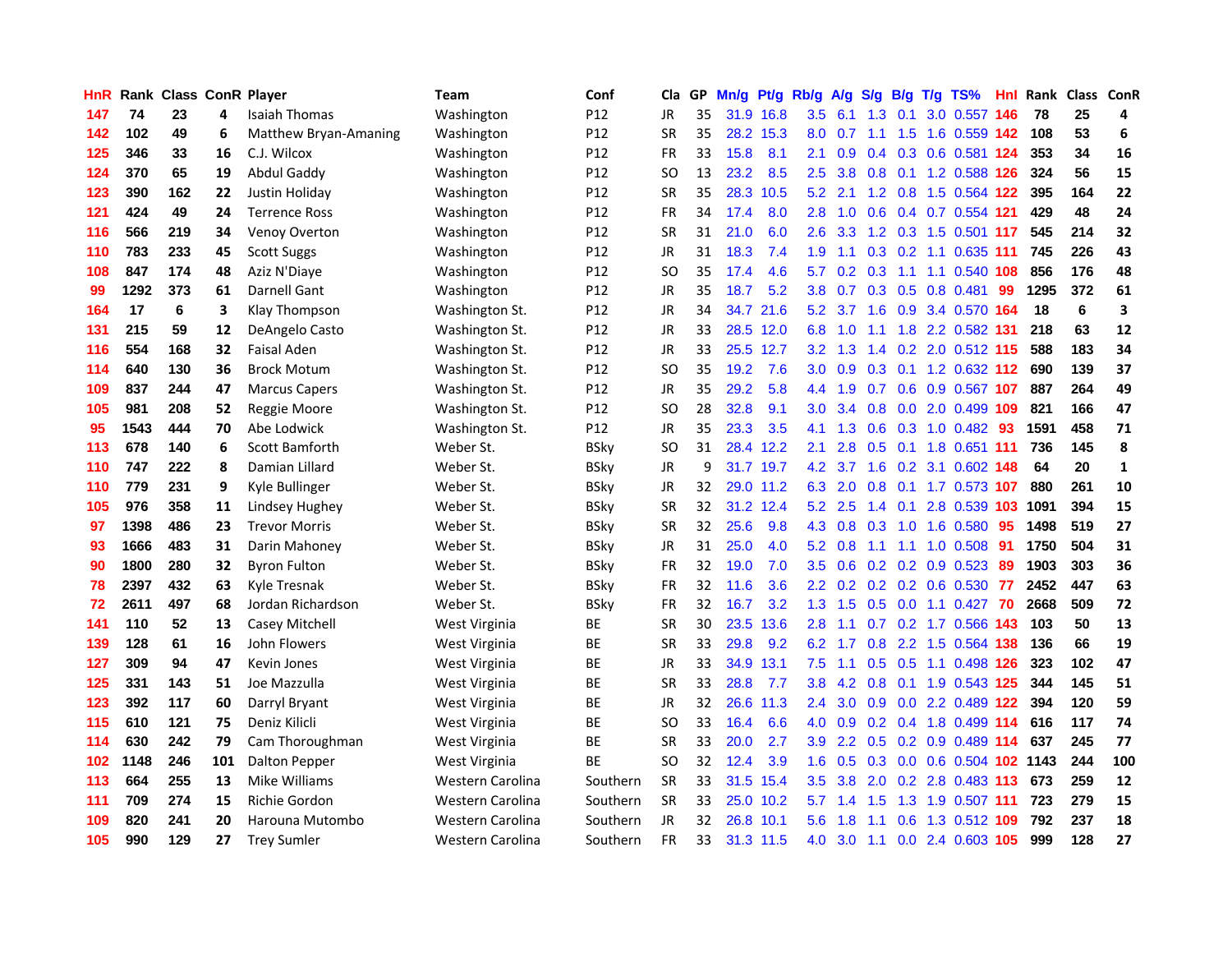| HnR |      | <b>Rank Class ConR Player</b> |              |                          | Team             | Conf       | Cla           | GP. | Mn/g | Pt/g      | Rb/g             | <b>A/g</b> | <b>S/g</b>    |                 | B/g T/g TS%                    | Hnl | Rank Class |     | <b>ConR</b>    |
|-----|------|-------------------------------|--------------|--------------------------|------------------|------------|---------------|-----|------|-----------|------------------|------------|---------------|-----------------|--------------------------------|-----|------------|-----|----------------|
| 89  | 1888 | 295                           | 54           | <b>Brandon Boggs</b>     | Western Carolina | Southern   | <b>FR</b>     | 33  | 26.2 | 7.7       | 3.7              | 0.9        | 1.0           | 0.5             | 1.5 0.468                      | 89  | 1890       | 296 | 54             |
| 85  | 2116 | 359                           | 63           | <b>Preston Ross</b>      | Western Carolina | Southern   | <b>FR</b>     | 33  | 15.0 | 4.0       | 3.0              | 0.3        | 0.6           | 0.3             | 0.6 0.520                      | 85  | 2117       | 360 | 63             |
| 81  | 2309 | 680                           | 75           | Keaton Cole              | Western Carolina | Southern   | <b>JR</b>     | 33  | 19.8 | 5.2       | 1.6              | 1.3        | 0.9           | 0.0             | 1.1 0.448                      | 81  | 2312       | 680 | 75             |
| 68  | 2702 | 519                           | 84           | Tawaski King             | Western Carolina | Southern   | <b>FR</b>     | 32  | 13.7 | 3.7       | 3.4              | 0.1        | 0.4           | 0.1             | 1.3 0.468                      | -69 | 2706       | 521 | 86             |
| 102 | 1145 | 414                           | 23           | Matt Lander              | Western Illinois | Summit     | <b>SR</b>     | 30  |      | 36.2 17.0 | 2.3              | 2.7        |               |                 | $0.9$ $0.2$ $3.1$ $0.532$      | -98 | 1322       | 467 | 31             |
| 91  | 1777 | 513                           | 44           | Kaimarr Price            | Western Illinois | Summit     | <b>JR</b>     | 28  |      | 29.6 10.8 | 6.7              | 1.6        |               |                 | 0.6 0.8 2.5 0.483              | -89 | 1878       | 546 | 47             |
| 78  | 2404 | 536                           | 61           | Jack Houpt               | Western Illinois | Summit     | <b>SO</b>     | 30  | 29.6 | 7.5       | $3.4^{\circ}$    | 1.4        |               |                 | $0.3$ $0.3$ 1.2 $0.577$        | 76  | 2507       | 560 | 67             |
| 78  | 2420 | 734                           | 65           | <b>Brandon Smith</b>     | Western Illinois | Summit     | <b>SR</b>     | 21  | 16.3 | 5.2       | 1.3 <sup>°</sup> | 0.4        | 0.6           |                 | $0.0\quad 0.6\quad 0.534$      | 75  | 2512       | 755 | 68             |
| 76  | 2489 | 557                           | 67           | Jelani Johnson           | Western Illinois | Summit     | <sub>SO</sub> | 30  | 30.7 | 5.8       | 3.6 <sup>°</sup> | 1.8        | 1.4           |                 | 0.2 2.0 0.489                  | 73  | 2594       | 580 | 71             |
| 67  | 2727 | 797                           | 78           | Emeka Okafor             | Western Illinois | Summit     | JR            | 27  | 13.3 | 2.8       | 3.6              | 0.2        | 0.4           |                 | $0.3$ 1.1 $0.442$              | 66  | 2769       | 806 | 81             |
| 64  | 2798 | 810                           | 81           | <b>Tommie Tyler</b>      | Western Illinois | Summit     | JR            | 16  | 32.0 | 7.0       | 3.3 <sub>1</sub> | 1.7        | 0.6           |                 | $0.2$ 1.5 0.419                | -71 | 2654       | 779 | 73             |
| 33  | 2995 | 623                           | 90           | Mael Amenyedzi           | Western Illinois | Summit     | <b>FR</b>     | 25  | 10.8 | 1.8       | 1.2              | 0.4        | 0.1           |                 | $0.0$ 0.9 0.484                | 34  | 2996       | 623 | 90             |
| 26  | 2999 | 680                           | 91           | Abdou Niang              | Western Illinois | Summit     | <b>SO</b>     | 23  | 12.0 | 1.0       | 2.0              | 0.3        | 0.1           | 0.3             | $0.6$ 0.264                    | 30  | 2999       | 680 | 91             |
| 123 | 394  | 163                           | $\mathbf{1}$ | Juan Pattillo            | Western Kentucky | Sun Belt   | <b>SR</b>     | 32  | 29.8 | 13.7      | 9.1              | 1.4        | 1.5           | 1.8             | 3.0 0.532 121                  |     | 408        | 168 | $\mathbf{1}$   |
| 114 | 632  | 244                           | 6            | Sergio Kerusch           | Western Kentucky | Sun Belt   | <b>SR</b>     | 32  |      | 31.0 15.6 | 7.9              | 0.5        | 0.4           |                 | 0.4 1.4 0.554 113              |     | 671        | 258 | 6              |
| 101 | 1181 | 424                           | 24           | Steffphon Pettigrew      | Western Kentucky | Sun Belt   | <b>SR</b>     | 32  |      | 33.9 14.6 | 6.1              | 1.3        | 0.8           | 0.6             | 2.0 0.536                      | 100 | 1224       | 436 | 26             |
| 85  | 2080 | 478                           | 64           | Jamal Crook              | Western Kentucky | Sun Belt   | <b>SO</b>     | 31  | 20.3 | 3.6       | $2.2^{\circ}$    | 3.6        | 0.9           |                 | $0.2$ 1.8 $0.413$              | -85 | 2109       | 482 | 65             |
| 82  | 2275 | 510                           | 78           | Caden Dickerson          | Western Kentucky | Sun Belt   | <b>SO</b>     | 32  | 28.3 | 6.0       |                  |            |               |                 | 1.7 1.2 0.4 0.0 1.2 0.546      | -81 | 2296       | 511 | 79             |
| 79  | 2374 | 723                           | 85           | <b>Cliff Dixon</b>       | Western Kentucky | Sun Belt   | <b>SR</b>     | 22  | 16.2 | 4.8       |                  | 4.1 0.9    |               |                 | 0.5 0.3 1.3 0.427              | -80 | 2321       | 710 | 81             |
| 72  | 2601 | 763                           | 96           | Kahlil McDonald          | Western Kentucky | Sun Belt   | JR            | 31  | 23.5 | 6.7       | 1.7 <sub>z</sub> | 2.0        |               |                 | $0.3$ 0.1 1.8 0.423            | 73  | 2602       | 760 | 97             |
| 65  | 2773 | 545                           | 100          | <b>Brandon Peters</b>    | Western Kentucky | Sun Belt   | <b>FR</b>     | 12  | 23.3 | 6.5       | $2.7^{\circ}$    | 1.9        |               |                 | 0.9 0.2 2.3 0.441 76           |     | 2487       | 459 | 93             |
| 111 | 729  | 219                           | 19           | Mike Douglas             | Western Michigan | MAC        | JR            | 34  | 31.6 | 8.6       | 3.3 <sub>2</sub> | 4.9        | 1.6           |                 | 0.2 2.2 0.555 111              |     | 742        | 225 | 20             |
| 108 | 851  | 250                           | 27           | Demetrius Ward           | Western Michigan | <b>MAC</b> | JR            | 34  | 32.0 | 13.8      | 4.3              | 2.5        | 1.1           |                 | 0.1 2.1 0.547 108              |     | 854        | 253 | 27             |
| 107 | 916  | 118                           | 29           | <b>Matt Stainbrook</b>   | Western Michigan | MAC        | <b>FR</b>     | 34  | 23.8 | 8.8       | 6.4              | 0.8        | 0.5           |                 | 0.8 1.3 0.525 106              |     | 919        | 115 | 28             |
| 99  | 1282 | 175                           | 38           | Juwan Howard             | Western Michigan | MAC        | FR            | 34  | 23.0 | 9.3       | 4.0              | 1.5        |               |                 | $0.5$ 0.7 1.5 0.483            | -99 | 1285       | 174 | 38             |
| 98  | 1363 | 392                           | 41           | <b>Flenard Whitfield</b> | Western Michigan | <b>MAC</b> | <b>JR</b>     | 33  | 28.0 | 13.1      | 6.4              | 0.7        |               | $0.7 \quad 0.5$ | 2.8 0.517                      | 98  | 1367       | 390 | 41             |
| 91  | 1738 | 400                           | 52           | Nate Hutcheson           | Western Michigan | <b>MAC</b> | SO            | 34  | 23.7 | 7.4       | 5.0              | 0.9        | $0.4^{\circ}$ | 0.8             | 1.6 0.483                      | 91  | 1739       | 403 | 53             |
| 91  | 1769 | 580                           | 55           | Alex Wolf                | Western Michigan | <b>MAC</b> | <b>SR</b>     | 33  | 17.7 | 5.0       | 1.3 <sub>1</sub> | 1.1        |               |                 | $0.4$ 0.0 0.7 0.628            | 91  | 1748       | 576 | 54             |
| 74  | 2556 | 741                           | 86           | <b>Muhammed Conteh</b>   | Western Michigan | <b>MAC</b> | JR            | 31  | 12.0 | 2.3       | $2.4^{\circ}$    | 0.2        | 0.3           | 0.2             | $0.5$ 0.546                    | 75  | 2540       | 741 | 84             |
| 139 | 129  | 62                            | $\mathbf{2}$ | Gabe Blair               | Wichita St.      | <b>MVC</b> | <b>SR</b>     | 36  | 20.1 | 6.6       | 6.4              | 1.2        | 0.8           | 1.0             | 0.8 0.563 139                  |     | 130        | 64  | $\mathbf{2}$   |
| 137 | 149  | 45                            | 3            | <b>Garrett Stutz</b>     | Wichita St.      | <b>MVC</b> | <b>JR</b>     | 37  | 14.7 | 7.2       | 3.5              | 1.0        | 0.3           | 0.8             | 1.0 0.589 137                  |     | 157        | 48  | 3              |
| 132 | 198  | 57                            | 5            | <b>Ben Smith</b>         | Wichita St.      | <b>MVC</b> | JR            | 37  | 16.5 | 6.7       |                  | $2.2$ 1.2  |               | $0.4 \quad 0.1$ | 0.7 0.636 132                  |     | -202       | 59  | 5              |
| 131 | 218  | 103                           | 7            | J.T. Durley              | Wichita St.      | <b>MVC</b> | <b>SR</b>     | 37  |      | 25.1 11.2 | 4.9              | 1.4        |               |                 | 0.5 0.5 1.3 0.551 131          |     | 226        | 106 | $\overline{ }$ |
| 129 | 266  | 76                            | 10           | David Kyles              | Wichita St.      | <b>MVC</b> | <b>JR</b>     | 37  | 22.1 | 9.3       | 2.8              | 1.4        |               |                 | 0.8 0.3 0.9 0.567 128          |     | 274        | 80  | 10             |
| 129 | 267  | 77                            | 11           | Toure' Murry             | Wichita St.      | <b>MVC</b> | JR            | 37  | 26.1 | 9.4       | 4.5              | 3.4        |               |                 | 1.2 0.3 2.7 0.521 128          |     | 275        | 81  | 11             |
| 125 | 340  | 105                           | 14           | Joe Ragland              | Wichita St.      | <b>MVC</b> | JR            | 37  | 21.0 | 7.0       | 1.7 <sup>2</sup> | 2.8        | 0.6           |                 | 0.2 1.2 0.572 124              |     | 351        | 110 | 15             |
| 113 | 669  | 256                           | 23           | Graham Hatch             | Wichita St.      | <b>MVC</b> | <b>SR</b>     | 36  | 21.9 | 6.1       | 2.6              |            | 0.6           | 0.1             | 1.3 0.630                      | 113 | 661        | 254 | 23             |
| 104 | 1053 | 382                           | 38           | Aaron Ellis              | Wichita St.      | <b>MVC</b> | SR            | 37  | 18.0 | 4.5       | 3.6 <sup>°</sup> |            |               |                 | 0.4 0.3 0.4 0.6 0.516 103 1055 |     |            | 385 | 37             |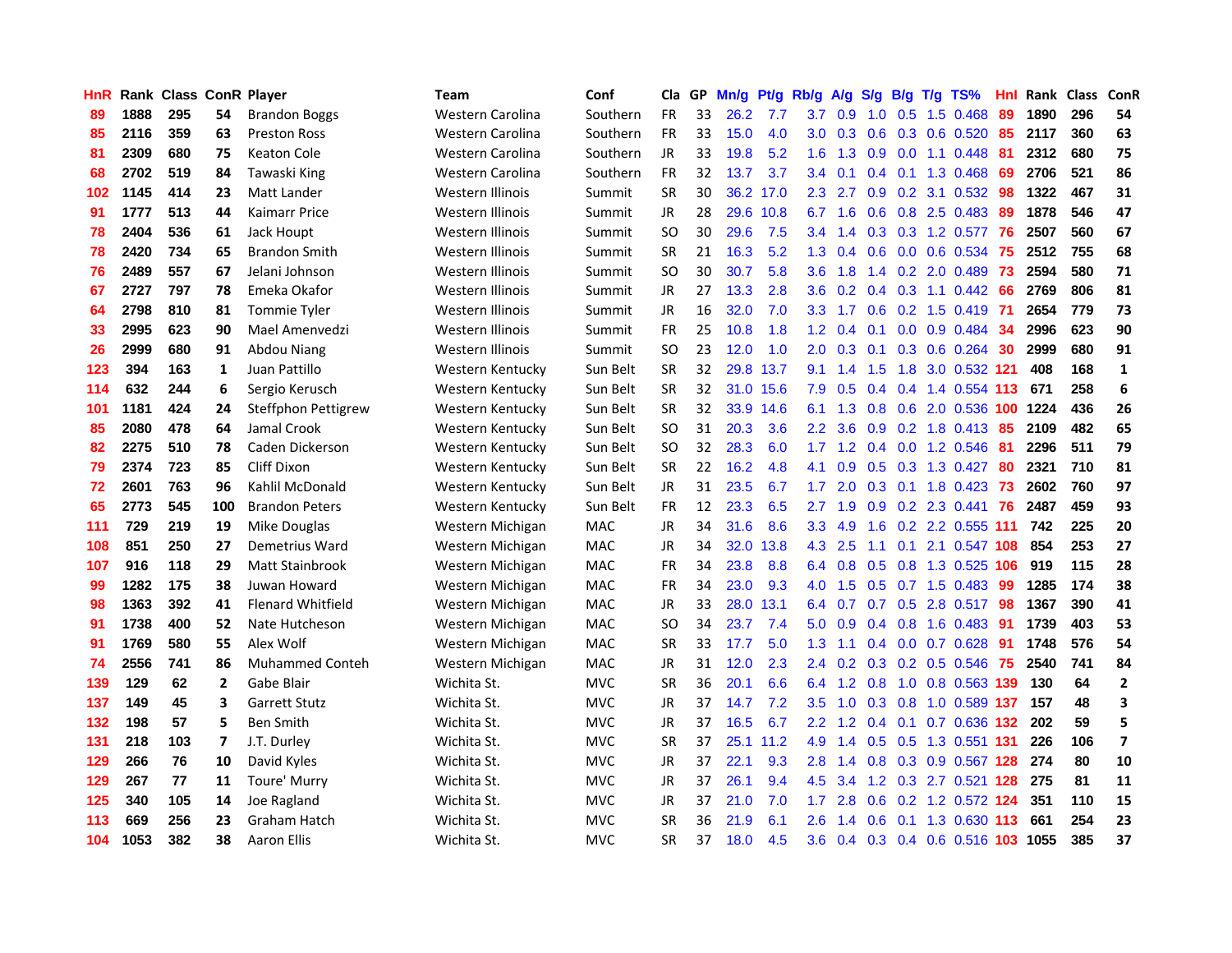| HnR. |                | <b>Rank Class ConR Player</b> |              |                        | Team           | Conf        | Cla           | GP. | Mn/g | Pt/g      | Rb/g             | A/g             | <b>S/g</b> | B/g | T/g TS%                      | Hnl | Rank Class |              | ConR             |
|------|----------------|-------------------------------|--------------|------------------------|----------------|-------------|---------------|-----|------|-----------|------------------|-----------------|------------|-----|------------------------------|-----|------------|--------------|------------------|
| 103  | 1103           | 241                           | 40           | Demetric Williams      | Wichita St.    | <b>MVC</b>  | SO            | 34  | 13.6 | 4.2       | 1.1              | 1.5             | 0.4        | 0.1 | 1.3 0.591                    | 103 | 1064       | 230          | 38               |
| 126  | 318            | 98                            | 13           | <b>Quinn McDowell</b>  | William & Mary | CAA         | <b>JR</b>     | 32  |      | 33.7 15.5 | 5.4              | 2.1             | 0.5        | 0.1 | 1.5 0.631 126                |     | 333        | 106          | 14               |
| 104  | 1048           | 380                           | 40           | <b>Marcus Kitts</b>    | William & Mary | <b>CAA</b>  | <b>SR</b>     | 32  | 24.2 | 9.2       | 5.8              | 0.8             | 0.5        | 1.9 | 2.1 0.540 103                |     | 1063       | 388          | 40               |
| 97   | 1437           | 201                           | 54           | Tim Rusthoven          | William & Mary | CAA         | <b>FR</b>     | 26  | 14.0 | 5.5       | 2.8              | 0.5             |            |     | 0.1 0.6 0.8 0.615            | -98 | 1357       | 188          | 51               |
| 93   | 1667           | 242                           | 59           | <b>Brandon Britt</b>   | William & Mary | CAA         | FR            | 28  |      | 25.2 10.9 |                  |                 |            |     | 2.2 2.2 0.5 0.1 1.9 0.503 92 |     | 1651       | 240          | 60               |
| 88   | 1919           | 450                           | 67           | Kyle Gaillard          | William & Mary | <b>CAA</b>  | <b>SO</b>     | 32  | 22.8 | 5.8       |                  | $3.3 \quad 1.4$ |            |     | $0.5$ 0.1 0.8 0.518          | 88  | 1928       | 452          | 70               |
| 85   | 2097           | 355                           | 74           | Julian Boatner         | William & Mary | <b>CAA</b>  | <b>FR</b>     | 32  | 22.1 | 6.8       |                  | $1.4$ 1.3       |            |     | $0.3$ 0.0 1.2 0.584          | 85  | 2108       | 358          | 74               |
| 84   | 2155           | 634                           | 78           | JohnMark Ludwick       | William & Mary | CAA         | <b>JR</b>     | 32  | 14.7 | 3.8       | 1.7 <sub>z</sub> | 0.8             | 0.3        | 0.1 | $0.5$ 0.565                  | 84  | 2155       | 629          | 78               |
| 81   | 2304           | 678                           | 83           | Kendrix Brown          | William & Mary | CAA         | <b>JR</b>     | 30  | 21.8 | 3.3       | 3.1              | 2.4             | 1.1        | 0.1 | 2.2 0.457                    | -81 | 2273       | 667          | 85               |
| 79   | 2379           | 526                           | 88           | Matt Rum               | William & Mary | CAA         | <sub>SO</sub> | 32  | 22.2 | 5.1       | 3.0 <sub>2</sub> | 2.1             | 0.4        |     | 0.0 2.0 0.488                | 79  | 2387       | 531          | 90               |
| 118  | 496            | 147                           | 7            | Reggie Middleton       | Winthrop       | <b>BSou</b> | JR            | 29  |      | 26.8 11.0 | 3.6              | 3.6             |            |     | 1.7 0.2 2.2 0.527 118        |     | 477        | 142          | $\boldsymbol{6}$ |
| 103  | 1065           | 310                           | 17           | George Valentine       | Winthrop       | <b>BSou</b> | <b>JR</b>     | 29  | 29.6 | 6.8       | 7.2              | 0.9             | 1.1        | 1.1 | 1.5 0.600 103 1071           |     |            | 311          | 19               |
| 102  | 1119           | 327                           | 18           | Andre Jones            | Winthrop       | <b>BSou</b> | JR            | 30  |      | 29.6 10.7 | 3.7              | 1.9             | 1.1        | 0.3 | 1.3 0.515 102 1149           |     |            | 336          | 21               |
| 97   | 1407           | 489                           | 33           | <b>Charles Corbin</b>  | Winthrop       | <b>BSou</b> | SR            | 22  |      | 29.2 11.5 | 8.4              | 1.1             | 0.8        | 0.4 | 2.3 0.454                    | -99 | 1314       | 465          | 26               |
| 93   | 1664           | 384                           | 41           | Robbie Dreher          | Winthrop       | <b>BSou</b> | <sub>SO</sub> | 27  |      | 31.3 12.7 | 3.9              | 1.7             | 1.2        |     | 0.2 2.4 0.494                | 92  | 1674       | 387          | 40               |
| 89   | 1862           | 433                           | 53           | Gideon Gamble          | Winthrop       | <b>BSou</b> | <sub>SO</sub> | 30  | 14.4 | 5.2       | 2.0 <sub>1</sub> | 0.8             |            |     | 0.4 0.4 0.8 0.467            | -89 | 1876       | 435          | 53               |
| 84   | 2151           | 631                           | 63           | Matt Morgan            | Winthrop       | <b>BSou</b> | JR            | 30  | 23.7 | 7.1       |                  |                 |            |     | 4.3 0.2 0.5 0.6 1.2 0.438    | -84 | 2159       | 632          | 63               |
| 70   | 2655           | 508                           | 77           | Joab Jerome            | Winthrop       | <b>BSou</b> | <b>FR</b>     | 30  | 10.1 | 2.4       |                  | $1.9\quad 0.5$  |            |     | 0.3 0.2 0.9 0.483 70         |     | 2683       | 514          | 77               |
| 63   | 2816           | 815                           | 81           | <b>Justin Burton</b>   | Winthrop       | <b>BSou</b> | <b>SR</b>     | 30  | 16.7 | 2.6       | 1.0 <sub>1</sub> | 1.6             |            |     | $0.7$ 0.1 0.9 0.296 62       |     | 2835       | 822          | 81               |
| 174  | $\overline{7}$ | 2                             | 2            | Jordan Taylor          | Wisconsin      | <b>B10</b>  | JR            | 34  | 36.5 | 18.1      | 4.1              |                 |            |     | 4.7 0.7 0.1 1.2 0.571 173    |     | 8          | $\mathbf{2}$ | $\overline{2}$   |
| 164  | 19             | 9                             | 5            | Jon Leuer              | Wisconsin      | <b>B10</b>  | <b>SR</b>     | 34  |      | 33.5 18.3 | 7.2              | 1.6             |            |     | 0.5 0.9 1.6 0.565 164        |     | 21         | 10           | 5                |
| 130  | 227            | 107                           | 21           | <b>Keaton Nankivil</b> | Wisconsin      | <b>B10</b>  | <b>SR</b>     | 34  | 27.9 | 9.7       | 4.2              | 0.7             | 0.5        |     | 1.2 0.9 0.633 130            |     | 233        | 108          | 21               |
| 119  | 474            | 58                            | 34           | Josh Gasser            | Wisconsin      | <b>B10</b>  | <b>FR</b>     | 34  | 28.1 | 5.9       | 3.9              | $2.2^{\circ}$   | 0.5        | 0.1 | 0.9 0.589 118                |     | 476        | 56           | 35               |
| 110  | 761            | 293                           | 52           | Tim Jarmusz            | Wisconsin      | <b>B10</b>  | <b>SR</b>     | 34  | 23.7 | 3.9       | $2.2^{\circ}$    | 1.3             |            |     | 0.7 0.0 0.4 0.571 110        |     | 770        | 298          | 52               |
| 109  | 825            | 169                           | 55           | Mike Bruesewitz        | Wisconsin      | <b>B10</b>  | SO            | 34  | 19.9 | 4.6       | 3.1              | 1.0             | 0.3        | 0.1 | 0.8 0.576 109                |     | 816        | 163          | 53               |
| 81   | 2299           | 513                           | 81           | <b>Ryan Evans</b>      | Wisconsin      | <b>B10</b>  | SO            | 34  | 11.6 | 2.8       | 2.3              | 0.5             | 0.2        |     | 0.3 0.7 0.378                | -81 | 2300       | 513          | 82               |
| 155  | 40             | 19                            | $\mathbf{1}$ | Noah Dahlman           | Wofford        | Southern    | <b>SR</b>     | 34  | 31.3 | 20.1      | 5.6              | 1.2             | 0.8        |     | 0.4 1.2 0.643 154            |     | 43         | 21           | $\mathbf{1}$     |
| 111  | 731            | 283                           | 16           | Jamar Diggs            | Wofford        | Southern    | SR            | 33  |      | 32.2 12.6 | 3.1              | 3.1             | 1.8        | 0.8 | 1.8 0.514 111                |     | 735        | 284          | 16               |
| 110  | 742            | 288                           | 17           | <b>Cameron Rundles</b> | Wofford        | Southern    | <b>SR</b>     | 34  |      | 33.1 13.9 | 3.8              | 2.5             | 1.1        | 0.1 | 1.5 0.560 110                |     | 755        | 291          | 17               |
| 102  | 1120           | 404                           | 32           | Tim Johnson            | Wofford        | Southern    | <b>SR</b>     | 34  | 28.6 | 6.0       | 8.5              | 2.5             |            |     | 1.3 0.6 2.1 0.445 102 1131   |     |            | 412          | 32               |
| 98   | 1348           | 386                           | 39           | <b>Brad Loesing</b>    | Wofford        | Southern    | <b>JR</b>     | 34  | 30.8 | 6.2       | 1.4              |                 |            |     | 3.2 0.8 0.1 2.2 0.544        | 98  | 1354       | 385          | 40               |
| 94   | 1581           | 535                           | 47           | <b>Terry Martin</b>    | Wofford        | Southern    | <b>SR</b>     | 34  | 15.1 | 5.8       |                  | $3.4\quad 0.6$  |            |     | $0.4$ 0.2 1.4 0.532          | 94  | 1574       | 534          | 47               |
| 88   | 1953           | 568                           | 58           | Kevin Giltner          | Wofford        | Southern    | JR            | 34  | 20.9 | 6.2       |                  | $1.4 \quad 0.6$ |            |     | 0.5 0.0 0.7 0.578            | 87  | 1952       | 568          | 56               |
| 150  | 57             | 28                            | 3            | Vaughn Duggins         | Wright St.     | Hor.        | SR            | 33  |      | 35.2 18.0 | 3.8 <sup>°</sup> | 2.2             | 1.5        |     | 0.1 1.6 0.545 148            |     | 63         | 31           | 3                |
| 126  | 316            | 136                           | 11           | N'Gai Evans            | Wright St.     | Hor.        | <b>SR</b>     | 30  |      | 35.8 13.7 | 3.9              | 3.3             | 1.5        |     | 0.2 2.5 0.549 128            |     | 282        | 125          | 10               |
| 103  | 1069           | 139                           | 34           | <b>Cole Darling</b>    | Wright St.     | Hor.        | FR            | 30  | 17.1 | 4.3       | 2.8              | 0.9             | 0.6        | 0.1 | $0.7$ 0.581                  |     | 102 1123   | 145          | 34               |
| 99   | 1315           | 462                           | 44           | <b>Troy Tabler</b>     | Wright St.     | Hor.        | <b>SR</b>     | 24  | 32.9 | 10.9      | 2.8              | 1.8             | 1.2        | 0.1 | 2.0 0.516                    | 100 | 1245       | 441          | 40               |
| 97   | 1397           | 485                           | 46           | Cooper Land            | Wright St.     | Hor.        | <b>SR</b>     | 26  | 25.7 | 8.9       | 3.0              |                 |            |     | 0.7 0.5 0.0 1.3 0.562        | 98  | 1363       | 479          | 45               |